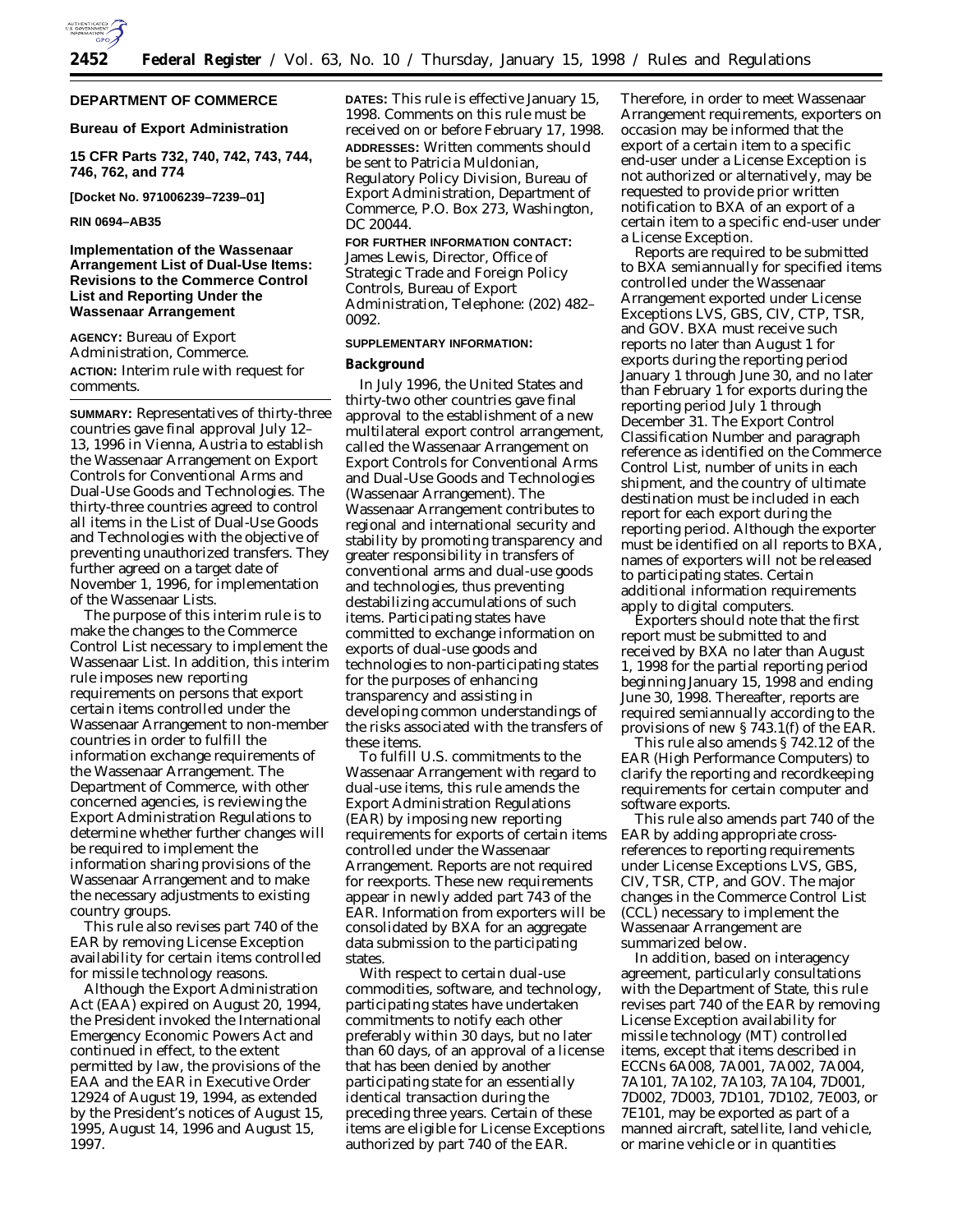appropriate for replacement parts under License Exceptions TMP, RPL, TSU, or AVS. This action is based on a U.S. Government policy to restrict the proliferation of missile capability and is consistent with the Missile Technology Control Regime (MTCR) multilateral guidelines.

Also, in an effort to comply with our international commitments of the Wassenaar Arrangement, the U.S. has also committed to exercise extreme vigilance for certain items controlled for national security reasons (NS), which are considered most critical to military applications. This rule removes License Exception eligibility for License Exceptions LVS, CIV, TSR, and GOV for certain commodities, technologies, and software controlled for national security reasons for which the U.S. has agreed to license with extreme vigilance.

#### *Category 1—Materials*

Additional controls have been added for body armor (1A005), certain fluorocarbon electronic cooling fluids (1C006), certain ''ceramic-ceramic'' materials with oxide or glass matrix (1C007), certain metals and compounds (1C011), and certain material for nuclear heat sources. In addition, controls for ''stress'' limits for metal alloys (1C002), have been modified. Additional clarification of controls are specific for the transition temperature limits on certain ''fibrous or filamentary materials'' (1C010)

#### *Category 2—Material Processing*

A significant number of changes have been implemented for machine tools. Specifically, the machine tool entry has been modified to separate the controls on turning, milling and grinding machines. In particular, such machines will no longer be controlled under the Wassenaar Arrangement on the basis of ''tilting spindles'', ''camming'', or ''runout''. Also, detailed test procedures, as specified by the International Standards Organization (ISO), will no longer be reiterated in the list. This revision will allow the regulations to remain effective while keeping the procedures under which the equipment is measured, current with industry practice. In addition, controls have been removed for ''numerical control'' units and ''motion control boards'', wire feed type electrical discharge machines (2B001), manual machines specially designed for bevel gears (2B003), systems for inspection of hemishells (2B006), and software for ''flexible manufacturing units'' (2D002). Two additional items have been added under 2B001. They include ''specialty machines'' (i.e. deep hole drilling machines) and spin-

forming/flow-forming machines. Lastly, controls on spindle assemblies and slide assemblies have been moved from 2B008 to 2B992 as specially designed components therefore.

#### *Category 3—Electronics*

A number of controls have been removed for components under Category 3, including microprocessors up to a composite theoretical performance (CTP) value of 260 Mtops, most storage devices (i.e. memory circuits), and on custom integrated circuits (3A001). In addition, the frequency parameter for network analyzers and microwave test receivers have been relaxed, and controls on emulators (3A002) have been removed entirely. The most significant change is in the entries under Category 3B dealing with semiconductor manufacturing equipment. Specifically, these entries have been combined and divided into two ECCNs. In addition, the limit for control of integrated circuits testers have been raised from 50 MHZ to 60 MHZ (3B002).

#### *Category 4—Computers*

Under category 4, the CTP value for computers has been raised from 260 Mtops to 2,000 Mtops. The limit on graphic accelerators and graphics coprocessors has been relaxed to a 3–D vector rate of 3,000,000 (4A003). The technology for ''multi-data-stream processing'' has been revised to the control level defined in 4A003.b. (4E002). The technology for magnetic hard disk drives (4E002) has been removed.

#### *Category 5—Telecommunications, Part I*

Several sections of Part I, Telecommunication have been removed creating a significant number of changes to the controls on telecommunication equipment. The majority of changes are identified in the following entries.

All controls on telecommunication transmission equipment or systems, having digital cross connect equipment and modems (5A001.b.), have been removed. In addition, controls have been removed on certain communication channel controllers, certain network access controllers, certain radio equipment operating at frequencies of 31 GHz or less, and certain digital signal processing equipment based upon ''user-accessible programmability'' by raising the control parameters in each instance (5A001.b.).

Also, controls have been removed on ''stored program controlled'' switching equipment containing any of the following characteristics, functions or features (5A001.c.):

- —''Integrated Services Digital Network'' (ISDN) functions;
- —Multi-level priority and pre-emption for circuit switching;
- —Routing or switching of ''datagram'' packets;
- —Routing for switching of fast select packets;
- —Automatic hand-off of cellular radio calls; and
- —Digital cross connect equipment.

Additionally, the control parameters for the ''data signaling rate'' for ''communications channel controllers'' and the digital transfer rate for ''network access controllers'' have been modified to relax controls on packet switches, circuit switches and routers. Controls on all general purpose test equipment (e.g. bit error rate testers and protocol analyzers) have been removed (5B001). Controls on software for use of digital switching equipment (5D001) have been removed and controls on development technology for spread spectrum and frequency hopping techniques (5E001.b.) have been added.

#### *Category 5—''Information Security'', Part II*

Under Part II, ''Information Security'', certain items have been decontrolled through an expansion of ''Notes'' within the entry of 5A002. These notes state that certain access control equipment (e.g. equipment to protect personal identification numbers [PIN]), data authentication equipment (e.g. equipment which calculates a Message Authentication Code [MAC]) and cryptographic equipment specially designed and limited for use in machines for banking or money transactions are not controlled. In addition, all software for virus protection (5D002) has been removed.

#### *Category 6—Sensors and Lasers*

Under the acoustics section, controls for certain wide-swath bathymetric survey systems and terrestrial geophones have been removed. In addition, controls for towed acoustic hydrophone arrays and processing equipment for hydrophone arrays have been modified. Controls for bottom or bay cable systems (6A001) have been added. Under optical sensors, controls for specially designed components of image intensifier tubes (6A002) have been modified. Controls for monospectral imaging sensors have been added. Under optics, controls on certain optical filters and ''fluoride fiber'' cable (6A004) have been removed. Under lasers, certain carbon dioxide lasers, semiconductor lasers, ruby lasers, neodymium doped lasers and free electron lasers (6A005) have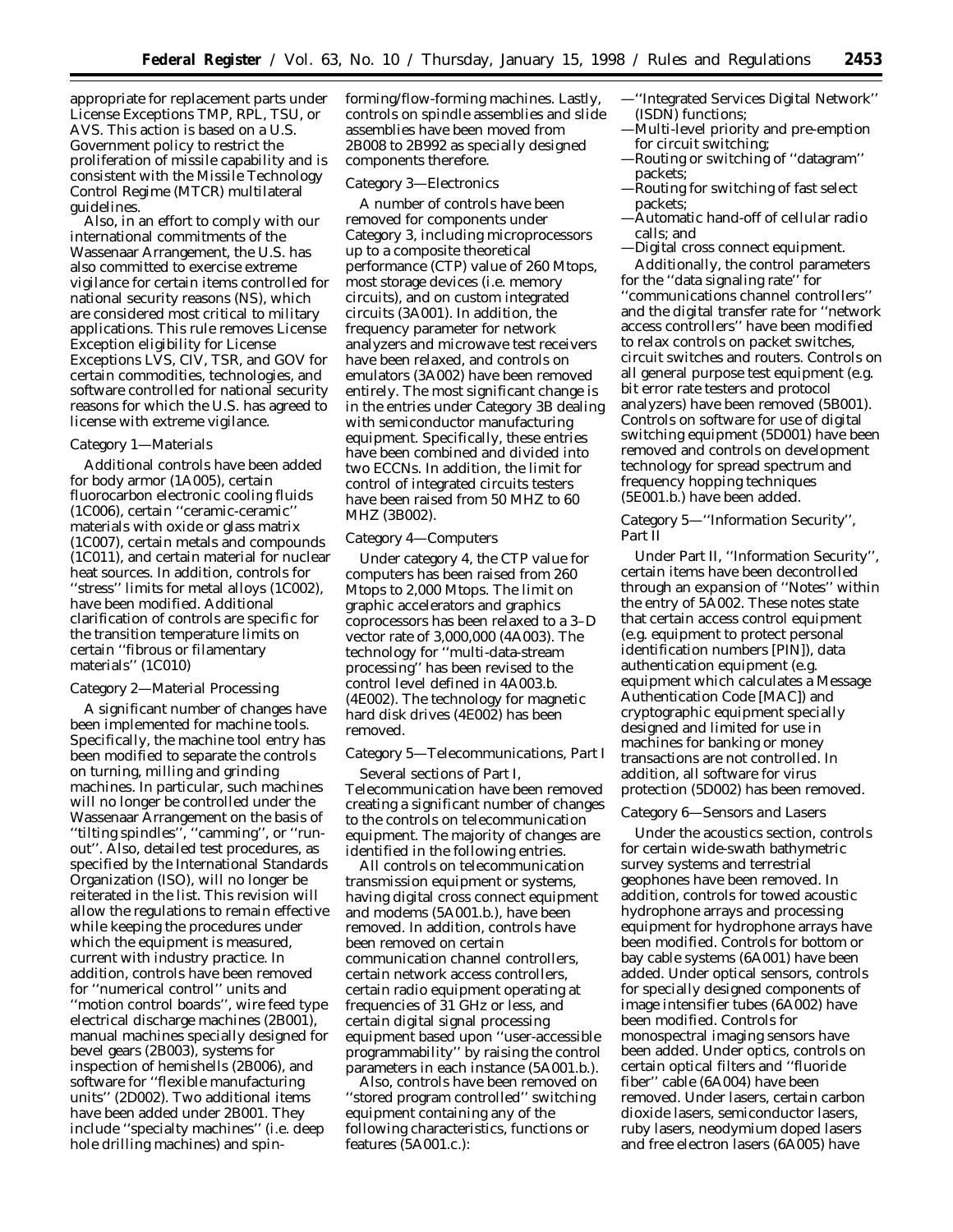been removed. Under radar, weather balloon tracking radars (6A008) have been removed. For production equipment, equipment for test, inspection and production of lasers (6B005) have been removed. In addition, controls on materials for optical fiber preforms for the manufacture of high birefringence fibers (6C002), materials for certain low optical absorption materials, and materials for optical fiber preforms for the manufacture of fluoride fibers (6C004) have been removed. Controls on software specially designed for bottom or bay cables have been added and controls on certain primary radar target data software (6D003) have been removed. Finally, controls for certain optical fabrication technology and technology for certain optical fibers (6E003) have been removed.

#### *Category 7—Navigation and Avionics*

Controls on inertial navigation systems certified for use on ''civil aircraft'' (7A003) have been removed. Also, controls for direction finder equipment (7A007), computer aided design (CAD) software (7D003), and technology for electric actuators for primary flight control and flight control optical sensor arrays (7E004) have been added.

#### *Category 8—Marine*

Controls for certain underwater vision systems, certain photographic still cameras and certain light systems (8A002) have been relaxed. Controls on stirling cycle engine air independent power systems (8A002) have been clarified.

#### *Category 9—Propulsion*

Under the section dealing with Test, Inspection and Production Equipment, several items have been removed, including automated equipment for measuring airfoil wall thickness, tooling/fixtures, and measuring equipment for hole drilling processing, ceramic core leaching equipment and ceramic shell burn out or firing equipment (9B001). Controls on brush seals have been narrowed by adding a control for a temperature limit (9B003) and expanded by adding tools, dies or fixtures for solid state joining of intermetallic airfoil-to-disk combinations for gas turbine engines (9B004). Transducers/strain gauges/ accelerometers/thermocouples for vibration equipment (9B006) have also been removed. Accordingly, under software, controls for certain software for vibration test equipment as well as certain development/production software of test facilities for engines (9D004) have been removed. Finally, a

few modifications have been made under technology for gas turbine engine components or systems and controls on helicopter power transfer systems or tilt rotor or tilt wing aircraft (9E003). Specifically, controls have been narrowed on technology for multiple domed combustors (9E003.a.2), the technology for gas bearing for gas turbine engine rotor assemblies (9E003.a.12), and the technology for helicopter, tilt rotor or tilt wing aircraft power transfer systems.

All items removed from national security (NS) controls as a result of the Wassenaar List of Dual-Use Goods and Technologies will continue to be controlled for antiterrorism (AT) reasons.

Numerous entries that are contained on the Wassenaar List of Dual-Use Goods and Technologies are subject to the export licensing authority of the Office of Defense Trade Controls, Department of State. This rule will list all entries that are controlled on the Wassenaar List of Dual-Use Goods and Technologies, but will specify that those entries are under the licensing authority of the Office of Defense Trade Controls, Department of State.

On March 25, 1996 (61 FR 12714), BXA revised the Commerce Control List by adopting the European Union (EU) numbering system and converted our former ECCNs to correspond accordingly. The changes adopted by this rule attempts to further harmonize the CCL with the EU List. This ensures that identical ECCNs on the CCL and the EU List will identify the same item(s). From an enforcement or customs perspective, this common numbering system simplifies export controls for all countries that harmonize to this control list. As a result of this harmonization exercise, it was discovered that certain differences exist between the EU List and the CCL and among agencies within the U.S., in terms of MTCR related controls. These differences predominately exist in the area of technology and software controls. For most of the entries, the EU text was adopted or modified to ensure that it comported to the intent of the MTCR Annex. For those technology and software entries where differences could not be resolved at the interagency level, it was agreed to maintain the control text for those entries as published in the March 25 rule, until these differences are resolved.

To ensure that no overlap in controls exists among the regimes and that the Wassenaar Arrangement list did not decontrol items that are currently controlled on the MTCR Annex, references to certain missile technology controlled entries were included and clarification notes were added to aid the exporter.

In addition, this rule will include ECCN entries for those MTCR items that are under the licensing authority of the Department of State, Office of Defense Trade Controls. Those items are specifically listed on the CCL to inform the exporter that the corresponding EU list entry for such items are under the licensing authority of the Department of State, Office of Defense Trade Controls.

BXA is continuing a comprehensive review of the Commerce Control List (CCL) to account for items controlled by the Nuclear Suppliers Group (NSG), the Missile Technology Control Regime (MTCR), and the Australia Group (AG) and to correct errors published on March 25, 1996, and unavoidably reprinted in this version of the CCL. The review will be based in large part upon the comments received in response to the March 25 rule and upon ongoing efforts to harmonize the CCL with the EU's control list.

#### **Saving Clause**

This rule revises the numbering and structure of certain entries on the Commerce Control List. For items under such entries and for April 15, 1998, BXA will accept license applications for items described either by the entries in effect immediately before January 15, 1998 or the entries described in this rule. In addition, shipments of items removed from eligibility for export or reexport under a particular License Exception authorization or the designator NLR, as a result of this regulatory action, may continue to be exported or reexported under that License Exception authorization or designator until February 17, 1998.

#### **Rulemaking Requirements**

1. This interim rule has been determined to be significant for purposes of E.O. 12866.

2. Notwithstanding any other provision of law, no person is required to respond to, nor shall any person be subject to a penalty for failure to comply with a collection of information, subject to the requirements of the Paperwork Reduction Act (PRA), unless that collection of information displays a currently valid OMB Control Number. This rule involves collections of information subject to the Paperwork Reduction Act of 1995 (44 U.S.C. 3501 *et seq.*) These collections has been approved by the Office of Management and Budget under control numbers 0694–0073, 0694–0086, and 0694–0088. This rule also contains a new collectionof-information requirement subject to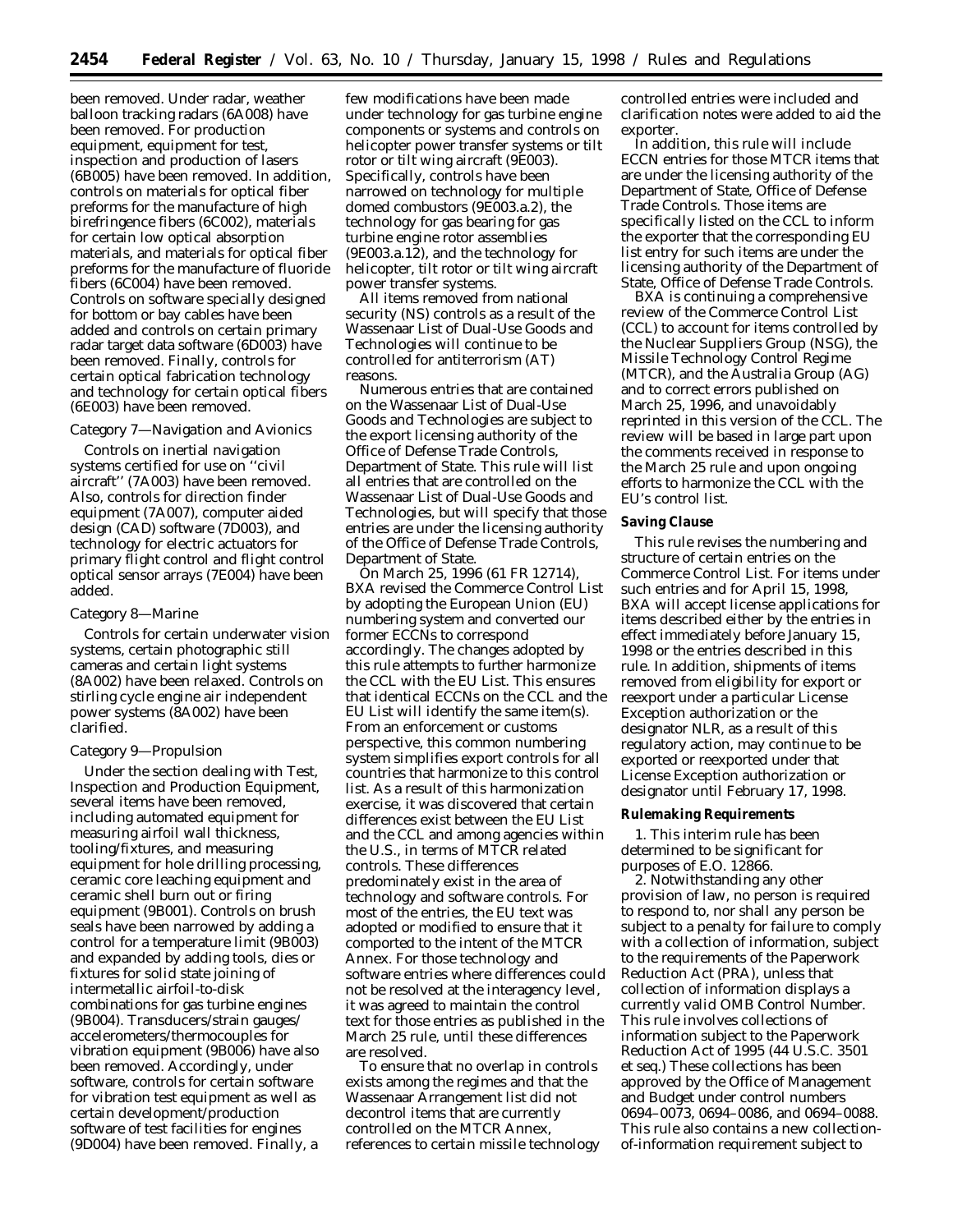the PRA that has received emergency approval under OMB control number 0694-xxxx. The new information requirement and estimated public burden hours include: recording responses (5 minutes each); filing responses (1 minute each); and transmitting responses to BXA (10 minutes per exporter). These estimates include the time for reviewing instructions, searching existing data sources, gathering and maintaining the data needed, and completing and reviewing the collections of information. Send comments regarding these burden estimates or any other aspect of these collections of information, including suggestions for reducing the burden, to OMB Desk Officer, New Executive Office Building, Washington, DC 20503.

3. This rule does not contain policies with Federalism implications sufficient to warrant preparation of a Federalism assessment under Executive Order 12612.

4. The provisions of the Administrative Procedure Act (5 U.S.C. 553) requiring notice of proposed rulemaking, the opportunity for public participation, and a delay in effective date, are inapplicable because this regulation involves a military and foreign affairs function of the United States (Sec. 5 U.S.C. 553(a)(1)). Further, no other law requires that a notice of proposed rulemaking and an opportunity for public comment be given for this interim rule. Because a notice of proposed rulemaking and an opportunity for public comment are not required to be given for this rule under 5 U.S.C. or by any other law, the analytical requirements of the Regulatory Flexibility Act (5 U.S.C. 601 *et seq.*) are not applicable.

However, because of the importance of the issues raised by these regulations, this rule is issued in interim form and comments will be considered in the development of final regulations.

Accordingly, the Department encourages interested persons who wish to comment to do so at the earliest possible time to permit the fullest consideration of their views.

The period for submission of comments will close February 17, 1998. The Department will consider all comments received before the close of the comment period in developing final regulations. Comments received after the end of the comment period will be considered if possible, but their consideration cannot be assured. The Department will not accept public comments accompanied by a request that a part or all of the material be treated confidentially because of its

business proprietary nature or for any other reason. The Department will return such comments and materials to the person submitting the comments and will not consider them in the development of final regulations. All public comments on these regulations will be a matter of public record and will be available for public inspection and copying. In the interest of accuracy and completeness, the Department requires comments in written form.

Oral comments must be followed by written memoranda, which will also be a matter of public record and will be available for public review and copying. Communications from agencies of the United States Government or foreign governments will not be made available for public inspection.

The public record concerning these regulations will be maintained in the Bureau of Export Administration Freedom of Information Records Inspection Facility, Room 4525, Department of Commerce, 14th Street and Pennsylvania Avenue, N.W., Washington, D.C. 20230. Records in this facility, including written public comments and memoranda summarizing the substance of oral communications, may be inspected and copied in accordance with regulations published in Part 4 of Title 15 of the Code of Federal Regulations. Information about the inspection and copying of records at the facility may be obtained from Margaret Cornejo, Bureau of Export Administration Freedom of Information Officer, at the above address or by calling (202) 482–5653.

#### **List of Subjects**

#### *15 CFR Part 732*

Administrative practice and procedure, Exports, Foreign trade, Reporting and recordkeeping requirements.

#### *15 CFR Part 740*

Administrative practice and procedure, Exports, Foreign trade, Reporting and recordkeeping requirements.

#### *15 CFR Part 742*

Exports, Foreign Trade.

#### *15 CFR Part 743*

Administrative practice and procedure, Exports, Foreign trade, Reporting and recordkeeping requirements.

#### *15 CFR Part 744*

Exports, Foreign Trade, Reporting and recordkeeping requirements.

#### *15 CFR Part 746*

Embargoes, Exports, Foreign Trade, Reporting and recordkeeping requirements.

#### *15 CFR Part 762*

Administrative practice and procedure, Business and Industry, Exports, Foreign trade, Reporting and recordkeeping requirements.

#### *15 CFR Part 774*

Exports, Foreign Trade.

Accordingly, parts 732, 740, 742, 744, 746, 762, and 774 of the Export Administration Regulations (15 CFR parts 730 through 799) are amended as follows:

1. The authority citation for parts 732 and 762 is revised to read as follows:

**Authority:** 50 U.S.C. app. 2401 *et seq.*; 50 U.S.C. 1701 *et seq.*; E.O. 12924, 59 FR 43437, 3 CFR, 1994 Comp., p. 917; E.O. 13026, 3 CFR, 1995 Comp., p. 228; Notice of August 15, 1995, 3 CFR, 1995 Comp., p. 501; Notice of August 14, 1996, 3 CFR, 1996 Comp., p. 298; and Notice of August 13, 1997 (62 FR 43629, August 15, 1997).

2. The authority citation for part 740 is revised to read as follows:

**Authority:** 50 U.S.C. app. 2401 *et seq.*; 50 U.S.C. 1701 *et seq.*; E.O. 12924, 59 FR 43437, 3 CFR, 1994 Comp., p. 917; Notice of August 15, 1995, 3 CFR, 1995 Comp., p. 501; Notice of August 14, 1996, 3 CFR, 1996 Comp., p. 289; and Notice of August 13, 1997 (62 FR 43629, August 15, 1997).

3. The authority citation for part 742 is revised to read as follows:

**Authority:** 50 U.S.C. app. 2401 *et seq.*; 50 U.S.C. 1701 *et seq.*; 18 U.S.C. 2510 *et seq.*; 22 U.S.C. 3201 *et seq.*; 42 U.S.C. 2139a; E.O. 12058, 43 FR 20947, 3 CFR, 1978 Comp., p. 179; E.O. 12851, 58 FR 33181, 3 CFR, 1993 Comp., p. 608; E.O. 12924, 59 FR 43437, 3 CFR, 1994 Comp., p, 917; E.O. 12938, 59 FR 59099, 3 CFR, 1995 Comp., p. 950; Notice of August 15, 1995, 3 CFR, 1995 Comp., p. 501; Notice of August 14, 1996, 3 CFR, 1996 Comp., p. 289; and Notice of August 13, 1997 (62 FR 43629, August 15, 1997).

4–5. The authority citation for part 744 is revised to read as follows:

**Authority:** 50 U.S.C. app. 2401 *et seq.*; 50 U.S.C 1701 *et seq.*; 22 U.S.C. 3201 *et seq.*; 42 U.S.C. 2139a; E.O. 12058, 43 FR 20947, 3 CFR, 1978 Comp., p. 179; E.O. 12851, 58 FR 33181, 3 CFR, 1993 Comp., p. 608; E.O. 12924, 59 FR 43437, 3 CFR, 1994 Comp., p. 915; E.O. 12938, 59 FR 59099, 3 CFR, 1994 Comp., p. 950; Notice of August 14, 1996, 3 CFR, 1996 Comp., p. 298; and Notice of August 13, 1997 (62 FR 43629, August 15, 1997).

6. The authority citation for part 746 is revised to read as follows:

**Authority:** 50 U.S.C. app. 2401 *et seq.*; 50 U.S.C. 1701 *et seq.*; 22 U.S.C. 287c; 22 U.S.C. 6004; E.O. 12918, 59 FR 28205, 3 CFR, 1994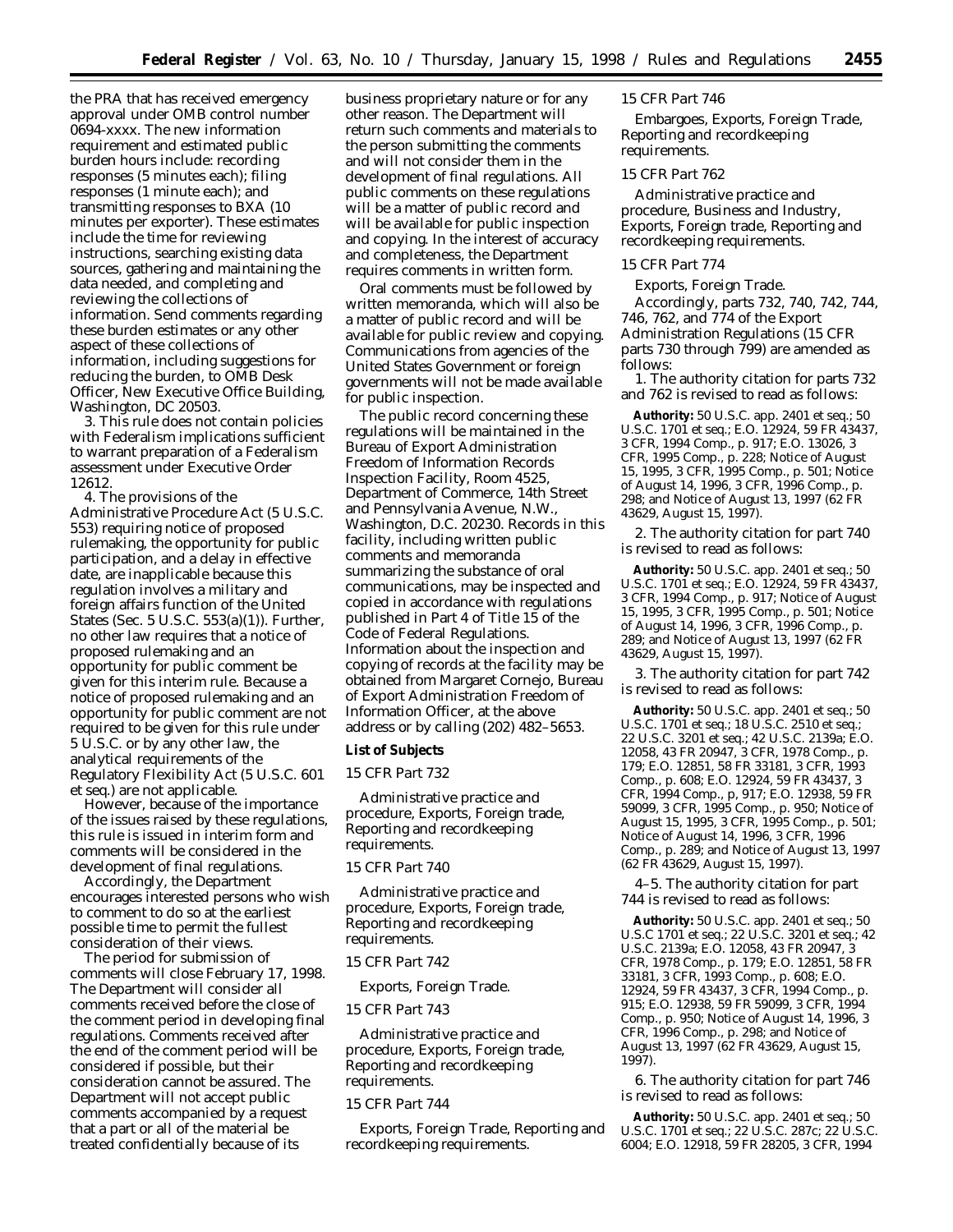Comp., p. 899; E.O. 12924, 59 FR 43437, 3 CFR, 1994 Comp., p. 917; Notice of August 14, 1996, 3 CFR, 1996 Comp., p. 298; and Notice of August 13, 1997 (62 FR 43629, August 15, 1997).

7. The authority citation for part 774 continues to read as follows:

**Authority:** 50 U.S.C. app. 2401 *et seq.*; 50 U.S.C. 1701 *et seq.*; 10 U.S.C. 720; 10 U.S.C. 7430(e); 18 U.S.C. 2510 *et seq.*; 22 U.S.C. 287c; 22 U.S.C. 3201 *et seq.*; 22 U.S.C. 6004; Sec. 201, Pub. L. 104–58, 109 Stat. 557 (30 U.S.C. 185(s)); 30 U.S.C. 185(u); 42 U.S.C. 2139a; 42 U.S.C. 6212; 43 U.S.C. 1354; 46 U.S.C. app. 466c; 50 U.S.C. app. 5; E.O. 12924, 59 FR 43437, 3 CFR, 1994 Comp., p. 917; Notice of August 15, 1995, 3 CFR, 1995 Comp., p. 501; Notice of August 14, 1996, 3 CFR, 1996 Comp., p. 298; and Notice of August 13, 1997 (62 FR 43629, August 15, 1997).

#### **PART 732—[AMENDED]**

8. Section 732.4 of the EAR is amended by adding a new paragraph  $(b)(3)(iv)$  to read as follows:

#### **§ 732.4 Steps regarding License Exceptions.**

\* \* \* \* \*

- (b) \* \* \*
- $(3) * * * *$

(iv) If you are exporting under License Exceptions GBS, CIV, LVS, CTP, TSR, or GOV, you should review § 743.1 of the EAR to determine the applicability of certain reporting requirements.

\* \* \* \* \*

#### **PART 740—[AMENDED]**

9. Section 740.2 is amended:

a. By adding a new paragraph (a)(5); and

b. By adding a new paragraph (c) to read as follows:

#### **§ 740.2 Restrictions on all License Exceptions.**

 $(a) * * * *$ 

(5) The item is controlled for missile technology (MT) reasons, except that the items described in ECCNs 6A008, 7A001, 7A002, 7A004, 7A101, 7A102, 7A103, 7A104, 7B001, 7D001, 7D002, 7D003, 7D101, 7D102, 7E003, or 7E101, may be exported as part of a manned aircraft, satellite, land vehicle or marine vehicle or in quantities appropriate for replacement parts for such applications under § 740.9(a)(2)(ii) (License Exception TMP for kits consisting of replacement parts), § 740.10 (License Exception RPL), § 740.13 (License Exception TSU), or § 740.15(c) (License Exception AVS for equipment and spare parts for permanent use on a vessel or aircraft).

\* \* \* \* \* (c) BXA may by informing the exporter, suspend or revoke any License Exception in order to comply with U.S. Wassenaar obligations. In addition, BXA may inform an exporter, that before using any License Exception, a notice be submitted with BXA concerning the proposed export.

10. Section 740.3 is amended by adding a new paragraph (f) to read as follows:

#### **§ 740.3 Shipments of Limited Value (LVS).**

\* \* \* \* \* (f) *Reporting requirements.* See § 743.1 of the EAR for reporting requirements for exports of certain commodities under License Exception LVS.

11. Section 740.4 is revised to read as follows:

#### **§ 740.4 Shipments to Country Group B countries (GBS).**

License Exception GBS authorizes exports and reexports to Country Group B (see Supplement No. 1 to part 740) of those commodities controlled to the ultimate destination for national security reasons only and identified by ''GBS—Yes'' on the CCL. See § 743.1 of the EAR for reporting requirements for exports of certain commodities under License Exception GBS.

12. Section 740.5 is amended by adding a new sentence at the end to read as follows:

#### **§ 740.5 Civil end-users (CIV).**

\* \* \* See § 743.1 of the EAR for reporting requirements for exports of certain commodities under License Exception CIV.

13. Section 740.6 is amended by adding paragraph (b) to read as follows:

#### **§ 740.6 Technology and software under restriction (TSR).**

\* \* \* \* \* (b) *Reporting requirements.* See § 743.1 of the EAR for reporting requirements for exports of certain commodities under License Exception TSR.

14. Section 740.7 is amended by revising paragraph (f) to read as follows:

#### **§ 740.7 Computers (CTP).**

\* \* \* \* \* (f) *Reporting requirements.* See § 743.1 of the EAR for reporting requirements for exports of certain commodities under License Exception CTP.

15. Section 740.11 is amended:

a. By revising paragraph (a)(2);

- b. By revising paragraph  $(b)(2)(iii)$ ;
- c. By revising paragraph  $(b)(2)(iv)$ , and

d. By adding a new Supplement No. 1, as follows:

**§ 740.11 Governments and international organizations (GOV).**

\* \* \* \* \*

(a) \* \* \* (2) The following items controlled for national security (NS) reasons under Export Control Classification Numbers (ECCNs) identified on the Commerce Control List may not be exported or reexported under this License Exception to destinations other than Austria, Belgium, Canada, Denmark, Finland, France, Germany, Greece, Ireland, Italy, Luxembourg, the Netherlands, Portugal, Spain, Sweden, and the United Kingdom: 1C001, 1C012, 5A001.b.9, 6A001.a.2.a.1, 6A001.a.2.a.2, 6A001.a.2.a.7, 6A001.a.2.b, 6A001.a.2.e.1, 6A001.a.2.e.2, 6A002.a.1.c, 6A008.l.3., 6B008, 8A001.b., 8A001.d., 8A002.o.3.b.,

9A011; and

(i) ''Composite'' structures or laminates controlled by 1A002.a., having an organic ''matrix'' and made from materials listed under 1C010.c. or 1C010.d.; and

(ii) ''Digital'' computers controlled by 4A003.b. and having a CTP exceeding 10,000 MTOPS; and

(iii) ''Electronic assemblies'' controlled by 4A003.c. and capable of enhancing performance by aggregation of ''computing elements'' so that the CTP of the aggregation exceeds 10,000 MTOPS; and

(iv) Processing equipment controlled by 6A001.a.2.c. and specially designed for real time application with towed acoustic hydrophone arrays; and

(v) Bottom or bay cable systems controlled by 6A001.a.2.e.3 and having processing equipment specially designed for real time application with bottom or bay cable systems; and

(vi) ''Software'', as follows:

(A) Controlled by 4D001, specially designed for the ''development'' or ''production'' for items controlled by 4A003.b or .c, as defined by paragraphs  $(a)(2)(ii)$  and  $(iii)$  of this section; and

(B) Controlled by 5D001.a, specially designed for items controlled by 5A001.b.9; and

(C) Controlled by 6D001 for items controlled by 6A008.l.3 or 6B008; and

(D) Controlled by 6D003.a; and (E) Controlled by 7D003.a or 7D003.b;

and (F) Controlled by 8D001, specially

designed for the ''development'' or ''production'' of equipment controlled by 8A001.b, 8A001.d, or 8A002.o.3.b; and

(G) Controlled by 9D001, specially designed for the ''development'' of equipment or ''technology'' controlled by 9A011, 9E003.a.1, or by 9E003.a.3, for items controlled by 1A002.a, as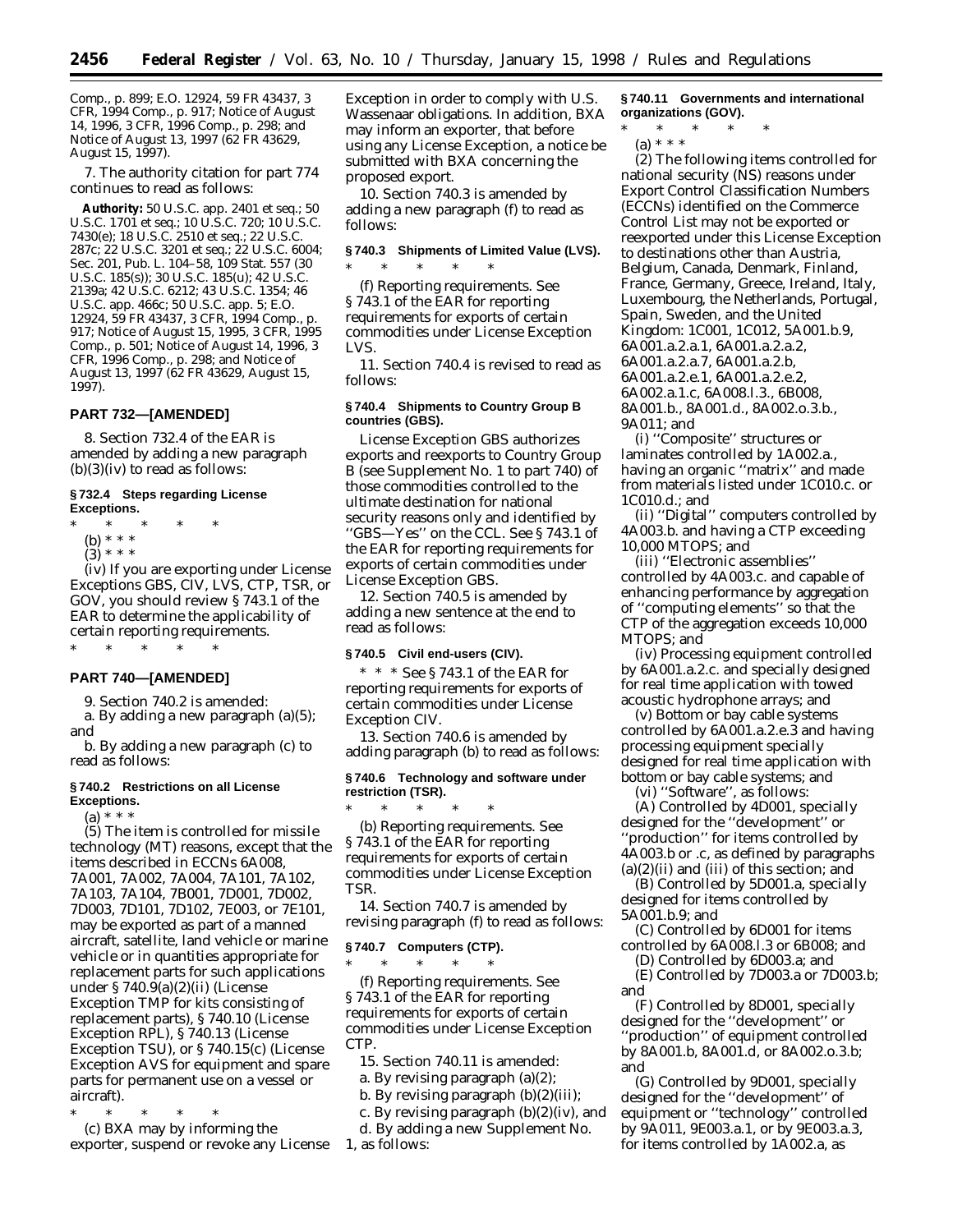described in paragraph  $(a)(2)(i)$  of this section; and

(H) Controlled by 9D002 for ''software'' specially designed for the ''production'' of equipment controlled by 9A011; and

(I) Controlled by 9D004.a or .c.

(b) \* \* \*

 $(2) * * * *$ 

(iii) (A) *Items for official use within national territory by agencies of the U.S. Government.* This License Exception is available for all items consigned to and for the official use of any agency of a cooperating government within the territory of any cooperating government, except items described in paragraph (a) to Supplement No. 1 of this section:

(B) *Reporting requirements.* See § 743.1 of the EAR for reporting requirements for exports of certain items under this paragraph  $(b)(2)(iii)$ .

(iv) (A) *Diplomatic and consular missions of a cooperating government.* This License Exception is available for all items consigned to and for the official use of a diplomatic or consular mission of a cooperating government located in any country in Country Group B (see Supplement No. 1 to part 740), except items described in paragraph (b) of Supplement No. 1 of this section.

(B) *Reporting requirements.* See § 743.1 of the EAR for reporting requirements for exports of certain items under this paragraph (b)(2)(iv). \* \* \* \* \*

#### **Supplement No. 1 to § 740.11—Additional Restrictions on Use of License Exception GOV**

(a) Items for official use within national territory by agencies of the U.S. Government. License Exception GOV is available for all items consigned to and for the official use of any agency of a cooperating government within the territory of any cooperating government, except:

(1) Items identified on the Commerce Control List as controlled for national security (NS) reasons under Export Control Classification Numbers (ECCNs) as follows for export or reexport to destinations other than Austria, Belgium, Canada, Denmark, Finland, France, Germany, Greece, Ireland, Italy, Luxembourg, the Netherlands, Portugal, Spain, Sweden, or the United Kingdom: 1C001, 1C012, 5A001.b.9, 6A001.a.2.a.1, 6A001.a.2.a.2, 6A001.a.2.a.7, 6A001.a.2.b, 6A001.a.2.e.1, 6A001.a.2.e.2, 6A002.a.1.c, 6A008.l.3., 6B008, 8A001.b., 8A001.d., 8A002.o.3.b., 9A011; and

(i) ''Composite'' structures or laminates controlled by 1A002.a., having an organic ''matrix'' and made from materials listed under 1C010.c. or 1C010.d.; and

(ii) ''Digital'' computers controlled by 4A003.b. and having a CTP exceeding 10,000 MTOPS; and

(iii) ''Electronic assemblies'' controlled by 4A003.c. and capable of enhancing

performance by aggregation of ''computing elements'' so that the CTP of the aggregation exceeds 10,000 MTOPS; and

(iv) Processing equipment controlled by 6A001.a.2.c. and specially designed for real time application with towed acoustic hydrophone arrays; and

(v) Bottom or bay cable systems controlled by 6A001.a.2.e.3 and having processing equipment specially designed for real time application with bottom or bay cable systems;

(vi) ''Software'', as follows:

(A) Controlled by 4D001, specially designed for the ''development'' or ''production'' for items controlled by 4A003.b or .c, as defined by paragraphs (a)(1)(ii) and (iii) of this Supplement; and

(B) Controlled by 5D001.a, specially designed for items controlled by 5A001.b.9; and

(C) Controlled by 6D001 for items

controlled by 6A008.l.3 or 6B008; and (D) Controlled by 6D003.a; and

(E) Controlled by 7D003.a or 7D003.b; and

(F) Controlled by 8D001, specially designed for the ''development'' or ''production'' of equipment controlled by 8A001.b, 8A001.d, or 8A002.o.3.b; and

(G) Controlled by 9D001, specially designed for the ''development'' of equipment or ''technology'' controlled by 9A011, 9E003.a.1, or by 9E003.a.3, for items controlled by 1A002.a, as described in paragraph  $(a)(1)(i)$  of this Supplement; and

(H) Controlled by 9D002 for ''software'' specially designed for the ''production'' of equipment controlled by 9A011; and

(I) Controlled by 9D004.a or .c.

(vii) ''Technology'', as follows:

(A) Controlled by 5E001.a for items controlled by 5A001.b.9 or 5D001.a; and

(B) Controlled by 1E001 for items controlled by 1A002.a, 1C001, or 1C102 as described by paragraph  $(a)(1)(i)$  of this Supplement; and

(C) Controlled by 6E001 for the ''development'' of equipment or ''software'' in 6A001.a.2.a.1, 6A001.a.2.a.2, 6A001.a.2.a.7, 6A001.a.2.b, 6A001.a.2.c, 6A001.a.2.3, 6A002.a.1.c, 6A008.l.3, or 6B008, as described in paragraph (a)(1) of this Supplement; and

(D) Controlled by 6E002 for the ''production'' of equipment controlled by 6A001.a.2.a.1, 6A001.a.2.a.2, 6A001.a.2.a.7, 6A001.a.2.b, 6A001.a.2.c, 6A001.a.2.3, 6A002.a.1.c, 6A008.l.3, or 6B008, as described in paragraph (a)(1) of this Supplement; and

(E) Controlled by 8E001 for items controlled by 8A001.b, 8A002.o.3.b, or 8A001.d; and

(F) Controlled by 9E001 for items controlled by  $9A011$ ,  $9D001$ , or  $9D002$ : and (G) Controlled by 9E002 for items

controlled by 9A011; and

(H) Controlled by 9E003.a.1; and (I) Controlled by 9E003.a.3 for items controlled by 1A002.a as described in paragraph  $(a)(1)$  of this Supplement.

(2) Items identified on the Commerce Control List as controlled for missile technology (MT), chemical and biological warfare (CB), or nuclear nonproliferation (NP) reasons;

(3) Regional stability items controlled under Export Control Classification Numbers (ECCNs) 6A002, 6A003, 6E001, 6E002, 7D001, 7E001, 7E002, and 7E101 as described in § 742.6(a)(1) of the EAR; or

(4) Encryption items controlled for EI reasons as described in the Commerce Control List.

(b) *Diplomatic and consular missions of a cooperating government.* License Exception GOV is available for all items consigned to and for the official use of a diplomatic or consular mission of a cooperating government located in any country in Country Group B (see Supplement No. 1 to part 740), except:

(1) Items identified on the Commerce Control List as controlled for national security (NS) reasons under Export Control Classification Numbers (ECCNs) as follows for export or reexport to destinations other than Austria, Belgium, Canada, Denmark, Finland, France, Germany, Greece, Ireland, Italy, Luxembourg, the Netherlands, Portugal, Spain, Sweden, or the United Kingdom: 1C001, 1C012, 5A001.b.9, 6A001.a.2.a.1, 6A001.a.2.a.2, 6A001.a.2.a.7, 6A001.a.2.b, 6A001.a.2.e.1, 6A001.a.2.e.2, 6A002.a.1.c, 6A008.l.3., 6B008, 8A001.b., 8A001.d., 8A002.o.3.b., 9A011; and

(i) ''Composite'' structures or laminates controlled by 1A002.a., having an organic ''matrix'' and made from materials listed under 1C010.c. or 1C010.d.; and

(ii) ''Digital'' computers controlled by 4A003.b. and having a CTP exceeding 10,000 MTOPS; and

(iii) ''Electronic assemblies'' controlled by 4A003.c. and capable of enhancing performance by aggregation of ''computing elements'' so that the CTP of the aggregation exceeds 10,000 MTOPS; and

(iv) Processing equipment controlled by 6A001.a.2.c. and specially designed for real time application with towed acoustic hydrophone arrays; and

(v) Bottom or bay cable systems controlled by 6A001.a.2.e.3 and having processing equipment specially designed for real time application with bottom or bay cable systems;

(vi) ''Software'', as follows:

(A) Controlled by 4D001, specially designed for the ''development'' or ''production'' for items controlled by 4A003  $\overrightarrow{b}$  or .c, as defined by paragraphs (b)(1) (ii) or (iii) of this Supplement; and

(B) Controlled by 5D001.a, specially designed for items controlled by 5A001.b.9; and

(C) Controlled by 6D001 for items controlled by 6A008.l.3 or 6B008; and

(D) Controlled by 6D003.a; and

(E) Controlled by 7D003.a or 7D003.b; and (F) Controlled by 8D001, specially

designed for the ''development'' or ''production'' of equipment controlled by 8A001.b, 8A001.d, or 8A002.o.3.b; and

(G) Controlled by 9D001, specially designed for the ''development'' of equipment or ''technology'' controlled by 9A011, 9E003.a.1, or by 9E003.a.3, for items controlled by 1A002.a, as described in paragraph (b)(1)(i) of this Supplement; and

(H) Controlled by 9D002 for ''software'' specially designed for the ''production'' of equipment controlled by 9A011; and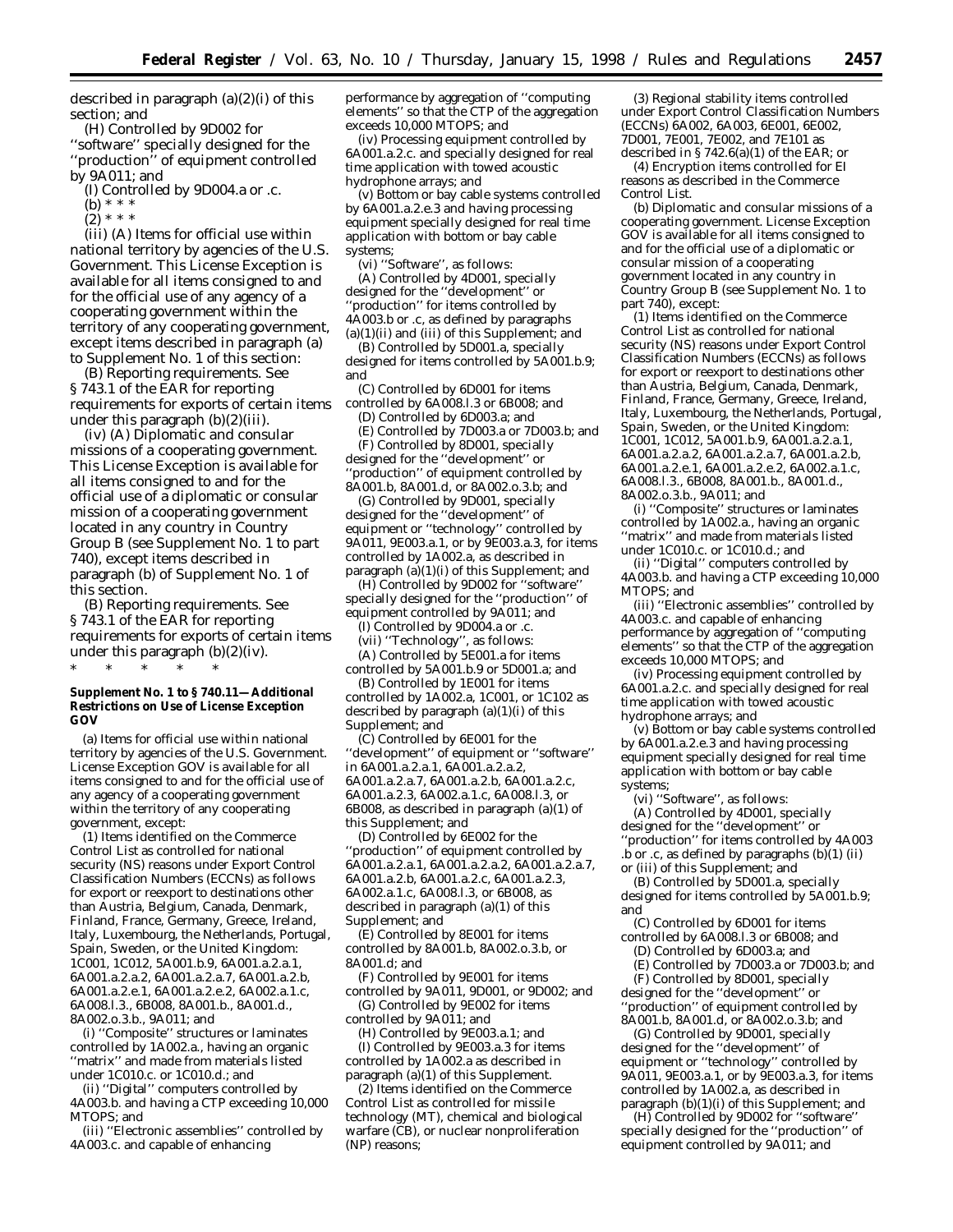(I) Controlled by 9D004 .a or .c. (vii) ''Technology'', as follows: (A) Controlled by 5E001.a for items

controlled by 5A001.b.9 or 5D001.a; and (B) Controlled by 1E001 for items controlled by 1A002.a, 1C001, or 1C102 as described by paragraph (b)(1) of this Supplement; and

(C) Controlled by 6E001 for the ''development'' of equipment or ''software'' in 6A001.a.2.a.1, 6A001.a.2.a.2, 6A001.a.2.a.7, 6A001.a.2.b, 6A001.a.2.c, 6A001.a.2.3, 6A002.a.1.c, 6A008.l.3, or 6B008, as described in paragraph (b)(1) of this Supplement; and

(D) Controlled by 6E002 for the ''production'' of equipment controlled by 6A001.a.2.a.1, 6A001.a.2.a.2, 6A001.a.2.a.7, 6A001.a.2.b, 6A001.a.2.c, 6A001.a.2.3, 6A002.a.1.c, 6A008.l.3, or 6B008, as described in paragraph (b)(1) of this Supplement; and

(E) Controlled by 8E001 for items controlled by 8A001.b, 8A002.o.3.b, or 8A001.d; and

(F) Controlled by 9E001 for items controlled by 9A011, 9D001, or 9D002; and (G) Controlled by 9E002 for items

controlled by 9A011; and

(H) Controlled by 9E003.a.1; and (I) Controlled by 9E003.a.3 for items

controlled by 1A002.a as described in paragraph  $(b)(1)(i)$  of this Supplement. (2) Items identified on the Commerce

Control List as controlled for missile technology (MT), chemical and biological warfare (CB), or nuclear nonproliferation (NP) reasons;

(3) Regional stability items controlled under Export Control Classification Numbers (ECCNs) 6A002, 6A003, 6E001, 6E002, 7D001, 7E001, 7E002, and 7E101 as described in  $\S 742.6(a)(1)$  of the EAR; or

(4) Encryption items controlled for EI reasons as described in the Commerce Control List.

#### **PART 742—[AMENDED]**

16. Section 742.6(a)(1) is amended: a. By removing the phrase ''6D102 (only software for development of items in 6A002.a.1, a.2, a.3, or .c);'' and

b. By revising the phrase ''7E002 (only technology for the production of inertial navigation systems, inertial equipment, and specially designed components therefor for civil aircraft).'' to read ''7E002 (only technology for the production of inertial navigation systems, inertial equipment, and specially designed components therefor for civil aircraft); 7E101 (only technology for the use of inertial navigation systems, inertial equipment, and specially designed components for civil aircraft).''

17. Section 742.12 is amended by revising paragraph (a)(3) and by removing paragraph (a)(4) to read as follows:

#### **§ 742.12 High performance computers.** (a) \* \* \*

(3) Exporters must keep accurate records of each export to countries not included in Country Group A:1 (see Supplement No. 1 to part 740 of the EAR) of a computer with a CTP greater than 4,000 MTOPS. These records must be submitted semiannually to BXA and must contain the information as described in § 743.1 of the EAR.

\* \* \* \* \* 18. A new part 743 is added to read as follows:

#### **PART 743—SPECIAL REPORTING**

**Authority:** 50 U.S.C. app. 2401 *et seq.*; 50 U.S.C. 1701 *et seq.*; E.O. 12924, 59 FR 43437, 3 CFR, 1994 Comp., p. 917; Notice of August 15, 1995, 3 CFR, 1995 Comp., p. 501; Notice of August 14, 1996, 3 CFR, 1996 Comp., p. 289; and Notice of August 13, 1997 (62 FR 43629, August 15, 1997).

#### **§ 743.1 Wassenaar Arrangement.**

(a) *Scope.* This section outlines special reporting requirements for exports of certain commodities, software and technology controlled under the Wassenaar Arrangement. Such reports must be submitted to BXA semiannually in accordance with the provisions of paragraph (f) of this section, and records of all exports subject to the reporting requirements of this section must be kept in accordance with part 762 of the EAR. This section does not require reports for reexports.

(b) *Requirements.* You must submit two (2) copies of each report required under the provisions of this section and maintain accurate supporting records (see § 762.2(b) of the EAR) for all exports of items specified in paragraph (c) of this section under any of the following License Exceptions authorized by part 740 of the EAR: License Exceptions GBS, CIV, TSR, LVS, CTP, and GOV. For purposes of this part 743, ''you'' has the same meaning as ''U.S. exporter'', as defined in part 772 of the EAR.

(c) *Items for which reports are required.* (1) You must submit reports to BXA under the provisions of this section only for exports of items controlled under the following ECCNs:

(i) *Category 1:* 1A002, 1C007.c and .d, 1C010.c and .d, 1D002, 1E001, 1E002.e, and 1E002.f.;

(ii) *Category 2:* 2B001.a or .b (certain items only; see Note to this paragraph) 2B001.f, 2B003, 2D001, 2E001, and 2E002;

*Note to paragraph (c)(1)(ii):* The following are not controlled for NP reasons: turning machines controlled by 2B001.a with a capacity equal to or less than 35 mm diameter; bar machines (Swissturn), limited to machining only bar feed through, if maximum bar diameter is equal to or less

than 42 mm and there is no capability of mounting chucks (machines may have drilling and/or milling capabilities for machining parts with diameters less than 42 mm); or milling machines controlled by 2B001.b with x-axis travel greater than two meters and overall ''positioning accuracy'' on the x-axis more (worse) than 0.030 mm. Therefore, exports of such items under License Exception GOV are subject to reporting requirements.

(iii) *Category 3:* 3A002.g.2, 3B001.a.2, 3D001, and 3E001;

(iv) *Category 4:* 4A001.a.2 and .b, 4A003.b and .c (see paragraph (c)(2) of this section), 4D001, 4D003.c, and 4E001;

(v) *Category 5:* 5A001.b.8, 5B001 (items specially designed for 5A001.b.8), 5D001.a and .b, 5E001.a, 5A002, 5B002, 5D002, and 5E002;

(vi) *Category 6:* 6A001.a.1.b, .a.2.c, .a.2.d, and .a.2.e; 6A002.b, 6A004.c and d, 6A006.g and h, 6A008.d, .h, and .k; 6D001, 6D003.a, 6E001, and 6E002;

(vii) *Category 8:* 8A001.c; 8A002.b, .h, .j, .o.3.a, and .p; 8D001, 8D002, 8E001, and 8E002.a; and

(viii) *Category 9:* 9B001.b, 9D001, 9D002, 9D004.a and .c, 9E001, 9E002, 9E003.a.1, 9E003.a.2, .a.3, .a.4, .a.5, .a.8, and .a.9.

(2) Reports for ''digital computers'' and ''electronic assemblies'' controlled under ECCN 4A003.b and .c are required only for computers with a composite theoretical performance (CTP) exceeding 4,000 MTOPS or computer enhancements thereof such that the CTP exceeds 4,000 MTOPS. Records for software controlled by 4D001 are required for software specially designed for the development or production of computers having a CTP exceeding 4,000 MTOPS. For the calculation of CTP, see the Technical Note for Category 4 in the Commerce Control List (Supplement No. 2 to part 774 of the EAR).

(d) *Country Exceptions.* You must report each export subject to the provisions of this section, except for exports to countries identified in Country Group A:1 (see Supplement No. 1 to part 740 of the EAR).

(e) *Information that must be included in each report.* (1) Each report submitted to BXA for items other than those identified in paragraph (e)(2) of this section must include the following information for each export during the time periods specified in paragraph (f) of this section:

(i) Export Control Classification Number and paragraph reference as identified on the Commerce Control List;

(ii) Number of units in the shipment; and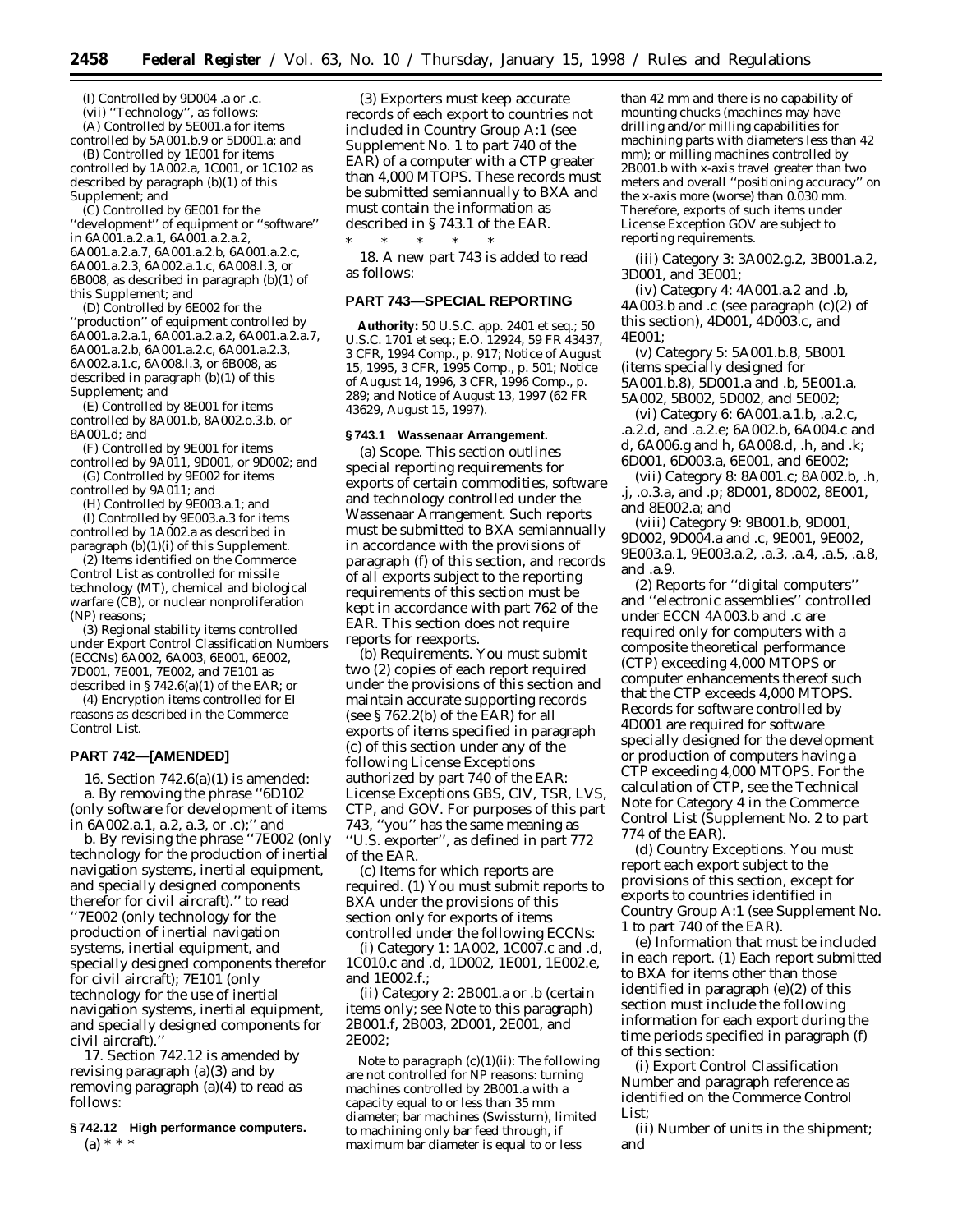(iii) Country of ultimate destination. (2) Reports for ''digital computers'' and ''electronic assemblies'' controlled under ECCN 4A003.b and .c must include the following information:

(i) Date of shipment;

(ii) Name and address of the end-user and each intermediate consignee;

(iii) CTP of each computer or aggregation of computing elements in shipment;

(iv) Quantity shipped; and

(v) End-use.

(f) *Frequency and timing of reports.* You must submit reports subject to the provisions of this section semiannually. The reports must be labeled with the exporting company's name and address at the top of each page and must include for each such export all the information specified in paragraph (e) of this section. The reports shall cover exports made during six month time periods spanning from January 1 through June 30 and July 1 through December 31.

(1) The first report must be submitted to and received by BXA no later than August 1, 1998 for the partial reporting period beginning January 15, 1998 and ending June 30, 1998. Thereafter, reports are due according to the provisions of paragraphs  $(f)(2)$  and  $(f)(3)$ of this section.

(2) Reports for the reporting period ending June 30 must be submitted to and received by BXA no later than August 1.

(3) Reports for the reporting period ending December 31 must be submitted to and received by BXA no later than February 1.

(g) *Mailing address and facsimile number:* (1) Two (2) copies of reports required under this section shall be delivered to one of the following addresses. BXA will not accept reports sent C.O.D.

(i) For deliveries by U.S. postal service:

Bureau of Export Administration, U.S. Department of Commerce, P.O. Box 273, Attn: ''Wassenaar Reports'', Washington, D.C. 20044

(ii) For courier deliveries:

Bureau of Export Administration, U.S. Department of Commerce, Attn: ''Wassenaar Reports'', Room 2705, 14th Street and Pennsylvania Ave., N.W., Washington, D.C. 20230

(2) Reports may also be sent by facsimile to: (202) 482–3345, Attn: ''Wassenaar Reports''.

(h) *Contacts.* General information concerning the Wassenaar Arrangement and reporting obligations thereof is available from the Office of Strategic Trade and Foreign Policy Controls, Tel. (202) 482–0092, Fax: (202) 482–4094.

#### **§ 743.2 [Reserved]**

#### **PART 744—[AMENDED]**

19. Section 744.8(b) is amended by revising the phrase ''7A006, 7A106, 7A115, 7A994,'' to read ''7A006, 7A994''.

#### **PART 746—[AMENDED]**

20. Section  $746.8(b)(1)(ii)$  is amended by revising the phrase ''6E002, 9A115, 9A991.a,'' to read ''6E002, 9A991.a,''.

#### **PART 762—[AMENDED]**

21. Section 762.2 is amended by revising paragraphs (b)(35) and (b)(36) and by adding a new paragraph (b)(37) to read as follows:

#### **§ 762.2 Records to be retained.**

\* \* \* \* \* (b) \* \* \* (35) § 764.5, Voluntary self-disclosure; (36) § 766.10, Subpoenas; and (37) § 743.1, Wassenaar reports.

#### **PART 774—[AMENDED]**

22. Supplement No. 1 to part 774 is revised to read as follows:

#### **Supplement No. 1 to Part 774—the Commerce Control List**

**Category 0—Nuclear Materials, Facilities, and Equipment [and Miscellaneous Items]**

**A. Systems, Equipment and Components**

**0A001 ''Nuclear reactors'', i.e., reactors capable of operation so as to maintain a controlled, self-sustaining fission chain reaction, and equipment and components specially designed or prepared for use in connection with a ''nuclear reactor'', including (see List of Items Controlled).**

#### **License Requirements**

*Reason for Control:*

*Control(s):* Items described in 0A001 are subject to the export licensing authority of the Nuclear Regulatory Commission (see 10 CFR part 110)

#### **License Exceptions**

LVS: N/A

GBS: N/A CIV: N/A

#### **List of Items Controlled**

*Unit:* N/A.

*Related Controls:* N/A

*Related Definitions:* N/A *Items:* a. Pressure vessels, i.e. metal vessels as complete units or X parts therefor, which are specially designed or prepared to contain the core of a ''nuclear reactor'' and are capable of withstanding the operating pressure of the primary coolant, including the top plate for a reactor pressure vessel;

b. Fuel element handling equipment, including reactor fuel charging and discharging machines;

c. Control rods specially designed or prepared for the control of the reaction rate in a ''nuclear reactor'', including the neutron absorbing part and the support or suspension structures therefore, and control rod guide tubes;

d. Electronic controls for controlling the power levels in ''nuclear reactors'', including reactor control rod drive mechanisms and radiation detection and measuring instruments to determine neutron flux levels;

e. Pressure tubes specially designed or prepared to contain fuel elements and the primary coolant in a ''nuclear reactor'' at an operating pressure in excess of 5.1 MPa;

f. Tubes or assemblies of tubes, made from zirconium metal or alloy in which the ratio of hafnium to zirconium is less than 1:500 parts by weight, specially designed or prepared for use in a ''nuclear reactor'';

g. Coolant pumps specially designed or prepared for circulating the primary coolant of ''nuclear reactors'';

h. Internal components specially designed or prepared for the operation of a ''nuclear reactor'', including core support structures, thermal shields, baffles, core grid plates and diffuser plates;

i. Heat exchangers.

**0A002 Power generating or propulsion equipment specially designed for use with space, marine or mobile ''nuclear reactors''. (These items are subject to the export licensing authority of the U.S. Department of State, Office of Defense Trade Controls. See 22 CFR part 121.)**

#### **0A018 Items on the International Munitions List.**

#### **License Requirements**

*Reason for Control:* NS, RS, AT, UN

| Control(s)                 | Country Chart |
|----------------------------|---------------|
| NS applies to entire entry | NS Column 1   |
| RS applies to 0A018.c      | RS Column 2   |
| AT applies to entire entry | AT Column 1   |
| UN applies to entire entry | Rwanda        |

#### **License Exceptions**

LVS: \$5000 for 0A018.a and b; \$3000 for 0A018.c; \$1500 for 0A018.d through .f; \$0 for entire entry for Rwanda GBS: N/A

CIV: N/A

#### **List of Items Controlled**

*Unit:* 0A018.a, .b, and .c in \$ value; 0A018.d, .e, and .f in number.

*Related Controls:* N/A

*Related Definitions:* N/A *Items:* a. Power controlled searchlights and control units therefor, designed for military use, and equipment mounting such units; and specially designed parts and accessories therefor;

b. Construction equipment built to military specifications, specially designed for airborne transport; and specially designed parts and accessories therefor;

c. Specially designed components and parts for ammunition, except cartridge cases, powder bags, bullets, jackets, cores, shells, projectiles, boosters, fuses and components, primers, and other detonating devices and ammunition belting and linking machines (all of which are subject to the export licensing authority of the U.S. Department of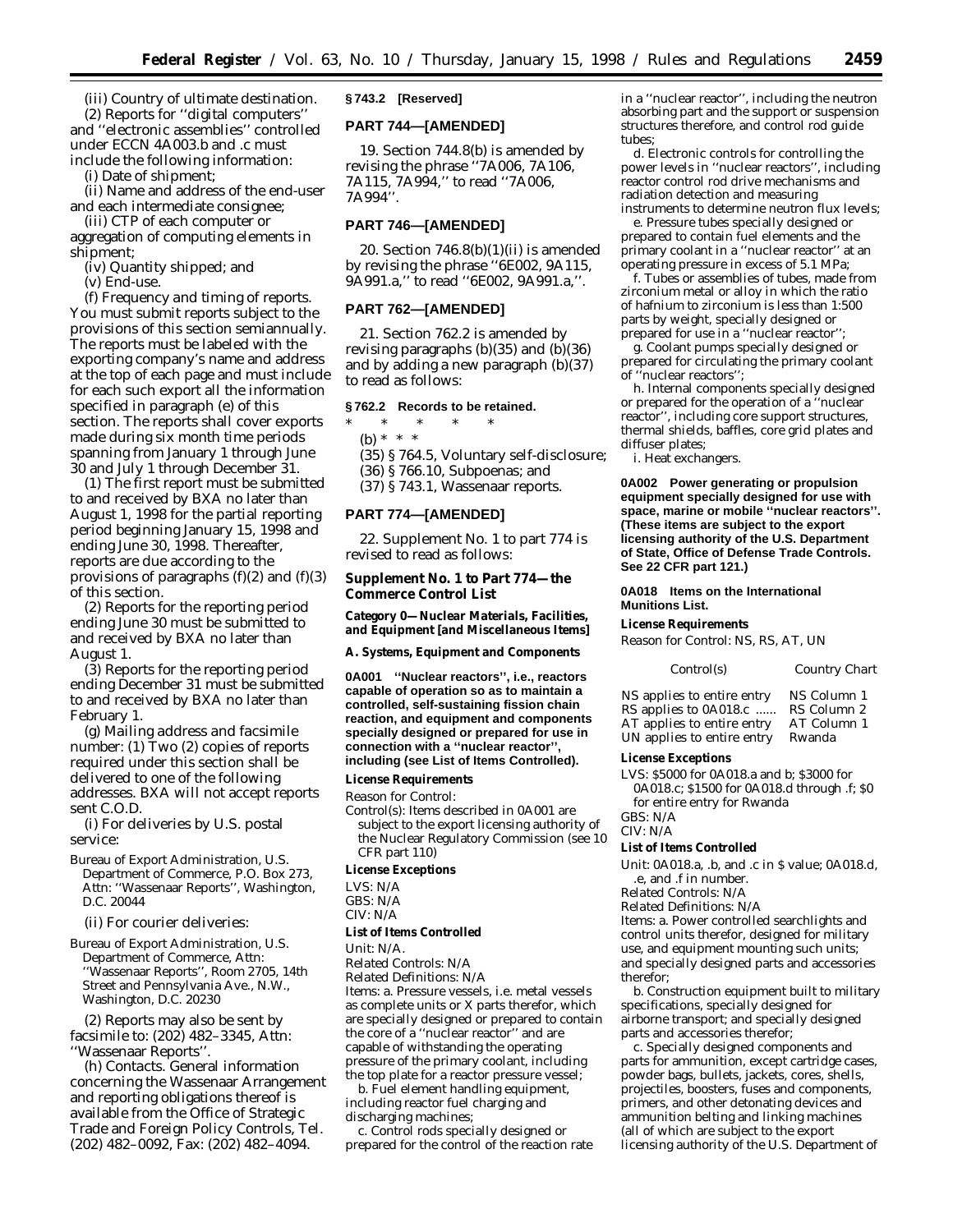State, Office of Defense Trade Controls. (See 22 CFR parts 120 through 130.)

d. Bayonets;

e. Muzzle-loading (black powder) firearms; **Note:** Antique small arms dating prior to 1890 and their reproductions are not controlled by this ECCN 0A018.

f. Military helmets, except:

f.1. Conventional steel helmets other than those described by 0A018.f.2 of this entry.

f.2. Helmets, made of any material, equipped with communications hardware, optional sights, slewing devices or mechanisms to protect against thermal flash or lasers.

**Note:** Helmets described in 0A018.f.1 are controlled by 0A988. Helmets described in 0A018.f.2 are controlled by the U.S. Department of State, Office of Defense Trade Controls (See 22 CFR part 121, Category X).

#### **0A980 Horses by sea.**

**License Requirements**

*Reason for Control:* SS

*Control(s):* SS applies to entire entry. For licensing requirements (and possible License Exceptions) proceed directly to part 754 of the EAR. The Commerce Country Chart is not designed to determine licensing requirements for items controlled for SS reasons

**List of Items Controlled**

*Unit:* \$ value

*Related Controls:* N/A

*Related Definitions:* N/A *Items:* The list of items controlled is contained in the ECCN heading

**0A982 Saps; thumbcuffs, leg irons, shackles, and handcuffs; straight jackets, plastic handcuffs, machetes, conventional steel military helmets, police helmets and shields; and parts and accessories, n.e.s.**

#### **License Requirements**

*Reason for Control:* CC, UN

| Control(s)                                     | Country Chart |
|------------------------------------------------|---------------|
| CC applies to entire entry<br>except machetes. | CC Column 1   |
| UN applies to machetes  Rwanda                 |               |

#### **License Exceptions**

LVS: N/A GBS: N/A CIV: N/A

#### **List of Items Controlled**

*Unit:* \$ value *Related Controls:* N/A *Related Definitions:* N/A *Items:* The list of items controlled is contained in the ECCN heading

#### **0A983 Specially designed implements of torture and thumbscrews; and parts and accessories, n.e.s.**

#### **License Requirements**

*Reason for Control:* CC

*Control(s):* CC applies to entire entry. A license is required for ALL destinations, regardless of end-use. Accordingly, a column specific to this control does not appear on the Commerce Country Chart. (See part 742 of the EAR for additional information.)

#### **License Exceptions**

LVS: N/A GBS: N/A CIV: N/A **List of Items Controlled** *Unit:* \$ value *Related Controls:* N/A

*Related Definitions:* N/A *Items:* The list of items controlled is contained in the ECCN heading

**0A984 Shotguns, barrel length 18 inches (45.72 cm) inches or over; buckshot shotgun shells; except equipment used exclusively to treat or tranquilize animals, and except arms designed solely for signal, flare, or saluting use; and parts, n.e.s.**

#### **License Requirements**

*Reason for Control:* CC, UN

| Control(s)                                                                                                                                                                                                                                                                                                                                                                                          | Country Chart |
|-----------------------------------------------------------------------------------------------------------------------------------------------------------------------------------------------------------------------------------------------------------------------------------------------------------------------------------------------------------------------------------------------------|---------------|
| CC applies to shotguns<br>with a barrel length<br>over 18 in. (45.72 cm)<br>but less than 24 in.<br>$(60.96 \text{ cm})$ or buckshot<br>shotgun shells con-<br>trolled by this entry, re-<br>gardless of end-user.                                                                                                                                                                                  | CC Column 1   |
| CC applies to shotguns<br>with a barrel length<br>greater than or equal to<br>24 in. (60.96 cm), re-<br>gardless of end-user.                                                                                                                                                                                                                                                                       | CC Column 2   |
| CC applies to shotguns<br>with a barrel length<br>greater than or equal to<br>24 in. (60.96 cm) if for<br>sale or resale to police<br>or law enforcement.                                                                                                                                                                                                                                           | CC Column 3   |
| UN applies to entire entry                                                                                                                                                                                                                                                                                                                                                                          | Rwanda        |
| <b>License Exceptions</b><br>LVS: N/A<br>GBS: N/A<br>CIV: N/A                                                                                                                                                                                                                                                                                                                                       |               |
| <b>List of Items Controlled</b>                                                                                                                                                                                                                                                                                                                                                                     |               |
| Unit: S value<br>Related Controls: This entry does not control<br>shotguns with a barrel length of less than<br>18 inches (45.72 cm). (See 22 CFR part<br>121.) These items are subject to the export<br>licensing authority of the Department of<br>State, Office of Defense Trade Controls<br>Related Definitions: N/A<br>Items: The list of items controlled is<br>contained in the ECCN heading |               |

**0A985 Optical sighting devices for firearms (including shotguns controlled by 0A984); discharge type arms (for example, stun guns, shock batons, electric cattle prods, immobilization guns and projectiles, etc.) except equipment used exclusively to treat or tranquilize animals, and except arms designed solely for signal, flare, or saluting use; and parts, n.e.s.**

#### **License Requirements**

*Reason for Control:* CC, UN

| CC applies to entire entry | CC Column 1 |
|----------------------------|-------------|
| UN applies to entire entry | Rwanda      |

#### **License Exceptions**

LVS: N/A GBS: N/A CIV: N/A

#### **List of Items Controlled**

*Unit:* \$ value *Related Controls:* N/A *Related Definitions:* N/A *Items:* The list of items controlled is contained in the ECCN heading

#### **0A986 Shotgun shells, except buckshot shotgun shells, and parts.**

#### **License Requirements**

*Reason for Control:* UN *Control(s):* UN applies to entire entry. A license is required for items controlled by this entry to Cuba, Libya, North Korea and Rwanda. The Commerce Country Chart is not designed to determine licensing requirements for this entry. See part 746 of the EAR for additional information

#### **License Exceptions**

LVS: N/A  $CRS: N/A$ CIV: N/A

#### **List of Items Controlled**

*Unit:* \$ value *Related Controls:* N/A *Related Definitions:* N/A *Items:* The list of items controlled is contained in the ECCN heading

#### **0A988 Conventional military steel helmets as described by 0A018.f.1; and machetes.**

#### **License Requirements**

*Reason for Control:* UN *Control(s):* UN applies to entire entry. A license is required for items controlled by this entry to Cuba, Libya, North Korea and Rwanda. The Commerce Country Chart is not designed to determine licensing requirements for this entry. See part 746 of the EAR for additional information

**Note:** Exports from the U.S. and transhipments to *Iran* must be licensed by the Department of Treasury, Office of Foreign Assets Control. (See § 746.7 of the EAR for additional information on this requirement.)

#### **License Exceptions**

LVS: N/A GBS: N/A CIV: N/A

#### **List of Items Controlled**

*Unit:* \$ value *Related Controls:* N/A *Related Definitions:* N/A *Items:* The list of items controlled is contained in the ECCN heading

#### **B. Test, Inspection and Production Equipment**

**0B001 Plant for the separation of isotopes of ''natural uranium'' and ''depleted uranium'', ''special fissile materials'' and ''other fissile materials'', and specially designed or prepared equipment and components therefor, as follows (see List of Items Controlled).**

#### **License Requirements**

*Reason for Control:*

*Control(s) Country Chart*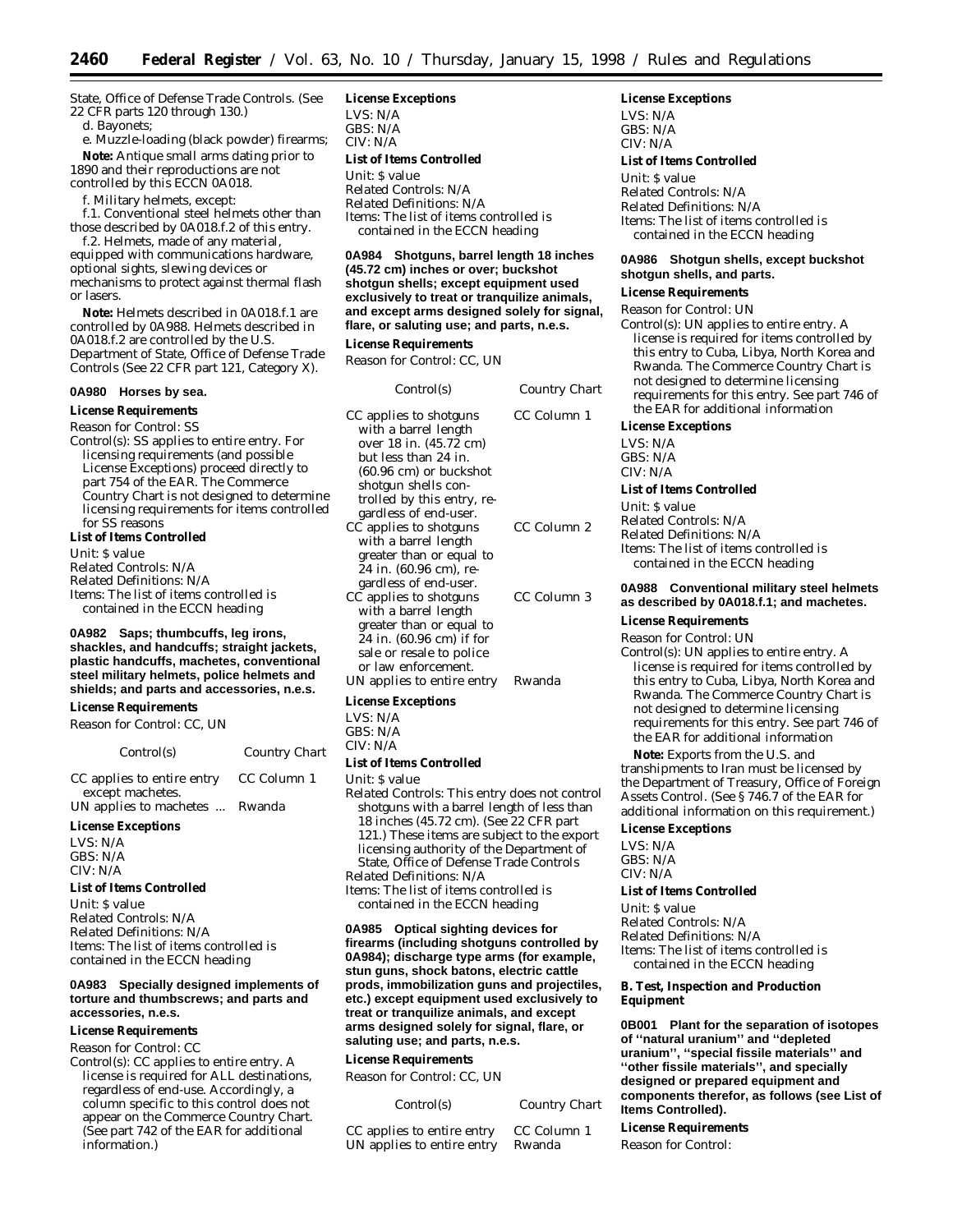*Control(s):* Items described in 0B001 are subject to the export licensing authority of the Nuclear Regulatory Commission (see 10 CFR part 110).

#### **License Exceptions**

LVS: N/A GBS: N/A CIV: N/A

#### **List of Items Controlled**

*Unit:* N/A

*Related Controls:* N/A

*Related Definitions:* N/A

*Items:* a. Plant specially designed for separating isotopes of ''natural uranium'' and ''depleted uranium'', ''special fissile materials'' and ''other fissile materials'', as follows:

a.1. Gaseous diffusion separation plant;

a.2. Gas centrifuge separation plant;

a.3. Aerodynamic separation plant;

a.4. Chemical exchange separation plant;

a.5. Ion-exchange separation plant;

a.6. Atomic vapor ''laser'' isotopic separation plant;

a.7. Molecular ''laser'' isotopic separation plant;

a.8. Plasma separation plant;

a.9. Electro magnetic separation plant;

b. Equipment and components, specially designed or prepared for gaseous diffusion separation process, as follows:

b.1. Bellow valves made of or protected by materials resistant to  $UF_6$  (e.g., aluminum, aluminum alloys, nickel or alloy containing 60 weight percent or more nickel), with a diameter of 40 mm to 1500 mm;

b.2.a. Compressors (positive displacement, centrifugal and axial flowtypes) or gas blowers with a suction volume capacity of 1  $m^3/m$ in or more of UF<sub>6</sub>, and discharge pressure up to 666.7 kPa, made of or protected by materials resistant to UF $_6$  (e.g. aluminum, aluminum alloys, nickel or alloy containing 60 weight percent or more nickel);

b.2.b. Rotary shaft seals for compressors or blowers specified in 0B001.b.2.a. and designed for a buffer gas in-leakage rate of less than 1,000 cm3/min.;

b.3. Gaseous diffusion barriers made of porous metallic, polymer or ceramic materials resistant to corrosion by  $UF_6$  with a pore size of 10 to 100 nm, a thickness of 5 mm or less, and, for tubular forms, a diameter of 25 mm or less;

b.4. Gaseous diffuser housings made of or protected by materials resistant to corrosion by  $UF_6$ ;

b.5. Heat exchangers made of aluminum, copper, nickel, or alloys containing more than 60 weight percent nickel, or combinations of these metals as clad tubes, designed to operate at sub-atmospheric pressure with a leak rate that limits the pressure rise to less than 10 Pa per hour under a pressure differential of 100 kPa;

c. Equipment and components, specially designed or prepared for gas centrifuge separation process, as follows:

c.1. Gas centrifuges;

c.2. Complete rotor assemblies consisting of one or more rotor tube cylinders;

c.3. Rotor tube cylinders with a thickness of 12 mm or less, a diameter of between 75 mm and 400 mm, made from any of the following high strength-to-density ratio materials:

c.3.a. Maraging steel capable of an ultimate tensile strength of 2,050 MPa or more;

c.3.b. Aluminum alloys capable of an ultimate tensile strength of 460 MPa or more; *or*

c.3.c. ''Fibrous or filamentary materials'' with a ''specific modulus'' of more than 3.18 x 106 m and a ''specific tensile strength'' greater than  $76.2 \times 10^3$  m;

c.4. Magnetic suspension bearings consisting of an annular magnet suspended within a housing made of  $U\tilde{F}_6$  resistant materials (e.g. aluminum, aluminum alloys, nickel or alloy containing 60 weight percent or more nickel) containing a damping medium and having the magnet coupling with a pole piece or second magnet fitted to the top cap of the rotor;

c.5. Specially prepared bearings comprising a pivot-cup assembly mounted on a damper;

c.6. Rings or bellows with a wall thickness of 3 mm or less and a diameter of between 75 mm and 400 mm and designed to give local support to a rotor tube or to join a number together, made from any of the following high strength-to-density ratio materials;

c.6.a. Maraging steel capable of an ultimate tensile strength of 2050 MPa or more;

c.6.b. Aluminum alloys capable of an ultimate tensile strength of 460 MPa or more; *or*

c.6.c. ''Fibrous or filamentary materials'' with a ''specific modulus'' of more than 3.18 x 106 m and a ''specific tensile strength'' greater than  $76.\overline{2} \times 10^3$  m;"

c.7. Baffles of between 75 mm and 400 mm diameter for mounting inside a rotor tube, made from any of the following high strength-to-density ratio materials:

c.7.a. Maraging steel capable of an ultimate tensile strength of 2050 MPa or more;

c.7.b. Aluminum alloys capable of an ultimate tensile strength of 460 MPa or more; *or*

c.7.c. ''Fibrous or filamentary materials'' with a ''specific modulus'' of more than 3.18 x 106 m and a ''specific tensile strength'' greater than  $76.2 \times 10^3$  m;".

c.8. Top and bottom caps of between 75 mm and 400 mm diameter to fit the ends of a rotor tube, made from any of the following high strength-to-density ratio materials:

c.8.a. Maraging steel capable of an ultimate tensile strength of 2050 MPa or more; *or*

c.8.b. Aluminum alloys capable of an ultimate tensile strength of 460 MPa or more;

c.8.c. ''Fibrous or filamentary materials'' with a ''specific modulus'' of more than 3.18 x 106 m and a ''specific tensile strength'' greater than  $76.\overrightarrow{2}$  x  $10^3$  m.

c.9. Molecular pumps comprised of cylinders having internally machined or extruded helical grooves and internally machined bores;

c.10. Ring-shaped motor stators for multiphase AC hysteresis (or reluctance) motors for synchronous operation within a vacuum in the frequency range of 600 to 2,000 Hz and a power range of 50 to 1,000 Volt-Amps;

c.11. Frequency changers (converters or inverters) specially designed or prepared to supply motor stators for gas centrifuge enrichment, having all of the following

characteristics, and specially designed components therefor:

c.11.a. Multiphase output of 600 to 2000 Hz;

c.11.b. Frequency control better than 0.1%; c.11.c. Harmonic distortion of less than 2%; *and*

c.11.d. An efficiency greater than 80%; c.12. Centrifuge housing/recipients to contain the rotor tube assembly of a gas centrifuge, consisting of a rigid cylinder of wall thickness up to 30 mm with precision machined ends and made of or protected by  $UF<sub>6</sub>$  resistant materials;

c.13. Scoops consisting of tubes of up to 12 mm internal diameter for the extraction of  $UF<sub>6</sub>$  gas from within a centrifuge rotor tube by a Pitot tube action, made of or protected by  $UF_6$  resistant materials;

d. Equipment and components, specially designed or prepared for aerodynamic separation process, as follows:

d.1. Separation nozzles consisting of slitshaped, curved channels having a radius of curvature less than 1 mm and having a knifeedge contained within the nozzle which separates the gas flowing through the nozzle into two streams;

d.2. Tangential inlet flow-driven cylindrical or conical tubes (vortex tubes), made of or protected by  $UF_6$  resistant materials with a diameter of between 0.5 cm and 4 cm and a length to diameter ratio of 20:1 or less and with one or more tangential inlets;

d.3. Compressors (positive displacement, centrifugal and axial flow types) or gas blowers with a suction volume capacity of 2 m3/min, made of or protected by materials resistant to UF<sub>6</sub> (e.g., aluminum, aluminum alloys, nickel or alloy containing 60 weight percent or more nickel), and rotary shaft seals therefor;

d.4. Aerodynamic separation element housings, made of or protected by materials resistant to  $UF_6$  to contain vortex tubes or separation nozzles;

d.5. Heat exchangers made of aluminum, copper, nickel, or alloy containing more than 60 weight percent nickel, or combinations of these metals as clad tubes, designed to operate at pressures of 600 kPa or less;

d.6. Bellows valves made of or protected by  $\rm UF_6$  resistant materials with a diameter of  $40$ to 1500 mm;

d.7. Process systems for separating  $UF_6$ from carrier gas (hydrogen or helium) to 1 ppm UF<sub>6</sub> content or less, including:

d.7.a. Cryogenic heat exchangers and cryoseparators capable of temperatures of  $-120^\circ$  C or less;

d.7.b. Cryogenic refrigeration units capable of temperatures of  $-120^{\circ}$  C or less;

d.7.c. Separation nozzle or vortex tube units for the separation of  $UF_6$  from carrier gas;

d.7.d. UF<sub>6</sub> cold traps capable of temperatures of  $-20^{\circ}$  C or less;

e. Equipment and components, specially designed or prepared for chemical exchange separation process, as follows:

e.1. Fast-exchange liquid-liquid centrifugal contactors with stage residence time of 30 seconds or less and resistant to concentrated hydrochloric acid (e.g., made of or lined with suitable plastic materials such as fluorocarbon polymers or lined with glass);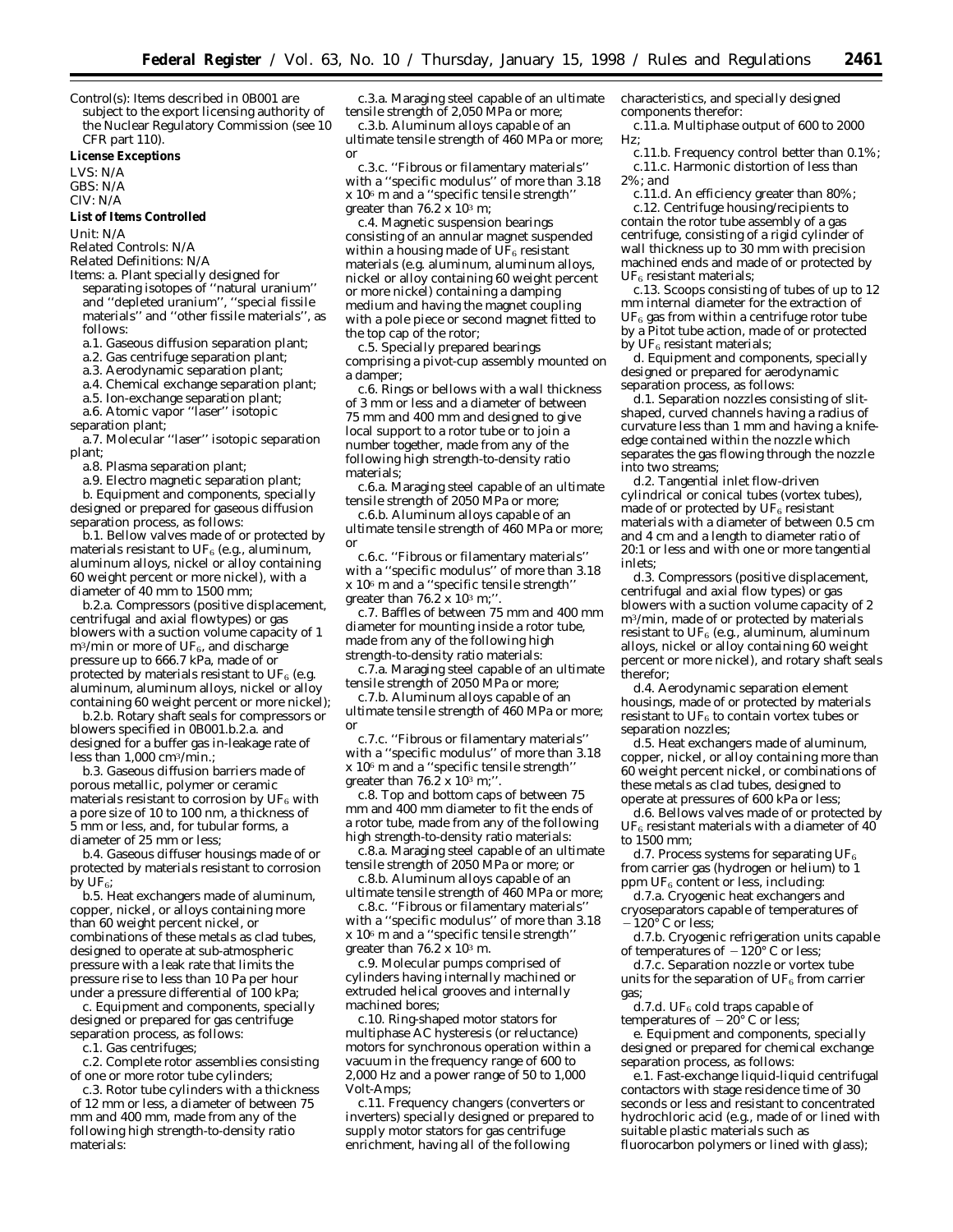e.2. Fast-exchange liquid-liquid pulse columns with stage residence time of 30 seconds or less and resistant to concentrated hydrochloric acid (e.g., made of or lined with suitable plastic materials such as

fluorocarbon polymers or lined with glass); e.3. Electrochemical reduction cells designed to reduce uranium from one valence state to another;

e.4. Electrochemical reduction cells feed equipment to take  $U^{+4}$  from the organic stream and, for those parts in contact with the process stream, made of or protected by suitable materials (e.g., glass, fluorocarbon polymers, polyphenyl sulphate, polyether sulfone and resin-impregnated graphite);

e.5. Feed preparation systems for producing high purity uranium chloride solution consisting of dissolution, solvent extraction and/or ion exchange equipment for purification and electrolytic cells for reducing the uranium  $U^{+6}$  or  $U^{+4}$  to  $U^{+3}$ ;

e.6. Uranium oxidation systems for oxidation of U<sup>+3</sup> to U<sup>+4</sup>;

f. Equipment and components, specially designed or prepared for ion-exchange separation process, as follows:

f.1. Fast reacting ion-exchange resins, pellicular or porous macro-reticulated resins in which the active chemical exchange groups are limited to a coating on the surface of an inactive porous support structure, and other composite structures in any suitable form, including particles or fibers, with diameters of 0.2 mm or less, resistant to concentrated hydrochloric acid and designed to have an exchange rate half-time of less than 10 seconds and capable of operating at temperatures in the range of 100° C to 200° C;

f.2. Ion exchange columns (cylindrical) with a diameter greater than 1000 mm, made of or protected by materials resistant to concentrated hydrochloric acid (e.g., titanium or fluorocarbon plastics) and capable of operating at temperatures in the range of 100° C to 200° C and pressures above 0.7 MPa;

f.3. Ion exchange reflux systems (chemical or electrochemical oxidation or reduction systems) for regeneration of the chemical reducing or oxidizing agents used in ion exchange enrichment cascades;

g. Equipment and components, specially designed or prepared for atomic vapor ''laser'' isotopic separation process, as follows:

g.1. High power electron beam guns with total power of more than 50 kW and strip or scanning electron beam guns with a delivered power of more than 2.5 kW/cm for use in uranium vaporization systems;

g.2. Trough shaped crucibles and cooling equipment made of or protected by materials resistant to heat and corrosion of molten uranium or uranium alloy's (e.g., tantalum, yttria-coated graphite, graphite coated with other rare earth oxides or mixtures thereof);

N.B: See also 2A225.

g.3. Product and tails collector systems made of or lined with materials resistant to the heat and corrosion of uranium vapor, such as yttria-coated graphite or tantalum;

g.4. Separator module housings (cylindrical or rectangular vessels) for containing the uranium metal vapor source, the electron beam gun and the product and tails collectors;

g.5. ''Lasers'' or ''laser'' systems for the separation of uranium isotopes with a spectrum frequency stabilizer for operation over extended periods of time;

N.B.: See also 6A005 and 6A205.

h. Equipment and components, specially designed or prepared for molecular ''laser'' isotopic separation process, as follows:

h.1. Supersonic expansion nozzles for cooling mixtures of  $UF_6$  and carrier gas to 150 K or less and made from UF<sub>6</sub> resistant materials;

h.2. Uranium fluoride (UF<sub>5</sub>) product collectors consisting of filter, impact, or cyclone-type collectors or combinations thereof, and made of  $UF_5/UF_6$  resistant materials (e.g. aluminum, aluminum alloys, nickel or alloys containing 60 weight percent of nickel and  $UF_6$  resistant fully fluorinated hydrocarbon polymers);

h.3. Equipment for fluorinating UF<sub>5</sub> to UF<sub>6</sub>;

h.4. Compressors made of or protected by materials resistant to UF $_6$  (e.g., aluminum, aluminum alloys, nickel or alloy containing 60 weight percent or more nickel), and rotary shaft seals therefor;

h.5. Process systems for separating  $UF_6$ from carrier gas (e.g., nitrogen or argon) including:

h.5.a. Cryogenic heat exchangers and cryoseparators capable of temperatures of  $-120$  °C or less;

h.5.b. Cryogenic refrigeration units capable of temperatures of  $-120$  °C or less;

h.5.c. UF6 cold traps capable of temperatures of  $-20$  °C or less;

h.6. ''Lasers'' or ''laser'' systems for the separation of uranium isotopes with a spectrum frequency stabilizer for operation over extended periods of time;

N.B.: See also 6A005 and 6A205.

i. Equipment and components, specially designed or prepared for plasma separation process, as follows:

i.1. Product and tails collectors made of or protected by materials resistant to the heat and corrosion of uranium vapor such as yttria-coated graphite or tantalum;

i.2. Radio frequency ion excitation coils for frequencies of more than 100 kHz and capable of handling more than 40 kW mean power;

i.3. Microwave power sources and antennae for producing or accelerating ions, with an output frequency greater than 30 GHz and mean power output greater than 50 kW;

i.4. Uranium plasma generation systems; i.5. Liquid uranium metal handling systems consisting of crucibles, made of or protected by suitable corrosion and heat resistant materials (e.g., tantalum, yttriacoated graphite, graphite coated with other rare earth oxides or mixtures thereof), and cooling equipment for the crucibles;

N.B.: See also 2A225. i.6. Separator module housings (cylindrical) for containing the uranium plasma source, radio-frequency drive coil and the product and tails collectors and

(e.g. stainless steel); j. Equipment and components, specially designed or prepared for electromagnetic separation process, as follows:

made of a suitable non-magnetic material

j.1. Ion sources, single or multiple, consisting of a vapor source, ionizer, and beam accelerator made of suitable materials (e.g., graphite, stainless steel, or copper) and capable of providing a total ion beam current of 50 mA or greater;

j.2. Ion collector plates for collection of enriched or depleted uranium ion beams, consisting of two or more slits and pockets and made of suitable non-magnetic materials (e.g., graphite or stainless steel);

j.3. Vacuum housings for uranium electromagnetic separators made of nonmagnetic materials (e.g. graphite or stainless steel) and designed to operate at pressures of 0.1 Pa or lower;

j.4. Magnet pole pieces with a diameter greater than 2 m;

j.5. High voltage power supplies for ion sources, having all of the following characteristics:

j.5.a. Capable of continuous operation; j.5.b. Output voltage of 20,000 V or greater; j.5.c. Output current of 1 A or greater;

j.5.d. Voltage regulation of better than

0.01% over a period of 8 hours; N.B.: See also 3A227.

j.6. Magnet power supplies (high power, direct current) having all of the following characteristics:

j.6.a. Capable of continuous operation with a current output of 500 A or greater at a voltage of 100 V or greater;

j.6.b. Current or voltage regulation better than 0.01% over a period of 8 hours. N.B.: See also 3A226.

**0B002 Specially designed or prepared auxiliary systems, equipment and components, as follows, (see List of Items Controlled) for isotope separation plant specified in 0B001, made of or protected by UF**6 **resistant materials.**

#### **License Requirements**

*Reason for Control:*

*Control(s):* Items described in 0B002 are subject to the export licensing authority of the Nuclear Regulatory Commission (see 10 CFR part 110)

#### **License Exceptions**

LVS: N/A GBS: N/A

CIV: N/A

#### **List of Items Controlled**

*Unit:* N/A

*Related Controls:* N/A

*Related Definitions:* N/A

*Items:* a. Feed autoclaves, ovens or systems used for passing  $UF_6$  to the enrichment process;

b. Desublimers or cold traps, used to remove  $UF_6$  from the enrichment process for subsequent transfer upon heating;

c. Product and tails stations for transferring  $\rm UF_6$  into containers;

d. Liquefaction or solidification stations used to remove  $UF_6$  from the enrichment process by compressing and converting UF6 to a liquid or solid form;

e. Piping systems and header systems specially designed for handling  $UF<sub>6</sub>$  within gaseous diffusion, centrifuge or aerodynamic cascades made of or protected by  $UF_6$ resistant materials;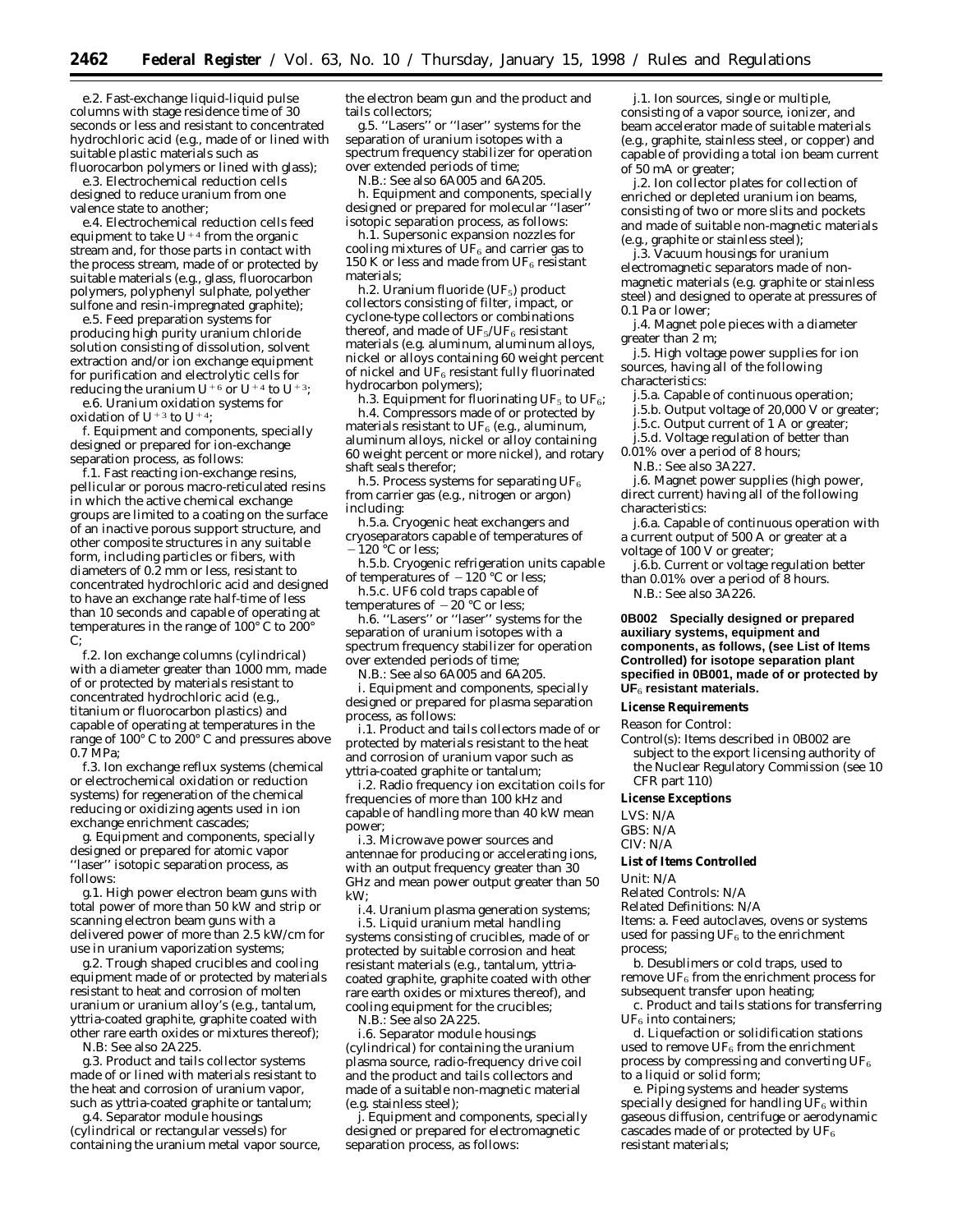f.1. Vacuum manifolds or vacuum headers having a suction capacity of 5 m<sup>3</sup>/minute or more; *or*

f.2. Vacuum pumps specially designed for use in  $UF_6$  bearing atmospheres;

g. UF $_6$  mass spectrometers/ion sources specially designed or prepared for taking online samples of feed, product or tails from  $UF<sub>6</sub>$  gas streams and having all of the following characteristics:

g.1. Unit resolution for mass of more than

- 320 amu; g.2. Ion sources constructed of or lined
- with nichrome or monel, or nickel plated; g.3. Electron bombardment ionization
- sources; and

g.4. Collector system suitable for isotopic analysis.

#### **0B003 Plant for the production of uranium hexafluoride (UF**6**) and specially designed or prepared equipment and components therefor, as follows (see List of Items Controlled).**

#### **License Requirements**

*Reason for Control:* NP, AT

*Control(s) Country Chart*

NP applies to entire entry NP Column 1<br>AT applies to entire entry AT Column 1 AT applies to entire entry

#### **License Exceptions**

LVS: \$ value GBS: N/A CIV: N/A

#### **List of Items Controlled**

*Unit:* N/A *Related Controls:* N/A

*Related Definitions:* N/A

*Items:* a. Plant for the production of UF<sub>6</sub>; b. Equipment and components, as follows, specially designed of prepared for  $\mathrm{UF}_6$ 

production:

b.1. Fluorination and hydrofluorination screw and fluid bed reactors and flame towers;

b.2. Distillation equipment for the purification of  $UF_6$ .

#### **0B004 Plant for the production of heavy water, deuterium or deuterium compounds, and specially designed or prepared equipment and components therefor, as follows (see List of Items Controlled).**

#### **License Requirements**

*Reason for Control:*

*Control(s):* Items described in 0B004 are subject to the export licensing authority of the Nuclear Regulatory Commission (see 10 CFR part 110)

#### **License Exceptions**

LVS: N/A GBS: N/A CIV: N/A

#### **List of Items Controlled**

*Unit:* N/A

*Related Controls:* N/A

*Related Definitions:* N/A

*Items:* a. Plant for the production of heavy water, deuterium or deuterium compounds, as follows:

a.1. Hydrogen sulphide-water exchange plants;

a.2. Ammonia-hydrogen exchange plants; a.3. Hydrogen distillation plants;

b. Equipment and components, as follows, designed for:

b.1. Hydrogen sulphide-water exchange process:

b.1.a. Tray exchange towers;

b.1.b. Hydrogen sulphide gas compressors;

b.2. Ammonia-hydrogen exchange process:

- b.2.a. High-pressure ammonia-hydrogen
- exchange towers;
- b.2.b. High-efficiency stage contactors; b.2.c. Submersible stage recirculation pumps;
- 
- b.2.d. Ammonia crackers designed for pressures of more than 3 MPa;

b.3. Hydrogen distillation process: b.3.a. Hydrogen cryogenic distillation towers and cold boxes designed for operation below 35 K ( $-238^{\circ}$  C);

b.3.b. Turboexpanders or turboexpandercompressor sets designed for operation below  $35 K (-238^{\circ} C)$ ;

b.4. Heavy water concentration process to reactor grade level (99.75 weight percent deuterium oxide):

b.4.a. Water distillation towers containing specially designed packings;

b.4.b. Ammonia distillation towers containing specially designed packings; b.4.c. Catalytic burners for conversion of

fully enriched deuterium to heavy water;

b.4.d. Infrared absorption analyzers capable of on-line hydrogen-deuterium ratio analysis where deuterium concentrations are equal to or more than 90 weight percent.

#### **0B005 Plant specially designed for the fabrication of ''nuclear reactor'' fuel elements and specially designed equipment therefor.**

#### **License Requirements**

*Reason for Control:*

*Control(s):* Items described in 0B005 are subject to the export licensing authority of the Nuclear Regulatory Commission (see 10 CFR part 110)

#### **License Exceptions**

LVS: N/A

GBS: N/A

#### CIV: N/A

#### **List of Items Controlled**

*Unit:* N/A

*Related Controls:* N/A

*Related Definitions:* A plant for the fabrication of ''nuclear reactor'' fuel elements includes equipment which: (a) Normally comes into direct contact with or directly processes or controls the production flow of nuclear materials; (b) Seals the nuclear materials within the cladding; (c) Checks the integrity of the cladding or the seal; *and* (d) Checks the finish treatment of the solid fuel *Items:* The List of Items Controlled is

contained in the ECCN heading

**0B006 Plant for the reprocessing of irradiated ''nuclear reactor'' fuel elements, and specially designed or prepared equipment and components therefor, including (see List of Items Controlled).**

**License Requirements** *Reason for Control:*

*Control(s):* Items described in 0B006 are subject to the export licensing authority of the Nuclear Regulatory Commission (see 10 CFR part 110)

#### **License Exceptions**

LVS: N/A GBS: N/A

CIV: N/A

#### **List of Items Controlled**

*Unit:* N/A

*Related Controls:* N/A

*Related Definitions:* N/A *Items:* a. Fuel element chopping or shredding machines, i.e. remotely operated equipment to cut, chop, shred or shear irradiated

''nuclear reactor'' fuel assemblies, bundles or rods; b. Dissolvers, critically safe tanks (e.g.

small diameter, annular or slab tanks) specially designed or prepared for the dissolution of irradiated ''nuclear reactor'' fuel, which are capable of withstanding hot, highly corrosive liquids, and which can be remotely loaded and maintained;

c. Counter-current solvent extractors and ion-exchange processing equipment specially designed or prepared for use in a plant for the reprocessing of irradiated ''natural uranium'', ''depleted uranium'' or ''special fissile materials'' and ''other fissile materials'';

d. Process control instrumentation specially designed or prepared for monitoring or controlling the reprocessing of irradiated ''natural uranium'', ''depleted uranium'' or ''special fissile materials'' and ''other fissile materials'';

e. Holding or storage vessels specially designed to be critically safe and resistant to the corrosive effects of nitric acid;

**Note:** Critically safe tanks may have the following features:

1. Walls or internal structures with a boron equivalent of at least two percent;

2. A maximum diameter or 175 mm for cylindrical vessels; or

3. A maximum width of 75 mm for either a slab or annular vessel.

f. Complete systems specially designed or prepared for the conversion of plutonium nitrate to plutonium oxide;

g. Complete systems specially designed or prepared for the production of plutonium metal.

**Note:** Plant for the reprocessing of irradiated ''nuclear reactor'' fuel elements includes equipment and components which normally come into direct contact with and directly control the irradiated fuel and the major nuclear material and fission product processing streams.

#### **0B008 Equipment for ''nuclear reactors''. License Requirements**

*Reason for Control:* NP, AT

#### *Control(s) Country Chart*

NP applies to entire entry NP Column 2<br>AT applies to entire entry AT Column 1 AT applies to entire entry

**License Exceptions** LVS: \$ value  $CRS: N/A$ CIV: N/A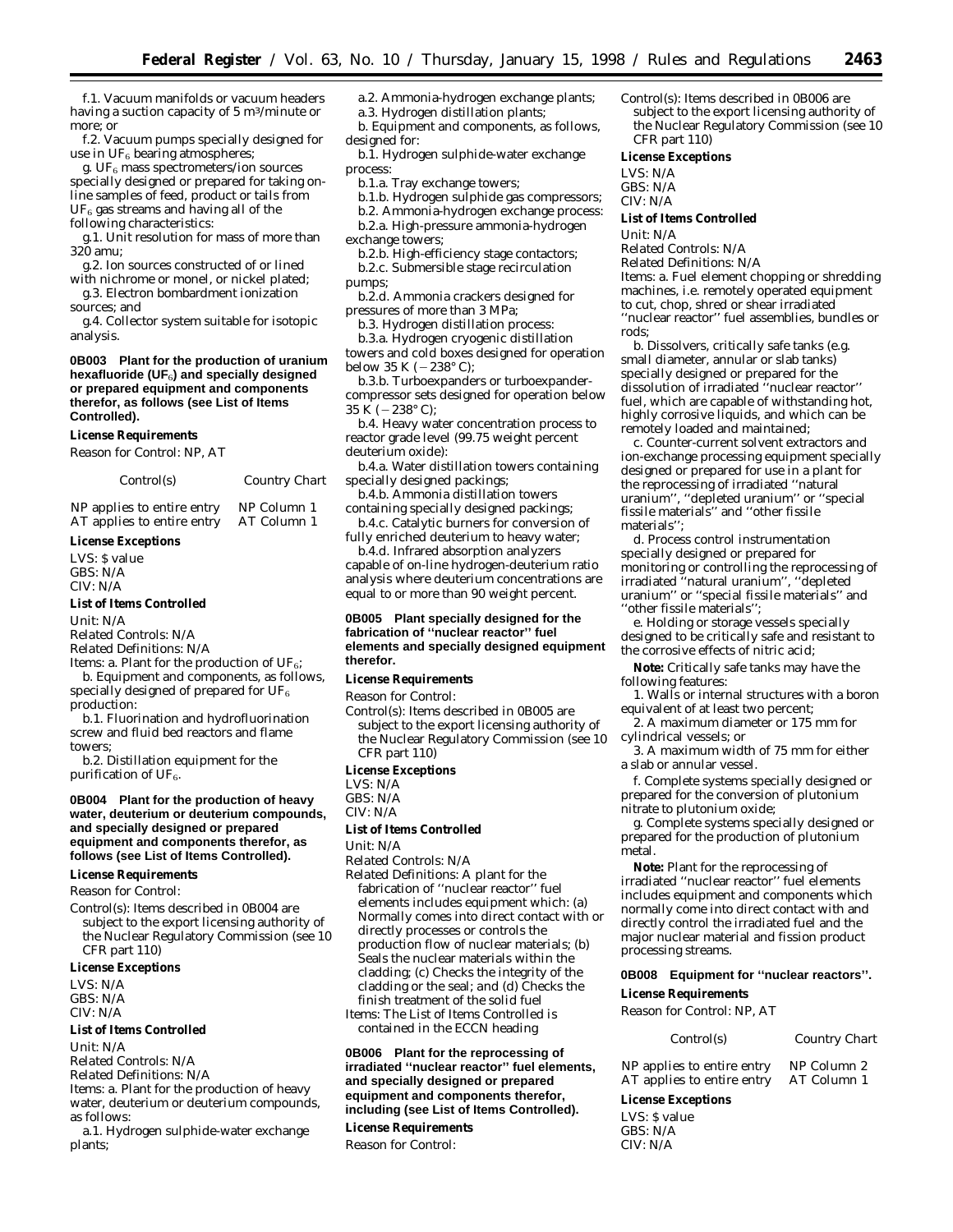#### **List of Items Controlled**

*Unit:* N/A *Related Controls:* N/A *Related Definitions:* N/A *Items:* a. Simulators specially designed for ''nuclear reactors'';

b. Ultrasonic or eddy current test equipment specially designed for ''nuclear reactors''.

#### **0B009 Plant for the conversion of uranium and equipment specially designed or prepared therefor, as follows (see List of Items Controlled).**

#### **License Requirements**

#### *Reason for Control:*

*Control(s):* Items described in 0B009 are subject to the export licensing authority of the Nuclear Regulatory Commission (see 10 CFR part 110)

#### **License Exceptions**

LVS: N/A GBS: N/A  $CIV·N/A$ 

#### **List of Items Controlled**

*Unit:* N/A

*Related Controls:* N/A

*Related Definitions:* N/A

- *Items:* a. Systems for the conversion of uranium ore concentrates to  $UO_3$ :
- b. Systems for the conversion of  $UO<sub>3</sub>$  to  $UF<sub>6</sub>;$
- c. Systems for the conversion of  $UO<sub>3</sub>$  to  $UO<sub>2</sub>$ :

d. Systems for the conversion of  $UO<sub>2</sub>$  to UF4;

e. Systems for the conversion of UF<sub>4</sub> to  $UF<sub>6</sub>;$ 

f. Systems for the conversion of  $UF_4$  to uranium metal;

g. Systems for the conversion of  $\mathrm{UF}_6$  to  $UO<sub>2</sub>$ ;

h. Systems for the conversion of  $UF_6$  to  $UFL$ 

#### **0B986 Equipment specially designed for manufacturing shotgun shells; and ammunition hand-loading equipment for both cartridges and shotgun shells.**

#### **License Requirements**

*Reason for Control:* UN

*Control(s):* UN applies to entire entry. A license is required for items controlled by this entry to Cuba, Libya, North Korea and Rwanda. The Commerce Country Chart is not designed to determine licensing requirements for this entry. See part 746 of the EAR for additional information

#### **License Exceptions**

LVS: N/A GBS: N/A CIV: N/A

#### **List of Items Controlled**

*Unit:* \$ value *Related Controls:* N/A *Related Definitions:* N/A *Items:* The list of items controlled is contained in the ECCN heading

#### **C. Materials**

**0C001 ''Natural uranium'' or ''depleted uranium'' or thorium in the form of metal, alloy, chemical compound or concentrate and any other material containing one or more of the foregoing.**

#### **License Requirements**

*Reason for Control:*

*Control(s):* Items described in 0C001 are subject to the export licensing authority of the Nuclear Regulatory Commission (see 10 CFR part 110)

#### **License Exceptions**

LVS: N/A GBS: N/A CIV: N/A

#### **List of Items Controlled**

#### *Unit:* N/A

*Related Controls:* (1) See also 1A290. (2) This entry does not control: (a) Four grams or less of ''natural uranium'' or ''depleted uranium'' when contained in a sensing component in instruments (see 10 CFR part 110); or (b) ''Depleted uranium'' specially fabricated for the following civil nonnuclear applications: Shielding; Packaging; Ballasts; or Counter-weights

*Related Definitions:* N/A

*Items:* The list of items controlled is contained in the ECCN heading

#### **0C002 ''Special fissile materials'' and ''other fissile materials''; except, four ''effective grams'' or less when contained in a sensing component in instruments.**

#### **License Requirements**

*Reason for Control:*

*Control(s):* Items described in 0C002 are subject to the export licensing authority of the Nuclear Regulatory Commission (see 10 CFR part 110)

#### **License Exceptions**

LVS: N/A  $GRS: N/A$ 

CIV: N/A

#### **List of Items Controlled**

*Unit:* N/A

*Related Controls:* N/A *Related Definitions:* N/A *Items:* The List of Items Controlled is Contained in the ECCN heading

#### **0C004 Deuterium, heavy water, deuterated paraffins and other compounds of deuterium, and mixtures and solutions containing deuterium, in which the isotopic ratio of deuterium to hydrogen exceeds 1:5000.**

#### **License Requirements**

*Reason for Control: Control(s):* Items described in 0C004 are subject to the export licensing authority of the Nuclear Regulatory Commission (see 10 CFR part 110) **License Exceptions**

#### LVS: N/A

GBS: N/A CIV: N/A **List of Items Controlled**

*Unit:* N/A *Related Controls:* N/A *Related Definitions:* N/A *Items:* The list of items controlled is contained in the ECCN heading

#### **0C005 Graphite, nuclear-grade, having a purity level of less than 5 parts per million ''boron equivalent'' and with a density greater than 1.5 g/cm 3.**

#### **License Requirements**

*Reason for Control:*

*Control(s):* Items described in 0C005 are subject to the export licensing authority of the Nuclear Regulatory Commission (see 10 CFR part 110)

#### **License Exceptions**

LVS: N/A GBS: N/A

CIV: N/A

#### **List of Items Controlled**

*Unit:* N/A

*Related Controls:* N/A *Related Definitions:* N/A *Items:* The list of items controlled is contained in the ECCN heading

#### **0C006 Nickel powder or porous nickel metal, specially prepared for the manufacture of gaseous diffusion barriers, as follows (see List of Items Controlled).**

#### **License Requirements**

*Reason for Control:*

*Control(s):* Items described in 0C006 are subject to the export licensing authority of the Nuclear Regulatory Commission (see 10 CFR part 110)

#### **License Exceptions**

LVS: N/A GBS: N/A

CIV: N/A

#### **List of Items Controlled**

*Unit:* N/A

*Related Controls:* See also 1C240

*Related Definitions:* N/A

*Items:* a. Powder with a nickel purity content of 99.9 weight percent or more and a mean particle size of less than 10 micrometers measured by American Society for Testing and Materials (ASTM) B330 standard and a high degree of particle size uniformity; *or* b. Porous nickel metal produced from materials specified in 0C006.a.

**0C201 Specially prepared compounds or powders, other than nickel, resistant to corrosion by UF**6 **(e.g. aluminum oxide and fully fluorinated hydrocarbon polymers), for the manufacture of gaseous diffusion barriers, having a purity of 99.9 weight percent or more and a mean particle size of less than 10 micrometers measured by American Society for Testing and Materials (ASTM) B330 standard and a high degree of particle size uniformity.**

#### **License Requirements**

*Reason for Control:*

*Control(s):* Items described in 0C201 are subject to the export licensing authority of the Nuclear Regulatory Commission (see 10 CFR part 110)

#### **License Exceptions**

LVS: N/A GBS: N/A CIV: N/A **List of Items Controlled**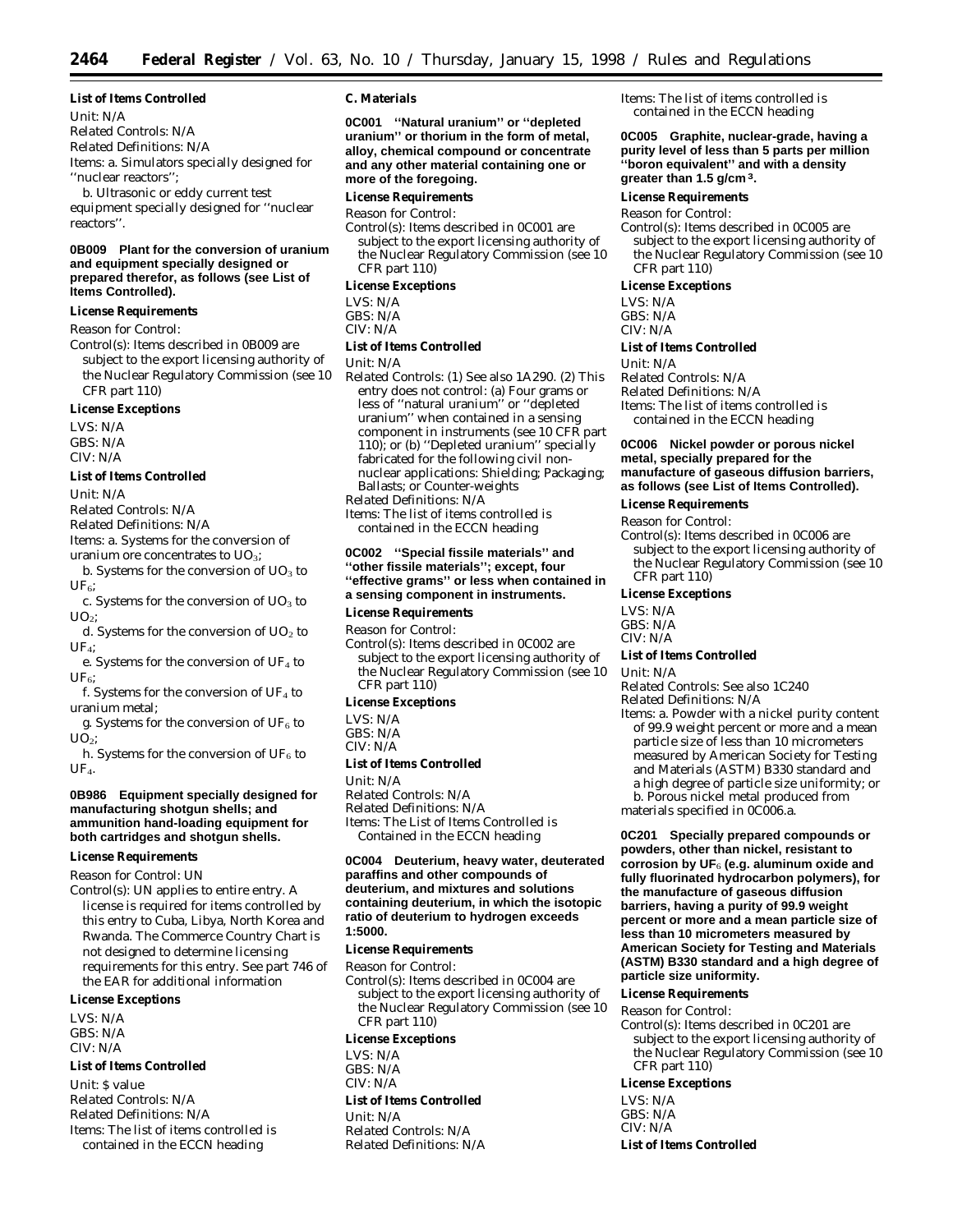*Unit:* N/A *Related Controls:* N/A *Related Definitions:* N/A *Items:* The list of items controlled is contained in the ECCN heading

#### **D. Software**

**0D001 ''Software'' specially designed or modified for the ''development'', ''production'' or ''use'' of goods controlled by this Category.**

#### **License Requirements**

*Reason for Control:* NP, AT

| Control(s)                                                    | Country Chart |
|---------------------------------------------------------------|---------------|
| NP applies to "software"<br>for items controlled by<br>0B003. | NP Column 1   |
| NP applies to "software"<br>for items controlled by<br>0B008. | NP Column 2   |
| AT applies to entire entry AT Column 1                        |               |
| <b>License Exceptions</b>                                     |               |

CIV: N/A TSR: N/A

#### **List of Items Controlled**

#### *Unit:* \$ value

*Related Controls:* (1) ''Software'' for items controlled by 0A001, 0A002, 0B001, 0B002, 0B004, 0B005, 0B006, 0B009, 0C001, 0C002, 0C004, 0C005, 0C006, and 0C201 are subject to the export licensing authority of the Nuclear Regulatory Commission (see 10 CFR part 110). (2) ''Software'' for items controlled by 0A002 are subject to the export licensing authority of the U.S. Department of State, Office of Defense Trade Controls (see 22 CFR part 121)

*Related Definitions:* N/A

*Items:* The List of Items Controlled is contained in the ECCN heading

#### **E. Technology**

**0E001 ''Technology'' according to the Nuclear Technology Note for the ''development'', ''production'' or ''use'' of items controlled by this Category.**

#### **License Requirements**

*Reason for Control:* NP, AT

| Control(s)                                                          | Country Chart |
|---------------------------------------------------------------------|---------------|
| NP applies to "tech-<br>nology" for items con-<br>trolled by 0B003. | NP Column 1   |
| NP applies to "tech-<br>nology" for items con-<br>trolled by 0B008. | NP Column 2   |
| AT applies to entire entry                                          | AT Column 1   |
| <b>License Exceptions</b>                                           |               |

*CIV:* N/A

*TSR:* N/A

#### **List of Items Controlled**

*Unit:* N/A

*Related Controls:* ''Technology'' for items controlled by 0A001, 0A002, 0B001, 0B002, 0B004, 0B005, 0B006, 0B009, 0C001, 0C002, 0C004, 0C005, 0C006, and 0C201 are subject to the export licensing

authority of the Department of Energy (see 10 CFR part 810) *Related Definitions:* N/A *Items:* The list of items controlled is contained in the ECCN heading

**0E018 ''Technology'' for the ''development'', ''production'', or ''use'' of items controlled by 0A018.b through 0A018.e.**

#### **License Requirements**

*Reason for Control:* NS, AT, UN

| Control(s)                 | Country Chart |
|----------------------------|---------------|
| NS applies to entire entry | NS Column 1   |
| AT applies to entire entry | AT Column 1   |
| UN applies to entire entry | Rwanda        |

#### **License Exceptions**

CIV: N/A TSR: Yes **List of Items Controlled** *Unit:* N/A

*Related Controls:* N/A *Related Definitions:* N/A *Items:* The list of items controlled is contained in the ECCN heading

**0E984 ''Technology'' for the ''development'' or ''production'' of shotguns controlled by 0A984 and buckshot shotgun shells.**

#### **License Requirements**

*Reason for Control:* CC, UN

| Control(s)                                                                                                                                                                                       | Country Chart |
|--------------------------------------------------------------------------------------------------------------------------------------------------------------------------------------------------|---------------|
| CC applies to "tech-<br>nology" for shotguns<br>with a barrel length<br>over 18 in. (45.72 cm)<br>but less than 24 in.<br>$(60.96 \text{ cm})$ and shotgun<br>shells, regardless of<br>end-user. | CC Column 1   |
| CC applies to "tech-<br>nology" for shotguns<br>with a barrel length<br>over 24 in. (60.96 cm),<br>regardless of end-user.                                                                       | CC Column 2   |
| CC applies to "tech-<br>nology" for shotguns<br>with a barrel length<br>over 24 in. (60.96 cm) if<br>for sale or resale to po-<br>lice or law enforcement.                                       | CC Column 3   |
| UN applies to entire entry                                                                                                                                                                       | Rwanda        |
| <b>License Exceptions</b>                                                                                                                                                                        |               |

CIV: N/A TSR: N/A

#### **List of Items Controlled**

*Unit:* N/A *Related Controls:* N/A *Related Definitions:* N/A *Items:* The list of items controlled is contained in the ECCN heading

**EAR99 Items subject to the EAR that are not elsewhere specified in this CCL Category or in any other category in the CCL are designated by the number EAR99.**

*Category 1—Materials, Chemicals, ''Microorganisms'' & ''Toxins''*

**A. Systems, Equipment and Components**

#### **1A001 Components made from fluorinated compounds, as follows (see List of Items Controlled).**

#### **License Requirements**

*Reason for Control:* NS, AT

| Control(s)                 | Country Chart |
|----------------------------|---------------|
| NS applies to entire entry | NS Column 2   |
| AT applies to entire entry | AT Column 1   |

## **License Exceptions**

LVS: \$5000 GBS: N/A

CIV: N/A

#### **List of Items Controlled**

*Unit:* Kilograms

*Related Controls:* Items specially designed or modified for missiles or for items on the U.S. Munitions List are subject to the export licensing authority of the U.S.

Department of State, Office of Defense Trade Controls (see 22 CFR part 121.) *Related Definitions:* N/A

*Items:* a. Seals, gaskets, sealants or fuel bladders specially designed for ''aircraft'' or aerospace use made from more than 50% by weight of any of the materials controlled by 1C009.b or 1C009.c;

b. Piezoelectric polymers and copolymers made from vinylidene fluoride materials controlled by 1C009.a:

b.1. In sheet or film form; *and*

b.2. With a thickness exceeding 200 µm;

c. Seals, gaskets, valve seats, bladders or diaphragms made from fluoroelastomers containing at least one vinylether monomer, specially designed for ''aircraft'', aerospace or missile use.

#### **1A002 ''Composite'' structures or laminates, having any of the following (see List of Items Controlled).**

#### **License Requirements**

*Reason for Control:* NS, NP, AT

#### *Control(s) Country Chart*

NS applies to entire entry except finished or semifinished items specially designed for purely civilian applications as follows: sporting goods, automotive industry, machine tool industry, and medical applications. NS Column 2 NP applies to 1A002.b.1 in the form of tubes with an inside diameter between 75 mm and 400 mm. NP Column 1 AT applies to entire entry AT Column 1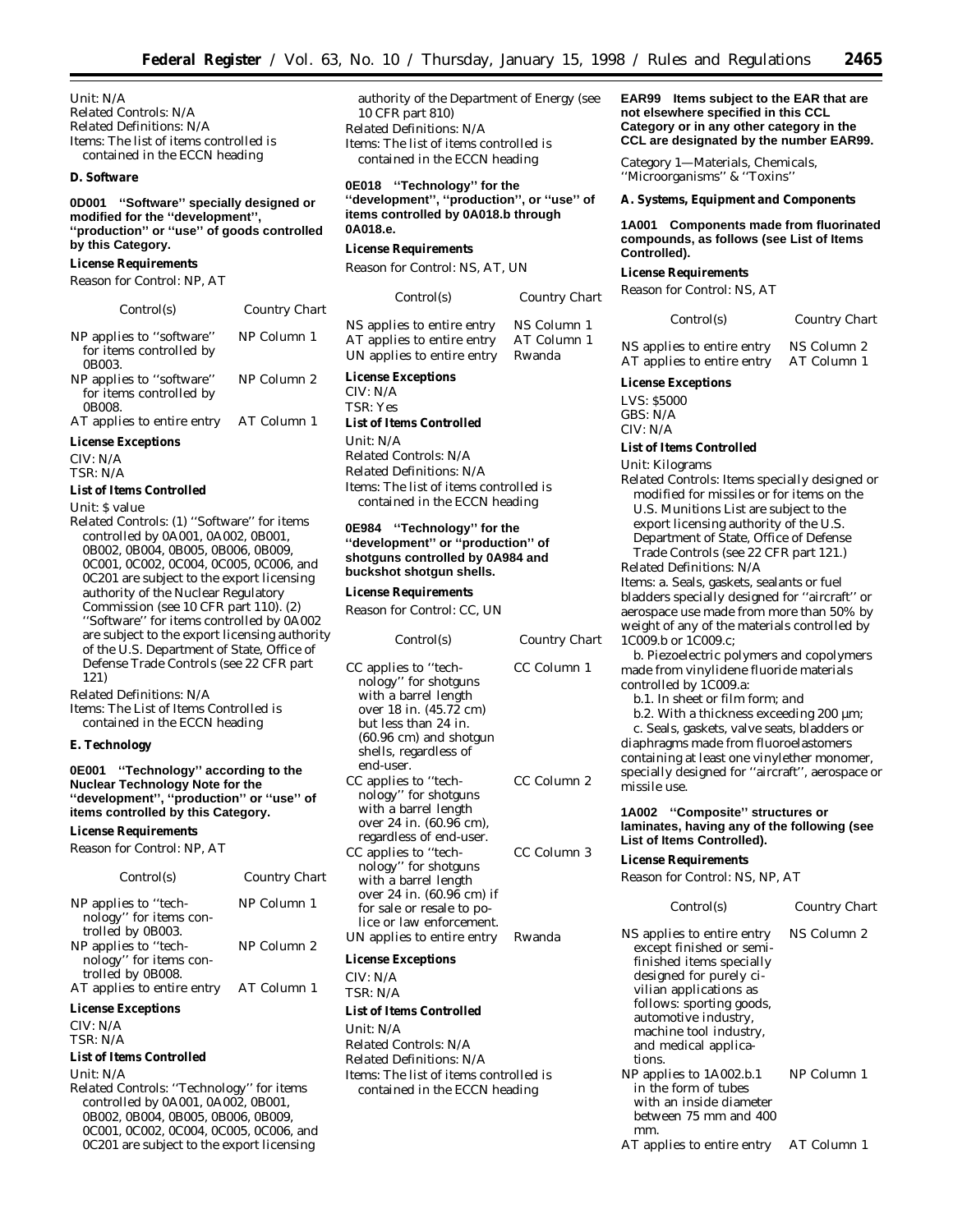**License Requirement Notes:** See § 743.1 of the EAR for reporting requirements for exports under License Exceptions.

#### **License Exceptions**

LVS: \$1500; N/A for ''composite'' structures or laminates controlled by 1A002.a, having an organic ''matrix'' and made from materials controlled by 1C010.c or 1C010.d GBS: N/A

CIV: N/A

#### **List of Items Controlled**

#### *Unit:* Kilograms

*Related Controls:* (1) See also 1A202, 9A010, and 9A110. (2) This entry does not control ''composite'' structures or laminates made from epoxy resin impregnated carbon ''fibrous or filamentary materials'' for the repair of aircraft structures of laminates, provided that the size does not exceed one

square meter (1 m2) *Related Definitions:* N/A

*Items:* a. An organic ''matrix'' and made from materials controlled by 1C010.c, 1C010.d or 1C010.e; *or*

b. A metal or carbon ''matrix'' and made from:

b.1. Carbon ''fibrous or filamentary materials'' with:

b.1.a. A ''specific modulus'' exceeding 10.15 x 106 m; *and*

b.1.b. A ''specific tensile strength'' exceeding 17.7 x 104 m; *or*

b.2. Materials controlled by 1C010.c.

**Technical Notes:** (1) Specific modulus: Young's modulus in pascals, equivalent to N/m2 divided by specific weight in N/m3, measured at a temperature of (296±2) K  $((23\pm2)$  C) and a relative humidity of (50±5)%. (2) Specific tensile strength: ultimate tensile strength in pascals, equivalent to N/m2 divided by specific weight in N/m3, measured at a temperature of (296 $\pm$ 2) K ((23 $\pm$ 2) C) and a relative humidity of (50±5)%.

#### **1A003 Manufactures of non-fluorinated polymeric substances controlled by 1C008.a.3 in film, sheet, tape or ribbon form with either of the following characteristics (see List of Items Controlled).**

#### **License Requirements**

*Reason for Control:* NS, AT

| Control(s)                 | <b>Country Chart</b> |
|----------------------------|----------------------|
| NS applies to entire entry | NS Column 2          |
| AT applies to entire entry | AT Column 1          |

#### **License Exceptions**

LVS: \$200 GBS: N/A CIV: N/A

#### **List of Items Controlled**

*Unit:* Kilograms

*Related Controls:* This entry does not control manufactures when coated or laminated with copper and designed for the production of electronic printed circuit boards

*Related Definitions:* N/A

*Items:* a. With a thickness exceeding 0.254 mm; *or*

b. Coated or laminated with carbon, graphite, metals or magnetic substances′

**1A004 Protective and detection equipment and components, not specially designed for military use. (These items are subject to the export licensing authority of the U.S. Department of State, Office of Defense Trade Controls. See 22 CFR part 121.)**

**1A005 Body armor, and specially designed components therefor, not manufactured to military standards or specifications, nor to their equivalents in performance.**

#### **License Requirements**

*Reason for Control:* NS, UN, AT

*Control(s) Country Chart*

NS applies to entire entry NS Column 2 UN applies to entire entry. A license is required for items controlled by this entry to Cuba, Libya, North Korea and Rwanda. The Commerce Country Chart is not designed to determine licensing requirements for this entry. See part 746 of the EAR for additional information.

AT applies to entire entry AT Column 1

#### **License Exceptions**

LVS: N/A GBS: N/A CIV: N/A

#### **List of Items Controlled**

*Unit:* \$ value

*Related Controls:* (1) Bulletproof and bullet resistant vests (body armor) NIJ levels III and IV, are subject to the export licensing authority of the U.S. Department of State, Office of Defense Trade Controls. (See 22 CFR part 121.) (2) This entry does not control individual suits of body armor and accessories therefor, when accompanying their users for his/her own personal protection. (3) This entry does not control body armor designed to provide frontal protection only from both fragment and blast from non-military explosive devices

*Related Definitions:* N/A *Items:* The list of items controlled is

contained in the ECCN heading

**1A102 Resaturated pyrolized carboncarbon materials designed for ''missiles''. (These items are subject to the export licensing authority of the U.S. Department of State, Office of Defense Trade Controls. See 22 CFR part 121.)**

**1A202 Composite structures, other than those controlled by 1A002, in the form of tubes with an inside diameter of between 75 mm and 400 mm made with any of the ''fibrous or filamentary materials'' specified in 1C210.a or with carbon prepreg materials controlled by 1C210.c.**

#### **License Requirements**

*Reason for Control:* NP, AT

| <i>Control(s)</i>                                        | Country Chart              |
|----------------------------------------------------------|----------------------------|
| NP applies to entire entry<br>AT applies to entire entry | NP Column 1<br>AT Column 1 |
|                                                          |                            |

## **License Exceptions**

LVS: N/A  $CRS: N/A$ CIV: N/A

#### **List of Items Controlled**

Unit: Kilograms *Related Controls:* See also 9A010 and 9A110 *Related Definitions:* N/A *Items:* The list of items controlled is contained in the ECCN heading

**1A225 Platinized catalysts specially designed or prepared for promoting the hydrogen isotope exchange reaction between hydrogen and water for the recovery of tritium from heavy water or for the production of heavy water.**

#### **License Requirements**

*Reason for Control:* NP, AT

| Control(s) | <b>Country Chart</b> |
|------------|----------------------|
|            |                      |

NP applies to entire entry NP Column 1<br>AT applies to entire entry AT Column 1 AT applies to entire entry

#### **License Exceptions**

LVS: N/A  $CRS: N/A$ CIV: N/A

#### **List of Items Controlled**

Unit: Kilograms *Related Controls:* N/A *Related Definitions:* N/A *Items:* The list of items controlled is contained in the ECCN heading

#### **1A226 Specialized packings for use in separating heavy water from ordinary water and made of phosphor bronze mesh (chemically treated to improve wettability) and designed for use in vacuum distillation towers.**

#### **License Requirements**

*Reason for Control:* NP, AT

| Control(s)                 | Country Chart |
|----------------------------|---------------|
| NP applies to entire entry | NP Column 1   |

AT applies to entire entry AT Column 1

#### **License Exceptions**

LVS: N/A GBS: N/A CIV: N/A

#### **List of Items Controlled**

*Unit:* \$ value *Related Controls:* N/A *Related Definitions:* N/A *Items:* The list of items controlled is contained in the ECCN heading

**1A227 High-density (lead glass or other) radiation shielding windows greater than 0.09 m2 on cold area and with a density greater than 3 g/cm3 and a thickness of 100 mm or greater; and specially designed frames therefor.**

#### **License Requirements**

*Reason for Control:* NP, AT

#### *Control(s) Country Chart*

| NP applies to entire entry | NP Column 1 |
|----------------------------|-------------|
| AT applies to entire entry | AT Column 1 |

**License Exceptions** LVS: N/A  $GRS: N/A$ 

CIV: N/A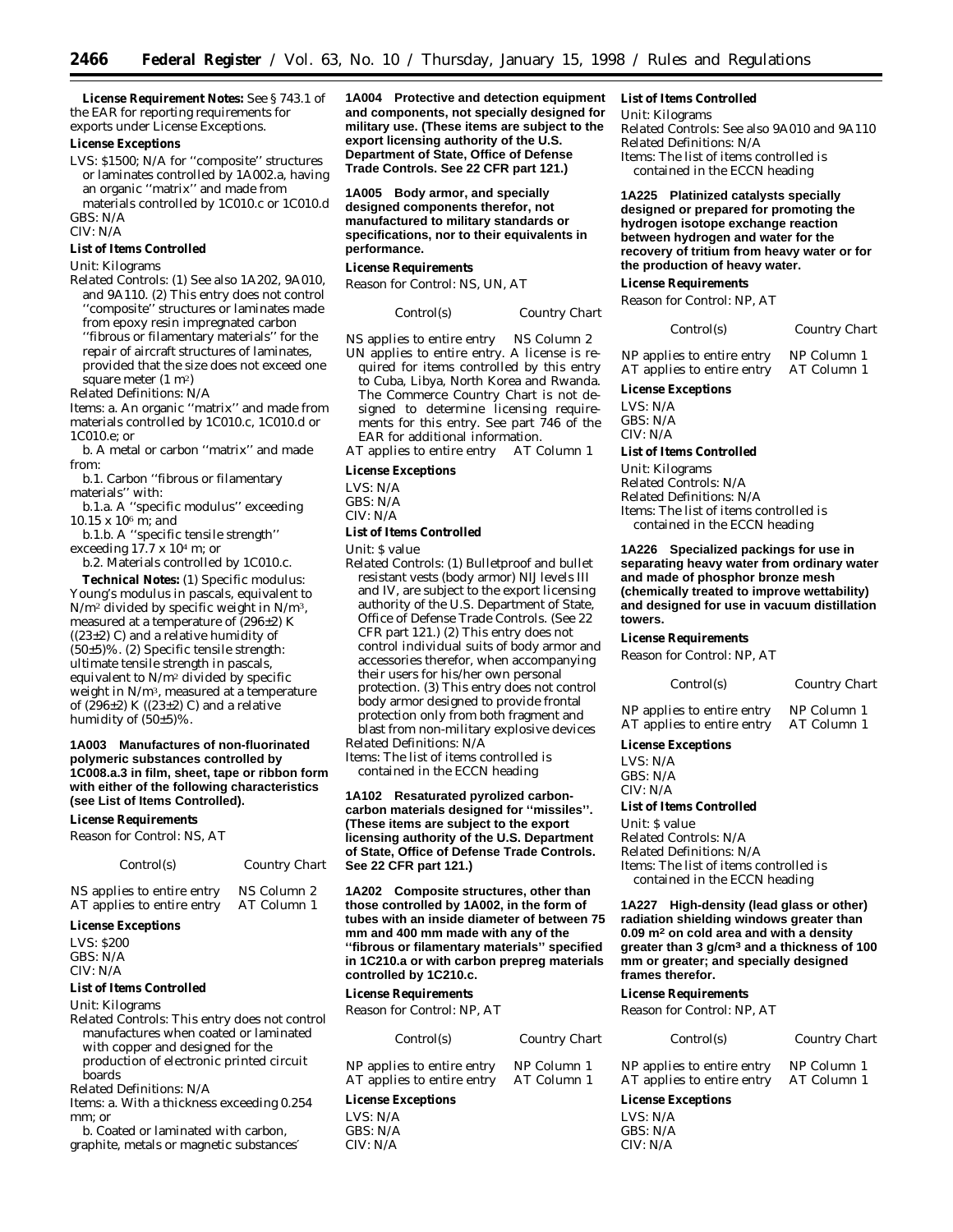#### **List of Items Controlled**

#### *Unit:* \$ value

- *Related Controls:* Nuclear equipment is also subject to the export licensing authority of the Nuclear Regulatory Commission. (See 10 CFR part 110.)
- *Related Definitions:* N/A

*Items:* The list of items controlled is contained in the ECCN heading

**1A290 Depleted uranium (any uranium containing less than 0.711% of the isotope U–235) in shipments of more than 1,000 kilograms in the form of shielding contained in X-ray units, radiographic exposure or teletherapy devices, radioactive thermoelectric generators, or packaging for the transportation of radioactive materials.**

#### **License Requirements**

*Reason for Control:* NP, AT

| Control(s)                 | Country Chart |
|----------------------------|---------------|
| NP applies to entire entry | NP Column 2   |

AT applies to entire entry AT Column 1

#### **License Exceptions**

LVS: N/A GBS: N/A CIV: N/A

#### **List of Items Controlled**

*Unit:* Kilograms

*Related Controls:* (1) This entry does not control depleted uranium in fabricated forms for use in munitions. See 22 CFR part 121 for depleted uranium subject to the export licensing authority of the U.S. Department of State, Office of Defense Trade Controls. (2) Depleted uranium that is not fabricated for use in munitions or fabricated into commodities solely to take advantage of its high density (e.g., aircraft, ship, or other counterweights) or in the forms listed in this entry are subject to the export licensing authority of the Nuclear Regulatory Commission. (See 10 CFR part 110.) (3) See also 0C001

*Related Definitions:* N/A

*Items:* The list of items controlled is contained in the ECCN heading

**1A984 Chemical agents, including tear gas formulation containing 1 percent or less of orthochlorobenzalmalononitrile (CS), or 1 percent or less of chloroacetophenone (CN), except in individual containers with a net weight of 20 grams or less; smoke bombs; non-irritant smoke flares, canisters, grenades and charges; other pyrotechnic articles having dual military and commercial use; and fingerprinting powders, dyes and inks.**

## **License Requirements**

*Reason for Control:* CC

#### *Control(s) Country Chart*

CC applies to entire entry CC Column 1

#### **License Exceptions**

LVS: N/A GBS: N/A CIV: N/A **List of Items Controlled**

*Unit:* \$ value

*Related Controls:* N/A *Related Definitions:* N/A *Items:* The list of items controlled is contained in the ECCN heading

**B. Test, Inspection and Production Equipment**

**1B001 Equipment for the production of fibers, prepregs, preforms or ''composites'' controlled by 1A002 or 1C010, and specially designed components and accessories therefor.**

#### **License Requirements**

*Reason for Control:* NS, MT, NP, AT

| Control(s)                                                                                                                                                                                                                                                                                                                                                                | <b>Country Chart</b>       |
|---------------------------------------------------------------------------------------------------------------------------------------------------------------------------------------------------------------------------------------------------------------------------------------------------------------------------------------------------------------------------|----------------------------|
| NS applies to entire entry<br>MT applies to entire<br>entry, except 1B001.d.4<br>and f.                                                                                                                                                                                                                                                                                   | NS Column 2<br>MT Column 1 |
| NP applies to filament<br>winding machines de-<br>scribed in 1B001.a that<br>are capable of winding<br>cylindrical rotors having<br>a diameter between 75<br>$mm(3 in)$ and 400 mm<br>$(16$ in) and lengths of<br>$600$ mm $(24$ in) or great-<br>er; and coordinating and<br>programming controls<br>and precision mandrels<br>for these filament wind-<br>ing machines. | NP Column 1                |
| AT applies to entire entry                                                                                                                                                                                                                                                                                                                                                | AT Column 1                |
|                                                                                                                                                                                                                                                                                                                                                                           |                            |

#### **License Exceptions**

*LVS:* N/A for MT and for 1B001.a; \$5,000 for all other items

*GBS:* N/A *CIV:* N/A

#### **List of Items Controlled**

*Unit:* \$ value

*Related Controls:* See also 1B101 and 1B201; and for accelerators and systems

containing accelerators see 3A101 *Related Definitions:* N/A *Items:* a. Filament winding machines of which the motions for positioning, wrapping and winding fibers are coordinated and programmed in three or more axes, specially designed for the manufacture of ''composite'' structures or laminates from ''fibrous or filamentary materials'';

b. Tape-laying or tow-placement machines of which the motions for positioning and laying tape, tows or sheets are coordinated and programmed in two or more axes, specially designed for the manufacture of composite" airframe or "missile" structures;

c. Multidirectional, multidimensional weaving machines or interlacing machines, including adapters and modification kits, for weaving, interlacing or braiding fibers to manufacture ''composite'' structures;

**Note:** 1B001.c does not control textile machinery not modified for the above enduses.

d. Equipment specially designed or adapted for the production of reinforcement fibers, as follows:

d.1. Equipment for converting polymeric fibers (such as polyacrylonitrile, rayon, pitch or polycarbosilane) into carbon fibers or

silicon carbide fibers, including special equipment to strain the fiber during heating;

d.2. Equipment for the chemical vapor deposition of elements or compounds on heated filamentary substrates to manufacture silicon carbide fibers;

d.3. Equipment for the wet-spinning of refractory ceramics (such as aluminum oxide);

d.4. Equipment for converting aluminum containing precursor fibers into alumina fibers by heat treatment;

e. Equipment for producing prepregs controlled by 1C010.e by the hot melt method;

f. Non-destructive inspection equipment capable of inspecting defects three dimensionally, using ultrasonic or X-ray tomography and specially designed for "composite" materials.

**1B002 Systems and components therefor, specially designed to avoid contamination and specially designed for producing metal alloys, metal alloy powder or alloyed materials controlled by 1C002.a.2, 1C002.b or 1C002.c.**

#### **License Requirements**

*Reason for Control:* NS, AT

| Control(s) | <b>Country Chart</b> |
|------------|----------------------|
|            |                      |

NS applies to entire entry NS Column 2 AT applies to entire entry AT Column 1

#### **License Exceptions**

LVS: \$5000 GBS: N/A CIV: N/A

#### **List of Items Controlled**

*Unit:* \$ value *Related Controls:* N/A *Related Definitions:* N/A *Items:* The list of items controlled is contained in the ECCN heading

**1B003 Tools, dies, molds or fixtures, for ''superplastic forming'' or ''diffusion bonding'' titanium or aluminum or their alloys, specially designed for the manufacture of (see List of Items Controlled).**

#### **License Requirements**

*Reason for Control:* NS, AT

*Control(s) Country Chart*

#### NS applies to entire entry NS Column 2<br>AT applies to entire entry AT Column 1 AT applies to entire entry

#### **License Exceptions**

*LVS: \$5000 GBS: N/A*

*CIV: N/A*

#### **List of Items Controlled**

- *Unit:* Equipment in number; components in \$ value
- *Related Controls:* For specially designed production equipment of systems, subsystems and components controlled by 9A005 to 9A009, 9A011, 9A101, 9A105 to 9A109, 9A111, and 9A116 to 9A120 usable in ''missiles'', see 9B115.
- *Related Definitions:* N/A

*Items:* a. Airframe or aerospace structures; b. ''Aircraft'' or aerospace engines; *or*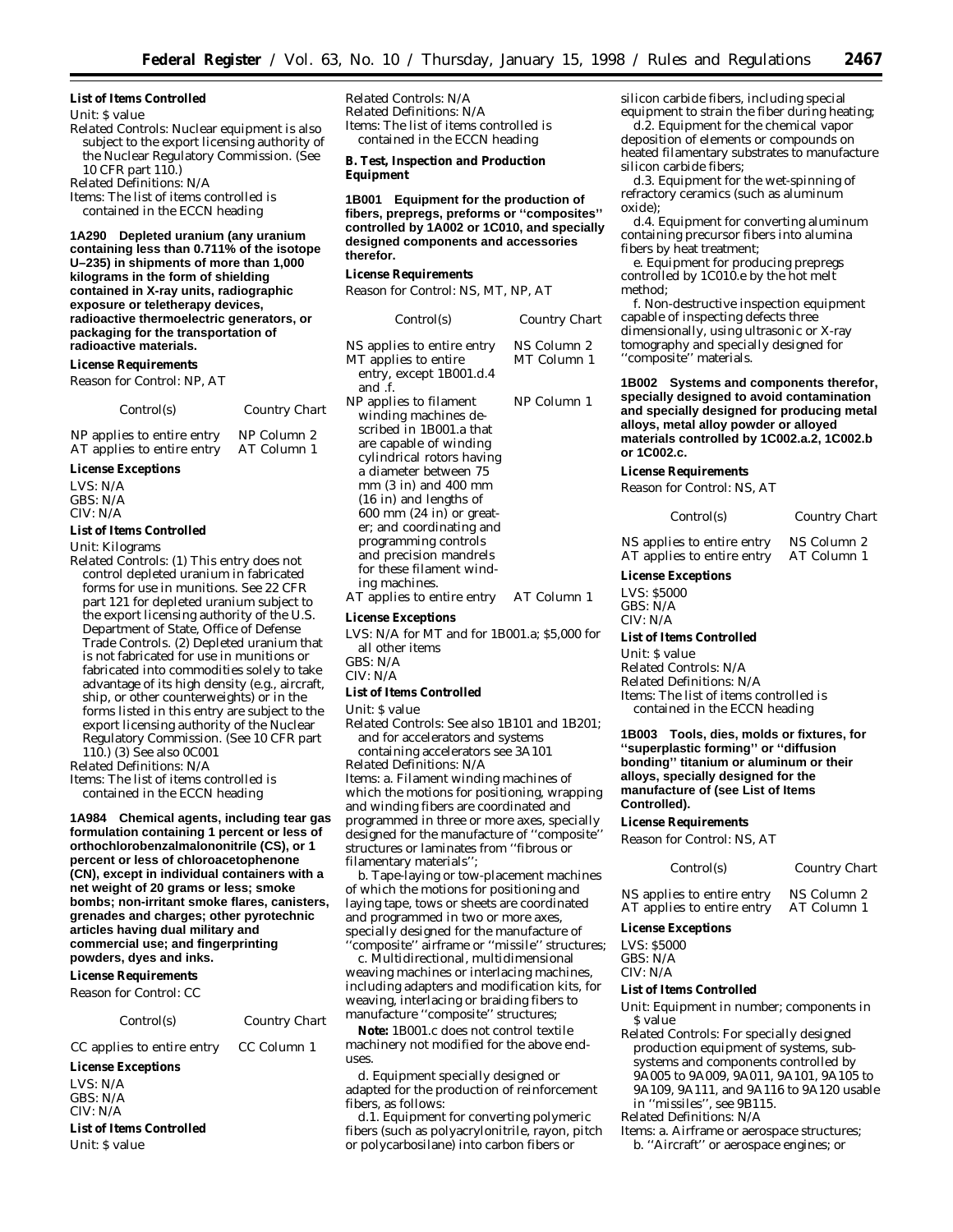c. Specially designed components for those structures or engines.

#### **1B018 Equipment on the International Munitions List.**

#### **License Requirements**

*Reason for Control:* NS, MT, RS, AT

| Control(s)                                                                       | <b>Country Chart</b>       |
|----------------------------------------------------------------------------------|----------------------------|
| NS applies to entire entry<br>MT applies to equipment<br>for the "production" of | NS Column 1<br>MT Column 1 |
| rocket propellants.<br>RS applies to 1B018.a                                     | RS Column 2                |

AT applies to entire entry AT Column 1

#### **License Exceptions**

LVS: \$3000 for 1B018.a for countries WITHOUT an ''X'' in RS; Column 2 on the Country Chart contained in Supplement No. 1 to part 738 of the EAR; \$5000 for 1B018.b

GBS: N/A

#### CIV: N/A

#### **List of Items Controlled**

*Unit:* Equipment in number; parts and accessories in \$ value

*Related Controls:* N/A

*Related Definitions:* N/A

*Items:* a. Equipment for the ''production'' of military explosives and solid propellants.

a.1. Complete installations;

a.2. Specialized components (for example, dehydration presses; extrusion presses for the extrusion of small arms, cannon and rocket propellants; cutting machines for the sizing of extruded propellants; sweetie barrels (tumblers) 6 feet and over in diameter and having over 500 pounds product capacity; and continuous mixers for solid propellants); or

a.3. Nitrators, continuous types; and

a.4. Specially designed parts and accessories therefor.

b. Environmental chambers capable of pressures below  $(10^{-4})$  Torr, and specially designed components therefor.

#### **1B101 Equipment, other than that controlled by 1B001, for the ''production'' of structural composites, and specially designed components and accessories therefor.**

#### **License Requirements**

*Reason for Control:* MT, NP, AT

| Control(s)                                                   | Country Chart              |
|--------------------------------------------------------------|----------------------------|
| MT applies to entire entry<br>NP applies to 1B101.a<br>only. | MT Column 1<br>NP Column 1 |
| AT applies to entire entry                                   | AT Column 1                |

#### **License Exceptions**

LVS: N/A GBS: N/A CIV: N/A

#### **List of Items Controlled**

*Unit:* \$ value

*Related Controls:* See also 1B201

*Related Definitions:* Components and accessories controlled by this entry include molds, mandrels, dies, fixtures and tooling for the preform processing, curing, casting,

sintering or bonding of composite structures, laminates and manufactures thereof

*Items:* a. Filament winding machines of which the motions for positioning, wrapping and winding fibers can be coordinated and programmed in three or more axes, designed to fabricate composite structures or laminates from fibrous or filamentary materials, and coordinating and programming controls;

b. Tape-laying machines of which the motions for positioning and laying tape and sheets can be coordinated and programmed in two or more axes, designed for the manufacture of composite airframe and "missile" structures;

c. Equipment designed or modified for the ''production'' of ''fibrous or filamentary materials'' as follows:

c.1. Equipment for converting polymeric fibers (such as polyacrylonitrile, rayon or polycarbosilane) including special provision to strain the fiber during heating;

c.2. Equipment for the vapor deposition of elements or compounds on heated filament substrates; and

c.3. Equipment for the wet-spinning of refractory ceramics (such as aluminum oxide);

d. Equipment designed or modified for special fiber surface treatment or for producing prepregs and preforms controlled by 9A110.

**Note:** Equipment covered in 1B101.d includes but is not limited to, rollers, tension stretchers, coating equipment, cutting equipment and clicker dies.

#### **1B115 Equipment for the ''production'', handling and acceptance testing of propellants or propellant constituents controlled by 1C011, 1C111 or on the U.S. Munitions List, and specially designed components therefor.**

#### **License Requirements**

*Reason for Control:* MT, AT

| Control(s)                                               | Country Chart              |              |
|----------------------------------------------------------|----------------------------|--------------|
| MT applies to entire entry<br>AT applies to entire entry | MT Column 1<br>AT Column 1 | NP a<br>AT a |
| License Exceptions                                       |                            | Licen        |
| LVS: N/A<br>GBS: N/A                                     |                            | LVS:<br>CDC. |

#### CIV: N/A

#### **List of Items Controlled**

*Unit:* Equipment in number; components in \$ value

*Related Controls:* (1) The only batch or continuous mixers controlled by this entry are those which have provision for mixing under vacuum in the range of zero to 13.326 kPa and with a temperature control capacity of the mixing chamber: (a) Batch mixers having a total volumetric capacity of 110 liters or more and at least one mixing/kneeding shaft mounted off center; (b) Continuous mixers having two or more mixing/kneeding shafts and capability to open the mixing chamber. (2) For equipment specially designed for the production of military propellants or propellant consistuents, see the U.S. Munitions List. (3) This entry does control

equipment for the ''production'', handling and acceptance testing of boron carbide *Related Definitions:* N/A. *Items:* The list of items controlled is

contained in the ECCN heading

**1B116 Specially designed nozzles for producing pyrolitically derived materials formed on a mold, mandrel or other substrate from precursor gases which decompose in the 1,573 K (1,300** ≥**C) to 3,173 K (2,900** ≥**C) temperature range at pressures of 130 Pa to 20 kPa.**

#### **License Requirements**

*Reason for Control:* MT, AT

| Control(s) | <b>Country Chart</b> |  |
|------------|----------------------|--|
|            |                      |  |

MT applies to entire entry MT Column 1<br>AT applies to entire entry AT Column 1 AT applies to entire entry

**License Exceptions** LVS: N/A GBS: N/A

 $CIV·N/A$ 

#### **List of Items Controlled**

*Unit:* Equipment in number *Related Controls:* N/A *Related Definitions:* N/A *Items:* The list of items controlled is contained in the ECCN heading

**1B201 Filament winding machines, other than those controlled by 1B001 or 1B101, in which the motions for positioning, wrapping, and winding fibers are coordinated and programmed in two or more axes, specially designed to fabricate composite structures or laminates from ''fibrous or filamentary materials'' and capable of winding cylindrical rotors of diameter between 75 mm and 400 mm and lengths of 600 mm or greater and coordinating and programming controls and precision mandrels therefor.**

#### **License Requirements**

*Reason for Control:* NP, AT

## *Control(s) Country Chart*

pplies to entire entry NP Column 1<br>pplies to entire entry AT Column 1 pplies to entire entry

#### **License Exceptions**

 $N/A$ GBS: N/A CIV: N/A

#### **List of Items Controlled**

*Unit:* \$ value *Related Controls:* N/A *Related Definitions:* N/A *Items:* The list of items controlled is contained in the ECCN heading

#### **1B225 Electrolytic cells for fluorine production with a production capacity greater than 250 g of fluorine per hour.**

#### **License Requirements**

*Reason for Control:* NP, AT

| Control(s) | <b>Country Chart</b> |  |
|------------|----------------------|--|
|------------|----------------------|--|

| <b>License Exceptions</b>                                |                            |
|----------------------------------------------------------|----------------------------|
| NP applies to entire entry<br>AT applies to entire entry | NP Column 1<br>AT Column 1 |
|                                                          |                            |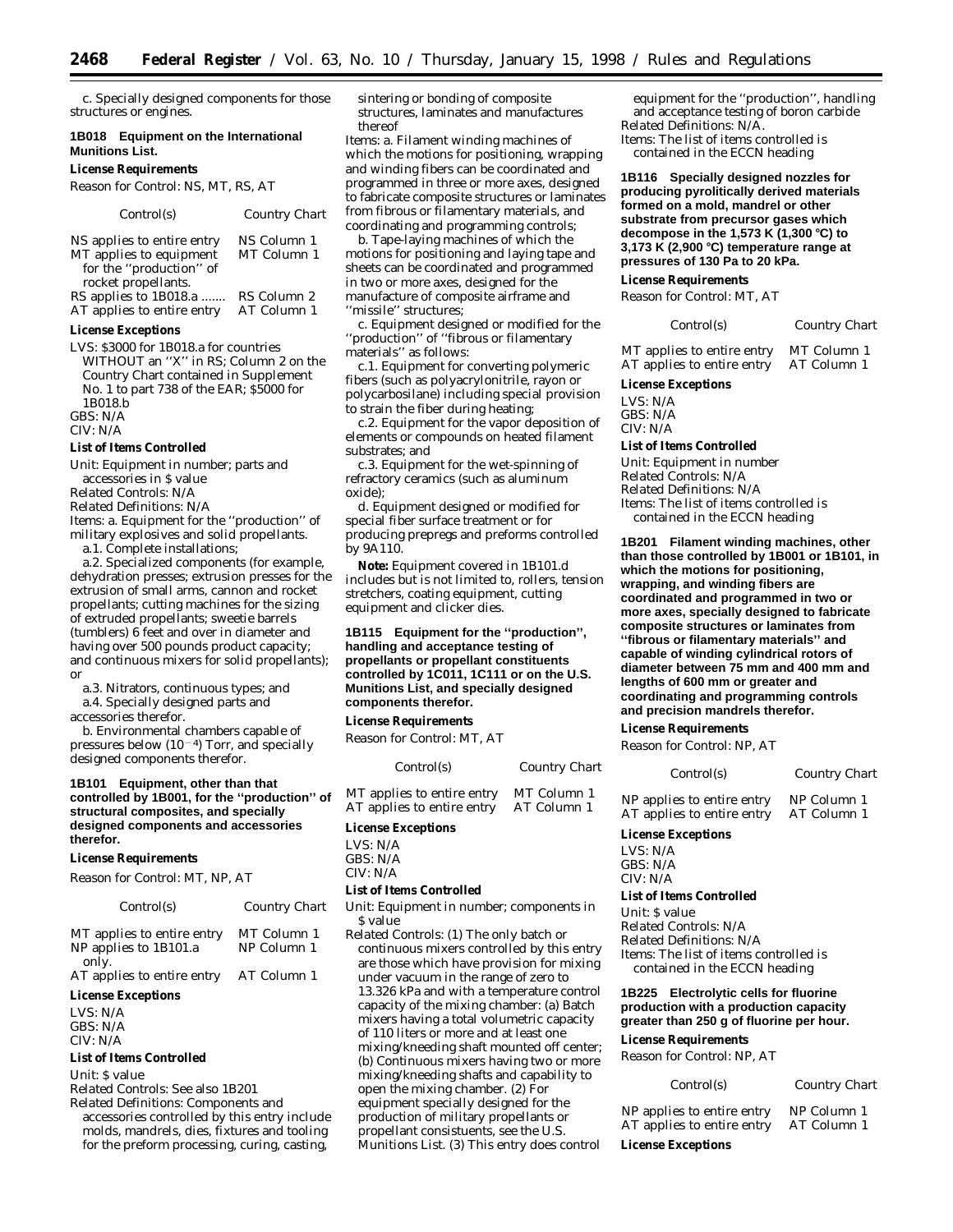LVS: N/A GBS: N/A CIV: N/A

#### **List of Items Controlled**

*Unit:* \$ value *Related Controls:* N/A *Related Definitions:* N/A *Items:* The list of items controlled is contained in the ECCN heading

#### **1B226 Electromagnetic isotope**

**separators, designed for or equipped with, single or multiple ion sources capable of providing a total ion beam current of 50 mA or greater.**

#### **License Requirements**

*Reason for Control:* NP, AT

#### *Control(s) Country Chart*

NP applies to entire entry NP Column 1<br>AT applies to entire entry AT Column 1 AT applies to entire entry

#### **License Exceptions**

LVS: N/A GBS: N/A CIV: N/A

#### **List of Items Controlled**

*Unit:* \$ value

*Related Controls:* This entry includes separators capable of enriching stable isotopes and separators with the ion sources and collections both in the magnetic field and those configurations in which they are external to the field *Related Definitions:* N/A

*Items:* The list of items controlled is contained in the ECCN heading

**1B227 Ammonia synthesis converters or ammonia synthesis units in which the synthesis gas (nitrogen and hydrogen) is withdrawn from an ammonia/hydrogen high-pressure exchange column and the synthesized ammonia is returned to that column.**

#### **License Requirements**

*Reason for Control:* NP, AT

| Control(s)                 | <b>Country Chart</b> |
|----------------------------|----------------------|
| ND applies to entire entry | $ND$ Column $1$      |

#### ' applies to entire entry NP Column 1<br>[ˈaɒɒlies to entire entry AT Column 1 AT applies to entire entry

#### **License Exceptions**

LVS: N/A GBS: N/A CIV: N/A

#### **List of Items Controlled**

*Unit:* \$ value *Related Controls:* N/A *Related Definition:* N/A *Items:* The list of items controlled is contained in the ECCN heading.

#### **1B228 Hydrogen-cryogenic distillation columns having all of the characteristics (see List of Items Controlled).**

#### **License Requirements**

*Reason for Control:* NP, AT

*Control(s) Country Chart*

| NP applies to entire entry | NP Column 1 |
|----------------------------|-------------|
| AT applies to entire entry | AT Column 1 |

#### **License Exceptions**

LVS: N/A  $GRS: N/A$ 

CIV: N/A

#### **List of Items Controlled**

*Unit:* \$ value

- *Related Controls:* Heavy water production equipment is also subject to the export licensing authority of the Nuclear Regulatory Commission. (See 10 CFR part 110.)
- *Related Definitions:* ''Fine-grain stainless steels'' in this entry are defined to be finegrain austenitic stainless steels with an ASTM (or equivalent standard) grain size number of 5 or greater

*Items:* a. Designed to operate with internal<br>temperatures of 35 K (–238 °C) or less;

b. Designed to operate at an internal pressure of 0.5 to 5 MPa (5 to 50 atmospheres);

c. Constructed of ''fine-grain stainless steels'' of the 300 series with low sulphur content or equivalent cryogenic and  $\overline{H}_{2}$ compatible materials; *and*

d. With internal diameters of 1 m or greater and effective lengths of 5 m or greater.

#### **1B229 Water-hydrogen sulphide exchange tray columns constructed from fine carbon steel with a diameter of 1.8 m or greater, which can operate at a nominal pressure of 2 MPa or greater, and internal contactors therefor.**

#### **License Requirements**

*Reason for Control:* NP, AT

| Control(s)                                               | Country Chart              |  |
|----------------------------------------------------------|----------------------------|--|
| NP applies to entire entry<br>AT applies to entire entry | NP Column 1<br>AT Column 1 |  |

## **License Exceptions**

LVS: N/A GBS: N/A

CIV: N/A

#### **List of Items Controlled**

*Unit:* \$ value

- *Related Controls:* (1) See 0B004 for columns which are specially designed or prepared for the production of heavy water. These items are controlled on the NSG Trigger List (INFCIRC/254/part (2) See 10 CFR part 110 for heavy water production equipment subject to the export licensing authority of the Nuclear Regulatory Commission
- *Related Definition:* (1) This entry includes internal contactors of the columns are segmented trays with an effective assembled diameter of 1.8 m (6 ft.) or greater, are designed to facilitate countercurrent contacting and constructed of materials resistant to corrosion by hydrogen sulfide/water mixtures. These may be sieve trays, valve trays, bubble cap trays or turbogrid trays. (2) Fine carbon steel in this entry is defined to be steel with the austenitic ASTM (or equivalent standard) grain size number of 5 or greater. (3) Materials resistant to corrosion by hydrogen sulfide/water mixtures in this entry are defined to be stainless steels with a carbon content of 0.03% or less

*Items:* The list of items controlled is contained in the ECCN heading

**1B230 Pumps circulating solutions of diluted or concentrated potassium amide catalyst in liquid ammonia (KNH**2**/NH**3**), with all of the characteristics (see List of Items Controlled).**

#### **License Requirements**

*Reason for Control:* NP, AT

| Control(s) | <b>Country Chart</b> |
|------------|----------------------|
|------------|----------------------|

| NP applies to entire entry | NP Column 1 |
|----------------------------|-------------|
| AT applies to entire entry | AT Column 1 |

#### **License Exceptions**

LVS: N/A GBS: N/A

CIV: N/A

#### **List of Items Controlled**

#### *Unit:* \$ value

- *Related Controls:* Heavy water production equipment is also subject to the export licensing authority of the Nuclear Regulatory Commission. (See 10 CFR part
- 110.) *Related Definitions:* N/A

*Items:* a. Airtight (i.e., hermetically sealed); b. For concentrated potassium amide

solutions (1% or greater), operating pressure of 1.5–60 MPa (15–600 atmospheres); for dilute potassium amide solutions (less than 1%), operating pressure of 20–60 MPa (200–

600 atmospheres); *and* c. A capacity greater than  $8.5 \text{ m}^3/\text{hr}$ .

**1B231 Tritium facilities, plant or equipment, as follows (see List of Items Controlled).**

#### **License Requirements**

*Reason for Control:* NP, AT

*Control(s) Country Chart*

|  | NP applies to entire entry |  | NP Column 1 |  |
|--|----------------------------|--|-------------|--|
|  | AT applies to entire entry |  | AT Column 1 |  |

**License Exceptions**

LVS: N/A GBS: N/A

CIV: N/A

#### **List of Items Controlled**

*Unit:* \$ value

*Related Controls:* This entry does not control tritium, tritium compounds, and mixtures containing tritium, or products or devices thereof. See 10 CFR part 110 for tritium subject to the export licensing authority of the Nuclear Regulatory Commission

*Related Definitions:* N/A

*Items:* a. Facilities or plant for the

production, recovery, extraction,

concentration, or handling of tritium;

b. Equipment for tritium facilities or plant, as follows:

b.1. Hydrogen or helium refrigeration units capable of cooling to 23 K  $(-250 \text{ C})$  or less, with heat removal capacity greater than 150 watts; *or*

b.2. Hydrogen isotope storage and purification systems using metal hydrides as the storage, or purification medium.

**1B232 Turboexpanders or turboexpandercompressor sets designed for operation below 35 K (**Ø**238**≥ **C) and a throughput of hydrogen gas of 1000 kg/hr or greater. License Requirements**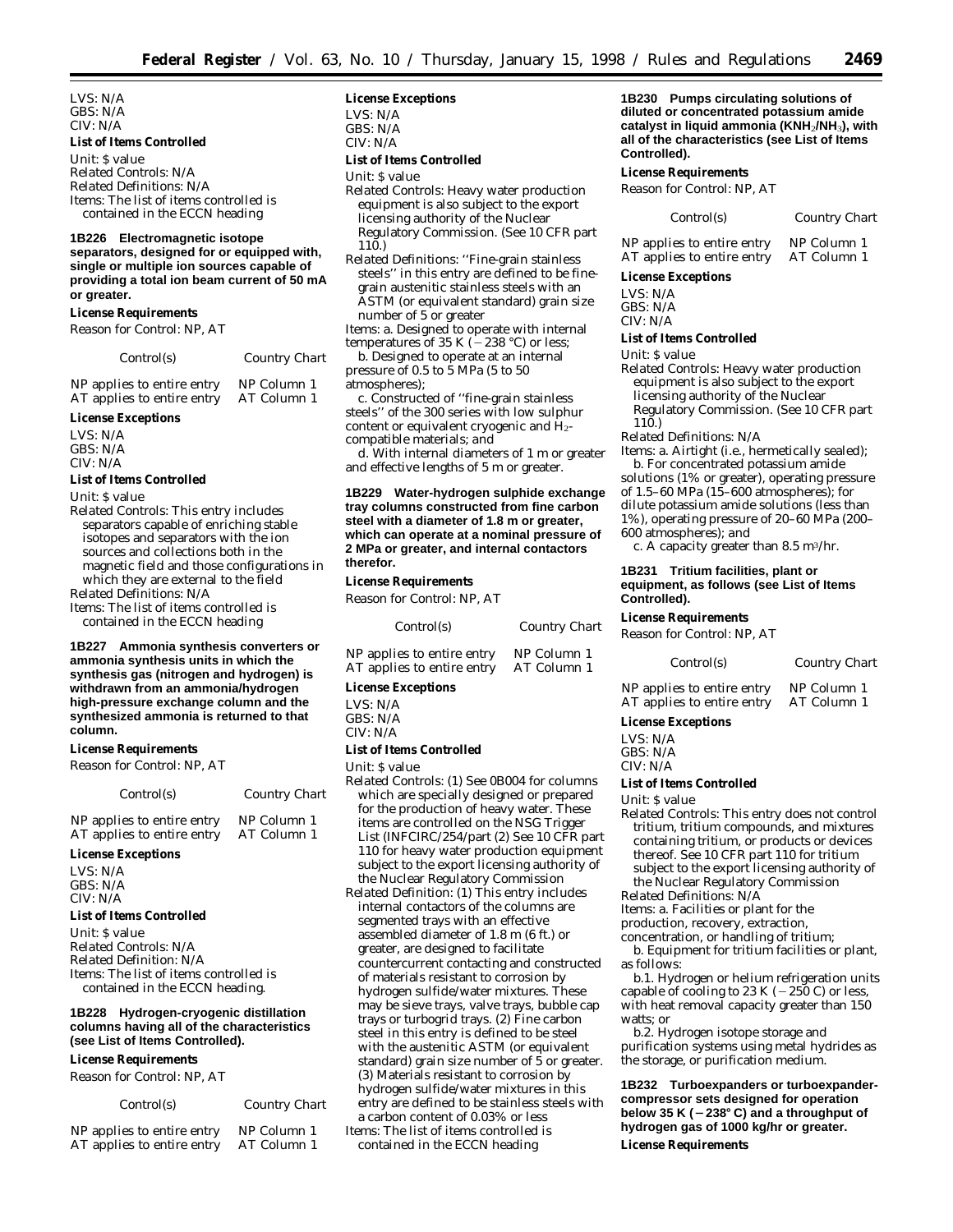*Reason for Control:* NP, AT

*Control(s) Country Chart*

NP applies to entire entry NP Column 1 AT applies to entire entry AT Column 1

#### **License Exceptions**

LVS: N/A GBS: N/A  $CIV·N/A$ 

#### **List of Items Controlled**

*Unit:* \$ value *Related Controls:* N/A *Related Definitions:* N/A *Items:* The list of items controlled is contained in the ECCN heading

#### **1B233 Lithium isotope separation facilities, plant or equipment, as follows (see List of Items Controlled).**

#### **License Requirements**

*Reason for Control:*

*Control(s):* Items described in 1B233 are subject to the export licensing authority of the Nuclear Regulatory Commission (see 10 CFR part 110)

#### **License Exceptions**

LVS: N/A GBS: N/A CIV: N/A

#### **List of Items Controlled**

*Unit:* N/A

*Related Controls:* N/A

*Related Definitions:* N/A

*Items:* a. Facilities or plant for the separation of lithium isotopes;

b. Equipment for the separation of lithium isotopes, as follows:

b.1. Packed liquid-liquid exchange columns specially designed for lithium amalgams;

b.2. Mercury and/or lithium amalgam pumps;

b.3. Lithium amalgam electrolysis cells; b.4. Evaporators for concentrated lithium hydroxide solution.

#### **C. Materials**

**Technical Note:** Metals and alloys: Unless provision to the contrary is made, the words 'metals" and "alloys" in 1C001 to 1C012 cover crude and semi-fabricated forms, as follows:

Crude forms: Anodes, balls, bars (including notched bars and wire bars), billets, blocks, blooms, brickets, cakes, cathodes, crystals, cubes, dice, grains, granules, ingots, lumps, pellets, pigs, powder, rondelles, shot, slabs, slugs, sponge, sticks;

Semi-fabricated forms (whether or not coated, plated, drilled or punched):

a. Wrought or worked materials fabricated by rolling, drawing, extruding, forging, impact extruding, pressing, graining, atomizing, and grinding, i.e.: angles, channels, circles, discs, dust, flakes, foils and leaf, forging, plate, powder, pressings and stampings, ribbons, rings, rods (including bare welding rods, wire rods, and rolled wire), sections, shapes, sheets, strip, pipe and tubes (including tube rounds, squares, and hollows), drawn or extruded wire;

b. Cast material produced by casting in sand, die, metal, plaster or other types of

molds, including high pressure castings, sintered forms, and forms made by powder metallurgy.

The object of the control should not be defeated by the export of non-listed forms alleged to be finished products but representing in reality crude forms or semifabricated forms.

#### **1C001 Materials specially designed for use as absorbers of electromagnetic waves, or intrinsically conductive polymers, as follows (see List of Items Controlled).**

#### **License Requirements**

*Reason for Control:* NS, MT, AT

| Control(s)              | Country Chart   |
|-------------------------|-----------------|
| applies to entire entry | $NG$ Column $1$ |

MT applies to entire entry AT applies to entire entry AT Column 1

#### **License Exceptions**

LVS: N/A GBS: N/A CIV: N/A

#### **List of Items Controlled**

*Unit:* Kilograms

*Related Controls:* See also 1C101

*Related Definitions:* N/A

*Items:* a. Materials for absorbing frequencies exceeding 2×108 Hz but less than 3×1012 Hz.

**Notes:** 1. 1C001.a does not control: a. Hair type absorbers, constructed of natural or synthetic fibers, with nonmagnetic loading to provide absorption;

b. Absorbers having no magnetic loss and whose incident surface is non-planar in shape, including pyramids, cones, wedges and convoluted surfaces;

c. Planar absorbers, having all of the following characteristics:

1. Made from any of the following:

a. Plastic foam materials (flexible or nonflexible) with carbon-loading, or organic materials, including binders, providing more than 5% echo compared with metal over a bandwidth exceeding ±15% of the center frequency of the incident energy, and not capable of withstanding temperatures exceeding 450 K (177° C); *or*

b. Ceramic materials providing more than 20% echo compared with metal over a bandwidth exceeding ±15% of the center frequency of the incident energy, and not capable of withstanding temperatures exceeding 800 K (527 $\degree$  C);

**Technical Note:** Absorption test samples for 1C001.a. Note 1.c.1 should be a square at least 5 wavelengths of the center frequency on a side and positioned in the far field of the radiating element.

2. Tensile strength less than  $7\times10^6$  N/m<sup>2</sup>; *and*

3. Compressive strength less than 14×106  $N/m^2$ ;

d. Planar absorbers made of sintered ferrite, having:

1. A specific gravity exceeding 4.4; *and* 2. A maximum operating temperature of 548 K (275° C).

**Note 2:** Nothing in 1C001.a releases magnetic materials to provide absorption when contained in paint.

b. Materials for absorbing frequencies exceeding 1.5×1014 Hz but less than 3.7×10 14 Hz and not transparent to visible light;

c. Intrinsically conductive polymeric materials with a bulk electrical conductivity exceeding 10,000 S/m (Siemens per meter) or a sheet (surface) resistivity of less than 100 ohms/square, based on any of the following polymers:

- c.1. Polyaniline;
- c.2. Polypyrrole;
- c.3. Polythiophene;
- c.4. Poly phenylene-vinylene; *or*
- c.5. Poly thienylene-vinylene.

**Technical Note:** Bulk electrical conductivity and sheet (surface) resistivity should be determined using ASTM D–257 or national equivalents.

#### **1C002 Metal alloys, metal alloy powder and alloyed materials, as follows (see List of Items Controlled).**

#### **License Requirements**

*Reason for Control:* NS, NP, AT

| Control(s)                                                                                                     | Country Chart              |
|----------------------------------------------------------------------------------------------------------------|----------------------------|
| NS applies to entire entry<br>NP applies to 1C002.a.2.c<br>or a.2.d if they exceed<br>the parameters stated in | NS Column 2<br>NP Column 1 |

1C202. AT applies to entire entry AT Column 1

#### **License Exceptions**

LVS: \$3000 GBS: N/A CIV: N/A

#### **List of Items Controlled**

*Unit:* Kilograms

*Related Controls:* See also 1C202. This entry does not control metal alloys, metal alloy powder or alloyed materials for coating substrates

*Related Definition:* N/A

*Items:* a. Metal alloys, as follows:

a.1. Nickel or titanium-based alloys in the form of aluminides, as follows, in crude or semi-fabricated forms:

a.1.a. Nickel aluminides containing a minimum of 15 weight percent aluminum, a maximum of 38 weight percent aluminum and at least one additional alloying element;

a.1.b. Titanium aluminides containing 10 weight percent or more aluminum and at least one additional alloying element;

a. 2. Metal alloys, as follows, made from metal alloy powder or particulate material controlled by 1C002.b:

a.2.a. Nickel alloys with:

a.2.a.1. A stress-rupture life of 10,000 hours or longer at 923 K (650° C) at a stress of 676 MPa; *or*

a.2.a.2. A low cycle fatigue life of 10,000 cycles or more at 823 K (550° C) at a maximum stress of 1,095 MPa;

a.2.b. Niobium alloys with:

a.2.b.1. A stress-rupture life of 10,000 hours or longer at 1,073 K (800° C) at a stress of 400 MPa; *or*

a.2.b.2. A low cycle fatigue life of 10,000 cycles or more at  $973$  K ( $700^{\circ}$  C) at a

maximum stress of 700 MPa;

a.2.c. Titanium alloys with:

NS applies to entire entry NS Column 1<br>MT applies to entire entry MT Column 1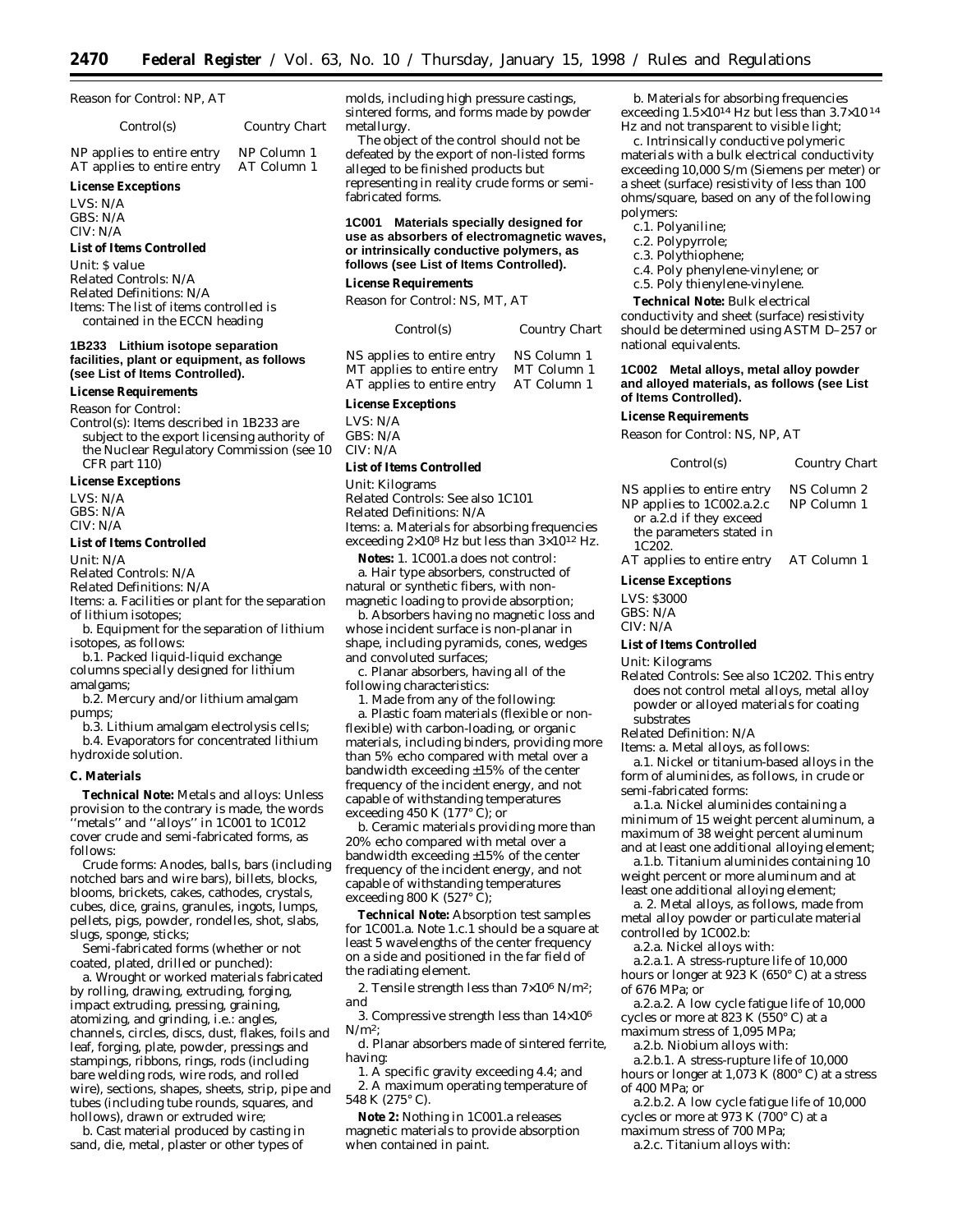a.2.c.1. A stress-rupture life of 10,000 hours or longer at 723 K (450° C) at a stress of 200 MPa; *or*

a.2.c.2. A low cycle fatigue life of 10,000 cycles or more at 723 K (450° C) at a maximum stress of 400 MPa;

a.2.d. Aluminum alloys with a tensile strength of:

a.2.d.1. 240 MPa or more at 473 K (200° C); *or*

a.2.d.2. 415 MPa or more at 298 K (25° C); a.2.e. Magnesium alloys with a tensile strength of 345 MPa or more and a corrosion rate of less than 1 mm/year in 3% sodium chloride aqueous solution measured in accordance with ASTM standard G–31 or national equivalents;

**Technical Note 1:** The metal alloys in 1C002.a are those containing a higher percentage by weight of the stated metal than of any other element.

**Technical Note 2:** Stress-rupture life should be measured in accordance with ASTM standard E–139 or national equivalents.

**Technical Note 3:** Low cycle fatigue life should be measured in accordance with ASTM Standard E–606 ''Recommended Practice for Constant-Amplitude Low-Cycle Fatigue Testing'' or national equivalents. Testing should be axial with an average stress ratio equal to 1 and a stress-concentration factor  $(K_t)$  equal to 1. The average stress is defined as maximum stress minus minimum stress divided by maximum stress.

b. Metal alloy powder or particulate material for materials controlled by 1C002.a, as follows:

b.1. Made from any of the following composition systems:

**Technical Note:** X in the following equals one or more alloying elements.

b.1.a. Nickel alloys (Ni-Al-X, Ni-X-Al) qualified for turbine engine parts or components, i.e. with less than 3 nonmetallic particles (introduced during the manufacturing process) larger than 100 µm in 109 alloy particles;

b.1.b. Niobium alloys (Nb-Al-X or Nb-X-Al, Nb-Si-X or Nb-X-Si, Nb-Ti-X or Nb-X-Ti);

b.1.c. Titanium alloys (Ti-Al-X or Ti-X-Al); b.1.d. Aluminum alloys (Al-Mg-X or Al-X-

Mg, Al-Zn-X or Al-X-Zn, Al-Fe-X or Al-X-Fe); *or*

b.1.e. Magnesium alloys (Mg-Al-X or Mg-X-Al); *and*

b.2. Made in a controlled environment by any of the following processes:

b.2.a. ''Vacuum atomization'';

b.2.b. ''Gas atomization'';

b.2.c. ''Rotary atomization'';

b.2.d. ''Splat quenching'';

b.2.e. ''Melt spinning'' and

''comminution'';

b.2.f. ''Melt extraction'' and ''comminution''; *or*

b.2.g. ''Mechanical alloying'';

c. Alloyed materials, in the form of uncomminuted flakes, ribbons or thin rods produced in a controlled environment by ''splat quenching'', ''melt spinning'' or ''melt extraction'', used in the manufacture of metal alloy powder or particulate material controlled by 1C002.b.

**1C003 Magnetic metals, of all types and of whatever form, having any of the characteristics (see List of Items Controlled).**

**License Requirements**

*Reason for Control:* NS, AT

| Control(s)                 | Country Ch |
|----------------------------|------------|
| NS applies to entire entry | NS Column: |
| AT applies to entire entry | AT Column  |

#### **License Exceptions**

LVS: \$3000 GBS: N/A CIV: N/A

#### **List of Items Controlled**

*Unit:* Kilograms

*Related Controls:* N/A

*Related Definitions:* N/A *Items:* a. Initial relative permeability of  $120,000$  or more and a thickness of  $0.05$  mm or less;

**Technical Note:** Measurement of initial permeability must be performed on fully annealed materials.

b. Magnetostrictive alloys, having any of the following characteristics:

b.1. A saturation magnetostriction of more than  $5 \times 10^{-4}$ ; *or* 

b.2. A magnetomechanical coupling factor (k) of more than 0.8; *or*

c. Amorphous or nanocrystalline alloy strips, having all of the following

characteristics:

c.1. A composition having a minimum of 75 weight percent of iron, cobalt or nickel;

c.2.  $\tilde{A}$  saturation magnetic induction (B<sub>s</sub>) of 1.6 T or more; *and*

c.3. Any of the following:

c.3.a. A strip thickness of 0.02 mm or less; *or*

c.3.b. An electrical resistivity of  $2 \times 10^{-4}$ ; ohm cm or more.

**Technical Note:** Nanocrystalline materials in 1C003.c are those materials having a crystal grain size of 50 nm or less, as determined by X-ray diffraction.

#### **1C004 Uranium titanium alloys or tungsten alloys with a ''matrix'' based on iron, nickel or copper, having all of the characteristics (see List of Items Controlled).**

#### **License Requirements**

*Reason for Control:* NS, AT

| <b>Country Chart</b> |
|----------------------|
|                      |

NS applies to entire entry AT applies to entire entry AT Column 1

#### **License Exceptions**

LVS: \$3000  $GRS: N/A$ 

CIV: N/A

#### **List of Items Controlled**

*Unit:* Kilograms

*Related Controls:* N/A *Related Definitions:* N/A

Items: a. A density exceeding 17.5 g/cm 3;

b. An elastic limit exceeding 1,250 MPa; c. An ultimate tensile strength exceeding

1,270 Mpa; *and*

d. An elongation exceeding 8%.

**1C005 ''Superconductive'' ''composite'' conductors in lengths exceeding 100 m or with a mass exceeding 100 g, as follows (see List of Items Controlled).**

#### **License Requirements**

*Reason for Control:* NS, AT

| art | Control(s)                                               | Country Chart              |
|-----|----------------------------------------------------------|----------------------------|
|     | NS applies to entire entry<br>AT applies to entire entry | NS Column 2<br>AT Column 1 |

#### **License Exceptions**

LVS: \$1500 GBS: N/A CIV: N/A

#### **List of Items Controlled**

*Unit:* Kilograms

*Related Controls:* N/A

*Related Definitions:* N/A

*Items:* a. Multifilamentary ''superconductive'' ''composite'' conductors containing one or

more niobium-titanium filaments: a.1. Embedded in a ''matrix'' other than a

copper or copper-based mixed ''matrix''; *or* a.2. Having a cross-section area less than

 $0.28\times 10^{-4}$  mm² (6  $\mu m$  in diameter for circular filaments);

b. ''Superconductive'' ''composite'' conductors consisting of one or more

''superconductive'' filaments other than niobium-titanium, having all of the

following:

b.1. A ''critical temperature'' at zero magnetic induction exceeding 9.85 K  $(-263.31^{\circ} \text{C})$  but less than 24 K  $(-249.16^{\circ})$ C);

b.2. A cross-section area less than 0.28  $\times$  $10^{-4}$  mm<sup>2</sup>; *and* 

b.3. Remaining in the ''superconductive'' state at a temperature of  $4.2$  K ( $-268.96^{\circ}$  C) when exposed to a magnetic field

corresponding to a magnetic induction of 12 T.

#### **1C006 Fluids and lubricating materials, as follows (see List of Items Controlled).**

**License Requirements**

*Reason for Control:* NS, AT

*Control(s) Country Chart*

NS applies to entire entry NS Column 2 AT applies to entire entry AT Column 1

#### **License Exceptions**

LVS: \$3000 GBS: N/A CIV: N/A

#### **List of Items Controlled**

*Unit:* Barrels (55 U.S. gallons/ 209 liters) *Related Controls:* N/A

*Related Definitions:* N/A

*Items:* a. Hydraulic fluids containing, as their principal ingredients, any of the following compounds or materials:

a.1. Synthetic hydrocarbon oils or silahydrocarbon oils, having all of the following:

**Note:** For the purpose of 1C006.a.1, silahydrocarbon oils contain exclusively silicon, hydrogen and carbon.

a.1.a. A flash point exceeding 477 K (204°  $C);$ 

| NS Column 2          |  |
|----------------------|--|
| $\Lambda T$ Column 1 |  |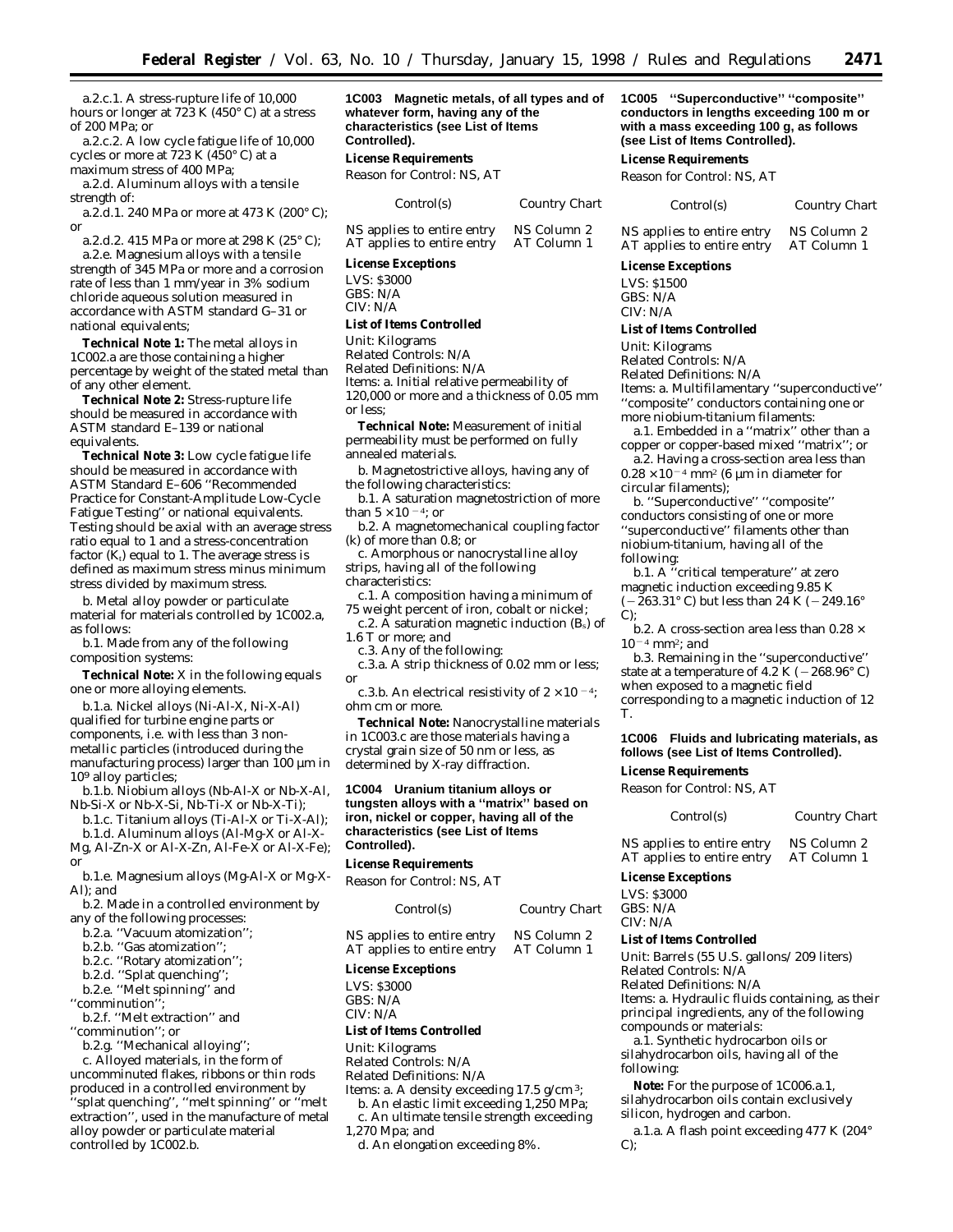a.1.b. A pour point at 239 K  $(-34^{\circ} \text{C})$  or less;

a.1.c. A viscosity index of 75 or more; *and* a.1.d. A thermal stability at  $616$  K (343 $^{\circ}$  C); *or*

a.2. Chlorofluorocarbons, having all of the following:

**Note:** For the purpose of 1C006.a.2,

chlorofluorocarbons contain exclusively carbon, fluorine and chlorine.

a.2.a. No flash point;

a.2.b. An autogenous ignition temperature exceeding 977 K (704° C);

a.2.c. A pour point at 219 K ( $-54^{\circ}$  C) or less;

a.2.d. A viscosity index of 80 or more; *and* a.2.e. A boiling point at 473 K (200° C) or higher;

b. Lubricating materials containing, as their principal ingredients, any of the following compounds or materials:

b.1. Phenylene or alkylphenylene ethers or thio-ethers, or their mixtures, containing more than two ether or thio-ether functions or mixtures thereof; *or*

b.2. Fluorinated silicone fluids with a kinematic viscosity of less than 5,000 mm2/ s (5,000 centistokes) measured at 298 K (25°  $C$ :

c. Damping or flotation fluids with a purity exceeding 99.8%, containing less than 25 particles of 200 µm or larger in size per 100 ml and made from at least 85% of any of the following compounds or materials:

c.1. Dibromotetrafluoroethane;

c.2. Polychlorotrifluoroethylene (oily and waxy modifications only); *or*

c.3. Polybromotrifluoroethylene;

d. Fluorocarbon electronic cooling fluids, having all of the following characteristics:

d.1. Containing 85% by weight or more of any of the following, or mixtures thereof:

d.1.a. Monomeric forms of

perfluoropolyalkylether-triazines or perfluoroaliphatic-ethers;

d.1.b. Perfluoroalkylamines;

d.1.c. Perfluorocycloalkanes; *or*

d.1.d. Perfluoroalkanes;

d.2. Density at 298 K (25° C) of 1.5 g/ml or more;

d.3. In a liquid state at 273 K (0° C); *and* d.4. Containing 60% or more by weight of fluorine.

**Technical Note:** For the purpose of 1C006: a. Flash point is determined using the Cleveland Open Cup Method described in

ASTM D–92 or national equivalents; b. Pour point is determined using the

method described in ASTM D–97 or national equivalents;

c. Viscosity index is determined using the method described in ASTM D–2270 or national equivalents;

d. Thermal stability is determined by the following test procedure or national equivalents:

Twenty ml of the fluid under test is placed in a 46 ml type 317 stainless steel chamber containing one each of 12.5 mm (nominal) diameter balls of M–10 tool steel, 52100 steel and naval bronze (60% Cu, 39% Zn, 0.75% Sn);

The chamber is purged with nitrogen, sealed at atmospheric pressure and the temperature raised to and maintained at 644  $\pm$  6 K (371  $\pm$  6° C) for six hours;

The specimen will be considered thermally stable if, on completion of the above procedure, all of the following conditions are met:

1. The loss in weight of each ball is less than 10 mg/mm2 of ball surface;

2. The change in original viscosity as determined at  $311 \text{ K}$  ( $38^{\circ}$  C) is less than 25%; *and*

3. The total acid or base number is less than 0.40;

e. Autogenous ignition temperature is determined using the method described in ASTM E–659 or national equivalents.

**1C007 Ceramic base materials, non- ''composite'' ceramic materials, ceramic- ''matrix'' ''composite'' materials and precursor materials, as follows (see List of Items Controlled).**

#### **License Requirements**

*Reason for Control:* NS, MT, AT

| Control(s)                                                                                                                                                                                               | Country Chart                |
|----------------------------------------------------------------------------------------------------------------------------------------------------------------------------------------------------------|------------------------------|
| NS applies to entire entry<br>MT applies to items in<br>1C007.d and .f when the<br>dielectric constant is<br>less than 6 at fre-<br>quencies from 100 Hz to<br>10,000 MHz for use in<br>missile radomes. | NS Column 2.<br>MT Column 1. |
|                                                                                                                                                                                                          |                              |

AT applies to entire entry AT Column 1.

**License Requirement Notes:** See § 743.1 of the EAR for reporting requirements for exports under License Exceptions.

#### **License Exceptions**

LVS: \$5000, except N/A for MT and for 1C007.e

GBS: N/A CIV: N/A

#### **List of Items Controlled**

*Unit:* Kilograms

*Related Controls:* See also 1C107

*Related Definitions:* N/A *Items:* a. Base materials of single or complex borides of titanium having total metallic impurities, excluding intentional additions, of less than 5,000 ppm, an average particle size equal to or less than 5 µm and no more

than 10% of the particles larger than 10  $\mu$ m; b. Non-''composite'' ceramic materials in crude or semi-fabricated form, composed of borides of titanium with a density of 98% or more of the theoretical density;

**Note:** 1C007.b does not control abrasives.

c. Ceramic-ceramic ''composite'' materials with a glass or oxide-''matrix'' and reinforced with fibers made from any of the following systems:

- c.1. Si-N;
- c.2. Si-C;

c.3. Si-Al-O-N; *or*

c.4. Si-O-N; having a ''specific tensile strength'' exceeding 12.7 x 103 m;

d. Ceramic-ceramic ''composite'' materials, with or without a continuous metallic phase, incorporating particles, whiskers or fibers, where carbides or nitrides of silicon, zirconium or boron form the ''matrix'';

e. Precursor materials (i.e., special purpose polymeric or metallo-organic materials) for producing any phase or phases of the materials controlled by 1C007.c, as follows:

e.1. Polydiorganosilanes (for producing silicon carbide);

e.2. Polysilazanes (for producing silicon nitride);

e.3. Polycarbosilazanes (for producing ceramics with silicon, carbon and nitrogen components);

f. Ceramic-ceramic ''composite'' materials with an oxide or glass ''matrix'' reinforced with continuous fibers from any of the following systems:

f.1.  $Al_2O_3$ ; *or* 

f.2. Si-C-N.

**Note:** 1C007.f does not control ''composites'' containing fibers from these systems with a fiber tensile strength of less than 700 MPa at 1,273 K (1,000° C) or fiber tensile creep resistance of more than 1% creep strain at 100 MPa load and 1,273 K  $(1,000^{\circ} \text{ C})$  for 100 hours.

#### **1C008 Non-fluorinated polymeric substances, as follows (see List of Items Controlled).**

#### **License Requirements**

*Reason for Control:* NS, AT

| Control(s) | <b>Country Chart</b> |
|------------|----------------------|
|            |                      |

NS applies to entire entry NS Column 2<br>AT applies to entire entry AT Column 1 AT applies to entire entry

#### **License Exceptions**

LVS: \$200 GBS: N/A

CIV: N/A

#### **List of Items Controlled**

*Unit:* Kilograms

*Related Controls:* N/A

*Related Definitions:* N/A

*Items:* a. Non-fluorinated polymeric

substances, as follows:

a.1. Bismaleimides;

a.2. Aromatic polyamide-imides;

a.3. Aromatic polyimides;

a.4. Aromatic polyetherimides having a

glass transition temperature  $(T_g)$  exceeding 513 K (240° C) determined using the dry

method described in ASTM D 3418;

**Note:** 1C008.a does not control non-fusible compression molding powders or molded forms.

b. Thermoplastic liquid crystal copolymers having a heat distortion temperature exceeding 523 K (250° C) measured according to ASTM D–648, method A, or national equivalents, with a load of 1.82 N/mm2 and composed of:

b.1. Any of the following:

b.1.a. Phenylene, biphenylene or naphthalene; or

b.1.b. Methyl, tertiary-butyl or phenyl

substituted phenylene, biphenylene or naphthalene; *and*

b.2. Any of the following acids:

b.2.a. Terephthalic acid;

b.2.b. 6-hydroxy-2 naphthoic acid; *or*

b.2.c. 4-hydroxybenzoic acid;

c.3. Polyether ketone (PEK);

d. Polyarylene ketones;

(PEKEKK);

c. Polyarylene ether ketones, as follows:

c.4. Polyether ketone ether ketone ketone

c.1. Polyether ether ketone (PEEK) c.2. Polyether ketone ketone (PEKK);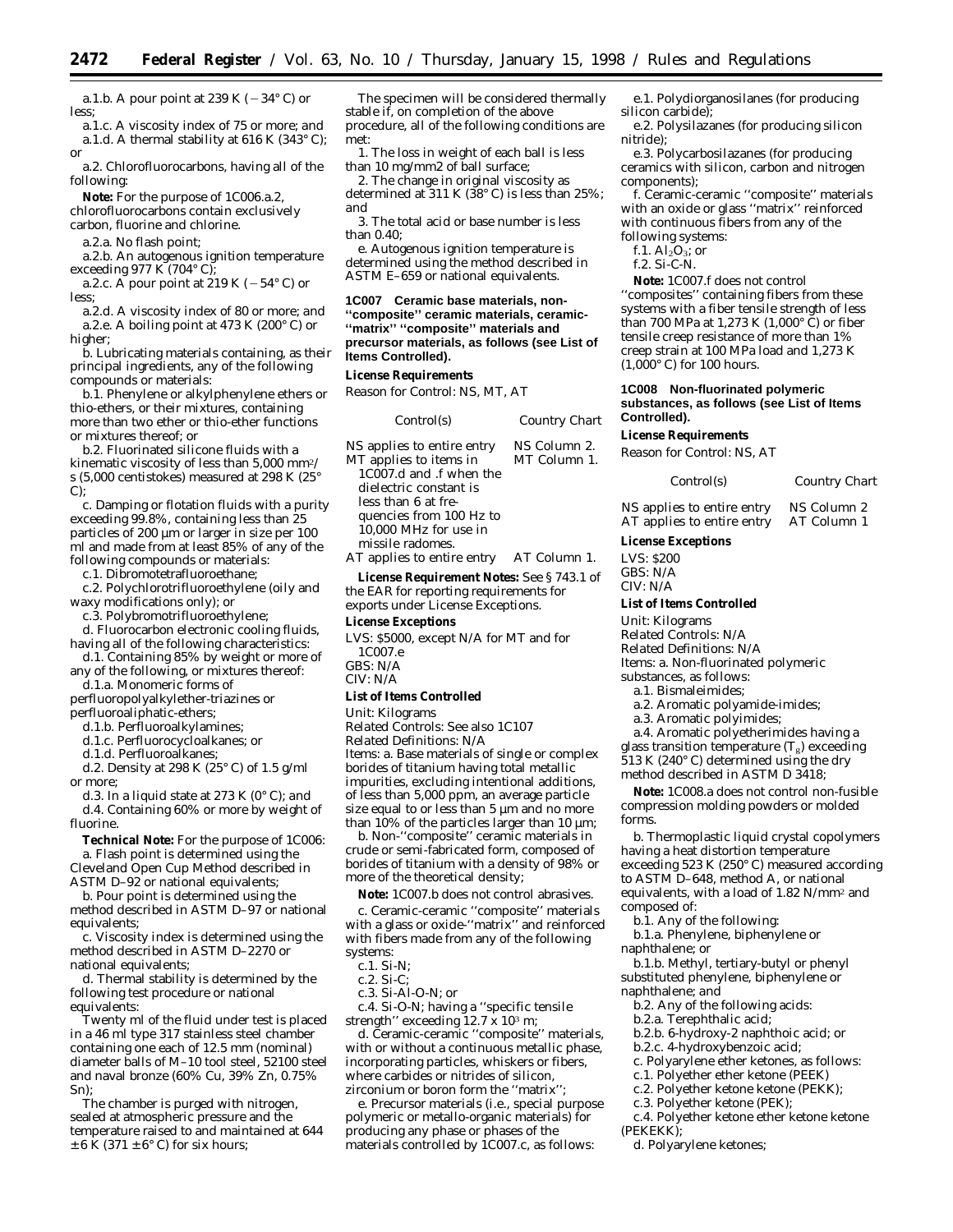e. Polyarylene sulphides, where the arylene group is biphenylene, triphenylene or combinations thereof;

f. Polybiphenylenethersulphone.

**Technical Note:** The glass transition temperature  $(T_g)$  for 1C008 materials is determined using the method described in ASTM D 3418 using the dry method.

#### **1C009 Unprocessed fluorinated compounds, as follows (see List of Items Controlled).**

#### **License Requirements**

*Reason for Control:* NS, AT

*Control(s) Country Chart*

NS applies to entire entry NS Column 2 AT applies to entire entry AT Column 1

#### **License Exceptions**

LVS: \$5000 GBS: N/A CIV: N/A

#### **List of Items Controlled**

*Unit:* Kilograms

*Related Controls:* N/A

*Related Definitions:* N/A

- *Items:* a. Copolymers of vinylidene fluoride having 75% or more beta crystalline structure without stretching;
- b. Fluorinated polyimides containing 10% by weight or more of combined fluorine;

c. Fluorinated phosphazene elastomers containing 30% by weight or more of combined fluorine.

#### **1C010 ''Fibrous or filamentary materials'' which may be used in organic ''matrix'', metallic ''matrix'' or carbon ''matrix'' ''composite'' structures or laminates, as follows (see List of Items Controlled).**

#### **License Requirements**

*Reason for Control:* NS, NP, AT

*Control(s) Country Chart* NS applies to entire entry NS Column 2 NP applies to 1C010.a (aramid ''fibrous or filamentary materials'', .b (carbon ''fibrous and filamentary materials''), and e.1 for ''fibrous and filamentary materials'' that meet or exceed the control criteria of ECCN 1C210. NP Column 1

AT applies to entire entry AT Column 1

**License Requirement Notes:** See § 743.1 of the EAR for reporting requirements for exports under License Exceptions.

#### **License Exceptions**

LVS: \$1500, N/A for NP GBS: N/A CIV: N/A

#### **List of Items Controlled**

*Unit:* Kilograms

- *Related Controls:* See also 1C210, 1C990, and 9A110 for material not controlled by 1C010.e, as defined by technical notes 1 or
	- 2. Note that some items in 1C010.e are also controlled under 9A110

*Related Definitions:* (1) Specific modulus: Young's modulus in pascals, equivalent to  $N/m^2$  divided by specific weight in  $N/m^3$ , measured at a temperature of (296±2) K ((23+2) C) and a relative humidity of  $(50±5)\%$ . (2) Specific tensile strength: ultimate tensile strength in pascals, equivalent to N/m2 divided by specific weight in N/m3, measured at a temperature of  $(296\pm2)$  K  $((23\pm2)$  C) and a relative humidity of (50±5)%

- *Items:* a. Organic ''fibrous or filamentary materials'', having all of the following:
- a.1. A specific modulus exceeding 12.7 x 106 m; *and*
- a.2. A specific tensile strength exceeding  $23.5 \times 10^{4}$  m;

**Note:** 1C010.a does not control polyethylene.

- b. Carbon ''fibrous or filamentary
- materials'', having all of the following: b.1. A specific modulus exceeding 12.7 x 106 m; *and*

b.2. A specific tensile strength exceeding  $23.5 \times 10^{4}$  m;

**Technical Note:** Properties for materials described in 1C010.b should be determined using SACMA recommended methods SRM 12 to 17, or national equivalent tow tests, such as Japanese Industrial Standard JIS–R– 7601, Paragraph 6.6.2, and based on lot average.

**Note:** 1C010.b does not control fabric made from ''fibrous or filamentary materials'' for the repair of aircraft structures or laminates, in which the size of individual sheets does not exceed 50 cm x 90 cm.

c. Inorganic ''fibrous or filamentary materials'', having all of the following:

c.1. A specific modulus exceeding 2.54 x  $10<sup>6</sup>$  m; and

c.2. A melting, softening, decomposition or sublimation point exceeding 1,922 K (1,649 °C) in an inert environment;

**Note:** 1C010.c does not control:

1. Discontinuous, multiphase, polycrystalline alumina fibers in chopped fiber or random mat form, containing 3 weight percent or more silica, with a specific modulus of less than  $10\times10^6$  m;

2. Molybdenum and molybdenum alloy fibers;

- 3. Boron fibers;
- 4. Discontinuous ceramic fibers with a melting, softening, decomposition or sublimation point lower than 2,043 K (1,770 °C) in an inert environment.
- d. ''Fibrous or filamentary materials'':
- d.1. Composed of any of the following:
- d.1.a. Polyetherimides controlled by
- 1C008.a; *or*

d.1.b. Materials controlled by 1C008.b to 1C008.f; *or*

d.2. Composed of materials controlled by 1C010.d.1.a or 1C010.d.1.b and ''commingled'' with other fibers controlled

by 1C010.a, 1C010.b or 1C010.c; e. Resin-impregnated or pitch-impregnated

fibers (prepregs), metal or carbon-coated fibers (preforms) or ''carbon fiber preforms'', as follows:

e.1. Made from ''fibrous or filamentary materials'' controlled by 1C010.a, 1C010.b or 1C010.c;

e.2. Made from organic or carbon ''fibrous or filamentary materials'':

e.2.a. With a ''specific tensile strength'' exceeding  $17.7x10^4$  m;

e.2.b. With a ''specific modulus'' exceeding  $10.15\times10^{6}$  m;

e.2.c. Not controlled by 1C010.a or 1C010.b; *and*

e.2.d. When impregnated with materials controlled by 1C008 or 1C009.b, having a glass transition temperature  $(T_g)$  exceeding 383 K (110 °C) or with phenolic or epoxy resins, having a glass transition temperature  $(T_g)$  equal to or exceeding 418 K (145 °C).

**Notes:** 1C010.e does not control:

1. Epoxy resin ''matrix'' impregnated carbon ''fibrous or filamentary materials'' (prepregs) for the repair of aircraft structures or laminates, in which the size of individual sheets of prepreg does not exceed 50  $\rm cm \times 90$ cm;

2. Prepregs when impregnated with phenolic or epoxy resins having a glass transition temperature  $(T_g)$  less than 433 K (160 °C) and a cure temperature lower than the glass transition temperature.

**Technical Note:** The glass transition temperature (T $_{\rm g}$ ) for 1C010.e materials is determined using the method described in ASTM D 3418 using the dry method. The glass transition temperature for phenolic and epoxy resins is determined using the method described in ASTM D 4065 at a frequency of 1 Hz and a heating rate of 2 K per minute using the dry method.

#### **1C011 Metals and compounds, as follows (see List of Items Controlled).**

#### **License Requirements**

*Reason for Control:* NS, MT, AT

| Control(s)                                                    | Country Chart              |
|---------------------------------------------------------------|----------------------------|
| NS applies to entire entry<br>MT applies to 1C011.a<br>and b. | NS Column 1<br>MT Column 1 |
| AT applies to entire entry                                    | AT Column 1                |

#### **License Exceptions**

| LVS: N/A |
|----------|
| GBS: N/A |
| CIV: N/A |

**List of Items Controlled**

*Unit:* N/A

*Related Controls:* (1) See also 1C111. (2) Items controlled by 1C011.a, and metal fuels in particle form, whether spherical, atomized, spheroidal, flaked or ground, manufactured from material consisting of 99 percent or more of items controlled by 1C011.b. are subject to the export licensing authority of the U.S. Department of State, Office of Defense Trade Controls (see 22 CFR part 121)

*Related Definitions:* N/A

*Items:* a. Metals in particle sizes of less than 60 µm whether spherical, atomized, spheroidal, flaked or ground, manufactured from material consisting of 99% or more of zirconium, magnesium and alloys of these;

N.B.: The metals or alloys listed in 1C011.a are controlled whether or not the metals or alloys are encapsulated in aluminum, magnesium, zirconium or beryllium.

b. Boron or boron carbide of 85% purity or higher and a particle size of 60 µm or less;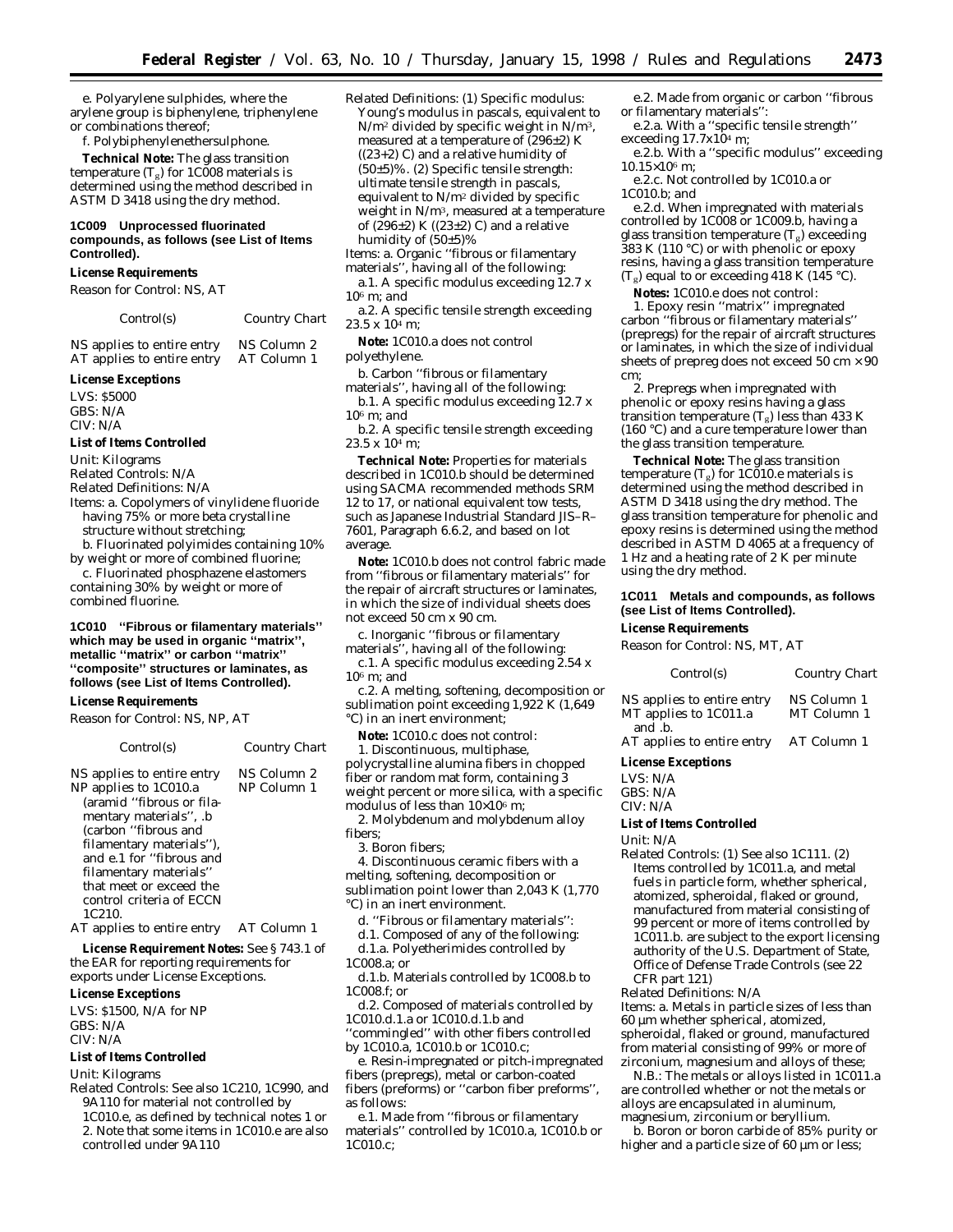N.B.: The metals or alloys listed in 1C011.b are controlled whether or not the metals or alloys are encapsulated in aluminum, magnesium, zirconium or beryllium.

c. Guanidine nitrate.

#### **1C012 Materials for nuclear heat sources, as follows (see List of Items Controlled).**

#### **License Requirements**

*Reason for Control:*

*Control(s):* Items described in 1C012 are subject to the export licensing authority of the Nuclear Regulatory Commission (see 10 CFR part 110)

#### **License Exceptions**

LVS: N/A GBS: N/A CIV: N/A

#### **List of Items Controlled**

*Unit:* N/A

*Related Controls:* N/A

*Related Definitions:* N/A

*Items:* a. Plutonium in any form with a plutonium isotopic assay of plutonium-238 of more than 50% by weight;

**Note:** 1C012.a does not control:

1. Shipments with a plutonium content of 1 g or less;

2. Shipments of 3 effective grams or less when contained in a sensing component in instruments.

b. Previously separated neptunium-237 in any form.

**Note:** 1C012.b does not control shipments with a neptunium-237 content of 1 g or less.

#### **1C018 Materials on the International Munitions List.**

#### **License Requirements**

*Reason for Control:* NS, AT

*Control(s) Country Chart*

NS applies to entire entry NS Column 1<br>AT applies to entire entry AT Column 1 AT applies to entire entry

#### **License Exceptions**

LVS: \$3000

GBS: Yes for items listed in Advisory Note to 1C018 CIV: N/A

#### **List of Items Controlled**

*Unit:* Kilograms

*Related Controls:* N/A

*Related Definitions:* N/A

*Items:* a. Ethyl and Methyl centralites.

b. NN-Diphenylurea (unsymmetrical diphenylurea).

c. Methyl-NN-diphenylurea (methyl unsymmetrical diphenylurea).

d. Ethyl-NN-diphenylurea (ethyl

unsymmetrical diphenylurea).

- e. Ethyl phenyl urethane.
- f. Diphenyl urethane.
- g. Diortho tolyl-urethane.
- h. 2-Nitrodiphenylamine.
- i. p-Nitromethylaniline.

j. 2,2′ Dinitropropanol.

- k. Bis(2,2′ dinitropropyl) formal and acetal. l. 3-Nitraza-1,5 pentane diisocyanate.
- 

m. Guanidine nitrate.

n. Hydrogen peroxide in concentrations of 85%.

o. Charges specially designed for civilian applications, containing military explosives, except those items described in 1C992.

**Technical Note:** Military high explosives are solid, liquid or gaseous substances or mixtures of substances that, in their application as primary, booster, or main charges in warheads, demolition and other military applications, are required to detonate.

**Advisory Note:** Licenses are likely to be approved for export and reexport to satisfactory end-users in Country Group D:1 of certain explosive substances and mixtures in reasonable quantities for civilian or industrial purposes when made into cartridges or charges of an exclusively civilian or industrial nature, such as propellants for sporting purposes or shooting gallery practice; cartridges for riveting guns; and explosive charges for agricultural purposes, public works, mines, quarries or oil-well drilling. The following are the substances or mixtures to which this procedure applies:

a. Nitrate-based (40 percent or more) and provided they do not contain more than 40 percent nitroglycol/nitroglycerin or no more than 16 percent TNT;

b. Nitrocellulose with a nitrogen content of over 12.2 percent;

c. Nitroglycerin;

d. Single base nitrocellulose;

e. Sodium azide and other inorganic azides.

**1C101 Materials and devices for reduced observables such as radar reflectivity, ultraviolet/infrared signatures and acoustic signatures, other than those controlled by 1C001, usable in ''missiles'' and their subsystems.**

#### **License Requirements**

*Reason for Control:* MT, AT

*Control(s) Country Chart*

LVS: N/A GBS: N/A

CIV: N/A

#### **List of Items Controlled**

*Unit:* Kilograms

*Related Controls:* Materials controlled by this entry include: (a) structural materials and coatings specially designed for reduced radar reflectivity; (b) coatings, including paints, specially designed for reduced or tailored reflectivity or emissivity in the microwave, infrared or ultraviolet spectra. This entry does not control coatings when specially used for the thermal control of satellites.

*Related Definitions:* N/A

*Items:* The list of items controlled is contained in the ECCN heading

#### **1C107 Graphite and ceramic materials, other than those controlled by 1C007, as follows (see List of Items Controlled).**

#### **License Requirements**

*Reason for Control:* MT, AT.

MT applies to entire entry MT Column 1<br>AT applies to entire entry AT Column 1 AT applies to entire entry

*Control(s) Country Chart*

#### **License Exceptions**

LVS: N/A GBS: N/A CIV: N/A

#### **List of Items Controlled**

*Unit:* Kilograms

*Related Controls:* N/A

*Related Definitions:* N/A

*Items:* a. Fine grain recrystallized bulk graphites having a bulk density of 1.72 g/cm3 or greater, measured at 288 K  $(15^{\circ} C)$ , and having a particle size of 100 micrometers or less, pyrolytic or fibrous reinforced graphites, usable for rocket nozzles and reentry vehicle nose tips;

b. Ceramic composite materials (dielectric constant less than 6 at frequencies from 100 Hz to 10,000 MHz), also usable for ''missile'' radomes, and bulk machinable siliconcarbide reinforced unfired ceramic, usable for nose tips.

#### **1C111 Propellants and constituent chemicals for propellants, other than those controlled by 1C011, as follows (see List of Items Controlled).**

#### **License Requirements**

*Reason for Control:* MT, AT

| Control(s) |  | Country Chart               |  |
|------------|--|-----------------------------|--|
|            |  | $\sim$ $\sim$ $\sim$ $\sim$ |  |

MT applies to entire entry MT Column 1 AT applies to entire entry AT Column 1

**License Exceptions**

LVS: N/A GBS: N/A CIV: N/A

#### **List of Items Controlled**

*Unit:* Kilograms

*Related Controls:* The following materials, whether or not encapsulated in aluminum, beryllium, magnesium, or zirconium are subject to the export licensing authority of the U.S. Department of State, Office of Defense Trade Controls: (See 22 CFR part 121): (a) Spherical aluminum powder with particles of uniform diameter  $60 \times 10^{-6}$  m (60 micrometers) or less and an aluminum content of 97 percent or greater; (b) Metals in particle sizes less than  $60 \times 10^{-6}$  m (60 microns), whether spherical, atomized, spheroidal, flaked or ground, manufactured from material consisting of 99 percent or more of: boron; magnesium; zirconium; alloys of boron, magnesium or zirconium; beryllium; or iron powder with average particle size of  $3\times10^{-6}$  m (3 microns) or less produced by hydrogen reduction of iron oxide.

*Related Definitions:* N/A

*Items: a. Propulsive substances:* 

a.1. Spherical aluminum powder, other than that specified on the U.S. Munitions List, with particles of uniform diameter of less than 500 micrometer and an aluminum content of 97% by weight or greater;

a.2. Metals, other than that controlled by the U.S. Munitions List, in particle sizes of less than 500 micrometers, whether spherical, atomized, spheroidal, flaked or

#### MT applies to entire entry MT Column 1 AT applies to entire entry AT Column 1

**License Exceptions**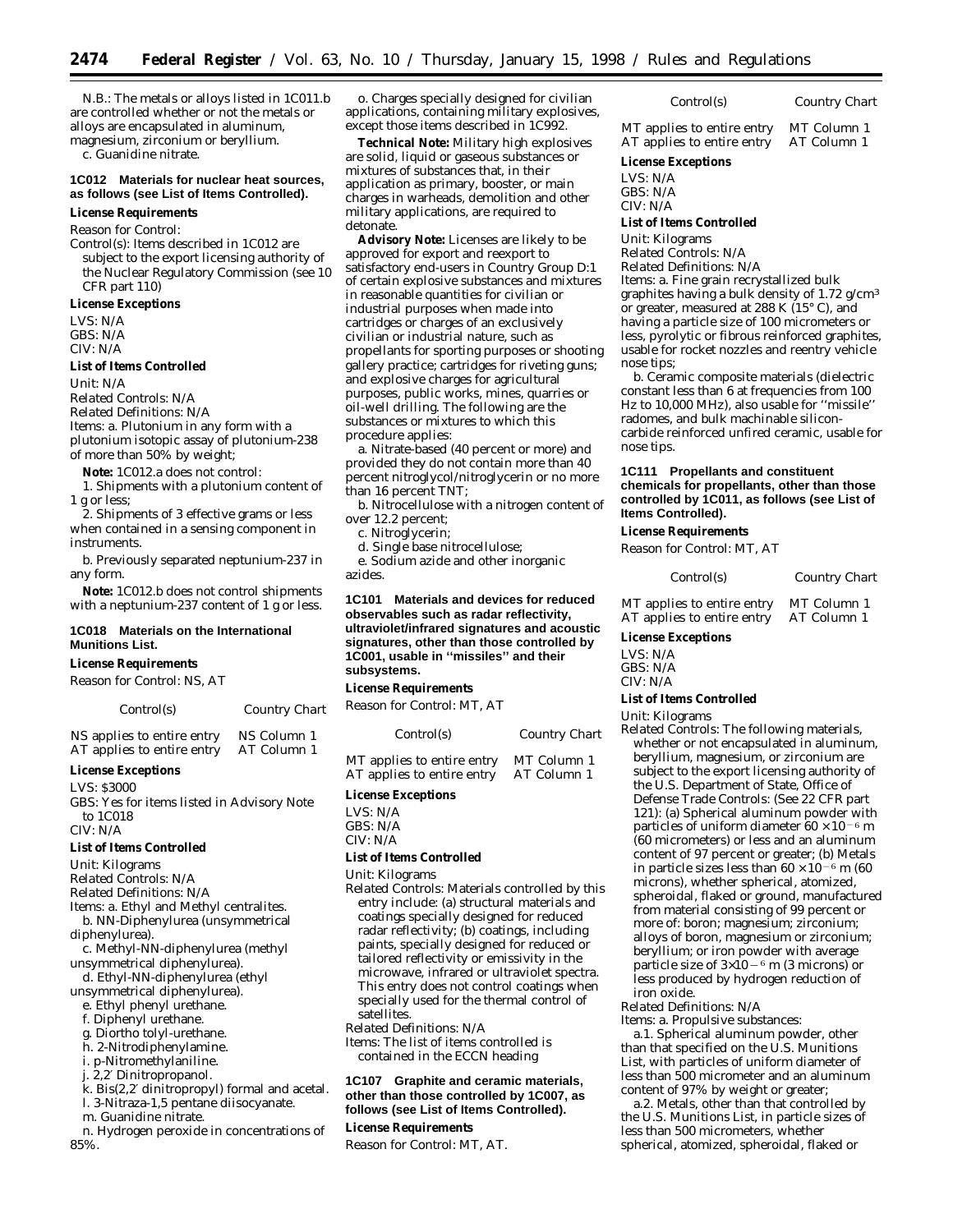ground, consisting 97% or more by weight of any of the following:

- a.2.a. Zirconium;
- a.2.b. Beryllium;
- a.2.c. Boron;
- a.2.d. Magnesium; *or*
- a.2.e. Alloys of the metals specified by a.2.a to a.2.d above;
- a.3. Liquid oxidizers, the following:
- a.3.a. Dinitrogen trioxide;

a.3.b. Nitrogen dioxide/dinitrogen

tetroxide;

- a.3.c. Dinitrogen pentoxide;
- b. Polymeric substances:

b.1. Carboxy-terminated polybutadiene (CTPB);

b.2. Hydroxy-terminated polybutadiene (HTPB), other than that controlled by the U.S. Munitions List;

- b.3. Polybutadiene-acrylic acid (PBAA);
- b.4. Polybutadiene-acrylic acid-

acrylonitrile (PBAN);

c. Other propellant additives and agents: c.1. Butacene;

- 
- c.2. Triethylene glycol dinitrate (TEGDN);

c.3. 2-Nitrodiphenylamine;

c.4. Trimethylolethane trinitrate (TMETN); c.5. Diethylene glycol dinitrate (DEGDN).

**Note:** For propellants and constituent chemicals for propellants not controlled by 1C111, see the U.S. Munitions List.

#### **1C116 Maraging steels (steels generally characterized by high nickel, very low carbon content and the use of substitutional elements or precipitates to produce age-hardening) having an ultimate tensile strength of 1,500 MPa or greater, measured at 293 K (20**≥ **C), in the form of sheet, plate or tubing with a wall or plate thickness equal to or less than 5 mm.**

#### **License Requirements**

*Reason for Control:* MT, NP, AT

| Control(s)                                                                       | <b>Country Chart</b>       |
|----------------------------------------------------------------------------------|----------------------------|
| MT applies to entire entry<br>NP applies to items that<br>meet or exceed the pa- | MT Column 1<br>NP Column 1 |
| rameters of 1C216.<br>AT applies to entire entry                                 | AT Column 1                |

#### **License Exceptions**

LVS: N/A GBS: N/A CIV: N/A

#### **List of Items Controlled**

*Unit:* \$ value *Related Controls:* See also 1C216 *Related Definitions:* N/A *Items:* The list of items controlled is contained in the ECCN heading.

**1C117 Tungsten, molybdenum and alloys of these metals in the form of uniform, spherical or atomized particles of 500 micrometer diameter or less with a purity of 97% or greater for fabrication of rocket motor components, i.e., heat shields, nozzle substrates, nozzle throats and thrust vector control surfaces.**

#### **License Requirements**

*Reason for Control:* MT, AT

*Control(s) Country chart*

MT applies to entire entry MT Column 1<br>AT applies to entire entry AT Column 1 AT applies to entire entry

#### **License Exceptions**

LVS: N/A

#### GBS: N/A CIV: N/A

#### **List of Items Controlled**

*Unit:* Kilograms

*Related Controls:* N/A *Related Definitions:* N/A *Items:* The list of items controlled is contained in the ECCN heading.

#### **1C202 Alloys, other than those controlled by 1C002.a.2.c or .d, as follows (see List of Items Controlled).**

#### **License Requirements**

*Reason for Control:* NP, AT

| Control(s)                 | Country Chart |
|----------------------------|---------------|
| NP applies to entire entry | NP Column 1   |
| AT applies to entire entry | AT Column 1   |

#### **License Exceptions**

LVS: N/A GBS: N/A CIV: N/A

#### **List of Items Controlled**

*Unit:* \$ value

*Related Controls:* N/A

- *Related Definition:* The phrase ''alloys capable of'' encompasses before and after heat treatment.
- *Items:* a. Aluminum ''alloys capable of'' an ultimate tensile strength of 460 Mpa or more at 293 K (20° C), in the form of tubes or cylindrical solid forms (including forgings) with an outside diameter of more than 75 mm;

b. Titanium ''alloys capable of'' an ultimate tensile strength of 900 MPa or more at 293 K  $(20^{\circ}$  C) in the form of tubes or cylindrical solid forms (including forgings) with an outside diameter of more than 75 mm.

#### **1C210 ''Fibrous or filamentary materials'' or prepregs, other than those controlled by 1C010.a, .b or .e, as follows (see List of Items Controlled).**

#### **License Requirements**

*Reason for Control:* NP, AT

| Control(s)                 | Country Chart |
|----------------------------|---------------|
| NP applies to entire entry | NP Column 1   |
| AT applies to entire entry | AT Column 1   |

#### **License Exceptions**

LVS: N/A GBS: N/A

CIV: N/A

#### **List of Items Controlled**

*Unit:* Kilograms

- *Related Controls:* See 9A110 for fiber prepregs.
- *Related Definitions:* For the purpose of this entry, the term ''fibrous or filamentary materials'' is restricted to continuous ''monofilaments'', ''yarns'', ''rovings'', ''tows'' or ''tapes''.

Definitions for other terms used in this entry:

- *Filament or Monofilament* is the smallest increment of fiber, usually several µm in diameter.
- *Strand* is a bundle of filaments (typically over 200) arranged approximately parallel.
- *Roving* is a bundle (typically 12–120) of approximately parallel strands. *Yarn* is a bundle of twisted strands.
- *Tow* is a bundle of filaments, usually approximately parallel.
- *Tape* is a material constructed of interlaced or unidirectional filaments, strands, rovings, tows or yarns, etc., usually preimpregnated with resin.
- *Specific modulus* is the Young's modulus in N/m2 divided by the specific weight in N/ m<sup>3</sup>, measured at a temperature of  $23 \pm 2$  °C and a relative humidity of  $50 \pm 5$  percent.
- *Specific tensile strength* is the ultimate tensile strength in N/m2 divided by specific weight in N/m<sup>3</sup>, measured at a temperature of  $23 \pm 2$  °C and a relative humidity of  $50 \pm 5$  percent.

*Items:* a. Carbon or aramid ''fibrous or filamentary materials'' having a ''specific modulus'' of 12.7 x 106 m or greater or a "specific tensile strength" of  $235 \times 10^3$  m or greater *except* Aramid ''fibrous or filamentary materials'' having 0.25 percent or more by weight of an ester based fibre surface modifier;

b. Glass ''fibrous or filamentary materials'' having a "specific modulus" of 3.18 x 10<sup>6</sup> m or greater and a ''specific tensile strength'' of 76.2 x 103 m or greater; *or*

c. Thermoset resin impregnated continuous ''yarns'', ''rovings'', ''tows'' or ''tapes'' with a width no greater than 15 mm (prepregs), made from carbon or glass ''fibrous or filamentary materials'' controlled by 1C210.a or .b.

**Technical Note:** The resin forms the matrix of the composite.

#### **1C216 Maraging steel, other than that controlled by 1C116, capable of an ultimate tensile strength of 2,050 MPa or more, at 293 K (20**≥ **C), except forms in which no linear dimension exceeds 75 mm.**

#### **License Requirements**

*Reason for Control:* NP, MT, AT

#### *Control(s) Country Chart*

NP applies to entire entry NP Column 1<br>AT applies to entire entry AT Column 1 AT applies to entire entry

#### **License Exceptions**

LVS: N/A GBS: N/A CIV: N/A

#### **List of Items Controlled**

*Unit:* \$ value

*Related Controls:* N/A

- *Related Definition:* The phrase ''maraging
- steel capable of'' encompasses maraging
- steel before or after heat treatment.

*Items:* The list of items controlled is contained in the ECCN heading.

**1C225 Boron and boron compounds, mixtures and loaded materials in which the boron-10 isotope is more than 20% by weight of the total boron content.**

#### **License Requirements**

*Reason for Control:* NP, AT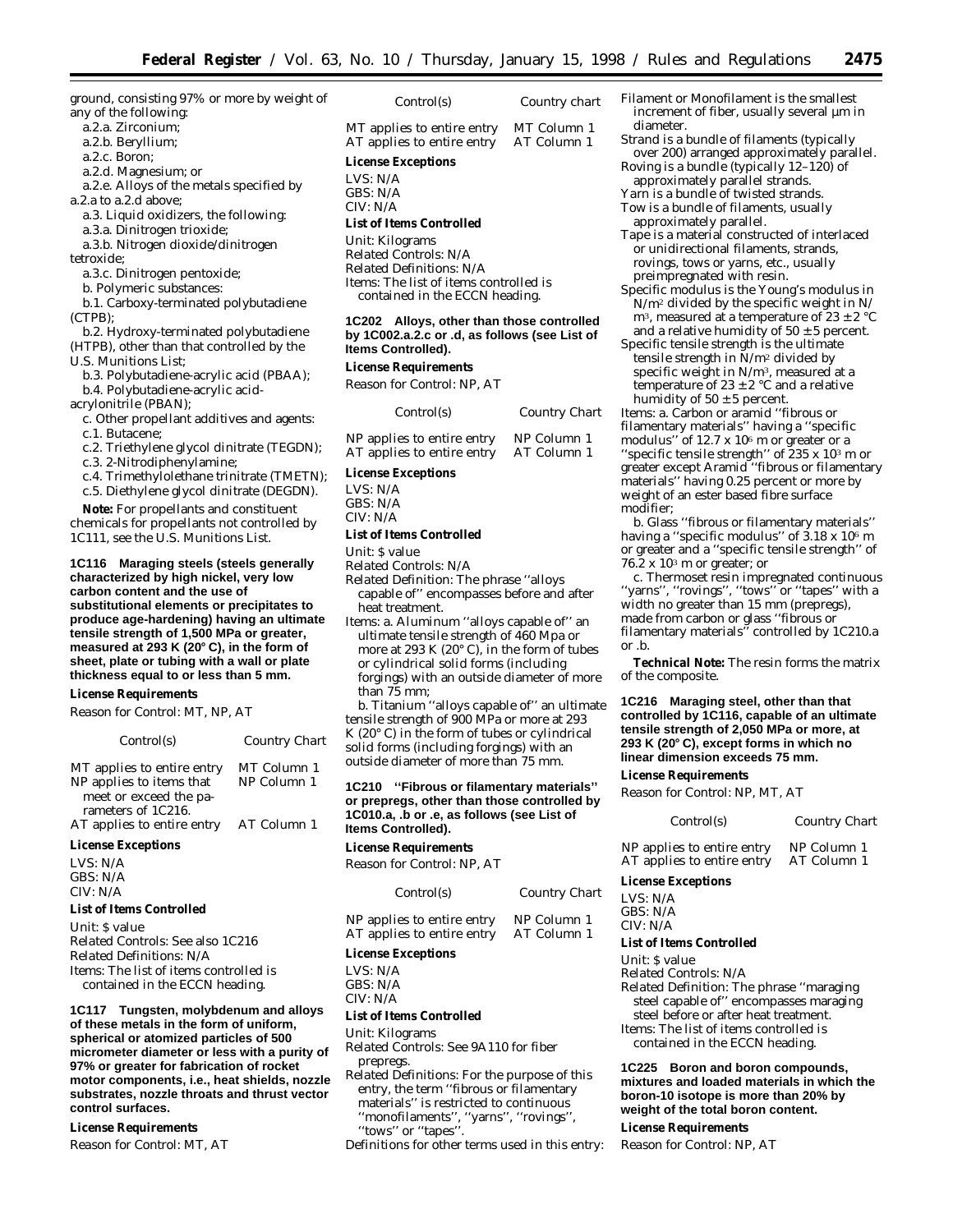| Control(s)                                                                                                                                                                                                                                                                                                 | Country Chart              | Control(s)                                                                                                                                                                                 | Country Chart              | 1C<br>COI                                        |
|------------------------------------------------------------------------------------------------------------------------------------------------------------------------------------------------------------------------------------------------------------------------------------------------------------|----------------------------|--------------------------------------------------------------------------------------------------------------------------------------------------------------------------------------------|----------------------------|--------------------------------------------------|
| NP applies to entire entry<br>AT applies to entire entry                                                                                                                                                                                                                                                   | NP Column 1<br>AT Column 1 | NP applies to entire entry<br>AT applies to entire entry                                                                                                                                   | NP Column 1<br>AT Column 1 | tha<br>ma                                        |
| <b>License Exceptions</b><br>LVS: N/A<br>GBS: N/A<br>CIV: N/A                                                                                                                                                                                                                                              |                            | <b>License Exceptions</b><br>LVS: N/A<br>GBS: N/A<br>CIV: N/A                                                                                                                              |                            | Lic<br>Re                                        |
| <b>List of Items Controlled</b><br>Unit: Kilograms<br>Related Controls: N/A<br>Related Definitions: N/A<br><i>Items:</i> The list of items controlled is<br>contained in the ECCN heading.                                                                                                                 |                            | <b>List of Items Controlled</b><br>Unit: Kilograms<br>Related Controls: N/A<br>Related Definitions: N/A<br><i>Items:</i> The list of items controlled is<br>contained in the ECCN heading. |                            | <b>NP</b><br>AT<br>Lic<br>LV<br>GB<br><b>CIN</b> |
| 1C226 Parts made of tungsten, tungsten<br>carbide, or tungsten alloys (greater than<br>90% tungsten) having a mass greater than<br>20 kg and a hollow cylindrical symmetry<br>(including cylinder segments) with an<br>inside diameter greater than 100 mm but<br>less than 300 mm, except parts specially |                            | 1C229 High purity (99.99% or greater)<br>bismuth with very low silver content (less<br>than 10 parts per million).<br><b>License Requirements</b><br>Reason for Control: NP, AT            |                            | Lis<br>Un<br>Re.<br>Re.<br>Ite<br>C              |

*Control(s) Country Chart* NP applies to entire entry NP Column 1<br>AT applies to entire entry AT Column 1 AT applies to entire entry

#### **License Exceptions**

LVS: N/A GBS: N/A CIV: N/A

#### **List of Items Controlled**

*Unit:* Kilograms *Related Controls:* N/A *Related Definitions:* N/A *Items:* The list of items controlled is contained in the ECCN heading.

#### **1C230 Beryllium metal, alloys containing more than 50% of beryllium by weight, beryllium compounds, or manufactures thereof, including waste and scrap containing beryllium metal, alloys, or compounds.**

#### **License Requirements**

*Reason for Control:* NP, AT

| Control(s)                 | Country Chart |
|----------------------------|---------------|
| NP applies to entire entry | NP Column 1   |
| AT applies to entire entry | AT Column 1   |

#### **License Exceptions**

LVS: N/A GBS: N/A CIV: N/A

#### **List of Items Controlled**

*Unit:* Kilograms

*Related Controls:* (1) This entry includes waste and scrap containing beryllium metal, alloys, or compounds. (2) This entry does not control: (a) Metal windows for Xray machines, or for bore-hole logging devices; (b) Oxide shapes in fabricated or semi-fabricated forms specially designed for electronic component parts or as substrates for electronic circuits; and, (c) Beryl (silicate of beryllium and aluminum) in the form of emeralds or aquamarines. *Related Definitions:* N/A.

*Items:* The list of items controlled is contained in the ECCN heading.

**1C231 Hafnium metal, alloys and compounds of hafnium containing more than 60% hafnium by weight and manufactures thereof.**

#### **License Requirements**

*Reason for Control:* NP, AT

#### *Control(s) Country Chart*

applies to entire entry NP Column 1<br>applies to entire entry AT Column 1 applies to entire entry

#### **License Exceptions**

 $S: N/A$  $S: N/A$  $V: N/A$ 

#### **List of Items Controlled**

*Unit:* Kilograms *Related Controsl:* N/A *Related Definitions:* N/A ms: The list of items controlled is contained in the ECCN heading.

**1C232 Helium-3 or helium isotopically enriched in the helium-3 isotope, mixtures containing helium-3, or products or devices containing any of the foregoing, except a product or device containing less than 1 g of helium-3.**

#### **License Requirements**

*Reason for Control:* NP, AT

*Control(s) Country Chart*

NP applies to entire entry NP Column 1 AT applies to entire entry AT Column 1

#### **License Exceptions**

LVS: N/A GBS: N/A CIV: N/A

#### **List of Items Controlled**

*Unit:* Liters *Related Controls:* N/A *Related Definitions:* N/A *Items:* The list of items controlled is contained in the ECCN heading.

**1C233 Lithium enriched in the 6 isotope (6Li) to greater than 7.5 atom percent, alloys, compounds or mixtures containing lithium enriched in the 6 isotope, or products or devices containing any of the foregoing except thermoluminescent dosimeters.**

#### **License Requirements**

*Reason for Control:* NP, AT

#### *Control(s) Country Chart*

NP applies to entire entry NP Column 1 AT applies to entire entry AT Column 1

#### **License Exceptions**

LVS: N/A GBS: N/A CIV: N/A

## **List of Items Controlled**

*Unit:* Kilograms

*Related Controls:* N/A

*Related Definitions:* The natural occurrence of the 6 isotope in lithium is 7.5 atom percent.

*Control(s) Country Chart*

NP applies to entire entry NP Column 1<br>AT applies to entire entry AT Column 1 AT applies to entire entry

## LVS: N/A

**million of boron. License Requirements** *Reason for Control:* NP, AT

#### **List of Items Controlled**

*Related Controls:* N/A *Related Definitions:* N/A *Items:* The list of items controlled is contained in the ECCN heading.

**1C228 Magnesium (high purity) containing both less than 200 parts per million by weight of metallic impurities other than calcium and less than 10 parts per million of boron.**

#### **License Requirements**

*Reason for Control:* NP, AT

# **License Exceptions**

**designed for use as weights or gamma-ray**

NP applies to entire entry NP Column 1<br>AT applies to entire entry AT Column 1

*Control(s) Country Chart*

**collimators.**

**License Requirements** *Reason for Control:* NP, AT

AT applies to entire entry **License Exceptions** LVS: N/A GBS: N/A CIV: N/A

**List of Items Controlled** *Unit:* Kilograms *Related Controls:* N/A *Related Definitions:* N/A

*Items:* The list of items controlled is contained in the ECCN heading.

**1C227 Calcium (high purity) containing both less than 1,000 parts per million by weight of metallic impurities other than magnesium and less than 10 parts per**

## $CRS: N/A$ CIV: N/A

# *Unit:* Kilograms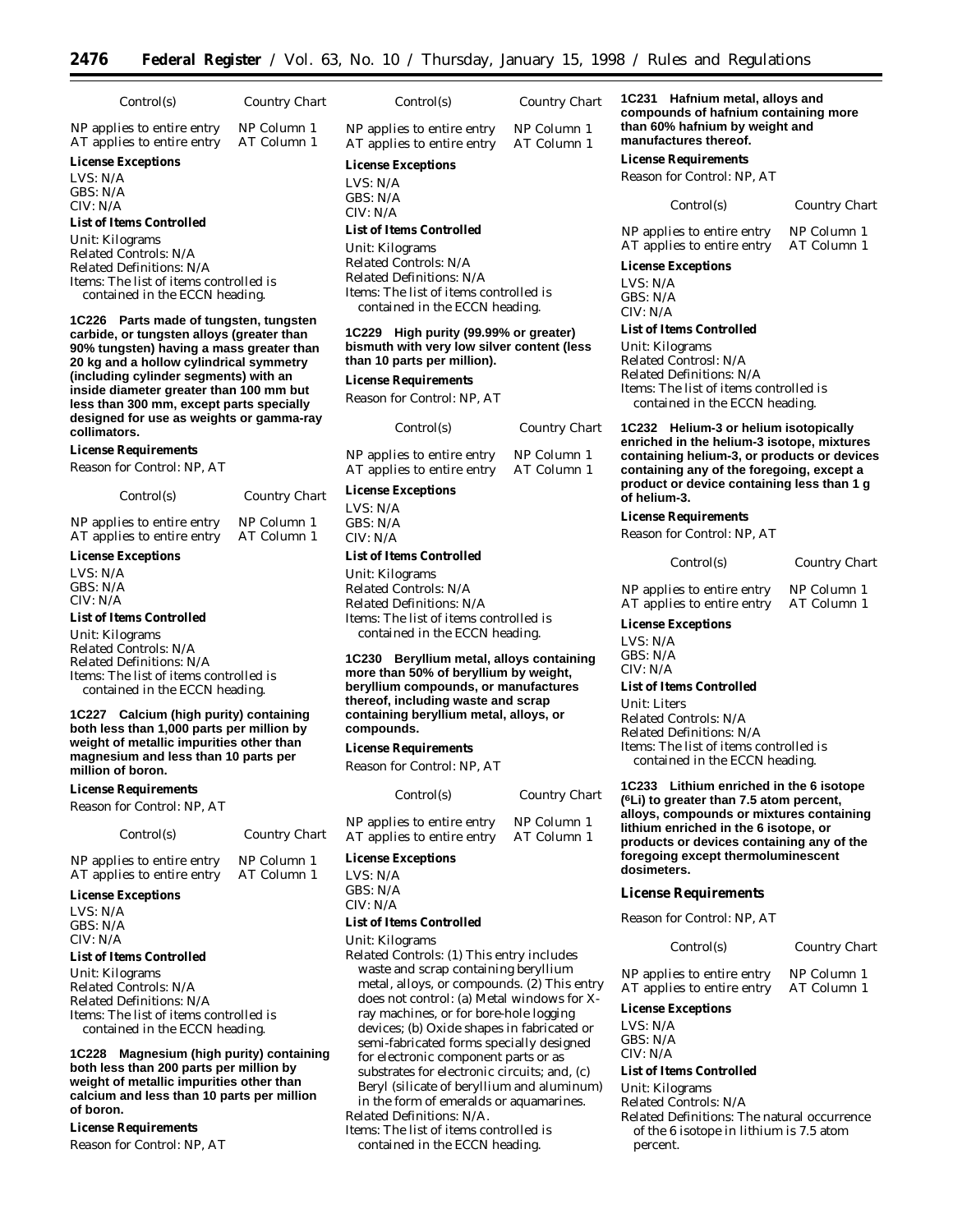*Items:* The list of items controlled is contained in the ECCN heading.

**1C234 Zirconium with a hafnium content of less than 1 part hafnium to 500 parts zirconium by weight, in the form of metal, alloys containing more than 50% zirconium by weight, or compounds, or manufactures wholly thereof; except zirconium in the form of foil having a thickness not exceeding 0.10 mm.**

#### **License Requirements**

*Reason for Control:* NP, AT

*Control(s) Country Chart*

| NP applies to entire entry | NP Column 1 |
|----------------------------|-------------|
| AT applies to entire entry | AT Column 1 |

#### **License Exceptions**

LVS: N/A GBS: N/A CIV: N/A

#### **List of Items Controlled**

*Unit:* Kilograms

*Related Controls:* Zirconium metal and alloys in the form of tubes or assemblies of tubes, specially designed or prepared for use in a reactor are subject to the export licensing authority of the Nuclear Regulatory Commission. (See 10 CFR part 110.) This entry includes waste and scrap containing zirconium. This entry does not control zirconium in the form of foil or strip having a thickness not exceeding 0.10 mm (0.004 in.).

*Related Definitions:* N/A

*Items:* The list of items controlled is contained in the ECCN heading.

**1C235 Tritium, tritium compounds, mixtures containing tritium in which the ratio of tritium to hydrogen by atoms exceeds 1 part in 1000, or products or devices containing any of the foregoing; except, a product or device containing not more than 1.48**µ**103 GBq (40 Ci) of tritium in any form.**

#### **License Requirements**

*Reason for Control:*

*Control(s):* Items described in 1C235 are subject to the export licensing authority of the Nuclear Regulatory Commission (see 10 CFR part 110).

#### **License Exceptions**

LVS: N/A GBS: N/A CIV: N/A

#### **List of Items Controlled**

*Unit:* N/A *Related Controls:* N/A *Related Definitions:* N/A *Items:* The list of items controlled is contained in the ECCN heading.

**1C236 Alpha-emitting radionuclides having an alpha half-life of 10 days or greater but less than 200 years, compounds or mixtures containing any of these radionuclides with a total alpha activity of 37 GBq/kg (1 Ci/kg) or greater, or products or devices containing any of the foregoing, except a product or device containing less than 3.7 GBq (100 millicuries) of alpha activity.**

#### **License Requirements**

*Reason for Control:* NP, AT

| Control(s)                 | Country Chart |
|----------------------------|---------------|
| NP applies to entire entry | NP Column 1   |
| AT applies to entire entry | AT Column 1   |

#### **License Exceptions**

LVS: N/A GBS: N/A

CIV: N/A

#### **List of Items Controlled**

*Unit:* Millicuries

*Related Controls:* Certain alpha emitting radionuclides are subject to the export licensing authority of the Nuclear Regulatory Commission. (See also 10 CFR part 110.) *Related Definition:* N/A *Items:* The list of items controlled is contained in the ECCN heading.

**1C237 Radium-226, radium-226 compounds, mixtures containing radium-226, or products or devices containing any of the foregoing, except medical applicators, or products or devices containing not more than 0.37 GBq (10 millicuries) of radium-226 in any form.**

#### **License Requirements**

*Reason for Control:* NP, AT

| Control(s)                 | <b>Country Chart</b> |
|----------------------------|----------------------|
| NP applies to entire entry | NP Column 1          |
| AT applies to entire entry | AT Column 1          |

#### **License Exceptions**

LVS: N/A

GBS: N/A CIV: N/A

#### **List of Items Controlled**

*Unit:* \$ value *Related Controls:* N/A *Related Definition:* N/A *Items:* The list of items controlled is contained in the ECCN heading.

#### **1C238 Chlorine trifluoride (ClF**3**).**

#### **License Requirements**

*Reason for Control:* NP, AT

| Control(s)                                               | Country Chart              |  |
|----------------------------------------------------------|----------------------------|--|
| NP applies to entire entry<br>AT applies to entire entry | NP Column 1<br>AT Column 1 |  |
| <b>License Exceptions</b>                                |                            |  |

LVS: N/A GBS: N/A CIV: N/A

#### **List of Items Controlled**

*Unit:* Kilograms *Related Controls:* N/A *Related Definitions:* N/A *Items:* The list of items controlled is contained in the ECCN heading.

**1C239 High explosives, other than those controlled by the U.S. Munitions List, or substances or mixtures containing more than 2% thereof, with a crystal density greater than 1.8 gm per cm**3 **and having a detonation velocity greater than 8,000 m/s.**

#### **License Requirements**

*Reason for Control:*

| Control(s) | Country Chart |
|------------|---------------|
|            |               |

| NP applies to entire entry | NP Column 1 |
|----------------------------|-------------|
| AT applies to entire entry | AT Column 1 |

#### **License Exceptions**

LVS: N/A GBS: N/A CIV: N/A

#### **List of Items Controlled**

*Unit:* Kilograms *Related Controls:* See also 22 CFR part 12 *Related Definitions:* N/A *Items:* The list of items controlled is contained in the ECCN heading.

#### **1C240 Nickel powder or porous nickel metal, other than those controlled by 0C006, as follows (see List of Items Controlled).**

#### **License Requirements**

*Reason for Control:*

*Control(s) Country Chart*

NP applies to entire entry NP Column 1<br>AT applies to entire entry AT Column 1 AT applies to entire entry

#### **License Exceptions**

LVS: N/A GBS: N/A CIV: N/A

#### **List of Items Controlled**

*Unit:* \$ value *Related Controls:* N/A *Related Definitions:* N/A *Items:* a. Powder with a nickel purity content of 99.0% by weight or greater and a mean particle size of less than 10 micrometers measured by American Society for Testing and Materials (ASTM) B330 standard, except filamentary nickel powders;

b. Porous nickel powder produced from materials controlled by 1C240.a, except single porous nickel sheets not exceeding 1,000 cm2 per sheet.

**Note:** 1C240.b refers to porous metal formed by compacting and sintering the materials in 1C240.a to form a metal material with fine pores interconnected throughout the structure.

#### **1C350 Chemicals that may be used as precursors for toxic chemical agents, as follows (see List of Items Controlled).**

#### **License Requirements**

*Reason for Control:* CB, AT

| Country Chart |  |
|---------------|--|
|               |  |

| CB applies to entire entry | CB Column 2 |
|----------------------------|-------------|
| AT applies to entire entry | AT Column 1 |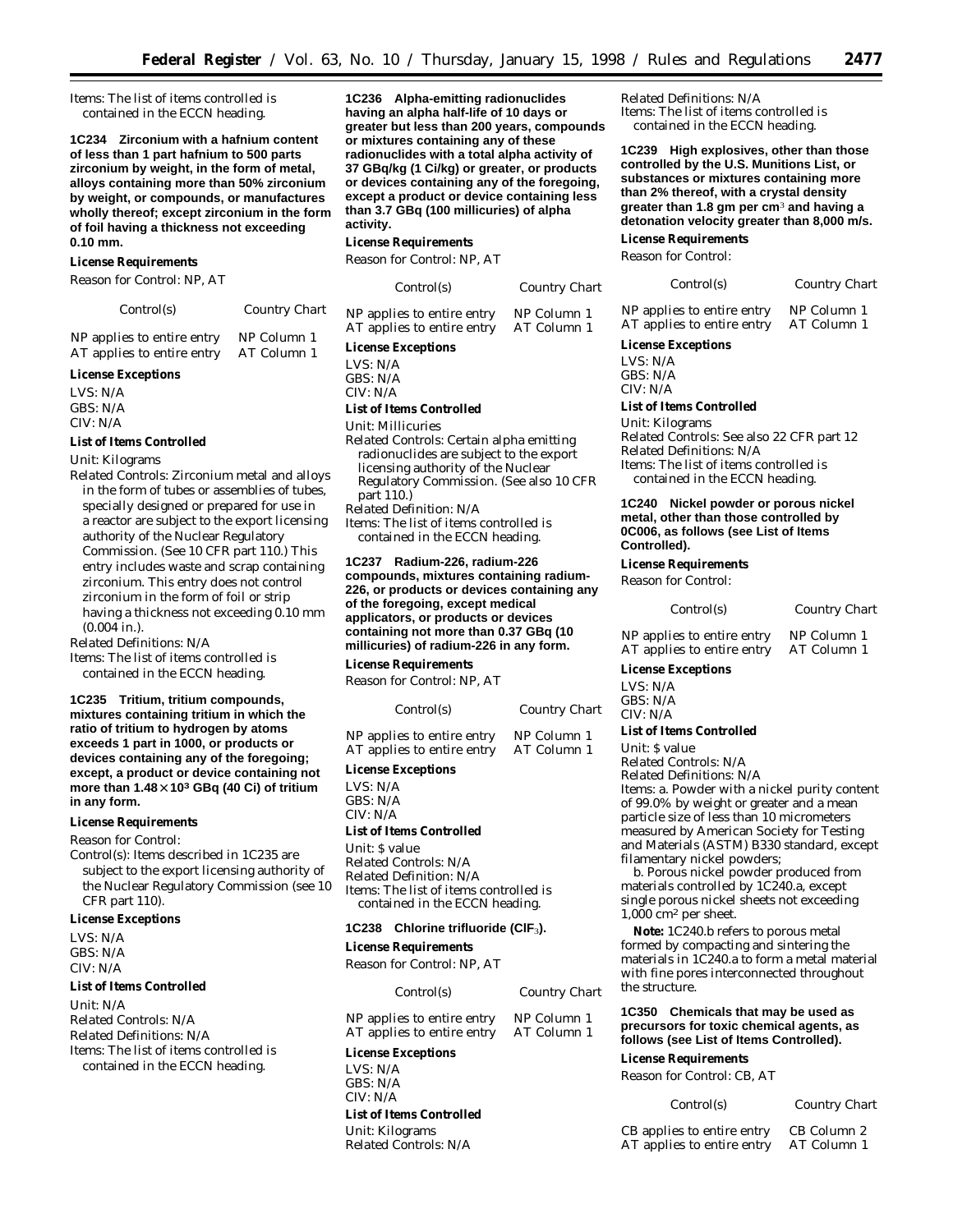#### **License Requirement Notes**

1. *SAMPLE SHIPMENTS:* Certain sample shipments of chemicals controlled under ECCN 1C350 may be made without a license, as provided by the following:

a. Chemicals Not Eligible: The following chemicals are *not* eligible for sample shipments: 0-Ethyl-2-diisopropylaminoethyl methylphosphonite (QL) (C.A.S. #57856–11– 8), Ethylphosphonyl difluoride (C.A.S. #753– 98–0), and Methylphosphonyl difluoride  $(C.A.S. #676-99-3)$ 

b. Countries Not Eligible: The following countries are *not* eligible to receive sample shipments: Cuba, Iran, Iraq, Libya, North Korea, Sudan, Syria.

c. Sample Shipments: A license is not required for sample shipments when the cumulative total of these shipments does not exceed a 55-gallon container or 200 kg of each chemical to any one consignee per calendar year. Multiple sample shipments, in any quantity, not exceeding the totals indicated in this paragraph may be exported without a license, in accordance with the provisions of this Note 1. A consignee that receives a sample shipment under this exclusion may not resell, transfer or reexport the sample shipment, but may use the sample shipment for any other legal purpose unrelated to the chemical weapons. However, a sample shipment received under this exclusion remains subject to all General Prohibitions including the end-use restriction described in § 744.4 of the EAR.

d. The exporter is required to submit a quarterly written report for shipments of samples made under this Note 1. The report must be on company letterhead stationery (titled ''Report of Sample Shipments of Chemical Precursors'' at the top of the first page) and identify the chemical(s), Chemical Abstract Service Registry (C.A.S.) number(s), quantity(ies), the ultimate consignee's name and address, and the date exported. The report must be sent to the U.S. Department of Commerce, Bureau of Export Administration, P.O. Box 273, Washington, DC 20044, Attn: ''Report of Sample Shipments of Chemical Precursors''.

2. *MIXTURES:* Mixtures controlled by this entry that contain certain concentrations of precursor and intermediate chemicals are subject to the following licensing requirements:

a. A license is required, regardless of the concentrations in the mixture, for the following chemicals: 0-Ethyl-2 diisopropylaminoethyl methylphosphonite (QL)  $(C.\overline{A}.S.#57856-11-8)$ , Ethylphosphonyl difluoride (C.A.S.#753–98–0) and Methylphosphonyl difluoride (C.A.S.#676–  $99-3$ ):

b. A license is required when at least one of the following chemicals constitutes more than 10 percent of the weight of the mixture on a solvent free basis: Arsenic trichloride (C.A.S.#7784–34–1), Benzilic acid (C.A.S.#76–93–7), Diethyl ethylphosphonate (C.A.S.#78–38–6), Diethyl methylphosphonite (C.A.S.#15715–41–0),

Diethyl-N,N-dimethylphosphoroamidate (C.A.S. #2404–03–7), N,N-Diisopropyl-betaaminoethane thiol (C.A.S.#5842–07–9), N,N-Diisopropyl-2-aminoethyl chloride hydrochloride (C.A.S.#4261–68–1), N,N-

Diisopropyl-beta-aminoethanol (C.A.S.#96– 80–0), N,N-Diisopropyl-beta-aminoethyl chloride (C.A.S.#96–79–7), Dimethyl ethylphosphonate (C.A.S.#6163–75–3), Dimethyl methylphosphonate (C.A.S.#756– 79–6), Ethylphosphonous dichloride [Ethylphosphinyl dichloride] (C.A.S.#1498– 40–4), Ethylphosphonus difluoride [Ethylphosphinyl difluoride] (C.A.S.#430– 78–4), Ethylphosphonyl dichloride (C.A.S.#1066–50–8), Methylphosphonous dichloride [Methylphosphinyl dichloride] (C.A.S.#676–83–5), Methylphosphonous difluoride [Methylphosphinyl difluoride] (C.A.S.#753–59–3), Methylphosphonyl dichloride (C.A.S.#676–97–1), Pinacolyl alcohol (C.A.S.#464–07–3), 3-Quinuclidinol (C.A.S.#1619–34–7), and Thiodiglycol (C.A.S.#111–48–8); (Related ECCN: 1C995)

c. A license is required when at least one of all other chemicals in the List of Items Controlled constitutes more than 25 percent of the weight of the mixture on a solvent free basis (related ECCN: 1C995); and

d. A license is not required under this entry for mixtures when the controlled chemical is a normal ingredient in consumer goods packaged for retail sale for personal use. Such consumer goods are controlled by ECCN EAR99.

e. Calculation of concentrations of AGcontrolled chemicals.

1. Usual Commercial Purposes. In calculating the percentage of an AG controlled chemical in a mixture (solution), any other chemical must be excluded if it was not added for usual commercial purposes, but was added for the sole purpose of circumventing the Export Administration Regulations.

2. ''Solvent Free Basis Requirement.'' When calculating the percentage, by weight, of components in a chemical mixture, you must exclude from the calculation any component of the mixture that acts as a solvent.

3. Solvent—For purposes of this ECCN ''A substance capable of dissolving another substance to form a uniformly dispersed mixture (solution)''.

• Solvents are liquids at standard temperature and pressure (STP).

• In no instance is an AG controlled chemical considered a ''solvent''.

• All ingredients of mixtures are expressed in terms of weight.

• The solvent component of the mixture converts it into a solution.

3. *TRACE QUANTITIES:* a. A license is required for mixtures containing any amount (including trace quantities) for the following chemicals: 0-Ethyl-2-diisopropylaminoethyl methyl phosphonite (QL) (C.A.S. #57856–11– 8), Ethyl phosphonyl difluoride (C.A.S. #753–98–0), and Methyl phosphonyl difluoride (C.A.S. #676–99–3).

b. Except as noted in paragraph (3)(a) of the License Requirements Note, a license is not required under this entry for mixtures that contain a cumulative total concentration of no more than 10,000 parts by weight (pbw) per million of all precursor or intermediate chemicals listed in this entry. The calculation for this paragraph (3)(b) should not be done on a solvent-free basis (related ECCN: 1C995).

c. Countries Not Eligible: The following countries are not eligible for exports under this Trace Quantities Note: Cuba, Iran, Iraq, Libya, North Korea, Sudan, and Syria.

4. *COMPOUNDS:* A license is not required under this entry for chemical compounds created with any chemicals identified in this ECCN 1C350, unless those compounds are also identified in this entry.

**Technical Notes:** 1. For purposes of this entry, a ''mixture'' is defined as a solid, liquid or gaseous product made up of two or more components that do not react together under normal storage conditions.

2. The scope of this control applicable to Hydrogen Fluoride (Item 25 in List of Items Controlled) includes its liquid, gaseous, and aqueous phases, and hydrates.

3. All *de minimis* exclusions of this entry extend to all mixtures including those that contain no solvents.

4. A Solvent is defined as a substance capable of dissolving another substance to form a uniformly dispersed mixture (solution). For examples and clarification of the term ''solvent free'' basis, see § 770.4 of the EAR.

#### **License Exceptions**

LVS: N/A

GBS: N/A

## CIV: N/A

#### **List of Items Controlled**

*Unit:* Liters or kilograms, as appropriate *Related Controls:* See also 1C995

- *Related Definition:* See § 770.2(k) of the EAR for synonyms for the chemicals listed in this entry.
- *Items:* a. Precursor Chemicals, as follows: a.1. (C.A.S. #1341–49–7) Ammonium
- hydrogen fluoride;
- a.2. (C.A.S. #7784–34–1) Arsenic
- trichloride;
	- a.3. (C.A.S. #76–93–7) Benzilic acid;
	- a.4. (C.A.S. #107–07–3) 2-Chloroethanol;
	- a.5. (C.A.S. #78–38–6) Diethyl
- ethylphosphonate;
- a.6. (C.A.S. #15715–41–0) Diethyl
- methylphosphonite;
- a.7. (C.A.S. S.#2404–03–7) Diethyl-N,N-
- dimethylphosphoroamidate; a.8. (C.A.S. #762–04–9) Diethyl phosphite;
- a.9. (C.A.S. #100–37–8) N,N-
- Diethylaminoethanol;
- a.10. (C.A.S. #5842–07–9) N,N-Diisopropylbeta-aminoethane thiol;
- a.11. (C.A.S. #4261–68–1) N,N-Diisopropylbeta-aminoethyl chloride hydrochloride;
- a.12. (C.A.S. #96–80–0) N,N-Diisopropylbeta-aminoethanol;
- a.13. (C.A.S. #96–79–7), N,N-Diisopropylbeta-aminoethyl chloride;
- a.14. (C.A.S. #108–18–9) Di-
- isopropylamine;
- a.15. (C.A.S. #6163–75–3) Dimethyl ethylphosphonate;
- a.16. (C.A.S. #756–79–6) Dimethyl methylphosphonate;
- a.17. (C.A.S. #868–85–9) Dimethyl
- phosphite (dimethyl hydrogen phosphite); a.18. (C.A.S. #124–40–3) Dimethylamine;
- a.19. (C.A.S. #506–59–2) Dimethylamine hydrochloride;
- a.20. (C.A.S. #57856–11–8) 0-Ethyl-2 diisopropylaminoethyl methyl phosphonite (QL);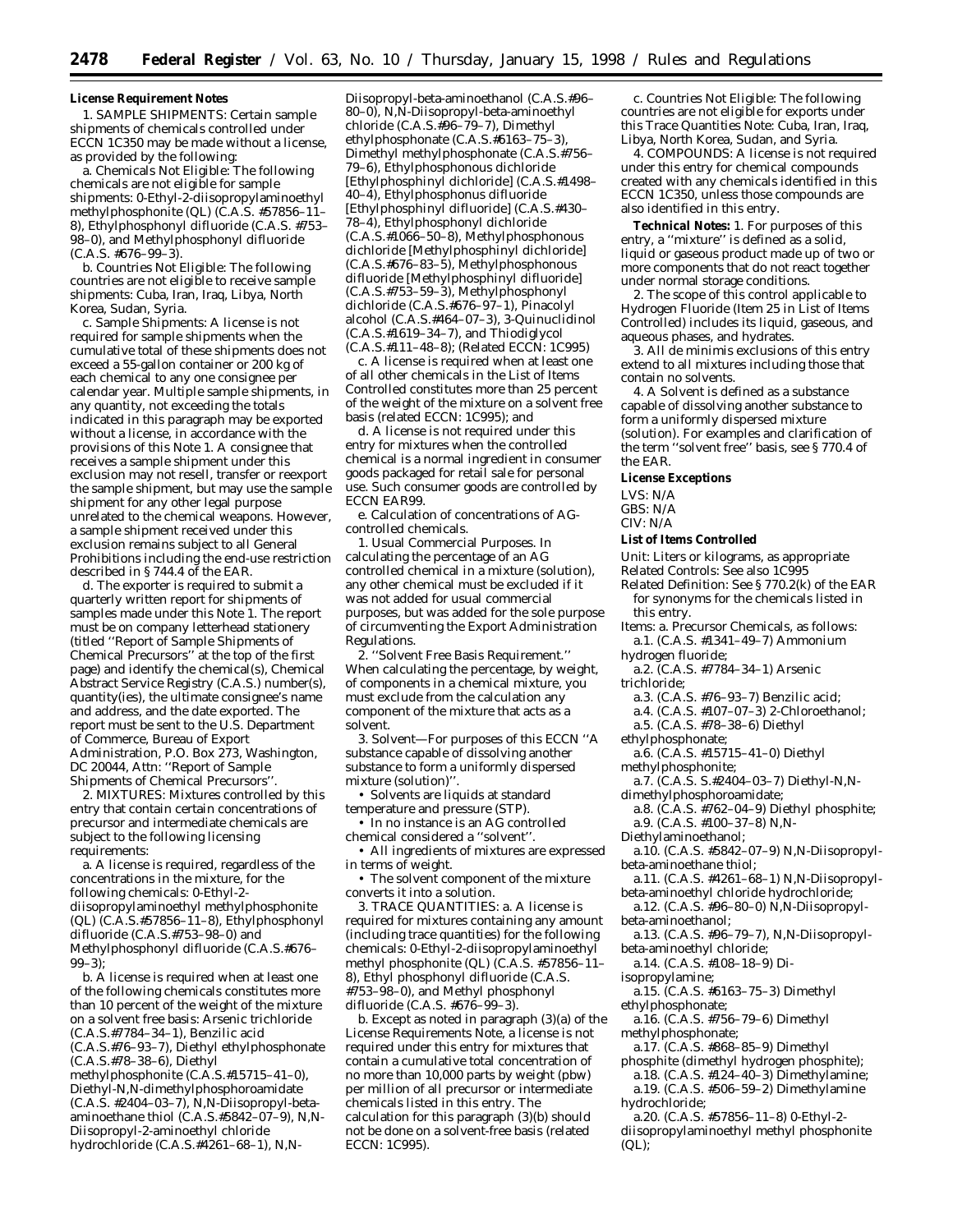- a.21. (C.A.S. #1498–40–4) Ethyl phosphonous dichloride [Ethyl phosphinyl dichloride]; a.22. (C.A.S. #430–78–4) Ethyl phosphonus difluoride [Ethyl phosphinyl difluoride]; a.23. (C.A.S. #1066–50–8) Ethyl phosphonyl dichloride; a.24. (C.A.S. #753–98–0) Ethyl phosphonyl difluoride; a.25. (C.A.S. #7664–39–3) Hydrogen fluoride; a.26. (C.A.S. #3554–74–3) 3-Hydroxyl-1 methylpiperidine; a.27. (C.A.S. #76–89–1) Methyl benzilate; a.28. (C.A.S. #676–83–5) Methyl phosphonous dichloride [Methyl phosphinyl dicloride]; a.29. (C.A.S. #753–59–3) Methyl phosphonous difluoride [Methyl phosphinyl difluoride]; a.30. (C.A.S. #676–97–1) Methyl phosphonyl dichloride; a.31. (C.A.S. #676–99–3) Methyl phosphonyl difluoride; a.32. (C.A.S. #10025–87–3) Phosphorus oxychloride; a.33. (C.A.S. #10026–13–8) Phosphorus pentachloride; a.34. (C.A.S. #1314–80–3) Phosphorus pentasulfide; a.35. (C.A.S. #7719–12–2) Phosphorus trichloride; a.36. (C.A.S. #75–97–8) Pinacolone; a.37. (C.A.S. #464–07–3) Pinacolyl alcohol; a.38. (C.A.S. #151–50–8) Potassium cyanide; a.39. (C.A.S. #7789–23–3) Potassium fluoride; a.40. (C.A.S. #7789–29–9) Potassium bifluoride;
- a.41. (C.A.S. #1619–34–7) 3-Quinuclidinol;
- a.42. (C.A.S. #3731–38–2) 3-Quinuclidone; a.43. (C.A.S. #1333–83–1) Sodium
- bifluoride;
- a.44. (C.A.S. #143–33–9) Sodium cyanide;
- a.45. (C.A.S. #7681–49–4) Sodium fluoride;
- a.46. (C.A.S. #1313–82–2) Sodium sulfide;
- a.47. (C.A.S. #10025–67–9) Sulfur
- monochloride;

a.48. (C.A.S. #10545–99–0) Sulfur

- dichloride; a.49. (C.A.S. #111–48–8) Thiodiglycol;
- a.50. (C.A.S. #7719–09–7) Thionyl
- chloride;

a.51. (C.A.S. #102–71–6) Triethanolamine; a.52. (C.A.S. #637–39–8) Triethanolamine

- hydrochloride;
- a.53. (C.A.S. #122–52–1) Triethyl phosphite; *and*
- a.54. (C.A.S. #121–45–9) Trimethyl
- phosphite. b. Reserved.

**1C351 Human pathogens, zoonoses, and ''toxins'', as follows (see List of Items Controlled).**

#### **License Requirements**

*Reason for Control:* CB, AT

| Control(s)                 | Country Chart |
|----------------------------|---------------|
| CB applies to entire entry | CB Column 1   |
| AT applies to entire entry | AT Column 1   |

- **License Exceptions**
- LVS: N/A

GBS: N/A CIV: N/A

#### **List of Items Controlled**

*Unit:* \$ value

- *Related Controls:* All vaccines and ''immunotoxins'' are excluded from the scope of this entry. See also 1C991.
- *Related Definition:* (1) For the purposes of this entry ''immunotoxin'' is defined as an antibody-toxin conjugate intended to destroy specific target cells (e.g., tumor cells) that bear antigens homologous to the antibody. (2) For the purposes of this entry "subunit" is defined as a portion of the ''toxin''.
- *Items:* a. Viruses, as follows:
	- a.1. Chikungunya virus;
- a.2. Congo-Crimean haemorrhagic fever virus;
- a.3. Dengue fever virus;
- a.4. Eastern equine encephalitis virus;
- a.5. Ebola virus;
- a.6. Hantaan virus;
- a.7. Japanese encephalitis virus;
- a.8. Junin virus;
- a.9. Lassa fever virus
- a.10. Lymphocytic choriomeningitis virus;
- a.11. Machupo virus;
- a.12. Marburg virus;
- a.13. Monkey pox virus;
- a.14. Rift Valley fever virus;
- a.15. Tick-borne encephalitis virus
- (Russian Spring-Summer encephalitis virus);
- a.16. Variola virus;
- a.17. Venezuelan equine encephalitis virus;
- a.18. Western equine encephalitis virus;
- a.19. White pox; *or*
- a.20. Yellow fever virus.
- b. Rickettsiae, as follows:
- b.1. Bartonella quintana (Rochalimea
- quintana, Rickettsia quintana);
	- b.2. Coxiella burnetii;
	- b.3. Rickettsia prowasecki; *or*
	- b.4. Rickettsia rickettsii.
	- c. Bacteria, as follows:
	- c.1. Bacillus anthracis;
	- c.2. Brucella abortus;
	- c.3. Brucella melitensis;
	- c.4. Brucella suis;
	- c.5. Burkholderia mallei (Pseudomonas
- mallei);
- c.6. Burkholderia pseudomallei
- (Pseudomonas pseudomallei);
	- c.7. Chlamydia psittaci;
	- c.8. Clostridium botulinum;
	- c.9. Francisella tularensis;
	- c.10. Salmonella typhi;
	- c.11. Shigella dysenteriae;
	- c.12. Vibrio cholerae;
	- c.13. Yersinia pestis. d. ''Toxins'', as follows: and subunits
- thereof:
- d.1. Botulinum toxins;
- d.2. Clostridium perfringens toxins;
- d.3. Conotoxin;
- d.4. Microcystin (cyanginosin);
- d.5. Ricin;
- d.6. Saxitoxin;
- d.7. Shiga toxin;
- d.8. Staphylococcus aureus toxins;
- d.9. Tetrodotoxin;
- d.10. Verotoxin; *or*
- d.11. Aflatoxins.

#### **1C352 Animal pathogens, as follows (see List of Items Controlled).**

**License Requirements**

Reason for Control: CB, AT

#### *Control(s) Country Chart*

CB applies to entire entry CB Column 1<br>AT applies to entire entry AT Column 1 AT applies to entire entry

**License Exceptions**

- LVS: N/A
- GBS: N/A CIV: N/A
- **List of Items Controlled**
- *Unit:* \$ value
- *Related Controls:* All vaccines are excluded from the scope of this entry. See also 1C991.
- *Related Definition:* N/A
- *Items:* a. Viruses, as follows:

pathogenicity, as follows:

a.3. Bluetongue virus;

a.5. Goat pox virus;

a.8. Lyssa virus;

b.2. Reserved.

**Items Controlled). License Requirements** *Reason for Control:* CB, AT

LVS: N/A GBS: N/A CIV: N/A

*Unit:* \$ value

1C991

vesicular disease virus); a.12. Rinderpest virus; a.13. Sheep pox virus; a.14. Teschen disease virus; a.15. Vesicular stomatitis virus; b. Bacteria, as follows: b.1. Mycoplasma mycoides.

disease);

a.1. African swine fever virus;

a.2. Avian influenza virus that are: a.2.a. Defined in EC Directive 92/40/EC (O.J. L.16 23.1.92 p.19) as having high

a.2.a.1. Type A viruses with an IVPI (intravenous pathogenicity index) in 6 week old chickens of greater than 1.2; *or*

a.4. Foot and mouth disease virus;

a.9. Newcastle disease virus;

**1C353 Genetically-modified**

AT applies to entire entry **License Exceptions**

**List of Items Controlled**

*Related Definition:* N/A *Items:* a. Genetically modified

a.6. Porcine herpes virus (Aujeszky's

a.10. Peste des petits ruminants virus; a.11. Porcine enterovirus type 9 (swine

**''microorganisms'', as follows (see List of**

CB applies to entire entry CB Column 1<br>AT applies to entire entry AT Column 1

*Related Controls:* All vaccines are excluded from the scope of this entry. See also

''microorganisms'' or genetic elements that

*Control(s) Country Chart*

a.7. Swine fever virus (Hog cholera virus);

a.2.a.2. Type A viruses H5 or H7 subtype for which nucleotide sequencing has demonstrated multiple basic amino acids at the cleavage site of haemagglutinin;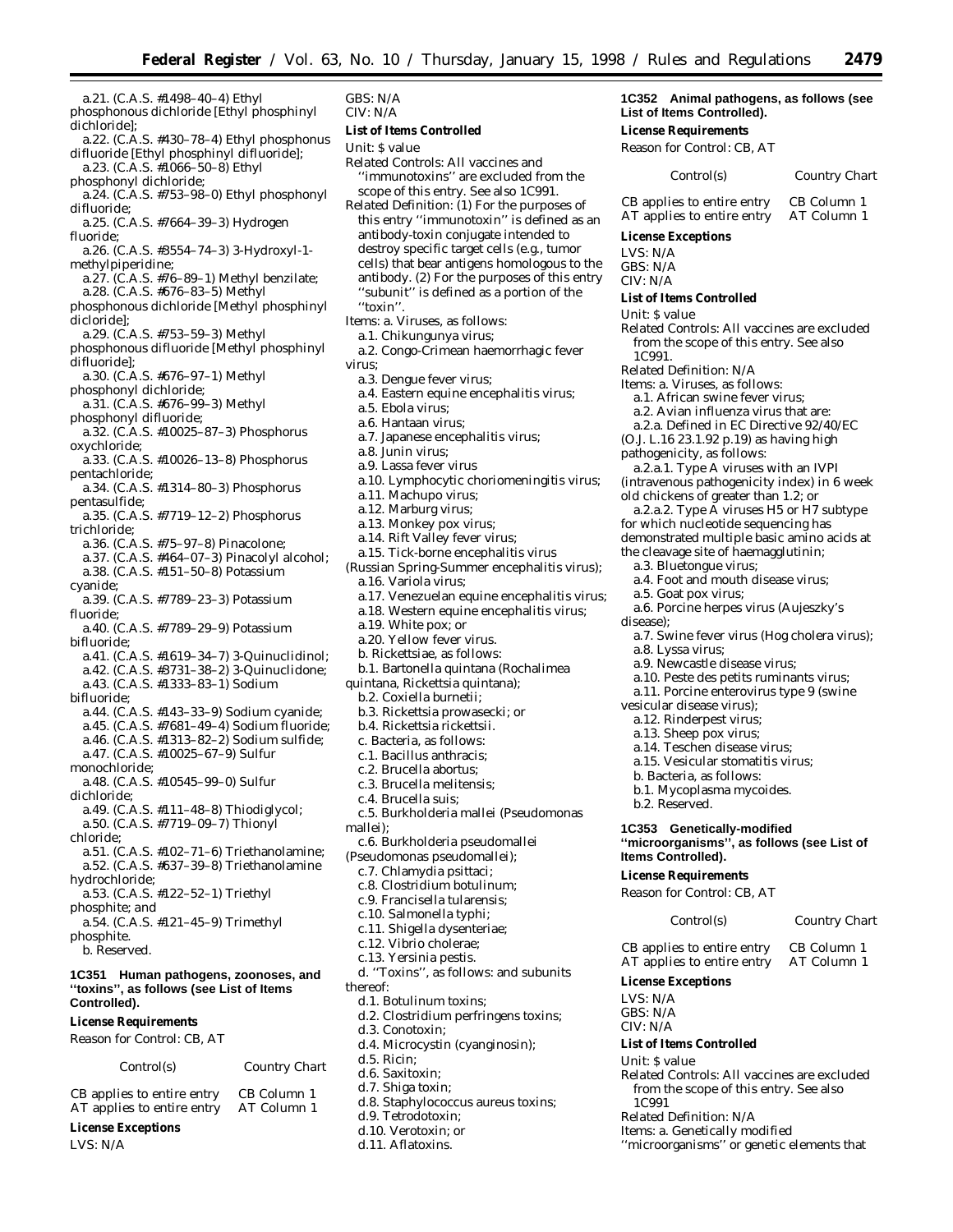contain nucleic acid sequences associated with pathogenicity of organisms controlled by 1C351.a to .c or 1C352 or 1C354;

b. Genetically modified ''microorganisms'' or genetic elements that contain nucleic acid sequences coding for any of the ''toxins'' controlled by 1C351.d or ''sub-units of toxins'' thereof.

#### **1C354 Plant pathogens, as follows (see List of Items Controlled).**

#### **License Requirements**

*Reason for Control:* CB, AT

*Control(s) Country Chart*

CB applies to entire entry CB Column 1<br>AT applies to entire entry AT Column 1 AT applies to entire entry

#### **License Exceptions**

LVS: N/A GBS: N/A CIV: N/A

#### **List of Items Controlled**

*Unit:* \$ value

*Related Controls:* All vaccines are excluded from the scope of this entry. See also 1C991

*Related Definitions:* N/A

*Items:* a. Bacteria, as follows:

a.1. Xanthomonas albilineans;

a.2. Xanthomonas campestris pv. citri including strains referred to as Xanthomonas campestris pv. citri types A,B,C,D,E or otherwise classified as Xanthomonas citri, Xanthomonas campestris pv. aurantifolia or Xanthomonas campestris pv. citrumelo;

b. Fungi, as follows:

- b.1. Colletotrichum coffeanum var.
- virulans (Colletotrichum kahawae); b.2. Cochliobolus miyabeanus
- (Helminthosporium oryzae);
- b.3. Microcyclus ulei (syn. Dothidella ulei); b.4. Puccinia graminis (syn. Puccinia
- graminis f. sp. tritici);

b.5. Puccinia striiformis (syn. Puccinia glumarum);

b.6. Magnaporthe grisea (pyricularia grisea/ pyricularia oryzae).

#### **1C980 Inorganic chemicals listed in Supplement No. 1 to part 754 of the EAR that were produced or derived from the Naval Petroleum Reserves (NPR) or became available for export as a result of an exchange of any NPR produced or derived commodities.**

#### **License Requirements**

*Reason for Control:* SS

*Control(s):* SS applies to entire entry. For licensing requirements (and possible License Exceptions) proceed directly to part 754 of the EAR. The Commerce Country Chart is not designed to determine licensing requirements for items controlled for SS reasons

#### **List of Items Controlled**

*Unit:* Barrels/Liters *Related Controls:* N/A *Related Definitions:* N/A *Items:* The list of items controlled is contained in the ECCN heading.

**1C981 Crude petroleum including reconstituted crude petroleum, tar sands & crude shale oil listed in Supplement No. 1 to part 754 of the EAR.**

#### **License Requirements**

*Reason for Control:* SS *Control(s):* SS applies to entire entry. For licensing requirements (and possible License Exceptions) proceed directly to part 754 of the EAR. The Commerce Country Chart is not designed to determine licensing requirements for items controlled for SS reasons

#### **List of Items Controlled**

*Unit:* Barrels/Liters *Related Controls:* N/A *Related Definitions:* N/A *Items:* The list of items controlled is contained in the ECCN heading

#### **1C982 Other petroleum products listed in Supplement No. 1 to part 754 of the EAR that were produced or derived from the Naval Petroleum Reserves (NPR) or became available for export as a result of an exchange of any NPR produced or derived commodities.**

#### **License Requirements**

*Reason for Control:* SS

*Control(s):* SS applies to entire entry. For licensing requirements (and possible License Exceptions) proceed directly to part 754 of the EAR. The Commerce Country Chart is not designed to determine licensing requirements for items controlled for SS reasons

#### **List of Items Controlled**

*Unit:* \$ value

*Related Controls:* N/A *Related Definitions:* N/A *Items:* The list of items controlled is contained in the ECCN heading

**1C983 Natural gas liquids and other natural gas derivatives listed in Supplement No. 1 to part 754 of the EAR that were produced or derived from the Naval Petroleum Reserves (NPR) or became available for export as a result of an exchange of any NPR produced or derived commodities.**

#### **License Requirements**

*Reason for Control:* SS

*Control(s):* SS applies to entire entry. For licensing requirements (and possible License Exceptions) proceed directly to part 754 of the EAR. The Commerce Country Chart is not designed to determine licensing requirements for items controlled for SS reasons.

#### **List of Items Controlled**

*Unit:* Barrels/Liters *Related Controls:* N/A *Related Definitions:* N/A *Items:* The list of items controlled is contained in the ECCN heading

**1C984 Manufactured gas and synthetic natural gas (except when commingled with natural gas and thus subject to export authorization from the Department of Energy) listed in Supplement No. 1 to part 754 of the EAR that were produced or derived from the Naval Petroleum Reserves (NPR) or became available for export as a result of an exchange of any NPR produced or derived commodities.**

#### **License Requirements**

*Reason for Control:* SS

*Control(s):* SS applies to entire entry. For licensing requirements (and possible License Exceptions) proceed directly to part 754 of the EAR. The Commerce Country Chart is not designed to determine licensing requirements for items controlled for SS reasons

#### **List of Items Controlled**

*Unit:* Millions of cubic feet *Related Controls:* N/A *Related Definitions:* N/A *Items:* The list of items controlled is contained in the ECCN heading

#### **1C988 Western red cedar (thuja plicata), logs and timber, and rough, dressed and worked lumber containing wane listed in Supplement No. 2 to part 754 of the EAR.**

#### **License Requirements**

*Reason for Control:* SS *Control(s):* SS applies to entire entry. For licensing requirements (and possible License Exceptions) proceed directly to part 754 of the EAR. The Commerce Country Chart is not designed to determine licensing requirements for items controlled for SS reasons

#### **List of Items Controlled**

*Unit:* Million board feet scribner *Related Controls:* N/A *Related Definitions:* N/A *Items:* The list of items controlled is contained in the ECCN heading

#### **1C990 Fibrous and filamentary materials, not controlled by 1C010 or 1C210, for use in ''composite'' structures and with a specific modulus of 3.18**µ**10 <sup>6</sup> m or greater** and a specific tensile strength of  $7.62 \times 10^4$ **m or greater.**

#### **License Requirements**

*Reason for Control:* AT

*Control(s) Country Chart*

AT applies to entire entry AT Column 1

#### **License Exceptions**

*LVS:* N/A *GBS:* N/A *CIV:* N/A

#### **List of Items Controlled**

*Unit:* Kilograms *Related Controls:* N/A *Related Definitions:* N/A *Items:* The list of items controlled is contained in the ECCN heading

**1C991 Vaccines containing items controlled by ECCNs 1C351, 1C352, 1C353, and 1C354; and immunotoxins.**

**License Requirements**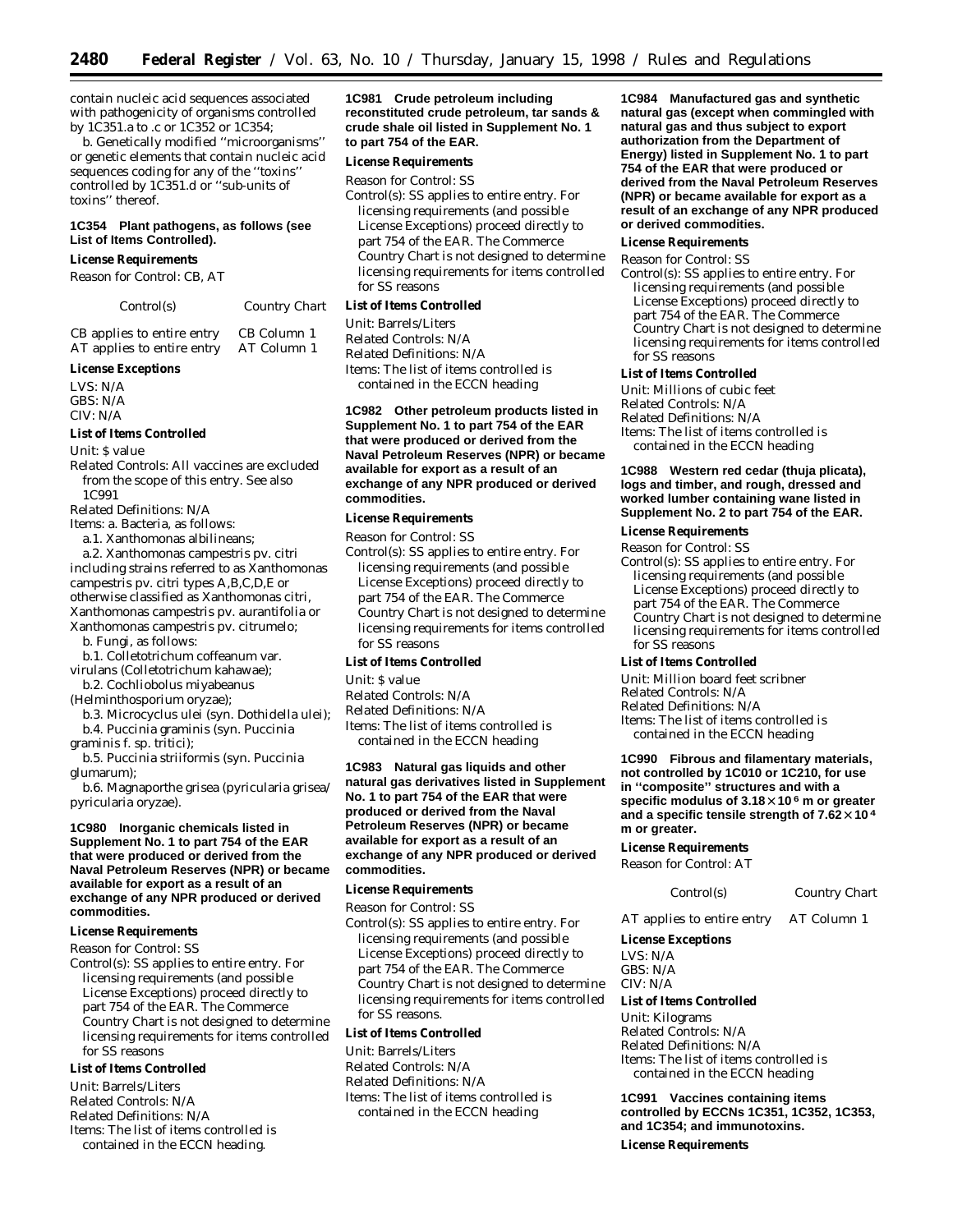#### *Reason for Control:* AT

AT applies to entire entry. A license is required for items controlled by this entry to Cuba, Iran, Libya and North Korea. The Commerce Country Chart is not designed to determine licensing requirements for this entry. See part 746 of the EAR for additional information

#### **License Exceptions**

LVS: N/A GBS: N/A CIV: N/A

#### **List of Items Controlled**

*Unit:* \$ value

*Related Controls:* N/A

*Related Definitions:* For the purpose of this entry ''immunotoxin'' is defined as an antibody-toxin conjugate intended to destroy specific target cells (e.g., tumor cells) that bear antigens homologous to the antibody

*Items:* The list of items controlled is contained in the ECCN heading

#### **1C992 Oil well perforators.**

**License Requirements**

*Reason for Control:* AT

| Control(s) | Country Chart |
|------------|---------------|
|            |               |

AT applies to entire entry AT Column 1

#### **License Exceptions**

LVS: N/A GBS: N/A CIV: N/A

#### **List of Items Controlled**

*Unit:* Materials in number

*Related Controls:* N/A

*Related Definitions:* N/A *Items:* a. Shaped charges specially designed

for oil well operations, utilizing one charge functioning along a single axis, that upon detonation produce a hole, and:

a.1. Contain any formulation of RDX, PYX, PETN, HNS, or HMX; *and*

a.2. Have only a uniformly shaped conical liner with an included angle of 90 degrees or less; *and*

a.3. Have a total explosive mass of no more than 90 grams; *and*

a.4. Have a diameter not exceeding three inches.

b. Reserved.

#### **1C995 Mixtures containing precursor and intermediate chemicals used in the ''production'' of chemical warfare agents that are not controlled by ECCN 1C350.**

#### **License Requirements**

*Reason for Control:* AT

AT applies to entire entry. A license is required for items controlled by this entry to Cuba, Iran, Libya and North Korea. The Commerce Country Chart is not designed to determine licensing requirements for this entry. See part 746 of the EAR for additional information

#### **License Exceptions**

LVS: N/A GBS: N/A CIV: N/A

**List of Items Controlled** *Unit:* Kilograms

*Related Controls:* N/A

*Related Definition:* For calculation of *de minimis* quantities of controlled chemicals in mixtures, see the License Requirements Notes 2 and 3 under ECCN 1C350 and § 770.4 of the EAR *Items:* The list of items controlled is

contained in the ECCN heading

#### **D. Software**

**1D001 ''Software'' specially designed or modified for the ''development'', ''production'' or ''use'' of equipment controlled by 1B001 to 1B003.**

**License Requirements**

*Reason for Control:* NS, MT, NP, AT

| Control(s)                 | Country Chart |
|----------------------------|---------------|
| NS applies to entire entry | NS Column 1   |
| MT applies to "software"   | MT Column 1   |
| for the "development",     |               |
| "production", or "use"     |               |
| of items controlled by     |               |
| 1B001 for MT reasons.      |               |
| NP applies to "software"   | NP Column 1   |
| for the "development",     |               |
| "production" or "use"      |               |
| of items controlled by     |               |
| 1B001 for NP reasons.      |               |
| AT applies to entire entry | AT Column 1   |

#### **License Exceptions**

CIV: Yes, except N/A for MT TSR: Yes, except N/A for MT

#### **List of Items Controlled**

*Unit:* \$ value

*Related Controls:* See also 1D101 and 1D102 *Related Definitions:* N/A *Items:* The list of items controlled is contained in the ECCN heading

#### **1D002 ''Software'' for the ''development'' of organic ''matrix'', metal ''matrix'' or carbon ''matrix'' laminates or ''composites''.**

#### **License Requirements**

*Reason for Control:* NS, MT, AT

| Control(s)                                                                                                                                                                                           | Country Chart              |
|------------------------------------------------------------------------------------------------------------------------------------------------------------------------------------------------------|----------------------------|
| NS applies to entire entry<br>MT applies to "software"<br>specially designed or<br>modified for the "devel-<br>opment" of "compos-<br>ites" controlled by 1A,<br>1B or 1C entries for MT<br>reasons. | NS Column 1<br>MT Column 1 |
|                                                                                                                                                                                                      |                            |

AT applies to entire entry AT Column 1

**License Requirement Notes:** See § 743.1 of the EAR for reporting requirements for exports under Exceptions.

#### **License Exceptions**

CIV: Yes, except N/A for MT

TSR: Yes, except N/A for MT

#### **List of Items Controlled**

*Unit:* \$ value

*Related Controls:* ''Software'' for items controlled by 1A102 are subject to the export licensing authority of the U.S. Department of State, Office of Defense Trade Controls (see 22 CFR part 121). *Related Definitions:* N/A

*Items:* The list of items controlled is contained in the ECCN heading

**1D018 ''Software'' specially designed or modified for the ''development'', ''production'', or ''use'' of items controlled by 1B018.**

#### **License Requirements**

*Reason for Control:* NS, MT, AT

*Control(s) Country Chart* NS applies to entire entry NS Column 1 MT Column 1

MT applies to ''software'' for the ''development'', ''production'', or ''use'' of items controlled by 1B018 for MT reasons. AT applies to entire entry AT Column 1

**License Exceptions**

CIV: N/A TSR: N/A

#### **List of Items Controlled**

*Unit:* \$ value *Related Controls:* N/A *Related Definitions:* N/A *Items:* The list of items controlled is contained in the ECCN heading

**1D101 ''Software'' specially designed for the ''use'' of goods controlled by 1B101.**

**License Requirements**

*Reason for Control:* MT, AT

| Control(s)          | <b>Country Chart</b> |
|---------------------|----------------------|
| ies to entire entry | MT Column 1          |

MT applies to entire entry MT Column 1<br>AT applies to entire entry AT Column 1 AT applies to entire entry

#### **License Exceptions**

CIV: N/A TSR: N/A

#### **List of Items Controlled**

*Unit:* \$ value *Related Controls:* N/A *Related Definitions:* N/A *Items:* The list of items controlled is contained in the ECCN heading

**1D102 Other ''software'' not controlled by 1D001, 1D002, and 1D103, specially designed for the ''development'', ''production'' or ''use'' of items controlled by 1A, 1B, and 1C for MT reasons.**

#### **License Requirements**

*Reason for Control:* MT, AT

#### *Control(s) Country Chart*

MT applies to entire entry MT Column 1 AT applies to entire entry AT Column 1

#### **License Exceptions**

CIV: N/A TSR: N/A

#### **List of Items Controlled**

*Unit:* \$ value *Related Controls:* N/A *Related Definitions:* N/A *Items:* The list of items controlled is contained in the ECCN heading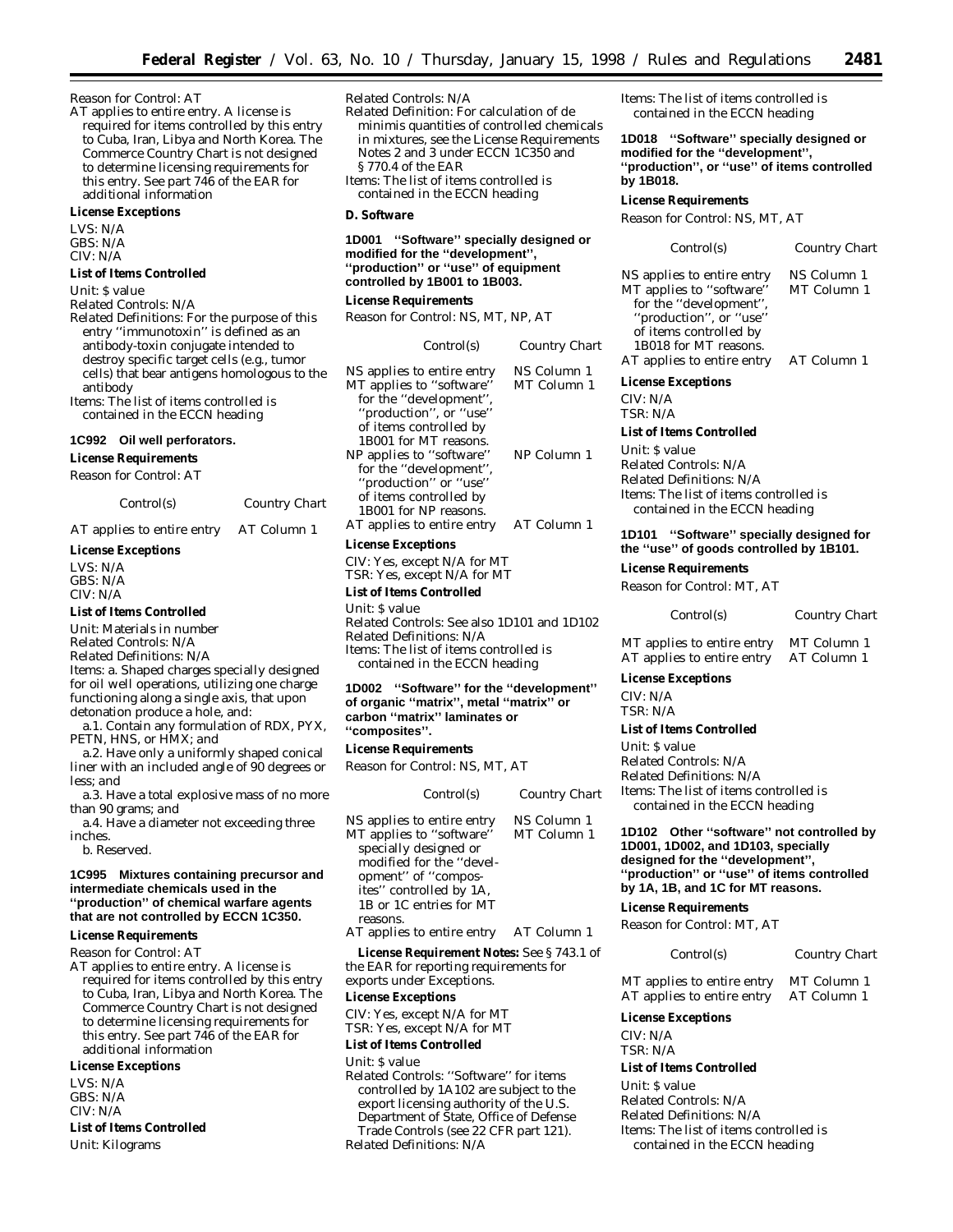**1D103 ''Software'' specially designed for analysis of reduced observables such as radar reflectivity, ultraviolet/infrared signatures and acoustic signatures.**

#### **License Requirements**

*Reason for Control:* MT, AT

#### *Control(s) Country Chart*

MT applies to entire entry MT Column 1 AT applies to entire entry AT Column 1

#### **License Exceptions**

CIV: N/A TSR: N/A

#### **List of Items Controlled**

*Unit:* \$ value *Related Controls:* N/A *Related Definitions:* N/A *Items:* The list of items controlled is contained in the ECCN heading

#### **1D201 ''Software'' specially designed for the ''use'' of goods controlled by 1B201.**

**License Requirements** *Reason for Control:* NP, AT

| <i>Control(s)</i>    | <b>Country Chart</b> |
|----------------------|----------------------|
| lies to entire entry | NP Column 1          |

NP applies to entire entry NP Column 1<br>AT applies to entire entry AT Column 1 AT applies to entire entry

#### **License Exceptions**

CIV: N/A TSR: N/A

#### **List of Items Controlled**

*Unit:* \$ value *Related Controls:* N/A *Related Definitions:* N/A *Items:* The list of items controlled is contained in the ECCN heading

#### **1D390 ''Software'' for process control that is specifically configured to control or initiate ''production'' of chemicals controlled by 1C350.**

#### **License Requirements**

*Reason for Control:* CB, AT

| Control(s)                                               | Country Chart              |
|----------------------------------------------------------|----------------------------|
| CB applies to entire entry<br>AT applies to entire entry | NP Column 2<br>AT Column 1 |
|                                                          |                            |

**License Exceptions** CIV: N/A TSR: N/A

#### **List of Items Controlled**

*Unit:* \$ value *Related Controls:* N/A *Related Definitions:* N/A *Items:* The list of items controlled is contained in the ECCN heading

#### **1D993 ''Software'' specially designed for the ''development'', ''production'', or ''use'' of equipment or materials controlled by 1C210.b, 1C990, or 1C994.**

**License Requirements**

*Reason for Control:* AT

|  | Control(s) |  |
|--|------------|--|
|--|------------|--|

## *Control(s) Country Chart*

AT applies to entire entry AT Column 1

**License Exceptions**

CIV: N/A TSR: N/A **List of Items Controlled**

*Unit:* \$ value *Related Controls:* N/A *Related Definitions:* N/A *Items:* The list of items controlled is contained in the ECCN heading

#### **E. Technology**

**1E001 ''Technology'' according to the General Technology Note for the ''development'' or ''production'' of items controlled by 1A001.b, 1A001.c, 1A002, 1A003, 1A004, 1A005, 1A102, 1B or 1C (except 1C980 to 1C984, 1C988, 1C990, 1C991, 1C992, 1C994 and 1C995).**

#### **License Requirements**

*Reason for Control:* NS, MT, NP, CB, AT

| Control(s)                                                                                                                                                                                                   | Country Chart |
|--------------------------------------------------------------------------------------------------------------------------------------------------------------------------------------------------------------|---------------|
| NS applies to "tech-<br>nology" for items con-<br>trolled by 1A001.b and<br>.c, 1A002, 1A003,<br>1B001 to 1B003, 1B018,<br>1B225, 1C001 to 1C010,<br>1C018, 1C230, 1C231,<br>1C233, or 1C234.                | NS Column 1   |
| MT applies to "tech-<br>nology" 1 for items con-<br>trolled by 1B001,<br>1B101, 1B115, 1B116,<br>1C001, 1C007, 1C101,<br>1C107, 1C011, 1C111,<br>1C116, or 1C117 for MT<br>reasons.                          | MT Column 1   |
| NP applies to "tech-<br>nology" for items con-<br>trolled by 1A002,<br>1B001, 1B101, 1B201,<br>1B225 to 1B232, 1C001,<br>1C010, 1C202, 1C210,<br>1C216, 1C225 to 1C234,<br>1C236 to 1C238 for NP<br>reasons. | NP Column 1   |
| CB applies to "tech-<br>nology" for items con-<br>trolled by 1C351,<br>1C352, 1C353, or 1C354.                                                                                                               | CB Column 1   |
| CB applies to "tech-<br>nology" for materials<br>controlled by 1C350.                                                                                                                                        | CB Column 2   |
| AT applies to entire entry                                                                                                                                                                                   | AT Column 1   |

**License Requirement Notes:** See § 743.1 of the EAR for reporting requirements for exports under License Exceptions.

#### **License Exceptions**

CIV: N/A

TSR: Yes, except for MT and for exports and reexports to destinations outside of Austria, Belgium, Canada, Denmark, Finland, France, Germany, Greece, Ireland, Italy, Luxembourg, the Netherlands, Portugal, Spain, Sweden, or the United Kingdom of ''technology'' for items controlled by 1C001 or 1C012; or 1A002.a, having an organic ''matrix'' and made from materials listed under 1C010.c or 1C010.d.

## **List of Items Controlled**

- *Unit:* N/A
- *Related Controls:* (1) See also 1E101 and 1E210. (2) ''Technology'' for items

controlled by 1C235 are subject to the export licensing authority of the Department of Energy (see 10 CFR part 810). (3) ''Technology'' for items described in 1C012 are subject to the export licensing authority of the Nuclear Regulatory Commission (see 10 CFR part 110). (4) ''Technology'' for items controlled by 1A102 are subject to the export licensing authority of the U.S. Department of State, Office of Defense Trade Controls (see 22 CFR part 121).

*Related Definitions:* N/A

*Items:* The list of items controlled is contained in the ECCN heading.

#### **1E002 Other ''technology'', as follows (see List of Items Controlled).**

#### **License Requirements**

*Reason for Control:* NS, MT, AT

| Control(s)                                                                        | Country Chart                             |
|-----------------------------------------------------------------------------------|-------------------------------------------|
| NS applies to entire entry<br>MT applies to 1E002.e<br>AT applies to entire entry | NS Column 1<br>MT Column 1<br>AT Column 1 |
| <b>License Requirement Notes:</b> See §743.1 of<br>$\mathbf{a}$ map $\mathbf{a}$  |                                           |

the EAR for reporting requirements for exports under License Exceptions.

#### **License Exceptions**

CIV: N/A

- TSR: Yes, except for 1E002.e
- **List of Items Controlled**

*Unit:* N/A

- *Related Controls:* See also 1E102, 1E202, and 1E101 for ''technology'' related to 1E002.e *Related Definitions:* N/A *Items:* a. ''Technology'' for the
- 
- ''development'' or ''production'' of
- polybenzothiazoles or polybenzoxazoles; b. ''Technology'' for the ''development'' or
- ''production'' of fluoroelastomer compounds containing at least one vinylether monomer;
- c. ''Technology'' for the design or
- ''production'' of the following base materials or non-''composite'' ceramic materials:
- c.1. Base materials having all of the
- following characteristics:
- c.1.a. Any of the following compositions:

c.1.a.1. Single or complex oxides of zirconium and complex oxides of silicon or aluminum;

- c.1.a.2. Single nitrides of boron (cubic crystalline forms);
- c.1.a.3. Single or complex carbides of silicon or boron; *or*
- c.1.a.4. Single or complex nitrides of silicon;
- c.1.b. Total metallic impurities, excluding intentional additions, of less than:
- c.1.b.1. 1,000 ppm for single oxides or carbides; *or*
- c.1.b.2. 5,000 ppm for complex compounds or single nitrides; *and*
- c.1.c. Having any of the following:
- c.1.c.1. Average particle size equal to or less than 5 µm and no more than 10% of the particles larger than 10 µm; *or*
- **Note:** For zirconia, these limits are 1 µm and 5 µm respectively.
- c.1.c.2. Having all of the following:
- c.1.c.2.a. Platelets with a length to
- thickness ratio exceeding 5;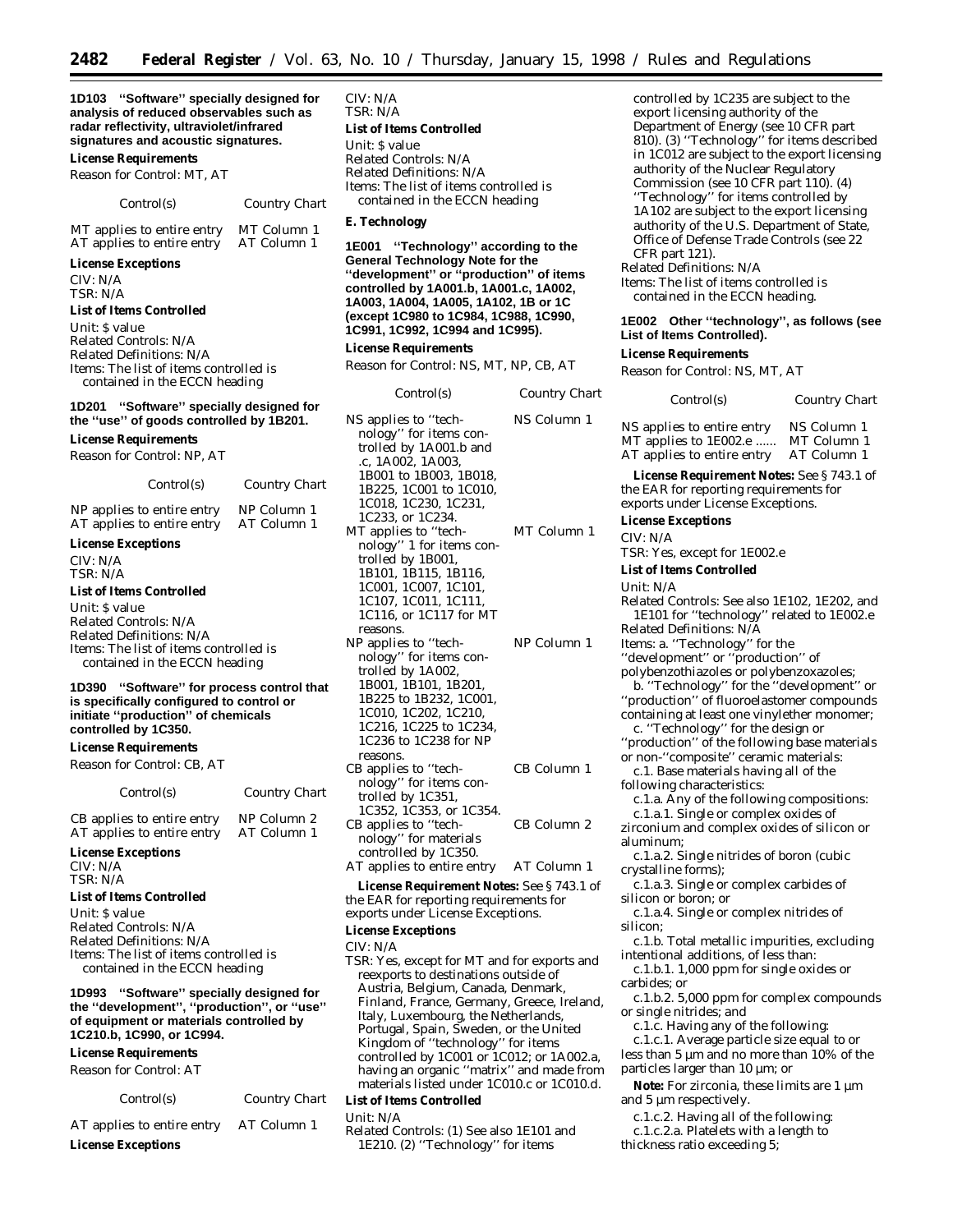$Country$  *Chart* 

c.1.c.2.b. Whiskers with a length to diameter ratio exceeding 10 for diameters less than 2 µm; *and*

c.1.c.2.c. Continuous or chopped fibers less than 10  $\mu$ m in diameter;

c.2. Non-''composite'' ceramic materials composed of the materials described in 1E002.c.1;

**Note:** 1E002.c.2 does not control technology for the design or production of abrasives.

d. ''Technology'' for the ''production'' of aromatic polyamide fibers;

e. ''Technology'' for the installation, maintenance or repair of materials controlled by 1C001;

f. ''Technology'' for the repair of ''composite'' structures, laminates or materials controlled by 1A002, 1C007.c or 1C007.d.

**Note:** 1E002.f does not control ''technology'' for the repair of ''civil aircraft'' structures using carbon ''fibrous or filamentary materials'' and epoxy resins, contained in aircraft manufacturers' manuals.

**1E101 ''Technology'' according to the General Technology Note for the ''use'' of goods controlled by 1A102, 1B001, 1B101, 1B115, 1B116, 1C001, 1C007, 1C011, 1C101, 1C107, 1C111, 1C116, 1C117, 1D101 or 1D103.**

#### **License Requirements**

*Reason for Control:* MT, NP, AT

| Control(s)                                                        | Country Chart              |
|-------------------------------------------------------------------|----------------------------|
| MT applies to entire entry<br>NP applies to 1B001.a and<br>1B101. | MT Column 1<br>NP Column 1 |

| AT applies to entire entry | AT Column 1 |
|----------------------------|-------------|
| <b>License Exceptions</b>  |             |

CIV: N/A

TSR: N/A

#### **List of Items Controlled**

*Unit:* N/A

*Related Controls:* ''Technology'' for items controlled by 1A102 are subject to the export licensing authority of the U.S. Department of State, Office of Defense Trade Controls (see 22 CFR part 121).

*Related Definitions:* N/A

*Items:* The list of items controlled is contained in the ECCN heading.

#### **1E102 ''Technology'' according to the General Technology Note for the ''development'' of ''software'' controlled by 1D001, 1D101 or 1D103.**

#### **License Requirements**

*Reason for Control:* MT, AT

| Control(s) | <b>Country Chart</b> |
|------------|----------------------|
|            |                      |

MT applies to entire entry MT Column 1 AT applies to entire entry AT Column 1

#### **License Exceptions**

CIV: N/A TSR: N/A

**List of Items Controlled**

*Unit:* N/A *Related Controls:* N/A *Related Definitions:* N/A *Items:* The list of items controlled is contained in the ECCN heading.

**1E103 ''Technical data'' (including processing conditions) for the regulation of temperature, pressure or atmosphere in autoclaves or hydroclaves, when used for the ''production'' of ''composites'' or partially processed ''composites''.**

#### **License Requirements**

*Reason for Control:* MT, AT

| Control(s) |  |
|------------|--|
|------------|--|

MT applies to entire entry MT Column 1 AT applies to entire entry AT Column 1

#### **License Exceptions**

CIV: N/A TSR: N/A

#### **List of Items Controlled**

*Unit:* N/A

*Related Controls:* See also 1E203 *Related Definitions:* N/A *Items:* The list of items controlled is contained in the ECCN heading.

**1E104 ''Technology'' relating to the ''production'' of pyrolitically derived materials formed on a mold, mandrel or other substrate from precursor gases which decompose in the 1,573 K (1,300**≥ **C) to 3,173 K (2,900**≥ **C) temperature range at pressures of 130 Pa to 20 kPa.**

#### **License Requirements**

*Reason for Control:* MT, AT

*Control(s) Country Chart*

MT applies to entire entry MT Column 1<br>AT applies to entire entry AT Column 1 AT applies to entire entry

#### **License Exceptions**

CIV: N/A

TSR: N/A

#### **List of Items Controlled**

*Unit:* N/A

*Related Controls:* This entry includes ''technology'' for the composition of precursor gases, flow-rates and process control schedules and parameters. *Related Definitions:* N/A *Items:* The list of items controlled is contained in the ECCN heading.

**1E201 ''Technology'' according to the General Technology Note for the ''use'' of goods controlled by 1A002, 1A202, 1A225 to 1A227, 1B201, 1B225 to 1B233, 1C002.a.2.c or .d, 1C010.b, 1C202, 1C210, 1C216, 1C225 to 1C240 or 1D201.**

#### **License Requirements**

*Reason for Control:* NP, AT

| Control(s)                 | Country Chart |
|----------------------------|---------------|
| NP applies to entire entry | NP Column 1   |
| AT applies to entire entry | AT Column 1   |

#### **License Exceptions**

CIV: N/A TSR: N/A **List of Items Controlled**

#### *Unit:* N/A

*Related Controls:* N/A *Related Definitions:* N/A *Items:* The list of items controlled is contained in the ECCN heading.

**1E202 ''Technology'' according to the General Technology Note for the ''development'' or ''production'' of goods controlled by 1A202 or 1A225 to 1A227.**

#### **License Requirements**

*Reason for Control:* NP, AT

| Control(s) | Country Chart |
|------------|---------------|
|            |               |

NP applies to entire entry NP Column 1 AT applies to entire entry AT Column 1

#### **License Exceptions**

CIV: N/A TSR: N/A

## **List of Items Controlled**

*Unit:* N/A *Related Controls:* N/A *Related Definitions:* N/A *Items:* The list of items controlled is contained in the ECCN heading.

#### **1E203 ''Technology'' according to the General Technology Note for the ''development'' of ''software'' controlled by 1D201.**

#### **License Requirements**

*Reason for Control:* NP, AT

## *Control(s) Country Chart*

NP applies to entire entry NP Column 1 AT applies to entire entry AT Column 1

#### **License Exceptions**

CIV: N/A TSR: N/A

#### **List of Items Controlled**

*Unit:* N/A *Related Controls:* N/A *Related Definitions:* N/A *Items:* The list of items controlled is contained in the ECCN heading.

#### **1E350 ''Technology'' according to the ''General Technology Note'' for facilities designed or intended to produce chemicals controlled by 1C350.**

#### **License Requirements**

*Reason for Control:* CB, AT

#### *Control(s) Country Chart*

CB applies to entire entry CB Column 2 AT applies to entire entry AT Column 1

**License Exceptions**

CIV: N/A TSR: N/A

#### **List of Items Controlled**

*Unit:* N/A *Related Controls:* N/A *Related Definitions:* N/A *Items:* The list of items controlled is contained in the ECCN heading.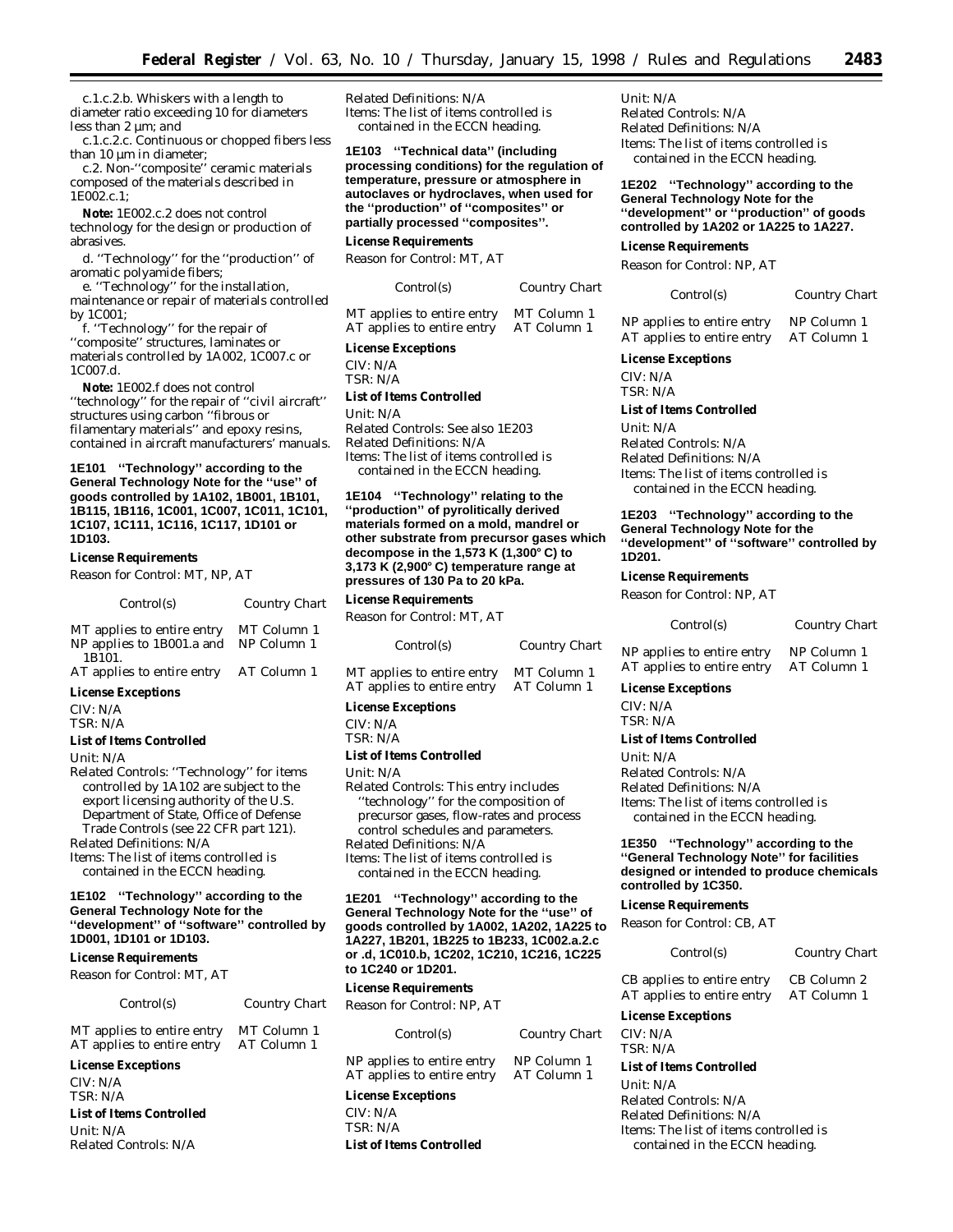**1E351 ''Technology'' according to the ''General Technology Note'' for the disposal of chemicals or microbiological materials controlled by 1C350, 1C351, 1C352, 1C353, or 1C354.**

#### **License Requirements**

*Reason for Control:* CB, AT

| Control(s)                                                                                                                 | Country Chart |
|----------------------------------------------------------------------------------------------------------------------------|---------------|
| CB applies to "tech-<br>nology" for the disposal<br>of items controlled by<br>1C351, 1C352, 1C353, or<br>1C <sub>354</sub> | CB Column 1   |
| CB applies to "tech-<br>nology" for the disposal<br>of items controlled by<br>1C <sub>350</sub>                            | CB Column 2   |
| AT applies to entire entry                                                                                                 | AT Column 1   |
| <b>License Exceptions</b>                                                                                                  |               |
| CITTI NTIA                                                                                                                 |               |

CIV: N/A TSR: N/A

#### **List of Items Controlled**

*Unit:* N/A *Related Controls:* N/A *Related Definitions:* N/A *Items:* The list of items controlled is contained in the ECCN heading.

#### **1E994 ''Technology'' for the**

**''development'', ''production'', or ''use'' of fibrous and filamentary materials controlled by 1C990 or fluorocarbon electronic cooling fluids controlled by 1C994.**

#### **License Requirements**

*Reason for Control:* AT

| Control(s) | <b>Country Chart</b> |
|------------|----------------------|
|            |                      |

AT applies to entire entry AT Column 1

#### **License Exceptions**

CIV: N/A TSR: N/A **List of Items Controlled** *Unit:* N/A

*Related Controls:* N/A *Related Definitions:* N/A *Items:* The list of items controlled is contained in the ECCN heading.

#### **EAR99 Items subject to the EAR that are not elsewhere controlled by this CCL Category or in any other category in the CCL are designated by the number EAR99.**

#### *Category 2—Materials Processing*

**Note:** For quiet running bearings, see the U.S. Munitions List.

#### **A. Equipment, Assemblies and Components**

**2A001 Anti-friction bearings and bearing systems, as follows, (see List of Items Controlled) and components therefor.**

#### **License Requirements**

*Reason for Control:* NS, AT

*Control(s) Country Chart*

| AT applies to entire entry | AT Column 1 |
|----------------------------|-------------|
| NS applies to entire entry | NS Column 2 |

#### **License Exceptions**

#### LVS: \$3000

GBS: Yes, for 2A001.a and 2A001.b CIV: Yes, for 2A001.a and 2A001.b

## **List of Items Controlled**

#### *Unit:* \$ value

- *Related Controls:* (1) See also 2A991. (2) This entry does not control balls with tolerance specified by the manufacturer in accordance with ISO 3290 as grade 5 or worse. (3) Quiet running bearings are subject to the export licensing authority of the Department of State, Office of Defense Trade Controls. (See 22 CFR part 121.)
- *Related Definitions:* Annular Bearing Engineers Committee (ABEC).

*Items:* a. Ball bearings and solid roller bearings having tolerances specified by the manufacturer in accordance with ABEC 7, ABEC 7P, ABEC 7T or ISO Standard Class 4 or better (or national equivalents), and having rings, balls or rollers made from monel or beryllium;

**Note:** 2A001.a does not control tapered roller bearings.

b. Other ball bearings and solid roller bearings having tolerances specified by the manufacturer in accordance with ABEC 9, ABEC 9P or ISO Standard Class 2 or better (or national equivalents);

**Note:** 2A001.b does not control tapered roller bearings.

c. Active magnetic bearing systems using any of the following:

c.1. Materials with flux densities of 2.0 T or greater and yield strengths greater than 414 MPa;

c.2. All-electromagnetic 3D homopolar bias designs for actuators; *or*

c.3. High temperature (450 K (177 °C) and above) position sensors.

#### **2A225 Crucibles made of materials resistant to liquid actinide metals, as follows (see List of Items Controlled).**

#### **License Requirements**

*Reason for Control:* NP, AT

| Control(s)                                               | <b>Country Chart</b>       |
|----------------------------------------------------------|----------------------------|
| NP applies to entire entry<br>AT applies to entire entry | NP Column 1<br>AT Column 1 |
| Liaanaa Exaantiana                                       |                            |

#### **License Exceptions**

LVS: N/A GBS: N/A CIV: N/A

#### **List of Items Controlled**

*Unit:* \$ value

*Related Controls:* N/A

*Related Definitions:* N/A *Items:* a. Crucibles with a volume of between 150 ml and 8 liters and made of or coated with any of the following materials having a purity of 98% or greater:

a.1. Calcium fluoride (CaF<sub>2</sub>);

a.2. Calcium zirconate (metazirconate)  $(Ca<sub>2</sub>ZrO<sub>3</sub>)$ ;

- a.3. Cerium sulphide  $(Ce<sub>2</sub>S<sub>3</sub>)$ :
- a.4. Erbium oxide (erbia) ( $Er<sub>2</sub>O<sub>3</sub>$ );
- a.5. Hafnium oxide (hafnia)  $(HfO<sub>2</sub>)$ ;
- a.6. Magnesium oxide (MgO);
- a.7. Nitrided niobium-titanium-tungsten

alloy (approximately 50% Nb, 30% Ti, 20% W);

a.8. Yttrium oxide (yttria) (Y<sub>2</sub>O<sub>3</sub>); *or* 

#### a.9. Zirconium oxide (zirconia)  $(ZrO<sub>2</sub>)$ ; b. Crucibles with a volume of between 50 ml and 2 liters and made of or lined with tantalum, having a purity of 99.9% or greater;

c. Crucibles with a volume of between 50 ml and 2 liters and made of or lined with tantalum (having a purity of 98% or greater) coated with tantalum carbide, nitride or boride (or any combination of these).

**2A226 Valves 5 mm or greater in ''nominal size'', with a bellows seal, wholly made of or lined with aluminum, aluminum alloy, nickel, or alloy containing 60% or more nickel, either manually or automatically operated.**

#### **License Requirements**

*Reason for Control:* NP, AT

*Control(s) Country Chart*

NP applies to entire entry NP Column 1<br>AT applies to entire entry AT Column 1 AT applies to entire entry

#### **License Exceptions**

LVS: N/A

GBS: N/A

CIV: N/A

#### **List of Items Controlled**

*Unit:* \$ value

- *Related Controls:* Valves are also subject to the export licensing authority of the Nuclear Regulatory Commission. (See 10  $CFR$  part  $110.$ )
- *Related Definition:* For valves with different inlet and outlet diameter, the ''nominal size'' parameter described in the entry refers to the smallest diameter.
- *Items:* The list of items controlled is contained in the ECCN heading.

#### **2A290 Generators and other equipment specially designed, prepared, or intended for use with nuclear plants.**

#### **License Requirements**

*Reason for Control:* NP, AT

*Control(s) Country Chart* NP applies to entire entry NP Column 2<br>AT applies to entire entry AT Column 1 AT applies to entire entry

#### **License Exceptions**

LVS: N/A GBS: N/A

#### CIV: N/A

#### **List of Items Controlled**

*Unit:* \$ value

*Related Controls:* Nuclear equipment is also subject to the export licensing authority of the Nuclear Regulatory Commission. (See 10 CFR part 110.)

*Related Definitions:* N/A

**nuclear reactors. License Requirements**

#### Items:

a. Generators, turbine-generator sets, steam turbines, heat exchangers, and heat exchanger type condensers designed or intended for use in a nuclear reactor;

b. Process control systems intended for use with the equipment controlled by 2A290.a.

**2A291 Equipment related to nuclear material handling and processing and to**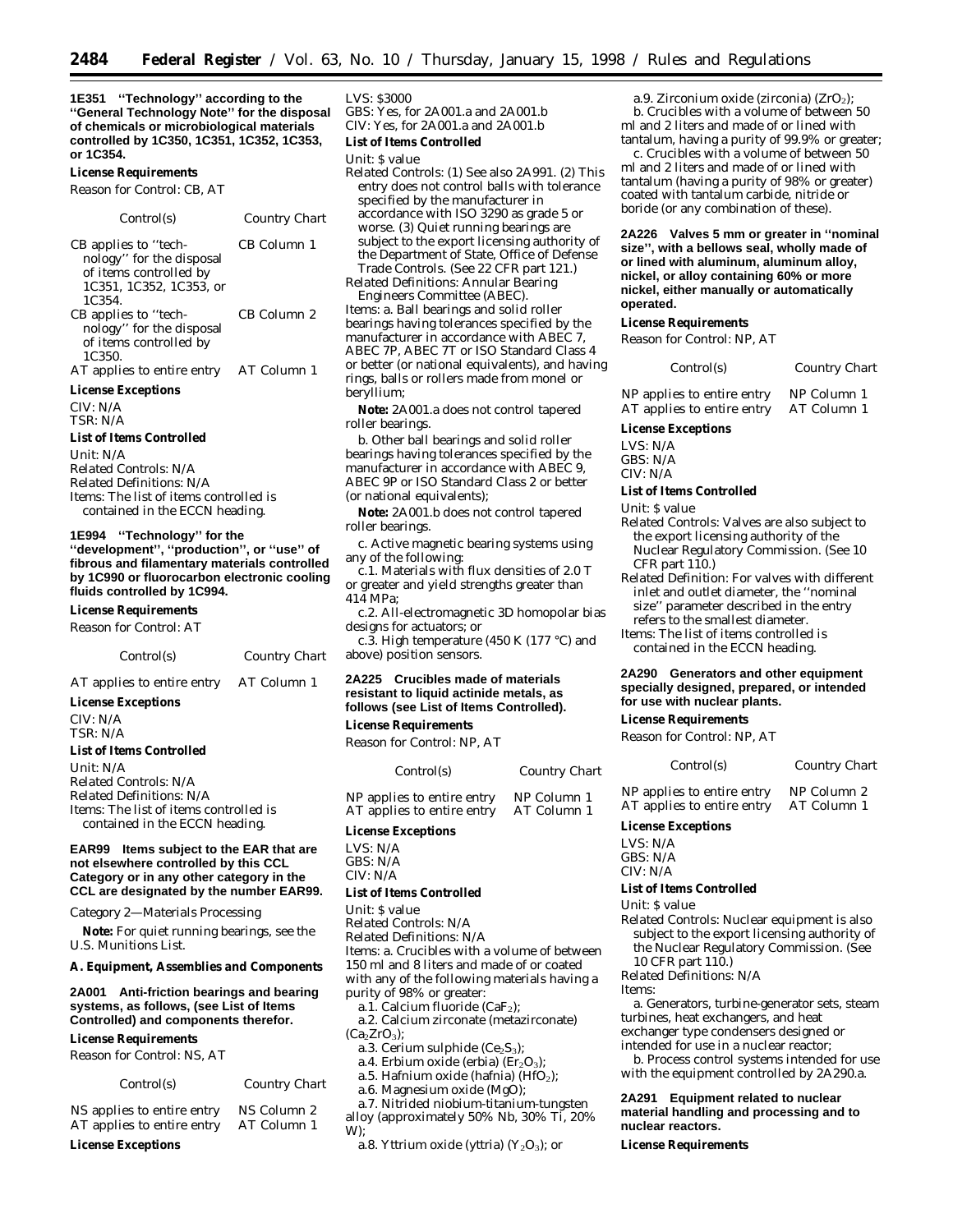$Country$  *Chart* 

| Reason for Control: NP, AT                                                                         |                            | Control(s)                                                       |
|----------------------------------------------------------------------------------------------------|----------------------------|------------------------------------------------------------------|
| Control(s)                                                                                         | Country Chart              | NP applies to entire entry<br>AT applies to entire entry         |
| NP applies to entire entry<br>AT applies to entire entry                                           | NP Column 2<br>AT Column 1 | <b>License Exceptions</b>                                        |
| <b>License Exceptions</b><br>LVS: N/A                                                              |                            | LVS: $N/A$<br>GBS: N/A<br>CIV: N/A                               |
| GBS: N/A<br>CIV: N/A                                                                               |                            | <b>List of Items Controlled</b>                                  |
| <b>List of Items Controlled</b>                                                                    |                            | Unit: Equipment in number<br>Related Controls: N/A               |
| Unit: Equipment in number; parts and<br>accessories in \$ value                                    |                            | Related Definitions: N/A<br><i>Items:</i> The list of items cont |
| <i>Related Controls:</i> Nuclear equipment is also<br>subject to the export licensing authority of |                            | contained in the ECCN he                                         |
| the Nuclear Regulatory Commission. (See<br>10 CFR part 110.)                                       |                            | <b>Bearings and bear</b><br>2A991<br>controlled by 2A001.        |
| Related Definitions: N/A                                                                           |                            | <b>License Requirements</b>                                      |
| <i>Items: a. Process control systems, except</i><br>those controlled by 2A290.b, intended for use  |                            | Reason for Control: AT                                           |
| with nuclear reactors.                                                                             |                            | Control(s)                                                       |

b. Casks that are specially designed for transportation of high-level radioactive material and that weigh more than 1,000 kg.

c. Commodities, parts and accessories specially designed or prepared for use with nuclear plants (e.g., snubbers, airlocks, reactor and fuel inspection equipment) except items licensed by the Nuclear Regulatory Commission, pursuant to 10 CFR part 110.

#### **2A292 Piping, fittings and valves made of, or lined with, stainless steel, copper-nickel alloy or other alloy steel containing 10% or more nickel and/or chromium.**

**License Requirements**

*Reason for Control:* NP, AT

| Control(s)                 | Country Chart |
|----------------------------|---------------|
| NP applies to entire entry | NP Column 2   |
| AT applies to entire entry | AT Column 1   |

#### **License Exceptions**

LVS: N/A GBS: N/A CIV: N/A

#### **List of Items Controlled**

*Unit:* Pressure tubes, pipes, and fittings in kilograms; valves in number; parts and accessories in \$ value

*Related Controls:* Piping, fittings, and valves are also subject to the export licensing authority of the Nuclear Regulatory Commission. (See 10 CFR part 110.)

*Related Definitions:* N/A

*Items:* a. Pressure tube, pipe, and fittings of 200 mm (8 inches) or more inside diameter, and suitable for operation at pressures of 3.4 Mpa (500 psi) or greater;

b. Pipe valves having all of the following characteristics:

b.1. A pipe size connection of 8 inches or more inside diameter;

b.2. Rated at 1,500 psi or more; c. Parts, n.e.s.

#### **2A293 Pumps designed to move molten metals by electromagnetic forces.**

#### **License Requirements**

*Reason for Control:* NP, AT

| Control(s)            | Country Cha |
|-----------------------|-------------|
| plies to entire entry | NP Column 2 |

ry AT Column 1

*Related Definitions:* N/A ontrolled is V heading

# **Paaring systems not**

*Control(s) Country Chart*

AT applies to entire entry AT Column 1

#### **License Exceptions**

LVS: N/A GBS: N/A CIV: N/A

#### **List of Items Controlled**

*Unit:* \$ value

- *Related Controls:* (1) This entry does not control balls with tolerance specified by the manufacturer in accordance with ISO 3290 as grade 5 or worse. (2) Quiet running bearings are subject to the export licensing authority of the Department of State, Office of Defense Trade Controls. (See 22 CFR part 121)
- *Related Definitions:* (1) (a) DN is the product of the bearing bore diameter in mm and the bearing rotational velocity in rpm. (b) Operating temperatures include those temperatures obtained when a gas turbine engine has stopped after operation. (2) Annular Bearing Engineers Committee (ABEC); American National Standards Institute (ANSI); Anti-Friction Bearing Manufacturers Association (AFBMA)

*Items:* a. Ball bearings or Solid ball bearings (except tapered roller bearings), having tolerances specified by the manufacturer in accordance with ABEC 7, ABEC 7P, or ABEC 7T or ISO Standard Class 4 or better (or equivalents) and having any of the following characteristics.

a.1. Manufactured for use at operating temperatures above 573 K (300 $^{\circ}$ C) either by using special materials or by special heat treatment; *or*

a.2. With lubricating elements or component modifications that, according to the manufacturer's specifications, are specially designed to enable the bearings to operate at speeds exceeding 2.3 million DN.

b. Solid tapered roller bearings, having tolerances specified by the manufacturer in accordance with ANSI/AFBMA Class 00 (inch) or Class A (metric) or better (or equivalents) and having either of the following characteristics.

b.1. With lubricating elements or component modifications that, according to the manufacturer's specifications, are specially designed to enable the bearings to

operate at speeds exceeding 2.3 million DN; *or*

b.2. Manufactured for use at operating temperatures below 219 K ( $-54^{\circ}$  C) or above 423 K (150° C).

c. Gas-lubricated foil bearing manufactured for use at operating temperatures of 561 K (288° C) or higher and a unit load capacity exceeding 1 MPa.

d. Active magnetic bearing systems.

e. Fabric-lined self-aligning or fabric-lined journal sliding bearings manufactured for use at operating temperatures below 219 K  $(-54^{\circ})$ C) or above 423 K (150 $\degree$  C).

**2A993 Explosive detection systems, consisting of an automated device, or combination of devices, with the ability to detect the presence of different types of explosives, in passenger checked baggage, without need for human skill, vigilance, or**

#### **License Requirements**

*Reason for Control:* AT

*Control(s) Country Chart*

AT applies to entire entry AT Column 1

#### **License Exceptions**

LVS: N/A GBS: N/A CIV: N/A

#### **List of Items Controlled**

*Unit:* Equipment in number *Related Controls:* N/A *Related Definitions:* N/A *Items:* The list of items controlled is contained in the ECCN heading

#### **2A994 Portable electric generators and specially designed parts.**

#### **License Requirements**

*Reason for Control:* AT

*Control(s):* AT applies to entire entry. A license is required for items controlled by this entry to Cuba, Iran, Libya, and North Korea. The Commerce Country Chart is not designed to determine licensing requirements for this entry. See part 746 of the EAR for additional information

**Note:** Exports from the U.S. and transshipments to Iran must be licensed by the Department of Treasury, Office of Foreign Assets Control. (See § 742.8 and § 746.7 of the EAR for additional information on this requirement.)

#### **License Exceptions**

LVS: N/A GBS: N/A CIV: N/A

#### **List of Items Controlled**

*Unit:* \$ value

*Related Controls:* N/A *Related Definitions:* N/A *Items:* The list of items controlled is contained in the ECCN heading

#### **B. Test, Inspection and Production Equipment**

**Notes for Category 2B:** 1. Secondary parallel contouring axes (e.g., the w-axis on horizontal boring mills or a secondary rotary axis the center line of which is parallel to the

# **judgment.**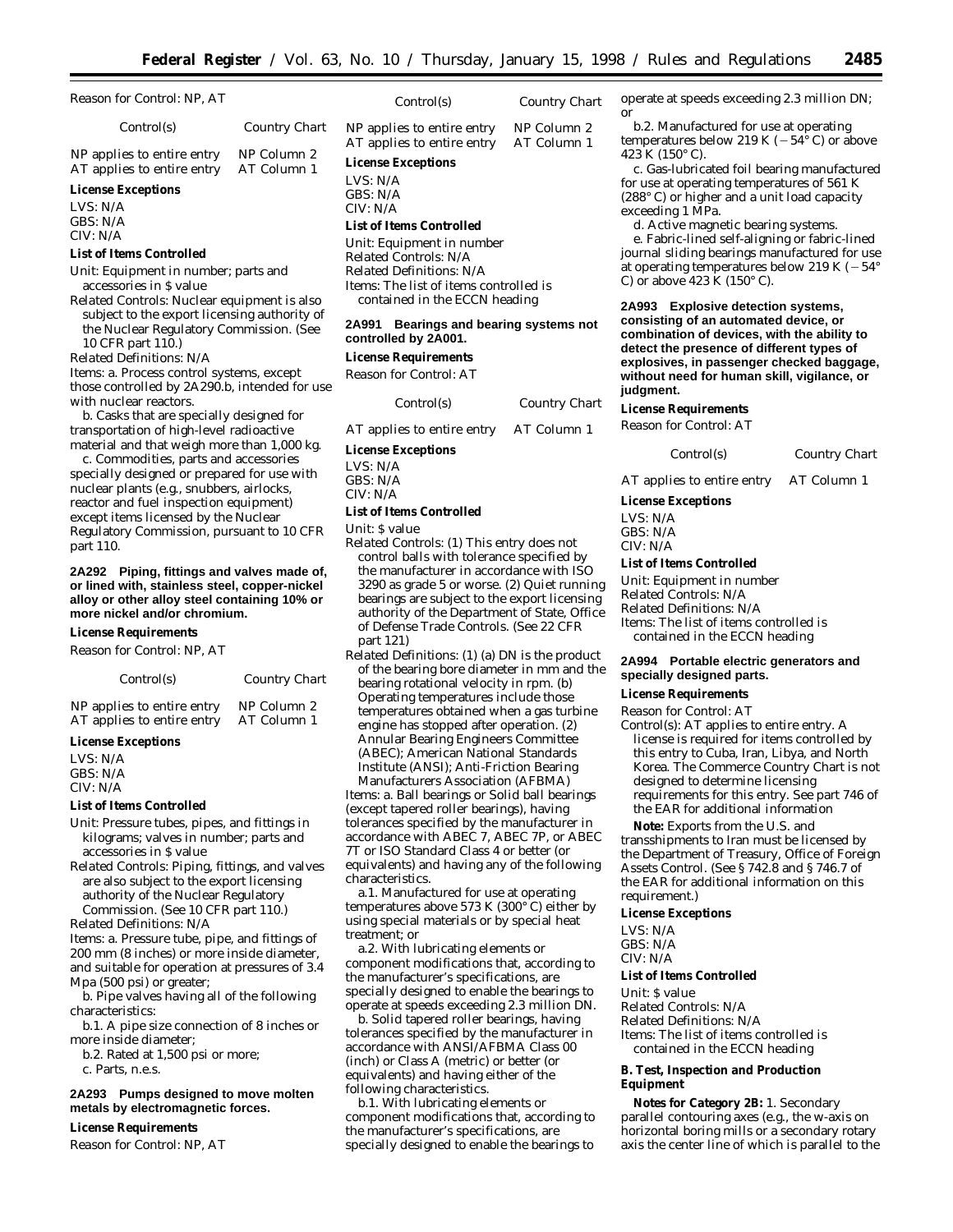primary rotary axis) are not counted in the total number of contouring axes.

N.B. Rotary axes need not rotate over 360°. A rotary axis can be driven by a linear device (e.g., a screw or a rack-and-pinion).

2. Axis nomenclature shall be in

accordance with International Standard ISO 841, ''Numerical Control Machines—Axis and Motion Nomenclature''.

3. For the purposes of 2B001 to 2B009 a ''tilting spindle'' is counted as a rotary axis.

4. Guaranteed positioning accuracy levels instead of individual test protocols may be used for each machine tool model using the agreed ISO test procedure.

5. The positioning accuracy of ''numerically controlled'' machine tools is to be determined and presented in accordance with ISO 230/2.

**2B001 Machine tools and any combination thereof, for removing (or cutting) metals, ceramics or ''composites'', which, according to the manufacturer's technical specification, can be equipped with electronic devices for ''numerical control''.**

#### **License Requirements**

*Reason for Control:* NS, NP, AT

*Control(s) Country Chart*

NS applies to entire entry NS Column 2 NP applies to 2B001.a,b,c, NP Column 1

and d, EXCEPT: (1) turning machines under 2B001.a with a capacity equal to or less than 35 mm diameter; (2) bar machines (Swissturn), limited to machining only bar feed through, if maximum bar diameter is equal to or less than 42 mm and there is no capability of mounting chucks. (Machines may have drilling and/or milling capabilities for machining parts with diameters less than 42 mm); or (3) milling machines under 2B001.b. with x-axis travel greater than two meters and overall ''positioning accuracy'' on the x-axis more (worse) than 0.030 mm.

AT applies to entire entry AT Column 1

**License Requirement Notes:** See § 743.1 of the EAR for reporting requirements for exports under License Exceptions.

#### **License Exceptions**

LVS: N/A GBS: N/A CIV: N/A

#### **List of Items Controlled**

*Unit:* Equipment in number; parts and accessories in \$ value

*Related Controls:* See also 2B290 and 2B991 *Related Definitions:* N/A

*Items:* a. Machine tools for turning, having all of the following characteristics:

a.1. Positioning accuracy with all compensations available of less (better) than 6 µm along any linear axis (overall positioning); *and*

a.2. Two or more axes which can be coordinated simultaneously for ''contouring control'';

**Note:** 2B001.a does not control turning machines specially designed for the production of contact lenses.

b. Machine tools for milling, having any of the following characteristics:

b.1.a. Positioning accuracy with all compensations available of less (better) than 6 µm along any linear axis (overall positioning); *and*

b.1.b. Three linear axes plus one rotary axis which can be coordinated simultaneously for 'contouring control";

b.2. Five or more axes which can be coordinated simultaneously for ''contouring control''; *or*

b.3. A positioning accuracy for jig boring machines, with all compensations available, of less (better) than 4 µm along any linear axis (overall positioning);

c. Machine tools for grinding, having any of the following characteristics:

c.1.a. Positioning accuracy with all compensations available of less (better) than 4 µm along any linear axis (overall positioning); *and*

c.1.b. Three or more axes which can be coordinated simultaneously for ''contouring control''; *or*

c.2. Five or more axes which can be coordinated simultaneously for ''contouring control'';

**Notes:** 2B001.c does not control grinding machines, as follows:

1. Cylindrical external, internal, and external-internal grinding machines having all the following characteristics:

a. Limited to cylindrical grinding; *and*

b. Limited to a maximum workpiece capacity of 150 mm outside diameter or length.

2. Machines designed specifically as jig grinders having any of the following characteristics:

a. The c-axis is used to maintain the grinding wheel normal to the work surface; *or*

b. The a-axis is configured to grind barrel cams.

3. Tool or cutter grinding machines shipped as complete systems with ''software'' specially designed for the production of tools or cutters.

4. Crank shaft or cam shaft grinding machines.

5. Surface grinders.

d. Electrical discharge machines (EDM) of the non-wire type which have two or more rotary axes which can be coordinated simultaneously for ''contouring control'';

e. Machine tools for removing metals,

ceramics or ''composites'': e.1. By means of:

e.1.a. Water or other liquid jets, including those employing abrasive additives;

e.1.b. Electron beam; *or*

e.1.c. ''Laser'' beam; *and*

e.2. Having two or more rotary axes which: e.2.a. Can be coordinated simultaneously

for ''contouring control''; *and*

e.2.b. Have a positioning accuracy of less (better) than 0.003°;

f. Deep-hole-drilling machines and turning machines modified for deep-hole-drilling, having a maximum depth-of-bore capability exceeding 5,000 mm and specially designed components therefor.

**2B003 ''Numerically controlled'' or manual machine tools, and specially designed components, controls and accessories therefor, specially designed for the shaving, finishing, grinding or honing of hardened (R**c **= 40 or more) spur, helical and doublehelical gears with a pitch diameter exceeding 1,250 mm and a face width of 15% of pitch diameter or larger finished to a quality of AGMA 14 or better (equivalent to ISO 1328 class 3).**

#### **License Requirements**

Reason for Control: NS, AT

| Control(s) | <b>County Chart</b> |
|------------|---------------------|
|            |                     |

| NS applies to entire entry | NS Column 2 |
|----------------------------|-------------|
| AT applies to entire entry | AT Column 1 |

**License Requirement Notes:** See § 743.1 of the EAR for reporting requirements for exports under License Exceptions.

**License Exceptions**

#### LVS: \$5000

GBS: N/A CIV: N/A

#### **List of Items Controlled**

*Unit:* Equipment in number; parts and

accessories in \$ value

*Related Controls:* See also 2B993

*Related Definitions:* N/A

*Items:* The list of items controlled is contained in the ECCN heading.

#### **2B004 Hot ''isostatic presses'', having all of the following characteristics described in the List of Items Controlled, and specially designed dies, molds, components, accessories and controls therefor.**

#### **License Requirements**

*Reason for Control:* NS, MT, NP, AT

*Control(s) Country Chart*

| NS applies to entire entry  | NS Column 2 |
|-----------------------------|-------------|
| MT applies to entire entry  | MT Column 1 |
| NP applies to entire entry, | NP Column 1 |
| except 2B004.b.3 and        |             |
| presses with tempera-       |             |
| tures exceeding 1,733K,     |             |
| and pressure below 69       |             |
| MPa.                        |             |
| AT applies to entire entry  | AT Column 1 |

#### **License Exceptions**

LVS: N/A GBS: N/A CIV: N/A

#### **List of Items Controlled**

*Unit:* Equipment in number; parts and accessories in \$ value

*Related Controls:* See also 2B104 and 2B204 *Related Definitions:* N/A

*Items:* a. A controlled thermal environment within the closed cavity and possessing a chamber cavity with an inside diameter of 406 mm or more; *and*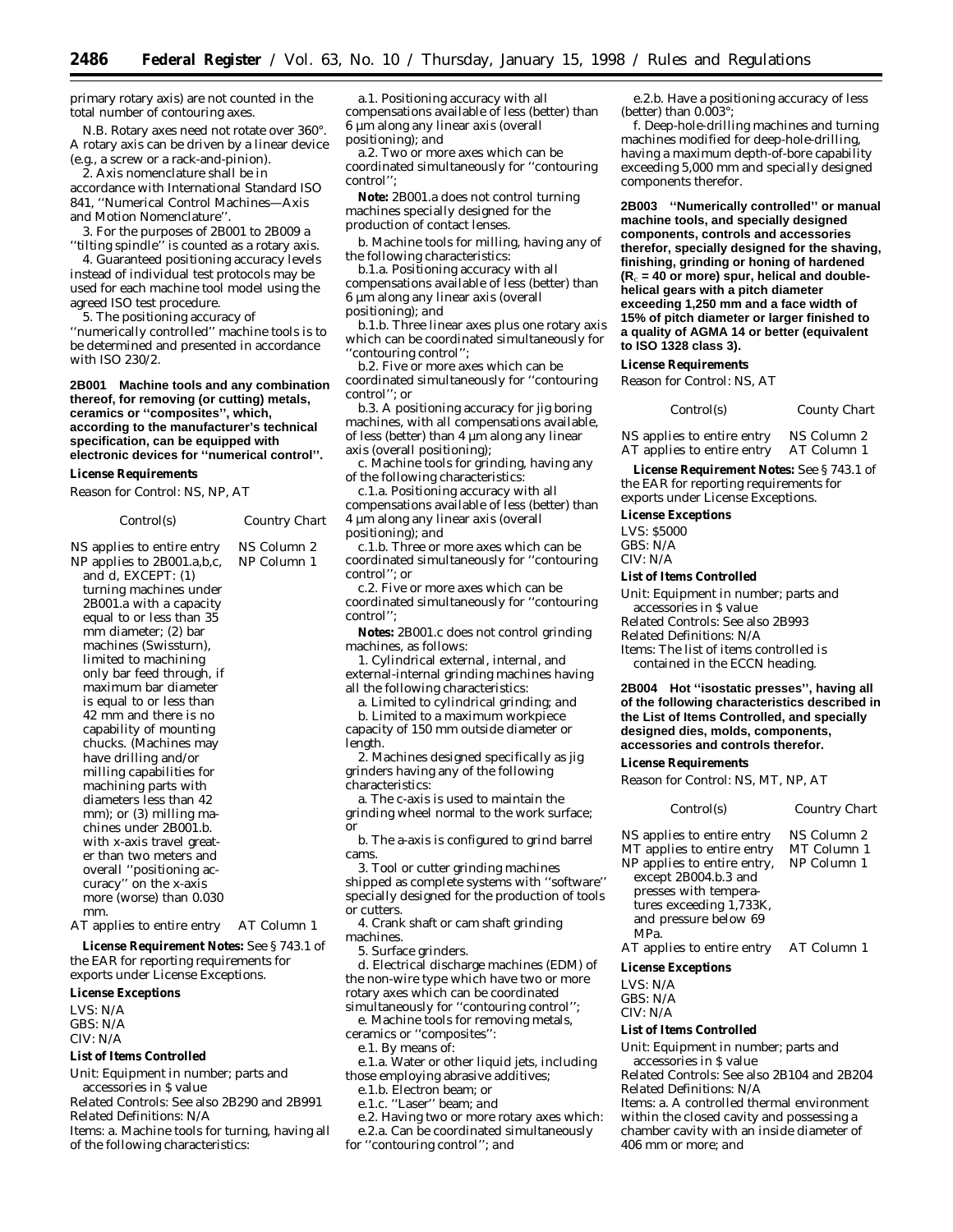b. Any of the following:

b.1. A maximum working pressure exceeding 207 MPa; b.2. A controlled thermal environment

exceeding 1,773 K (1,500° C); *or*

b.3. A facility for hydrocarbon impregnation and removal of resultant gaseous degradation products.

**Technical Note:** The inside chamber dimension is that of the chamber in which both the working temperature and the working pressure are achieved and does not include fixtures. That dimension will be the smaller of either the inside diameter of the pressure chamber or the inside diameter of the insulated furnace chamber, depending on which of the two chambers is located inside the other.

**2B005 Equipment specially designed for the deposition, processing and in-process control of inorganic overlays, coatings and surface modifications for non-electronic substrates, by processes shown in the Table and associated Notes following 2E003.f, and specially designed automated handling, positioning, manipulation and control components therefor.**

#### **License Requirements**

*Reason for Control:* NS, AT

| Control(s)                 | Country Chart |
|----------------------------|---------------|
| NS applies to entire entry | NS Column 2   |
| AT applies to entire entry | AT Column 1   |

#### **License Exceptions**

LVS: \$1000 GBS: N/A CIV: N/A

#### **List of Items Controlled**

*Unit:* \$ value

*Related Controls:* This entry does not control chemical vapor deposition, cathodic arc, sputter deposition, ion plating or ion implantation equipment specially designed for cutting or machining tools.

*Related Definitions:* N/A

- *Items:* a. ''Stored program controlled''
- chemical vapor deposition (CVD) production equipment having all of the following:
- a.1. Process modified for one of the
- following:

a.1.a. Pulsating CVD;

a.1.b. Controlled nucleation thermal decomposition (CNTD); *or*

a.1.c. Plasma enhanced or plasma assisted CVD; *and*

a.2. Any of the following:

- a.2.a. Incorporating high vacuum (equal to or less than 0.01 Pa) rotating seals; *or*
- a.2.b. Incorporating *in situ* coating thickness control;

b. ''Stored program controlled'' ion implantation production equipment having

beam currents of 5 mA or more; c. ''Stored program controlled'' electron beam physical vapor (EB-PVD) production equipment incorporating all of the following:

c.1. Power systems rated for over 80 kW;

c.2. A liquid pool level ''laser'' control system which regulates precisely the ingots feed rate; *and*

c.3. A computer controlled rate monitor operating on the principle of photoluminescence of the ionized atoms in the

evaporant stream to control the deposition rate of a coating containing two or more elements;

d. ''Stored program controlled'' plasma spraying production equipment having any of the following characteristics:

d.1. Operating at reduced pressure controlled atmosphere (equal or less than 10 kPa measured above and within 300 mm of the gun nozzle exit) in a vacuum chamber capable of evacuation down to 0.01 Pa prior to the spraying process; *or*

d.2. Incorporating *in situ* coating thickness control;

e. ''Stored program controlled'' sputter deposition production equipment capable of current densities of 0.1 mA/mm2 or higher at a deposition rate 15  $\mu$ m/h or more;

f. ''Stored program controlled'' cathodic arc deposition equipment incorporating a grid of electromagnets for steering control of the arc spot on the cathode;

g. ''Stored program controlled'' ion plating production equipment allowing for the *in situ* measurement of any of the following:

g.1. Coating thickness on the substrate and rate control; *or*

g.2. Optical characteristics.

#### **2B006 Dimensional inspection or measuring systems and equipment, as follows (see List of Items Controlled).**

#### **License Requirements**

*Reason for Control:* NS, NP, AT

| Control(s)                                                          | Country Chart |
|---------------------------------------------------------------------|---------------|
| NS applies to entire entry<br>NP applies to 2B006.a and NP Column 1 | NS Column 2   |
| $\cdot$ b.<br>AT applies to entire entry AT Column 1                |               |
| <b>License Exceptions</b>                                           |               |
| LVS: N/A                                                            |               |

GBS: N/A CIV: N/A

#### **List of Items Controlled**

*Unit:* Equipment in number

*Related Controls:* See also 2B206 and 2B996. *Related Definition:* (1) Machine tools which can be used as measuring machines are controlled if they meet or exceed the criteria specified for the machine tool function or the measuring machine function. (2) A machine described by this entry is controlled if it exceeds the control threshold anywhere within its operating range.

*Items:* a. Computer controlled, ''numerically controlled'' or ''stored program controlled'' dimensional inspection machines, having a three dimensional length (volumetric) ''measurement uncertainty'' equal to or less (better) than  $(1.7 + L/1,000)$  µm (L is the measured length in mm) tested according to ISO 10360–2;

b. Linear and angular displacement measuring instruments, as follows:

b.1. Linear measuring instruments having any of the following:

b.1.a. Non-contact type measuring systems with a ''resolution'' equal to or less (better) than 0.2 µm within a measuring range up to 0.2 mm;

b.1.b. Linear voltage differential transformer systems having all of the following characteristics:

b.1.b.1. ''Linearity'' equal to or less (better) than 0.1% within a measuring range up to 5 mm; *and*

b.1.b.2. Drift equal to or less (better) than 0.1% per day at a standard ambient test room temperature ± 1 K; *or*

b.1.c. Measuring systems having all of the following:

b.1.c.1. Containing a ''laser''; *and*

b.1.c.2. Maintaining, for at least 12 hours, over a temperature range of  $\pm$  1 K around a standard temperature and at a standard pressure, all of the following:

b.1.c.2.a. A ''resolution'' over their full scale of 0.1 µm or less (better); *and*

b.1.c.2.b. A ''measurement uncertainty'' equal to or less (better) than  $(0.2 + L/2,000)$ µm (L is the measured length in mm);

**Note:** 2B006.b.1 does not control measuring interferometer systems, without closed or open loop feedback, containing a ''laser'' to measure slide movement errors of machine-tools, dimensional inspection machines or similar equipment.

b.2. Angular measuring instruments having an ''angular position deviation'' equal to or less (better) than 0.00025°;

**Note:** 2B006.b.2 does not control optical instruments, such as autocollimators, using collimated light to detect angular displacement of a mirror.

c. Equipment for measuring surface irregularities, by measuring optical scatter as a function of angle, with a sensitivity of 0.5 nm or less (better).

#### **2B007 ''Robots'' having any of the following characteristics described in the List of Items Controlled and specially designed controllers and ''end-effectors'' therefor.**

#### **License Requirements**

*Reason for Control:* NS, NP, AT

*Control(s) Country Chart*

NS applies to entire entry NS Column 2 NP applies to 2B007.c if specially designed or rated as radiation hardened to withstand greater than 5 X 104 grays(Si) without operational degradation; to 2B007.b; and to specially designed controllers and "end-effectors" therefor. NP Column 1 AT applies to entire entry AT Column 1

#### **License Exceptions**

LVS: \$5000, except 2B007.b and .c GBS: N/A

CIV: N/A

#### **List of Items Controlled**

#### *Unit:* \$ value

*Related Controls:* See also 2B207 and 2B997 *Related Definitions:* N/A *Items:* a. Capable in real time of full threedimensional image processing or threedimensional scene analysis to generate or modify ''programs'' or to generate or modify numerical program data;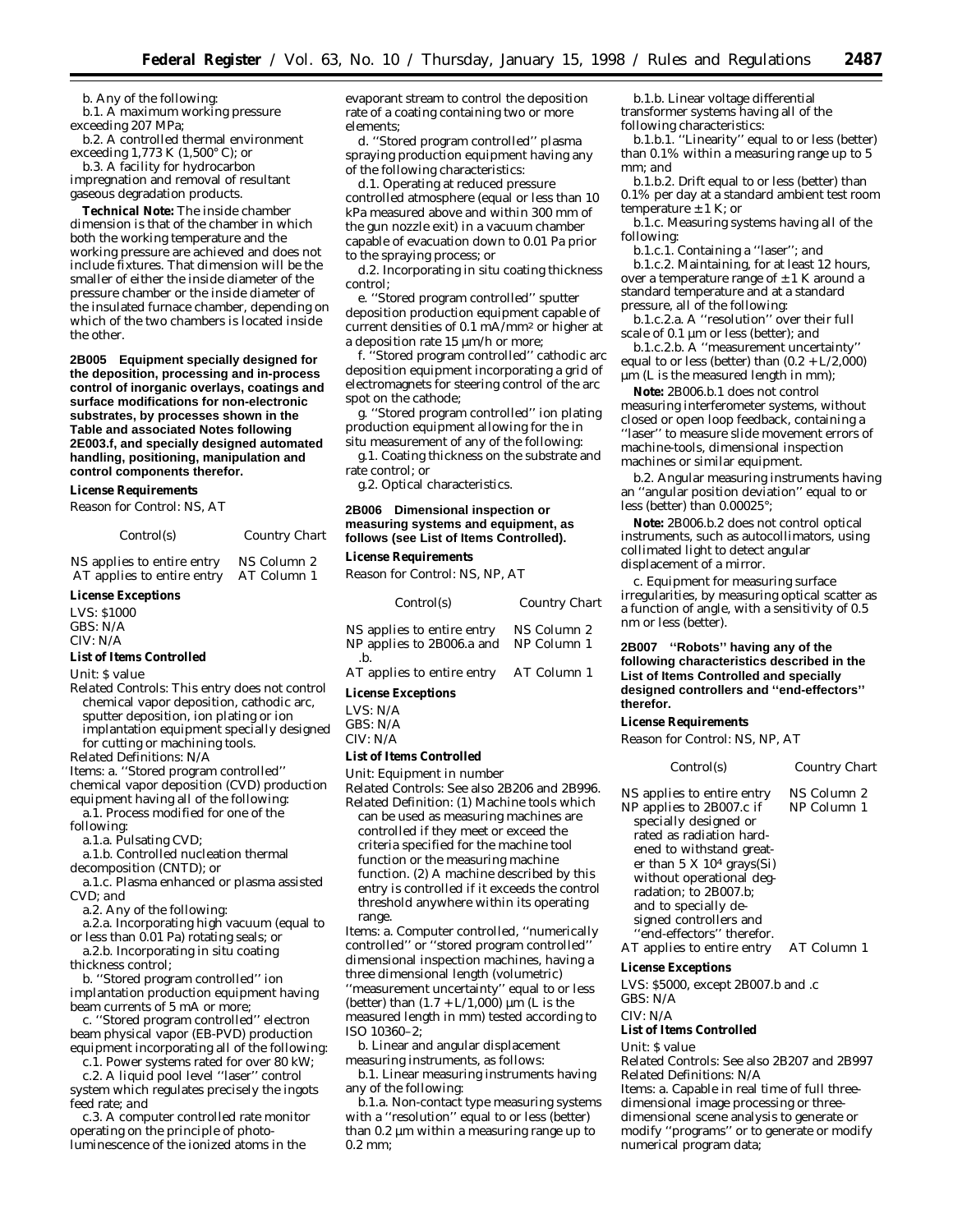**Note:** The scene analysis limitation does not include approximation of the third dimension by viewing at a given angle, or limited grey scale interpretation for the perception of depth or texture for the approved tasks (21⁄2 D).

b. Specially designed to comply with national safety standards applicable to explosive munitions environments;

c. Specially designed or rated as radiationhardened to withstand greater than  $5 \times 10^3$ Gy (Si) without operational degradation; *or*

d. Specially designed to operate at altitudes exceeding 30,000 m.

#### **2B008 Assemblies, units or inserts specially designed for machine tools, or for equipment controlled by 2B006 or 2B007, as follows (see List of Items Controlled).**

### **License Requirements**

*Reason for Control:* NS, AT

| Control(s) | Country Chart |
|------------|---------------|
|            |               |

NS applies to entire entry NS Column 2 AT applies to entire entry AT Column 1

# **License Exceptions**

LVS: N/A GBS: N/A CIV: N/A

# **List of Items Controlled**

*Unit:* \$ value

*Related Controls:* See also 2B998 *Related Definition:* N/A

*Items:* a. Linear position feedback units (e.g., inductive type devices, graduated scales, infrared systems or ''laser'' systems) having an overall ''accuracy'' less (better) than (800  $+$  (600  $\times$  L  $\times$  10  $-$  3)) nm (L equals the effective length in mm);

**Note:** For ''laser'' systems see also Note to 2B006.b.1.

b. Rotary position feedback units (e.g., inductive type devices, scales, infrared systems or ''laser'' systems) having an ''accuracy'' less (better) than 0.00025°;

**Note:** For ''laser'' systems see also Note to 2B006.b.1.

c. ''Compound rotary tables'' and ''tilting spindles'', capable of upgrading, according to the manufacturer's specifications, machine tools to or above the levels controlled by 2B001 to 2B009.

**2B009 Spin-forming machines and flowforming machines, which, according to the manufacturer's technical specifications, can be equipped with ''numerical control'' units or a computer control and having all the characteristics (see List of Items Controlled).**

# **License Requirements**

*Reason for Control:* NS, MT, NP, AT

# *Control(s) Country Chart*

MT Column 1

NS applies to entire entry NS Column 2 MT applies to spin-forming machines the machines combining the functions of spin-forming and flow-forming; and flow-forming machines.

- *Control(s) Country Chart*
- NP applies to flow-forming machines; and spinforming machines capable of flow-forming functions. NP Column 1 AT applies to entire entry AT Column 1

#### **License Exceptions**

LVS: N/A

GBS: N/A CIV: N/A

#### **List of Items Controlled**

*Unit:* \$ value

- *Related Controls:* See also 2B109 for additional flow-forming machines for MT and NP reasons. See also 2B209 for additional flow-forming machines controlled for NP reasons.
- *Related Definitions:* Machines combining the function of spin-forming and flow-forming are for the purpose of 2B009 regarded as flow-forming machines.
- *Items:* a. Two or more controlled axes of
- which at least two can be coordinated

simultaneously for ''contouring control''; *and* b. A roller force more than 60 kN.

# **2B018 Equipment on the International Munitions List.**

# **License Requirements**

*Reason for Control:* NS, MT, RS, AT

| NS Column 1<br>NS applies to entire entry<br>MT Column 1<br>MT applies to specialized<br>machinery, equipment,<br>and gear for producing<br>rocket systems (includ-                                                                                                                                                                                                                                       | Country Chart |
|-----------------------------------------------------------------------------------------------------------------------------------------------------------------------------------------------------------------------------------------------------------------------------------------------------------------------------------------------------------------------------------------------------------|---------------|
| ing ballistic missile sys-<br>tems, space launch ve-<br>hicles, and sounding<br>rockets) and unmanned<br>air vehicle systems (in-<br>cluding cruise missile<br>systems, target drones,<br>and reconnaissance<br>drones) usable in sys-<br>tems that are controlled<br>for MT reasons includ-<br>ing their propulsion sys-<br>tems and components,<br>and pyrolytic deposition<br>and densification equip- |               |
| ment.<br>RS Column 2<br>RS applies to entire entry<br>AT applies to entire entry<br>AT Column 1                                                                                                                                                                                                                                                                                                           |               |

# **License Exceptions**

LVS: \$3000

GBS: Yes for Advisory Note in this entry to 2B018

# **List of Items Controlled**

*Unit:* Equipment in number; parts and accessories in \$ value *Related Controls:* N/A *Related Definitions:* N/A *Items:* Specialized machinery, equipment, gear, and specially designed parts and accessories therefor, including but not limited to the following, that are specially designed for the examination, manufacture, testing, and checking of arms, appliances, machines, and implements of war: a. Armor plate drilling machines, other than radial drilling machines;

- b. Armor plate planing machines;
- c. Armor plate quenching presses;

d. Centrifugal casting machines capable of casting tubes 6 feet (183 cm) or more in length, with a wall thickness of 2 inches (5 cm) and over;

e. Gun barrel rifling and broaching

machines, and tools therefor;

- f. Gun barrel rifling machines;
- g. Gun barrel trepanning machines;
- h. Gun boring and turning machines;
- i. Gun honing machines of 6 feet (183 cm) stroke or more;
- j. Gun jump screw lathes;
- k. Gun rifling machines;

l. Gun straightening presses;

m. Induction hardening machines for tank turret rings and sprockets;

n. Jigs and fixtures and other metalworking implements or accessories of the kinds exclusively designed for use in the manufacture of firearms, ordnance, and other stores and appliances for land, sea, or aerial warfare;

o. Small arms chambering machines;

- p. Small arms deep hole drilling machines and drills therefor;
- q. Small arms rifling machines;
- r. Small arms spill boring machines;
- s. Tank turret bearing grinding machines.

**Advisory Note:** Licenses are likely to be approved, as administrative exceptions, for export and reexport to Country Group D:1 of equipment used to determine the safety data of explosives, as required by the International Convention on the Transport of Dangerous Goods (C.I.M.) articles 3 and 4 in Annex 1 RID, provided that such equipment will be used only by the railway authorities of current C.I.M. members, or by the Government-accredited testing facilities in those countries, for the testing of explosives to transport safety standards, of the following description:

a. Equipment for determining the ignition and deflagration temperatures;

b. Equipment for steel-shell tests;

c. Drophammers not exceeding 20 kg in weight for determining the sensitivity of explosives to shock;

d. Equipment for determining the friction sensitivity of explosives when exposed to charges not exceeding 36 kg in weight.

# **2B104 Equipment and process controls designed or modified for densification and pyrolysis of structural composite rocket nozzles and reentry vehicle nose tips.**

# **License Requirements**

*Reason for Control:* MT, NP, AT

*Control(s) Country Chart*

| MT applies to entire entry | MT Column 1 |
|----------------------------|-------------|
| NP applies to 2B104.a      | NP Column 1 |
| AT applies to entire entry | AT Column 1 |

#### **License Exceptions**

LVS: N/A GBS: N/A CIV: N/A

#### **List of Items Controlled**

*Unit:* Equipment in number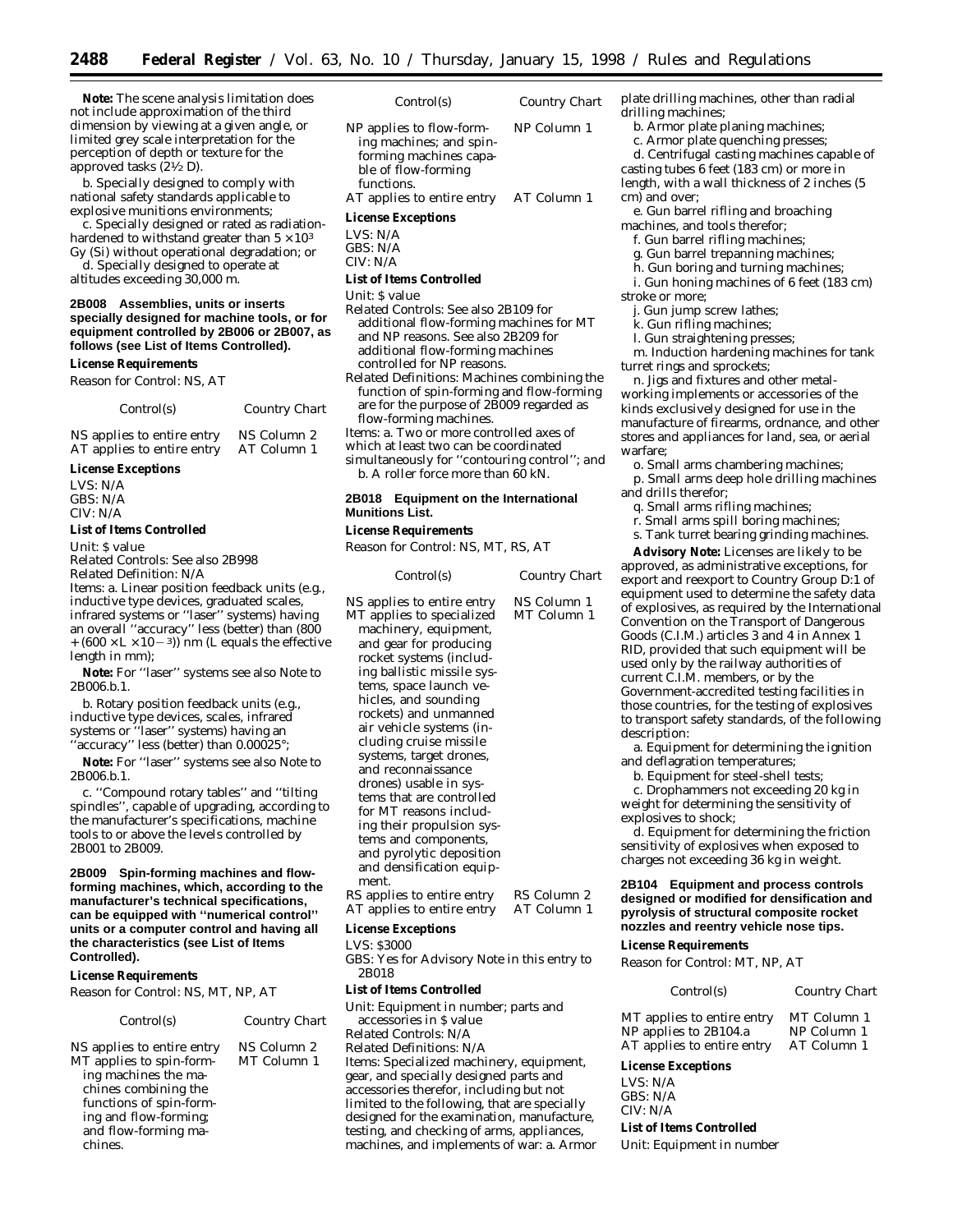*Related Controls:* The only ''isostatic presses'' and furnaces controlled by 2B104 are: (a) ''Isostatic presses'', other than those controlled by 2B004, having all the following characteristics: (1) Maximum working pressure of 69 MPa or greater; (2) Designed to achieve and maintain a thermal environment of 873 K (600° C) or greater; *and* (3) Possessing a chamber cavity with an diameter of 254 mm or greater; (b) CVD Furnaces designed or modified for the densification of carboncarbon composites. *Related Definitions:* N/A

*Items:* The list of items controlled is

contained in the ECCN heading.

# **2B109 Flow-forming machines, other than those controlled by 2B009, and specially designed components therefor.**

#### **License Requirements**

*Reason for Control:* MT, NP, AT

| Control(s) | Country Chart |
|------------|---------------|
|            |               |

MT applies to entire entry MT Column 1 NP applies to entire entry NP Column 1 AT applies to entire entry AT Column 1

## **License Exceptions**

LVS: N/A GBS: N/A CIV: N/A

#### **List of Items Controlled**

*Unit:* Equipment in number; parts and accessories in \$ value.

*Related Controls:* See also 2B009 and 2B209. *Related Definition:* This entry controls only

spin-forming machines combining the functions of spin-forming and flow-forming and flow forming machines.

*Items:* a. According to the manufacturer's technical specification, can be equipped with ''numerical control'' units or a computer control, even when not equipped with such units; *and*

b. With more than two axes which can be coordinated simultaneously for ''contouring control.''

**Technical Notes:** 1. Machines combining the function of spin-forming and flowforming are for the purpose of 2B109 regarded as flow-forming machines.

2. 2B109 does not control machines that are not usable in the production of propulsion components and equipment (e.g. motor cases) for systems in 9A005, 9A007.a, or 9A105.

# **2B116 Vibration test systems, equipment and components therefor, as follows (see List of Items Controlled).**

#### **License Requirements**

*Reason for Control:* MT, NP, AT

*Control(s) Country Chart*

|  | Country Chart |  |
|--|---------------|--|
|--|---------------|--|

MT applies to entire entry MT Column 1

*Control(s) Country Chart*

NP applies to electrodynamic vibration test systems, employing feedback or closed loop control techniques and incorporating a digital controller, capable of vibrating at 10 g RMS or more between 20 Hz and 2000 Hz and imparting forces of 50 kN  $(11,250$  lbs.) measured 'bare table'', or greater. NP Column 1 AT applies to entire entry AT Column 1

# **License Exceptions**

 $LVS·N/A$ GBS: N/A

CIV: N/A

# **List of Items Controlled**

*Unit:* \$ value

*Related Controls:* See also 9B990

*Related Definitions:* (1) The term ''digital control'' refers to equipment, the functions of which are, partly or entirely, automatically controlled by stored and digitally coded electrical signals. (2) The term ''bare table'' means a flat table, or surface, with no fixture or fitting.

*Items:* a. Vibration test systems employing feedback or closed loop techniques and incorporating a digital controller, capable of vibrating a system at 10 g RMS or more over the entire range 20 Hz to 2,000 Hz and imparting forces of 50 kN (11,250 lbs.), measured ''bare table'', or greater;

b. Digital controllers, combined with specially designed vibration test ''software'', with a real-time bandwidth greater than 5 kHz and designed for use with vibration test systems described in 2B116.a;

c. Vibration thrusters (shaker units), with or without associated amplifiers, capable of imparting a force of 50 kN  $(11,250 \text{ lbs.})$ , measured ''bare table'', or greater, and usable in vibration test systems described in 2B116.a;

d. Test piece support structures and electronic units designed to combine multiple shaker units into a complete shaker system capable of providing an effective combined force of 50 kN, measured ''bare table'', or greater, and usable in vibration test systems described in 2B116.a.

**2B201 Machine tools, other than those controlled by 2B001 for removing or cutting metals, ceramics or ''composites'', which, according to manufacturer's technical specification, can be equipped with electronic for simultaneous ''contouring control'' in two or more axes.**

#### **License Requirements**

*Reason for Control:* NP, AT

| Control(s)                                               | Country Chart              | maxim<br>(10,000) |
|----------------------------------------------------------|----------------------------|-------------------|
| NP applies to entire entry<br>AT applies to entire entry | NP Column 1<br>AT Column 1 | chamb<br>excess   |
| <b>License Exceptions</b>                                |                            | design<br>therefr |

# LVS: N/A  $CRS: N/A$ CIV: N/A

**List of Items Controlled**

*Unit:* Equipment in number; parts and accessories in \$ value

*Related Controls:* See also 2B290, 2B991, and 2D002 ''Numerical control'' units are controlled by their associated ''software''. *Related Definition:* N/A

*Items:* a. Machine tools for milling, having any of the following characteristics:

a.1. ''Positioning accuracies'' with all compensations available less (better) than 0.006 mm along any linear axis (positioning); *or*

a.2. Two or more contouring rotary axes. **Note:** 2B201.a. does not control milling

having the following characteristics: a. X-axis travel greater than 2 m;

b. Overall ''positioning accuracy'' on the xaxis more (worse) than 0.030 mm.

b. Machine tools for grinding, having any of the following characteristics:

b.1. ''Positioning accuracies'' with all compensations available less (better) than 0.004 mm along any linear axis (positioning); *or*

b.2. Two or more contouring rotary axes.

**Note:** 2B201.b does not control the following grinding machines:

a. Cylindrical external, internal, and external-internal grinding machines having all of the following characteristics:

1. Limited to cylindrical grinding;

2. A maximum workpiece outside diameter or length of 150 mm;

3. Not more than two axes that can be simultaneously for ''contouring control''; *and*

4. No contouring c axis; b. Jig grinders with axes limited to x, y, c

and a where c-axis is used to maintain the grinding wheel normal to the work surface, and the a axis is configured to grind barrel cams;

c. Tool or cutter grinding machines with ''software'' specially designed for the production of tools or cutters; *or*

d. Crankshaft or camshaft grinding machines.

c. Machines for turning, that have ''positioning accuracies'' with all compensations available less (better) than 0.006 mm along any linear axis (overall positioning) for machines capable of machining diameters greater than 35 mm.

**Note:** Bar machines (Swissturn), limited to machining only bar feed thru, are excluded if maximum bar diameter is equal to or less than 42 mm and there is no capability of mounting chucks. Machines may have drilling and/or milling capabilities for machining parts with diameters less than 42 mm.

**2B204 ''Isostatic presses,'' not controlled by 2B004 or 2B104, capable of achieving a maximum working pressure of 69 Mpa (10,000 psi) or greater and having a er cavity with an inside diameter in example 3 of 152 mm (6 inches) and specially ded dies, molds, and controls therefor.**

#### **License Requirements**

*Reason for Control:* NP, AT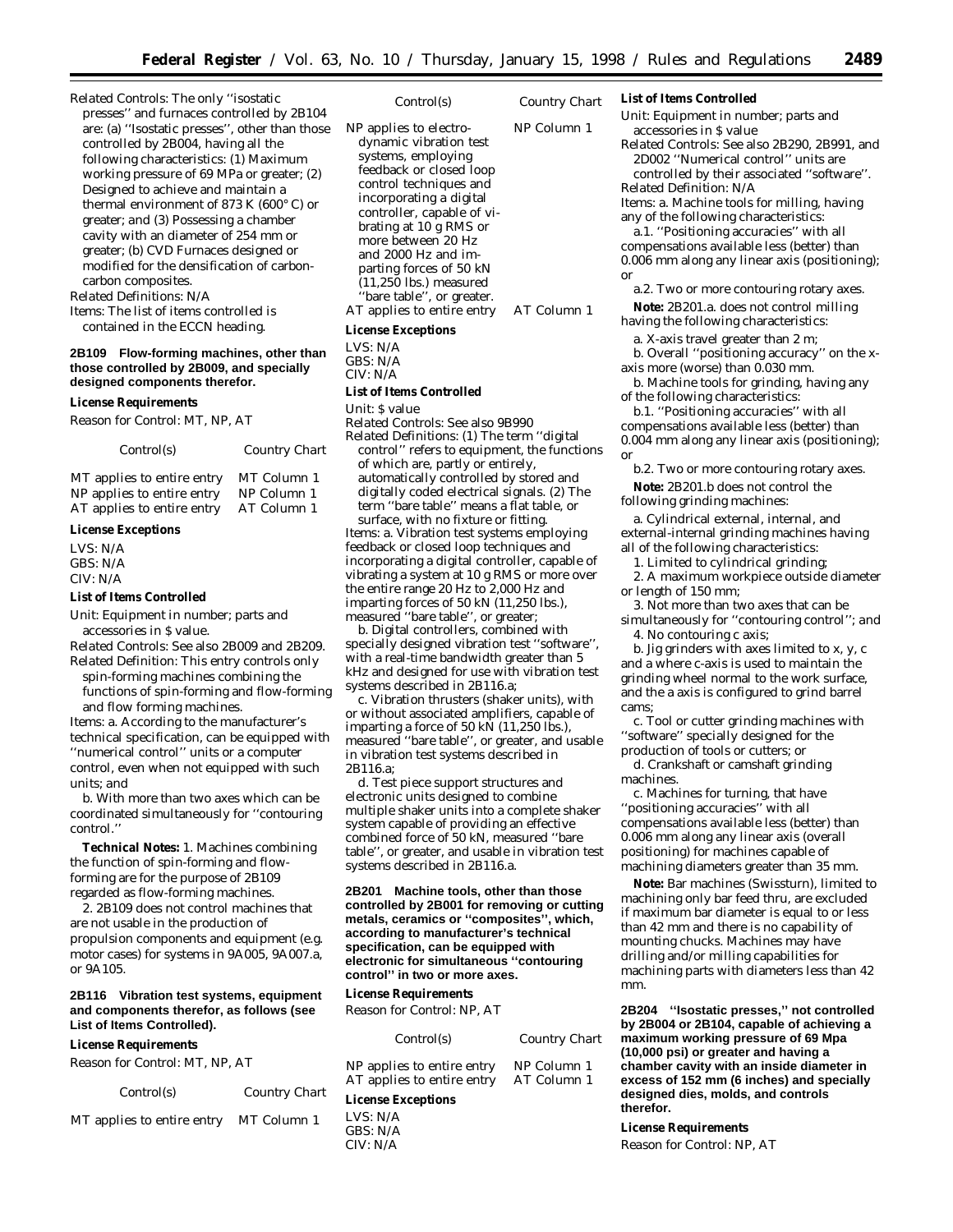| Control(s)                                                                                                                      | Country Chart              | 2B207 "Robots" or "end-effectors", other<br>than those controlled by 2B007, specially |                            | Control(s)                                                                         |
|---------------------------------------------------------------------------------------------------------------------------------|----------------------------|---------------------------------------------------------------------------------------|----------------------------|------------------------------------------------------------------------------------|
| NP applies to entire entry<br>AT applies to entire entry                                                                        | NP Column 1<br>AT Column 1 | designed to comply with national safety<br>standards applicable to handling high      |                            | NP applies to entire ent<br>AT applies to entire en                                |
| <b>License Exceptions</b>                                                                                                       |                            | explosives (for example, meeting code<br>ratings for high explosives) and specially   |                            | <b>License Exceptions</b>                                                          |
| LVS: $N/A$                                                                                                                      |                            | designed controllers therefor.                                                        |                            | LVS: N/A                                                                           |
| GBS: N/A<br>CIV: N/A                                                                                                            |                            | <b>License Requirements</b>                                                           |                            | GBS: N/A<br>CIV: N/A                                                               |
| <b>List of Items Controlled</b>                                                                                                 |                            | Reason for Control: NP. AT                                                            |                            | <b>List of Items Controlled</b>                                                    |
| Unit: Equipment in number<br>Related Controls: N/A                                                                              |                            | Control(s)                                                                            | Country Chart              | <i>Unit:</i> S value.<br>Related Controls: N/A.                                    |
| Related Definition: The inside chamber<br>dimension is that of the chamber in which<br>hoth the working temperature and working |                            | NP applies to entire entry<br>AT applies to entire entry                              | NP Column 1<br>AT Column 1 | <b>Related Definition: Rem</b><br>provide translation of<br>actions to a remote op |

both the workin pressure are achieved and does not include fixtures. That dimension will be the smaller either the inside diameter of the pressure chamber or the inside diameter of the insulated chamber, depending on which of the two chambers is located inside the other.

*Items:* The list of items controlled is contained in the ECCN heading.

# **2B206 Dimensional inspection machines, devices or systems, other than those controlled by 2B006, as follows (see List of Items Controlled).**

# **License Requirements**

*Reason for Control:* NP, AT

*Control(s) Country Chart*

| NP applies to entire entry | NP Column 1 |
|----------------------------|-------------|
| AT applies to entire entry | AT Column 1 |

# **License Exceptions**

LVS: N/A GBS: N/A CIV: N/A

#### **List of Items Controlled**

*Unit:* Equipment in number; parts and accessories in \$ value.

*Related Controls:* See also 2B992. *Related Definition:* (1) Machine tools that can be used as measuring machines are controlled if they meet or exceed the criteria specified for the machine function or the measuring machine function. (2) A machine controlled by 2B206 is controlled if it exceeds the control threshold anywhere within its operating range. (3) The probe used in determining the

measurement uncertainty of a dimensional inspection system shall be described in VDI/VDE 2617 parts 2, 3 and 4.

*Items:* a. Computer controlled or numerically controlled dimensional inspection machines having both of the following characteristics:

a.1. Two or more axes; *and* a.2. A one-dimensional length

''measurement uncertainty'' equal to or less (better) than  $(1.25 + L/1000)$  µm tested with a probe of ''accuracy'' of less (better) than 0.2 µm (L is the measured length millimeters) (Ref.:VDI/VDE 2617 Parts 1 and 2);

b. Systems for simultaneously linearangular inspection of hemishells having both of the following characteristics:

b.1. ''Measurement uncertainty'' along any linear axis equal to less (better) than  $3.5 \mu m$ per 5 mm; *and*

b.2. ''Angular position deviation'' equal to or less than 0.02°.

# **License Exceptions**

LVS: N/A GBS: N/A CIV: N/A

#### **List of Items Controlled**

*Unit:* \$ value *Related Controls:* N/A *Related Definitions:* N/A *Items:* The list of items controlled is contained in the ECCN heading.

# **2B209 Flow forming machines, or spin forming machines capable of flow forming functions, other than those controlled by 2B009 or 2B109, or mandrels, as follows (see List of Items Controlled).**

#### **License Requirements**

*Reason for Control:* NP, AT

| Control(s)                 | Country Chart |
|----------------------------|---------------|
| NP applies to entire entry | NP Column 1   |
| AT applies to entire entry | AT Column 1   |

# **License Exceptions**

LVS: N/A GBS: N/A CIV: N/A

#### **List of Items Controlled**

*Unit:* Equipment in number; parts and accessories in \$ value.

*Related Controls:* N/A.

*Related Definition:* This entry includes machines which have only a single roller designed to deform metal plus two auxiliary rollers which support the mandrel, but do not participate directly in the deformation process.

*Items:* a. Machines having any of the following:

a.1. Having three or more rollers (active or guiding); *and*

a.2. According to the manufacturer's technical specification can be equipped with ''numerical control'' units or a computer control.

b. Rotor-forming mandrels designed to form cylindrical rotors of inside diameter between 75 mm (3 in.) and 400 mm (16 in.).

**2B225 Remote manipulators that can be used to provide remote actions in radiochemical separation operations and hot cells, as follows (see List of Items Controlled).**

# **License Requirements**

*Reason for Control:* NP, AT

# entry NP Column 1 entry AT Column 1

*Related Definition:* Remote manipulators of human operator operating arm and terminal fixture. They may be of a ''master/ slave'' type or operated by joystick or keypad.

*Items:* a. Having a capability of penetrating 0.6 m or more of hot cell wall (operation); *or*

b. Having a capability of bridging over the top of a hot cell wall with a thickness of 0.6 m or more (over-the-wall operation).

**2B226 Vacuum or controlled environment (inert gas) induction furnaces capable of operation above 1,123 K (850**≥ **C) and having induction coils 600 mm or less in diameter, and designed for power inputs of 5 kW or more, and power supplies specially designed therefor with a specified power output of 5 kW or more.**

# **License Requirements**

*Reason for Control:* NP, AT

#### *Control(s) Country Chart*

NP applies to entire entry NP Column 1<br>AT applies to entire entry AT Column 1

AT applies to entire entry

### **License Exceptions**

LVS: N/A GBS: N/A CIV: N/A

## **List of Items Controlled**

### *Unit:* \$ value.

*Related Controls:* See also Category 3B. This entry does not control furnaces designed for the processing of semiconductor wafers.

*Related Definition:* N/A *Items:* The list of items controlled is

contained in the ECCN heading.

# **2B227 Vacuum and controlled atmosphere metallurgical melting and casting furnaces and specially configured computer control and monitoring systems therefor.**

# **License Requirements**

*Reason for Control:* NP, AT

*Control(s) Country Chart*

NP applies to entire entry NP Column 1<br>AT applies to entire entry AT Column 1 AT applies to entire entry

# **License Exceptions**

LVS: N/A GBS: N/A CIV: N/A

**List of Items Controlled**

*Unit:* \$ value *Related Controls:* N/A *Related Definition:* N/A *Items:* a. Arc remelt and casting furnaces with consumable electrode capacities

 $Country$  *Chart*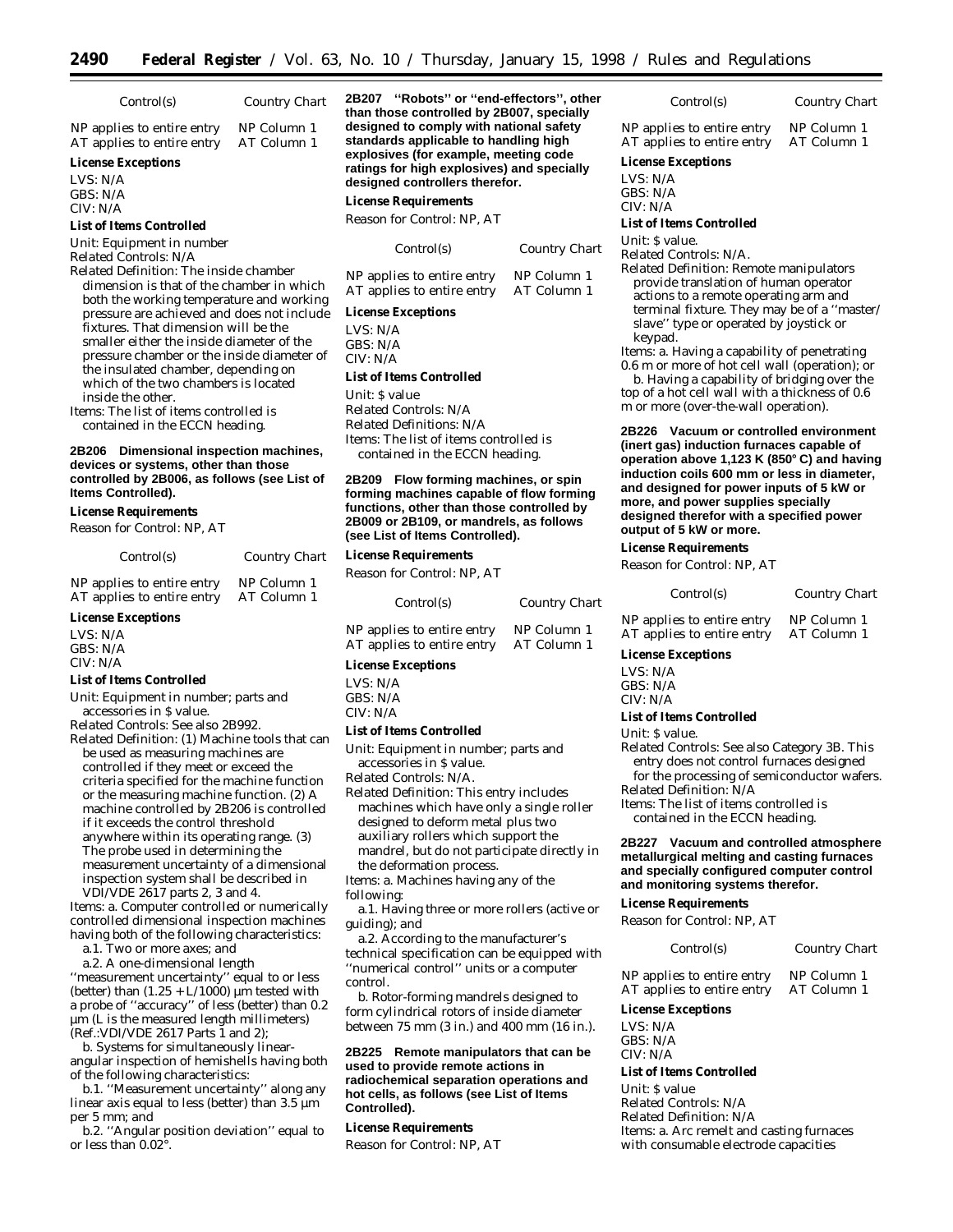between 1000 cm3 and 20,000 cm3, capable of operating with melting temperatures above  $1,973 \text{ K } (1,700^{\circ} \text{ C});$ 

b. Electron beam melting and plasma atomization and furnaces, with a power of 50 kW or greater, capable of operating melting temperatures above 1,473  $\hat{K}$  (1,200 $\degree$  C).

# **2B228 Rotor fabrication and assembly equipment and bellows-forming mandrels and dies, as follows (see List of Items Controlled).**

## **License Requirements**

*Reason for Control:* NP, AT

*Control(s) Country Chart*

NP applies to entire entry NP Column 1<br>AT applies to entire entry AT Column 1 AT applies to entire entry

#### **License Exceptions**

LVS: N/A GBS: N/A CIV: N/A

#### **List of Items Controlled**

*Unit:* \$ value

*Related Controls:* N/A

*Related Definitions:* N/A *Items:* a. Rotor assembly equipment for assembly of gas centrifuge rotor sections, baffles and end caps, including associated precision mandrels, clamps and shrink fit machines;

b. Rotor straightening equipment for alignment of gas centrifuge rotor sections to a common axis;

**Technical Note:** Normally such equipment will consist of precision measuring probes linked to a computer that subsequently controls the action of, for example, pneumatic rams used for aligning the rotor tube sections.

c. Bellows-forming mandrels and dies for producing single-convolution bellows (bellows made of high-strength aluminum alloys, maraging steel or high strength filamentary materials). The bellows have all of the following dimensions:

c.1. 75 mm to 400 mm inside diameter;

c.2. 12.7 mm or more in length; *and*

c.3. Single convolution depth more than 2 mm.

# **2B229 Centrifugal multiplane balancing machines, fixed or portable, horizontal or vertical, as follows (see List of Items Controlled).**

#### **License Requirements**

*Reason for Control:* NP, AT

| Control(s)                                               | Country Chart              |  |
|----------------------------------------------------------|----------------------------|--|
| NP applies to entire entry<br>AT applies to entire entry | NP Column 1<br>AT Column 1 |  |

#### **License Exceptions**

LVS: N/A  $CRS: N/A$ CIV: N/A

#### **List of Items Controlled**

*Unit:* \$ value *Related Controls:* N/A *Related Definitions:* N/A *Items:* a. Centrifugal balancing machines designed for balancing flexible rotors having

a length of 600 mm or more and having all of the following characteristics:

a.1. A swing or journal diameter of 75 mm or more;

a.2. Mass capability of from 0.9 to 23 kg; *and*

a.3. Capable of balancing speed of revolution more than 5000 r.p.m.;

b. Centrifugal balancing machines designed for balancing hollow cylindrical rotor components and having all of the following characteristics:

b.1. A journal diameter of 75 mm or more; b.2. Mass capability of from 0.9 to 23 kg;

b.3. Capable of balancing to a residual

imbalance of 0.01 kg mm/kg per plane or

better; *and* b.4. Belt drive type.

**2B230 ''Pressure transducers'' which are capable of measuring absolute pressure at any point in the range 0 to 13 kPa, with pressure sensing elements made of or protected by nickel, nickel alloys with more than 60% nickel by weight, aluminum or aluminum alloys, having any of the characteristics (see List of Items Controlled).**

# **License Requirements**

*Reason for Control:* NP, AT

# *Control(s) Country Chart*

NP applies to entire entry NP Column 1<br>AT applies to entire entry AT Column 1 AT applies to entire entry

# **License Exceptions**

LVS: N/A GBS: N/A CIV: N/A

# **List of Items Controlled**

*Unit:* \$ value.

- *Related Controls:* N/A
- *Related Definitions:* (1) Pressure transducers are devices that convert pressure measurements into an electrical signal. (2) For the purposes of this entry, "accuracy includes non-linearity, hysteresis and repeatability at ambient temperature.

*Items:* a. A full scale of less than 13 kPa and an "accuracy" of better than  $+/-1\%$  $(full-scale)$ ; *or* 

b. A full scale of 13 kPa or greater and an "accuracy" of better than  $+/-130$  Pa.

**2B231 Vacuum pumps with an input throat size of 380 mm or greater with a pumping speed of 15,000 liters/s or greater and capable of producing an ultimate vacuum better than 10**<sup>-4</sup> **Torr (1.33**  $\times$  10<sup>-4</sup> mbar).

# **License Requirements**

| Control(s)                 | Country Chart |
|----------------------------|---------------|
| NP applies to entire entry | NP Column 1   |
| AT applies to entire entry | AT Column 1   |

### **License Exceptions**

LVS: N/A GBS: N/A CIV: N/A

# **List of Items Controlled**

# *Unit:* \$ value

*Related Controls:* Vacuum pumps for gaseous diffusion separation process are subject to

the export licensing authority of the Nuclear Regulatory Commission. (See 10 CFR part  $110$ .)

*Related Definition:* (1) The ultimate vacuum is determined at the input of the pump with the input of the pump blocked off. (2) The pumping speed is determined at the measurement point with nitrogen gas or air.

*Items:* The list of items controlled is contained in the ECCN heading.

**2B232 Multistage light gas guns or other high-velocity gun systems (coil, electromagnetic, electrothermal, or other advanced systems) capable of accelerating projectiles to 2 km/s or greater.**

# **License Requirements**

*Reason for Control:* NP, AT

#### *Control(s) Country Chart*

NP applies to entire entry NP Column 1<br>AT applies to entire entry AT Column 1 AT applies to entire entry

**License Exceptions**

LVS: N/A GBS: N/A CIV: N/A

#### **List of Items Controlled**

*Unit:* \$ value. *Related Controls:* N/A. *Related Definitions:* N/A. *Items:* The list of items controlled is contained in the ECCN heading.

# **2B290 ''Numerically controlled'' machine tools not controlled by 2B001.**

**License Requirements**

*Reason for Control:* NP, AT

| Control(s) |  | Country Chart |  |
|------------|--|---------------|--|
|            |  |               |  |

NP applies to entire entry NP Column 2<br>AT applies to entire entry AT Column 1 AT applies to entire entry

# **License Exceptions**

LVS: N/A GBS: N/A CIV: N/A

#### **List of Items Controlled**

*Unit:* Equipment in number; parts and accessories in \$ value

*Related Controls:* N/A

*Related Definition:* N/A

*Items:* a. Turning machines or combination turning/milling machines that are capable of machining diameters greater than 2.5 meters. b. Reserved.

# **2B350 Chemical manufacturing facilities and equipment, as follows (see List of Items Controlled).**

# **License Requirements**

*Reason for Control:* CB, AT

# *Control(s) Country Chart*

CB applies to entire entry CB Column 3<br>AT applies to entire entry AT Column 1 AT applies to entire entry

# **License Exceptions**

LVS: N/A GBS: N/A CIV: N/A **List of Items Controlled**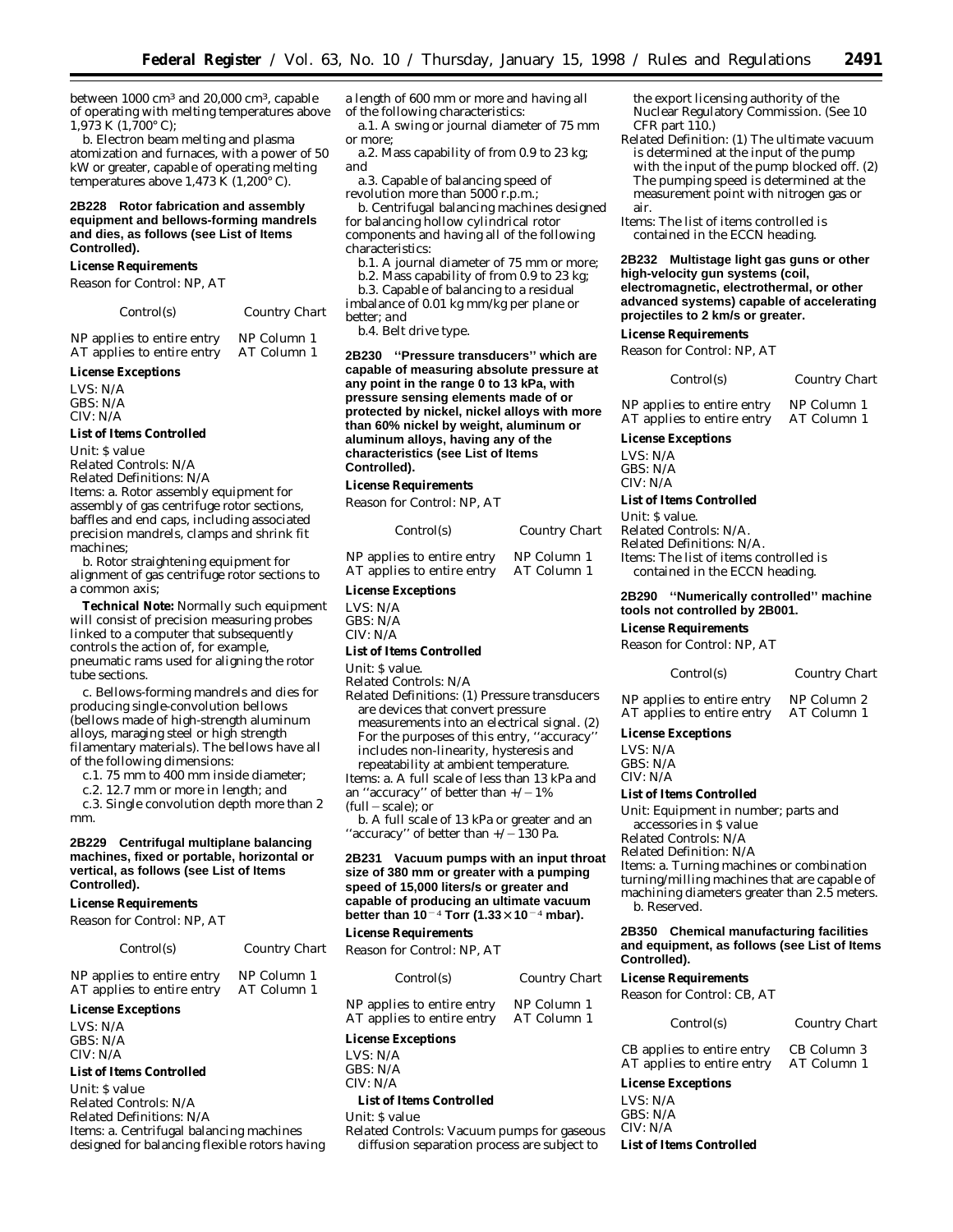*Unit:* Equipment in number.

- *Related Controls:* The controls in this entry do not apply to equipment that is: (a) specially designed for use in civil applications (e.g., food processing, pulp and paper processing, or water purification); and (b) inappropriate, by the nature of its design, for use in storing, processing, producing or conducting and controlling the flow of chemical weapons precursors controlled by 1C350.
- *Related Definitions:* For purposes of this entry the term ''chemical warfare agents'' are those agents subject to the export licensing authority of the U.S. Department of State, Office of Defense Trade Controls. (See 22 CFR part 121)
- *Items:* a. Reaction vessels or reactors, with or without agitators, with total internal (geometric) volume greater than  $0.1 \text{ m}^3$  $(100$  liters) and less than 20 m<sup>3</sup>  $(20.000)$ liters), where all surfaces that come in direct contact with the chemical(s) being processed or contained are made from any of the following materials:
- a.1. Alloys with more than 25% nickel and 20% chromium by weight;
- a.2. Fluoropolymers;
- a.3. Glass (including vitrified or enamelled coating or glass lining);
- a.4. Nickel or alloys with more than 40% nickel by weight;
	- a.5. Tantalum or tantalum alloys;
	- a.6. Titanium or titanium alloys; *or*
	- a.7. Zirconium or zirconium alloys;

b. Agitators for use in reaction vessels or reactors where all surfaces of the agitator that come in direct contact with the chemical(s) being processed or contained are made from any of the following materials:

- b.1. Alloys with more than 25% nickel and 20% chromium by weight;
- b.2. Fluoropolymers;
- b.3. Glass (including vitrified or enamelled coatings or glass lining);
- b.4. Nickel or alloys with more than 40% nickel by weight;
	- b.5. Tantalum or tantalum alloys;
	- b.6. Titanium or titanium alloys; *or*
	- b.7. Zirconium or zirconium alloys;

c. Storage tanks, containers or receivers with a total internal (geometric) volume greater than  $0.1 \text{ m}^3$  (100 liters) where all surfaces that come in direct contact with the chemical(s) being processed or contained are made from any of the following materials:

c.1. Alloys with more than 25% nickel and 20% chromium by weight;

- c.2. Fluoropolymers;
- c.3. Glass (including vitrified or enamelled coatings or glass lining);
- c.4. Nickel or alloys with more than 40% nickel by weight;
	- c.5. Tantalum or tantalum alloys;
	- c.6. Titanium or titanium alloys; *or*
	- c.7. Zirconium or zirconium alloys;

d. Heat exchangers or condensers with a heat transfer surface area of less than 20 m2, where all surfaces that comes in direct contact with the chemical(s) being processed

are made from any of the following materials: d.1. Alloys with more than 25% nickel and 20% chromium by weight;

d.2. Fluoropolymers;

d.3. Glass (including vitrified or enamelled coatings or glass lining);

# d.4. Graphite;

- d.5. Nickel or alloys with more than 40% nickel by weight;
	- d.6. Tantalum or tantalum alloys;
	- d.7. Titanium or titanium alloys; *or*
	- d.8. Zirconium or zirconium alloys;

e. Distillation or absorption columns of internal diameter greater than 0.1 m, where

all surfaces that come in direct contact with the chemical(s) being processed are made from any of the following materials:

- e.1. Alloys with more than 25% nickel and 20% chromium by weight;
- e.2. Fluoropolymers;

e.3. Glass (including vitrified or enamelled coatings or glass lining);

- e.4. Graphite;
- e.5. Nickel or alloys with more than 40% nickel by weight;
	- e.6. Tantalum or tantalum alloys;
	- e.7. Titanium or titanium alloys; *or*
	- e.8. Zirconium or zirconium alloys;
	- f. Remotely operated filling equipment in

which all surfaces that come in direct contact with the chemical(s) being processed are made from any of the following materials:

- f.1. Alloys with more than 25% nickels and 20% chromium by weight, or
- f.2. Nickel or alloys with more than 40% nickel by weight;

g. Multiple seal valves incorporating a leak detection port, bellows-seal valves, nonreturn (check) valves or diaphragm valves, in which all surfaces that come in to direct contact with the chemical(s) being processed or contained are made from any of the following materials:

g.1. Alloys with more than 25% nickel and 20% chromium by weight;

- g.2. Fluoropolymers;
- g.3. Glass (including vitrified or enamelled coatings or glass lining);
- g.4. Nickel or alloys with more than 40% nickel by weight;
	- g.5. Tantalum or tantalum alloys;

g.6. Titanium or titanium alloys; *or*

g.7. Zirconium or zirconium alloys;

h. Multi-walled piping incorporating a leak detection port, in which all surfaces that come in direct contact with the chemical(s) being processed or contained are made from any of the following materials:

h.1. Alloys with more than 25% nickel and 20% chromium by weight;

h.2. Fluoropolymers;

h.3. Glass (including vitrified or enamelled coatings or glass lining);

- h.4. Graphite;
- h.5. Nickel or alloys with more than 40% nickel by weight;
	- h.6. Tantalum or tantalum alloys;
	- h.7. Titanium or titanium alloys; *or*
	- h.8. Zirconium or zirconium alloys;

i. Multiple-seal, canned drive, magnetic drive, bellows or diaphragm pumps, with manufacturer's specified maximum flow-rate greater than 0.6 m3/hour, or vacuum pumps with manufacturer's specified maximum flow-rate greater than 5 m3/hour (under standard temperature (273 K  $(0^{\circ}C)$ ) and pressure (101.3 kPa) conditions), in which all surfaces that come into direct contact with the chemical(s) being processed are made from any of the following materials:

i.1. Alloys with more than 25% nickel and 20% chromium by weight;

- i.2. Ceramics;
- i.3. Ferrosilicon;
- i.4. Fluoropolymers;
- i.5. Glass (including vitrified or enamelled coatings or glass lining);
- i.6. Graphite;

i.7. Nickel or alloys with more than 40% nickel by weight;

- i.8. Tantalum or tantalum alloys;
- i.9. Titanium or titanium alloys, or
- i.10. Zirconium or zirconium alloys;

j. Incinerators designed to destroy chemical warfare agents, or chemical weapons precursors controlled by 1C350, having specially designed waste supply systems, special handling facilities and an average combustion chamber temperature greater than 1000°C in which all surfaces in the waste supply system that come into direct contact with the waste products are made from or lined with any of the following materials:

j.1. Alloys with more than 25% nickel and 20% chromium by weight;

j.2. Ceramics; *or*

j.3. Nickel or alloys with more than 40% nickel by weight.

# **2B351 Toxic gas monitoring systems and dedicated detectors therefor.**

**License Requirements**

Reason for Control: CB, AT.

*Control(s) Country Chart*

CB applies to entire entry CB Column 3<br>AT applies to entire entry AT Column 1 AT applies to entire entry

# **License Exceptions**

LVS: N/A GBS: N/A

#### **List of Items Controlled**

*Unit:* Equipment in number

*Related Controls:* N/A

*Related Definitions:* N/A

*Items:* a. Designed for continuous operation and usable for the detection of chemical warfare agents, chemicals controlled by 1C350 or organic compounds containing phosphorus, sulphur, fluorine or chlorine, at concentrations of less than 0.3 mg/m3; *or*

b. Designed for the detection of cholinesterase-inhibiting activity.

# **2B352 Equipment capable of use in handling biological materials, as follows (see List of Items Controlled).**

CB applies to entire entry CB Column 3 AT applies to entire entry AT Column 1

*Related Definitions:* For purposes of this entry, isolators include flexible isolators,

*Control(s) Country Chart*

# **License Requirements** *Reason for Control:* CB, AT

**License Exceptions**

**List of Items Controlled** *Unit:* Equipment in number *Related Controls:* N/A

LVS: N/A GBS: N/A CIV: N/A

CIV: N/A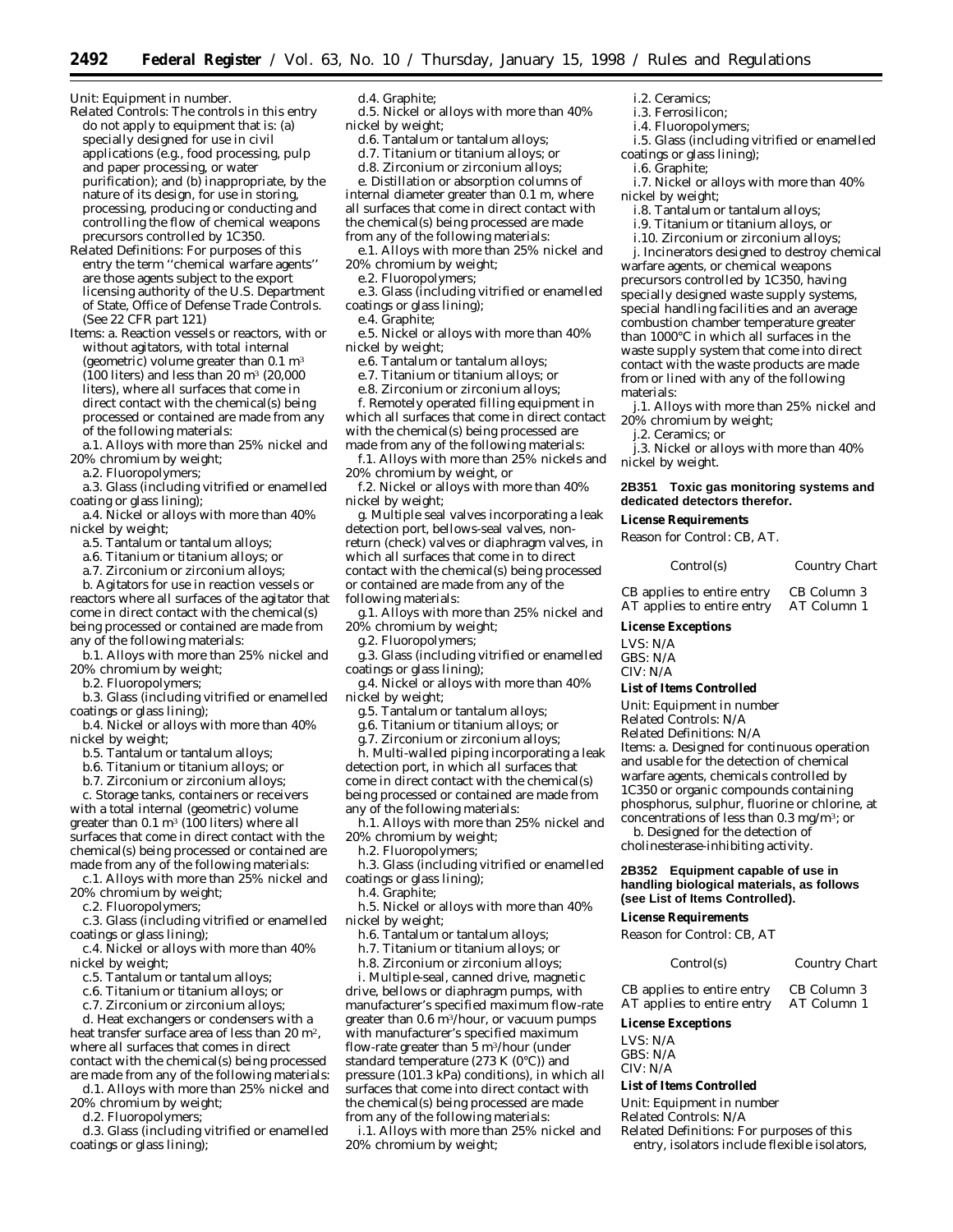dry boxes, anaerobic chambers and glove boxes.

*Items:* a. Complete containment facilities at P3 or P4 containment level;

**Technical Note:** P3 or P4 (BL3, BL4, L3, L4) containment levels are as specified in the WHO Laboratory Biosafety Manual (Geneva, 1983).

b. Fermenters capable of cultivation of pathogenic microorganisms, viruses, or for toxin production, without the propagation of aerosols, having a capacity equal to or greater than 100 liters.

**Technical Note:** Fermenters include bioreactors, chemostats, and continuous-flow systems.

c. Centrifugal separators capable of the continuous separation of pathogenic microorganisms, without the propagation of aerosols, and having all of the following characteristics:

c.1. A flow rate greater than 100 liters per hour;

c.2. Components of polished stainless steel or titanium;

c.3. Double or multiple sealing joints

within the steam containment area; *and* c.4. Capable of *in situ* steam sterilization in a closed state.

**Technical Note:** Centrifugal separators include decanters.

d. Cross-flow filtration equipment capable of continuous separation of pathogenic microorganisms, viruses, toxins, and cell cultures without the propagation of aerosols, having all of the following characteristics:

d.1. Equal to or greater than 5 square meters;

d.2. Capable of *in situ* sterilization.

e. Steam sterilizable freeze-drying equipment with a condenser capacity greater than 50 kgs of ice in 24 hours but less than 1,000 kgs;

f. Equipment that incorporates or is contained in P3 or P4 containment housing, as follows:

f.1. Independently ventilated protective full or half suits;

f.2. Class III biological safety cabinets or isolators with similar performance standards;

g. Chambers designed for aerosol challenge testing with microorganisms, viruses, or toxins and having a capacity of 1  $\mathrm{m}^{_3}$  or greater.

## **2B991 Numerical control units for machine tools and ''numerically controlled'' machine tools, n.e.s.**

#### **License Requirements**

*Reason for Control:* AT

#### *Control(s) Country Chart*

AT applies to entire entry AT Column 1

**License Exceptions**

LVS: N/A GBS: N/A CIV: N/A

#### **List of Items Controlled**

*Unit:* Equipment in number *Related Controls:* N/A *Related Definitions:* N/A *Items:* a. ''Numerical control'' units for machine tools:

a.1. Having four interpolating axes that can be coordinated simultaneously for ''contouring control''; or

a.2. Having two or more axes that can be coordinated simultaneously for ''contouring control'' and a minimum programmable increment better (less) than 0.001 mm;

a.3. ''Numerical control'' units for machine tools having two, three or four interpolating axes that can be coordinated simultaneously for ''contouring control'', and capable of receiving directly (on-line) and processing computer-aided-design (CAD) data for internal preparation of machine instructions; *or*

b. ''Motion control boards'' specially designed for machine tools and having any of the following characteristics:

b.1. Interpolation in more than four axes; b.2. Capable of ''real time processing'' of data to modify tool path, feed rate and spindle data, during the machining operation, by any of the following:

b.2.a. Automatic calculation and modification of part program data for machining in two or more axes by means of measuring cycles and access to source data; *or*

b.2.b. ''Adaptive control'' with more than one physical variable measured and processed by means of a computing model (strategy) to change one or more machining instructions to optimize the process.

b.3. Capable of receiving and processing CAD data for internal preparation of machine instructions; *or*

c. ''Numerically controlled'' machine tools that, according to the manufacturer's technical specifications, can be equipped with electronic devices for simultaneous ''contouring control'' in two or more axes and that have both of the following characteristics:

c.1. Two or more axes that can be coordinated simultaneously for contouring control; *and*

c.2. ''Positioning accuracies'', with all compensations available:

c.2.a. Better than 0.020 mm along any linear axis (overall positioning) for grinding machines;

c.2.b. Better than 0.020 mm along any linear axis (overall positioning) for milling machines; *or*

c.2.c. Better than 0.020 mm along any linear axis (overall positioning) for turning machines; *or*

d. Machine tools, as follows, for removing or cutting metals, ceramics or composites, that, according to the manufacturer's technical specifications, can be equipped with electronic devices for simultaneous ''contouring control'' in two or more axes:

d.1. Machine tools for turning, grinding, milling or any combination thereof, having two or more axes that can be coordinated simultaneously for ''contouring control'' and having any of the following characteristics: d.1.a. One or more contouring ''tilting spindles'';

**Note:** 2B991.d.1.a. applies to machine tools for grinding or milling only.

d.1.b. ''Camming'' (axial displacement) in one revolution of the spindle less (better) than 0.0006 mm total indicator reading (TIR);

**Note:** 2B991.d.1.b. applies to machine tools for turning only.

d.1.c. ''Run out'' (out-of-true running) in one revolution of the spindle less (better) than 0.0006 mm total indicator reading (TIR); d.1.d. The ''positioning accuracies'', with

all compensations available, are less (better) than: 0.001° on any rotary axis;

d.2. Electrical discharge machines (EDM) of the wire feed type that have five or more axes that can be coordinated simultaneously for ''contouring control''.

**2B992 Non-''numerically controlled'' machine tools for generating optical quality surfaces, and specially designed components therefor.**

# **License Requirements**

*Reason for Control:* AT

#### *Control(s) Country Chart*

AT applies to entire entry AT Column 1

**License Exceptions** LVS: N/A

GBS: N/A

# CIV: N/A

# **List of Items Controlled**

*Unit:* Equipment in number

*Related* Controls: N/A

*Related* Definitions: N/A

*Items:* a. Turning machines using a single point cutting tool and having all of the

following characteristics:

a.1. Slide positioning accuracy less (better)

than 0.0005 mm per 300 mm of travel;

a.2. Bidirectional slide positioning repeatability less (better) than 0.00025 mm per 300 mm of travel;

a.3. Spindle ''run out'' and ''camming'' less (better) than 0.0004 mm total indicator reading (TIR);

a.4. Angular deviation of the slide movement (yaw, pitch and roll) less (better) than 2 seconds of arc, TIR, over full travel; *and*

a.5. Slide perpendicularity less (better) than 0.001 mm per 300 mm of travel;

**Technical Note:** The bidirectional slide positioning repeatability (R) of an axis is the maximum value of the repeatability of positioning at any position along or around the axis determined using the procedure and under the conditions specified in part 2.11 of ISO 230/2: 1988.

b. Fly cutting machines having all of the following characteristics:

b.1. Spindle ''run out'' and ''camming'' less (better) than 0.0004 mm TIR; *and*

b.2. Angular deviation of slide movement (yaw, pitch and roll) less (better) than 2 seconds of arc, TIR, over full travel.

# **2B993 Gearmaking and/or finishing machinery not controlled by 2B003 capable of producing gears to a quality level of better than AGMA 11.**

#### **License Requirements**

*Reason for Control:* AT *Control(s) Country Chart*

| ג(s) | Country Chart |  |
|------|---------------|--|
|      |               |  |

AT applies to entire entry AT Column 1 **License Exceptions**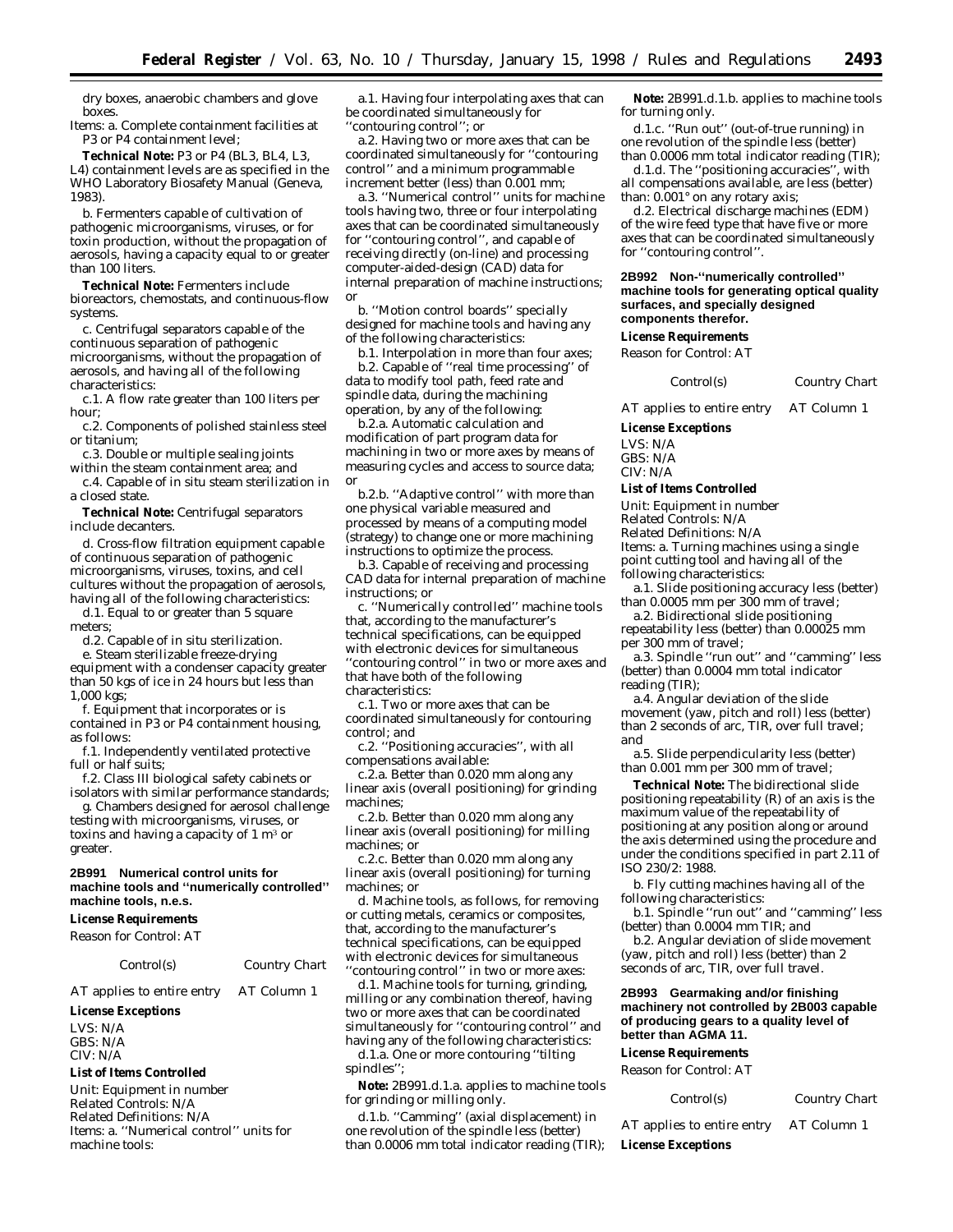LVS: N/A GBS: N/A CIV: N/A

# **List of Items Controlled**

*Unit:* \$ value *Related Controls:* N/A *Related Definitions:* N/A *Items:* The list of items controlled is contained in the ECCN heading.

# **2B996 Dimensional inspection or measuring systems or equipment not controlled by 2B006.**

# **License Requirements**

*Reason for Control:* AT

*Control(s) Country Chart*

AT applies to entire entry AT Column 1

# **License Exceptions**

LVS: N/A GBS: N/A CIV: N/A

# **List of Items Controlled**

*Unit:* Equipment in number *Related Controls:* N/A

*Related Definitions:* N/A

*Items:* a. Manual dimensional inspection machines, having both of the following characteristics:

a.1. Two or more axes; *and*

a.2. A measurement uncertainty equal to or less (better) than  $(3 + L/300)$  micrometer in any axes (L measured length in mm);

b. Systems for simultaneous linear-angular inspection of hemishells, having both of the following characteristics:

b.1. ''Measurement uncertainty'' along any linear axis equal to or less (better) than 3.5 micrometer per 5 mm; *and*

b.2. ''Angular position deviation'' equal to or less (better) than 0.02°;

**2B997 ''Robots'' not controlled by 2B007 or 2B207 that are capable of employing feedback information in real-time processing from one or more sensors to generate or modify ''programs'' or to generate or modify numerical program data.**

# **License Requirements**

*Reason for Control:* AT

| Control(s)                 | <b>Country Chart</b> |
|----------------------------|----------------------|
| AT applies to entire entry | AT Column 1          |

# **License Exceptions**

LVS: N/A GBS: N/A CIV: N/A

# **List of Items Controlled**

*Unit:* \$ value *Related Controls:* N/A *Related Definitions:* N/A *Items:* The list of items controlled is contained in the ECCN heading.

**2B998 Assemblies, units or inserts specially designed for machine tools controlled by 2B991, or for equipment controlled by 2B993, 2B996 or 2B997.**

# **License Requirements**

*Reason for Control:* AT

*Control(s) Country Chart*

- AT applies to entire entry AT Column 1
- **License Exceptions**
- LVS: N/A
- GBS: N/A

#### CIV: N/A **List of Items Controlled**

*Unit:* \$ value

*Related Controls:* This entry does not control measuring interferometer systems, without closed or open loop feedback, containing a laser to measure slide movement errors of machine-tools, dimensional inspection machines or similar equipment.

*Related Definition:* N/A *Items:* a. Spindle assemblies, consisting of spindles and bearings as a minimal assembly, with radial ("run out") or axial ("camming") axis motion in one revolution of the spindle less (better) than 0.0006 mm total indicator reading (TIR);

b. Single point diamond cutting tool inserts, having all of the following characteristics:

- b.1. Flawless and chip-free cutting edge when magnified 400 times in any direction;
- b.2. Cutting radius from 0.1 to 5 mm inclusive; *and*

b.3. Cutting radius out-of-roundness less (better) than 0.002 mm TIR.

c. Specially designed printed circuit boards with mounted components capable of upgrading, according to the manufacturer's specifications, ''numerical control'' units, machine tools or feedback devices to or above the levels specified in ECCNs 2B991, 2B993, 2B996, 2B997, or 2B998.

# **C. Materials [Reserved]**

# **D. Software**

**2D001 ''Software'' specially designed or modified for the ''development'', ''production'' or ''use'' of equipment controlled by 2A001 or 2B001 to 2B009.**

# **License Requirements**

*Reason for Control:* NS, MT, NP, AT

| Control(s)                                                                                                                     | Country Chart              |  |
|--------------------------------------------------------------------------------------------------------------------------------|----------------------------|--|
| NS applies to entire entry<br>MT applies to "software"                                                                         | NS Column 1<br>MT Column 1 |  |
| for equipment con-<br>trolled by 2B004 and<br>2B009 for MT reasons.                                                            |                            |  |
| NP applies to specially<br>designed or modified                                                                                | NP Column 1                |  |
| "software" for equip-<br>ment controlled by                                                                                    |                            |  |
| 2B001 for NP reasons,<br>and to specially de-<br>signed "software" for                                                         |                            |  |
| equipment controlled by<br>2B004, 2B006, 2B007, or                                                                             |                            |  |
| 2B009 for NP reasons.<br>AT applies to entire entry                                                                            | AT Column 1                |  |
| <b>License Requirement Notes:</b> See §743.1 of<br>the EAR for reporting requirements for<br>exports under License Exceptions. |                            |  |
|                                                                                                                                |                            |  |

# **License Exceptions** CIV: N/A

TSR: Yes, except N/A for MT **List of Items Controlled**

# *Unit:* \$ value

*Related Controls:* See also 2D101 and 2D201 *Related Definitions:* N/A *Items:* The list of items controlled is contained in the ECCN heading.

# **2D002 ''Software'' for electronic devices, even when residing in an electronic device or system, enabling such devices or systems to function as a ''numerical control'' unit, capable of any of the following (see List of Items Controlled).**

# **License Requirements**

*Reason for Control:* NS, NP, AT

| Control(s)                                                                   | Country Chart              |
|------------------------------------------------------------------------------|----------------------------|
| NS applies to entire entry<br>NP applies to entire entry,<br>except 2D002.b. | NS Column 1<br>NP Column 1 |
| AT applies to entire entry                                                   | AT Column 1                |

#### **License Exceptions**

CIV: N/A

TSR: Yes

#### **List of Items Controlled**

*Unit:* \$ value

*Related Controls:* (1) See also 2D202. (2) This entry does not control ''software'' specially designed or modified for the operation of machine tools not controlled by Category 2.

*Related Definitions:* N/A *Items:* a. Coordinating simultaneously more than 4 axes for ''contouring control''; *or*

- b. ''Real time processing'' of data to modify tool path, feed rate and spindle data, during the machining operation, by any of the following:
- b.1. Automatic calculation and modification of part program data for machining in two or more axes by means of measuring cycles and access to source data; *or*
- b.2. ''Adaptive control'' with more than one physical variable measured and processed by means of a computing model (strategy) to change one or more machining instructions to optimize the process.

## **2D018 ''Software'' for the ''development'', ''production'' or ''use'' of equipment controlled by 2B018.**

#### **License Requirements**

*Reason for Control:* NS, MT, AT

| Control(s)                                                                                                                                        | Country Chart                             |
|---------------------------------------------------------------------------------------------------------------------------------------------------|-------------------------------------------|
| NS applies to entire entry<br>MT applies to "software"<br>for equipment con-<br>trolled by 2B018 for MT<br>reasons.<br>AT applies to entire entry | NS Column 1<br>MT Column 1<br>AT Column 1 |
| <b>License Exceptions</b>                                                                                                                         |                                           |
| CIV: N/A                                                                                                                                          |                                           |
| TSR: Yes                                                                                                                                          |                                           |
| <b>List of Items Controlled</b>                                                                                                                   |                                           |

*Unit:* \$ value *Related Controls:* N/A Related Definitions: N/A *Items:* The list of items controlled is contained in the ECCN heading.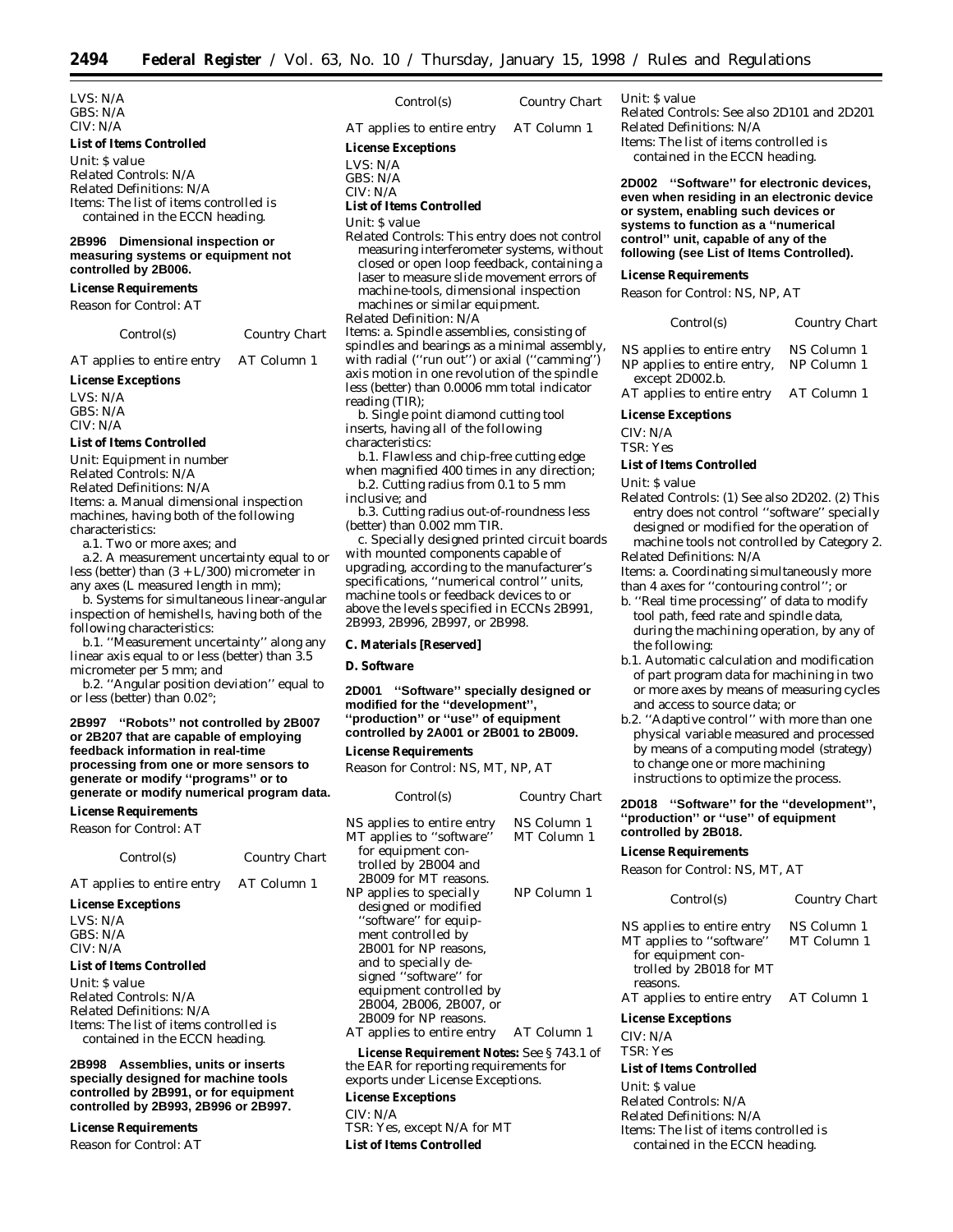## **2D101 ''Software'' specially designed for the ''use'' of equipment controlled by 2B104, 2B109 or 2B116.**

#### **License Requirements**

*Reason for Control:* NS, MT, AT

#### *Control(s) Country Chart*

NS applies to entire entry NS Column 1 MT applies to entire entry MT Column 1 AT applies to entire entry AT Column 1

# **License Exceptions**

CIV: N/A TSR: N/A

#### **List of Items Controlled**

*Unit:* \$ value *Related Controls:* See also 9D004 Related Definitions: N/A *Items:* The list of items controlled is contained in the ECCN heading.

# **2D201 ''Software'' specially designed for the ''use'' of equipment controlled by 2B204, 2B206, 2B207, 2B209, 2B227 or 2B229.**

#### **License Requirements**

*Reason for Control:* NP, AT

| Control(s)                 | Country Chart |
|----------------------------|---------------|
| NP applies to entire entry | NP Column 1   |
| AT applies to entire entry | AT Column 1   |

# **License Exceptions**

CIV: N/A TSR: N/A

#### **List of Items Controlled**

*Unit:* \$ value *Related Controls:* N/A *Related Definitions:* N/A *Items:* The list of items controlled is contained in the ECCN heading.

# **2D202 ''Software'' specially designed or modified for the ''development'', ''production'' or ''use'' of equipment controlled by 2B201.**

**License Requirements**

*Reason for Control:* NP, AT

| Control(s) | <b>Country Chart</b> |
|------------|----------------------|
|------------|----------------------|

NP applies to entire entry NP Column 1 AT applies to entire entry AT Column 1

# **License Exceptions**

CIV: N/A TSR: N/A

# **List of Items Controlled**

*Unit:* \$ value *Related Controls:* N/A *Related Definitions:* N/A *Items:* The list of items controlled is contained in the ECCN heading.

**2D290 ''Software'' specially designed or modified for the ''development'', ''production'' or ''use'' of items controlled by 2A290, 2A291, 2A292, 2A293, or 2B290.**

# **License Requirements**

*Reason for Control:* NP, AT

| Control(s) | <b>Country Chart</b> |
|------------|----------------------|
|            |                      |

NP applies to entire entry NP Column 2<br>AT applies to entire entry AT Column 1 AT applies to entire entry

# **License Exceptions**

CIV: N/A TSR: N/A

# **List of Items Controlled**

*Unit:* \$ value *Related Controls:* N/A *Related Definitions:* N/A *Items:* The list of items controlled is contained in the ECCN heading.

# **2D991 ''Software'' specially designed for the ''development'', ''production'', or ''use'' of equipment controlled by 2B991, 2B993, or 2B996, 2B997, and 2B998.**

#### **License Requirements**

*Reason for Control:* AT

| Control(s)                             | Country Chart |
|----------------------------------------|---------------|
| AT applies to entire entry AT Column 1 |               |
| <b>License Exceptions</b>              |               |
| CIV: N/A                               |               |
| $TSR \cdot N/A$                        |               |

## **List of Items Controlled**

*Unit:* \$ value *Related Controls:* N/A *Related Definitions:* N/A *Items:* The list of items controlled is contained in the ECCN heading.

# **2D992. Specific ''software'', as follows (see List of Items Controlled).**

# **License Requirements**

*Reason for Control:* AT

| Control(s)                 | <b>Country Chart</b> |
|----------------------------|----------------------|
| AT applies to entire entry | AT Column 1          |

#### **License Exceptions**

CIV: N/A TSR: N/A

# **List of Items Controlled**

*Unit:* \$ value *Related Controls:* N/A *Related Definitions:* N/A *Items:* a. ''Software'' to provide ''adaptive control'' and having both of the following characteristics:

a.1. For ''flexible manufacturing units'' (FMUs) which consist at least of equipment described in b.1 and b.2 of the definition of ''flexible manufacturing unit'' contained in part 772 of the EAR; *and*

a.2. Capable of generating or modifying, in ''real time processing'', programs or data by using the signals obtained simultaneously by means of at least two detection techniques, such as:

a.2.a. Machine vision (optical ranging);

a.2.b. Infrared imaging; a.2.c. Acoustical imaging (acoustical

- ranging); a.2.d. Tactile measurement;
	- a.2.e. Inertial positioning;
	- a.2.f. Force measurement; *and*
	- a.2.g. Torque measurement.

**Note:** 2D992.a does not control ''software'' which only provides rescheduling of

functionally identical equipment within ''flexible manufacturing units'' using prestored part programs and a pre-stored strategy for the distribution of the part programs.

b. Reserved.

**2D994 ''Software'' specially designed for the ''development'' or ''production'' of portable electric generators controlled by 2A994.**

#### **License Requirements**

*Reason for Control:* AT *Control(s)*

AT applies to entire entry. A license is required for items controlled by this entry to Cuba, Iran, Libya, and North Korea. The Commerce Country Chart is not designed to determine licensing requirements for this entry. See part 746 of the EAR for additional information.

**Note:** Exports from the U.S. and transhipments to *Iran* must be licensed by the Department of Treasury, Office of Foreign Assets Control. (See § 742.8 and § 746.7 for additional information on this requirement.)

#### **License Exceptions**

CIV: N/A TSR: N/A

### **List of Items Controlled**

*Unit:* \$ value *Related Controls:* N/A *Related Definitions:* N/A *Items:* The list of items controlled is contained in the ECCN heading.

#### **E. Technology**

**2E001 ''Technology'' according to the General Technology Note for the ''development'' of equipment or ''software'' controlled by 2A (except 2A991, 2A993, or 2A994), 2B (except 2B991, 2B993, 2B996, 2B997, or 2B998), or 2D (except 2D991, 2D992, or 2D994).**

#### **License Requirements**

*Reason for Control:* NS, MT, NP, CB, AT

| Control(s)                                                                                                                                                                                                                             | Country Chart |
|----------------------------------------------------------------------------------------------------------------------------------------------------------------------------------------------------------------------------------------|---------------|
| NS applies to ''tech-<br>nology" for items con-<br>trolled by 2A001, 2B001<br>to 2B009, 2D001 or<br>2D002                                                                                                                              | NS Column 1   |
| MT applies to ''tech-<br>nology" for items con-<br>trolled by 2B004,<br>2B009, 2B018, 2B104,<br>2B109, 2B116, 2D001 or<br>2D101 for MT reasons                                                                                         | MT Column 1   |
| NP applies to ''tech-<br>nology" for items con-<br>trolled by 2B001,<br>2B004, 2B006, 2B007<br>2B009, 2B104, 2B109,<br>2B204 2B206, 2B207,<br>2B209, 2B225, 2B226,<br>2B228, 2B229, 2B231,<br>2D001, 2D002, or 2D201<br>for NP reasons | NP Column 1   |
| NP applies to "tech-<br>nology" for equipment<br>controlled by 2A290                                                                                                                                                                   | NP Column 2   |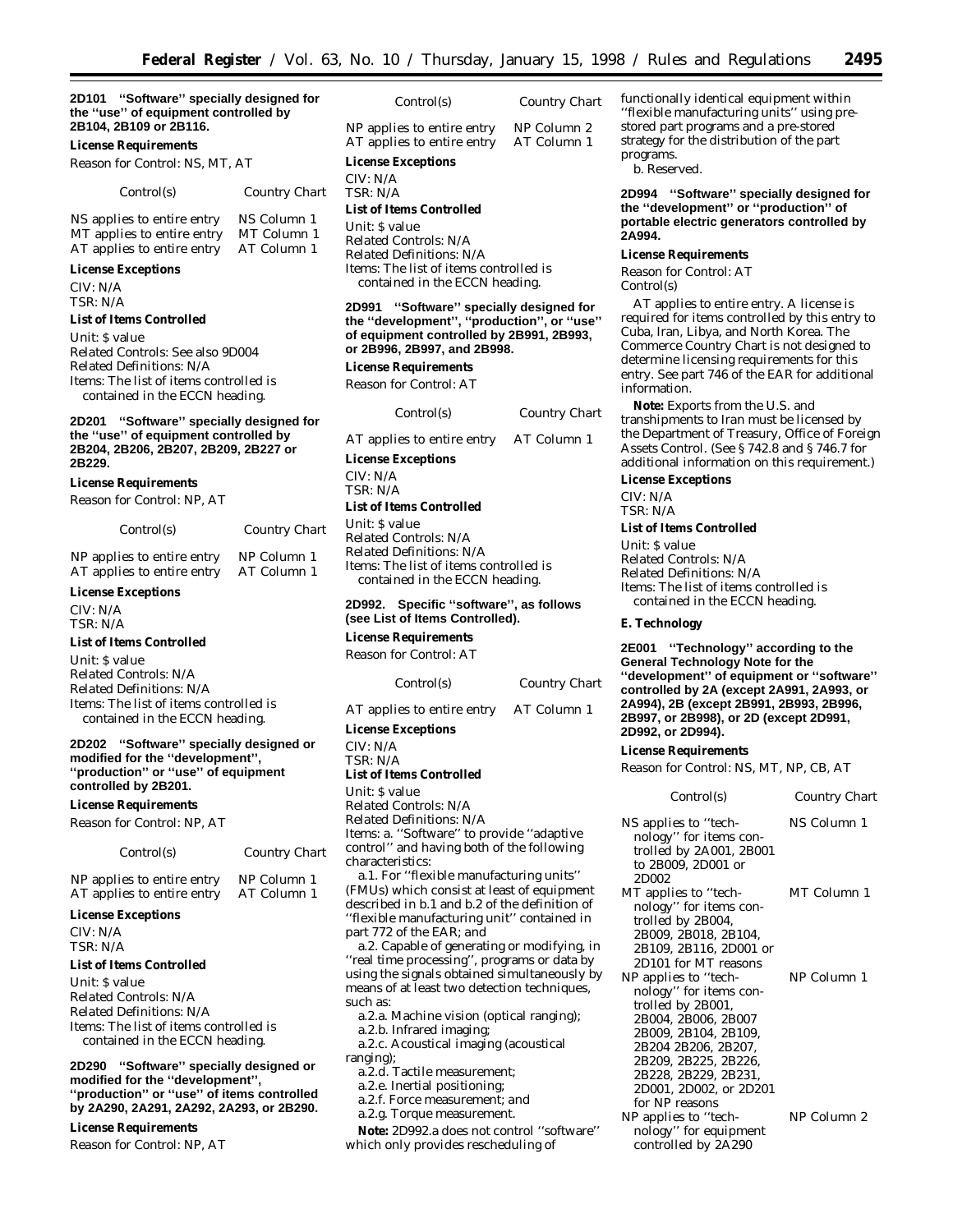$Country$  *Chart* 

NP Column 2

CB Column 3

| Control(s)                                                                                                                          | Country Chart | Control(s)                                                                                   |
|-------------------------------------------------------------------------------------------------------------------------------------|---------------|----------------------------------------------------------------------------------------------|
| CB applies to "tech-<br>nology" for equipment<br>controlled by 2B350 to<br>2B352                                                    | CB Column 3   | NP applies to "tech-<br>nology" for equipment<br>controlled by 2A290<br>CB applies to "tech- |
| AT applies to entire entry AT Column 1<br><b>License Requirement Notes:</b> See §743.1 of<br>the EAR for reporting requirements for |               | nology" for equipment<br>controlled by 2B350 to<br>2B352<br>AT applies to entire entr        |
| exports under License Exceptions.                                                                                                   |               |                                                                                              |
| <b>License Exceptions</b><br>CIV: N/A<br>TSR: Yes, except N/A for MT                                                                |               | <b>License Requirement N</b><br>the EAR for reporting requ<br>exports under License Ex-      |
| <b>List of Items Controlled</b>                                                                                                     |               | <b>License Exceptions</b>                                                                    |
| Unit: $N/A$                                                                                                                         |               | CIV: N/A                                                                                     |
| Related Controls: See also 2E101, 2E201, and                                                                                        |               | TSR: Yes, except N/A for                                                                     |
| 2E301                                                                                                                               |               | <b>List of Items Controlled</b>                                                              |
| Related Definitions: N/A                                                                                                            |               | Unit: $N/A$                                                                                  |
| <i>Items:</i> The list of items controlled is                                                                                       |               | Related Controls: N/A                                                                        |
| contained in the ECCN heading.                                                                                                      |               | Related Definitions: N/A                                                                     |
| 2E002 "Technology" according to the<br><b>General Technology Note for the</b>                                                       |               | <i>Items:</i> The list of items co<br>contained in the ECCN                                  |
| "production" of equipment controlled by 2A<br>(except 2A991, 2A993, or 2A994), or 2B                                                |               | 2E003 Other "technolo<br>List of Items Controlled).                                          |
| (except 2B991, 2B993, 2B996, 2B997, or                                                                                              |               | <b>License Requirements</b>                                                                  |
| 2B998).                                                                                                                             |               | Reason for Control: NS, A                                                                    |
| <b>License Requirements</b>                                                                                                         |               |                                                                                              |
| Reason for Control: NS, MT, NP, CB, AT                                                                                              |               | Control(s)                                                                                   |
| Control(s)                                                                                                                          | Country Chart | NS applies to entire entry<br>AT applies to entire entr                                      |
| NS applies to "tech-<br>nology" for equipment<br>controlled by 2A001,                                                               | NS Column 1   | <b>License Exceptions</b><br>CIV: N/A                                                        |

MT Column 1

NP Column 1

2B001 to 2B009

MT applies to ''technology'' for equipment controlled by 2B004, 2B009, 2B018, 2B104, 2B109, and 2B116 for

MT reasons

NP applies to ''technology'' for equipment controlled by 2B001, 2B004, 2B006, 2B007, 2B009, 2B104, 2B109, 2B204, 2B206, 2B207, 2B209, 2B225, 2B226, 2B228, 2B229, or 2B231 for NP reasons

350 to entry AT Column 1 **Lient Notes:** See § 743.1 of g requirements for se Exceptions. A for MT **lled** *Related Controls:* N/A *Related Definitions:* N/A  $ms$  controlled is  $ECCN$  heading.

## **2E003 Other ''technology'', as follows (see** blied).

*Reason for Control:* NS, AT

|   | Control(s)                                                                                                                                                                                                                                                     | Country Chart              |
|---|----------------------------------------------------------------------------------------------------------------------------------------------------------------------------------------------------------------------------------------------------------------|----------------------------|
| t | NS applies to entire entry<br>AT applies to entire entry                                                                                                                                                                                                       | NS Column 1<br>AT Column 1 |
|   | <b>License Exceptions</b><br>CIV: N/A<br>TSR: Yes, except 2E003.a, .b, .e and .f                                                                                                                                                                               |                            |
|   | <b>List of Items Controlled</b>                                                                                                                                                                                                                                |                            |
|   | Unit: N/A<br>Related Controls: N/A<br>Related Definitions: N/A<br><i>Items: a.</i> "Technology" for the<br>"development" of interactive graphics as an<br>integrated part in "numerical control" units<br>for preparation or modification of part<br>programs; |                            |
|   | b. "Technology" for metal-working<br>manufacturing processes, as follows:<br>b.1. "Technology" for the design of tools,<br>dies or fixtures specially designed for any of<br>the following processes:<br>b.1.a. "Superplastic forming";                        |                            |

b.1.c. ''Direct-acting hydraulic pressing''; b.2. Technical data consisting of process methods or parameters as listed below used to control: b.2.a. ''Superplastic forming'' of aluminum alloys, titanium alloys or ''superalloys'': b.2.a.1. Surface preparation; b.2.a.2. Strain rate; b.2.a.3. Temperature; b.2.a.4. Pressure; b.2.b. ''Diffusion bonding'' of ''superalloys'' or titanium alloys: b.2.b.1. Surface preparation; b.2.b.2. Temperature; b.2.b.3. Pressure; b.2.c. ''Direct-acting hydraulic pressing'' of aluminum alloys or titanium alloys: b.2.c.1. Pressure; b.2.c.2. Cycle time; b.2.d. ''Hot isostatic densification'' of titanium alloys, aluminum alloys or ''superalloys'': b.2.d.1. Temperature; b.2.d.2. Pressure; b.2.d.3. Cycle time;

b.1.b. ''Diffusion bonding''; *or*

c. ''Technology'' for the ''development'' or ''production'' of hydraulic stretch-forming machines and dies therefor, for the manufacture of airframe structures;

d. ''Technology'' for the ''development'' of generators of machine tool instructions (e.g., part programs) from design data residing inside ''numerical control'' units;

e. ''Technology for the development'' of integration ''software'' for incorporation of expert systems for advanced decision support of shop floor operations into ''numerical control'' units;

f. ''Technology'' for the application of inorganic overlay coatings or inorganic surface modification coatings (specified in column 3 of the following table) to nonelectronic substrates (specified in column 2 of the following table), by processes specified in column 1 of the following table and defined in the Technical Note.

CATEGORY 2E—MATERIALS PROCESSING TABLE; DEPOSITION TECHNIQUES [The numbers in parentheses refer to the Notes following this Table]

| Trine numbers in parentheses refer to the Notes following this Table |  |  |  |  |
|----------------------------------------------------------------------|--|--|--|--|
|----------------------------------------------------------------------|--|--|--|--|

| 1. Coating Process (1)             | 2. Substrate                                 | 3. Resultant Coating             |
|------------------------------------|----------------------------------------------|----------------------------------|
| A. Chemical Vapor Deposition (CVD) |                                              | Aluminides for internal passages |
|                                    | Ceramics and Low-expansion glasses (14)      | Silicides                        |
|                                    |                                              | Carbides                         |
|                                    |                                              | Dielectric layers (15)           |
|                                    | Carbon-carbon, Ceramic, and Metal "matrix"   | <b>Silicides</b>                 |
|                                    | "composites".                                | Carbides                         |
|                                    |                                              | Refractory metals                |
|                                    |                                              | Mixtures thereof (4)             |
|                                    |                                              | Dielectric layers (15)           |
|                                    |                                              | Aluminides                       |
|                                    |                                              | Alloyed aluminides (2)           |
|                                    | Cemented tungsten carbide (16), Silicon car- | Carbides                         |
|                                    | bide.                                        | Tungsten                         |
|                                    |                                              | Mixtures thereof (4)             |
|                                    |                                              | Dielectric layers (15)           |
|                                    | Molybdenum and Molybdenum alloys             | Dielectric layers (15)           |
|                                    |                                              | Dielectric layers (15)           |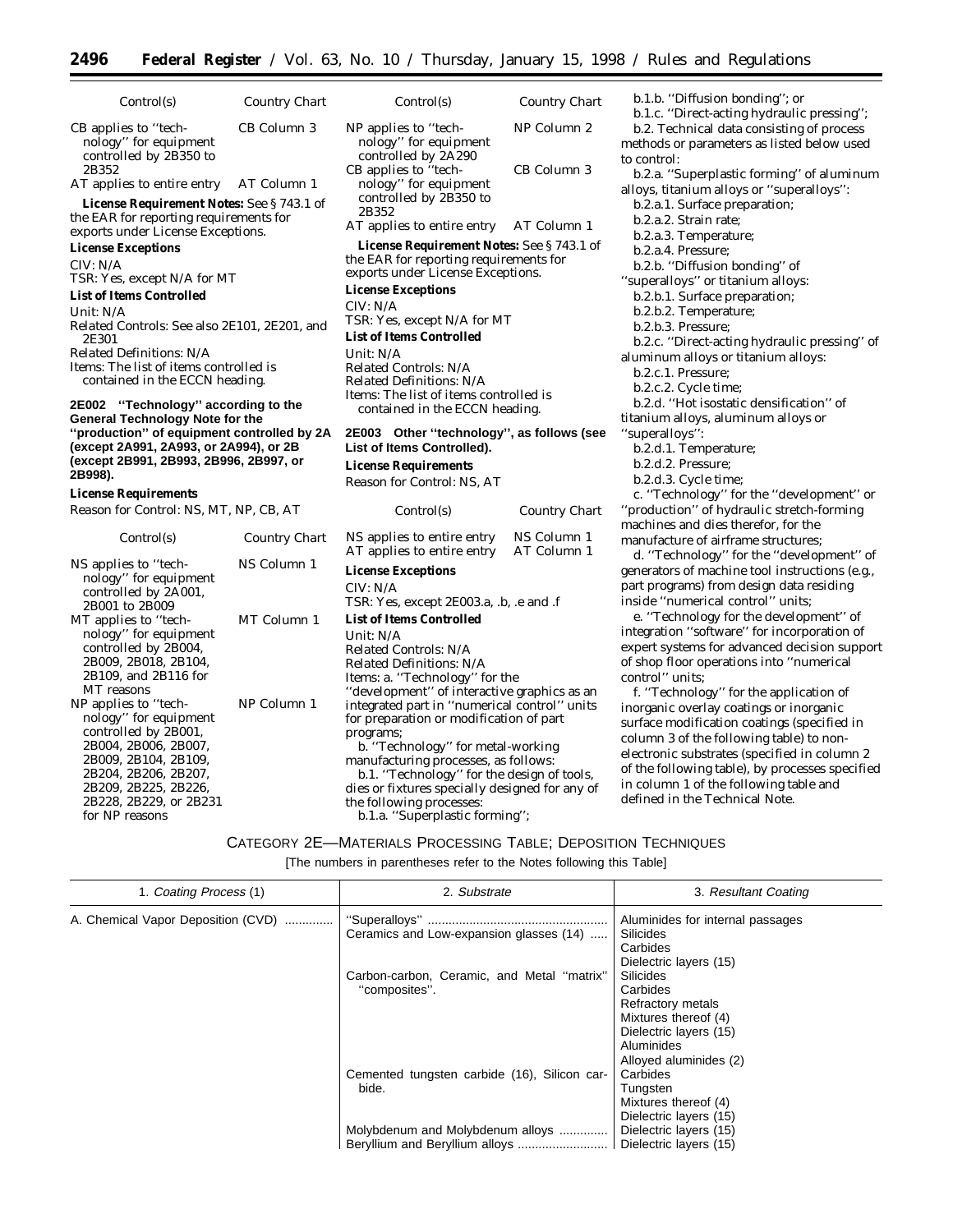۰

| 1. Coating Process (1)                                                        | 2. Substrate                                                                                      | 3. Resultant Coating                                                                                                                   |
|-------------------------------------------------------------------------------|---------------------------------------------------------------------------------------------------|----------------------------------------------------------------------------------------------------------------------------------------|
| B. Thermal-Evaporation Physical Vapor Depo-<br>sition (TE-PVD)                |                                                                                                   | Dielectric layers (15)                                                                                                                 |
| 1. Physical Vapor Deposition (PVD): Elec-<br>tron-Beam (EB-PVD).              |                                                                                                   | Alloyed silicides<br>Alloyed aluminides (2)<br>MCrAIX (5)<br>Modified zirconia (12)<br>Silicides<br>Aluminides<br>Mixtures thereof (4) |
|                                                                               | Ceramics and Low-expansion glasses (14)                                                           | Dielectric layers (15)<br>MCrAIX (5)<br>Modified zirconia (12)<br>Mixtures thereof (4)                                                 |
|                                                                               | Carbon-carbon, Ceramic and Metal "matrix"<br>"composites".                                        | Silicides<br>Carbides<br>Refractory metals<br>Mixtures thereof (4)<br>Dielectric layers (15)                                           |
|                                                                               | Cemented tungsten carbide (16), Silicon car-<br>bide.                                             | Carbides<br>Tungsten<br>Mixtures thereof (4)<br>Dielectric layers (15)                                                                 |
|                                                                               | Molybdenum and Molybdenum alloys<br>Beryllium and Beryllium alloys                                | Dielectric layers (15)<br>Dielectric layers (15)<br><b>Borides</b>                                                                     |
|                                                                               |                                                                                                   | Dielectric layers (15)<br><b>Borides</b><br><b>Nitrides</b>                                                                            |
| 2. Ion assisted resistive heating Physical<br>Vapor Deposition (Ion Plating). | Ceramics and Low-expansion glasses (14)<br>Carbon-carbon, Ceramic and Metal "matrix"              | Dielectric layers (15)<br>Dielectric layers (15)                                                                                       |
|                                                                               | "composites".<br>Cemented tungsten carbide (16) Silicon car-<br>bide.                             | Dielectric layers (15)                                                                                                                 |
|                                                                               | Molybdenum and Molybdenum alloys<br>Beryllium and Beryllium alloys<br>Sensor window materials (9) | Dielectric Layers (15)<br>Dielectric layers (15)<br>Dielectric Layers (15)                                                             |
| Physical Vapor Deposition: "laser"<br>3.<br>evaporation.                      | Ceramics and Low-expansion glasses (14)<br>Carbon-carbon, Ceramic and Metal "matrix"              | Silicides<br>Dielectric layers (15)<br>Dielectric layers (15)                                                                          |
|                                                                               | "composites".<br>Cemented tungsten carbide (16), Silicon car-<br>bide.                            | Dielectric layers (15)                                                                                                                 |
|                                                                               | Molybdenum and Molybdenum alloys<br>Sensor window materials (9)                                   | Dielectric layers (15)<br>Dielectric layers (15)<br>Dielectric layers (15)<br>Diamond-like carbon                                      |
| 4. Physical Vapor Deposition: cathodic arc<br>discharge.                      |                                                                                                   | Alloyed silicides<br>Alloyed<br>Aluminides (2)<br>MCrAIX (5)                                                                           |
|                                                                               | Polymers (11) and Organic "matrix" "compos-<br>ites".                                             | <b>Borides</b><br>Carbides<br><b>Nitrides</b>                                                                                          |
| C. Pack cementation (see A above for out-of-<br>pack cementation) (10).       | Carbon-carbon, Ceramic and Metal "matrix"<br>"composites".                                        | Silicides<br>Carbides<br>Mixtures thereof (4)                                                                                          |
|                                                                               |                                                                                                   | Silicides<br>Aluminides<br>Alloyed aluminides (2)                                                                                      |
|                                                                               | Refractory metals and alloys (8)                                                                  | Silicides<br>Oxides                                                                                                                    |

# CATEGORY 2E—MATERIALS PROCESSING TABLE; DEPOSITION TECHNIQUES—Continued [The numbers in parentheses refer to the Notes following this Table]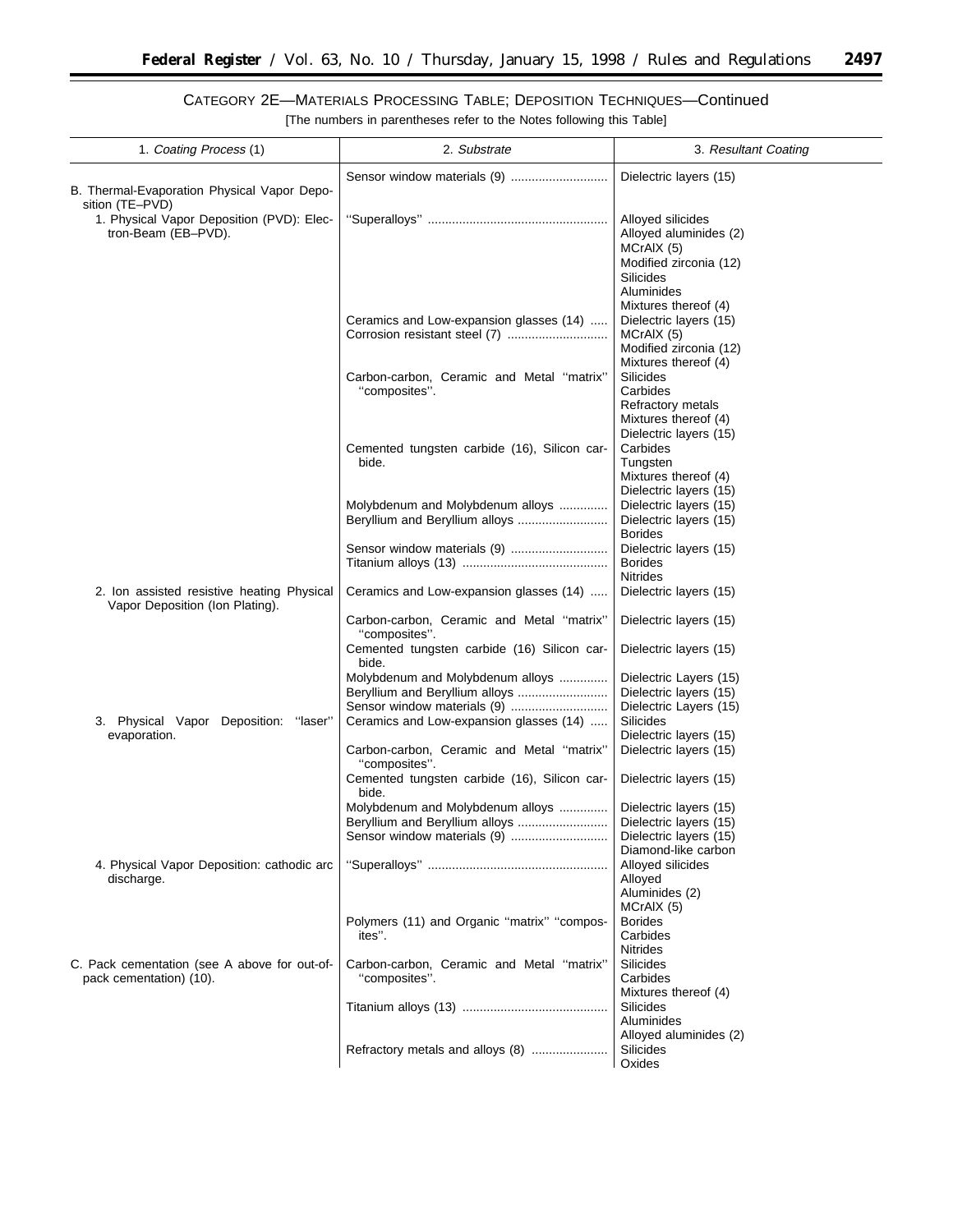Ξ

| 1. Coating Process (1) | 2. Substrate                                               | 3. Resultant Coating                                                                                                                                                                                 |
|------------------------|------------------------------------------------------------|------------------------------------------------------------------------------------------------------------------------------------------------------------------------------------------------------|
|                        |                                                            | MCrAIX (5)<br>Modified zirconia (12)<br>Mixtures Thereof (4)<br>Abradable<br>Nickel-Graphite<br>Abradable<br>Ni-Cr-Al-<br><b>Bentonite</b><br>Abradable<br>Al-Si-Polyester<br>Alloyed aluminides (2) |
|                        |                                                            | MCrAIX (5)<br>Modified zirconia (12)<br>Silicides<br>Mixtures thereof (4)                                                                                                                            |
|                        | Refractory metals and alloys (8)                           | Aluminides<br>Silicides                                                                                                                                                                              |
|                        |                                                            | Carbides<br>Modified zirconia (12)                                                                                                                                                                   |
|                        |                                                            | Mixtures thereof (4)<br>Carbides<br>Aluminides<br><b>Silicides</b>                                                                                                                                   |
|                        |                                                            | Alloyed aluminides (2)<br>Abradable<br>Nickel-Graphite<br>Abradable<br>Ni-Cr-Al-<br><b>Bentonite</b><br>Abradable<br>Al-Si-Polyester                                                                 |
|                        |                                                            | <b>Fused silicides</b><br>Fused aluminides except for resistance heat-<br>ing elements                                                                                                               |
|                        | Carbon-carbon, Ceramic and Metal "matrix"<br>"composites". | Silicides<br>Carbides<br>Mixtures thereof (4)                                                                                                                                                        |
|                        |                                                            | Alloyed silicides<br>Alloyed aluminides (2)<br>Noble metal modified aluminides (3)<br>MCrAIX (5)<br>Modified zirconia (12)<br>Platinum<br>Mixtures thereof (4)                                       |
|                        | Ceramics and Low-expansion glasses (14)                    | Silicides<br>Platinum<br>Mixtures thereof (4)<br>Dielectric layers (15)                                                                                                                              |
|                        |                                                            | <b>Borides</b><br><b>Nitrides</b><br>Oxides<br>Silicides<br>Aluminides<br>Alloyed aluminides (2)<br>Carbides                                                                                         |
|                        | Carbon-carbon, Ceramic and Metal "matrix"<br>"Composites". | Silicides<br>Carbides<br>Refractory metals<br>Mixtures thereof (4)<br>Dielectric layers (15)                                                                                                         |
|                        | Cemented tungsten carbide (16), Silicon car-<br>bide.      | Carbides<br>Tungsten<br>Mixtures thereof (4)<br>Dielectric layers (15)                                                                                                                               |
|                        | Molybdenum and Molybdenum alloys                           | Dielectric layers (15)<br><b>Borides</b><br>Dielectric layers (15)                                                                                                                                   |
|                        |                                                            | Dielectric layers (15)                                                                                                                                                                               |

CATEGORY 2E—MATERIALS PROCESSING TABLE; DEPOSITION TECHNIQUES—Continued [The numbers in parentheses refer to the Notes following this Table]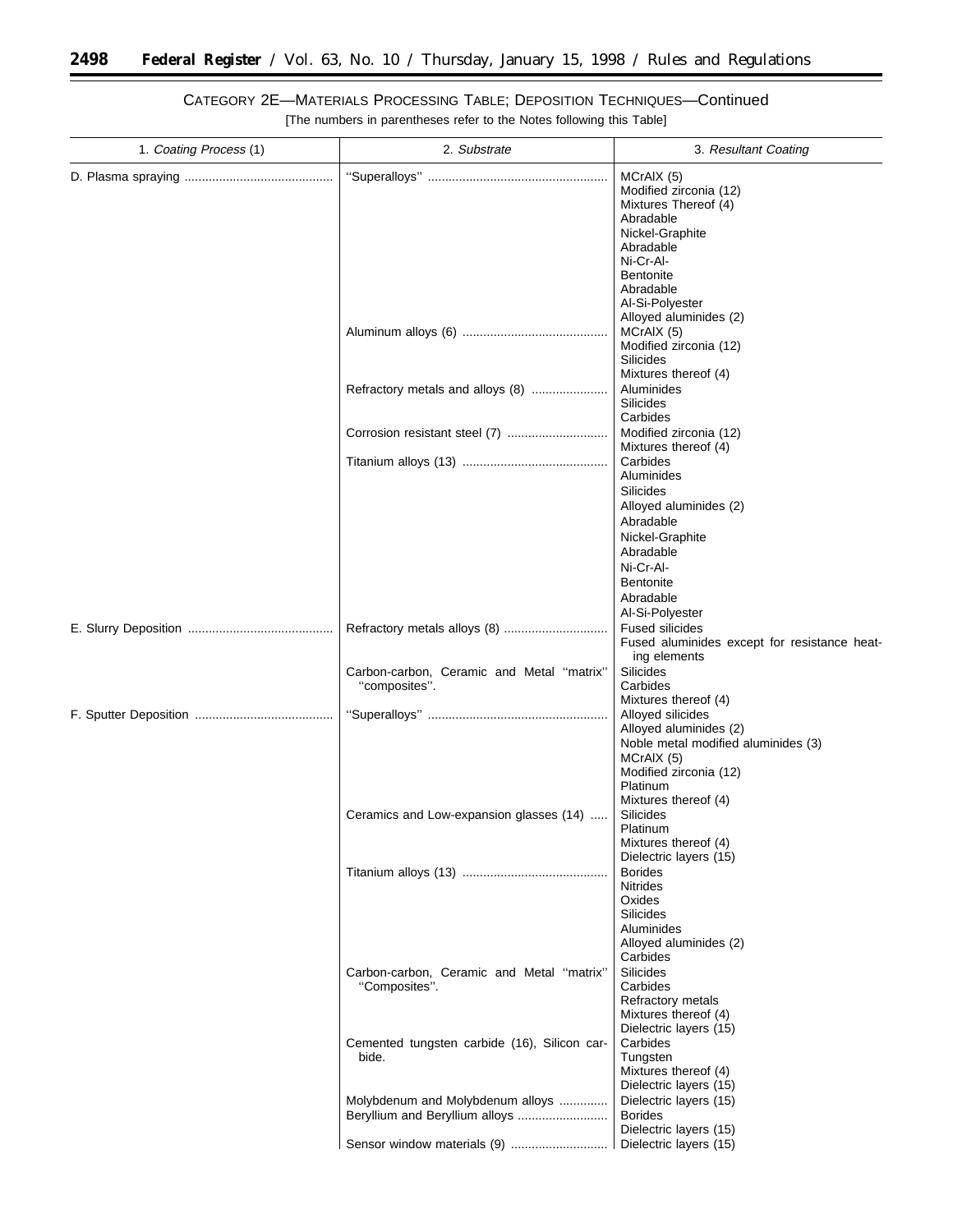CATEGORY 2E—MATERIALS PROCESSING TABLE; DEPOSITION TECHNIQUES—Continued

[The numbers in parentheses refer to the Notes following this Table]

| 1. Coating Process (1) | 2. Substrate                     | 3. Resultant Coating                                       |
|------------------------|----------------------------------|------------------------------------------------------------|
|                        | Refractory metals and alloys (8) | Aluminides<br>Silicides<br>Oxides<br>Carbides              |
|                        |                                  | Additions of Chromium, Tantalum, or Niobium<br>(Columbium) |
|                        |                                  | <b>Borides</b><br><b>Nitrides</b>                          |
|                        | Beryllium and Beryllium alloys   | <b>Borides</b><br>Carbides<br>Nitrides                     |

#### **Notes to Table on Deposition Techniques**

1. The term 'coating process' includes coating repair and refurbishing as well as original coating.

2. The term 'alloyed aluminide coating' includes single or multiple-step coatings in which an element or elements are deposited prior to or during application of the aluminide coating, even if these elements are deposited by another coating process. It does not, however, include the multiple use of single-step pack cementation processes to achieve alloyed aluminides.

3. The term 'noble metal modified aluminide' coating includes multiple-step coatings in which the noble metal or noble metals are laid down by some other coating process prior to application of the aluminide coating.

4. Mixtures consist of infiltrated material, graded compositions, co-deposits and multilayer deposits and are obtained by one or more of the coating processes specified in the Table.

5. MCrAlX refers to a coating alloy where M equals cobalt, iron, nickel or combinations thereof and X equals hafnium, yttrium, silicon, tantalum in any amount or other intentional additions over 0.01 weight percent in various proportions and combinations, except:

a. CoCrAlY coatings which contain less than 22 weight percent of chromium, less than 7 weight percent of aluminum and less than 2 weight percent of yttrium;

b. CoCrAlY coatings which contain 22 to 24 weight percent of chromium, 10 to 12 weight percent of aluminum and 0.5 to 0.7 weight percent of yttrium; *or*

c. NiCrAlY coatings which contain 21 to 23 weight percent of chromium, 10 to 12 weight percent of aluminum and 0.9 to 1.1 weight percent of yttrium.

6. The term 'aluminum alloys' refers to alloys having an ultimate tensile strength of 190 MPa or more measured at 293 K (20° C).

7. The term 'corrosion resistant steel' refers to AISI (American Iron and Steel Institute) 300 series or equivalent national standard steels.

8. Refractory metals consist of the following metals and their alloys: niobium (columbium), molybdenum, tungsten and tantalum.

9. Sensor window materials, as follows: alumina, silicon, germanium, zinc sulphide, zinc selenide, gallium arsenide and the

following metal halides: potassium iodide, potassium fluoride, or sensor window materials of more than 40 mm diameter for thallium bromide and thallium chlorobromide.

10. ''Technology'' for single-step pack cementation of solid airfoils is not controlled by this Category.

11. Polymers, as follows: polyimide, polyester, polysulfide, polycarbonates and polyurethanes.

12. Modified zirconia refers to additions of other metal oxides, (e.g., calcia, magnesia, yttria, hafnia, rare earth oxides) to zirconia in order to stabilize certain crystallographic phases and phase compositions. Thermal barrier coatings made of zirconia, modified with calcia or magnesia by mixing or fusion, are not controlled.

13. Titanium alloys refers to aerospace alloys having an ultimate tensile strength of 900 MPa or more measured at 293 K (20° C).

14. Low-expansion glasses refers to glasses which have a coefficient of thermal expansion of  $1\times10^{-7}$  K <sup>-1</sup> or less measured at 293 K (20° C).

15. Dielectric layers are coatings constructed of multi-layers of insulator materials in which the interference properties of a design composed of materials of various refractive indices are used to reflect, transmit or absorb various wavelength bands. Dielectric layers refers to more than four dielectric layers or dielectric/metal "composite" layers.

16. Cemented tungsten carbide does not include cutting and forming tool materials consisting of tungsten carbide/(cobalt, nickel), titanium carbide/(cobalt, nickel), chromium carbide/nickel-chromium and chromium carbide/nickel.

## **Technical Note to Table on Deposition Techniques**

Processes specified in Column 1 of the Table are defined as follows:

a. Chemical Vapor Deposition (CVD) is an overlay coating or surface modification coating process wherein a metal, alloy, ''composite'', dielectric or ceramic is deposited upon a heated substrate. Gaseous reactants are decomposed or combined in the vicinity of a substrate resulting in the deposition of the desired elemental, alloy or compound material on the substrate. Energy for this decomposition or chemical reaction process may be provided by the heat of the

substrate, a glow discharge plasma, or ''laser'' irradiation.

**Note** 1: CVD includes the following processes: directed gas flow out-of-pack deposition, pulsating CVD, controlled nucleation thermal decomposition (CNTD), plasma enhanced or plasma assisted CVD processes.

**Note** 2: Pack denotes a substrate immersed in a powder mixture.

**Note** 3: The gaseous reactants used in the out-of-pack process are produced using the same basic reactions and parameters as the pack cementation process, except that the substrate to be coated is not in contact with the powder mixture.

b. Thermal Evaporation-Physical Vapor Deposition (TE–PVD) is an overlay coating process conducted in a vacuum with a pressure less than 0.1 Pa wherein a source of thermal energy is used to vaporize the coating material. This process results in the condensation, or deposition, of the evaporated species onto appropriately positioned substrates. The addition of gases to the vacuum chamber during the coating process to synthesize compound coatings is an ordinary modification of the process. The use of ion or electron beams, or plasma, to activate or assist the coating's deposition is also a common modification in this technique. The use of monitors to provide inprocess measurement of optical characteristics and thickness of coatings can be a feature of these processes. Specific TE– PVD processes are as follows:

1. Electron Beam PVD uses an electron beam to heat and evaporate the material which forms the coating;

2. Resistive Heating PVD employs electrically resistive heating sources capable of producing a controlled and uniform flux of evaporated coating species;

3. ''Laser'' Evaporation uses either pulsed or continuous wave ''laser'' beams to heat the material which forms the coating;

4. Cathodic Arc Deposition employs a consumable cathode of the material which forms the coating and has an arc discharge established on the surface by a momentary contact of a ground trigger. Controlled motion of arcing erodes the cathode surface creating a highly ionized plasma. The anode can be either a cone attached to the periphery of the cathode, through an insulator, or the chamber. Substrate biasing is used for non line-of-sight deposition.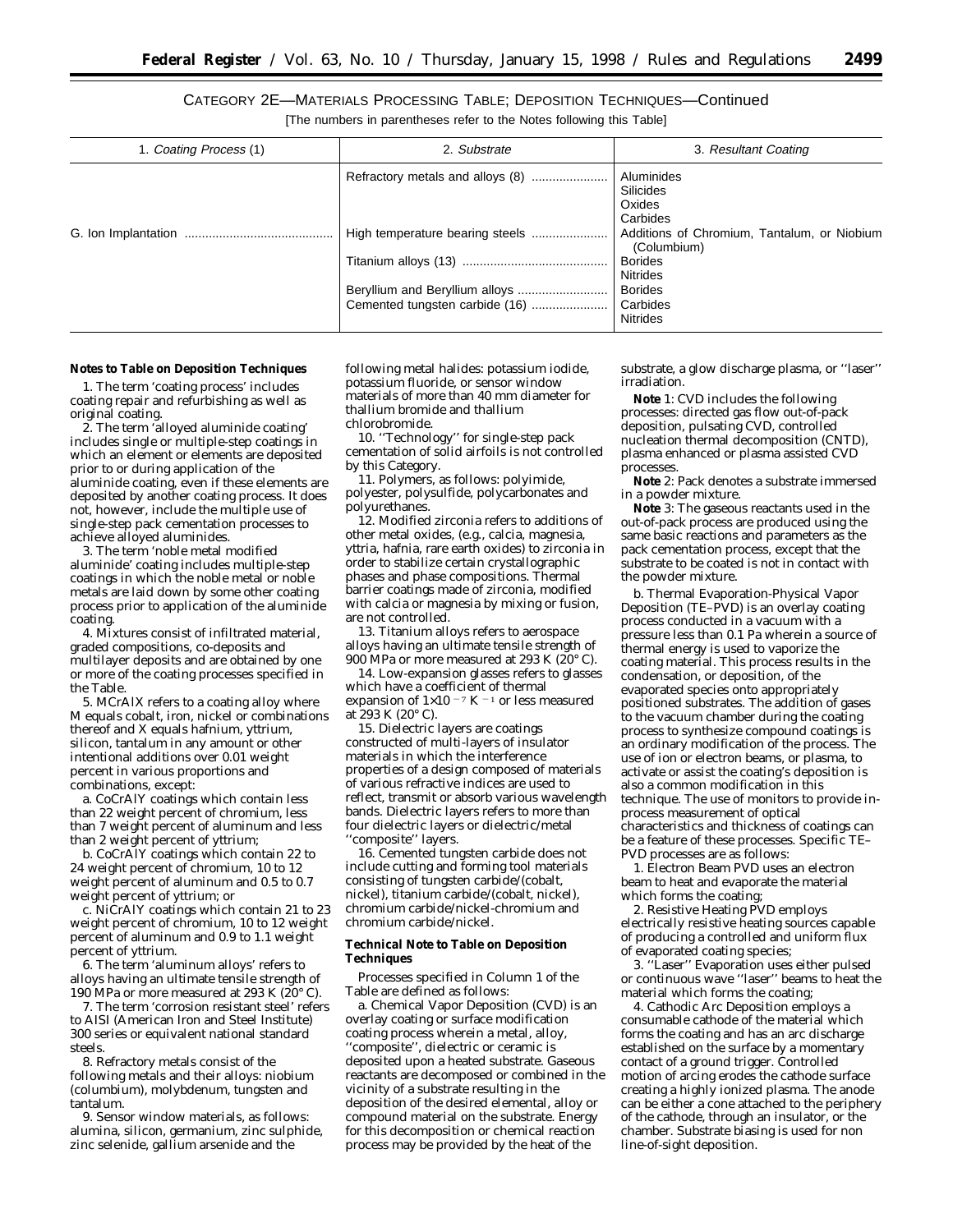**Note:** This definition does not include random cathodic arc deposition with nonbiased substrates.

c. Ion Plating is a special modification of a general TE–PVD process in which a plasma or an ion source is used to ionize the species to be deposited, and a negative bias is applied to the substrate in order to facilitate the extraction of the species to be deposited from the plasma. The introduction of reactive species, evaporation of solids within the process chamber, and the use of monitors to provide in-process measurement of optical characteristics and thicknesses of coatings are ordinary modifications of the process.

d. Pack Cementation is a surface modification coating or overlay coating process wherein a substrate is immersed in a powder mixture (a pack), that consists of:

1. The metallic powders that are to be deposited (usually aluminum, chromium, silicon or combinations thereof);

2. An activator (normally a halide salt); *and*

3. An inert powder, most frequently alumina. The substrate and powder mixture is contained within a retort which is heated to between 1,030 K (757° C) to 1,375 K (1,102° C) for sufficient time to deposit the coating.

e. Plasma Spraying is an overlay coating process wherein a gun (spray torch) which produces and controls a plasma accepts powder or wire coating materials, melts them and propels them towards a substrate, whereon an integrally bonded coating is formed. Plasma spraying constitutes either low pressure plasma spraying or high velocity plasma spraying carried out underwater.

**Note** 1: Low pressure means less than ambient atmospheric pressure.

**Note** 2: High velocity refers to nozzle-exit gas velocity exceeding 750 m/s calculated at  $293 K (20^{\circ} C)$  at 0.1 MPa.

f. Slurry Deposition is a surface modification coating or overlay coating process wherein a metallic or ceramic powder with an organic binder is suspended in a liquid and is applied to a substrate by either spraying, dipping or painting, subsequent air or oven drying, and heat treatment to obtain the desired coating.

g. Sputter Deposition is an overlay coating process based on a momentum transfer phenomenon, wherein positive ions are accelerated by an electric field towards the surface of a target (coating material). The kinetic energy of the impacting ions is sufficient to cause target surface atoms to be released and deposited on an appropriately positioned substrate.

**Note** 1: The Table refers only to triode, magnetron or reactive sputter deposition which is used to increase adhesion of the coating and rate of deposition and to radio frequency (RF) augmented sputter deposition used to permit vaporization of non-metallic coating materials.

**Note** 2: Low-energy ion beams (less than 5 keV) can be used to activate the deposition.

h. Ion Implantation is a surface modification coating process in which the element to be alloyed is ionized, accelerated through a potential gradient and implanted

into the surface region of the substrate. This includes processes in which ion implantation is performed simultaneously with electron beam physical vapor deposition or sputter deposition.

#### **Accompanying Technical Information to Table on Deposition Techniques**

1. ''Technology'' for pretreatments of the substrates listed in the Table, as follows:

a. Chemical stripping and cleaning bath cycle parameters, as follows:

1. Bath composition;

a. For the removal of old or defective coating corrosion product or foreign deposits;

- b. For preparation of virgin substrates;
	- 2. Time in bath;
	- 3. Temperature of bath;
	- 4. Number and sequences of wash cycles;
- b. Visual and macroscopic criteria for

acceptance of the cleaned part;

c. Heat treatment cycle parameters, as follows:

- 1. Atmosphere parameters, as follows:
- a. Composition of the atmosphere;
- b. Pressure of the atmosphere;
- 2. Temperature for heat treatment;
- 3. Time of heat treatment;
- d. Substrate surface preparation

parameters, as follows:

- 1. Grit blasting parameters, as follows:
- a. Grit composition;
- b. Grit size and shape;

c. Grit velocity;

- 2. Time and sequence of cleaning cycle after grit blast;
	- 3. Surface finish parameters;
- e. Masking technique parameters, as follows:
	- 1. Material of mask;
	- 2. Location of mask;
	- 2. ''Technology'' for in situ quality

assurance techniques for evaluation of the coating processes listed in the Table, as follows:

- a. Atmosphere parameters, as follows:
- 1. Composition of the atmosphere;
- 2. Pressure of the atmosphere;
- b. Time parameters;
- c. Temperature parameters;
- d. Thickness parameters;
- e. Index of refraction parameters;

3. ''Technology'' for post deposition treatments of the coated substrates listed in

the Table, as follows: a. Shot peening parameters, as follows:

- 1. Shot composition;
- 2. Shot size;
- 3. Shot velocity;

b. Post shot peening cleaning parameters;

c. Heat treatment cycle parameters, as follows:

- 1. Atmosphere parameters, as follows:
- a. Composition of the atmosphere;

b. Pressure of the atmosphere;

2. Time-temperature cycles;

d. Post heat treatment visual and macroscopic criteria for acceptance of the coated substrates;

4. ''Technology'' for quality assurance techniques for the evaluation of the coated substrates listed in the Table, as follows:

- a. Statistical sampling criteria;
- b. Microscopic criteria for:
- 1. Magnification;
- 2. Coating thickness, uniformity;
- 3. Coating integrity;
- 4. Coating composition;
- 5. Coating and substrates bonding; 6. Microstructural uniformity.
- c. Criteria for optical properties
- assessment:
	- 1. Reflectance;
- 2. Transmission;
- 3. Absorption;
- 4. Scatter;

5. ''Technology'' and parameters related to specific coating and surface modification processes listed in the Table, as follows:

- 
- a. For Chemical Vapor Deposition: 1. Coating source composition and
- formulation;
	- 2. Carrier gas composition;
	- 3. Substrate temperature;
	- 4. Time-temperature-pressure cycles;
- 5. Gas control and part manipulation;
- b. For Thermal Evaporation—Physical
- Vapor Deposition:

1. Ingot or coating material source composition;

- 2. Substrate temperature;
- 3. Reactive gas composition;
- 4. Ingot feed rate or material vaporization
- rate;
	- 5. Time-temperature-pressure cycles;
	- 6. Beam and part manipulation;
	- 7. ''Laser'' parameters, as follows:

1. Pack composition and formulation;

3. Time-temperature-pressure cycles;

1. Powder composition, preparation and

2. Feed gas composition and parameters;

7. Cover gas composition, pressure and

8. Gun control and part manipulation;

1. Target composition and fabrication; 2. Geometrical positioning of part and

5. Time-temperature-pressure cycles;

1. Beam control and part manipulation;

3. Control techniques for ion beam and

1. Beam control and part manipulation;

3. Control techniques for ion beam and

4. Time-temperature-pressure cycles; 5. Coating material feed rate and

4. Time-temperature-pressure cycles.

a. Wave length;

f. Substrate orientation; c. For Pack Cementation:

2. Carrier gas composition;

d. For Plasma Spraying:

3. Substrate temperature; 4. Gun power parameters; 5. Spray distance; 6. Spray angle;

e. For Sputter Deposition:

3. Reactive gas composition;

2. Ion source design details;

2. Ion source design details;

deposition rate parameters;

deposition rate parameters;

6. Substrate temperature;

g. For Ion Plating:

vaporization rate;

4. Electrical bias;

6. Triode power; 7. Part manipulation; f. For Ion Implantation:

- 
- b. Power density; c. Pulse length; d. Repetition ratio;

e. Source;

size distribution;

flow rates;

target;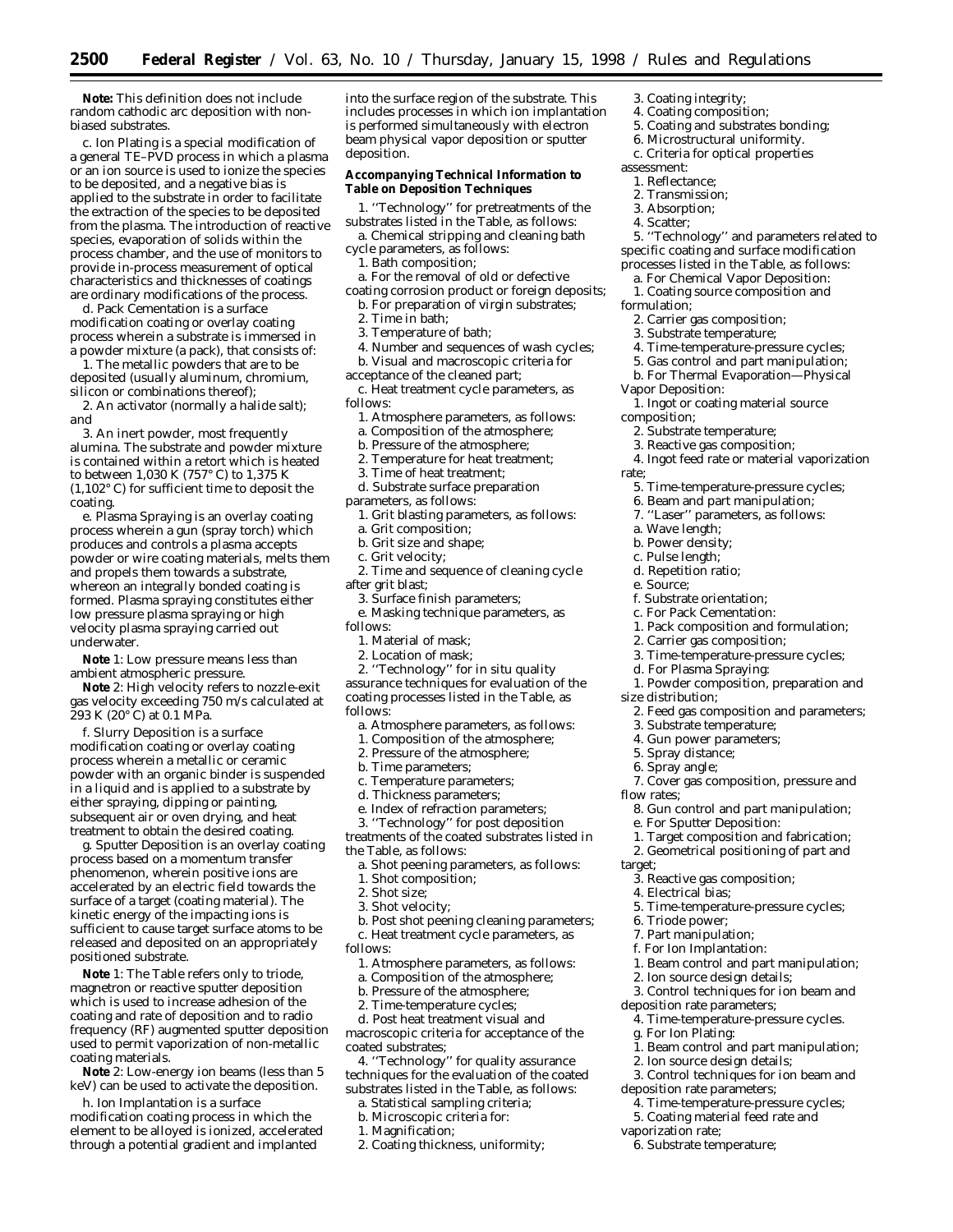$Country$  *Chart* 

7. Substrate bias parameters.

# **2E018 ''Technology'' for the ''use'' of equipment controlled by 2B018.**

# **License Requirements**

*Reason for Control:* NS, MT, AT

| Control(s)                 | Country Chart |
|----------------------------|---------------|
| NS applies to entire entry | NS Column 1   |
| MT applies to "tech-       | MT Column 1   |
| nology" for equipment      |               |
| controlled by 2B018 for    |               |
| MT reasons.                |               |
| AT applies to entire entry | AT Column 1   |

## **License Exceptions**

CIV: N/A TSR: Yes

#### **List of Items Controlled**

*Unit:* N/A *Related Controls:* N/A *Related Definitions:* N/A *Items:* The list of items controlled is contained in the ECCN heading.

**2E101 ''Technology'' according to the General Technology Note for the ''use'' of equipment or ''software'' controlled by 2B004, 2B009, 2B104, 2B109, 2B116, or 2D101.**

# **License Requirements**

*Reason for Control:* MT, NP, AT

| Control(s)                                                              | <b>Country Chart</b>       |
|-------------------------------------------------------------------------|----------------------------|
| MT applies to entire entry<br>NP applies to 2B004,<br>2B104, 2B109, and | MT Column 1<br>NP Column 1 |
| 2B116.<br>AT applies to entire entry<br>Tissanas Darsamilana            | AT Column 1                |

#### **License Exceptions**

CIV: N/A TSR: N/A

#### **List of Items Controlled**

*Unit:* N/A

*Related Controls:* This entry controls only ''technology'' for 2B009 for spin forming machines combining the functions of spin forming and flow forming, and flow forming machines. *Related Definitions:* N/A

*Items:* The list of items controlled is contained in the ECCN heading.

**2E201 ''Technology'' according to the General Technology Note for the ''use'' of equipment or ''software'' controlled by 2A225, 2A226, 2B001, 2B006, 2B007.b, 2B007.c, 2B008, 2B009, 2B201, 2B204, 2B207, 2B209, 2B225 to 2B232, 2D201 or 2D202.**

# **License Requirements**

*Reason for Control:* NP, AT

#### *Control(s) Country Chart*

# NP applies to entire entry NP Column 1<br>AT applies to entire entry AT Column 1 AT applies to entire entry

**License Exceptions**

# CIV: N/A TSR: N/A

**List of Items Controlled**

*Unit:* N/A *Related Controls:* N/A *Related Definitions:* N/A *Items:* The list of items controlled is contained in the ECCN heading.

**2E290 ''Technology'' according to the General Technology Note for the ''use'' of equipment controlled by 2A290, 2A291, 2A292, 2A293, and 2B290.**

**License Requirements**

*Reason for Control:* NP, AT

| Control(s) |  |
|------------|--|
|            |  |

NP applies to entire entry NP Column 2<br>AT applies to entire entry AT Column 1 AT applies to entire entry

#### **License Exceptions**

CIV: N/A TSR: N/A

# **List of Items Controlled**

*Unit:* N/A *Related Controls:* N/A Related Definitions: N/A *Items:* The list of items controlled is contained in the ECCN heading.

# **2E301 ''Technology'' according to the ''General Technology Note'' for ''use'' of items controlled by 2B350, 2B351 and 2B352.**

**License Requirements**

*Reason for Control:* CB, AT

| Control(s)                 | Country Chart |
|----------------------------|---------------|
| CB applies to entire entry | CB Column 3   |
| AT applies to entire entry | AT Column1    |

# **License Exceptions**

CIV: N/A TSR: N/A

#### **List of Items Controlled**

*Unit:* N/A

*Related Controls:* N/A *Related Definitions:* N/A *Items:* The lists of items controlled are contained in the ECCN headings.

## **2E991 ''Technology'' for the ''use'' of equipment controlled by 2B991, 2B993, 2B996, or 2B997.**

# **License Requirements**

*Reason for Control:* AT

| Control(s) |  |
|------------|--|
|------------|--|

AT applies to entire entry AT Column 1

**License Exceptions**

CIV: N/A

TSR: N/A

# **List of Items Controlled**

*Unit:* N/A *Related Controls:* N/A. *Related Definitions:* N/A. *Items:* The list of items controlled is contained in the ECCN heading.

# **2E994 ''Technology'' for the ''use'' of portable electric generators controlled by 2A994.**

# **License Requirements**

*Reason for Control:* AT

*Control(s):* AT applies to entire entry. A license is required for items controlled by this entry to Cuba, Iran, Libya, and North Korea. The Commerce Country Chart is not designed to determine licensing requirements for this entry. See part 746 of the EAR for additional information

**Note:** Exports from the U.S. and transhipments to Iran must be licensed by the Department of Treasury, Office of Foreign Assets Control. (See § 742.8 and § 746.7 of the EAR for additional information on this requirement.)

# **License Exceptions**

CIV: N/A TSR: N/A

#### **List of Items Controlled**

*Unit:* N/A *Related Controls:* N/A. *Related Definitions:* N/A. *Items:* The list of items controlled is

contained in the ECCN heading.

# **EAR99 Items subject to the EAR that are not elsewhere controlled by this CCL Category or in any other category in the CCL are designated by the number EAR99.**

*Category 3—Electronics*

# **A. Systems, Equipment and Components**

**Note 1:** The control status of equipment and components described in 3A001 or 3A002, other than those described in 3A001.a.3 to 3A001.a.10 or 3A001.a.12, which are specially designed for or which have the same functional characteristics as other equipment is determined by the control status of the other equipment.

**Note 2:** The control status of integrated circuits described in 3A001.a.3 to 3A001.a.9 or 3A001.a.12 that are unalterably programmed or designed for a specific function for other equipment is determined by the control status of the other equipment.

N.B.: When the manufacturer or applicant cannot determine the control status of the other equipment, the control status of the integrated circuits is determined in 3A001.a.3 to 3A001.a.9 and 3A001.a.12. If the integrated circuit is a silicon-based ''microcomputer microcircuit'' or microcontroller microcircuit described in 3A001.a.3 having an operand (data) word length of 8 bit or less, the control status of the integrated circuit is determined in 3A001.a.3.

# **3A001 Electronic components, as follows (see List of Items Controlled).**

# **License Requirements**

# *Control(s) Country Chart*

NS applies to entire entry NS Column 2<br>MT applies to 3A001.a.1.a MT Column 1 MT applies to 3A001.a.1.a MT Column 1<br>AT applies to entire entry AT Column 1 AT applies to entire entry

# **License Exceptions**

LVS: N/A for MT; \$1500: 3A001.c;\$3000: 3A001.b.1, b.2, b.3, .d, .e and .f; \$5000: 3A001.a, and .b.4 to b.7 GBS: Yes, except 3A001.a.1.a, b.1, b.3 to b.7, .c to .f

 $Country$  *Chart* 

*Reason for Control:* NS, MT, AT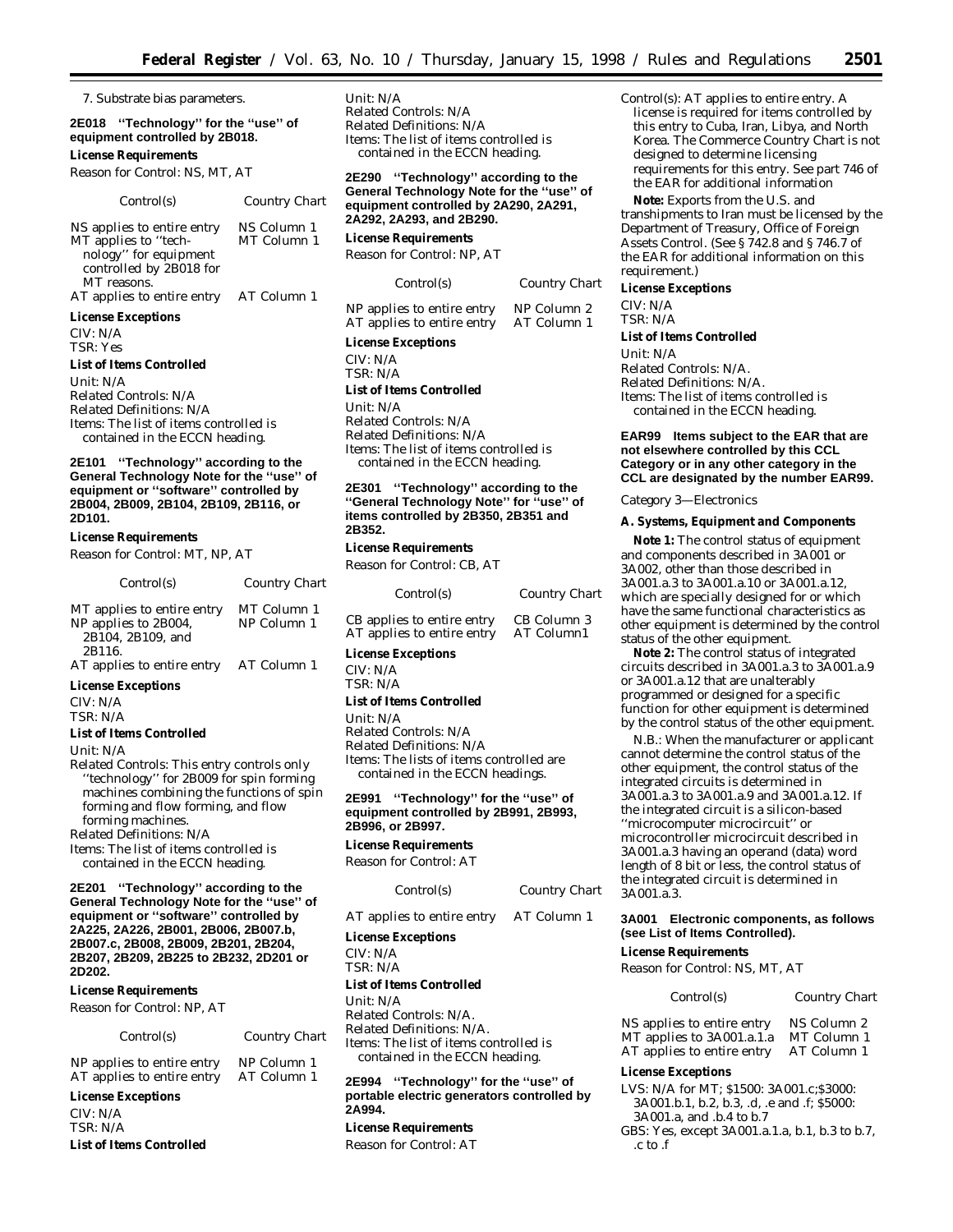CIV: Yes, except 3A001.a.1, a.2, a.3.a (for processors with a CTP greater than 500 Mtops), a.5, a.6, a.9, a.10, and a.12, .b, .c, .d, .e, and .f

#### **List of Items Controlled**

*Unit:* Number

*Related Controls:* See also 3A101, 3A201, and 3A991

*Related Definitions:* For the purposes of integrated circuits in  $3A001.a.1, 5\times103$  $Gy(Si)=5\times105$  Rads (Si);  $5\times106$  Gy (Si)/  $s=5\times108$  Rads (Si)/s.

*Items:* a. General purpose integrated circuits, as follows:

**Note 1:** The control status of wafers (finished or unfinished), in which the function has been determined, is to be evaluated against the parameters of 3A001.a.

**Note 2:** Integrated circuits include the following types: ''Monolithic integrated circuits''; ''Hybrid integrated circuits''; ''Multichip integrated circuits''; ''Film type integrated circuits'', including silicon-onsapphire integrated circuits; ''Optical integrated circuits''.

a.1. Integrated circuits, designed or rated as radiation hardened to withstand any of the following:

a.1.a.  $\overline{A}$  total dose of  $5\times10^3$  Gy (Si), or higher; *or*

a.1.b. A dose rate upset of  $5\times10^6$  Gy (Si)/ s, or higher;

a.2. Integrated circuits described in 3A001.a.3 to 3A001.a.10 or 3A001.a.12, electrical erasable programmable read-only memories (EEPROMs), flash memories and static random-access memories (SRAMs), having any of the following:

a.2.a. Rated for operation at an ambient temperature above 398 K (125° C);

a.2.b. Rated for operation at an ambient temperature below 218 K  $(-55^{\circ} C)$ ; or

a.2.c. Rated for operation over the entire ambient temperature range from 218 K  $(-55^{\circ}$ C) to 398 K  $(125^{\circ} C)$ ;

**Note:** 3A001.a.2 does not apply to integrated circuits for civil automobiles or railway train applications.

a.3. ''Microprocessor microcircuits'', ''micro-computer microcircuits'' and microcontroller microcircuits, having any of the following characteristics:

**Note:** 3A001.a.3 includes digital signal processors, digital array processors and digital coprocessors.

a.3.a. A ''composite theoretical performance" ("CTP") of 260 million theoretical operations per second (Mtops) or more and an arithmetic logic unit with an access width of 32 bit or more;

a.3.b. Manufactured from a compound semiconductor and operating at a clock frequency exceeding 40 MHz; *or*

a.3.c. More than one data or instruction bus or serial communication port for external interconnection in a parallel processor with a transfer rate exceeding 2.5 Mbyte/s;

a.4. Storage integrated circuits manufactured from a compound semiconductor;

a.5. Analog-to-digital and digital-to-analog converter integrated circuits, as follows: a.5.a. Analog-to-digital converters having

any of the following:

a.5.a.1. A resolution of 8 bit or more, but less than 12 bit, with a total conversion time to maximum resolution of less than 10 ns;

a.5.a.2. A resolution of 12 bit with a total conversion time to maximum resolution of less than 200 ns; *or*

a.5.a.3. A resolution of more than 12 bit with a total conversion time to maximum resolution of less than 2 µs;

a.5.b. Digital-to-analog converters with a resolution of 12 bit or more, and a ''settling time'' of less than 10 ns;

a.6. Electro-optical and ''optical integrated circuits'' designed for ''signal processing'' having all of the following:

a.6.a. One or more than one internal ''laser'' diode;

a.6.b. One or more than one internal light detecting element; *and*

a.6.c. Optical waveguides;

a.7. Field programmable gate arrays having any of the following:

a.7.a. An equivalent usable gate count of more than 30,000 (2 input gates); *or*

a.7.b. A typical ''basic gate propagation delay time'' of less than 0.4 ns;

a.8. Field programmable logic arrays having any of the following:

a.8.a. An equivalent usable gate count of more than 30,000 (2 input gates); *or*

a.8.b. A toggle frequency exceeding 133 MHz;

a.9. Neural network integrated circuits; a.10. Custom integrated circuits for which the function is unknown, or the control status of the equipment in which the integrated circuits will be used is unknown to the manufacturer, having any of the following:

a.10.a. More than 208 terminals;

a.10.b. A typical ''basic gate propagation delay time'' of less than 0.35 ns; *or*

a.10.c. An operating frequency exceeding 3 GHz;

a.11. Digital integrated circuits, other than those described in 3A001.a.3 to 3A001.a.10 and 3A001.a.12, based upon any compound semiconductor and having any of the following:

a.11.a. An equivalent gate count of more than 300 (2 input gates); *or*

a.11.b. A toggle frequency exceeding 1.2 GHz;

a.12. Fast Fourier Transform (FFT) processors having any of the following:

a.12.a. A rated execution time for a 1,024 point complex FFT of less than 1 ms;

a.12.b. A rated execution time for an Npoint complex FFT of other than 1,024 points of less than N log2 N /10,240 ms, where N is the number of points; *or*

a.12.c. A butterfly throughput of more than 5.12 MHz;

b. Microwave or millimeter wave components, as follows:

b.1. Electronic vacuum tubes and cathodes, as follows:

**Note:** 3A001.b.1 does not control tubes designed or rated to operate in the ITU allocated bands at frequencies not exceeding 31 GHz.

b.1.a. Travelling wave tubes, pulsed or continuous wave, as follows:

b.1.a.1. Operating at frequencies higher than 31 GHz;

b.1.a.2. Having a cathode heater element with a turn on time to rated RF power of less than 3 seconds;

b.1.a.3. Coupled cavity tubes, or derivatives thereof, with an ''instantaneous bandwidth'' of more than 7% or a peak power exceeding 2.5 kW;

b.1.a.4. Helix tubes, or derivatives thereof, with any of the following characteristics:

b.1.a.4.a. An ''instantaneous bandwidth'' of more than one octave, and average power (expressed in kW) times frequency (expressed in GHz) of more than 0.5;

b.1.a.4.b. An ''instantaneous bandwidth'' of one octave or less, and average power (expressed in kW) times frequency

(expressed in GHz) of more than 1; *or*

b.1.a.4.c. Being ''space qualified''; b.1.b. Crossed-field amplifier tubes with a

gain of more than 17 dB;

b.1.c. Impregnated cathodes designed for electronic tubes, with any of the following:

b.1.c.1. A turn on time to rated emission of less than 3 seconds; *or*

b.1.c.2. Producing a continuous emission current density at rated operating conditions exceeding 5 A/cm2;

b.2. Microwave integrated circuits or modules containing ''monolithic integrated circuits'' operating at frequencies exceeding 3 GHz;

**Note:** 3A001.b.2 does not control circuits or modules for equipment designed or rated to operate in the ITU allocated bands at frequencies not exceeding 31 GHz.

b.3. Microwave transistors rated for operation at frequencies exceeding 31 GHz; b.4. Microwave solid state amplifiers,

having any of the following:

b.4.a. Operating frequencies exceeding 10.5 GHz and an ''instantaneous bandwidth'' of more than half an octave; *or*

b.4.b. Operating frequencies exceeding 31 GHz;

b.5. Electronically or magnetically tunable band-pass or band-stop filters having more than 5 tunable resonators capable of tuning across a 1.5:1 frequency band ( $F_{\text{max}}/F_{\text{min}}$ ) in less than 10 µs having any of the following:

b.5.a. A band-pass bandwidth of more than 0.5% of center frequency; *or*

b.5.b. A band-stop bandwidth of less than 0.5% of center frequency;

b.6. Microwave ''assemblies'' capable of operating at frequencies exceeding 31 GHz;

b.7. Mixers and converters designed to extend the frequency range of equipment described in 3A002.c, 3A002.e or 3A002.f

beyond the limits stated therein; b.8. Microwave power amplifiers containing tubes controlled by 3A001.b and

having all of the following: b.8.a. Operating frequencies above 3 GHz; b.8.b. An average output power density

exceeding 80 W/kg; *and*

b.8.c. A volume of less than 400 cm<sub>3</sub>;

**Note:** 3A001.b.8 does not control equipment designed or rated for operation in an ITU allocated band.

c. Acoustic wave devices, as follows, and specially designed components therefor:

c.1. Surface acoustic wave and surface skimming (shallow bulk) acoustic wave devices (i.e., ''signal processing'' devices employing elastic waves in materials), having any of the following: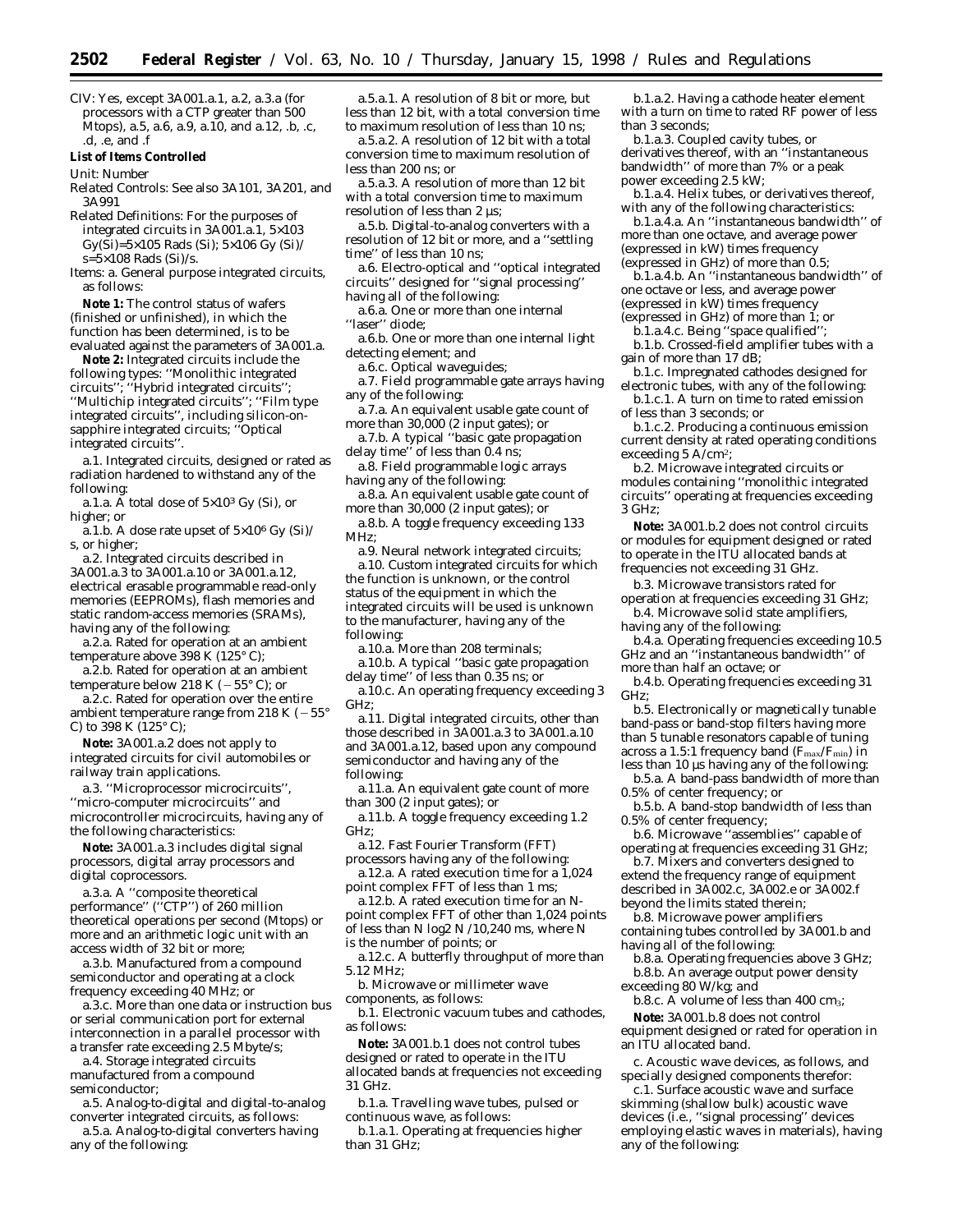c.1.a. A carrier frequency exceeding 2.5 GHz;

c.1.b. A carrier frequency exceeding 1 GHz, but not exceeding 2.5 GHz, and having any of the following:

c.1.b.1. A frequency side-lobe rejection exceeding 55 dB;

c.1.b.2. A product of the maximum delay time and the bandwidth (time in µs and bandwidth in MHz) of more than 100;

c.1.b.3. A bandwidth greater than 250 MHz; *or*

c.1.b.4. A dispersive delay of more than 10 µs; *or*

c.1.c. A carrier frequency of 1 GHz or less, having any of the following:

c.1.c.1. A product of the maximum delay time and the bandwidth (time in µs and bandwidth in MHz) of more than 100;

c.1.c.2. A dispersive delay of more than 10 µs; *or*

c.1.c.3. A frequency side-lobe rejection exceeding 55 dB and a bandwidth greater than 50 MHz;

c.2. Bulk (volume) acoustic wave devices (i.e., ''signal processing'' devices employing elastic waves) that permit the direct processing of signals at frequencies exceeding 1 GHz;

c.3. Acoustic-optic ''signal processing'' devices employing interaction between acoustic waves (bulk wave or surface wave) and light waves that permit the direct processing of signals or images, including spectral analysis, correlation or convolution;

d. Electronic devices and circuits containing components, manufactured from ''superconductive'' materials specially designed for operation at temperatures below the ''critical temperature'' of at least one of the ''superconductive'' constituents, with any of the following:

d.1. Electromagnetic amplification:

d.1.a. At frequencies equal to or less than 31 GHz with a noise figure of less than 0.5 dB; *or*

d.1.b. At frequencies exceeding 31 GHz;

d.2. Current switching for digital circuits using ''superconductive'' gates with a product of delay time per gate (in seconds) and power dissipation per gate (in watts) of less than  $10^{-14}$  J; or

d.3. Frequency selection at all frequencies using resonant circuits with Q-values exceeding 10,000;

e. High energy devices, as follows: e.1. Batteries and photovoltaic arrays, as follows:

**Note:** 3A001.e.1 does not control batteries with volumes equal to or less than 27 cm<sup>3</sup> (e.g., standard C-cells or R14 batteries).

e.1.a. Primary cells and batteries having an energy density exceeding 480 Wh/kg and rated for operation in the temperature range from below 243 K (-30 $\degree$  C) to above 343 K  $(70^{\circ} \text{ C})$ ;

e.1.b. Rechargeable cells and batteries having an energy density exceeding 150 Wh/ kg after 75 charge/discharge cycles at a discharge current equal to  $C/5$  hours (C being the nominal capacity in ampere hours) when operating in the temperature range from below 253 K (-20 $\degree$  C) to above 333 K (60 $\degree$  C);

**Technical Note:** Energy density is obtained by multiplying the average power in watts (average voltage in volts times average

current in amperes) by the duration of the discharge in hours to 75% of the open circuit voltage divided by the total mass of the cell (or battery) in kg.

e.1.c. ''Space qualified'' and radiation hardened photovoltaic arrays with a specific power exceeding 160  $W/m^2$  at an operating temperature of 301 K (28° C) under a tungsten illumination of 1 kW/m2 at 2,800 K  $(2,527^{\circ} \text{ C});$ 

e.2. High energy storage capacitors, as follows:

N.B.: See also 3A201.a.

e.2.a. Capacitors with a repetition rate of less than 10 Hz (single shot capacitors)

having all of the following: e.2.a.1. A voltage rating equal to or more than 5 kV;

e.2.a.2. An energy density equal to or more than 250 J/kg; *and*

e.2.a.3. A total energy equal to or more than 25 kJ;

e.2.b. Capacitors with a repetition rate of 10 Hz or more (repetition rated capacitors)

having all of the following:

e.2.b.1. A voltage rating equal to or more than 5 kV;

e.2.b.2. An energy density equal to or more than 50 J/kg;

e.2.b.3. A total energy equal to or more than 100 J; *and*

e.2.b.4. A charge/discharge cycle life equal to or more than 10,000;

e.3. ''Superconductive'' electromagnets and solenoids specially designed to be fully charged or discharged in less than one second, having all of the following:

N.B.: See also 3A201.b.

e.3.a. Energy delivered during the discharge exceeding 10 kJ in the first second; e.3.b. Inner diameter of the current

carrying windings of more than 250 mm; *and* e.3.c. Rated for a magnetic induction of

more than 8 T or ''overall current density'' in the winding of more than 300 A/mm<sup>2</sup>;

**Note:** 3A001.e.3 does not control ''superconductive'' electromagnets or solenoids specially designed for Magnetic Resonance Imaging (MRI) medical equipment.

f. Rotary input type shaft absolute position encoders having any of the following:

f.1. A resolution of better than 1 part in 265,000 (18 bit resolution) of full scale; *or* f.2. An accuracy better than  $\pm$  2.5 seconds of arc.

# **3A002 General purpose electronic equipment, as follows (see List of Items Controlled).**

#### **License Requirements**

*Reason for Control*: NS, AT

| <i>Control(s)</i> | Country Chart |
|-------------------|---------------|
|                   |               |

NS applies to entire entry NS Column 2 AT applies to entire entry AT Column 1

**License Requirement Notes:** See § 743.1 of the EAR for reporting requirements for exports under License Exceptions.

#### **License Exceptions**

LVS: \$3000: 3A002.a, .e, .f, .g; \$5000: 3A002.b to .d

GBS: Yes for 3A002.a.1.; 3A002.b (synthesized output frequency of 2.6 GHz or less and a ''frequency switching time'' of 0.3 ms or more); and 3A002.d (synthesized output frequency of 2.6 GHz or less and a ''frequency switching time'' of 0.3 ms or more)

CIV: Yes for 3A002.a.1 (provided all of the following conditions are met: (1) Bandwidths do not exceed: 4 MHz per track and have up to 28 tracks or 2 MHz per track and have up to 42 tracks; (2) Tape speed does not exceed 6.1 m/s; (3) They are not designed for underwater use; (4) They are not ruggedized for military use; *and* (5) Recording density does not exceed 653.2 magnetic flux sine waves per mm); 3A002.b (synthesized output frequency of 2.6 GHz or less; and a ''frequency switching time'' of 0.3 ms or more), 3A002.d (synthesized output frequency of 2.6 GHz or less; and a ''frequency switching time'' of 0.3 ms or more).

# **List of Items Controlled**

*Unit:* Number

*Related Controls:* See also 3A202 and 3A992 *Related Definitions:* N/A

*Items:* a. Recording equipment, as follows, and specially designed test tape therefor:

a.1. Analog instrumentation magnetic tape recorders, including those permitting the recording of digital signals (e.g., using a high density digital recording (HDDR) module), having any of the following:

a.1.a. A bandwidth exceeding 4 MHz per electronic channel or track;

a.1.b. A bandwidth exceeding 2 MHz per electronic channel or track and having more than 42 tracks; *or*

a.1.c. A time displacement (base) error, measured in accordance with applicable IRIG or EIA documents, of less than  $\pm$  0.1  $\mu$ s;

**Note:** Analog magnetic tape recorders specially designed for civilian video purposes are not considered to be instrumentation tape recorders.

a.2. Digital video magnetic tape recorders having a maximum digital interface transfer rate exceeding 180 Mbit/s;

**Note:** 3A002.a.2 does not control digital video magnetic tape recorders specially designed for television recording using a signal format standardized or recommended by the CCIR or the IEC for civil television applications.

a.3. Digital instrumentation magnetic tape data recorders employing helical scan techniques or fixed head techniques, having any of the following:

a.3.a. A maximum digital interface transfer rate exceeding 175 Mbit/s; *or*

a.3.b. Being ''space qualified'';

**Note:** 3A002.a.3 does not control analog magnetic tape recorders equipped with HDDR conversion electronics and configured to record only digital data.

a.4. Equipment, having a maximum digital interface transfer rate exceeding 175 Mbit/s, designed to convert digital video magnetic tape recorders for use as digital instrumentation data recorders;

a.5. Waveform digitizers and transient recorders having all of the following:

N.B.: See also 3A202.

a.5.a. Digitizing rates equal to or more than 200 million samples per second and a resolution of 10 bits or more; *and*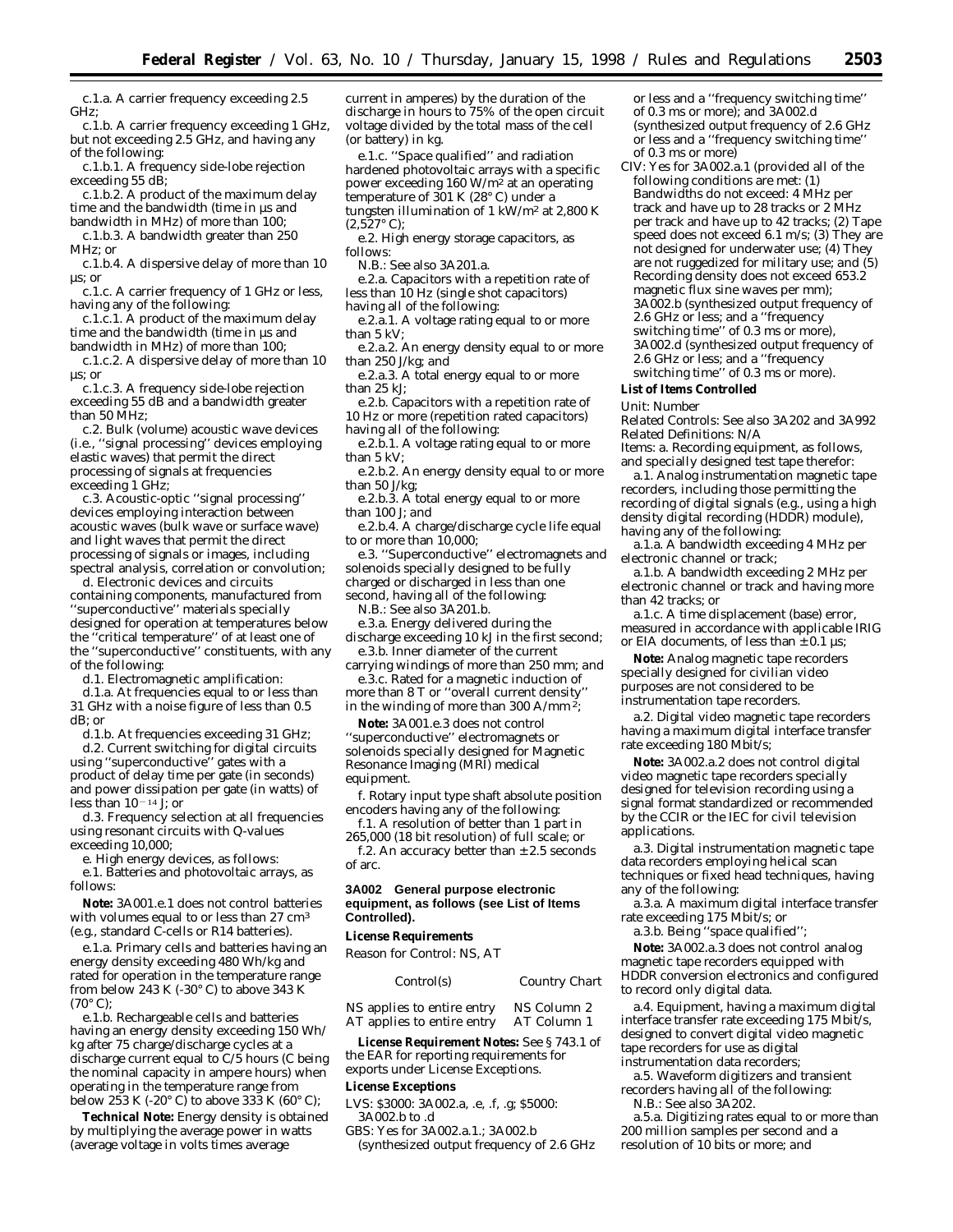a.5.b. A continuous throughput of 2 Gbit/s or more;

**Technical Note:** For those instruments with a parallel bus architecture, the continuous throughput rate is the highest word rate multiplied by the number of bits in a word. Continuous throughput is the fastest data rate the instrument can output to mass storage without the loss of any information while sustaining the sampling rate and analog-to-digital conversion.

b. ''Frequency synthesizer'', ''assemblies'' having a ''frequency switching time'' from one selected frequency to another of less than 1 ms;

c. ''Signal analyzers'', as follows:

c.1. ''Signal analyzers'' capable of

analyzing frequencies exceeding 31 GHz; c.2. ''Dynamic signal analyzers'' having a

''real-time bandwidth'' exceeding 25.6 Khz; **Note:** 3A002.c.2 does not control those

''dynamic signal analyzers'' using only constant percentage bandwidth filters.

**Technical Note:** Constant percentage bandwidth filters are also known as octave or fractional octave filters.

d. Frequency synthesized signal generators producing output frequencies, the accuracy and short term and long term stability of which are controlled, derived from or disciplined by the internal master frequency, and having any of the following:

d.1. A maximum synthesized frequency exceeding 31 GHz;

d.2. A ''frequency switching time'' from one selected frequency to another of less than 1 ms; *or*

d.3. A single sideband (SSB) phase noise better than  $-(126+20 \log_{10}F-20 \log_{10}f)$  in dBc/Hz, where F is the off-set from the operating frequency in Hz and f is the operating frequency in MHz;

**Note:** 3A002.d does not control equipment in which the output frequency is either produced by the addition or subtraction of two or more crystal oscillator frequencies, or by an addition or subtraction followed by a multiplication of the result.

e. Network analyzers with a maximum operating frequency exceeding 40 GHz;

f. Microwave test receivers having all of the following:

f.1. A maximum operating frequency exceeding 40 GHz; *and*

f.2. Being capable of measuring amplitude and phase simultaneously;

g. Atomic frequency standards having any of the following:

g.1. Long-term stability (aging) less (better) than  $1\times10^{-11}$ /month; *or* 

g.2. Being ''space qualified''.

**Note:** 3A002.g.1 does not control non- ''space qualified'' rubidium standards.

## **3A101 Electronic equipment, devices and components, other than those controlled by 3A001, as follows (see List of Items Controlled).**

#### **License Requirements**

*Reason for Control:* MT, AT

*Control(s) Country Chart*

MT applies to entire entry MT Column 1

AT applies to entire entry AT Column 1

#### **License Exceptions**

LVS: N/A

GBS: N/A

# CIV: N/A

# **List of Items Controlled**

*Unit:* Number

*Related Controls:* Items controlled in 3A101.a are subject to the export licensing authority of the U.S. Department of State, Office of Defense Trade Controls (See 22 CFR part 121).

# *Related Definitions:* N/A

*Items:* a. Analog-to-digital converters, usable in ''missiles'', designed to meet military specifications for ruggedized equipment;

b. Accelerators capable of delivering electromagnetic radiation produced by bremsstrahlung from accelerated electrons of 2 MeV or greater, and systems containing those accelerators.

**Note:** 3A101.b above does not include equipment specially designed for medical purposes.

## **3A201 Electronic components, other than those controlled by 3A001, as follows (see List of Items Controlled).**

# **License Requirements**

*Reason for Control:* NP, AT

| Control(s)                 | Country Chart |
|----------------------------|---------------|
| NP applies to entire entry | NP Column 1   |
| AT applies to entire entry | AT Column 1   |

# **License Exceptions**

| LVS: N/A |  |
|----------|--|
| GBS: N/A |  |
| CIV: N/A |  |

# **List of Items Controlled**

*Unit:* Number

*Related Controls:* This entry does not control magnets that are specially designed for and exported as parts of medical nuclear magnetic resonance (NMR) imaging systems. Such parts may be exported in separate shipments from different sources, provided that the related export control documents clearly specify that the parts are for medical NMR imaging systems that are being exported.

*Related Definition:* N/A

*Items:* a. Capacitors with the following characteristics:

a.1. Voltage rating greater than 1.4 kV, energy storage greater than 10 J, capacitance greater than 0.5 µF and series inductance less than 50 Nh; *or*

a.2. Voltage rating greater than 750 V, capacitance greater than 0.25 µF and series inductance less than 10 Nh;

b. Superconducting solenoidal electromagnets with all of the following characteristics:

b.1. Capable of creating magnetic fields of more than 2 teslas (20 kilogauss);

b.2. With an L/D ratio (length divided by inner diameter) greater than 2;

b.3. With an inner diameter of more than 300 mm; *and*

b.4. With a magnetic field uniform to better than 1% over the central 50% of the inner volume;

**Note:** 3A201.b does not specify magnets specially designed for and exported as parts of medical nuclear magnetic resonance (NMR) imaging systems. The phrase ''as part of'' does not necessarily mean physical part in the same shipment; separate shipments from different sources are allowed, provided the related export documents clearly specify that the shipments are dispatched ''as part of'' the imaging systems.

c. Flash X-ray generators or pulsed electron accelerators with peak energy of 500 keV or greater, as follows, except accelerators that are component parts of devices designed for purposes other than electron beam or X-ray radiation (electron microscopy, for example) and those designed for medical purposes:

c.1. Having an accelerator peak electron energy of 500 keV or greater but less than 25 MeV and with a figure of merit (K) of 0.25 or greater, where  $\overline{K}$  is defined as:

 $K=1.7\times103V2.65Q$ , where V is the peak electron energy in million electron volts and Q is the total accelerated charge in coulombs if the accelerator beam pulse duration is less than or equal to 1 microsecond; if the accelerator beam pulse duration is greater than 1 microsecond, Q is the maximum accelerated charge in 1 microsecond {Q equals the integral of i with respect to t, over the lesser of 1 microsecond or the time duration of the beam pulse (Q={integral} idt), where i is beam current in amperes and t is time in seconds}; *or*

c.2. Having an accelerator peak electron energy of 25 MeV or greater and a peak power greater than 50 MW. {Peak power = (peak potential in volts)  $\times$  (peak beam current in amperes)}.

**Technical Notes:** a. Time duration of the beam pulse—In machines, based on microwave accelerating cavities, the time duration of the beam pulse is the lesser of 1 microsecond or the duration of the bunched beam packet resulting from one microwave modulator pulse.

b. Peak beam current—In machines based on microwave accelerating cavities, the peak beam current is the average current in the time duration of a bunched beam packet.

**3A225 Frequency changers (also known as converters or inverters) or generators, other than those controlled by 0B001.c.11, having all of the characteristics (see List of Items Controlled).**

#### **License Requirements**

*Reason for Control:* NP, AT

*Control(s) Country Chart*

NP applies to entire entry NP Column 1<br>AT applies to entire entry AT Column 1 AT applies to entire entry

#### **License Exceptions**

LVS: N/A GBS: N/A CIV: N/A

#### **List of Items Controlled**

*Unit:* Number

*Related Controls:* Frequency changers (also known as converters or inverters)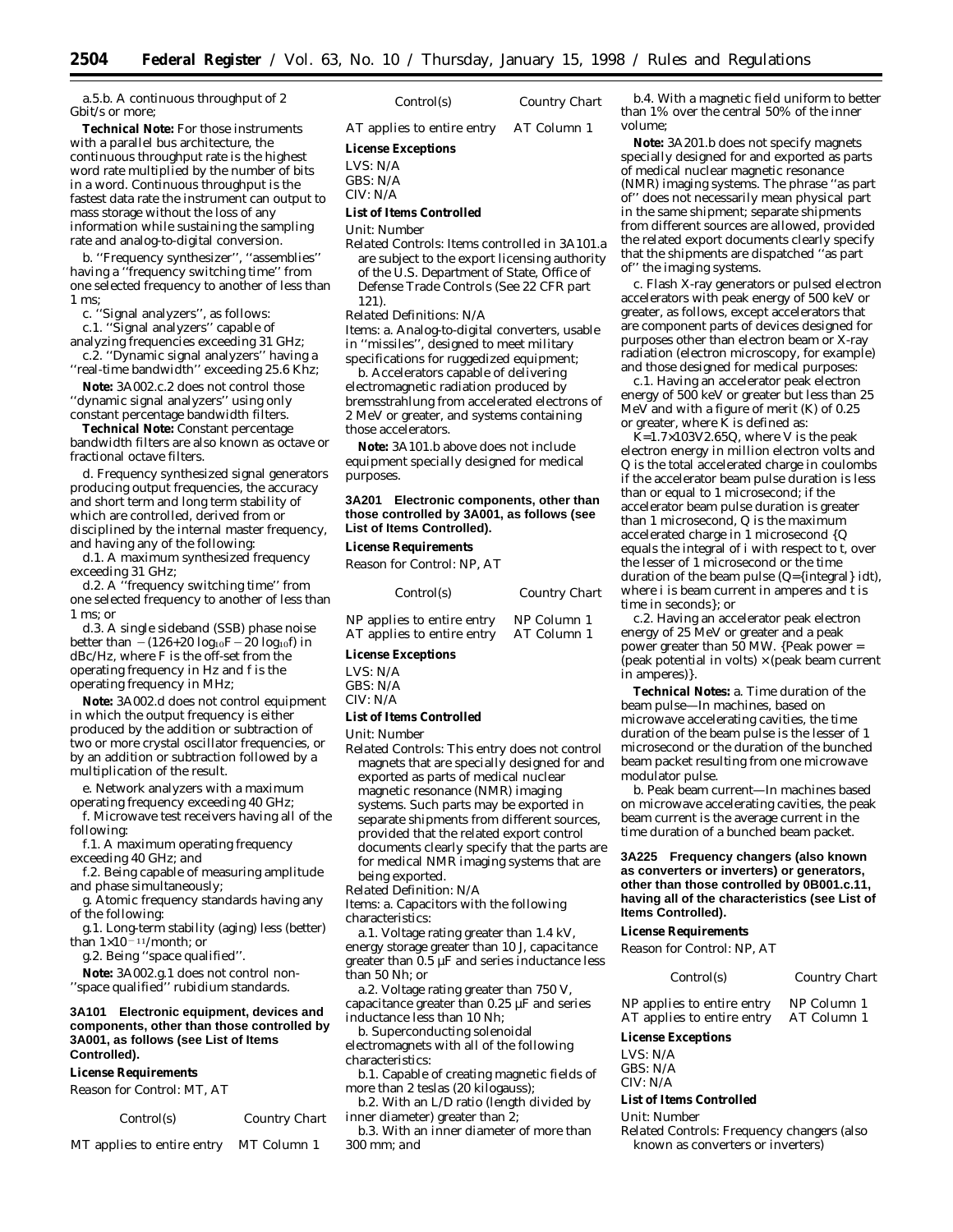especially designed or prepared to supply motor stators and having the characteristics described in 3A225.b and .d, together with a total harmonic distortion of less than 2 percent and an efficiency of greater than 80 percent are subject to the export licensing authority of the Nuclear Regulatory Commission. (See 10 CFR part 110.)

*Related Definition:* Motor stators are especially designed or prepared ringshaped stators for high-speed multiphase AC hysteresis (or reluctance) motors for synchronous operation within a vacuum in the frequency range of 600 Hz to 2,000 Hz, and a power range of 50 VA to 1,000 VA. The stators consist of multiphase windings on a laminated low-loss iron core comprising thin layers typically to 2.0 mm (.008 in) thick or less.

*Items:* a. A multiphase output capable of providing a power of 40 W or more;

b. Capable of operating in the frequency range between 600 and 2000 Hz;

c. Total harmonic distortion below 10%; *and*

d. Frequency control better than 0.1%.

**3A226 Direct current high-power supplies, other than those controlled by 0B001.j.6, capable of continuously producing, over a time period of 8 hours, 100 V or greater with current output of 500 A or greater and with current or voltage regulation better than 0.1%.**

#### **License Requirements**

*Reason for Control:* NP, AT

| Control(s) | Country Chart |
|------------|---------------|
|------------|---------------|

| NP applies to entire entry | NP Column 1 |
|----------------------------|-------------|
| AT applies to entire entry | AT Column 1 |

# **License Exceptions**

LVS: N/A GBS: N/A CIV: N/A

#### **List of Items Controlled**

*Unit:* \$ value *Related Controls:* N/A *Related Definitions:* N/A *Items:* The list of items controlled is contained in the ECCN heading.

# **3A227 High-voltage direct current power supplies, other than those controlled by 0B001.j.5, capable of continuously producing, over a time period of 8 hours, 20,000 V or greater with current output of 1 A or greater and with current or voltage regulation better than 0.1%.**

#### **License Requirements**

*Reason for Control:* NP, AT

# *Control(s) Country Chart*

NP applies to entire entry NP Column 1<br>AT applies to entire entry AT Column 1 AT applies to entire entry

#### **License Exceptions**

LVS: N/A GBS: N/A CIV: N/A

# **List of Items Controlled**

*Unit:* \$ value *Related Controls:* N/A *Related Definitions:* N/A *Items:* The list of items controlled is contained in the ECCN heading.

**3A228 Switching devices, as follows (see List of Items Controlled).**

# **License Requirements**

*Reason for Control:* NP, AT

*Control(s) Country Chart*

NP applies to entire entry NP Column 1<br>AT applies to entire entry AT Column 1 AT applies to entire entry

#### **License Exceptions**

LVS: N/A GBS: N/A CIV: N/A

#### **List of Items Controlled**

*Unit:* Number

*Related Controls:* N/A

*Related Definitions:* N/A *Items:* a. Cold-cathode tubes (including gas krytron tubes and vacuum sprytron tubes), whether gas filled or not, operating similarly to a spark gap, containing three or more electrodes, and having all of the following characteristics:

a.1. Anode peak voltage rating of 2,500 V or more;

a.2. Anode peak current rating of 100 A or more; *and*

a.3. Anode delay time of 10 microsecond or less;

b. Triggered spark-gaps having an anode delay time of 15 microsecond or less and rated for a peak current of 500 A or more;

c. Modules or assemblies with a fast

switching function having all of the following characteristics:

c.1. Anode peak voltage rating greater than 2,000 V;

c.2. Anode peak current rating of 500 A or more; and

c.3. Turn-on time of 1 microsecond or less.

# **3A229 Firing sets and equivalent highcurrent pulse generators (for detonators controlled by 3A232), as follows (see List of Items Controlled).**

# **License Requirements**

*Reason for Control:* NP, AT

| Control(s)                                               | Country Chart              |
|----------------------------------------------------------|----------------------------|
| NP applies to entire entry<br>AT applies to entire entry | NP Column 1<br>AT Column 1 |
|                                                          |                            |

# **License Exceptions**

LVS: N/A GBS: N/A CIV: N/A

# **List of Items Controlled**

*Unit:* Number

*Related Controls:* See also U.S. Munitions List

*Related Definitions:* N/A *Items:* a. Explosive detonator firing sets designed to drive multiple controlled detonators controlled by 3A232;

b. Modular electrical pulse generators (pulsers) designed for portable, mobile or ruggedized use (including xenon flash-lamp drivers) having all the following characteristics:

b.1. Capable of delivering their energy in less than 15 microsecond;

b.2. Having an output greater than 100 A; b.3. Having a rise time of less than 10 microsecond into loads of less than 40 ohms (rise time is the time interval from 10% to 90% current amplitude when driving a resistive load);

b.4. Enclosed in a dust-tight enclosure;

b.5. No dimension greater than 254 mm;

b.6. Weight less than 25 kg; *and*

b.7. Specified for use over an extended temperature range 223 K ( $-50^{\circ}$  C) to 373 K  $(100^{\circ} \text{ C})$  or specified as suitable for aerospace use.

**3A230 High-speed pulse generators with output voltages greater than 6 volts into a less than 55 ohm resistive load, and with pulse transition times less than 500 picoseconds.**

#### **License Requirements**

*Reason for Control:* NP, AT

*Control(s) Country Chart*

NP applies to entire entry NP Column 1 AT applies to entire entry AT Column 1

#### **License Exceptions**

LVS: N/A

GBS: N/A CIV: N/A

# **List of Items Controlled**

*Unit:* Number

#### *Related Controls:* N/A

*Related Definitions:* In this entry, ''pulse transition time'' is defined as the time interval between 10% and 90% voltage amplitude.

*Items:* The list of items controlled is contained in the ECCN heading.

**3A231 Neutron generator systems, including tubes, designed for operation without an external vacuum system and utilizing electrostatic acceleration to induce a tritium-deuterium nuclear reaction.**

# **License Requirements**

*Reason for Control:* NP, AT

*Control(s) Country Chart*

NP applies to entire entry NP Column 1 AT applies to entire entry AT Column 1

#### **License Exceptions**

LVS: N/A GBS: N/A

# CIV: N/A

# **List of Items Controlled**

*Unit:* Number, parts and accessories in \$ value

*Related Controls:* N/A *Related Definitions:* N/A *Items:* The list of items controlled is contained in the ECCN heading.

# **3A232 Detonators and multipoint initiation systems, as follows (see List of Items Controlled).**

# **License Requirements**

*Reason for Control:* NP, AT

| Control(s) | Country Chart |
|------------|---------------|
|------------|---------------|

- NP applies to entire entry NP Column 1
	-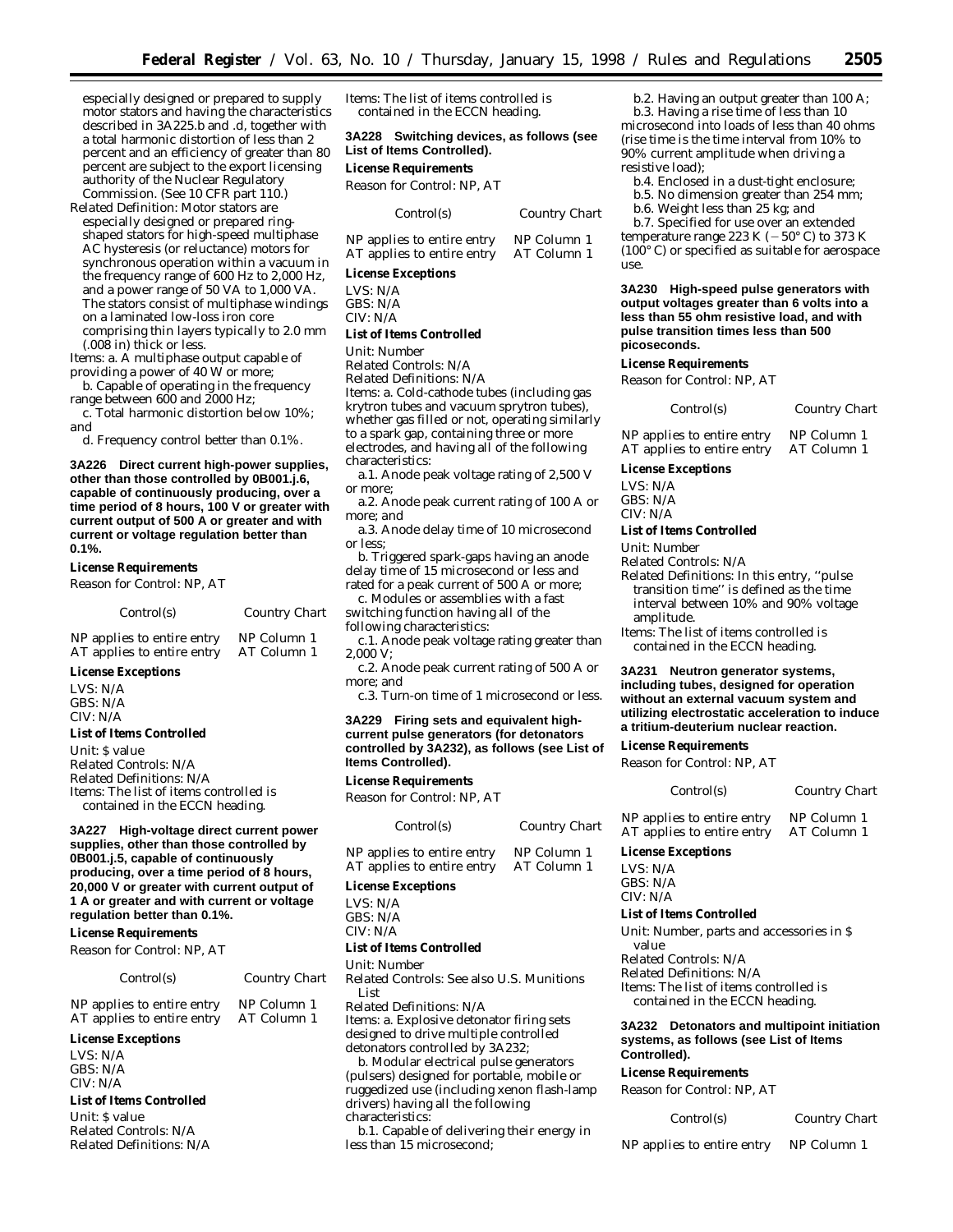*Control(s) Country Chart*

AT applies to entire entry AT Column 1

**License Exceptions**

LVS: N/A GBS: N/A

## CIV: N/A

**List of Items Controlled**

#### *Unit:* Number

*Related Controls:* This entry does not control detonators using only primary explosives, such as lead azide.

*Related Definition:* The detonators of concern all utilize a small electrical conductor (bridge, bridge wire or foil) that explosively vaporizes when a fast, high-current electrical pulse is passed through it. In nonslapper types, the exploding conductor starts a chemical detonation in a contacting high-explosive material such as PETN (Pentaerythritoltetranitrate). In slapper detonators, the explosive vaporization of the electrical conductor drives a flyer or slapper across a gap and the impact of the slapper on an explosive starts a chemical detonation. The slapper in some designs is driven by a magnetic force. The term exploding foil detonator may refer to either an EB or a slapper-type detonator. Also, the word initiator is sometimes used in place of the word detonator.

*Items:* a. Electrically driven explosive detonators, the following:

- a.1. Exploding bridge (EB);
- a.2. Exploding bridge wire (EBW);
- a.3. Slapper;

a.4. Exploding foil initiators (EFI);

b. Arrangements using single or multiple detonators designed to nearly simultaneously initiate an explosive surface (over greater than 5000 mm2) from a single firing signal (with an initiation timing spread over the surface of less than 2.5 microseconds).

**3A233 Mass spectrometers, other than those controlled by 0B002.g, capable of measuring ions of 230 atomic mass units or greater and having a resolution of better than 2 parts in 230, and ion sources therefor.**

#### **License Requirements**

*Reason for Control:* NP, AT

| Control(s) | <b>Country Chart</b> |
|------------|----------------------|
|            |                      |

NP applies to entire entry NP Column 1<br>AT applies to entire entry AT Column 1 AT applies to entire entry

#### **License Exceptions**

LVS: N/A GBS: N/A CIV: N/A

# **List of Items Controlled**

*Unit:* Number

*Related Controls:* Specially designed or prepared magnetic or quadruple mass spectrometers that have the following characteristics and are capable of taking on-line samples of feed, product, or tails from  $UF_6$  gas streams are subject to the export licensing authority of the Nuclear Regulatory Commission. (See 10 CFR part 110.): (a) Unit resolution for mass greater than 320; (b) Ion sources that are constructed of or lined with nichrome or

that are monel or nickel-plated; (c) Electron bombardment ionization sources; (d) Having a collector system suitable for isotopic analysis.

*Related Definitions:* N/A

*Items:* a. Inductively coupled plasma mass spectrometers (ICP/MS);

b. Glow discharge mass spectrometers (GDMS);

c. Thermal ionization mass spectrometers (TIMS);

d. Electron bombardment mass

spectrometers that have a source chamber constructed from, lined with or plated with materials resistant to UF6;

e. Molecular beam mass spectrometers as follows:

e.1. Having a source chamber constructed from, lined with or plated with stainless steel or molybdenum and have a cold trap capable of cooling to 193 K ( $-80^\circ$  C) or less; or

e.2. Having a source chamber constructed from, lined with or plated with materials resistant to  $UF_6$ ; or

f. Mass spectrometers equipped with a microfluorination ion source designed for use with actinides or actinide fluorides.

## **3A292 Oscilloscopes and transient recorders other than those controlled by 3A002.a.5, and specially designed components therefor.**

#### **License Requirements**

*Reason for Control:* NP, AT

| Control(s)                 | <b>Country Chart</b> |
|----------------------------|----------------------|
| NP applies to entire entry | NP Column 2          |
| AT applies to entire entry | AT Column 1          |

# **License Exceptions**

LVS: N/A GBS: N/A CIV: N/A

#### **List of Items Controlled**

*Unit:* Number

*Related Controls:* N/A *Related Definitions:* ''Bandwidth'' is defined

as the band of frequencies over which the deflection on the cathode ray tube does not fall below 70.7% of that at the maximum point measured with a constant input voltage to the oscilloscope amplifier.

*Items:* a. Non-modular analog oscilloscopes having a bandwidth of 1 GHz or greater;

b. Modular analog oscilloscope systems having either of the following characteristics:

b.1. A mainframe with a bandwidth of 1 GHz or greater; *or*

b.2. Plug-in modules with an individual bandwidth of 4 GHz or greater;

c. Analog sampling oscilloscopes for the analysis of recurring phenomena with an effective bandwidth greater than 4 GHz;

d. Digital oscilloscopes and transient recorders, using analog-to-digital conversion techniques, capable of storing transients by sequentially sampling single-shot inputs at successive intervals of less than 1 ns (greater than 1 giga-sample per second), digitizing to 8 bits or greater resolution and storing 256 or more samples.

**Note:** Specially designed components controlled by this item are the following, for analog oscilloscopes:

1. Plug-in units;

- 2. External amplifiers; 3. Pre-amplifiers;
- 
- 4. Sampling devices; 5. Cathode ray tubes.
- 

**3A980 Voice print identification and analysis equipment and parts, n.e.s.**

#### **License Requirements**

*Reason for Control:* CC

#### *Control(s) Country Chart*

CC applies to entire entry CC Column 1

# **License Exceptions**

LVS: N/A GBS: N/A

CIV: N/A

# **List of Items Controlled**

*Unit:* Equipment in number *Related Controls:* N/A *Related Definitions:* N/A *Items:* The list of items controlled is contained in the ECCN heading.

**3A981 Polygraphs (except biomedical recorders designed for use in medical facilities for monitoring biological and neurophysical responses); fingerprint analyzers, cameras and equipment, n.e.s.; automated fingerprint and identification retrieval systems, n.e.s.; psychological stress analysis equipment; electronic monitoring restraint devices; and specially designed parts and accessories, n.e.s.**

# **License Requirements**

*Reason for Control:* CC

```
Control(s) Country Chart
```
CC applies to entire entry CC Column 1

# **License Exceptions**

LVS: N/A GBS: N/A CIV: N/A

#### **List of Items Controlled**

*Unit:* Equipment in number *Related Controls:* N/A *Related Definitions:* N/A *Items:* The list of items controlled is contained in the ECCN heading.

# **3A991 Electronic devices and components not controlled by 3A001.**

# **License Requirements**

*Reason for Control:* AT

*Control(s) Country Chart*

AT applies to entire entry AT Column 1

**License Exceptions** LVS: N/A GBS: N/A CIV: N/A

#### **List of Items Controlled**

*Unit:* Equipment in number *Related Controls:* N/A *Related Definitions:* N/A *Items:* a. ''Microprocessor microcircuits'', ''microcomputer microcircuits'', and microcontroller microcircuits having a clock frequency exceeding 25 MHz;

b. Storage integrated circuits, as follows: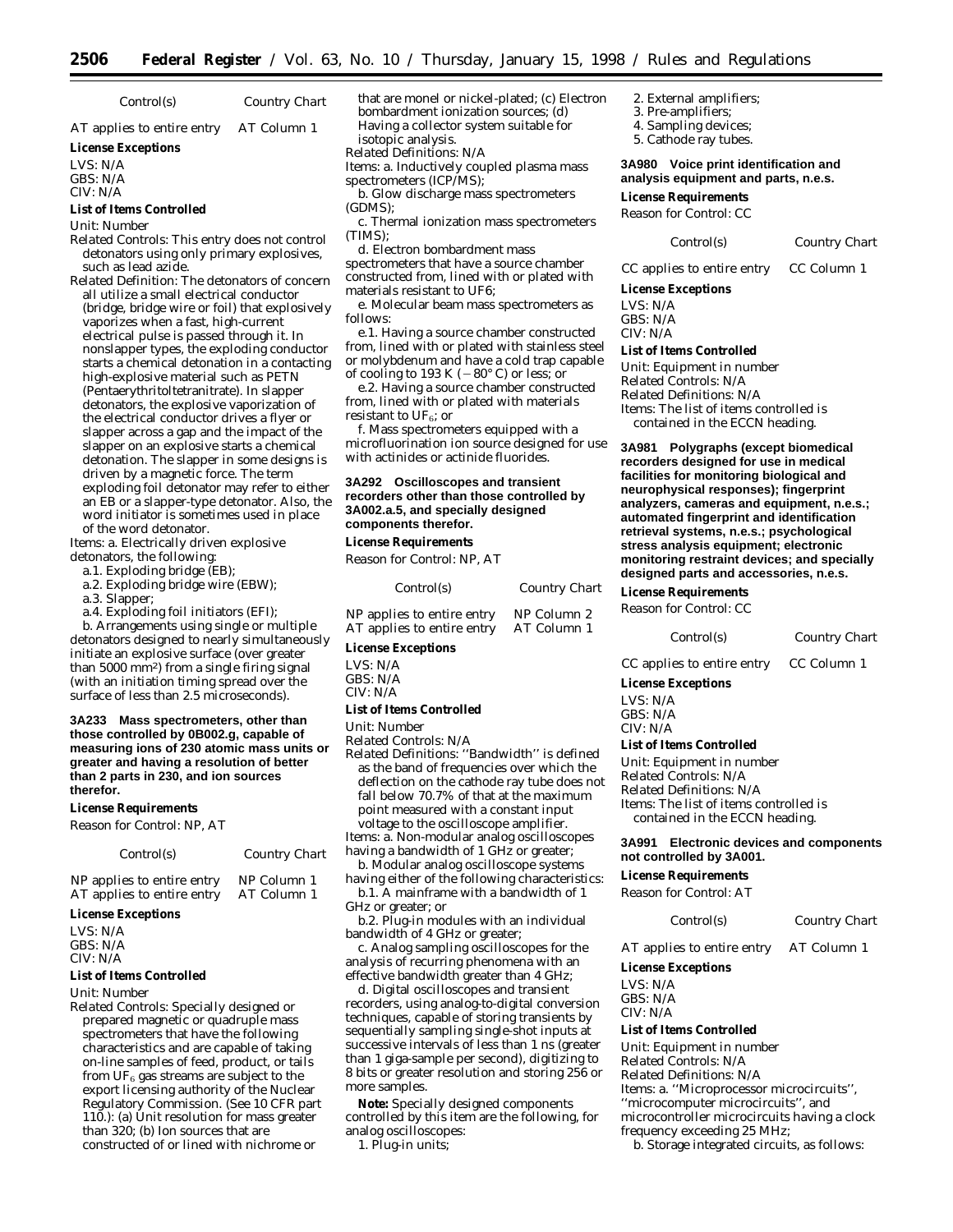b.1. Electrical erasable programmable readonly memories (EEPROMs) with a storage capacity;

b.1.a. Exceeding 16 Mbits per package for flash memory types; *or*

b.1.b. Exceeding either of the following limits for all other EEPROM types:

b.1.b.1. Exceeding 1 Mbit per package; *or* b.1.b.2. Exceeding 256 kbit per package and a maximum access time of less than 80 ns;

b.2. Static random access memories (SRAMs) with a storage capacity:

b.2.a. Exceeding 1 Mbit per package; *or*

b.2.b. Exceeding 256 kbit per package and

a maximum access time of less than 25 ns; c. Field programmable logic arrays having

either of the following: c.1. An equivalent gate count of more than 5000 (2 input gates); *or*

c.2. A toggle frequency exceeding 100 MHz;

d. Custom integrated circuits for which either the function is unknown, or the control status of the equipment in which the integrated circuits will be used is unknown to the manufacturer, having any of the following:

d.1. More than 144 terminals; or

d.2. A typical ''basic propagation delay time'' of less than 0.4 ns.

e. Travelling wave tubes, pulsed or continuous wave, as follows:

e.1. Coupled cavity tubes, or derivatives thereof;

e.2. Helix tubes, or derivatives thereof, with any of the following:

e.2.a.1. An ''instantaneous bandwidth'' of half an octave or more; and

e.2.a.2. The product of the rated average output power (expressed in kW) and the maximum operating frequency (expressed in GHz) of more than 0.2;

e.2.b.1 An ''instantaneous bandwidth'' of less than half an octave; and

e.2.b.2. The product of the rated average output power (expressed in kW) and the maximum operating frequency (expressed in GHz) of more than 0.4;

f. Flexible waveguides designed for use at frequencies exceeding 40 GHz;

g. Surface acoustic wave and surface skimming (shallow bulk) acoustic wave devices (i.e., ''signal processing'' devices employing elastic waves in materials), having either of the following:

g.1. A carrier frequency exceeding 1 GHz; or

g.2. A carrier frequency of 1 GHz or less; and

g.2.a. A frequency side-lobe rejection exceeding 55 dB;

g.2.b. A product of the maximum delay time and bandwidth (time in microseconds and bandwidth in MHz) of more than 100; or

g.2.c. A dispersive delay of more than 10 microseconds.

h. Batteries, as follows:

**Note:** 3A991.h does not control batteries with volumes equal to or less than 26 cm<sup>3</sup> (e.g., standard C-cells or UM–2 batteries).

h.1. Primary cells and batteries having an energy density exceeding 350 Wh/kg and rated for operation in the temperature range from below 243 K ( $-30^{\circ}$  C) to above 343 K  $(70^{\circ} C)$ ;

h.2. Rechargeable cells and batteries having an energy density exceeding 150 Wh/kg after 75 charge/discharge cycles at a discharge current equal to C/5 hours (C being the nominal capacity in ampere hours) when operating in the temperature range from below 253 K ( $-20^\circ$  C) to above 333 K (60°  $C)$ ;

**Technical Note:** Energy density is obtained by multiplying the average power in watts (average voltage in volts times average current in amperes) by the duration of the discharge in hours to 75 percent of the open circuit voltage divided by the total mass of the cell (or battery) in kg.

i. ''Superconductive'' electromagnets or solenoids specially designed to be fully charged or discharged in less than one minute, having all of the following:

**Note:** 3A991.i does not control ''superconductive'' electromagnets or solenoids designed for Magnetic Resonance Imaging (MRI) medical equipment.

i.1. Maximum energy delivered during the discharge divided by the duration of the discharge of more than 500 kJ per minute;

i.2. Inner diameter of the current carrying windings of more than 250 mm; and

i.3. Rated for a magnetic induction of more than 8T or ''overall current density'' in the winding of more than 300 A/mm2.

j. Circuits or systems for electromagnetic energy storage, containing components manufactured from ''superconductive'' materials specially designed for operation at temperatures below the ''critical temperature'' of at least one of their ''superconductive'' constituents, having all of the following:

j.1. Resonant operating frequencies exceeding 1 MHz;

j.2. A stored energy density of 1 MJ/M3 or more; and

j.3. A discharge time of less than 1 ms;

k. Hydrogen/hydrogen-isotope thyratrons of ceramic-metal construction and rate for a peak current of 500 A or more.

# **3A992 General purpose electronic equipment not controlled by 3A002.**

**License Requirements**

*Reason for Control:* AT

| Control(s) | Country Chart |
|------------|---------------|
|            |               |

# **License Exceptions**

LVS: \$1000 for Syria for .a only GBS: N/A

# CIV: N/A

### **List of Items Controlled**

*Unit:* Equipment in number

*Related Controls:* N/A

*Related Definitions:* N/A

*Items:* a. Electronic test equipment, n.e.s. b. Digital instrumentation magnetic tape

data recorders having any of the following characteristics;

b.1. A maximum digital interface transfer rate exceeding 60 Mbit/s and employing helical scan techniques;

b.2. A maximum digital interface transfer rate exceeding 120 Mbit/s and employing fixed head techniques; or

b.3. ''Space qualified'';

c. Equipment, with a maximum digital interface transfer rate exceeding 60 Mbit/s, designed to convert digital video magnetic tape recorders for use as digital instrumentation data recorders;

# **B. Test, Inspection and Production Equipment**

**3B001 Equipment for the manufacturing of semiconductor devices or materials and specially designed components and accessories therefor.**

#### **License Requirements**

*Reason for Control:* NS, AT

| Control(s) | Country Chart |
|------------|---------------|
|------------|---------------|

NS applies to entire entry NS Column 2 AT applies to entire entry AT Column 1

**License Requirement Notes:** See § 743.1 of the EAR for reporting requirements for exports under License Exceptions.

**License Exceptions**

LVS: \$500

- GBS: Yes, except 3B001. a.2 and a.3; and for equipment controlled under 3B001.e, they cannot be connected to equipment controlled by 3B001.a.2, a.3, and .f.
- CIV: Yes for equipment controlled by 3B001.a.1

# **List of Items Controlled**

*Unit:* Number

*Related Controls:* See also 3B991

*Related Definitions:* N/A

*Items:* a. ''Stored program controlled''

equipment designed for epitaxial growth, as follows:

a.1. Equipment capable of producing a layer thickness uniform to less than  $\pm 2.5\%$ across a distance of 75 mm or more;

a.2. Metal organic chemical vapor deposition (MOCVD) reactors specially designed for compound semiconductor crystal growth by the chemical reaction between materials controlled by 3C003 or 3C004;

a.3. Molecular beam epitaxial growth equipment using gas sources;

b. ''Stored program controlled'' equipment designed for ion implantation, having any of the following:

b.1. An accelerating voltage exceeding 200 keV;

b.2. Being specially designed and optimized to operate at an accelerating voltage of less than 10 keV;

b.3. Direct write capability; or

b.4. Being capable of high energy oxygen implant into a heated semiconductor material ''substrate'';

c. ''Stored program controlled'' anisotropic plasma dry etching equipment, as follows:

c.1. Equipment with cassette-to-cassette operation and load-locks, and having any of

the following:

c.1.a. Magnetic confinement; or

c.1.b. Electron cyclotron resonance (ECR);

c.2. Equipment specially designed for

equipment controlled by 3B001.e. and having any of the following:

c.2.a. Magnetic confinement; or

c.2.b. ECR;

d. ''Stored program controlled'' plasma enhanced CVD equipment, as follows:

AT applies to entire entry AT Column 1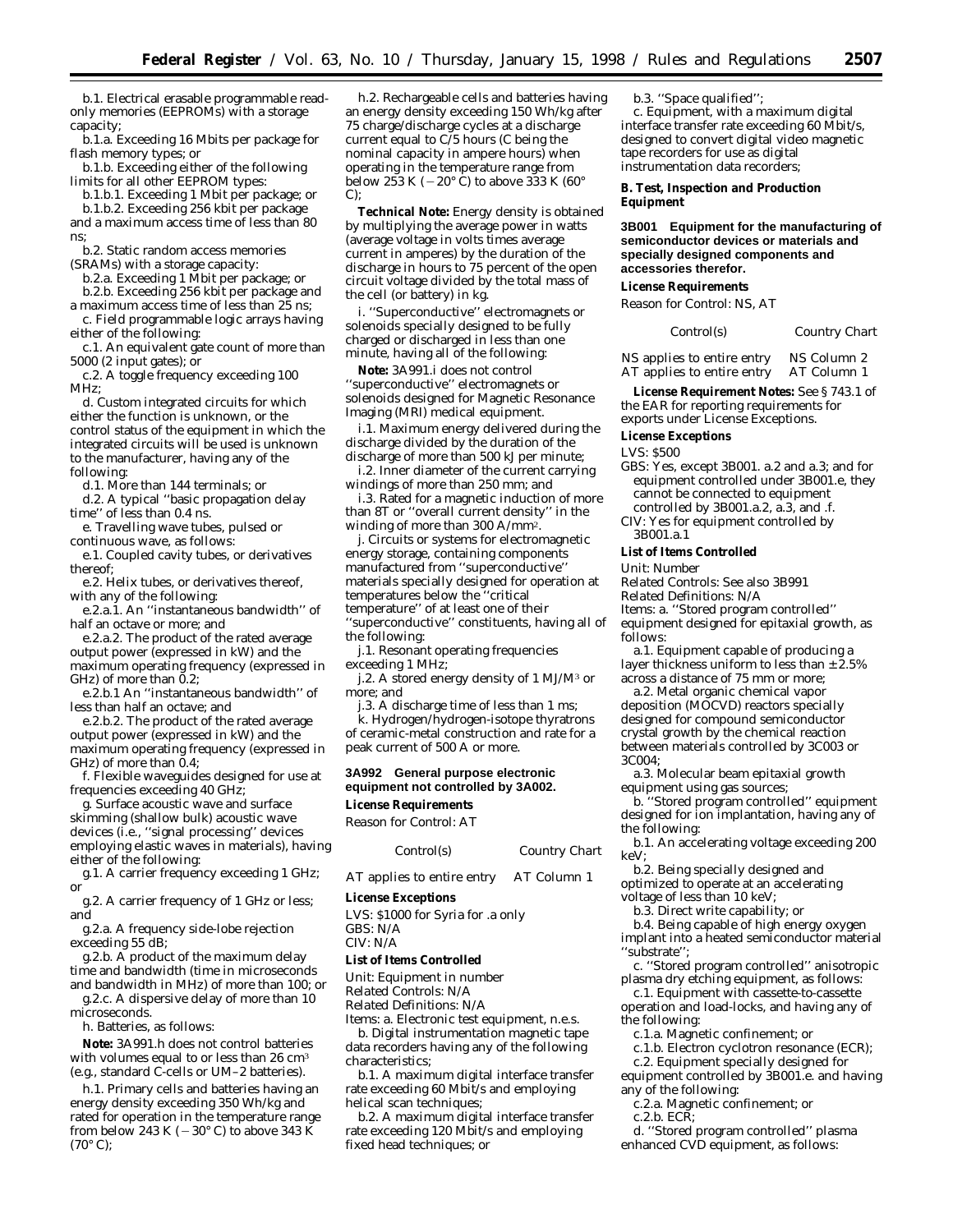d.1. Equipment with cassette-to-cassette operation and load-locks, and having any of the following:

d.1.a. Magnetic confinement; or

d.1.b. ECR;

d.2. Equipment specially designed for equipment controlled by 3B001.e. and having any of the following:

d.2.a. Magnetic confinement; or

d.2.b. ECR;

e. ''Stored program controlled'' automatic loading multi-chamber central wafer handling systems, having all of the following:

e.1. Interfaces for wafer input and output, to which more than two pieces of

semiconductor processing equipment are to be connected; and

e.2. Designed to form an integrated system in a vacuum environment for sequential multiple wafer processing;

**Note:** 3B001.e. does not control automatic robotic wafer handling systems not designed to operate in a vacuum environment.

f. ''Stored program controlled'' lithography equipment, as follows:

f.1. Align and expose step and repeat equipment for wafer processing using photooptical or X-ray methods, having any of the following:

f.1.a. A light source wavelength shorter than 400 nm; *or*

f.1.b. Capable of producing a pattern with a minimum resolvable feature size of 0.7 µm or less;

**Note:** The minimum resolvable feature size is calculated by the following formula:

(an exposure light source wavelength in µm)  $\times$  (K factor)

# $MRF = -$

# numerical aperture

Where the K factor  $= 0.7$ .

MRF = minimum resolvable feature size.

f.2. Equipment specially designed for mask making or semiconductor device processing using deflected focussed electron beam, ion beam or ''laser'' beam, having any of the following:

f.2.a. A spot size smaller than 0.2  $\mu$ m;

f.2.b. Being capable of producing a pattern with a feature size of less than 1 µm; or

f.2.c. An overlay accuracy of better than  $\pm$ 0.20 µm (3 sigma);

g. Masks and reticles designed for integrated circuits controlled by 3A001;

h. Multi-layer masks with a phase shift layer.

## **3B002 ''Stored program controlled'' test equipment, specially designed for testing finished or unfinished semiconductor devices and specially designed components and accessories therefor.**

#### **License Requirements**

*Reason for Control:* NS, AT

# *Control(s) Country Chart*

NS applies to entire entry NS Column 2<br>AT applies to entire entry AT Column 1 AT applies to entire entry

# **License Exceptions**

LVS: \$500 GBS: Yes CIV: N/A **List of Items Controlled** *Unit:* Number

*Related Controls:* See also 3B992

*Related Definitions:* N/A

*Items:* a. For testing S-parameters of transistor devices at frequencies exceeding 31 GHz;

b. For testing integrated circuits capable of performing functional (truth table) testing at a pattern rate of more than 60 MHz;

**Note:** 3B002.b does not control test

equipment specially designed for testing: 1. ''Assemblies'' or a class of ''assemblies''

for home or entertainment applications;

2. Uncontrolled electronic components, ''assemblies'' or integrated circuits.

c. For testing microwave integrated circuits at frequencies exceeding 3 GHz;

**Note:** 3B002.c does not control test equipment specially designed for testing microwave integrated circuits for equipment designed or rated to operate in the ITU allocated bands at frequencies not exceeding 31 GHz.

d. Electron beam systems designed for operation at 3 keV or below, or ''laser'' beam systems, for the non-contactive probing of powered-up semiconductor devices, having all of the following:

d.1. Stroboscopic capability with either beam-blanking or detector strobing; and

d.2. An electron spectrometer for voltage measurement with a resolution of less than 0.5 V.

**Note:** 3B002.d does not control scanning electron microscopes, except when specially designed and instrumented for the noncontactive probing of powered-up semiconductor devices.

# **3B991 Equipment not controlled by 3B001 for the manufacture of electronic components and materials, and specially designed components and accessories therefor.**

**License Requirements**

*Reason for Control:* AT

*Control(s) Country Chart*

AT applies to entire entry AT Column 1

#### **License Exceptions**

LVS: N/A GBS: N/A CIV: N/A

#### **List of Items Controlled**

*Unit:* Equipment in number *Related Controls:* N/A *Related Definitions:* N/A *Items:* a. Equipment specially designed for the manufacture of electron tubes, optical elements and specially designed components therefor controlled by 3A001 or 3A991;

b. Equipment specially designed for the manufacture of semiconductor devices, integrated circuits and ''assemblies'', as follows, and systems incorporating or having the characteristics of such equipment:

**Note:** 3B991.b also controls equipment used or modified for use in the manufacture of other devices, such as imaging devices, electro-optical devices, acoustic-wave devices.

b.1. Equipment for the processing of materials for the manufacture of devices and components as specified in the heading of 3B991.b, as follows:

**Note:** 3B991 does not control quartz furnace tubes, furnace liners, paddles, boats (except specially designed caged boats), bubblers, cassettes or crucibles specially designed for the processing equipment controlled by 3B991.b.1.

b.1.a. Equipment for producing polycrystalline silicon and materials controlled by 3C001;

b.1.b. Equipment specially designed for purifying or processing III/V and II/VI semiconductor materials controlled by 3C001, 3C002, 3C003, or 3C004, except crystal pullers, for which see 3B991.b.1.c below;

b.1.c. Crystal pullers and furnaces, as follows:

**Note:** 3B991.b.1.c does not control diffusion and oxidation furnaces.

b.1.c.1. Annealing or recrystallizing equipment other than constant temperature furnaces employing high rates of energy transfer capable of processing wafers at a rate exceeding  $0.005$  m<sup>2</sup> per minute;

b.1.c.2. ''Stored program controlled'' crystal pullers having any of the following characteristics:

b.1.c.2.a. Rechargeable without replacing the crucible container;

b.1.c.2.b. Capable of operation at pressures above 2.5 x 105 Pa; *or*

b.1.c.2.c. Capable of pulling crystals of a diameter exceeding 100 mm;

b.1.d. ''Stored program controlled'' equipment for epitaxial growth having any of the following characteristics:

b.1.d.1. Capable of producing a layer thickness uniformity across the wafer of equal to or better than ±3.5%;

b.1.d.2. Rotation of individual wafers during processing; *or*

b.1.e. Molecular beam epitaxial growth equipment;

b.1.f. ''Magnetically enhanced'' ''sputtering'' equipment with specially designed integral load locks capable of transferring wafers in an isolated vacuum environment;

b.1.g. Equipment specially designed for ion implantation, ion-enhanced or photoenhanced diffusion, having any of the following characteristics:

b.1.g.1. Patterning capability;

b.1.g.2. Accelerating voltage for more than 200 keV; *or*

b.1.g.3. Capable of high energy oxygen implant into a heated "substrate"

b.1.h. ''Stored program controlled'' equipment for the selective removal (etching) by means of anisotropic dry methods (e.g., plasma), as follows:

b.1.h.1. Batch types having either of the following:

b.1.h.1.a. End-point detection, other than optical emission spectroscopy types; or

b.1.h.1.b. Reactor operational (etching) pressure of 26.66 Pa or less;

b.1.h.2. Single wafer types having any of the following:

b.1.h.2.a. End-point detection, other than optical emission spectroscopy types;

b.1.h.2.b. Reactor operational (etching) pressure of 26.66 Pa or less; or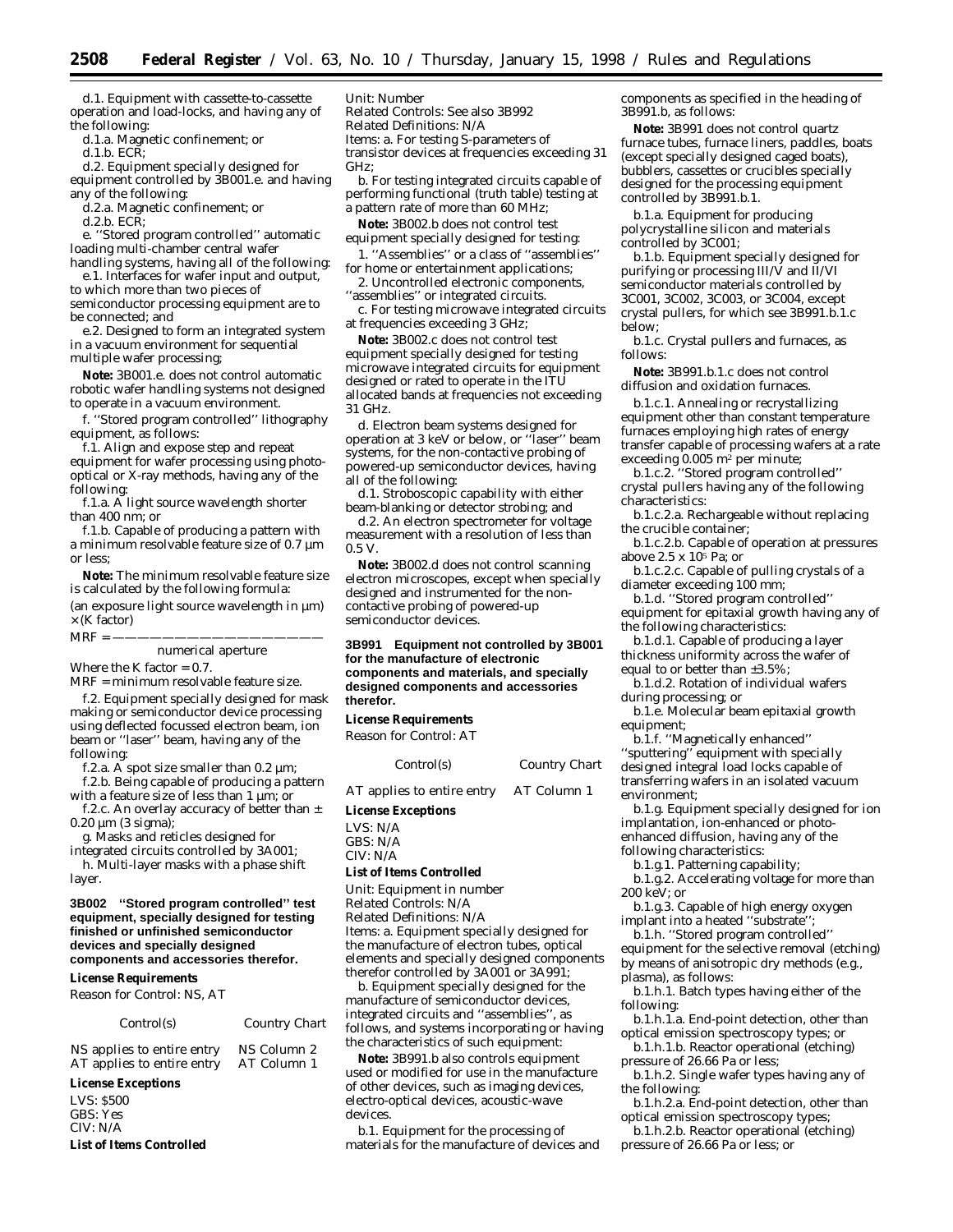b.1.h.2.c. Cassette-to-cassette and load locks wafer handling;

**Notes:** 1. ''Batch types'' refers to machines not specially designed for production processing of single wafers. Such machines can process two or more wafers simultaneously with common process parameters, e.g., RF power, temperature, etch gas species, flow rates.

2. ''Single wafer types'' refers to machines specially designed for production processing of single wafers. These machines may use automatic wafer handling techniques to load a single wafer into the equipment for processing. The definition includes equipment that can load and process several wafers but where the etching parameters, e.g. RF power or end point, can be independently determined for each individual wafer.

b.1.i. ''Chemical vapor deposition'' (CVD) equipment, e.g., plasma-enhanced CVD (PECVD) or photo-enhanced CVD, for semiconductor device manufacturing, having either of the following capabilities, for deposition of oxides, nitrides, metals or polysilicon:

b.1.i.1. ''Chemical vapor deposition'' equipment operating below 105 Pa; *or*

b.1.i.2. PECVD equipment operating either below 60 Pa (450 millitorr) or having automatic cassette-to-cassette and load lock wafer handling;

**Note:** 3B991.b.1.i does not control low pressure ''chemical vapor deposition'' (LPCVD) systems or reactive ''sputtering'' equipment.

b.1.j. Electron beam systems specially designed or modified for mask making or semiconductor device processing having any of the following characteristics:

b.1.j.1. Electrostatic beam deflection;

b.1.j.2. Shaped, non-Gaussian beam profile; b.1.j.3. Digital-to-analog conversion rate

exceeding 3 MHz; b.1.j.4. Digital-to-analog conversion accuracy exceeding 12 bit; *or*

b.1.j.5. Target-to-beam position feedback control precision of 1 micrometer or finer;

**Note:** 3B991.b.1.j does not control electron beam deposition systems or general purpose scanning electron microscopes.

b.1.k. Surface finishing equipment for the processing of semiconductor wafers as follows:

b.1.k.1. Specially designed equipment for backside processing of wafers thinner than 100 micrometer and the subsequent separation thereof; *or*

b.1.k.2. Specially designed equipment for achieving a surface roughness of the active surface of a processed wafer with a twosigma value of 2 micrometer or less, total indicator reading (TIR);

**Note:** 3B991.b.1.k does not control singleside lapping and polishing equipment for wafer surface finishing.

b.1.l. Interconnection equipment which includes common single or multiple vacuum chambers specially designed to permit the integration of any equipment controlled by 3B991 into a complete system;

b.1.m. ''Stored program controlled'' equipment using ''lasers'' for the repair or trimming of ''monolithic integrated circuits'' with either of the following characteristics:

b.1.m.1. Positioning accuracy less than  $\pm 1$ micrometer; *or*

b.1.m.2. Spot size (kerf width) less than 3 micrometer.

b.2. Masks, mask ''substrates'', maskmaking equipment and image transfer equipment for the manufacture of devices and components as specified in the heading of 3B991, as follows:

**Note:** The term ''masks'' refers to those used in electron beam lithography, X-ray lithography, and ultraviolet lithography, as well as the usual ultraviolet and visible photo-lithography.

b.2.a. Finished masks, reticles and designs therefor, except:

b.2.a.1. Finished masks or reticles for the production of unembargoed integrated circuits; *or*

b.2.a.2. Masks or reticles, having both of the following characteristics:

b.2.a.2.a. Their design is based on geometries of 2.5 micrometer or more; and

b.2.a.2.b. The design does not include special features to alter the intended use by means of production equipment or ''software'';

b.2.b. Mask ''substrates'' as follows:

b.2.b.1. Hard surface (e.g., chromium, silicon, molybdenum) coated ''substrates'' (e.g., glass, quartz, sapphire) for the preparation of masks having dimensions exceeding 125 mm x 125 mm; *or*

b.2.b.2. ''Substrates'' specially designed for X-ray masks;

b.2.c. Equipment, other than general purpose computers, specially designed for computer aided design (CAD) of semiconductor devices or integrated circuits;

b.2.d. Equipment or machines, as follows, for mask or reticle fabrication:

b.2.d.1. Photo-optical step and repeat cameras capable of producing arrays larger than 100 mm x 100 mm, or capable of producing a single exposure larger than 6 mm x 6 mm in the image (i.e., focal) plane, or capable of producing line widths of less than 2.5 micrometer in the photoresist on the 'substrate'

b.2.d.2. Mask or reticle fabrication equipment using ion or ''laser'' beam lithography capable of producing line widths of less than 2.5 micrometer; or

b.2.d.3. Equipment or holders for altering masks or reticles or adding pellicles to remove defects;

**Note:** 3B991.b.2.d.1 and b.2.d.2 do not control mask fabrication equipment using photo-optical methods which was either commercially available before the 1st January, 1980, or has a performance no better than such equipment.

b.2.e. ''Stored program controlled'' equipment for the inspection of masks, reticles or pellicles with:

b.2.e.1. A resolution of 0.25 micrometer or finer; and

b.2.e.2. A precision of 0.75 micrometer or finer over a distance in one or two coordinates of 63.5 mm or more;

**Note:** 3B991.b.2.e does not control general purpose scanning electron microscopes except when specially designed and instrumented for automatic pattern inspection.

b.2.f. Align and expose equipment for wafer production using photo-optical methods, including both projection image transfer equipment and step and repeat equipment, capable of performing any of the following functions:

**Note:** 3B991.b.2.f does not control photooptical contact and proximity mask align and expose equipment or contact image transfer equipment.

b.2.f.1. Production of a pattern size of less than 2.5 micrometer;

b.2.f.2. Alignment with a precision finer than  $\pm$  0.25 micrometer (3 sigma); or

b.2.f.3. Machine-to-machine overlay no better than  $\pm$  0.3 micrometer:

b.2.g. Electron beam, ion beam or X-ray equipment for projection image transfer capable of producing patterns less than 2.5 micrometer;

**Note:** For focussed, deflected-beam systems (direct write systems), see 3B991.b.1.j or b.10.

b.2.h. Equipment using ''lasers'' for direct write on wafers capable of producing patterns less than 2.5 micrometer.

b.3. Equipment for the assembly of integrated circuits, as follows:

b.3.a. ''Stored program controlled'' die bonders having all of the following characteristics:

b.3.a.1. Specially designed for ''hybrid integrated circuits"

b.3.a.2. X–Y stage positioning travel exceeding 37.5 x 37.5 mm; and

b.3.a.3. Placement accuracy in the X–Y plane of finer than  $\pm$  10 micrometer;

b.3.b. ''Stored program controlled'' equipment for producing multiple bonds in a single operation (e.g., beam lead bonders, chip carrier bonders, tape bonders);

b.3.c. Semi-automatic or automatic hot cap sealers, in which the cap is heated locally to a higher temperature than the body of the package, specially designed for ceramic microcircuit packages controlled by 3A001 and that have a throughput equal to or more than one package per minute.

**Note:** 3B991.b.3 does not control general purpose resistance type spot welders.

b.4. Filters for clean rooms capable of providing an air environment of 10 or less particles of 0.3 micrometer or smaller per 0.02832 m3 and filter materials therefor;

## **3B992 Equipment not controlled by 3B002 for the inspection or testing of electronic components and materials, and specially designed components and accessories therefor;**

# **License Requirements**

*Reason for Control:* AT

*Control(s) Country Chart*

AT applies to entire entry AT Column 1

**License Exceptions**

LVS: N/A

GBS: N/A

CIV: N/A

**List of Items Controlled** *Unit:* Equipment in number

*Related Controls:* N/A *Related Definitions:* N/A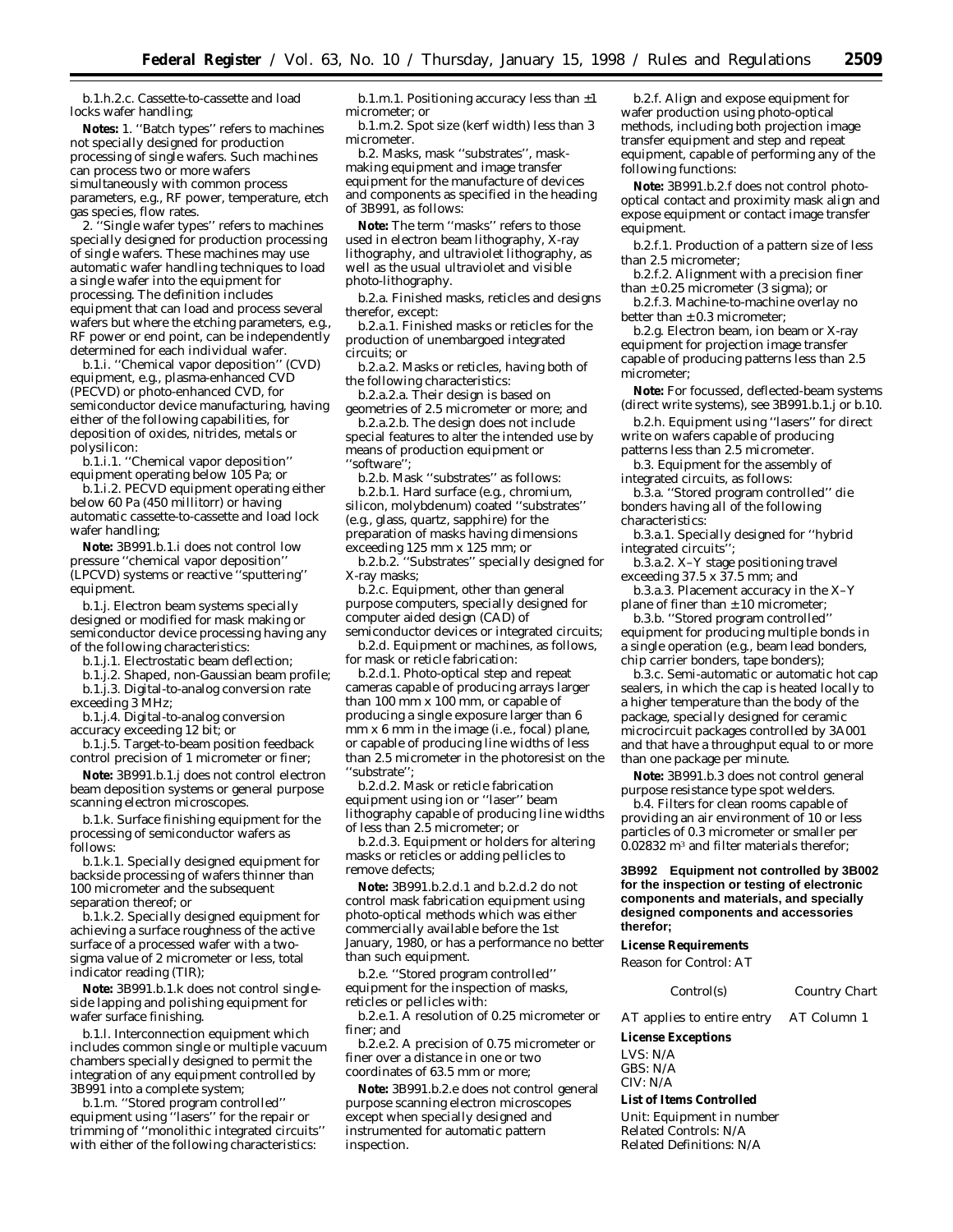*Items:* a. Equipment specially designed for the inspection or testing of electron tubes, optical elements and specially designed components therefor controlled by 3A001 or 3A991;

b. Equipment specially designed for the inspection or testing of semiconductor devices, integrated circuits and ''assemblies'', as follows, and systems incorporating or having the characteristics of such equipment:

**Note:** 3B992.b also controls equipment used or modified for use in the inspection or testing of other devices, such as imaging devices, electro-optical devices, acousticwave devices.

b.1. ''Stored program controlled'' inspection equipment for the automatic detection of defects, errors or contaminants of 0.6 micrometer or less in or on processed wafers, ''substrates'', other than printed circuit boards or chips, using optical image acquisition techniques for pattern comparison;

**Note:** 3B992.b.1 does not control general purpose scanning electron microscopes, except when specially designed and instrumented for automatic pattern inspection.

b.2. Specially designed ''stored program controlled'' measuring and analysis equipment, as follows:

b.2.a. Specially designed for the measurement of oxygen or carbon content in semiconductor materials;

b.2.b. Equipment for line width measurement with a resolution of 1 micrometer or finer;

b.2.c. Specially designed flatness measurement instruments capable of measuring deviations from flatness of 10 micrometer or less with a resolution of 1 micrometer or finer.

b.3. ''Stored program controlled'' wafer probing equipment having any of the following characteristics:

b.3.a. Positioning accuracy finer than 3.5 micrometer;

b.3.b. Capable of testing devices having more than 68 terminals; *or*

b.3.c. Capable of testing at a frequency exceeding 1 GHz;

b.4. Test equipment as follows:

b.4.a. ''Stored program controlled'' equipment specially designed for testing discrete semiconductor devices and unencapsulated dice, capable of testing at frequencies exceeding 18 GHz;

**Technical Note:** Discrete semiconductor devices include photocells and solar cells.

b.4.b. ''Stored program controlled'' equipment specially designed for testing integrated circuits and ''assemblies'' thereof, capable of functional testing:

b.4.b.1. At a pattern rate exceeding 20 MHz; or

b.4.b.2. At a pattern rate exceeding 10 MHz but not exceeding 20 MHz and capable of testing packages of more than 68 terminals;

**Note:** 3B992.b.4.b does not control equipment specially designed for testing integrated circuits not controlled by 3A001 or 3A991.

**Notes:** 1. 3B992.b.4.b does not control test equipment specially designed for testing

'assemblies'' or a class of "assemblies" for home and entertainment applications.

2. 3B992.b.4.b does not control test equipment specially designed for testing electronic components, ''assemblies'' and integrated circuits not controlled by 3A001 or 3A991 provided such test equipment does not incorporate computing facilities with ''user accessible programmability''.

b.4.c. Equipment specially designed for determining the performance of focal-plane arrays at wavelengths of more than 1,200 nm, using ''stored program controlled'' measurements or computer aided evaluation and having any of the following characteristics:

b.4.c.1. Using scanning light spot diameters of less than 0.12 mm;

b.4.c.2. Designed for measuring photosensitive performance parameters and for evaluating frequency response, modulation transfer function, uniformity of responsivity or noise; or

b.4.c.3. Designed for evaluating arrays capable of creating images with more than 32 x 32 line elements;

b.5. Electron beam test systems, capable of operating at or below 3,000 eV, for noncontactive probing of powered-up semiconductor devices having any of the following:

b.5.a. Stroboscopic capability with either beam blanking or detector strobing;

b.5.b. An electron spectrometer for voltage measurements with a resolution of less than 0.5 V; or

b.5.c. Electrical tests fixtures for performance analysis of integrated circuits;

**Note:** 3B992.b.5 does not control scanning electron microscopes, except when specially designed and instrumented for noncontactive probing of a powered-up semiconductor device.

b.6. ''Stored program controlled'' multifunctional focused ion beam systems specially designed for manufacturing, repairing, physical layout analysis and testing of masks or semiconductor devices and having either of the following characteristics:

b.6.a. Target-to-beam position feedback control precision of 1 micrometer or finer; or b.6.b. Digital-to-analog conversion

accuracy exceeding 12 bit;

b.7. Particle measuring systems employing "lasers" designed for measuring particle size and concentration in air having both of the following characteristics:

b.7.a. Capable of measuring particle sizes of 0.2 micrometer or less at a flow rate of 0.02832 m3 per minute or more; and

b.7.b. Capable of characterizing Class 10 clean air or better.

# **C. Materials**

**3C001 Hetero-epitaxial materials consisting of a ''substrate'' having stacked epitaxially grown multiple layers of any of the following (see List of Items Controlled).**

# **License Requirements**

*Reason for Control:* NS, AT

| Control(s)                 | Country Chart |
|----------------------------|---------------|
| NS applies to entire entry | NS Column 2   |

*Control(s) Country Chart*

AT applies to entire entry AT Column 1

**License Exceptions**

LVS: \$3000

GBS: N/A

 $CIV·N/A$ 

#### **List of Items Controlled**

*Unit:* \$ value

*Related Controls:* N/A

*Related Definitions:* III/V compounds are polycrystalline or binary or complex monocrystalline products consisting of elements of groups IIIA and VA of Mendeleyev's periodic classification table (e.g., gallium arsenide, gallium-aluminium arsenide, indium phosphide).

*Items:* a. Silicon;

b. Germanium; *or*

c. III/V compounds of gallium or indium.

# **3C002 Resist material and ''substrates'' coated with controlled resists.**

#### **License Requirements**

*Reason for Control:* NS, AT

*Control(s) Country Chart*

NS applies to entire entry NS Column 2<br>AT applies to entire entry AT Column 1 AT applies to entire entry

#### **License Exceptions**

LVS: \$3000 GBS: N/A  $CIV·N/A$ 

## **List of Items Controlled**

*Unit:* \$ value

*Related Controls:* N/A

*Related Definitions:* Silylation techniques are defined as processes incorporating oxidation of the resist surface to enhance performance for both wet and dry developing.

*Items:* a. Positive resists designed for

semiconductor lithography specially adjusted (optimized) for use at wavelengths below 370 nm;

b. All resists designed for use with electron beams or ion beams, with a sensitivity of 0.01 µcoulomb/mm2 or better;

c. All resists designed for use with X-rays, with a sensitivity of 2.5 mJ/mm<sup>2</sup> or better;

d. All resists optimized for surface imaging technologies, including silylated resists.

# **3C003 Organo-inorganic compounds, as follows (see List of Items Controlled).**

#### **License Requirements**

*Reason for Control:* NS, AT

| Control(s) | Country Chart |
|------------|---------------|
|            |               |

NS applies to entire entry NS Column 2 AT applies to entire entry AT Column 1

# **License Exceptions**

LVS: \$3000 GBS: N/A CIV: N/A

#### **List of Items Controlled**

*Unit:* \$ value

*Related Controls:* This entry controls only compounds whose metallic, partly metallic or non-metallic element is directly linked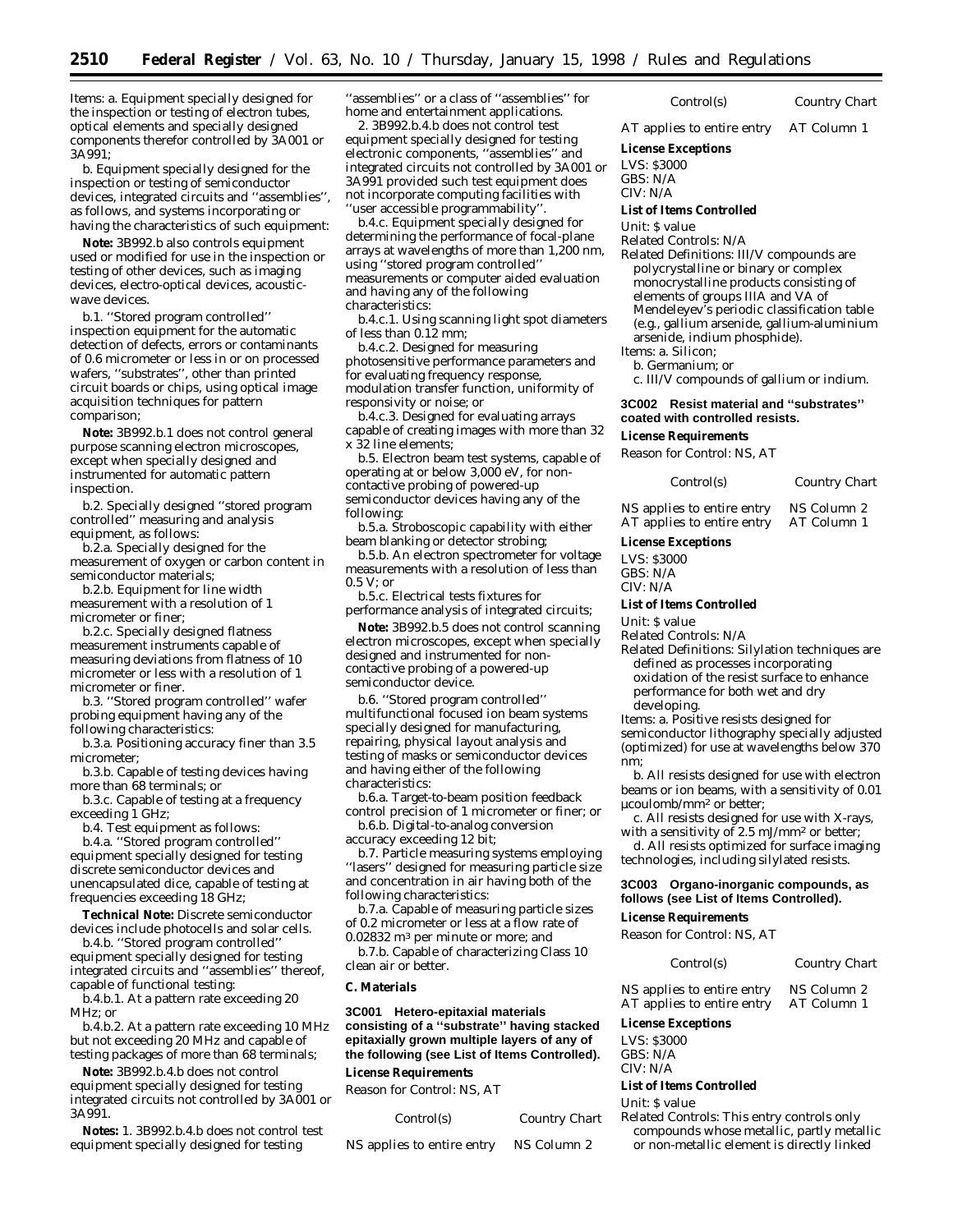to carbon in the organic part of the molecule.

# *Related Definition:* N/A

*Items:* a. Organo-metallic compounds of aluminium, gallium or indium having a purity (metal basis) better than 99.999%;

b. Organo-arsenic, organo-antimony and organo-phosphorus compounds having a purity (inorganic element basis) better than 99.999%.

# **3C004 Hydrides of phosphorus, arsenic or antimony, having a purity better than 99.999%, even diluted in inert gases or hydrogen.**

## **License Requirements**

*Reason for Control:* NS, AT

| Control(s)                 | <b>Country Chart</b> |
|----------------------------|----------------------|
| NS applies to entire entry | NS Column 2          |
| AT applies to entire entry | AT Column 1          |

#### **License Exceptions**

LVS: \$3000 GBS: N/A CIV: N/A

# **List of Items Controlled**

*Unit:* \$ value

*Related Controls:* This entry does not control hydrides containing less than 20% molar or more of inert gases or hydrogen. *Related Definition:* N/A *Items:* The list of items controlled is contained in the ECCN heading.

# **D. Software**

# **3D001 ''Software'' specially designed for the ''development'' or ''production'' of equipment controlled by 3A001.b to 3A002.g or 3B (except 3B991 and 3B992).**

#### **License Requirements**

*Reason for Control:* NS, AT

| Control(s)                 | Country Chart |
|----------------------------|---------------|
| NS applies to "software"   | NS Column 1   |
| for equipment con-         |               |
| trolled by 3A001.b to      |               |
| 3A001.f, 3A002, and 3B.    |               |
| AT applies to entire entry | AT Column 1   |

**License Requirement Notes:** See § 743.1 of

the EAR for reporting requirements for exports under License Exceptions.

# **License Exceptions**

CIV: N/A TSR: Yes

# **List of Items Controlled**

*Unit:* \$ value *Related Controls:* See also 3D101 *Related Definitions:* N/A *Items:* The list of items controlled is contained in the ECCN heading.

**3D002 ''Software'' specially designed for the ''use'' of ''stored program controlled'' equipment controlled by 3B (except 3B991 and 3B992).**

# **License Requirements**

*Reason for Control:* NS, AT

| Control(s)                 | <b>Country Chart</b> |
|----------------------------|----------------------|
| NS applies to entire entry | NS Column 1          |
| AT applies to entire entry | AT Column 1          |

# **License Exceptions**

CIV: N/A

TSR: Yes

## **List of Items Controlled**

*Unit:* \$ value *Related Controls:* N/A *Related Definitions:* N/A *Items:* The list of items controlled is contained in the ECCN heading.

# **3D003 Computer-aided-design (CAD) ''software'' designed for semiconductor devices or integrated circuits, having any of the following (see List of Items Controlled).**

# **License Requirements**

*Reason for Control:* NS, AT

| Control(s)                 | Country Chart |
|----------------------------|---------------|
| NS applies to entire entry | NS Column 1   |
| AT applies to entire entry | AT Column 1   |

#### **License Exceptions**

CIV: N/A TSR: Yes

# **List of Items Controlled**

*Unit:* \$ value

- *Related Controls:* This entry does not control ''software'' specially designed for schematic entry, logic simulation, placing and routing, layout verification or pattern generation tape.
- *Related Definitions:* (1) Libraries, design attributes or associated data for the design of semiconductor devices or integrated circuits are considered as ''technology''. (2) A lithographic processing simulator is a ''software'' package used in the design phase to define the sequence of lithographic, etching and deposition steps for translating masking patterns into specific topographical patterns in conductors, dielectrics or semiconductor

material.

*Items:* a. Design rules or circuit verification rules;

b. Simulation of the physically laid out circuits; *or*

c. Lithographic processing simulators for design.

# **3D101 ''Software'' specially designed for the ''use'' of equipment controlled by 3A101.b.**

#### **License Requirements**

*Reason for Control:* MT, AT

| Control(s)                 | Country Chart | A <sub>1</sub> |
|----------------------------|---------------|----------------|
| MT applies to entire entry | MT Column 1   | Lic            |
| AT applies to entire entry | AT Column 1   | СF             |
|                            |               | тc             |

# **License Exceptions** CIV: N/A

TSR: N/A

# **List of Items Controlled**

*Unit:* \$ value *Related Controls:* N/A *Related Definitions:* N/A *Items:* The list of items controlled is contained in the ECCN heading.

**3D102 ''Software'' specially designed for the ''development'' or ''production'' of equipment controlled by 3A001.a.1.a or 3A101.**

# **License Requirements**

*Reason for Control:* MT, AT

*Control(s) Country Chart*

MT applies to entire entry MT Column 1 AT applies to entire entry AT Column 1

License Exceptions CIV: N/A TSR: N/A

#### **List of Items Controlled**

*Unit:* \$ value *Related Controls:* N/A *Related Definitions:* N/A *Items:* The list of items controlled is contained in the ECCN heading.

# **3D980 ''Software'' specially designed for the ''development'', ''production'', or ''use'' of items controlled by 3A980 and 3A981.**

**License Requirements**

*Reason for Control:* CC, AT

| Control(s)                 | Country Chart |
|----------------------------|---------------|
| CC applies to entire entry | CC Column 1   |
| AT applies to entire entry | AT Column 1   |

**License Exceptions**

CIV: N/A TSR: N/A

#### **List of Items Controlled**

*Unit:* \$ value *Related Controls:* N/A *Related Definitions:* N/A *Items:* The list of items controlled is contained in the ECCN heading.

**3D991 ''Software'' specially designed for the ''development'', ''production'', or ''use'' of electronic devices or components controlled by 3A991, general purpose electronic equipment controlled by 3A992, or manufacturing and test equipment controlled by 3B991 and 3B992.**

## **License Requirements**

*Reason for Control:* AT

#### *Control(s) Country Chart*

applies to entire entry AT Column 1

# **License Exceptions**

 $V: N/A$ TSR: N/A

## **List of Items Controlled**

*Unit:* \$ value *Related Controls:* N/A *Related Definitions:* N/A *Items:* The list of items controlled is contained in the ECCN heading.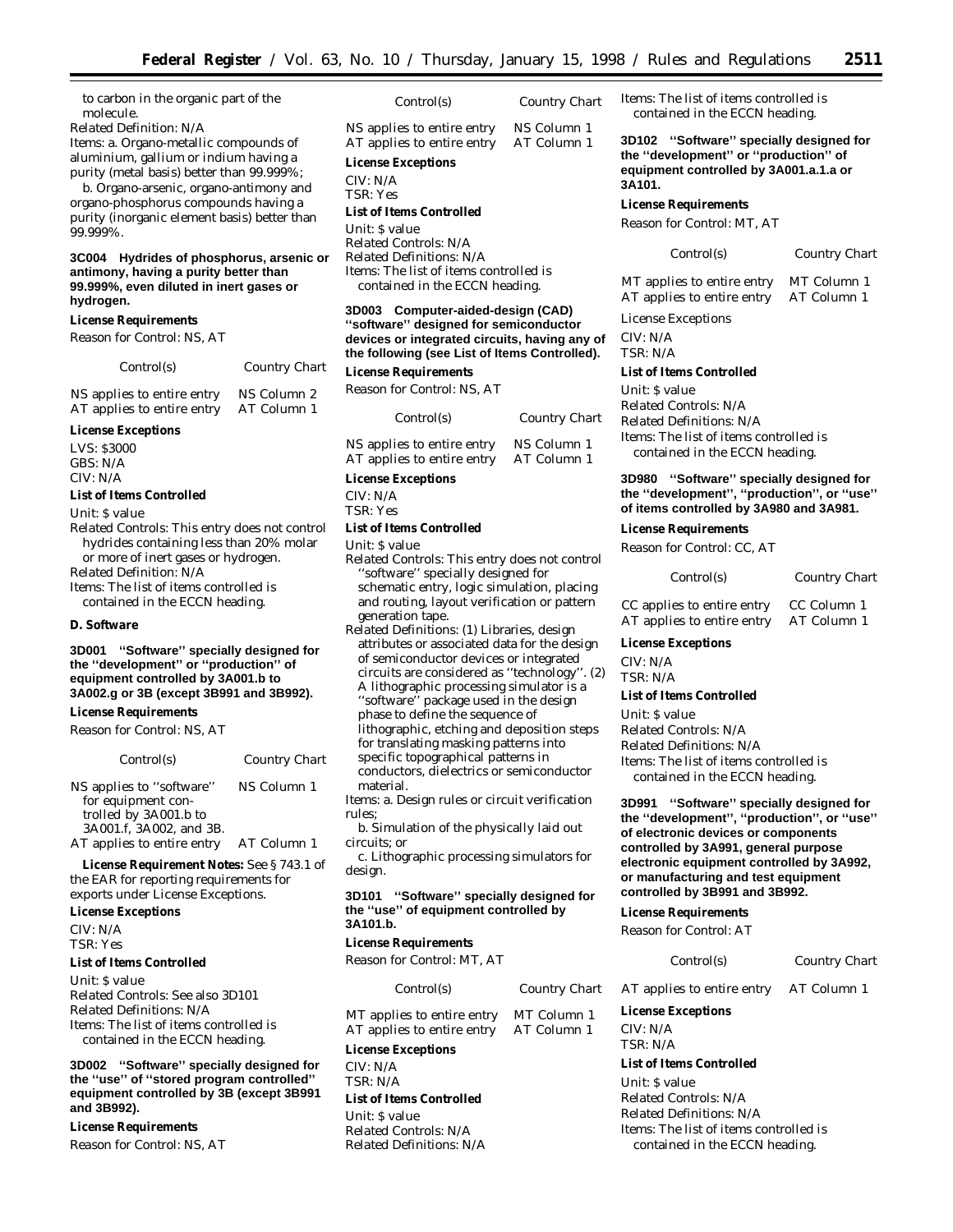#### **E. Technology**

**3E001 ''Technology'' according to the General Technology Note for the ''development'' or ''production'' of equipment or materials controlled by 3A (except 3A292, 3A980, 3A981, 3A991 or 3A992), 3B (except 3B991 and 3B992) or 3C.**

#### **License Requirements**

*Reason for Control:* NS, MT, NP, AT

| Control(s)                                                                                                             | Country Chart |
|------------------------------------------------------------------------------------------------------------------------|---------------|
| NS applies to "tech-<br>nology" for items con-<br>trolled by 3A001,<br>3A002, 3B001 and<br>3B002 or 3C001 to<br>3C004. | NS Column 1   |
| MT applies to "tech-<br>nology" for equipment<br>controlled by 3A001 or<br>3A101 for MT reasons.                       | MT Column 1   |
| NP applies to "tech-<br>nology" for equipment<br>controlled by 3A201,<br>3A225 to 3A233 for NP<br>reasons.             | NP Column 1   |
| AT applies to entire entry                                                                                             | AT Column 1   |

**License Requirement Notes:** See § 743.1 of the EAR for reporting requirements for exports under License Exceptions.

**License Exceptions**

CIV: N/A

TSR: Yes, except N/A for MT

**List of Items Controlled**

*Unit:* N/A

*Related Controls:* (1) See also 3E101 and 3E201. (2) 3E001 does not control ''technology'' for the ''development'' or ''production'' of: (a) Microwave transistors operating at frequencies below 31 GHz; (b) Integrated circuits controlled by 3A001.a.3 to a.12, having all of the following: 1. Using ''technology'' of one micrometer or more, AND 2. Not incorporating multilayer structures. (3) The term multi-layer structures in this entry does not include devices incorporating a maximum of two metal layers and two polysilicon layers. *Related Definition:* N/A

*Items:* The list of items controlled is contained in the ECCN heading.

# **3E002 Other ''technology'' for the ''development'' or ''production'' of items described in the List of Items Controlled.**

#### **License Requirements**

*Reason for Control:* NS, AT

*Control(s) Country Chart* NS applies to entire entry NS Column 1 AT applies to entire entry AT Column 1

# **License Exceptions**

CIV: N/A TSR: Yes

# **List of Items Controlled**

*Unit:* N/A *Related Controls:* N/A *Related Definitions:* N/A *Items:* a. Vacuum microelectronic devices;

b. Hetero-structure semiconductor devices such as high electron mobility transistors (HEMT), hetero-bipolar transistors (HBT), quantum well and super lattice devices;

c. ''Superconductive'' electronic devices; d. Substrates of films of diamond for electronic components.

# **3E101 ''Technology'' according to the General Technology Note for the ''use'' of equipment or ''software'' controlled by 3A001.a.1.a. or 3A101.**

### **License Requirements**

*Reason for Control:* MT, AT

| Control(s)                 | Country Chart |
|----------------------------|---------------|
| MT applies to entire entry | MT Column 1   |
| AT applies to entire entry | AT Column 1   |

#### **License Exceptions**

CIV: N/A TSR: N/A

**List of Items Controlled** *Unit:* N/A *Related Controls:* N/A *Related Definitions:* N/A *Items:* The list of items controlled is contained in the ECCN heading.

# **3E102 ''Technology'' according to the General Technology Note for the ''development'' of ''software'' controlled by 3D101.**

#### **License Requirements**

*Reason for Control:* MT, AT

| Control(s)                 | Country Chart |
|----------------------------|---------------|
| MT applies to entire entry | MT Column 1   |
| AT applies to entire entry | AT Column 1   |

# **License Exceptions**

CIV: N/A TSR: N/A

#### **List of Items Controlled**

*Unit*: N/A *Related Controls*: N/A *Related Definitions*: N/A *Items*: The list of items controlled is contained in the ECCN heading.

# **3E201 ''Technology'' according to the General Technology Note for the ''use'' of equipment controlled by 3A201, 3A225 to 3A233.**

# **License Requirements**

*Reason for Control*: NP, AT

| Control(s)                 | Country Chart |
|----------------------------|---------------|
| NP applies to entire entry | NP Column 1   |
| AT applies to entire entry | AT Column 1   |

#### **License Exceptions**

CIV: N/A TSR: N/A

# **List of Items Controlled**

*Unit*: N/A *Related Controls*: N/A *Related Definitions*: N/A *Items*: The list of items controlled is contained in the ECCN heading.

**3E292 ''Technology'' according to the General Technology Note for the ''development'', ''production'', or ''use'' of equipment controlled by 3A292.**

#### **License Requirements**

*Reason for Control*: NP, AT

# *Control(s) Country Chart*

NP applies to entire entry NP Column 2<br>AT applies to entire entry AT Column 1 AT applies to entire entry

# **License Exceptions**

CIV: N/A TSR: N/A

# **List of Items Controlled**

*Unit*: N/A *Related Controls*: N/A *Related Definitions*: N/A *Items*: The list of items controlled is contained in the ECCN heading.

# **3E980 ''Technology'' specially designed for ''development'', ''production'', or ''use'' of items controlled by 3A980 and 3A981.**

#### **License Requirements**

*Reason for Control*: CC, AT

#### *Control(s) Country Chart*

CC applies to entire entry CC Column 1 AT applies to entire entry AT Column 1

# **License Exceptions** CIV: N/A

TSR: N/A

**List of Items Controlled** *Unit*: N/A *Related Controls*: N/A *Related Definitions*: N/A *Items*: The list of items controlled is contained in the ECCN heading.

**3E991 ''Technology'' for the ''development'', ''production'', or ''use'' of electronic devices or components controlled by 3A991, general purpose electronic equipment controlled by 3A992, or manufacturing and test equipment controlled by 3B991 or 3B992.**

#### **License Requirements**

*Reason for Control*: AT

# *Control(s) Country Chart*

AT applies to entire entry AT Column 1

**License Exceptions**

CIV: N/A TSR: N/A

#### **List of Items Controlled**

*Unit*: N/A *Related Controls*: N/A *Related Definitions*: N/A *Items*: The list of items controlled is contained in the ECCN heading.

# **EAR99 Items subject to the EAR that are not elsewhere specified in this CCL Category or in any other category in the CCL are designated by the number EAR99.**

*Category 4—Computers*

**Note 1:** Computers, related equipment and ''software'' performing telecommunications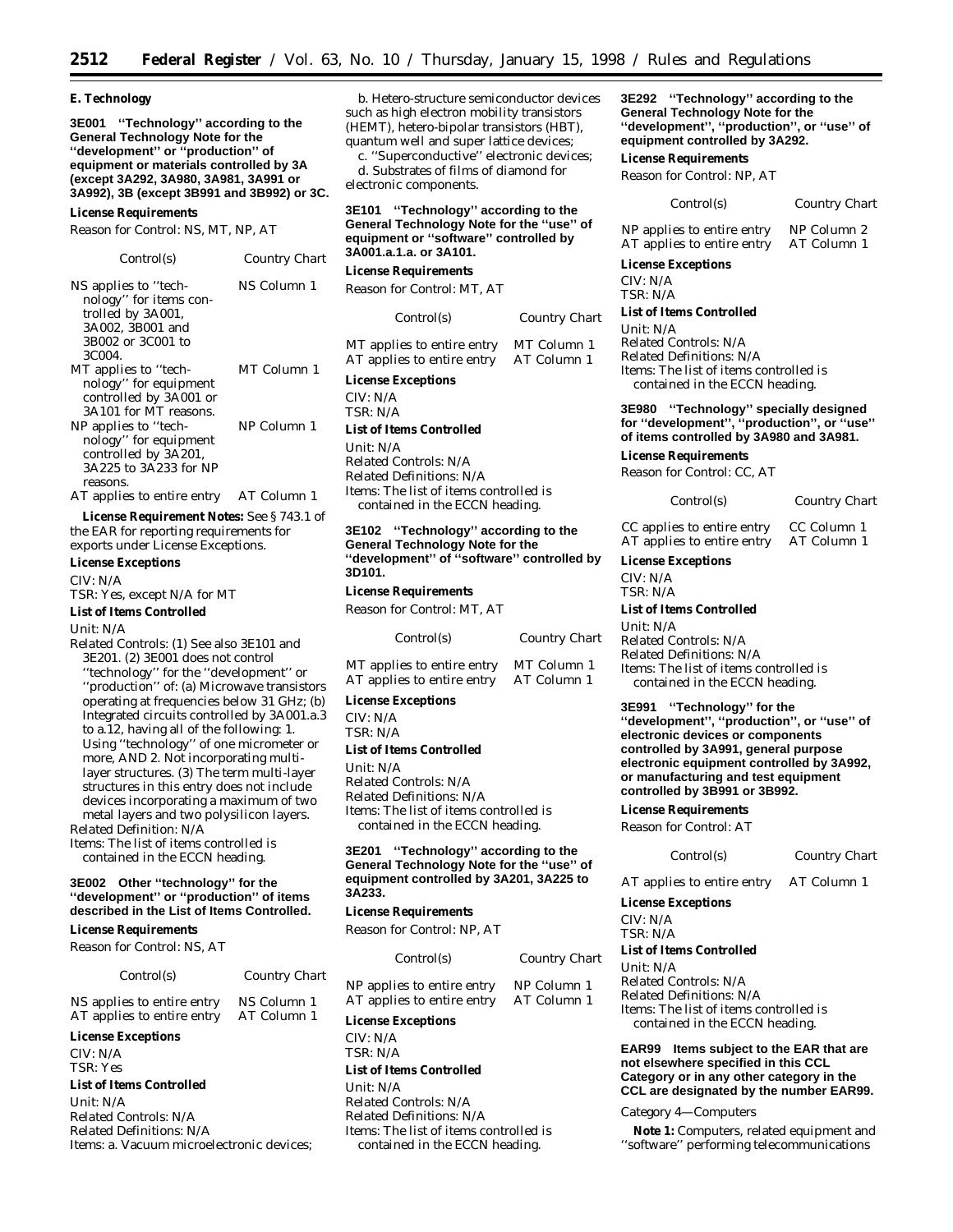or ''local area network'' functions must also be evaluated against the performance characteristics of Category 5, Part 1 (Telecommunications).

N.B. 1: Control units that directly interconnect the buses or channels of central processing units, ''main storage'' or disk controllers are not regarded as telecommunications equipment described in Category 5, Part 1 (Telecommunications).

N.B. 2: For the control status of ''software'' specially designed for packet switching, see ECCN 5D001 (Telecommunications).

**Note 2:** Computers, related equipment and ''software'' performing cryptographic, cryptoanalytic, certifiable multi-level security or certifiable user isolation functions, or that limit electromagnetic compatibility (EMC), must also be evaluated against the performance characteristics in Category 5, Part 2 (''Information Security'').

#### **A. Systems, Equipment and Components**

# **4A001 Electronic computers and related equipment, and ''electronic assemblies'' and specially designed components therefor.**

#### **License Requirements**

*Reason for Control:* NS, MT, AT, NP, XP

| Control(s)                                                                                                                | Country Chart              |
|---------------------------------------------------------------------------------------------------------------------------|----------------------------|
| NS applies to entire entry<br>MT applies to items in<br>4A001.a when the pa-<br>rameters in 4A101 are<br>met or exceeded. | NS Column 2<br>MT Column 1 |
| AT applies to entire entry                                                                                                | AT Column 1                |

NP applies to electronic computers with a CTP greater than 2,000 Mtops, unless a License Exception is available. See § 742.3(b) of the EAR for information on applicable licensing review policies.

XP applies to electronic computers with a CTP greater than 2,000 Mtops, unless a License Exception is available. XP controls vary according to destination and end-user and end-use. See § 742.12 of the EAR for additional information.

**License Requirement Notes:** See § 743.1 of the EAR for reporting requirements for exports under License Exceptions.

#### **License Exceptions**

LVS: \$5000 for 4A001.a; N/A for MT and 4A001.b

GBS: N/A

CIV: N/A

# **List of Items Controlled**

*Unit:* Equipment in number; parts and accessories in \$ value

*Related Controls:* See also 4A101 and 4A994. Equipment designed or rated for transient ionizing radiation is subject to the export licensing authority of the U.S. Department of State, Office of Defense Trade Controls. (See 22 CFR part 121.) See also 4A101.

*Related Definitions:* For the purposes of integrated circuits in 4A001.a.2, 5 x 103  $Gy(Si) = 5 \times 105$  Rads (Si);  $5 \times 106$  Gy (Si)/  $s = 5 \times 108$  Rads (Si)/s.

*Items:* a. Specially designed to have either of the following characteristics:

a.1. Rated for operation at an ambient temperature below 228 K ( $-45\ {\rm ^o C}$  ) or above 358 K (85 °C);

**Note:** 4A001.a.1. does not apply to computers specially designed for civil automobile or railway train applications. a.2. Radiation hardened to exceed any of

the following specifications:

a.2.a. A total dose of  $5 \times 10^3$  Gy (Si); or a.2.b. A dose rate upset of  $5 \times 10^6$  Gy (Si)/ s;

a.2.c. Single Event Upset of  $1 \times 10^{-7}$  Error/ bit/day;

b. Having characteristics or performing functions exceeding the limits in Category 5, Part 2 (''Information Security'').

# **4A002 ''Hybrid computers'' and ''electronic assemblies'' and specially designed components therefor.**

#### **License Requirements**

*Reason for Control:* NS, MT, AT, NP, XP

| Control(s)                                                                                                                                                                                                                                                                                                                                    | Country Chart                             |
|-----------------------------------------------------------------------------------------------------------------------------------------------------------------------------------------------------------------------------------------------------------------------------------------------------------------------------------------------|-------------------------------------------|
| NS applies to entire entry<br>MT applies to hybrid<br>computers combined<br>with specially designed<br>"software", for model-<br>ing, simulation, or de-<br>sign integration of com-<br>plete rocket systems and<br>unmanned air vehicle<br>systems that are usable<br>in systems controlled<br>for MT reasons.<br>AT applies to entire entry | NS Column 2<br>MT Column 1<br>AT Column 1 |
|                                                                                                                                                                                                                                                                                                                                               |                                           |

NP applies to hybrid computers with a CTP greater than 2,000 Mtops, unless a License Exception is available. See § 742.3(b) of the EAR for information on applicable licensing review policies.

XP applies to hybrid computers with a CTP greater than 2,000 Mtops, unless a License Exception is available. XP controls vary according to destination and end-user and end-use. See § 742.12 of the EAR for additional information.

#### **License Exceptions**

LVS: \$5000; N/A for MT GBS: N/A CIV: N/A

#### **List of Items Controlled**

*Unit:* Equipment in number; parts and

accessories in \$ value *Related Controls:* See also 4A102 and 4A994

*Related Definitions:* N/A

*Items:* a. Containing ''digital computers'' controlled by 4A003;

b. Containing analog-to-digital converters having all of the following characteristics:

b.1. 32 channels or more; *and*

b.2. A resolution of 14 bits (plus sign bit) or more with a conversion rate of 200,000 conversions/s or more.

## **4A003 ''Digital computers'', ''electronic assemblies'', and related equipment therefor, and specially designed components therefor.**

# **License Requirements**

*Reason for Control:* NS, MT, CC, AT, NP, XP

| Control(s)                                                     | Country Chart |
|----------------------------------------------------------------|---------------|
| NS applies to 4A003.b                                          | NS Column 1   |
| and .c.<br>NS applies to 4A003.a, d,                           | NS Column 2   |
| .e, .f, and .g.<br>MT applies to digital com-                  | MT Column 1   |
| puters used as ancillary<br>equipment for test fa-             |               |
| cilities and equipment                                         |               |
| that are controlled by<br>9B005 or 9B006.                      |               |
| CC applies to digital com-<br>puters for computerized          | CC Column 1   |
| finger-print equipment.<br>AT applies to entire entry          | AT Column 1   |
| (refer to 4A994 for con-                                       |               |
| trols on digital comput-<br>ers with a CTP $\geq 6$ but $\leq$ |               |
| to 2,000 Mtops).                                               |               |

NP applies to digital computers with a CTP greater than 2,000 Mtops, unless a License Exception is available. See § 742.3(b) of the EAR for information on applicable licensing review policies.

XP applies to digital computers with a CTP greater than 2,000 Mtops, unless a License Exception is available. XP controls vary according to destination and end-user and end-use. See § 742.12 of the EAR for additional information.

**Note:** For all destinations, except Cuba, Iran, Iraq, Libya, North Korea, Sudan, and Syria, no license is required (NLR) for computers with a CTP of 2,000 Mtops, and for assemblies described in 4A003.c that are not capable of exceeding a CTP of 2,000 Mtops in aggregation. Computers controlled in this entry for MT reasons are not eligible for NLR.

**License Requirement Notes:** See § 743.1 of the EAR for reporting requirements for exports under License Exceptions.

# **License Exceptions**

- LVS: \$5000; N/A for MT and ''digital'' computers controlled by 4A003.b and having a CTP exceeding 10,000 MTOPS; or ''electronic assemblies'' controlled by 4A003.c and capable of enhancing performance by aggregation of ''computing elements'' so that the CTP of the aggregation exceeds 10,000 MTOPS.
- GBS: Yes, for 4A003.d, .e, .f, and .g and specially designed components therefor, exported separately or as part of a system.
- CTP: Yes, for computers controlled by 4A003.a, .b and .c, to the exclusion of other technical parameters, with the exception of parameters specified as controlled for Missile Technology (MT) concerns and 4A003.e (equipment performing analog-todigital or digital-to-analog conversions exceeding the limits of 3A001.a.5.a). See § 740.7 of the EAR.
- CIV: Yes, for 4A003.d (having a 3–D vector rate less that 10 M vectors/sec), .e, .f and .g.

#### **List of Items Controlled**

*Unit:* Equipment in number; parts and accessories in \$ value *Related Controls:* See also 4A994

*Related Definitions:* N/A

*Items:*

**Note 1:** 4A003 includes the following: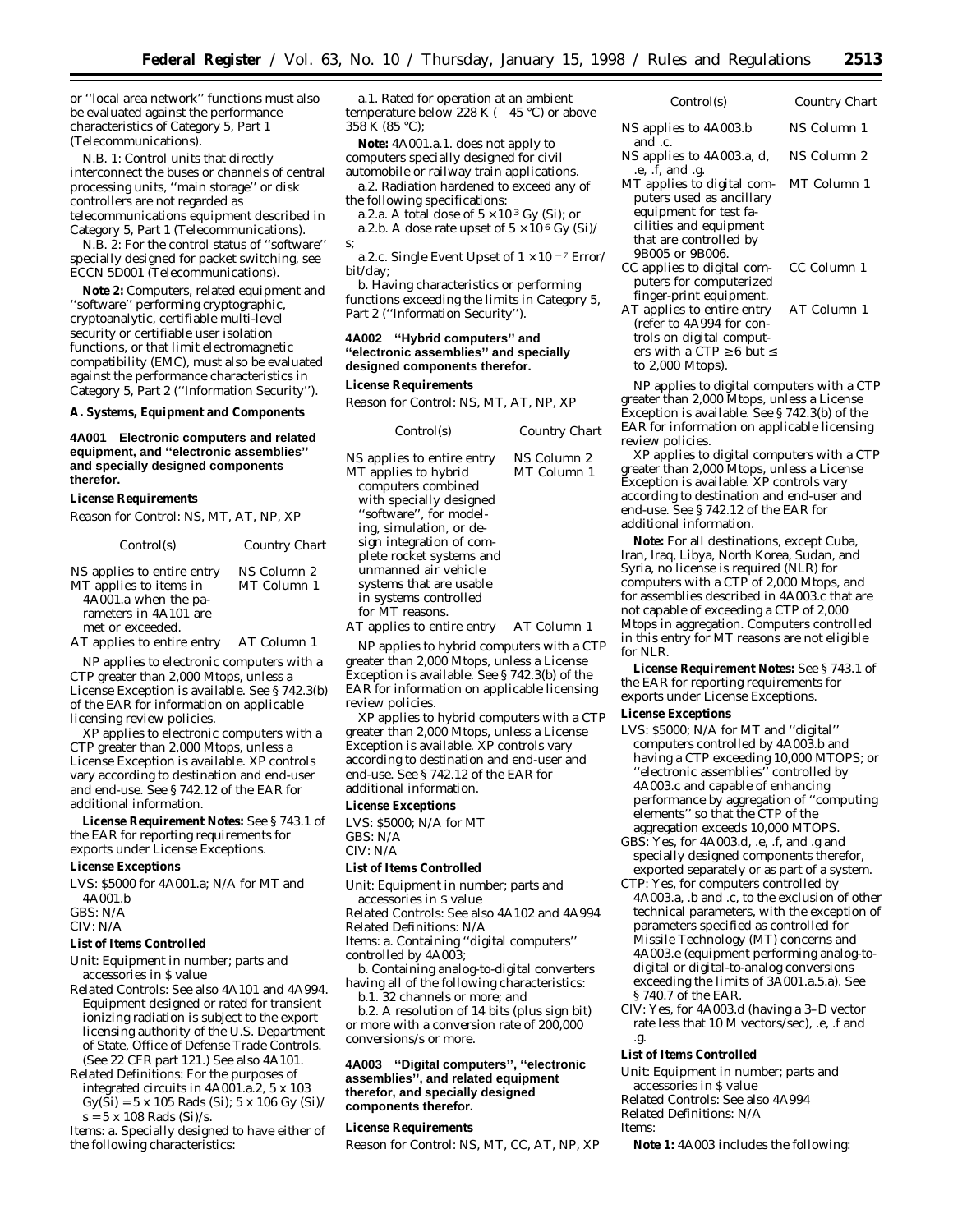a. Vector processors;

b. Array processors;

c. Digital signal processors;

d. Logic processors;

e. Equipment designed for ''image enhancement'';

f. Equipment designed for ''signal processing''.

**Note 2:** The control status of the ''digital computers'' and related equipment described in 4A003 is determined by the control status of other equipment or systems provided:

a. The ''digital computers'' or related equipment are essential for the operation of the other equipment or systems;

b. The ''digital computers'' or related equipment are not a ''principal element'' of the other equipment or systems; *and*

N.B. 1: The control status of ''signal processing'' or ''image enhancement'' equipment specially designed for other equipment with functions limited to those required for the other equipment is determined by the control status of the other equipment even if it exceeds the ''principal element'' criterion.

N.B. 2: For the control status of ''digital computers'' or related equipment for telecommunications equipment, see Category 5, Part 1 (Telecommunications).

c. The ''technology'' for the ''digital computers'' and related equipment is determined by 4E.

a. Designed or modified for ''fault tolerance'';

**Note:** For the purposes of 4A003.a., ''digital computers'' and related equipment are not considered to be designed or modified for ''fault tolerance'' if they utilize any of the following:

1. Error detection or correction algorithms in ''main storage'';

2. The interconnection of two ''digital computers'' so that, if the active central processing unit fails, an idling but mirroring central processing unit can continue the system's functioning;

3. The interconnection of two central processing units by data channels or by use of shared storage to permit one central processing unit to perform other work until the second central processing unit fails, at which time the first central processing unit takes over in order to continue the system's functioning; or

4. The synchronization of two central processing units by ''software'' so that one central processing unit recognizes when the other central processing unit fails and recovers tasks from the failing unit.

b. ''Digital computers'' having a ''composite theoretical performance'' (''CTP'') exceeding 2,000 million theoretical operations per second (Mtops);

c. ''Electronic assemblies'' specially designed or modified to be capable of enhancing performance by aggregation of ''computing elements'' (''CEs'') so that the ''CTP'' of the aggregation exceeds the limit in 4A003.b.;

**Note 1:** 4A003.c applies only to ''electronic assemblies'' and programmable interconnections not exceeding the limit in 4A003.b. when shipped as unintegrated ''electronic assemblies''. It does not apply to

''electronic assemblies'' inherently limited by nature of their design for use as related equipment controlled by 4A003.d, 4A003.e or 4A003.f.

**Note 2:** 4A003.c does not control ''electronic assemblies'' specially designed for a product or family of products whose maximum configuration does not exceed the limit of 4A003.b.

d. Graphics accelerators and graphics coprocessors exceeding a ''three dimensional Vector Rate'' of 3,000,000;

e. Equipment performing analog-to-digital conversions exceeding the limits in 3A001.a.5;

f. Equipment containing ''terminal interface equipment'' exceeding the limits in 5A001.b.3;

**Note:** For the purposes of 4A003.f, ''terminal interface equipment'' includes ''local area network'' interfaces and other communications interfaces. ''Local area network'' interfaces are evaluated as ''network access controllers''.

g. Equipment specially designed to provide external interconnection of ''digital computers'' or associated equipment that allows communications at data rates exceeding 80 Mbyte/s.

**Note:** 4A003.g does not control internal interconnection equipment (e.g., backplanes, buses) or passive interconnection equipment.

**4A004 Computers, as follows (see List of Items Controlled) and specially designed related equipment, ''electronic assemblies'' and components therefor.**

**License Requirements**

Reason for Control: NS, AT

| Control(s)                 | <b>Country Chart</b> |
|----------------------------|----------------------|
| NS applies to entire entry | NS Column 2          |
| AT applies to entire entry | AT Column 1          |

# **License Exceptions**

LVS: \$5000 GBS: N/A CIV: N/A

#### **List of Items Controlled**

*Unit:* Equipment in number; parts and accessories in \$ value *Related Controls:* N/A *Related Definitions:* N/A *Items:* a. ''Systolic array computers''; b. "Neural computers"

c. ''Optical computers''.

**4A101 Analog computers, ''digital computers'' or digital differential analyzers, other than those controlled by 4A001 designed or modified for use in ''missiles'', having any of the following (see List of Items Controlled).**

**License Requirements**

*Reason for Control:* MT, AT

*Control(s) Country Chart*

MT applies to entire entry MT Column 1 AT applies to entire entry AT Column 1

# **License Exceptions**

LVS: N/A GBS: N/A

## CIV: N/A

#### **List of Items Controlled**

*Unit:* Equipment in number *Related Controls:* N/A *Related Definitions:* N/A *Items:* a. Rated for continuous operation at temperatures from below 228 K  $(-45^{\circ} C)$  to above 328 K (+55° C); or

b. Designed as ruggedized or ''radiation hardened''.

**4A102 ''Hybrid computers'' specially designed for modelling, simulation or design integration of ''missiles''. (These items are subject to the export licensing authority of the U.S. Department of State, Office of Defense Trade Controls. See 22 CFR part 121.)**

# **4A980 Computers for fingerprint equipment, n.e.s.**

#### **License Requirements**

*Reason for Control:* CC, AT

|  | Control(s) | Country Chart |
|--|------------|---------------|
|--|------------|---------------|

CC applies to entire entry CC Column 1 AT applies to entire entry AT Column 1

## **License Exceptions**

LVS: N/A GBS: N/A CIV: N/A

# **List of Items Controlled**

*Unit:* Equipment in number *Related Controls:* N/A *Related Definitions:* N/A *Items:* The list of items controlled is contained in the ECCN heading.

**4A994 Computers, ''electronic assemblies'', and related equipment not controlled by 4A001, 4A002, or 4A003, and specially designed components therefor.**

# **License Requirements**

*Reason for Control:* AT

*Control(s) Country Chart*

AT applies to entire entry AT Column 1

**License Exceptions**

LVS: N/A GBS: N/A CIV: N/A

## **List of Items Controlled**

*Unit:* Equipment in number; parts and accessories in \$ value

*Related Controls:* N/A

*Related Definitions:* N/A

*Items:* a. Electronic computers and related equipment, and ''electronic assemblies'' and specially designed components therefor, rated for operation at an ambient temperature above  $343 \text{ K}$  (70 $\textdegree$  C);

b. ''Digital computers'' having a ''composite theoretical performance'' (''CTP'') equal to or greater than 6 million theoretical operations per second (Mtops);

c. ''Assemblies'' not controlled by 4A003 that are specially designed or modified to enhance performance by aggregation of "computing elements" ("Ces"), as follows:

c.1. Designed to be capable of aggregation in configurations of 16 or more ''computing elements'' (''Ces''); or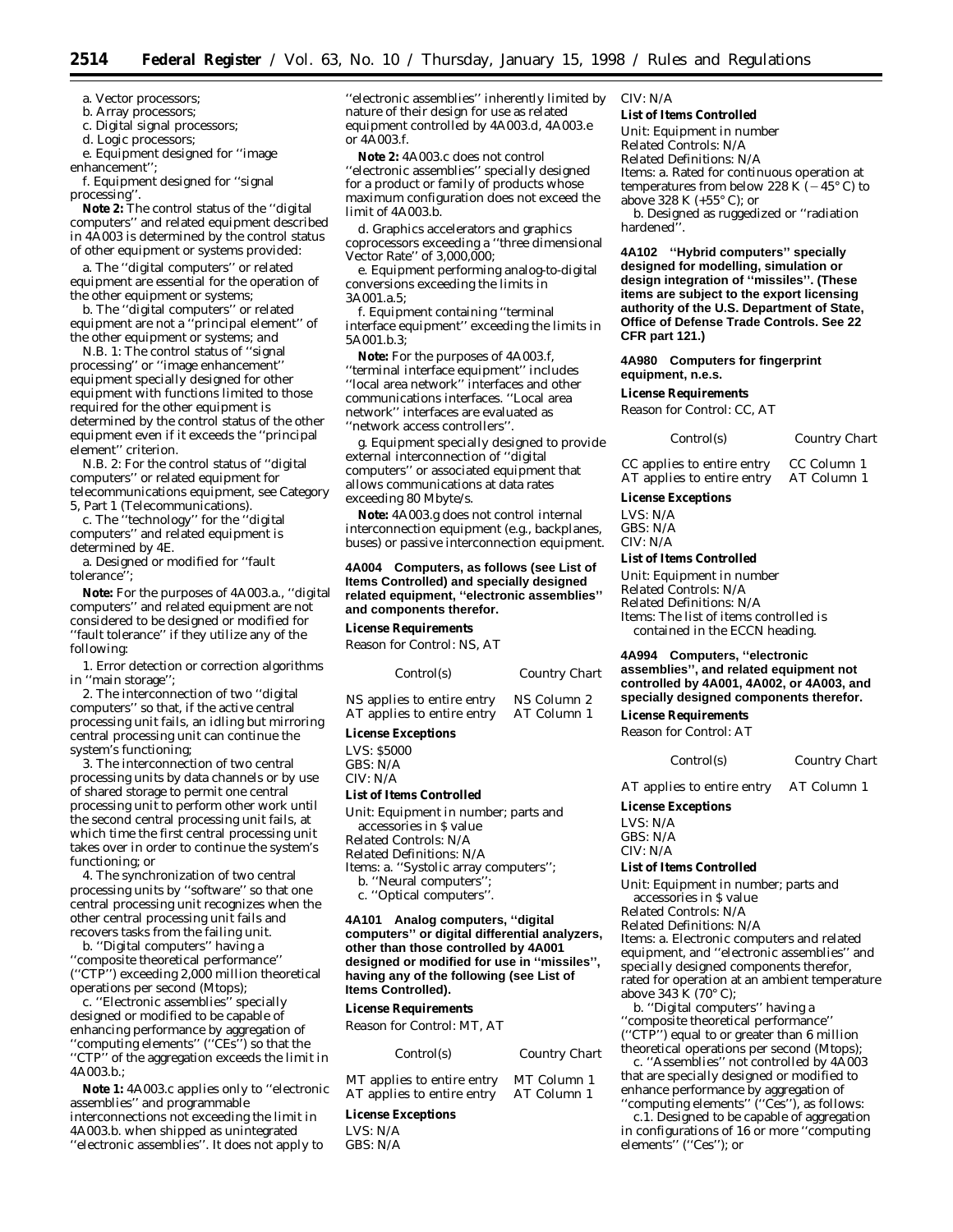c.2. Having a sum of maximum data rates on all channels available for connection to associated processors exceeding 40 million Bytes/s;

**Note 1:** 4A994.c applies only to ''electronic assemblies'' and programmable interconnections with a ''CTP'' not exceeding the limits in 4A994.b, when shipped as unintegrated ''electronic assemblies''. It does not apply to ''electronic assemblies'' inherently limited by nature of their design for use as related equipment controlled by 4A994.

**Note 2:** 4A994.c does not control any ''electronic assembly'' specially designed for a product or family of products whose maximum configuration does not exceed the limits of 4A994.b.

d. Disk drives and solid state storage equipment:

d.1. Magnetic, erasable optical or magnetooptical disk drives with a ''maximum bit transfer rate'' exceeding 25 million bit/s;

d.2. Solid state storage equipment, other than ''main storage'' (also known as solid state disks or RAM disks), with a ''maximum bit transfer rate'' exceeding 36 million bit/s;

e. Input/output control units designed for use with equipment controlled by 4A994.d;

f. Equipment for ''signal processing'' or ''image enhancement'', not controlled by 4A003, having a ''composite theoretical performance'' (''CTP'') exceeding 8.5 million theoretical operations per second (Mtops);

g. Graphics accelerators or graphics coprocessors, not controlled by 4A003, that exceeds a ''3–D vector rate'' of 400,000 or, if supported by 2–D vectors only, a ''2–D vector rate'' of 600,000;

**Note:** The provisions of 4A994.g do not apply to work stations designed for and limited to:

a. Graphic arts (e.g., printing, publishing); *and*

b. The display of two-dimensional vectors. h. Color displays or monitors having more than 120 resolvable elements per cm in the direction of the maximum pixel density;

**Note 1:** 4A994.h does not control displays or monitors not specially designed for electronic computers.

**Note 2:** Displays specially designed for air traffic control (ATC) systems are treated as specially designed components for ATC systems under Category 6.

i. Equipment containing ''terminal interface equipment'' exceeding the limits in 5A991.

**Note:** For the purposes of 4A994.i, ''terminal interface equipment'' includes ''local area network'' interfaces, modems and other communications interfaces. ''Local area network'' interfaces are evaluated as ''network access controllers''.

# **B. Test, Inspection and Production Equipment**

**4B994 Equipment for the ''development'' and ''production'' of magnetic and optical storage equipment.**

# **License Requirements**

*Reason for Control:* AT

# *Control(s) Country Chart*

*AT applies to entire entry* AT Column 1

# **License Exceptions**

LVS: N/A GBS: N/A

CIV: N/A

# **List of Items Controlled**

*Unit:* \$ value

*Related Controls:* This entry does not control general-purpose sputtering equipment. *Related Definition:* N/A

*Items:* a. Equipment specially designed for the application of magnetic coating to controlled non-flexible (rigid) magnetic or magneto-optical media;

b. ''Stored program controlled'' equipment specially designed for monitoring, grading, exercising or testing controlled rigid magnetic media;

c. Equipment specially designed for the ''production'' or alignment of heads or head/ disk assemblies for controlled rigid magnetic and magneto-optical storage, and electromechanical or optical components therefor.

# **C. Materials**

**4C994 Materials specially formulated for and required for the fabrication of head/disk assemblies for controlled magnetic and magneto-optical hard disk drives.**

# **License Requirements**

*Reason for Control:* AT

| Control(s) |  | <b>Country Chart</b> |
|------------|--|----------------------|
|------------|--|----------------------|

*AT applies to entire entry* AT Column 1

**License Exceptions**

LVS: N/A GBS: N/A

CIV: N/A

# **List of Items Controlled**

*Unit:* \$ value

*Related Controls:* N/A *Related Definitions:* N/A

*Items:* The list of items controlled is contained in the ECCN heading.

#### **D. Software**

**Note:** The control status of ''software'' for the ''development'', ''production'', or ''use'' of equipment described in other Categories is dealt with in the appropriate Category. The control status of ''software'' for equipment described in this Category is dealt with herein.

**4D001 ''Software'' specially designed or modified for the ''development'', ''production'' or ''use'' of equipment or ''software'' controlled by 4A001 to 4A004, or 4D (except 4D993 or 4D994).**

#### **License Requirements**

*Reason for Control:* NS, MT, CC, AT, NP, XP

| Control(s)                                                                                      | Country Chart |
|-------------------------------------------------------------------------------------------------|---------------|
| NS applies to "software"<br>for equipment con-<br>trolled by 4A001 to<br>4A004. 4D001 to 4D003. | NS Column 1   |

| MT applies to "software"               | MT Column 1 |
|----------------------------------------|-------------|
| for equipment con-                     |             |
| trolled by 4A001 to                    |             |
| 4A003 for MT reasons.                  |             |
| CC applies to "software"               | CC Column 1 |
| for equipment con-                     |             |
| trolled by 4A003 for CC                |             |
| reasons.                               |             |
| $\mathbf{r}$ . The set of $\mathbf{r}$ |             |

*Control(s) Country Chart*

AT applies to entire entry AT Column 1

NP applies to ''software'' for computers with a CTP greater than 2,000 Mtops, unless a License Exception is available. See § 742.3(b) of the EAR for information on applicable licensing review policies.

XP applies to ''software'' for computers with a CTP greater than 2,000 Mtops, unless a License Exception is available. See § 742.3(b) of the EAR for information on applicable licensing review policies.

**License Requirement Notes:** See § 743.1 of the EAR for reporting requirements for exports under License Exceptions.

#### **License Exceptions**

CIV: N/A

TSR: Yes, except N/A for MT and for ''software'' for equipment or ''software'' requiring a license and *except* for ''software'' specially designed for the ''development'', or ''production'' of equipment controlled as follows, for exports and reexports to destinations outside of Austria, Belgium, Canada, Denmark, Finland, France, Germany, Greece, Ireland, Italy, Luxembourg, the Netherlands, Portugal, Spain, Sweden, or the United Kingdom: (a) ''Digital'' computers controlled by 4A003.b and having a CTP exceeding 10,000 MTOPS; or (b) ''Electronic assemblies'' controlled by 4A003.c and capable of enhancing performance by aggregation of ''computing elements'' so that the CTP of the aggregation exceeds 10,000 MTOPS.

#### **List of Items Controlled**

*Unit:* \$ value *Related Controls:* N/A *Related Definitions:* N/A *Items:* The list of items controlled is contained in the ECCN heading.

# **4D002 ''Software'' specially designed or modified to support ''technology'' controlled by 4E (except 4E980, 4E992, and 4E993).**

# **License Requirements**

*Reason for Control:* NS, MT, AT, NP, XP

| Control(s)                                                                                           | Country Chart              |
|------------------------------------------------------------------------------------------------------|----------------------------|
| NS applies to entire entry<br>MT applies to "software"<br>for equipment con-<br>trolled by 4E for MT | NS Column 1<br>MT Column 1 |

reasons.

AT applies to entire entry AT Column 1

NP applies to ''software'' for computers with a CTP greater than 2,000 Mtops, unless a License Exception is available. See § 742.3(b) of the EAR for information on

applicable licensing review policies.

XP applies to ''software'' for computers with a CTP greater than 2,000 Mtops, unless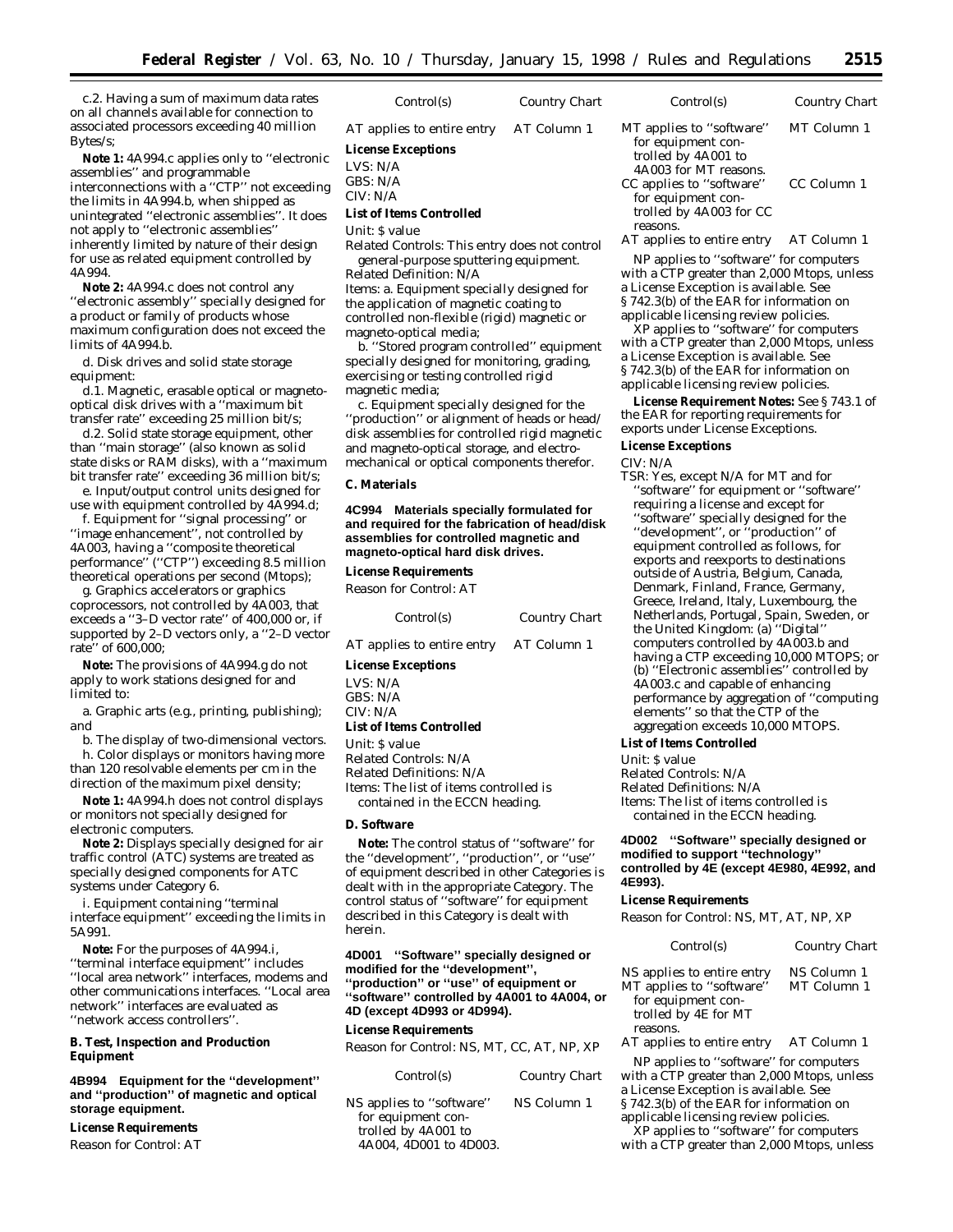a License Exception is available. See § 742.3(b) of the EAR for information on applicable licensing review policies.

# **License Exceptions**

CIV: N/A

TSR: Yes, except N/A for MT and for ''software'' specifically designed or modified to support ''technology'' for computers requiring a license.

# **List of Items Controlled**

*Unit:* \$ value *Related Controls:* N/A *Related Definitions:* N/A *Items:* The list of items controlled is

contained in the ECCN heading.

# **4D003 Specific ''software'', as follows (see List of Items Controlled).**

# **License Requirements**

*Reason for Control:* NS, AT

| Control(s)                                                                                                      | Country Chart                                   |
|-----------------------------------------------------------------------------------------------------------------|-------------------------------------------------|
| the company of the same state and a second company of the same state of the same of the same of the same of the | $\mathbf{M} \mathbf{C} \cdot \mathbf{C}$ . 1. 1 |

NS applies to entire entry NS Column 1<br>AT applies to entire entry AT Column 1  $AT$  applies to entire entry

**License Requirement Notes:** See § 743.1 of the EAR for reporting requirements for exports under License Exception.

**License Exceptions**

CIV: N/A

TSR: Yes, except 4D003.c

**List of Items Controlled**

*Unit:* \$ value

*Related Controls:* N/A

*Related Definitions:* N/A

*Items:* a. Operating system ''software'', ''software'' development tools and compilers

specially designed for ''multi-data-stream processing'' equipment, in ''source code''; b. ''Expert systems'' or ''software'' for

''expert system'' inference engines providing both:

b.1. Time dependent rules; and

b.2. Primitives to handle the time characteristics of the rules and the facts;

c. ''Software'' having characteristics or performing functions exceeding the limits in Category 5, Part 2 (''Information Security'');

d. Operating systems specially designed for ''real time processing'' equipment that guarantees a ''global interrupt latency time'' of less than 20 µs.

# **4D102 ''Software'' specially designed or modified for the ''development'', ''production'' or ''use'' of equipment controlled by 4A101.**

#### **License Requirements**

*Reason for Control:* MT, AT

| Control(s)                                               | <b>Country Chart</b>       | controll<br><b>License</b> |
|----------------------------------------------------------|----------------------------|----------------------------|
| MT applies to entire entry<br>AT applies to entire entry | MT Column 1<br>AT Column 1 | Reason                     |
| <b>License Exceptions</b>                                |                            |                            |
| CIV: N/A<br>TSR: N/A                                     |                            | $AT$ app                   |
| <b>List of Items Controlled</b>                          |                            | License                    |
| Unit: S value<br>Related Controls: N/A                   |                            | CIV: N/<br>TSR: N/<br>-- - |

*Related Definitions:* N/A *Items:* The list of items controlled is contained in the ECCN heading.

**4D980 ''Software'' specially designed for the ''development'', ''production'', or ''use'' of items controlled by 4A980.**

# **License Requirements**

*Reason for Control:* CC, AT

| Control(s)                 | <b>Country Chart</b> |
|----------------------------|----------------------|
| CC applies to entire entry | CC Column 1          |
| AT applies to entire entry | AT Column 1          |

#### **License Exceptions**

CIV: N/A TSR: N/A

#### **List of Items Controlled**

*Unit:* \$ value *Related Controls:* N/A *Related Definitions:* N/A *Items:* The list of items controlled is contained in the ECCN heading.

**4D993 ''Program'' proof and validation ''software'', ''software'' allowing the automatic generation of ''source codes'', and operating system ''software'' not controlled by 4D003 that are specially designed for real time processing equipment.**

## **License Requirements**

*Reason for Control:* AT

| Control(s)                             | Country Chart |
|----------------------------------------|---------------|
| AT applies to entire entry AT Column 1 |               |
| License Exceptions                     |               |
| CIV: N/A                               |               |
| TSR: N/A                               |               |
| List of Items Controlled               |               |

*Unit:* \$ value

*Related Controls:* N/A *Related Definitions:* N/A *Items:* a. ''Program'' proof and validation ''software'' using mathematical and analytical techniques and designed or modified for ''programs'' having more than 500,000 ''source code'' instructions;

b. ''Software'' allowing the automatic generation of ''source codes'' from data acquired on line from external sensors described in the Commerce Control List;

c. Operating system ''software'' not controlled by 4D003 that are specially designed for ''real time processing'' equipment that guarantees a ''global interrupt latency time'' of less than 30 microseconds.

# **4D994 ''Software'' specially designed or modified for the ''development'', ''production'', or ''use'' of equipment controlled by 4A994, 4B994 and materials controlled by 4C994.**

# **License Requirements**

for *Control:* AT

*Control(s) Country Chart*

lies to entire entry AT Column 1

# **Exceptions**

 $\mathsf A$  $\Delta$ 

# **List of Items Controlled**

*Unit:* \$ value *Related Controls:* N/A *Related Definitions:* N/A *Items:* The list of items controlled is contained in the ECCN heading.

#### **E. Technology**

**4E001 ''Technology'' according to the General Technology Note, for the ''development'', ''production'' or ''use'' of equipment or ''software'' controlled by 4A or 4D (except 4A980, 4A993 or 4A994).**

#### **License Requirements**

*Reason for Control:* NS, MT, CC, AT, NP, XP

| Control(s)                                      | Country Chart |
|-------------------------------------------------|---------------|
| NS applies to "tech-                            | NS Column 1   |
| nology" for equipment<br>controlled by 4A001 to |               |
| 4A004, 4D001 to 4D003.                          |               |
| MT applies to "tech-                            | MT Column 1   |
| nology" for items con-                          |               |
| trolled by 4A001 to                             |               |
| 4A003, 4A101, 4D001,                            |               |
| 4D102 or 4D002 for MT                           |               |
| reasons.                                        |               |
| CC applies to ''tech-                           | CC Column 1   |
| nology" for equipment                           |               |
| controlled by 4A003 for                         |               |
| CC reasons.                                     |               |
| AT applies to entire entry                      | AT Column 1   |

NP applies to ''technology'' for computers with a  $\overline{CTP}$  greater than 2,000 Mtops, unless a License Exception is available. See § 742.3(b) of the EAR for information on applicable licensing review policies.

XP applies to ''technology'' for computers with a CTP greater than 2,000 Mtops, unless a License Exception is available. See § 742.3(b) of the EAR for information on applicable licensing review policies.

**License Requirement Notes:** See § 743.1 of the EAR for reporting requirements for exports under License Exceptions.

# **License Exceptions**

#### CIV: N/A

TSR: Yes for ''technology'' directly related for hardware under a License Exception. N/A for MT and for ''technology'' for the ''development'' or ''production'' of equipment or ''software'' for export and reexport to destinations outside of Austria, Belgium, Canada, Denmark, Finland, France, Germany, Greece, Ireland, Italy, Luxembourg, the Netherlands, Portugal, Spain, Sweden, or the United Kingdom of ''technology'' for: (a) ''Digital'' computers controlled by 4A003.b and having a CTP exceeding 10,000 MTOPS; or (b) ''Electronic assemblies'' controlled by 4A003.c and capable of enhancing performance by aggregation of ''computing elements'' so that the CTP of the aggregation exceeds 10,000 MTOPS.

# **List of Items Controlled**

*Unit:* N/A

*Related Controls:* N/A *Related Definitions:* N/A *Items:* The list of items controlled is contained in the ECCN heading.

**4E980 ''Technology'' for the ''development'', ''production'', or ''use'' of items controlled by 4A980.**

**License Requirements**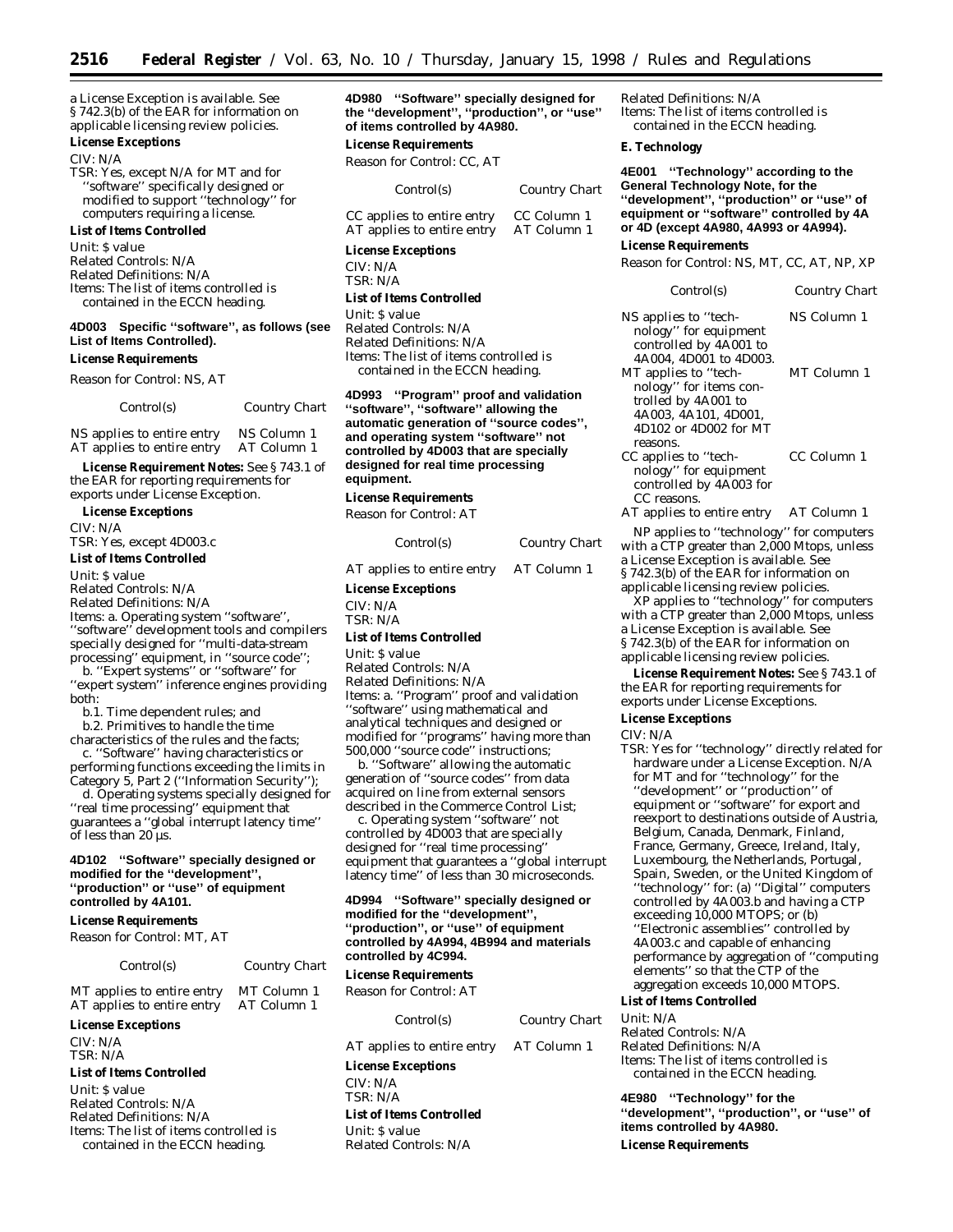| Reason for Control: CC, AT                                                                                                                                    |                            | Reason for Control: AT                                                                                                 |               | I<br>*                                    |
|---------------------------------------------------------------------------------------------------------------------------------------------------------------|----------------------------|------------------------------------------------------------------------------------------------------------------------|---------------|-------------------------------------------|
| Control(s)                                                                                                                                                    | <b>Country Chart</b>       | Control(s)                                                                                                             | Country Chart |                                           |
| CC applies to entire entry<br>AT applies to entire entry                                                                                                      | CC Column 1<br>AT Column 1 | AT applies to entire entry                                                                                             | AT Column 1   | r<br>i                                    |
|                                                                                                                                                               |                            | <b>License Exceptions</b>                                                                                              |               | S                                         |
| <b>License Exceptions</b><br>CIV: N/A<br>TSR: N/A                                                                                                             |                            | CIV: N/A<br>TSR: N/A                                                                                                   |               | $\epsilon$                                |
| <b>List of Items Controlled</b>                                                                                                                               |                            | <b>List of Items Controlled</b>                                                                                        |               |                                           |
| Unit: N/A<br>Related Controls: N/A<br><i>Related Definitions</i> : N/A<br><i>Items:</i> The list of items controlled is                                       |                            | Unit: $N/A$<br>Related Controls: N/A<br>Related Definitions: N/A<br>Items: a. "Technology" for the                     |               | F<br>t<br>f<br>f                          |
| contained in the ECCN heading.                                                                                                                                |                            | "development" or "production" of graphics<br>accelerators:                                                             |               |                                           |
| 4E992 "Technology" for the<br>"development", "production", or "use" of<br>equipment controlled by 4A994 and 4B994,                                            |                            | b. "Technology", for the "development" or<br>"production" of equipment designed for<br>"multi-data-stream processing"; |               | t<br>a<br>$\epsilon$                      |
| materials controlled by 4C994, or<br>"software" controlled by 4D993 or 4D994.                                                                                 |                            | c. "Technology", "required" for the<br>"development" or "production" of magnetic                                       |               |                                           |
|                                                                                                                                                               |                            | hard disk drives with a "maximum bit                                                                                   |               | t<br>a                                    |
| <b>License Requirements</b><br>Reason for Control: AT                                                                                                         |                            | transfer rate" ("MBTR") exceeding 11<br>Mbit/s.                                                                        |               | f                                         |
| Control(s)                                                                                                                                                    | Country Chart              | EAR99 Items subject to the EAR that are                                                                                |               |                                           |
| AT applies to entire entry                                                                                                                                    | AT Column 1                | not elsewhere specified in this CCL<br>Category or in any other category in the                                        |               | t<br>S                                    |
| <b>License Exceptions</b>                                                                                                                                     |                            | CCL are designated by the number EAR99.                                                                                |               | $\mathbf c$                               |
| CIV: N/A<br>TSR: N/A                                                                                                                                          |                            | <b>Technical Note: "COMPOSITE</b><br>THEORETICAL PERFORMANCE" ("CTP").                                                 |               | a<br>r                                    |
| <b>List of Items Controlled</b>                                                                                                                               |                            | Abbreviations used in this Technical Note                                                                              |               | g                                         |
| Unit: $N/A$<br>Related Controls: See also 4E994<br><i>Related Definitions</i> : N/A<br><i>Items:</i> The list of items controlled is                          |                            | "CE" "computing element" (typically an<br>arithmetic logical unit)<br>FP  <br>floating point                           |               | $\mathbf{r}$<br>$\mathbf C$<br>$\epsilon$ |
| contained in the ECCN heading.                                                                                                                                |                            | XP.<br>fixed point<br>t execution time                                                                                 |               | $\mathsf{C}$                              |
| 4E993 Other "Technology" for the<br>"development" or "production" of graphics<br>accelerators or equipment designed for<br>"multi-data-stream processing" and |                            | XOR exclusive OR<br>CPU central processing unit<br>TP<br>theoretical performance (of a single<br>C <sub>E</sub>        |               | $\mathsf{C}$<br>C<br>f                    |
| "technology" "required" for the<br>"development" or "production" of<br>magnetic hard disk drives.                                                             |                            | "CTP" "composite theoretical<br>performance" (multiple "CEs")<br>R offective calculating rate                          |               |                                           |

# **License Requirements**

- R effective calculating rate
- WL word length

L word length adjustment

multiply

Execution time t is expressed in microseconds, TP and ''CTP'' are expressed in millions of theoretical operations per second (Mtops) and WL is expressed in bits.

# *Outline of ''CTP'' Calculation Method*

''CTP'' is a measure of computational performance given in Mtops. In calculating he "CTP" of an aggregation of "CEs" the following three steps are required:

1. Calculate the effective calculating rate R or each "CE";

2. Apply the word length adjustment (L) to he effective calculating rate (R), resulting in Theoretical Performance (TP) for each  $'CE$ ";

3. If there is more than one ''CE'', combine the TPs, resulting in a ''CTP'' for the aggregation.

Details for these steps are given in the ollowing sections.

**Note 1:** For aggregations of multiple ''CEs'' hat have both shared and unshared memory subsystems, the calculation of ''CTP'' is completed hierarchically, in two steps: first, aggregate the groups of ''CEs'' sharing memory; second, calculate the ''CTP'' of the groups using the calculation method for multiple ''CEs'' not sharing memory.

Note 2: "CEs" that are limited to input/ output and peripheral functions (e.g., disk drive, communication and video display controllers) are not aggregated into the ''CTP'' calculation.

The following table shows the method of calculating the Effective Calculating Rate R for each ''CE'':

Step 1: *The effective calculating rate R*

|                                                                                                | Effective calculating Rate, R                                                                                                                                                                                                                         |
|------------------------------------------------------------------------------------------------|-------------------------------------------------------------------------------------------------------------------------------------------------------------------------------------------------------------------------------------------------------|
|                                                                                                | 1÷3 * ( $t_{xp \text{ add}}$ ), if no add is implemented use:<br>1÷ ( $t_{xp \text{ mult}}$ ) If neither add nor multiply is implemented use the fast-<br>est available arithmetic operation as follows: 1+3 $*$ t <sub>xp</sub> . See Notes<br>X & Z |
|                                                                                                | max 1÷t <sub>fp</sub> add, 1÷t <sub>fp</sub> mult. See Notes X & Y.<br>Calculate both $R_{xo.}$ $R_{fv.}$                                                                                                                                             |
| For simple logic processors not implementing any of the specified<br>arithmetic operations.    | 1+3 $*$ t <sub>log</sub> . Where t <sub>log</sub> is the execute time of the XOR, or for logic<br>hardware not implementing the XOR, the fastest simple logic op-<br>eration. See Notes X & Z.                                                        |
| For special logic processors not using any of the specified arithmetic<br>or logic operations. | $R = R' * WL/64$ . Where R' is the number of results per second, WL<br>is the number of <i>bits</i> upon which the logic operation occurs, and<br>64 is a factor to normalize to a 64 bit operation.                                                  |

**Note W:** For a pipelined ''CE'' capable of executing up to one arithmetic or logic operation every clock cycle after the pipeline is full, a pipelined rate can be established. The effective calculating rate (R) for such a ''CE'' is the faster of the pipelined rate or non-pipelined execution rate.

**Note X:** For a ''CE'' that performs multiple operations of a specific type in a single cycle (e.g., two additions per cycle or two identical logic operations per cycle), the execution time t is given by:

t per machin e cycle = cycle time<br>the number of identical operations

''CEs'' that perform different types of arithmetic or logic operations in a single machine cycle are to be treated as multiple separate ''CEs'' performing simultaneously

(e.g., a ''CE'' performing an addition and a multiplication in one cycle is to be treated as two ''CEs'', the first performing an addition in one cycle and the second performing a multiplication in one cycle). If a single ''CE'' has both scalar function and vector function, use the shorter execution time value.

**Note Y:** For the ''CE'' that does not implement FP add or FP multiply, but that performs FP divide: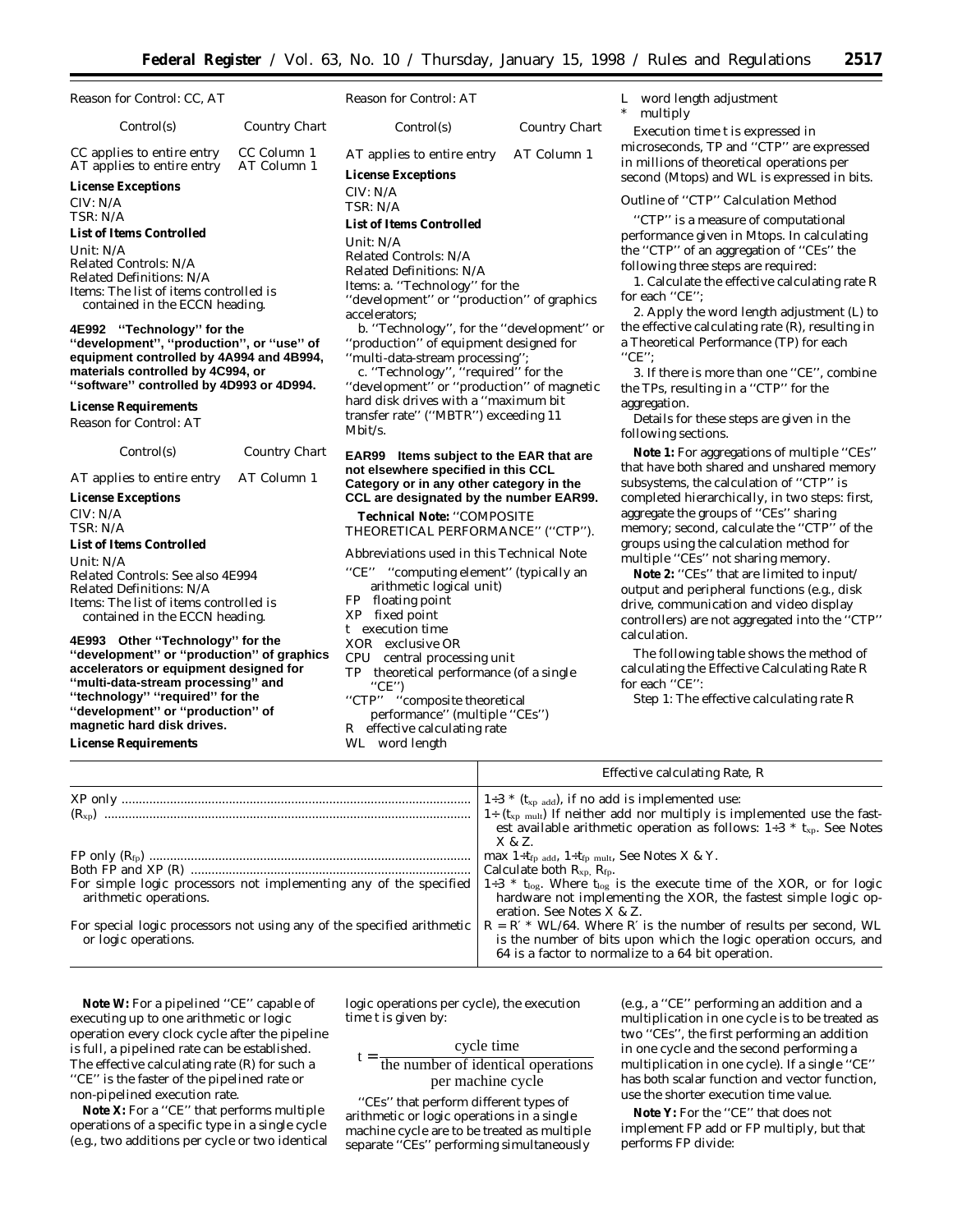$$
R_{\text{fp}} = \frac{1}{t_{\text{fpdivide}}}
$$

If the ''CE'' implements FP reciprocal but not FP add, FP multiply or FP divide, then

$$
R_{\text{fp}} = \frac{1}{t_{\text{fpreciprocal}}}
$$

If none of the specified instructions is implemented, the effective FP rate is 0.

**Note Z:** In simple logic operations, a single instruction performs a single logic manipulation of no more than two operands of given lengths. In complex logic operations, a single instruction performs multiple logic manipulations to produce one or more results from two or more operands.

Rates should be calculated for all supported operand lengths considering both pipelined operations (if supported), and nonpipelined operations using the fastest executing instruction for each operand length based on:

1. Pipelined or register-to-register operations. Exclude extraordinarily short execution times generated for operations on a predetermined operand or operands (for example, multiplication by 0 or 1). If no register-to-register operations are implemented, continue with (2).

2. The faster of register-to-memory or memory-to-register operations; if these also do not exist, then continue with (3).

3. Memory-to-memory.

In each case above, use the shortest execution time certified by the manufacturer. Step 2: *TP for each supported operand length WL.*

Adjust the effective rate  $R$  (or  $R'$ ) by the word length adjustment L as follows:

 $TP = R * L$ , where  $L = (1/3 + WL/96)$ 

**Note:** The word length WL used in these calculations is the operand length in bits. (If an operation uses operands of different lengths, select the largest word length.) The combination of a mantissa ALU and an exponent ALU of a floating point processor or unit is considered to be one ''CE'' with a Word Length (WL) equal to the number of bits in the data representation (typically 32 or 64) for purposes of the ''CTP'' calculation.

This adjustment is not applied to specialized logic processors that do not use XOR instructions. In this case TP = R.

Select the maximum resulting value of TP for:

Each XP-only ''CE'' (R<sub>xp</sub>);

Each FP-only ''CE'' (R<sub>fp</sub>);

Each combined FP and XP "CE" (R);

Each simple logic processor not implementing any of the specified arithmetic operations; and

Each special logic processor not using any of the specified arithmetic or logic operations. Step 3: *''CTP'' for aggregations of ''CEs'',*

*including CPUs.*

For a CPU with a single ''CE'', ''CTP'' = TP (for ''CEs'' performing both fixed and floating point operations  $TP = max (TP_{fp}, TP_{xp}))$ 

''CTP'' for aggregations of multiple ''CEs'' operating simultaneously is calculated as follows:

**Note 1:** For aggregations that do not allow all of the ''CEs'' to run simultaneously, the

possible combination of ''CEs'' that provides the largest ''CTP'' should be used. The TP of each contributing ''CE'' is to be calculated at its maximum value theoretically possible before the ''CTP'' of the combination is derived.

N.B.: To determine the possible combinations of simultaneously operating ''CEs'', generate an instruction sequence that initiates operations in multiple ''CEs'', beginning with the slowest ''CE'' (the one needing the largest number of cycles to complete its operation) and ending with the fastest ''CE''. At each cycle of the sequence, the combination of ''CEs'' that are in operation during that cycle is a possible combination. The instruction sequence must take into account all hardware and/or architectural constraints on overlapping operations.

**Note 2:** A single integrated circuit chip or board assembly may contain multiple ''CEs''.

**Note 3:** Simultaneous operations are assumed to exist when the computer manufacturer claims concurrent, parallel or simultaneous operation or execution in a manual or brochure for the computer.

Note 4: "CTP" values are not to be aggregated for ''CE'' combinations (inter) connected by ''Local Area Networks'', Wide Area Networks, I/O shared connections/ devices, I/O controllers and any communication interconnection implemented by ''software''.

**Note 5:** ''CTP'' values must be aggregated for multiple ''CEs'' specially designed to enhance performance by aggregation, operating simultaneously and sharing memory,--or multiple memory/"CE" combinations operating simultaneously utilizing specially designed hardware.

This aggregation does not apply to ''electronic assemblies'' described by 4A003.d.

"CTP"=TP<sub>1</sub>+C<sub>2</sub> \* TP<sub>2</sub>+\* \* \*+C<sub>n</sub> \* TP<sub>n</sub>, where the TPs are ordered by value, with  $TP<sub>1</sub>$ being the highest,  $TP_2$  being the second highest,  $* * *$ , and  $TP_n$  being the lowest.  $C_i$ is a coefficient determined by the strength of the interconnection between ''CEs'', as follows:

For multiple ''CEs'' operating simultaneously and sharing memory:  $C_2=C_3=C_4=$ \* \* \* = $C_n=0.75$ 

**Note 1:** When the ''CTP'' calculated by the above method does not exceed 194 Mtops, the following formula may be used to calculate Ci:

$$
C_i = \frac{0.75}{\sqrt{m}}
$$
 (*i* = 2, ..., *n*)

where m=the number of ''CEs'' or groups of ''CEs'' sharing access.

Provided:

1. The TP<sub>1</sub> of each "CE" or group of "CEs" does not exceed 30 Mtops;

2. The ''CEs'' or groups of ''CEs'' share access to main memory (excluding cache memory) over a single channel; and

3. Only one ''CE'' or group of ''CEs'' can have use of the channel at any given time.

N.B.: This does not apply to items controlled under Category 3.

Note 2: "CEs" share memory if they access a common segment of solid state memory. This memory may include cache memory, main memory or other internal memory. Peripheral memory devices such as disk drives, tape drives or RAM disks are not included.

For Multiple ''CEs'' or groups of ''CEs'' not sharing memory, interconnected by one or more data channels:

| $C_i = 0.75 * k_i$ (i=2, * * * , 32) (see Note        |
|-------------------------------------------------------|
| below)                                                |
| $=0.60 * k_i$ (i=33, * * *, 64)                       |
| $=0.45 * k_i$ (i=65, * * * . 256)                     |
| $=0.30 * k_i$ (i > 256)                               |
| The value of C <sub>i</sub> is based on the number of |
|                                                       |

''CE''s, not the number of nodes. where

- $k_i=min (S_i/K_r, 1)$ , and  $\rm K_{r}$  =normalizing factor of 20 MByte/s.
- Si=sum of the maximum data rates (in units of MByte/s) for all data channels connected to the ith ''CE'' or group of ''CEs'' sharing memory.

When calculating a  $\text{C}_\text{i}$  for a group of ''CEs'', the number of the first ''CE'' in a group determines the proper limit for Ci. For example, in an aggregation of groups consisting of 3 ''CEs'' each, the 22nd group will contain ''CE''64, ''CE''65 and ''CE''66. The proper limit for Ci for this group is 0.60.

Aggregation (of ''CEs'' or groups of ''CEs'') should be from the fastest-to-slowest; i.e.:

 $TP_1 \ge TP_2 \ge$  \* \* \* . >TP<sub>n</sub>, and

in the case of  $TP_i=TP_i+1$ , from the largest to smallest; i.e.:

 $C_i \geq C_{i+1}$ 

**Note:** The ki factor is not to be applied to "CEs" 2 to 12 if the TP<sub>i</sub> of the "CE" or group of "CEs" is more than 50 Mtops; i.e., C<sub>i</sub> for "CEs" 2 to 12 is 0.75.

*Category 5—Telecommunications and ''Information Security''*

#### **I. Telecommunications**

**Notes:** 1. The control status of components, ''lasers'', test and ''production'' equipment, materials and ''software'' therefor which are specially designed for telecommunications equipment or systems is determined in Category 5, Part 1.

2. ''Digital computers'', related equipment or ''software'', when essential for the operation and support of telecommunications equipment described in this Category, are regarded as specially designed components, provided they are the standard models customarily supplied by the manufacturer. This includes operation, administration, maintenance, engineering or billing computer systems.

# **A. Systems, Equipment and Components**

**5A001 Telecommunications systems, equipment, and components.**

#### **License Requirements**

*Reason for Control:* NS, AT

| Control(s) | Country Chart |
|------------|---------------|
|------------|---------------|

| NS applies to 5A001.a      | NS Column 1 |
|----------------------------|-------------|
| NS applies to 5A001.b, .c, | NS Column 2 |
| .d. or .e.                 |             |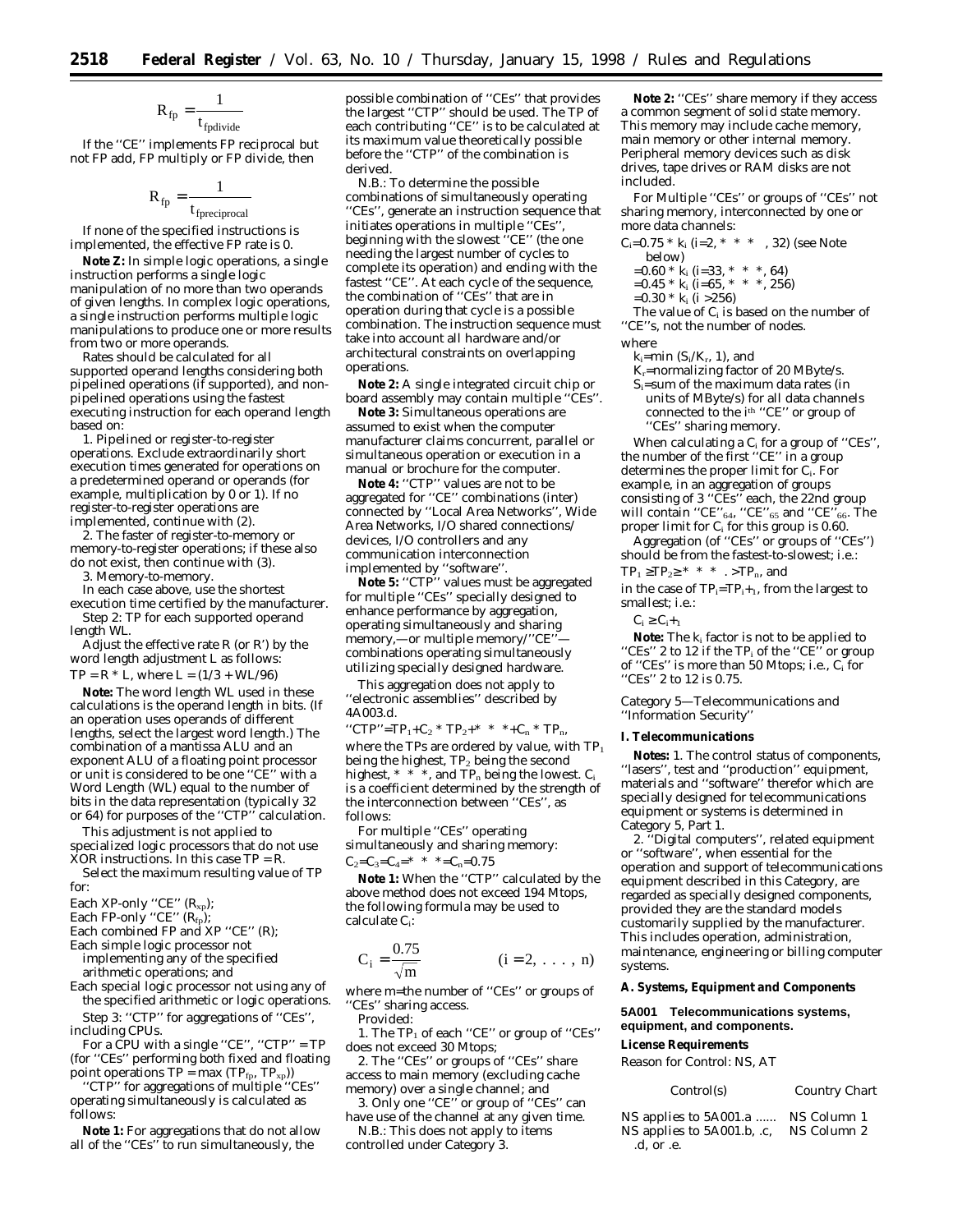# *Control(s) Country Chart*

AT applies to entire entry AT Column 1

**License Requirement Notes:** See § 743.1 of the EAR for reporting requirements for exports under License Exceptions.

#### **License Exceptions**

LVS: N/A for 5A001.a and b.9; \$5000 for 5A001.b.1 to b.8 and b.10, .c, and

.e \$3000 for 5A001.d

GBS: Yes, except 5A001.a and b.9

CIV: Yes, except 5A001.a, b.8, and b.9

# **List of Items Controlled**

*Unit:* Equipment in number; parts and accessories in \$ value

*Related Controls:* See also 5A101 and 5A991 *Related Definitions:* N/A *Items:* a. Any type of telecommunications

equipment having any of the following characteristics, functions or features: a.1. Specially designed to withstand

transitory electronic effects or electromagnetic pulse effects, both arising from a nuclear explosion;

a.2. Specially hardened to withstand gamma, neutron or ion radiation; *or*

a.3. Specially designed to operate outside the temperature range from 218 K ( $-55^{\circ}$ C) to 397 K (124°C).

**Note:** 5A001.a.3 applies only to electronic equipment.

**Note:** 5A001.a.2 and 5A001.a.3 do not apply to equipment on board satellites.

b. Telecommunication transmission equipment and systems, and specially designed components and accessories therefor, having any of the following characteristics, functions or features:

**Note:** Telecommunication transmission equipment:

a. Categorized as follows, or combinations thereof:

1. Radio equipment (e.g., transmitters, receivers and transceivers);

- 2. Line terminating equipment;
- 3. Intermediate amplifier equipment;

4. Repeater equipment;

5. Regenerator equipment;

6. Translation encoders (transcoders);

7. Multiplex equipment (statistical

mutiplex included);

8. Modulators/demodulators (modems);

9. Transmultiplex equipment (see CCITT Rec. G701);

10. ''Stored program controlled'' digital crossconnection equipment;

11. ''Gateways'' and bridges;

12. ''Media access units''; and

b. Designed for use in single or multichannel communication via any of the following:

1. Wire (line);

2. Coaxial cable;

3. Optical fiber cable;

4. Electromagnetic radiation; or

5. Underwater acoustic wave propagation.

b.1. Employing digital techniques, including digital processing of analog signals, and designed to operate at a ''digital transfer rate'' at the highest multiplex level exceeding 45 Mbit/s or a ''total digital transfer rate'' exceeding 90 Mbit/s;

**Note:** 5A001.b.1 does not control equipment specially designed to be integrated and operated in any satellite system for civil use.

b.2. Being underwater communications systems having any of the following characteristics:

b.2.a. An acoustic carrier frequency outside the range from 20 kHz to 60 kHz;

- b.2.b. Using an electromagnetic carrier frequency below 30 kHz; or
- b.2.c. Using electronic beam steering techniques;
- b.3. Being equipment containing any of the following:

b.3.a. ''Network access controllers'' and their related common medium having a ''digital transfer rate'' exceeding 156 Mbit/s; or

b.3.b. ''Communication channel controllers'' with a digital output having a ''data signalling rate'' exceeding 2.1 Mbit/s per channel;

**Note:** If any uncontrolled equipment contains a ''network access controller'', it cannot have any type of telecommunications interface, except those described in, but not controlled by 5A001.b.3.

b.4. Employing a ''laser'' and having any of the following characteristics:

b.4.a. A transmission wavelength exceeding 1,000 nm; or

b.4.b. Employing analog techniques and having a bandwidth exceeding 45 MHz;

**Note:** 5A001.b.4.b does not control commercial TV systems.

b.4.c. Employing coherent optical transmission or coherent optical detection techniques (also called optical heterodyne or homodyne techniques);

b.4.d. Employing wavelength division multiplexing techniques; or

b.4.e. Performing ''optical amplification''; b.5. Being radio equipment operating at input or output frequencies exceeding 31 GHz;

**Note:** 5A001.b.5 does not control equipment designed or modified for operation in any ITU allocated band.

b.6. Being radio equipment employing any of the following:

b.6.a. Quadrature-amplitude-modulation (QAM) techniques above level 4 if the ''total digital transfer rate'' exceeds 8.5 Mbit/s;

b. QAM techniques above level 16 if the ''total digital transfer rate'' is equal to or less than 8.5 Mbit/s; or

c. Other digital modulation techniques and having a ''spectral efficiency'' exceeding 3 bit/sec/Hz;

**Notes:** 1. 5A001.b.6 does not control equipment specially designed to be integrated and operated in any satellite system for civil use.02

2. 5A001.b.6 does not control radio relay equipment for operation in an ITU allocated band:

a. Having any of the following:

a.1. Not exceeding 960 MHz; or

a.2. With a ''total digital transfer rate'' not exceeding 8.5 Mbit/s; and

b. Having a ''spectral efficiency'' not exceeding 4 bit/sec/Hz.

b.7. Being radio equipment operating in the 1.5 MHz to 87.5 MHz band and having any of the following characteristics:

b.7.a. Incorporating adaptive techniques providing more than 15 dB suppression of an interfering signal; or

b.7.b. Having all of the following: b.7.b.1. Automatically predicting and selecting frequencies and ''total digital transfer rates'' per channel to optimize the transmission; and

b.7.b.2. Incorporating a linear power amplifier configuration having a capability to support multiple signals simultaneously at an output power of 1 kW or more in the 1.5 MHz to 30 MHz frequency range or 250 W or more in the 30 MHz to 87.5 MHz frequency range, over an ''instantaneous bandwidth'' of one octave or more and with an output harmonic and distortion content of better than -80 dB;

b.8. Being radio equipment employing ''spread spectrum'' or ''frequency agility'' (frequency hopping) techniques having any of the following characteristics:

b.8.a. User programmable spreading codes; or

b.8.b. A total transmitted bandwidth which is 100 or more times the bandwidth of any one information channel and in excess of 50 kHz;

**Note:** 5A001.b.8.b does not control cellular radio equipment operating in civil bands.

**Note:** 5A001.b.8 does not control equipment operating at an output power of 1.0 Watt or less.

b.9. Being digitally controlled radio receivers having all of the following:

b.9.a. More than 1,000 channels;

b.9.b. A ''frequency switching time'' of less than 1 ms;

b.9.c. Automatic searching or scanning of a part of the electromagnetic spectrum; and

b.9.d. Identification of the received signals or the type of transmitter; or

**Note:** 5A001.b.9 does not control cellular radio equipment operating in civil bands.

b.10. Employing functions of digital ''signal processing'' to provide voice coding at rates of less than 2,400 bit/s.

c. ''Stored program controlled'' switching equipment and related signalling systems, having any of the following characteristics, functions or features, and specially designed components and accessories therefor:

**Note:** Statistical multiplexers with digital input and digital output which provide switching are treated as ''stored program controlled'' switches.

c.1. ''Common channel signalling'' operating in either non-associated or quasiassociated mode of operation;

c.2. ''Dynamic adaptive routing'';

**Note:** 5A001.c.2 does not control packet switches or routers with ports or lines not exceeding the limits in 5A001.c.3.

c.3. Being packet switches, circuit switches and routers with ports or lines exceeding any of the following:

c.3.a. A ''data signalling rate'' of 2.1 Mbit/ s per channel for a ''communications channel controller''; or

**Note:** 5A001.c.3.a does not control multiplexed composite links composed only of communication channels not individually controlled by 5A001.c.3.a.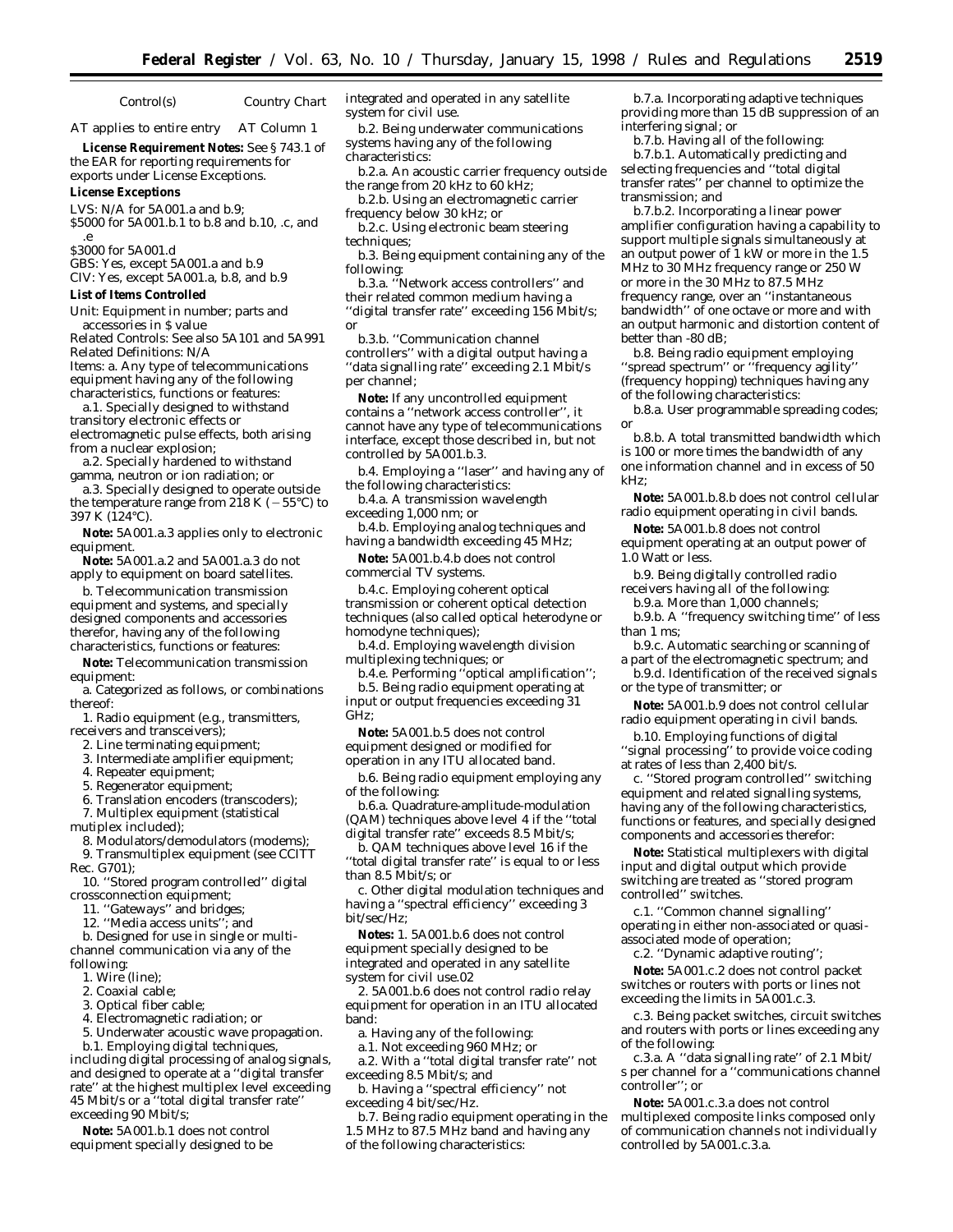c.3.b. A ''digital transfer rate'' of 156 Mbit/ s for a ''network access controller'' and related common medium;

c.4. ''Optical switching'';

c.5. Employing ''Asynchronous Transfer Mode'' (''ATM'') techniques.

d. Optical fiber communication cables, optical fibers and accessories, as follows:

d.1. Optical fibers and optical fiber cables of more than 50 m in length having any of

the following characteristics: d.1.a. Designed for single mode operation; or

d.1.b. For optical fibers, specified by the manufacturer as being capable of withstanding a proof test tensile stress of  $2\times10^9$  N/m<sup>2</sup> or more:

**Technical Note:** Proof Test: on-line or offline production screen testing that dynamically applies a prescribed tensile stress over a 0.5 to 3 m length of fiber at a running rate of 2 to 5 m/s while passing between capstans approximately 150 mm in diameter. The ambient temperature is a nominal 293 K (20° C) and relative humidity 40%.

N.B.: Equivalent national standards may be used for executing the proof test.

d.2. Optical fiber cables and accessories designed for underwater use.

**Note:** 5A001.d.2 does not control standard civil telecommunication cables and accessories.

N.B.: For fiber-optic hull penetrators or connectors, see 8A002.c.

e. ''Electronically steerable phased array antennae'' operating above 31 GHz.

**Note:** 5A001.e does not control ''electronically steerable phased array antennae'' for landing systems with instruments meeting ICAO standards covering microwave landing systems (MLS).

# **5A101 Telemetering and telecontrol equipment usable for ''missiles''.**

# **License Requirements**

Reason for Control: MT, AT

 $Country$  *Chart* 

MT applies to entire entry MT Column 1<br>AT applies to entire entry AT Column 1 AT applies to entire entry

## **License Exceptions**

LVS: N/A GBS: N/A CIV: N/A

# **List of Items Controlled**

*Unit:* Number *Related Controls:* N/A *Related Definitions:* N/A *Items:* The list of items controlled is contained in the ECCN heading.

#### **5A980 Communications intercepting devices; and parts and accessories therefor.**

# **License Requirements**

*Reason for Control:* Controls on equipment described in this entry are maintained in accordance with the Omnibus Crime Control and Safe Streets Act of 1968 (Public Law 90– 351). A license is required for ALL destinations, regardless of end-use.

Accordingly, a column specific to this control does not appear on the Commerce Country Chart. (See § 742.13 of the EAR for additional information on the scope of this control.)

**Note:** These items are subject to the United Nations Security Council arms embargo against Rwanda described in § 746.8 of the EAR.

# **License Exceptions**

LVS: N/A GBS: N/A CIV: N/A

# **List of Items Controlled**

*Unit:* \$ value *Related Controls:* N/A *Related Definitions:* N/A *Items:* The list of items controlled is contained in the ECCN heading.

**5A991 Telecommunication equipment, not controlled by 5A001.**

# **License Requirements**

*Reason for Control:* AT

| Control(s) | Country Chart |
|------------|---------------|
|------------|---------------|

AT applies to entire entry AT Column 1

#### **License Exceptions**

LVS: N/A GBS: N/A  $CIV·N/A$ 

# **List of Items Controlled**

*Unit:* \$ value

*Related Controls:* N/A *Related Definitions:* N/A *Items:* a. Any type of telecommunications equipment, not controlled by 5A001.a, specially designed to operate outside the temperature range from 219 K ( $-54^{\circ}$  C) to 397 K (124° C).

b. Transmission equipment, as follows: b.1. Modems using the ''bandwidth of one voice channel'' with a ''data signalling rate'' exceeding 9,600 bits per second;

b.2. ''Communication channel controllers'' with a digital output having a ''data signalling rate'' exceeding 64,000 bit/s per channel; or

b.3. ''Network access controller'' and their related common medium having a ''digital transfer rate'' exceeding 33 Mbit/s.

b.4. Being ''stored program controlled'' digital cross connect equipment with ''digital transfer rate'' exceeding 8.5 Mbit/s per port.

b.5. Radio equipment operating at input or output frequencies exceeding:

b.5.1. 31 GHz for satellite-earth station applications; or

b.5.2. 26.5 GHz for other applications;

**Note:** 5A991.b.5. does not control equipment for civil use when conforming with an International Telecommunications Union (ITU) allocated band between 26.5 GHz and 31 GHz.

b.6. Providing functions of digital ''signal processing'' as follows:

b.6.a. Voice coding at rates less than 2,400 bit/s;

b.6.b. Employing circuitry that

incorporates ''user-accessible

programmability'' of digital ''signal processing'' circuits exceeding the limits of 4A003.b.

c. ''Stored program controlled'' switching equipment and related signalling systems as follows:

c.1. ''Data (message) switching'' equipment or systems designed for ''packet-mode operation'' and assemblies and components therefor, n.e.s.

c.2. Containing ''Integrated Services Digital Network'' (ISDN) functions and having any of the following:

c.2.a. Switch-terminal (e.g., subscriber line) interfaces with a ''digital transfer rate'' at the highest multiplex level exceeding 192,000 bit/s, including the associated signalling channel (e.g.,  $\check{Z}B+D$ ); or

c.2.b. The capability that a signalling message received by a switch on a given channel that is related to a communication on another channel may be passed through to another switch.

**Note:** 5A991.b. does not preclude the evaluation and appropriate actions taken by the receiving switch or unrelated user message traffic on a D channel of ISDN.

c.3. Routing or switching of ''datagram'' packets;

c.4. Routing or switching of ''fast select'' packets;

**Note:** The restrictions in 5A991.c.3 and c.4 do not apply to networks restricted to using only ''network access controllers'' or to ''network access controllers'' themselves.

c.5. Multi-level priority and pre-emption for circuit switching;

**Note:** 5A991.c.5. does not control singlelevel call preemption.

c.6. Designed for automatic hand-off of cellular radio calls to other cellular switches or automatic connection to a centralized subscriber data base common to more than one switch;

c.7. Containing ''stored program controlled'' digital crossconnect equipment with ''digital transfer rate'' exceeding 8.5 Mbit/s per port.

c.8. Being packet switches, circuit switches and routers with ports or lines exceeding any of the following:

c.8.a. A ''data signalling rate'' of 64,000 bit/ s per channel for a ''communications channel controller''; or

**Note:** 5A991.c.8.a. does not control multiplex composite links composed only of communication channels not individually controlled by 5A001.b.1.

c.8.b. A ''digital transfer rate'' of 33 Mbit/ s for a ''network cess controller'' and related common media;

d. Centralized network control having all of the following characteristics:

d.1. Receives data from the nodes; and

d.2. Process these data in order to provide control of traffic not requiring operator decisions, and thereby performing ''dynamic adaptive routing'';

**Note:** 5A991.d. does not preclude control of traffic as a function of predictable statistical traffic conditions.

e. Phased array antennae, operating above 10.5 GHz, containing active elements and distributed components, and designed to permit electronic control of beam shaping and pointing, except for landing systems with instruments meeting International Civil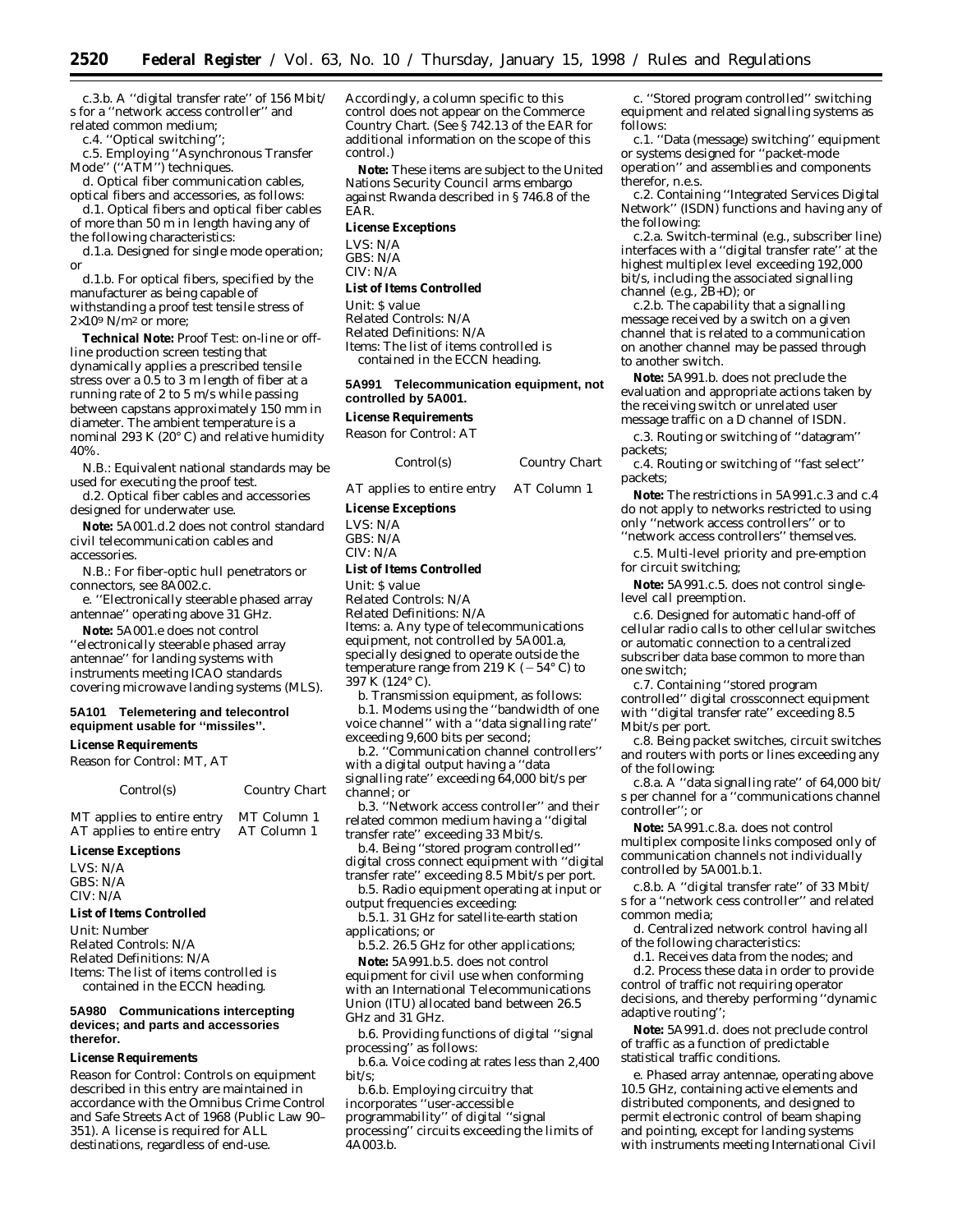Aviation Organization (ICAO) standards (microwave landing systems (MLS)).

f. Mobile communications equipment, n.e.s., and assemblies and components therefor; *or*

g. Radio relay communications equipment designed for use at frequencies equal to or exceeding 19.7 GHz and assemblies and components therefor, n.e.s.

B. Test, Inspection and Production Equipment

**5B001 Equipment and specially designed components or accessories therefor, specially designed for the ''development'', ''production'' or ''use'' of equipment, materials, functions or features controlled by 5A001, 5B001, 5C001, 5D001 or 5E001.**

#### **License Requirements**

*Reason for Control:* NS, AT

| Control(s) | <b>Country Chart</b> |
|------------|----------------------|
|            |                      |

NS applies to entire entry NS Column 2 AT applies to entire entry AT Column 1

**License Requirement Notes:** See § 743.1 of the EAR for reporting requirements for exports under License Exceptions.

#### **License Exceptions**

LVS: \$5000 GBS: Yes

CIV: Yes

#### **List of Items Controlled**

*Unit:* Equipment in number; parts and accessories in \$ value

*Related Controls:* See also 5B991. This entry does not control optical fibers and ''optical fiber preform'' characterization equipment not using semiconductor ''lasers''.

*Related Definition:* N/A

*Items:* The List of Items Controlled is contained in the ECCN heading.

# **5B991 Telecommunications test equipment, n.e.s.**

#### **License Requirements**

*Reason for Control:* AT

*Control(s) Country Chart*

AT applies to entire entry AT Column 1

# **License Exceptions**

LVS: \$1,000 for Syria; N/A to Iran GBS: N/A CIV: N/A

#### **List of Items Controlled**

*Unit:* \$ value *Related Controls:* N/A *Related Definitions*: N/A *Items:* The list of items controlled is contained in the ECCN heading.

#### **C. Materials**

**5C001 Preforms of glass or of any other material optimized for the manufacture of optical fibers controlled by 5A001.d.**

# **License Requirements**

*Reason for Control:* NS, AT

| <i>Control(s)</i>          | <b>Country Chart</b> |  |
|----------------------------|----------------------|--|
| NS applies to entire entry | NS Column 2          |  |

| Country Chart |
|---------------|
|               |

AT applies to entire entry AT Column 1

## **License Exceptions**

LVS: \$3000 GBS: Yes

CIV: Yes

#### **List of Items Controlled**

*Unit:* \$ value *Related Controls:* N/A *Related Definitions:* N/A *Items:* The list of items controlled is contained in the ECCN heading.

## **D. Software**

**5D001 ''Software'', as described in the List of Items Controlled.**

# **License Requirements**

*Reason for Control:* NS, AT

| Control(s)                 | Country Chart |
|----------------------------|---------------|
| NS applies to entire entry | NS Column 1   |
| AT applies to entire entry | AT Column 1   |

**License Requirement Notes:** See § 743.1 of the EAR for reporting requirements for exports under License Exceptions.

## **License Exceptions**

- CIV: Yes, except for ''software'' controlled by 5D001.b or .c, when specially designed or modified for equipment, functions or features controlled by 5A001.b.9
- TSR: Yes, except for exports and reexports to destinations outside of Austria, Belgium, Canada, Denmark, Finland, France, Germany, Greece, Ireland, Italy, Luxembourg, the Netherlands, Portugal, Spain, Sweden, or the United Kingdom of ''software'' controlled by 5D001.a and specially designed for items controlled by 5A001.b.9

# **List of Items Controlled**

*Unit:* \$ value

*Related Controls:* See also 5D991

*Related Definitions:* N/A

*Items:* a. ''Software'' specially designed or modified for the ''development'',

''production'' or ''use'' of equipment, functions or features controlled by 5A001, 5B001 or 5C001.

b. ''Software'' specially designed or modified to support ''technology'' controlled by 5E001.

c. Specific ''software'' as follows: c.1. ''Software'', other than in machineexecutable form, specially designed or modified for the ''use'' of digital cellular radio equipment or systems;

c.2. ''Software'' specially designed or modified to provide characteristics, functions or features of equipment controlled by 5A001 or 5B001;

c.3. ''Software'' which provides the capability of recovering ''source code'' of telecommunications ''software'' controlled by 5A001, 5B001, or 5C001;

c.4. ''Software'', other than in machineexecutable form, specially designed for ''dynamic adaptive routing''.

N.B.: For ''software'' for ''signal processing'' see also 4D and 6D.

**5D101 ''Software'' designed or modified for the ''development'', ''production'' or ''use of items controlled by 5A101.**

#### **License Requirements**

*Reason for Control*: MT, AT

*Control(s) Country Chart*

MT applies to entire entry MT Column 1<br>AT applies to entire entry AT Column 1 AT applies to entire entry

# **License Exceptions**

CIV: N/A TSR: N/A

**List of Items Controlled**

*Unit*: \$ value *Related Controls*: N/A *Related Definitions*: N/A *Items:* The list of items controlled is contained in the ECCN heading.

**5D991 ''Software'' specially designed or modified for the ''development'', ''production'', or ''use'' of equipment controlled by 5A991 and 5B991.**

# **License Requirements**

*Reason for Control*: AT

#### *Control(s) Country Chart*

AT applies to entire entry AT Column 1

**License Exceptions**

CIV: N/A TSR: N/A

#### **List of Items Controlled**

*Unit*: \$ value *Related Controls*: N/A *Related Definitions*: N/A *Items:* The list of items controlled is

contained in the ECCN heading.

# **E. Technology**

**5E001 ''Technology'', (see List of Items Controlled).**

#### **License Requirements**

*Reason for Control*: NS, AT

*Control(s) Country Chart*

NS applies to entire entry NS Column 1<br>AT applies to entire entry AT Column 1 AT applies to entire entry

**License Requirement Notes**: See § 743.1 of the EAR for reporting requirements for exports under License Exceptions.

# **License Exceptions**

CIV: N/A

TSR: Yes, except for exports or reexports to destinations outside of Austria, Belgium, Canada, Denmark, Finland, France, Germany, Greece, Ireland, Italy, Luxembourg, the Netherlands, Portugal, Spain, Sweden, or the United Kingdom of ''technology'' controlled by 5E001.a for the ''development'' or ''production'' of items controlled by 5A001.b.9 or 5D001.a.

# **List of Items Controlled**

*Unit*: \$ value

*Related Controls*: See also 5E101 and 5E991 *Related Definitions*: N/A

*Items*: a. ''Technology'' according to the

- General Technology Note for the
- ''development'', ''production'' or ''use''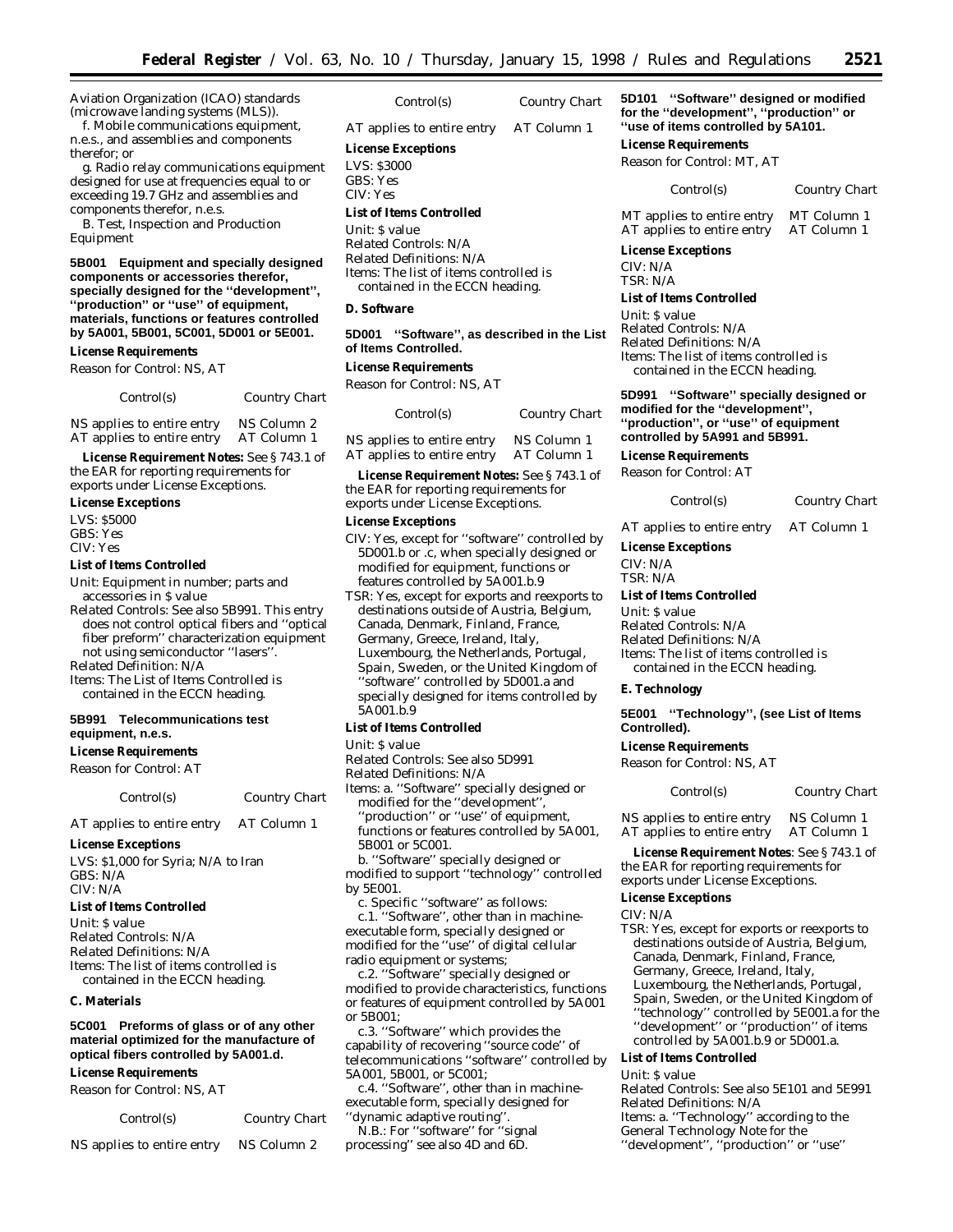(excluding operation) of equipment, functions or features, materials or ''software'' controlled by 5A001, 5B001, 5C001 or 5D001.

b. Specific ''technologies'', as follows: b.1. ''Required'' ''technology'' for the ''development'' or ''production'' of telecommunications equipment specially designed to be used on board satellites;

b.2. ''Technology'' for the ''development'' or ''use'' of ''laser'' communication techniques with the capability of automatically acquiring and tracking signals and maintaining communications through exoatmosphere or sub-surface (water) media;

b.3. ''Technology'' for the processing and application of coatings to optical fiber specially designed to make it suitable for underwater use;

b.4. ''Technology'' for the ''development'' of equipment employing ''Synchronous Digital Hierarchy'' (''SDH'') or ''Synchronous Optical Network'' (''SONET'') techniques;

b.5. ''Technology'' for the ''development'' of ''switch fabric'' exceeding 64,000 bit/s per information channel other than for digital cross connect integrated in the switch;

b.6. ''Technology'' for the ''development'' of centralized network control or ''dynamic adaptive routing'';

b.7. ''Technology'' for the ''development'' of digital cellular radio systems;

b.8. ''Technology'' for the ''development'' of broadband ''Integrated Services Digital Network" ("ISDN");

b.9. ''Technology'' for the ''development'' of QAM techniques, for radio equipment, above level 4;

b.10. ''Technology'' for the ''development'' of ''spread spectrum'' or ''frequency agility'' (frequency hopping) techniques.

# **5E101 ''Technology'' according to the General Technology Note for the ''development'', ''production'' or ''use'' of equipment controlled by 5A101.**

# **License Requirements**

*Reason for Control:* MT, AT

# *Control(s) Country Chart*

# MT applies to entire entry MT Column 1<br>AT applies to entire entry AT Column 1 AT applies to entire entry

**License Exceptions**

CIV: N/A TSR: N/A

# **List of Items Controlled**

*Unit:* \$ value *Related Controls:* N/A *Related Definitions:* N/A *Items:* The list of items controlled is contained in the ECCN heading.

# **5E111 ''Technology'' according to the General Technology Note for the ''development'', ''production'', or ''use'' of ''software'' controlled by 5D101.**

# **License Requirements**

*Reason for Control:* MT, AT

| Control(s)                                               | Country Chart              |
|----------------------------------------------------------|----------------------------|
| MT applies to entire entry<br>AT applies to entire entry | MT Column 1<br>AT Column 1 |
|                                                          |                            |

**License Exceptions**

CIV: N/A TSR: N/A **List of Items Controlled** *Unit:* N/A

*Related Controls:* N/A *Related Definitions:* N/A *Items:* The list of items controlled is contained in the ECCN heading.

# **5E991 ''Technology'' for the ''development'', ''production'' or ''use'' of equipment controlled by 5A991 or 5B991, or ''software'' controlled by 5D991.**

# **License Requirements**

*Reason for Control:* AT

| Control(s)                             | Country Chart |
|----------------------------------------|---------------|
| AT applies to entire entry AT Column 1 |               |
| <b>License Exceptions</b>              |               |
| CIV: N/A                               |               |

TSR: N/A

# **List of Items Controlled**

*Unit:* \$ value *Related Controls:* N/A *Related Definitions:* N/A *Items:* The list of items controlled is contained in the ECCN heading.

# **EAR99 Items subject to the EAR that are not elsewhere specified in this CCL Category or in any other category in the CCL are designated by the number EAR99.**

#### **Part 2—''Information Security''**

**Note:** The control status of ''information security'' equipment, ''software'', systems, application specific ''electronic assemblies'', modules, integrated circuits, components, or functions is determined in Category 5, Part 2 even if they are components or ''electronic assemblies'' of other equipment.

#### **A. Systems, Equipment and Components**

**5A002 Systems, equipment, application specific ''assemblies'', modules or integrated circuits for ''information security'', and specially designed components therefor.**

#### **License Requirements**

*Reason for Control:* NS, AT, EI

| Control(s)                 | Country Chart |
|----------------------------|---------------|
| NS applies to entire entry | NS Column 1   |
| AT applies to entire entry | AT Column 1   |

EI applies to encryption items transferred from the U.S. Munitions List to the Commerce Control List consistent with E.O. 13026 of November 15, 1996 (61 FR 58767) and pursuant to the Presidential Memorandum of that date. Refer to § 742.15 of the EAR.

**License Requirement Notes:** See § 743.1 of the EAR for reporting requirements for exports under License Exceptions. **License Exceptions** LVS: N/A

GBS: N/A CIV: N/A

# **List of Items Controlled** *Unit:* \$ value

*Related Controls:* See also 5A992. This entry does not control: (a) ''Personalized smart cards'' or specially designed components therefor, with any of the following characteristics: (1) Not capable of message traffic encryption or encryption of usersupplied data or related key management functions therefor; or (2) When restricted for use in equipment or systems excluded from control under the note to 5A002.c, or under paragraphs b through h of this note. (b) Equipment containing ''fixed'' data compression or coding techniques; (c) Receiving equipment for radio broadcast, pay television or similar restricted audience television of the consumer type, without digital encryption and where digital decryption is limited to the video, audio or management functions; (d) Portable or mobile radiotelephones for civil use (e.g., for use with commercial civil cellular radiocommunications systems) that are not capable of end-to-end encryption; (e) Decryption functions specially designed to allow the execution of copy-protected ''software'', provided the decryption functions are not useraccessible; (f) Access control equipment, such as automatic teller machines, selfservice statement printers or point of sale terminals, that protects password or personal identification numbers (PIN) or similar data to prevent unauthorized access to facilities but does not allow for encryption of files or text, except as directly related to the password or PIN protection; (g) Data authentication equipment that calculates a Message Authentication Code (MAC) or similar result to ensure no alteration of text has taken place, or to authenticate users, but does not allow for encryption of data, text or other media other than that needed for the authentication; (h) Cryptographic equipment specially designed and limited for use in machines for banking or money transactions, such as automatic teller machines, self-service statement printers or point of sale terminals.

- *Related Definitions:* For the control of global navigation satellite systems receiving equipment containing or employing decryption (i.e., GPS or GLONASS see 7A005)
- *Items:* a. Systems, equipment, application specific ''assemblies'', modules or integrated circuits for ''information security'', and specially designed components therefor: a.1. Designed or modified to use

''cryptography'' employing digital techniques

to ensure ''information security''; a.2. Designed or modified to perform

cryptoanalytic functions;

a.3. Designed or modified to use ''cryptography'' employing analog techniques to ensure "information security"

**Note:** 5A002.a.3 does not control the following:

1. Equipment using ''fixed'' band scrambling not exceeding 8 bands and in which the transpositions change not more frequently than once every second;

2. Equipment using ''fixed'' band scrambling exceeding 8 bands and in which the transpositions change not more frequently than once every ten seconds;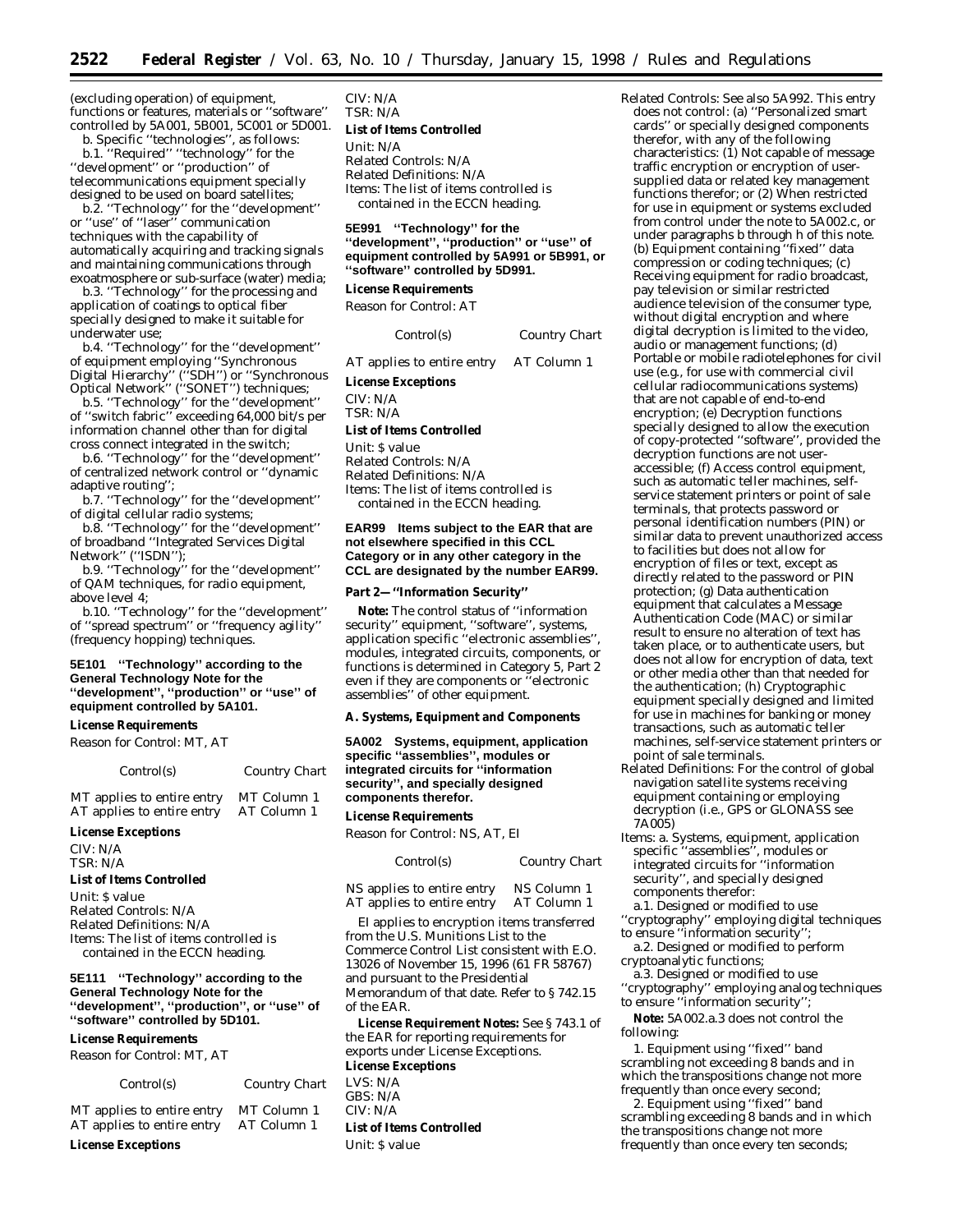3. Equipment using ''fixed'' frequency inversion and in which the transpositions change not more frequently than once every second;

4. Facsimile equipment;

5. Restricted audience broadcast equipment; *and*

6. Civil television equipment;

a.4. Designed or modified to suppress the compromising emanations of informationbearing signals;

**Note:** 5A002.a.4 does not control equipment specially designed to suppress emanations for reasons of health and safety.

a.5. Designed or modified to use cryptographic techniques to generate the spreading code for ''spread spectrum'' or the hopping code for ''frequency agility'' systems;

a.6. Designed or modified to provide certified or certifiable ''multilevel security'' or user isolation at a level exceeding Class B2 of the Trusted Computer System Evaluation Criteria (TCSEC) or equivalent;

a.7. Communications cable systems designed or modified using mechanical, electrical or electronic means to detect surreptitious intrusion.

# **5A992 ''Information security'' equipment, n.e.s.; (e.g., cryptographic, cryptoanalytic, and cryptologic equipment, n.e.s.), and components therefor.**

### **License Requirements**

*Reason for Control:* AT

| Control(s) | <b>Country Chart</b> |
|------------|----------------------|
|------------|----------------------|

AT applies to entire entry AT Column 1

## **License Exceptions**

LVS: N/A GBS: N/A CIV: N/A

## **List of Items Controlled**

*Unit:* \$ value *Related Controls:* N/A *Related Definitions:* N/A *Items:* The list of items controlled is contained in the ECCN heading.

# **B. Test, Inspection and Production Equipment**

# **5B002 Information Security—test, inspection and ''production'' equipment.**

## **License Requirements**

*Reason for Control:* NS, AT

*Control(s) Country Chart*

NS applies to entire entry NS Column 1<br>AT applies to entire entry AT Column 1 AT applies to entire entry

**License Requirement Notes:** See § 743.1 of the EAR for reporting requirements for exports under License Exceptions.

#### **License Exceptions**

LVS: N/A GBS: N/A CIV: N/A

# **List of Items Controlled**

*Unit:* \$ value *Related Controls:* N/A *Related Definitions:* N/A *Items:* a. Equipment specially designed for: a.1. The ''development'' of equipment or functions controlled by 5A002, 5B002, 5D002 or 5E002, including measuring or test equipment;

a.2. The ''production'' of equipment or functions controlled by 5A002, 5B002, 5D002, or 5E002, including measuring, test, repair or production equipment;

b. Measuring equipment specially designed to evaluate and validate the ''information security'' functions controlled by 5A002 or 5D002.

# **C. Materials [Reserved]**

#### **D. Software**

# **5D002 Information Security—''Software''.**

# **License Requirements**

*Reason for Control:* NS, AT, EI

| Control(s)                 | Country Chart |
|----------------------------|---------------|
| NS applies to entire entry | NS Column 1   |
| AT applies to entire entry | AT Column 1   |

EI applies to encryption items transferred from the U.S. Munitions List to the Commerce Control List consistent with E.O. 13026 of November 15, 1996 (61 FR 58767) and pursuant to the Presidential Memorandum of that date. Refer to § 742.15 of the EAR.

**Note:** Encryption software is controlled because of its functional capacity, and not because of any informational value of such software; such software is not accorded the same treatment under the EAR as other ''software''; and for the export licensing purposes encryption software is treated under the EAR in the same manner as a commodity included in ECCN 5A002. License Exceptions for commodities are not applicable.

**Note:** Encryption software controlled for EI reasons under this entry remains subject to the EAR even when made publicly available in accordance with part 734 of the EAR, and it is not eligible for the General Software Note (''mass market'' treatment under License Exception TSU for mass market software). After a one-time BXA review, certain encryption software may be released from EI controls and made eligible for the General Software Note treatment as well as other provisions of the EAR applicable to software. Refer to  $\S 742.15(b)(1)$  of the EAR and Supplement No. 6 to part 742 of the EAR.

**License Requirement Notes:** See § 743.1 of the EAR for reporting requirements for exports under License Exceptions.

# **License Exceptions**

CIV: N/A

TSR: N/A

# **List of Items Controlled**

*Unit:* \$ value

*Related Controls:* See also 5D992. This entry does not control ''software'' ''required'' for the ''use'' of equipment excluded from control under 5A002 or ''software'' providing any of the functions of equipment excluded from control under 5A002 *Related Definitions:* N/A

*Items:* a. ''Software'' specially designed or modified for the ''development'', ''production'' or ''use'' of equipment or ''software'' controlled by 5A002, 5B002 or 5D002.

b. ''Software'' specially designed or modified to support ''technology'' controlled by 5E002.

c. Specific ''software'' as follows:

c.1. ''Software'' having the characteristics, or performing or simulating the functions of the equipment controlled by 5A002 or 5B002;

c.2. ''Software'' to certify ''software''

controlled by 5D002.c.1.

# **5D992 ''Software'' not controlled by 5D002.**

# **License Requirements**

*Reason for Control:* AT

# *Control(s) Country Chart*

AT applies to 5D992.a and AT Column 1 .b.

AT applies to 5D992.c ...... AT Column 2

### **License Exceptions**

CIV: N/A TSR: N/A

#### **List of Items Controlled**

*Unit:* \$ value

*Related Controls:* N/A

*Related Definitions:* N/A

*Items:* a. ''Software'', specially designed or modified for the ''development'', ''production'', or ''use'' of information security or cryptologic equipment (e.g.,

equipment controlled by 5A992)

b. ''Software'' having the characteristics, or performing or simulating the functions of the equipment controlled by 5A992.

c. ''Software'' designed or modified to protect against malicious computer damage, e.g., viruses.

#### **E. Technology**

**5E002 ''Technology'' according to the General Technology Note for the ''development'', ''production'' or ''use'' of equipment controlled by 5A002 or 5B002 or ''software'' controlled by 5D002.**

#### **License Requirements**

*Reason for Control:* NS, AT, EI

# *Control(s) Country Chart*

NS applies to entire entry NS Column 1 AT applies to entire entry AT Column 1

EI applies to encryption items transferred from the U.S. Munitions List to the Commerce Control List consistent with E.O. 13026 of November 15, 1996 (61 FR 58767) and pursuant to the Presidential Memorandum of that date.

#### Refer to § 742.15 of the EAR

**License Requirement Notes:** See § 743.1 of the EAR for reporting requirements for exports under License Exceptions **License Exceptions**

CIV: N/A

TSR: N/A

# **List of Items Controlled**

*Unit:* N/A *Related Controls:* See also 5E992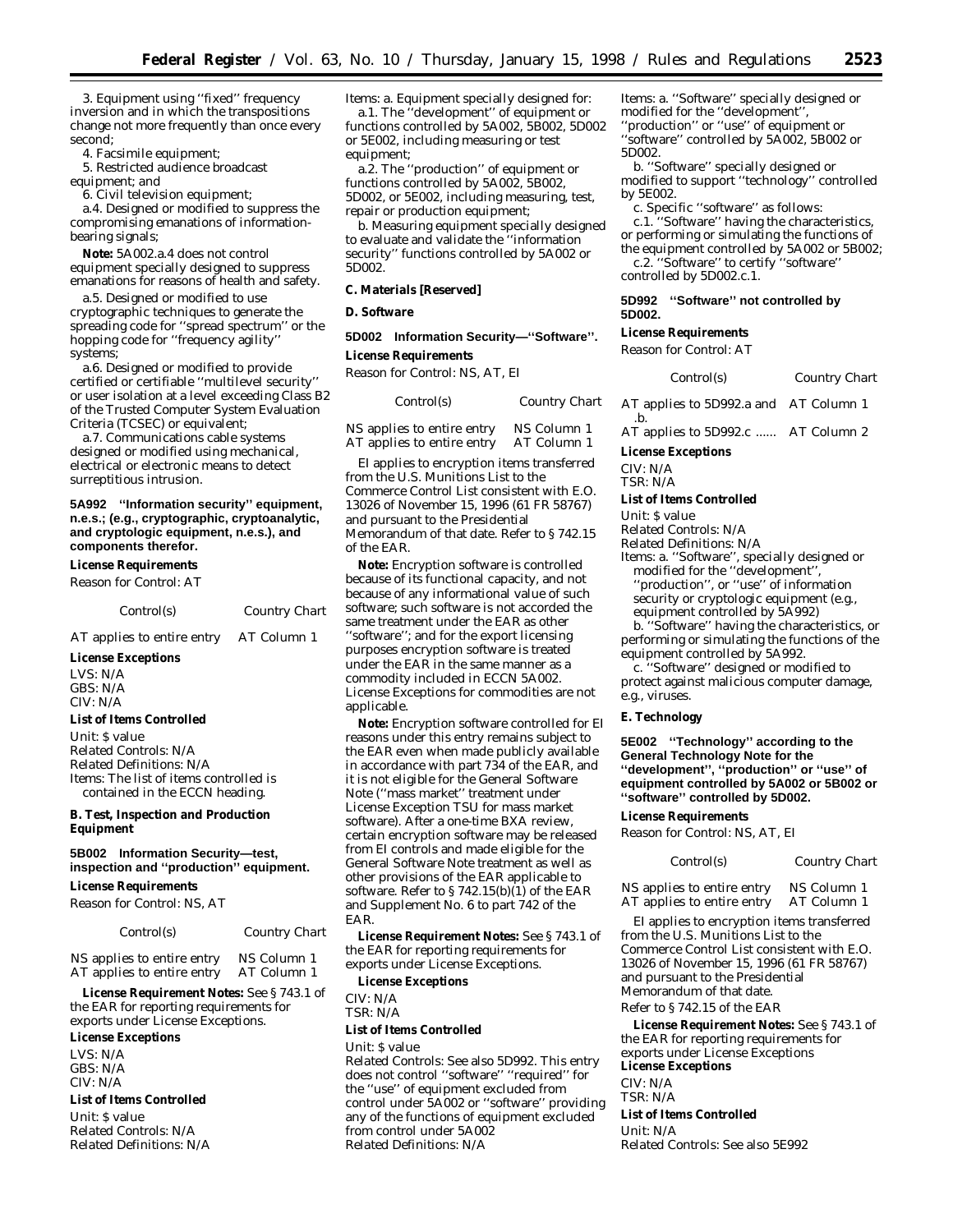*Related Definitions:* N/A *Items:* The list of items controlled is contained in the ECCN heading.

**5E992 ''Technology'', n.e.s., for the ''development'', ''production'', or ''use'' of ''information security'' or cryptologic equipment (e.g., equipment controlled by 5A992), or ''software'' controlled by 5D992. License Requirements**

*Reason for Control:* AT

*Control(s) Country Chart*

AT applies to entire entry AT Column 1

#### **License Exceptions**

CIV: N/A TSR: N/A

**List of Items Controlled**

*Unit:* N/A *Related Controls:* N/A *Related Definitions:* N/A *Items:* The list of items controlled is contained in the ECCN heading.

**EAR99 Items subject to the EAR that are not elsewhere specified in this CCL Category or in any other category in the CCL are designated by the number EAR99.**

*Category 6—Sensors and Lasers*

#### **A. Systems, Equipment and Components**

**6A001 Acoustics.**

**License Requirements**

*Reason for Control:* NS, AT

| Control(s)                 | <i>Country Chart</i> |
|----------------------------|----------------------|
| NS annlies to entire entry | NS Column 2          |

NS applies to entire entry NS Column 2 AT applies to entire entry AT Column 1 **License Requirement Notes:** See § 743.1 of

the EAR for reporting requirements for exports under License Exceptions.

# **License Exceptions**

LVS: \$3000; N/A for 6A001.a.2.a.1, a.2.a.2, a.2.a.7, a.2.b; processing equipment controlled by 6A002.a.2.c, and specially designed for real time application with towed acoustic hydrophone arrays; a.2.e.1, a.2.e.2; and bottom or bay cable systems controlled by 6A002.a.2.e.3 and having processing equipment specially designed for real time application with bottom or bay cable systems GBS: Yes for 6A001.a.1.b.4 CIV: Yes for 6A001.a.1.b.4

#### **List of Items Controlled**

*Unit:* \$ value

*Related Controls:* See also 6A991

*Related Definitions:* N/A *Items:* a. Marine acoustic systems, equipment and specially designed components therefor, as follows: a.1. Active (transmitting or transmitting-and-receiving) systems, equipment and specially designed components therefor, as follows:

**Note:** 6A001.a.1 does not control:

a. Depth sounders operating vertically below the apparatus, not including a scanning function exceeding ±20°, and limited to measuring the depth of water, the distance of submerged or buried objects or fish finding;

b. Acoustic beacons, as follows:

1. Acoustic emergency beacons; 2. Pingers specially designed for relocating

or returning to an underwater position.

a.1.a. Wide-swath bathymetric survey systems designed for sea bed topographic mapping, having all of the following:

a.1.a.1. Being designed to take measurements at an angle exceeding 20° from the vertical;

a.1.a.2. Being designed to measure depths exceeding 600 m below the water surface; and

a.1.a.3. Being designed to provide any of the following:

a.1.a.3.a. Incorporation of multiple beams any of which is less than 1.9°; or

a.1.a.3.b. Data accuracies of better than 0.3% of water depth across the swath averaged over the individual measurements within the swath;

a.1.b. Object detection or location systems having any of the following:

a.1.b.1. A transmitting frequency below 10 Khz;

a.1.b.2. Sound pressure level exceeding 224 Db (reference 1 µPa at 1 m) for equipment with an operating frequency in the band from 10 Khz to 24 Khz inclusive;

a.1.b.3. Sound pressure level exceeding 235 Db (reference 1 µPa at 1 m) for equipment with an operating frequency in the band between 24 Khz and 30 Khz;

a.1.b.4. Forming beams of less than 1° on any axis and having an operating frequency of less than 100 Khz;

a.1.b.5. Designed to operate with an unambiguous display range exceeding 5,120 m; *or*

a.1.b.6. Designed to withstand pressure during normal operation at depths exceeding 1,000 m and having transducers with any of the following:

a.1.b.6.a. Dynamic compensation for pressure; *or*

a.1.b.6.b. Incorporating other than lead zirconate titanate as the transduction element;

a.1.c. Acoustic projectors, including transducers, incorporating piezoelectric, magnetostrictive, electrostrictive, electrodynamic or hydraulic elements operating individually or in a designed combination, having any of the following:

**Notes:** 1. The control status of acoustic projectors, including transducers, specially designed for other equipment is determined by the control status of the other equipment.

2. 6A001.a.1.c does not control electronic sources that direct the sound vertically only, or mechanical (e.g., air gun or vapor-shock gun) or chemical (e.g., explosive) sources.

a.1.c.1. An instantaneous radiated acoustic power density exceeding 0.01 mW/mm2/Hz for devices operating at frequencies below 10 Khz;

a.1.c.2. A continuously radiated acoustic power density exceeding 0.001 Mw/mm2/Hz for devices operating at frequencies below 10 Khz;

**Technical Note:** Acoustic power density is obtained by dividing the output acoustic power by the product of the area of the radiating surface and the frequency of operation.

a.1.c.3. Designed to withstand pressure during normal operation at depths exceeding 1,000 m; or

a.1.c.4. Side-lobe suppression exceeding 22 Db;

a.1.d. Acoustic systems, equipment and specially designed components for determining the position of surface vessels or underwater vehicles having any of the following:

**Note:** 6A001.a.1.d includes:

a. Equipment using coherent ''signal processing'' between two or more beacons and the hydrophone unit carried by the surface vessel or underwater vehicle;

b. Equipment capable of automatically correcting speed-of-sound propagation errors for calculation of a point.

a.1.d.1. Designed to operate at a range exceeding 1,000 m with a positioning accuracy of less than 10 m rms (root mean square) when measured at a range of 1,000 m; or

a.1.d.2. Designed to withstand pressure at depths exceeding 1,000 m;

a.2. Passive (receiving, whether or not related in normal application to separate active equipment) systems, equipment and specially designed components therefor, as follows:

a.2.a. Hydrophones (transducers) having any of the following characteristics:

a.2.a.1. Incorporating continuous flexible sensors or assemblies of discrete sensor elements with either a diameter or length less than 20 mm and with a separation between elements of less than 20 mm;

a.2.a.2. Having any of the following sensing elements:

a.2.a.2.a. Optical fibers;

a.2.a.2.b. Piezoelectric polymers; or

a.2.a.2.c. Flexible piezoelectric ceramic materials;

a.2.a.3. A hydrophone sensitivity better than  $-180$  Db at any depth with no acceleration compensation;

a.2.a.4. When designed to operate at depths not exceeding 35 m, a hydrophone sensitivity better than  $-186$  Db with acceleration compensation;

a.2.a.5. When designed for normal operation at depths exceeding 35 m, a hydrophone sensitivity better than  $-192$  Db with acceleration compensation;

a.2.a.6. When designed for normal operation at depths exceeding 100 m, a hydrophone sensitivity better than  $-204$  Db; *or*

a.2.a.7. Designed for operation at depths exceeding 1,000 m;

**Technical Note:** Hydrophone sensitivity is defined as twenty times the logarithm to the base 10 of the ratio of rms output voltage to a 1 V rms reference, when the hydrophone sensor, without a pre-amplifier, is placed in a plane wave acoustic field with an rms pressure of 1 µPa. For example, a hydrophone of  $-160$  Db (reference 1 V per  $\mu$ Pa) would yield an output voltage of 10<sup>-8</sup> V in such a field, while one of  $-180$  Db sensitivity would yield only  $10^{-9}$  V output. Thus,  $-160$  Db is better than  $-180$  Db.

a.2.b. Towed acoustic hydrophone arrays having any of the following:

a.2.b.1. Hydrophone group spacing of less than 12.5 m;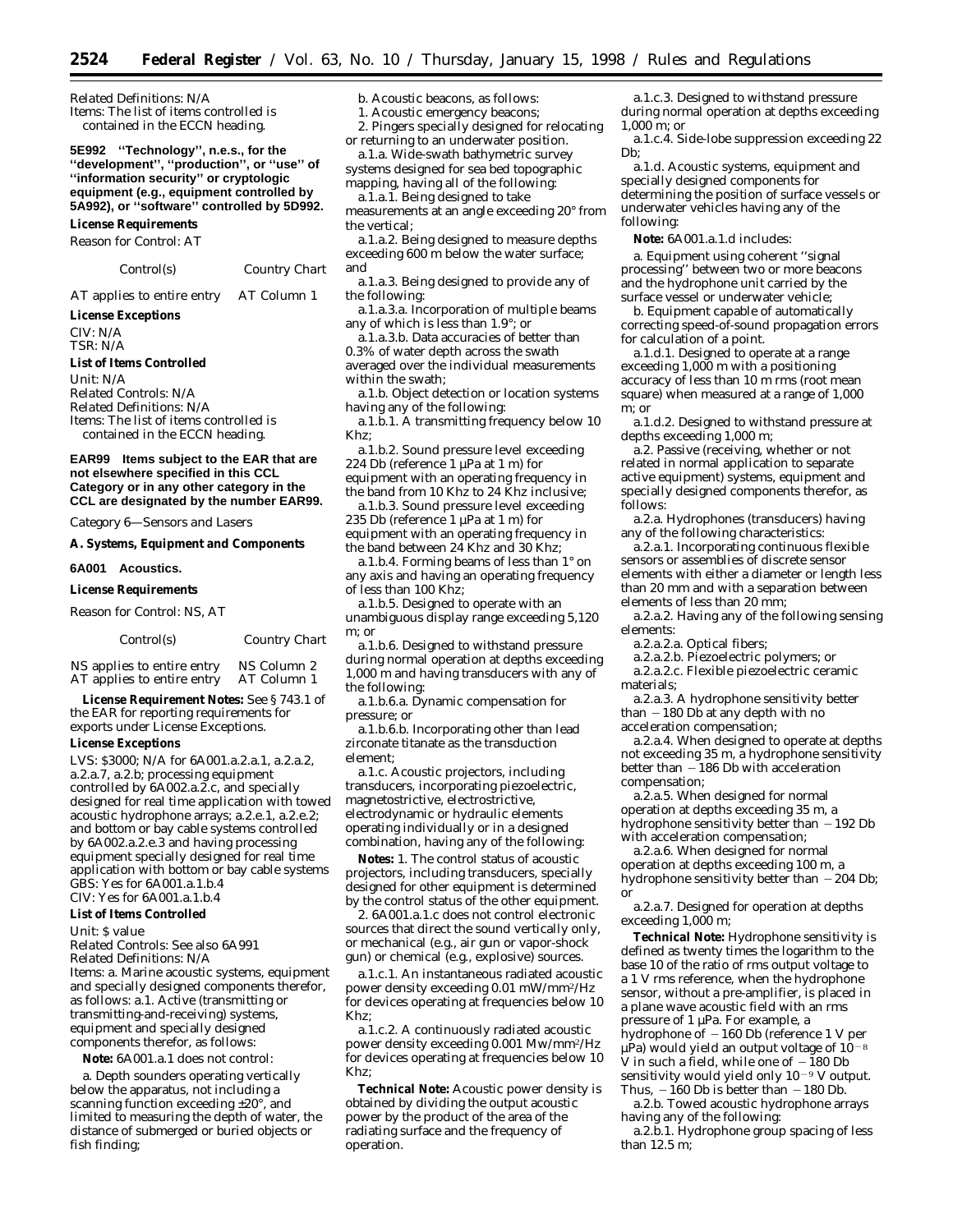a.2.b.2. Hydrophone group spacing of 12.5 m to less than 25 m and designed or able to be modified to operate at depths exceeding 35 m;

**Technical Note:** ''Able to be modified'' in 6A001.a.2.b.2 means having provisions to allow a change of the wiring or interconnections to alter hydrophone group spacing or operating depth limits. These provisions are: spare wiring exceeding 10% of the number of wires, hydrophone group spacing adjustment blocks or internal depth limiting devices that are adjustable or that control more than one hydrophone group.

a.2.b.3. Hydrophone group spacing of 25 m or more and designed to operate at depths exceeding 100 m;

a.2.b.4. Heading sensors controlled by 6A001.a.2.d;

a.2.b.5. Longitudinally reinforced array hoses;

a.2.b.6. An assembled array of less than 40 mm in diameter;

a.2.b.7. Multiplexed hydrophone group signals designed to operate at depths exceeding 35 m or having an adjustable or removable depth sensing device in order to operate at depths exceeding 35 m; *or*

a.2.b.8. Hydrophone characteristics controlled by 6A001.a.2.a;

a.2.c. Processing equipment, specially designed for towed acoustic hydrophone arrays, having ''user accessible programmability'' and time or frequency domain processing and correlation, including spectral analysis, digital filtering and beamforming using Fast Fourier or other transforms or processes;

a.2.d. Heading sensors having all of the following:

a.2.d.1. An accuracy of better than  $\pm 0.5^{\circ}$ ; *and*

a.2.d.2. Any of the following:

a.2.d.2.a. Designed to be incorporated within the array hosing and to operate at depths exceeding 35 m or having an adjustable or removable depth sensing device in order to operate at depths exceeding 35 m; *or*

a.2.d.2.b. Designed to be mounted external to the array hosing and having a sensor unit capable of operating with 360° roll at depths exceeding 35 m;

a.2.e. Bottom or bay cable systems having any of the following:

a.2.e.1. Incorporating hydrophones controlled by 6A001.a.2.a;

a.2.e.2. Incorporating multiplexed hydrophone group signals designed to operate at depths exceeding 35 m or having an adjustable or removable depth sensing device in order to operate at depths exceeding 35 m; or

a.2.e.3. Processing equipment, specially designed for bottom or bay cable systems, having ''user accessible programmability'' and time or frequency domain processing and correlation, including spectral analysis, digital filtering and beamforming using Fast Fourier or other transforms or processes;

b. Correlation-velocity sonar log equipment designed to measure the horizontal speed of the equipment carrier relative to the sea bed at distances between the carrier and the sea bed exceeding 500 m.

# **6A002 Optical sensors.**

# **License Requirements**

*Reason for Control:* NS, MT, CC, RS, AT, UN

| Control(s)                                                                                                                                                                                                                                 | Country Chart              |
|--------------------------------------------------------------------------------------------------------------------------------------------------------------------------------------------------------------------------------------------|----------------------------|
| NS applies to entire entry<br>MT applies to optical de-<br>tectors in 6A002.a.1.<br>a.3, and .e that are spe-<br>cially designed or rated<br>as electomagnetic (in-<br>cluding "lasers") and<br>ionized particle radi-<br>ation resistant. | NS Column 2<br>MT Column 1 |
| RS applies to 6A002.a.1,<br>a.2. a.3 and .c.                                                                                                                                                                                               | RS Column 1                |
| CC applies to police-<br>model infrared viewers<br>in 6A002.c.                                                                                                                                                                             | CC Column 1                |
| AT applies to entire entry<br>UN applies to 6A002.a.1,<br>a.2, a.3 and c.                                                                                                                                                                  | AT Column 1<br>Rwanda      |

**License Requirement Notes:** See § 743.1 of the EAR for reporting requirements for

exports under License Exceptions.

#### **License Exceptions**

LVS: \$3000, *except* N/A for MT and for 6A002.a.1, a.2, a.3, .c, and .e GBS: N/A CIV: N/A

# **List of Items Controlled**

*Unit:* Parts and accessories in \$ value *Related Controls:* See also 6A102, 6A202, and 6A992

*Related Definitions:* (1) ''Image intensifiers'' defined in 6A002.a.2 and ''focal plane arrays'' defined in 6A002.a.3 specially designed, modified, or configured for military use and not part of civil equipment are subject to the export licensing authority of U.S. Department of State, Office of Defense Trade Controls (22 CFR part 121). (2) ''Space qualified'' ''monospectral imaging sensors'', and ''multispectral imaging sensors'' defined in 6A002.b, and ''space-qualified'' ''focal plane arrays'' defined in 6A002.e, specially designed or modified for items on the U.S. Munitions List are subject to the export licensing authority of the Department of State, Office of Defense Trade Controls (22 CFR part 121)

*Items:* a. Optical detectors, as follows:

**Note:** 6A002.a does not control germanium or silicon photodevices.

a.1. ''Space-qualified'' solid-state detectors, as follows:

a.1.a. ''Space-qualified'' solid-state detectors, having all of the following:

a.1.a.1. A peak response in the wavelength range exceeding 10 nm but not exceeding 300 nm; and

a.1.a.2. A response of less than 0.1% relative to the peak response at a wavelength exceeding 400 nm;

a.1.b. ''Space-qualified'' solid-state detectors, having all of the following:

a.1.b.1. A peak response in the wavelength range exceeding 900 nm but not exceeding 1,200 nm; and

a.1.b.2. A response ''time constant'' of 95 ns or less;

a.1.c. ''Space-qualified'' solid-state detectors having a peak response in the

wavelength range exceeding 1,200 nm but not exceeding 30,000 nm;

a.2. Image intensifier tubes and specially designed components therefor, as follows:

a.2.a. Image intensifier tubes having all of the following:

a.2.a.1. A peak response in the wavelength range exceeding 400 nm but not exceeding 1,050 nm;

a.2.a.2. A microchannel plate for electron image amplification with a hole pitch (center-to-center spacing) of 15 µm or less; and

a.2.a.3. Photocathodes, as follows:

a.2.a.3.a. S–20, S–25 or multialkali photocathodes with a luminous sensitivity exceeding 240 µA/lm;

a.2.a.3.b. GaAs or GaInAs photocathodes; or

a.2.a.3.c. Other III–V compound semiconductor photocathodes;

**Note:** 6A002.a.2.a.3.c does not control compound semiconductor photocathodes with a maximum radiant sensitivity of 10 mA/W or less.

a.2.b. Specially designed components, as follows:

a.2.b.1. Microchannel plates having a hole pitch (center-to-center spacing) of 15 µm or less;

a.2.b.2. GaAs or GaInAs photocathodes; a.2.b.3. Other III–V compound semiconductor photocathodes;

**Note:** 6A002.a.2.b.3 does not control compound semiconductor photocathodes with a maximum radiant sensitivity of 10 mA/W or less.

a.3. Non-''space-qualified'' ''focal plane arrays'', as follows:

**Technical Note:** Linear or two-dimensional multi-element detector arrays are referred to as ''focal plane arrays''.

**Notes:** 1. 6A002.a.3 includes photoconductive arrays and photovoltaic arrays.

2. 6A002.a.3 does not control silicon ''focal plane arrays'', multi-element (not to exceed 16 elements) encapsulated photoconductive cells or pyroelectric detectors using any of the following:

a. Lead sulphide;

b. Triglycine sulphate and variants;

c. Lead-lanthanum-zirconium titanate and variants;

d. Lithium tantalate;

e. Polyvinylidene fluoride and variants;

f. Strontium barium niobate and variants; *or*

g. Lead selenide.

a.3.a. Non-''space-qualified'' ''focal plane arrays'', having all of the following:

a.3.a.1. Individual elements with a peak response within the wavelength range exceeding 900 nm but not exceeding 1,050 nm; and

a.3.a.2. A response ''time constant'' of less than 0.5 ns;

a.3.b. Non-''space-qualified'' ''focal plane arrays'', having all of the following:

a.3.b.1. Individual elements with a peak response in the wavelength range exceeding

1,050 nm but not exceeding 1,200 nm; and a.3.b.2. A response ''time constant'' of 95 ns or less;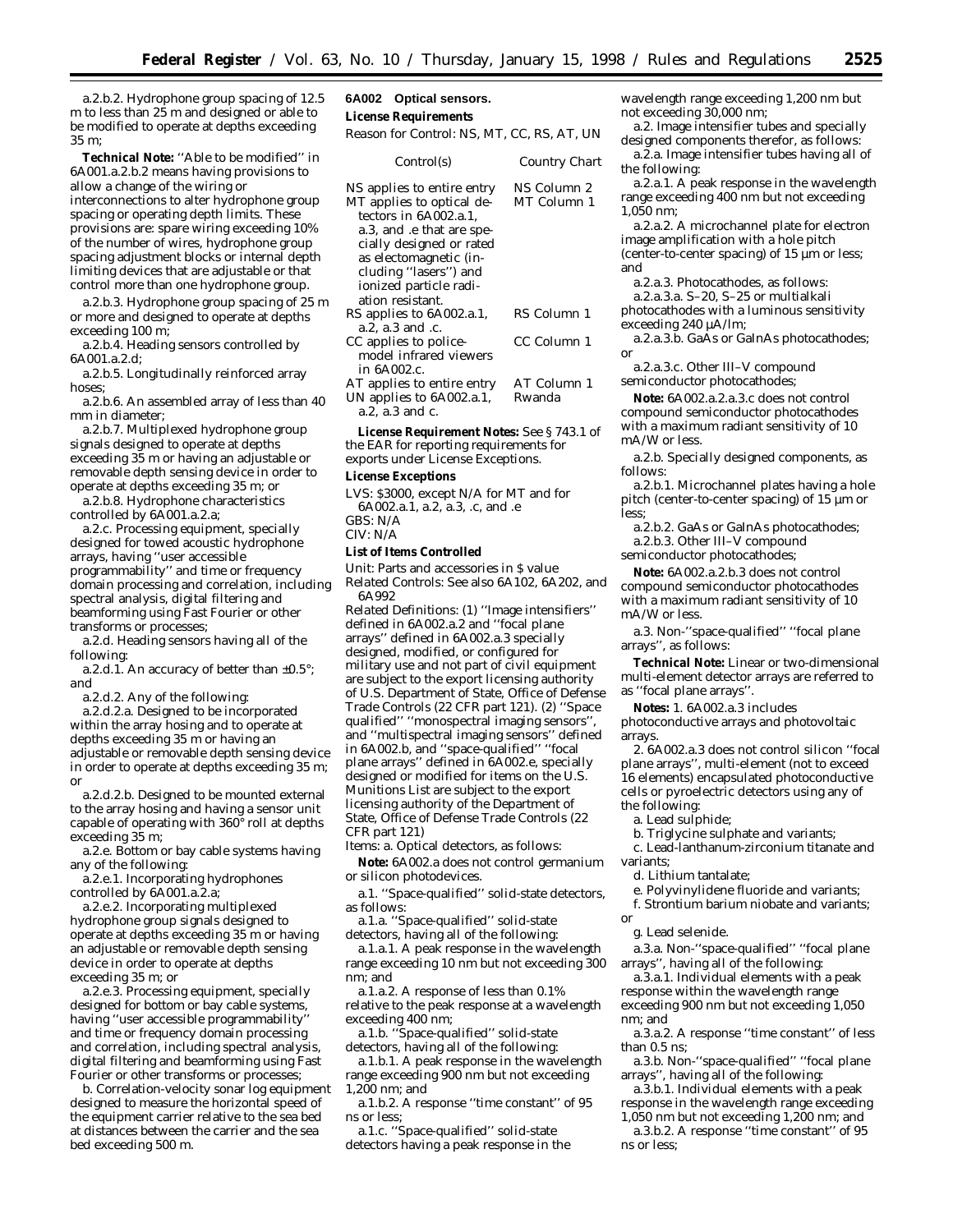a.3.c. Non-''space-qualified'' ''focal plane arrays'', having individual elements with a peak response in the wavelength range exceeding 1,200 nm but not exceeding 30,000 nm.

b. ''Monospectral imaging sensors'' and ''multispectral imaging sensors'' designed for remote sensing applications, having any of the following:

b.1. An Instantaneous-Field-Of-View (IFOV) of less than 200 µr (microradians); or

b.2. Being specified for operation in the wavelength range exceeding 400 nm but not exceeding 30,000 nm and having all the following;

b.2.a. Providing output imaging data in digital format; *and*

b.2.b. Being any of the following:

b.2.b.1. ''Space-qualified''; or

b.2.b.2. Designed for airborne operation, using other than silicon detectors, and having an IFOV of less than 2.5 mr (milliradians).

c. Direct view imaging equipment operating in the visible or infrared spectrum, incorporating any of the following:

c.1. Image intensifier tubes having the characteristics listed in 6A002.a.2.a; or

c.2. ''Focal plane arrays'' having the characteristics listed in 6A002.a.3.

**Technical Note:** ''Direct view'' refers to imaging equipment, operating in the visible or infrared spectrum, that presents a visual image to a human observer without converting the image into an electronic signal for television display, and that cannot record or store the image photographically, electronically or by any other means.

**Note:** 6A002.c does not control the following equipment incorporating other than GaAs or GaInAs photocathodes:

a. Industrial or civilian intrusion alarm, traffic or industrial movement control or counting systems;

b. Medical equipment;

c. Industrial equipment used for inspection, sorting or analysis of the properties of materials;

d. Flame detectors for industrial furnaces; e. Equipment specially designed for laboratory use.

d. Special support components for optical sensors, as follows:

d.1. ''Space-qualified'' cryocoolers;

d.2. Non-''space-qualified'' cryocoolers, having a cooling source temperature below 218 K  $(-55^{\circ} \text{ C})$ , as follows:

d.2.a. Closed cycle type with a specified Mean-Time-To-Failure (MTTF), or Mean-Time-Between-Failures (MTBF), exceeding 2,500 hours;

d.2.b. Joule-Thomson (JT) self-regulating minicoolers having bore (outside) diameters of less than 8 mm;

d.3. Optical sensing fibers specially fabricated either compositionally or structurally, or modified by coating, to be acoustically, thermally, inertially, electromagnetically or nuclear radiation sensitive.

e. ''Space qualified'' ''focal plane arrays'' having more than 2,048 elements per array and having a peak response in the wavelength range exceeding 300 nm but not exceeding 900 nm.

# **6A003 Cameras.**

**License Requirements** *Reason for Control:* NS, NP, RS, AT, UN

| Control(s)                                          | Country Chart |
|-----------------------------------------------------|---------------|
| NS applies to entire entry                          | NS Column 2   |
| NP applies to items con-                            | NP Column 1   |
| trolled in paragraphs                               |               |
| 6A003.a.2, a.3 and a.4.<br>RS applies to items con- | RS Column 1   |
| trolled in 6A003.b.3 and                            |               |
| h.4.                                                | AT Column 1   |
| AT applies to entire entry                          |               |
| UN applies to items con-                            | Rwanda        |
| trolled in 6A003.b.3 and                            |               |
| b.4.                                                |               |

#### **License Exceptions**

LVS: \$1500, except N/A for 6A003.a.2 through a.5, b.1, b.3 and b.4 GBS: Yes for 6A003.a.1

CIV: Yes for 6A003.a.1

#### **List of Items Controlled**

*Unit:* Number

*Related Controls:* See also 6A203. See 8A002.d and .e for cameras specially designed or modified for underwater use. *Related Definitions:* N/A

*Items:* a. Instrumentation cameras, as follows: a.1. High-speed cinema recording cameras using any film format from 8 mm to 16 mm inclusive, in which the film is continuously advanced throughout the recording period, and that are capable of recording at framing rates exceeding 13,150 frames/s;

**Note:** 6A003.a.1 does not control cinema recording cameras for normal civil purposes.

a.2. Mechanical high speed cameras, in which the film does not move, capable of recording at rates exceeding 1,000,000 frames/s for the full framing height of 35 mm film, or at proportionately higher rates for lesser frame heights, or at proportionately lower rates for greater frame heights;

a.3. Mechanical or electronic streak cameras having writing speeds exceeding 10  $mm/us$ :

a.4. Electronic framing cameras having a speed exceeding 1,000,000 frames/s;

a.5. Electronic cameras, having all of the following:

a.5.a. An electronic shutter speed (gating capability) of less than 1 µs per full frame; and

a.5.b. A read out time allowing a framing rate of more than 125 full frames per second. b. Imaging cameras, as follows:

**Note:** 6A003.b does not control television or video cameras specially designed for

television broadcasting.

b.1. Video cameras incorporating solid state sensors, having any of the following:

b.1.a. More than  $4 \times 10^6$  "active pixels" per solid state array for monochrome (black and white) cameras;

b.1.b. More than  $4 \times 10^6$  "active pixels" per solid state array for color cameras

incorporating three solid state arrays; or b.1.c. More than  $12 \times 10^6$  "active pixels" for solid state array color cameras incorporating one solid state array;

b.2. Scanning cameras and scanning camera systems, having all of the following:

b.2.a. Linear detector arrays with more than 8,192 elements per array; and b.2.b. Mechanical scanning in one

direction;

b.3. Imaging cameras incorporating image intensifiers having the characteristics listed in 6A002.a.2.a;

b.4. Imaging cameras incorporating ''focal plane arrays'' having the characteristics listed in 6A002.a.3.

#### **6A004 Optics.**

**License Requirements**

*Reason for Control:* NS, AT

*Control(s) Country Chart*

NS applies to entire entry NS Column 2<br>AT applies to entire entry AT Column 1 AT applies to entire entry

**License Requirement Notes:** See § 743.1 of the EAR for reporting requirements for exports under License Exceptions.

#### **License Exceptions**

LVS: \$3000

GBS: Yes for 6A004.a.1, a.2, a.4, b, d.2, and d.4

CIV: Yes for 6A004.a.1, a.2, a.4, b, d.2, and d.4

#### **List of Items Controlled**

*Unit:* Equipment in number; cable in meters/ feet; components in \$ value

*Related Controls:* See also 6A994

*Related Definitions:* N/A

*Items:* a. Optical mirrors (reflectors), as follows:

a.1. ''Deformable mirrors'' having either continuous or multi-element surfaces, and specially designed components therefor, capable of dynamically repositioning portions of the surface of the mirror at rates exceeding 100 Hz;

a.2. Lightweight monolithic mirrors having an average ''equivalent density'' of less than  $30 \text{ kg/m}^2$  and a total mass exceeding 10 kg;

a.3. Lightweight ''composite'' or foam mirror structures having an average ''equivalent density'' of less than 30 kg/m2 and a total mass exceeding 2 kg;

a.4. Beam steering mirrors more than 100 mm in diameter or length of major axis, that maintain a flatness of lambda/2 or better (lambda is equal to 633 nm) having a control bandwidth exceeding 100 Hz.

b. Optical components made from zinc selenide (ZnSe) or zinc sulphide (ZnS) with transmission in the wavelength range exceeding 3,000 nm but not exceeding 25,000 nm and having any of the following:

b.1. Exceeding 100 cm3 in volume; or

b.2. Exceeding 80 mm in diameter or length of major axis and 20 mm in thickness (depth).

c. ''Space-qualified'' components for optical systems, as follows:

c.1. Lightweighted to less than 20% ''equivalent density'' compared with a solid blank of the same aperture and thickness;

c.2. Substrates, substrates having surface coatings (single-layer or multi-layer, metallic or dielectric, conducting, semiconducting or insulating) or having protective films;

c.3. Segments or assemblies of mirrors designed to be assembled in space into an optical system with a collecting aperture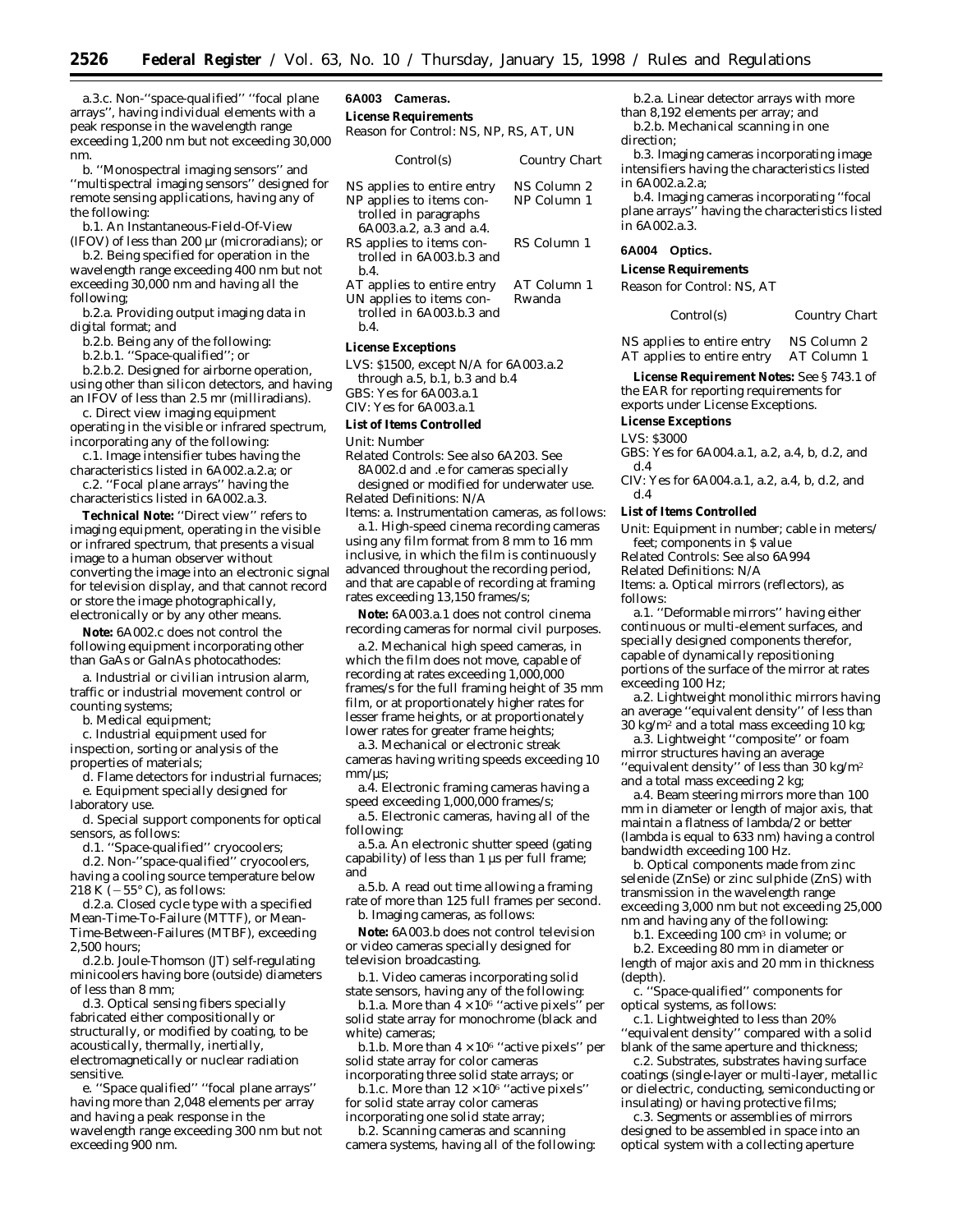equivalent to or larger than a single optic 1 m in diameter;

c.4. Manufactured from ''composite'' materials having a coefficient of linear thermal expansion equal to or less than  $5 \times$  $10<sup>-6</sup>$  in any coordinate direction.

d. Optical control equipment, as follows: d.1. Specially designed to maintain the surface figure or orientation of the ''spacequalified'' components controlled by 6A004.c.1 or 6A004.c.3;

d.2. Having steering, tracking, stabilization or resonator alignment bandwidths equal to or more than 100 Hz and an accuracy of 10 µr (microradians) or less;

d.3. Gimbals having all of the following:

d.3.a. A maximum slew exceeding 5°;

d.3.b. A bandwidth of 100 Hz or more; d.3.c. Angular pointing errors of 200  $\mu$ r

(microradians) or less; *and* d.3.d. Having any of the following:

d.3.d.1. Exceeding 0.15 m but not exceeding 1 m in diameter or major axis length and capable of angular accelerations exceeding 2 r (radians)/ $s^2$ ; or

d.3.d.2. Exceeding 1 m in diameter or major axis length and capable of angular accelerations exceeding 0.5 r (radians)/s2;

d.4. Specially designed to maintain the alignment of phased array or phased segment mirror systems consisting of mirrors with a segment diameter or major axis length of 1 m or more.

#### **6A005 ''Lasers'', components and optical equipment, as follows (see List of Items Controlled).**

#### **License Requirements.**

*Reason for Control:* NS, NP, AT

| Control(s)                                                                                                                                                                                                                                                                                                                                              | Country Chart              |
|---------------------------------------------------------------------------------------------------------------------------------------------------------------------------------------------------------------------------------------------------------------------------------------------------------------------------------------------------------|----------------------------|
| NS applies to entire entry<br>NP applies to 6A005.a.1.c.<br>a.2.a (with an output<br>power $>$ 40W), a.4.c,<br>a.6, (argon ion lasers<br>only), c.1.b (with an<br>output power $>$ 30W),<br>c.2.c.2.a (with an output<br>power $> 40W$ ), c.2.c.2.b<br>(with an output power ><br>$40W$ , c.2.d.2.b (with an<br>output power $> 40W$ ),<br>and $d.2.c.$ | NS Column 2<br>NP Column 1 |
| AT applies to entire entry                                                                                                                                                                                                                                                                                                                              | AT Column 1                |

#### **License Exceptions**

LVS: N/A for NP items

\$3000 for all other items

GBS: Yes, for  $6A005.d$  (except d.2.c),  $CO<sub>2</sub>$  or CO/CO2 ''lasers'' having an output wavelength in the range from 9,000 to 11,000 nm and having a pulsed output not exceeding 2 J per pulse and a maximum rated average single or multimode output power not exceeding 5 Kw; CO "lasers" having a CW maximum rated single or multimode output power not exceeding 10 Kw; CO2 ''lasers'' controlled by 6A005.a.4 that operate in CW multiple-transverse mode; and having a CW output power not exceeding 15 Kw; Neodymium-doped (other than glass), pulse-excited, ''Qswitched lasers" controlled by 6A005.c.2.b.2.b having a pulse duration

equal to or more than 1 ns; and a multipletransverse mode output with a ''peak power'' not exceeding 400 MW; Neodymium-doped (other than glass) ''lasers'' controlled by 6A005.c.2.b.3.b or 6A005.c.2.b.4.b that have an output wavelength exceeding 1,000 nm, but not exceeding 1,100 nm; and an average or CW output power not exceeding 2 Kw; and operate in a pulse-excited, non-''Qswitched'' multiple-transverse mode; or in a continuously excited, multiple-transverse mode; and 6A005.g.1.

CIV: Yes, for  $6A005$ ..d (except d.2.c),  $CO<sub>2</sub>$  or  $CO/CO<sub>2</sub>$  "lasers" having an output wavelength in the range from 9,000 to 11,000 nm and having a pulsed output not exceeding 2 J per pulse and a maximum rated average single or multimode output power not exceeding 5 Kw; CO ''lasers'' having a CW maximum rated single or multimode output power not exceeding 10 Kw;  $CO<sub>2</sub>$  "lasers" controlled by  $6A005.a.4$ that operate in CW multiple-transverse mode; and having a CW output power not exceeding 15 Kw; Neodymium-doped (other than glass), pulse-excited, ''Qswitched lasers'' controlled by 6A005.c.2.b.2.b having a pulse duration equal to or more than 1 ns; and a multipletransverse mode output with a ''peak power'' not exceeding 400 MW; Neodymium-doped (other than glass) ''lasers'' controlled by 6A005.c.2.b.3.b or 6A005.c.2.b.4.b that have an output wavelength exceeding 1,000 nm, but not exceeding 1,100 nm; and an average or CW output power not exceeding 2 Kw; and operate in a pulse-excited, non-''Qswitched'' multiple-transverse mode; or in a continuously excited, multiple-transverse mode; and 6A005.g.1.

#### **List of Items Controlled**

- *Unit:* Equipment in number; parts and accessories in \$ value
- *Related Controls:* See also 6A205, 6A995, 0B001.g.5 and 0B001.b.6. Shared aperture optical elements, capable of operating in ''super-high power laser'' applications are subject to the export licensing authority of the U.S. Department of State, Office of Defense Trade Controls. (See 22 CFR part 121.)
- *Related Definitions:* (1) Pulsed ''lasers'' include those that run in a continuous wave (CW) mode with pulses superimposed. (2) Pulse-excited ''lasers'' include those that run in a continuously excited mode with pulse excitation superimposed. (3) The control status of Raman ''lasers'' is determined by the parameters of the pumping source "lasers". The pumping source ''lasers'' can be any of the ''lasers'' described as follows: *Items:* a. Gas ''lasers'', as follows:

a.1. Excimer ''lasers'', having any of the following:

a.1.a. An output wavelength not exceeding 150 nm and having any of the following:

a.1.a.1. An output energy exceeding 50 mJ per pulse; *or*

a.1.a.2. An average or CW output power exceeding 1 W;

a.1.b. An output wavelength exceeding 150 nm but not exceeding 190 nm and having any of the following:

a.1.b.1. An output energy exceeding 1.5 J per pulse; *or*

a.1.b.2. An average or CW output power exceeding 120 W;

a.1.c. An output wavelength exceeding 190 nm but not exceeding 360 nm and having any of the following:

a.1.c.1. An output energy exceeding 10 J per pulse; or

a.1.c.2. An average or CW output power exceeding 500 W; or

- a.1.d. An output wavelength exceeding 360 nm and having any of the following:
- a.1.d.1. An output energy exceeding 1.5 J per pulse; or
- a.1.d.2. An average or CW output power exceeding 30 W;

a.2. Metal vapor ''lasers'', as follows:

a.2.a. Copper (Cu) ''lasers'' having an

average or CW output power exceeding 20 W; a.2.b. Gold (Au) ''lasers'' having an average

or CW output power exceeding 5 W;

a.2.c. Sodium (Na) ''lasers'' having an output power exceeding 5 W;

a.2.d. Barium (Ba) ''lasers'' having an average or CW output power exceeding 2 W;

- a.3. Carbon monoxide (CO) ''lasers'' having any of the following:
- a.3.a. An output energy exceeding 2 J per pulse and a pulsed ''peak power'' exceeding 5 Kw; or

a.3.b. An average or CW output power exceeding 5 Kw;

a.4. Carbon dioxide  $(CO<sub>2</sub>)$  "lasers" having any of the following:

a.4.a. A CW output power exceeding 15 Kw;

a.4.b. A pulsed output having a ''pulse duration'' exceeding 10 µs and having any of the following:

a.4.b.1. An average output power exceeding 10 Kw; *or*

a.4.b.2. A pulsed ''peak power'' exceeding 100 Kw; *or*

a.4.c. A pulsed output having a ''pulse duration'' equal to or less than 10 µs; and

having any of the following: a.4.c.1. A pulse energy exceeding 5 J per pulse; *or*

a.4.c.2. An average output power exceeding 2.5 Kw;

a.5. ''Chemical lasers'', as follows:

a.5.a. Hydrogen Fluoride (HF) ''lasers'';

a.5.b. Deuterium Fluoride (DF) ''lasers'';

- a.5.c. ''Transfer lasers'', as follows:
- a.5.c.1. Oxygen Iodine  $(O_2-I)$  "lasers";

a.5.c.2. Deuterium Fluoride-Carbon dioxide

(DF–CO2) ''lasers'';

a.6. Gas discharge and ion ''lasers'' (i.e.,

krypton ion or argon ion ''lasers'') having any of the following:

a.6.a. An output energy exceeding 1.5 J per pulse and a pulsed ''peak power'' exceeding 50 W; or

a.6.b. An average or CW output power exceeding 50 W;

a.7. Other gas ''lasers'', having any of the following:

**Note:** 6A005.a.7 does not control nitrogen ''lasers''.

a.7.a. An output wavelength not exceeding 150 nm and having any of the following:

a.7.a.1. An output energy exceeding 50 mJ per pulse and a pulsed ''peak power''

exceeding 1 W; or

a.7.a.2. An average or CW output power exceeding 1 W;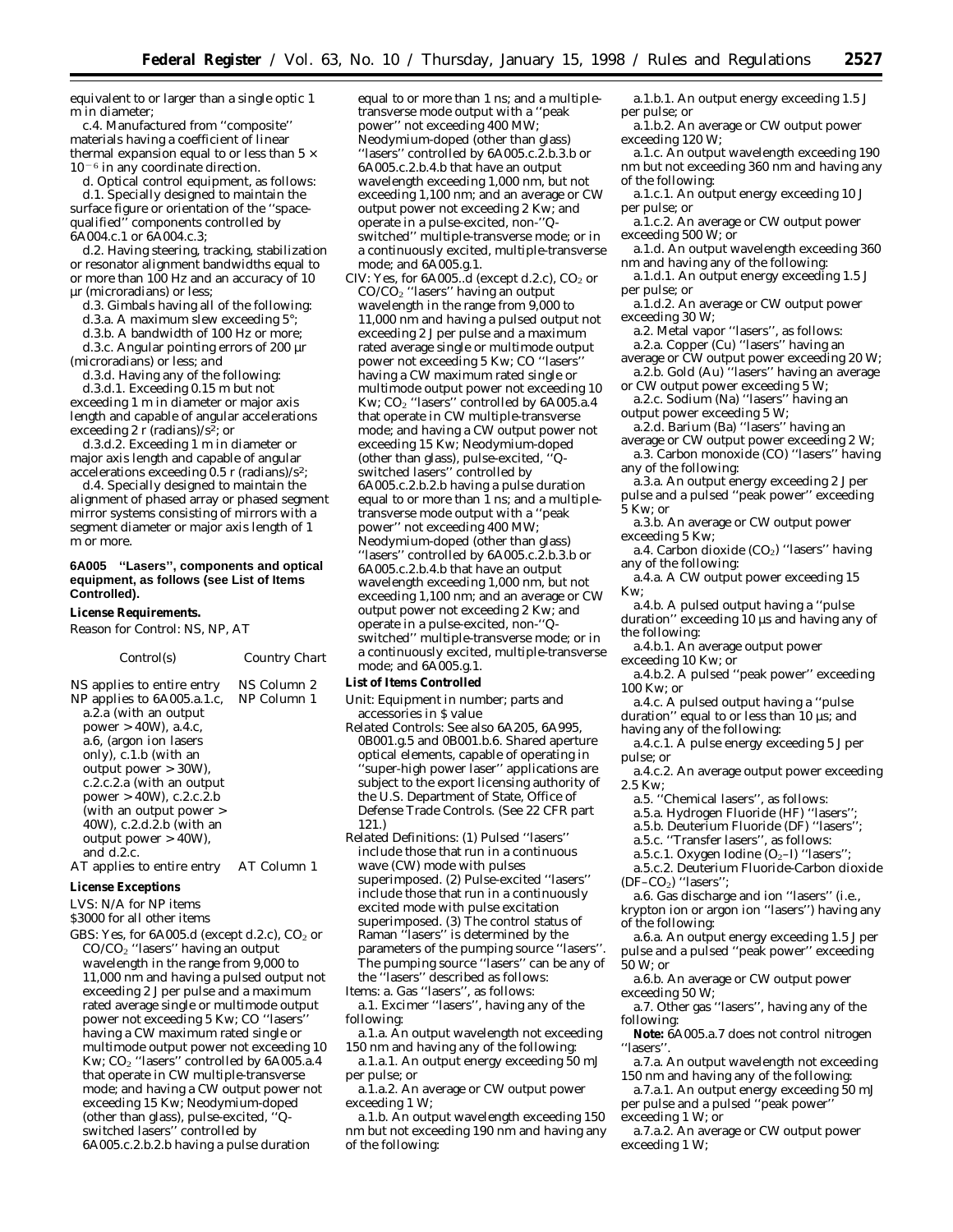a.7.b. An output wavelength exceeding 150 nm but not exceeding 800 nm and having any of the following:

a.7.b.1. An output energy exceeding 1.5 J per pulse and a pulsed ''peak power'' exceeding 30 W; or

a.7.b.2. An average or CW output power exceeding 30 W;

a.7.c. An output wavelength exceeding 800 nm but not exceeding 1,400 nm and having any of the following:

a.7.c.1. An output energy exceeding 0.25 J per pulse and a pulsed ''peak power'' exceeding 10 W; or

a.7.c.2. An average or CW output power exceeding 10 W; or

a.7.d. An output wavelength exceeding 1,400 nm and an average or CW output power exceeding 1 W.

b. Individual, multiple-transverse mode semiconductor ''lasers'' and arrays of individual semiconductor ''lasers'', having any of the following:

b.1. An output energy exceeding 500 µJ per pulse and a pulsed ''peak power'' exceeding 10 W; or

b.2. An average or CW output power exceeding 10 W.

**Technical Note:** Semiconductor ''lasers'' are commonly called ''laser'' diodes.

**Note 1:** 6A005.b includes semiconductor ''lasers'' having optical output connectors (e.g. fiber optic pigtails).

**Note 2:** The control status of semiconductor ''lasers'' specially designed for other equipment is determined by the control status of the other equipment.

c. Solid state ''lasers'', as follows: c.1. ''Tunable'' ''lasers'' having any of the

- following: **Note:** 6A005.c.1 includes titanium—
- sapphire (Ti: Al<sub>2</sub>O<sub>3</sub>), thulium—YAG (Tm:
- YAG), thulium—YSGG (Tm: YSGG), alexandrite (Cr: BeAl<sub>2</sub>O<sub>4</sub>) and color center

''lasers''.

c.1.a. An output wavelength less than 600 nm and having any of the following:

c.1.a.1. An output energy exceeding 50 mJ per pulse and a pulsed ''peak power'' exceeding 1 W; or

c.1.a.2. An average or CW output power exceeding 1 W;

c.1.b. An output wavelength of 600 nm or more but not exceeding 1,400 nm and having any of the following:

c.1.b.1. An output energy exceeding 1 J per pulse and a pulsed ''peak power'' exceeding 20 W; or

c.1.b.2. An average or CW output power exceeding 20 W; or

c.1.c. An output wavelength exceeding 1,400 nm and having any of the following:

c.1.c.1. An output energy exceeding 50 mJ per pulse and a pulsed ''peak power''

exceeding 1 W; or c.1.c.2. An average or CW output power

exceeding 1 W; c.2. Non-''tunable'' ''lasers'', as follows:

**Note:** 6A005.c.2 includes atomic transition solid state ''lasers''.

c.2.a. Neodymium glass ''lasers'', as follows:

c.2.a.1. ''Q-switched lasers'' having any of the following:

c.2.a.1.a. An output energy exceeding 20 J but not exceeding 50 J per pulse and an average output power exceeding 10 W; or

c.2.a.1.b. An output energy exceeding 50 J per pulse;

c.2.a.2. Non-''Q-switched lasers'' having any of the following:

c.2.a.2.a. An output energy exceeding 50 J but not exceeding 100 J per pulse and an average output power exceeding 20 W; or

c.2.a.2.b. An output energy exceeding 100 J per pulse;

c.2.b. Neodymium-doped (other than glass) "lasers", having an output wavelength exceeding 1,000 nm but not exceeding 1,100 nm, as follows:

N.B.: For neodymium-doped (other than glass) ''lasers'' having an output wavelength not exceeding 1,000 nm or exceeding 1,100 nm, see 6A005.c.2.d.

c.2.b.1. Pulse-excited, mode-locked, ''Qswitched lasers'' having a ''pulse duration'' of less than 1 ns and having any of the following:

c.2.b.1.a. A ''peak power'' exceeding 5 GW; c.2.b.1.b. An average output power

exceeding 10 W; or

c.2.b.1.c. A pulsed energy exceeding 0.1 J; c.2.b.2. Pulse-excited, ''Q-switched lasers''

having a pulse duration equal to or more than 1 ns, and having any of the following:

c.2.b.2.a. A single-transverse mode output having:

c.2.b.2.a.1. A ''peak power'' exceeding 100  $MW·$ 

c.2.b.2.a.2. An average output power exceeding 20 W; or

c.2.b.2.a.3. A pulsed energy exceeding 2 J;

or c.2.b.2.b. A multiple-transverse mode

output having:

c.2.b.2.b.1. A ''peak power'' exceeding 400 MW;

c.2.b.2.b.2. An average output power exceeding 2 kW; or

c.2.b.2.b.3. A pulsed energy exceeding 2 J; c.2.b.3. Pulse-excited, non-''Q-switched lasers'', having:

c.2.b.3.a. A single-transverse mode output having:

c.2.b.3.a.1. A ''peak power'' exceeding 500 kW; or

c.2.b.3.a.2. An average output power exceeding 150 W; or

c.2.b.3.b. A multiple-transverse mode output having:

c.2.b.3.b.1. A ''peak power'' exceeding 1 MW; or

c.2.b.3.b.2. An average power exceeding 2 kW;

c.2.b.4. Continuously excited ''lasers'' having:

c.2.b.4.a. A single-transverse mode output having:

c.2.b.4.a.1. A ''peak power'' exceeding 500 kW; or

c.2.b.4.a.2. An average or CW output power exceeding 150 W; or

c.2.b.4.b. A multiple-transverse mode output having:

c.2.b.4.b.1. A ''peak power'' exceeding 1 MW; or

c.2.b.4.b.2. An average or CW output power exceeding 2 kW;

c.2.c. Other non-''tunable'' ''lasers'', having any of the following:

c.2.c.1. A wavelength less than 150 nm and having any of the following:

c.2.c.1.a. An output energy exceeding 50 mJ per pulse and a pulsed ''peak power'' exceeding 1 W; or

c.2.c.1.b. An average or CW output power exceeding 1 W;

c.2.c.2. A wavelength of 150 nm or more but not exceeding 800 nm and having any of the following:

c.2.c.2.a. An output energy exceeding 1.5 J per pulse and a pulsed ''peak power'' exceeding 30 W; or

c.2.c.2.b. An average or CW output power exceeding 30 W;

c.2.c.3. A wavelength exceeding 800 nm but not exceeding 1,400 nm, as follows:

c.2.c.3.a. ''Q-switched lasers'' having:

c.2.c.3.a.1. An output energy exceeding 0.5 J per pulse and a pulsed ''peak power''

exceeding 50 W; or

c.2.c.3.a.2. An average output power exceeding:

c.2.c.3.a.2.a. 10 W for single-mode ''lasers'';

c.2.c.3.a.2.b. 30 W for multimode ''lasers'';

c.2.c.3.b. Non-''Q-switched lasers'' having:

c.2.c.3.b.1. An output energy exceeding 2

- J per pulse and a pulsed ''peak power''
- exceeding 50 W; or

c.2.c.3.b.2. An average or CW output power exceeding 50 W; or

c.2.c.4. A wavelength exceeding 1,400 nm and having any of the following:

c.2.c.4.a. An output energy exceeding 100 mJ per pulse and a pulsed ''peak power''

exceeding 1 W; or

c.2.c.4.b. An average or CW output power exceeding 1 W;

d. Dye and other liquid ''lasers'', having any of the following:

- d.1. A wavelength less than 150 nm and:
- d.1.a. An output energy exceeding 50 mJ per pulse and a pulsed ''peak power''

exceeding 1 W; or

less than 100 ns;

the following:

exceeding 10 W; or

exceeding 1 W; or

exceeding 1 W;

having any of the following:

e. Components, as follows:

or by heat pipe cooling;

10 W; or

d.1.b. An average or CW output power exceeding 1 W;

d.2. A wavelength of 150 nm or more but not exceeding 800 nm and having any of the following:

d.2.a. An output energy exceeding 1.5 J per pulse and a pulsed ''peak power'' exceeding 20 W;

d.2.b. An average or CW output power exceeding 20 W; or

d.2.c. A pulsed single longitudinal mode oscillator having an average output power

d.3. A wavelength exceeding 800 nm but not exceeding 1,400 nm and having any of

d.3.a. An output energy exceeding 0.5 J per pulse and a pulsed ''peak power'' exceeding

d.4. A wavelength exceeding 1,400 nm and

d.4.a. An output energy exceeding 100 mJ per pulse and a pulsed ''peak power''

e.1. Mirrors cooled either by active cooling

d.4.b. An average or CW output power

d.3.b. An average or CW output power

exceeding 1 W and a repetition rate exceeding 1 Khz if the ''pulse duration'' is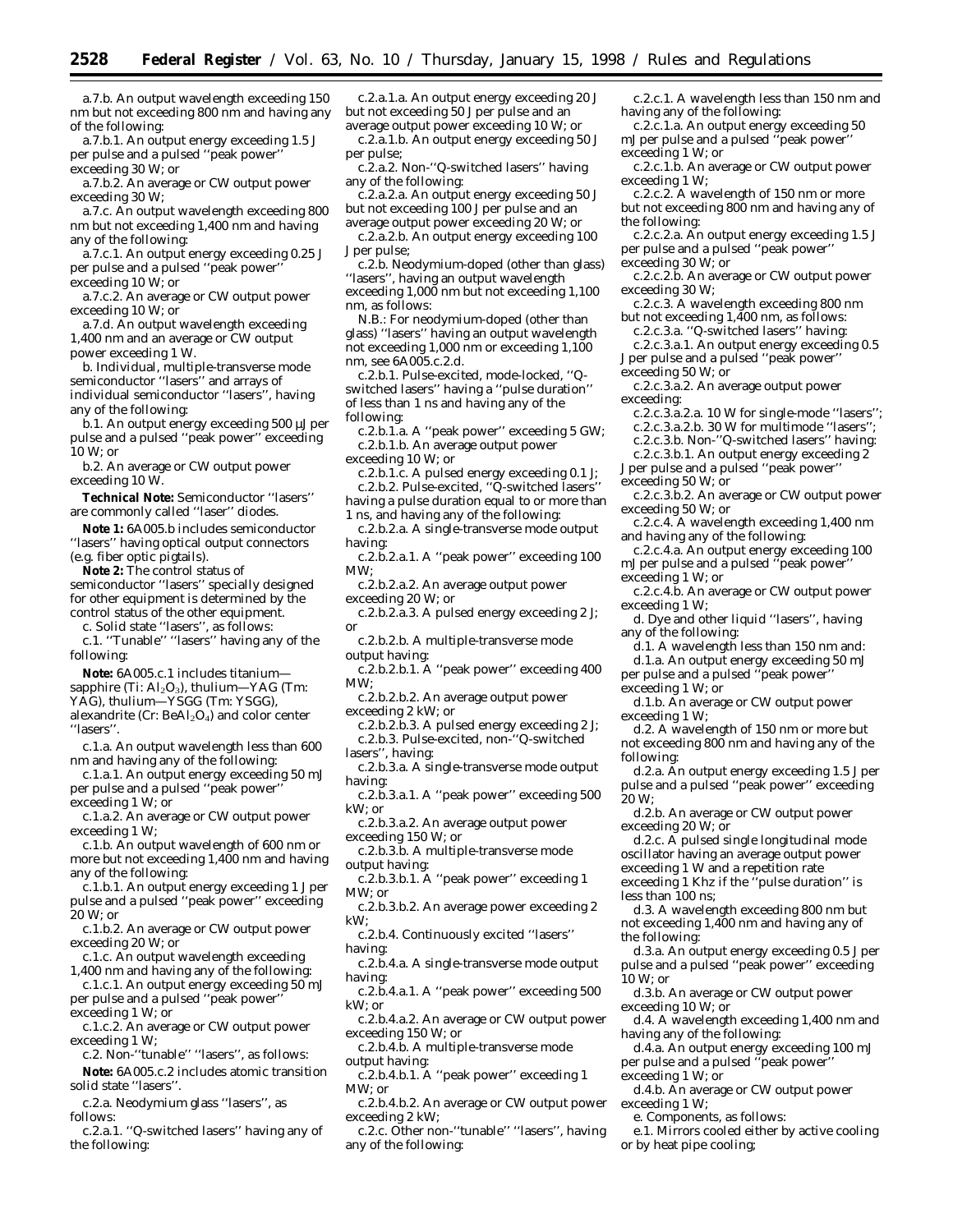**Technical Note:** Active cooling is a cooling technique for optical components using flowing fluids within the subsurface (nominally less than 1 mm below the optical surface) of the optical component to remove heat from the optic.

e.2. Optical mirrors or transmissive or partially transmissive optical or electrooptical components specially designed for use with controlled ''lasers'';

f. Optical equipment, as follows: (For shared aperture optical elements, capable of operating in ''Super-High Power Laser'' (''SHPL'') applications, see the U.S. Munitions List.)

f.1. Dynamic wavefront (phase) measuring equipment capable of mapping at least 50 positions on a beam wavefront having any of the following:

f.1.a. Frame rates equal to or more than 100 Hz and phase discrimination of at least 5% of the beam's wavelength; or

f.1.b. Frame rates equal to or more than 1,000 Hz and phase discrimination of at least 20% of the beam's wavelength;

f.2. ''Laser'' diagnostic equipment capable of measuring ''SHPL'' system angular beam steering errors of equal to or less than 10 µrad;

f.3. Optical equipment and components specially designed for a phased-array ''SHPL'' system for coherent beam combination to an accuracy of lambda/10 at the designed wavelength, or  $0.1 \mu m$ , whichever is the smaller;

f.4. Projection telescopes specially designed for use with ''SHPL'' systems.

**6A006 ''Magnetometers'', ''magnetic gradiometers'', ''intrinsic magnetic gradiometers'' and compensation systems, and specially designed components therefor, as follows (see List of Items Controlled).**

#### **License Requirements**

*Reason for Control:* NS, AT

#### *Control(s) Country Chart*

NS applies to entire entry NS Column 2<br>AT applies to entire entry AT Column 1 AT applies to entire entry

**License Requirement Notes:** See § 743.1 of the EAR for reporting requirements for exports under License Exceptions.

# **License Exceptions**

LVS: \$1500 GBS: N/A CIV: N/A

# **List of Items Controlled**

*Unit*: \$ value

*Related Controls*: See also 6A996. This entry does not control instruments specially designed for biomagnetic measurements for medical diagnostics.

*Related Definitions*: N/A

*Items*: a. ''Magnetometers'' using ''superconductive'', optically pumped or nuclear precession (proton/Overhauser) ''technology'' having a ''noise level''  $(sensitivity)$  lower (better) than 0.05 nT rms per square root Hz;

b. Induction coil ''magnetometers'' having a ''noise level'' (sensitivity) lower (better) than any of the following:

b.1. 0.05 nT rms/square root Hz at frequencies of less than 1 Hz;

b.2.  $1 \times 10^{-3}$  nT rms/square root Hz at frequencies of 1 Hz or more but not exceeding 10 Hz; or

b.3.  $1 \times 10^{-4}$  nT rms/square root Hz at frequencies exceeding 10 Hz;

c. Fiber optic ''magnetometers'' having a ''noise level'' (sensitivity) lower (better) than 1 nT rms per square root Hz;

d. ''Magnetic gradiometers'' using multiple ''magnetometers'' controlled by 6A006.a, 6A006.b or 6A006.c;

e. Fiber optic ''intrinsic magnetic gradiometers'' having a magnetic gradient field ''noise level'' (sensitivity) lower (better) than 0.3 nT/m rms per square root Hz;

f. ''Intrinsic magnetic gradiometers'', using ''technology'' other than fiber-optic ''technology'', having a magnetic gradient field ''noise level'' (sensitivity) lower (better) than 0.015 nT/m rms per square root Hz;

g. Magnetic compensation systems for magnetic sensors designed for operation on mobile platforms;

h. ''Superconductive'' electromagnetic sensors, components manufactured from ''superconductive'' materials:

h.1. Designed for operation at temperatures below the ''critical temperature'' of at least one of their ''superconductive'' constituents (including Josephson effect devices or ''superconductive'' quantum interference devices (SQUIDS));

h.2. Designed for sensing electromagnetic field variations at frequencies of 1 kHz or less; and

h.3. Having any of the following characteristics:

h.3.a. Incorporating thin-film SQUIDS with a minimum feature size of less than 2 µm and with associated input and output coupling circuits;

h.3.b. Designed to operate with a magnetic field slew rate exceeding  $1 \times 10^6$  magnetic flux quanta per second;

h.3.c. Designed to function without magnetic shielding in the earth's ambient magnetic field; or

h.3.d. Having a temperature coefficient less (smaller) than 0.1 magnetic flux quantum/K.

#### **6A007 Gravity meters (gravimeters) and gravity gradiometers, as follows (see List of Items Controlled).**

# **License Requirements**

*Reason for Control:* NS, MT, AT

| Control(s)                                             | Country Chart              |
|--------------------------------------------------------|----------------------------|
| NS applies to entire entry<br>MT applies to 6A007.b    | NS Column 2<br>MT Column 1 |
| and .c when the accura-<br>cies in 6A007.b.1 and       |                            |
| b.2 are met or exceeded.<br>AT applies to entire entry | AT Column 1                |

#### **License Exceptions**

LVS: \$3000; N/A for MT GBS: N/A CIV: N/A

#### **List of Items Controlled**

#### *Unit:* \$ value

*Related Controls:* See also 6A107 and 6A997 *Related Definitions:* N/A

*Items:* a. Gravity meters for ground use having a static accuracy of less (better) than  $10 \mu gal$ ;

**Note:** 6A007.a does not control ground gravity meters of the quartz element (Worden) type.

b. Gravity meters for mobile platforms for ground, marine, submersible, space or

airborne use, having all of the following: b.1. A static accuracy of less (better) than 0.7 mgal; and

b.2. An in-service (operational) accuracy of less (better) than 0.7 mgal having a time-tosteady-state registration of less than 2 minutes under any combination of attendant corrective compensations and motional influences;

c. Gravity gradiometers.

**6A008 Radar systems, equipment and assemblies having any of the characteristics (see List of Items Controlled), and specially designed components therefor.**

#### **License Requirements**

*Reason for Control:* NS, MT, AT

| Control(s) | <b>Country Chart</b> |
|------------|----------------------|
|------------|----------------------|

NS applies to entire entry NS Column 2 MT applies to items that are designed for airborne applications and that are usable in systems controlled for MT reasons. MT Column 1

AT applies to entire entry AT Column 1

**License Requirement Notes:** See § 743.1 of the EAR for reporting requirements for exports under License Exceptions.

# **License Exceptions**

LVS: \$5000; N/A for MT and 6A008.l.3 GBS: Yes, for 6A008.b, .c, and l.1 only CIV: Yes, for 6A008.b, .c, and l.1 only

**List of Items Controlled**

### *Unit:* \$ value

*Related Controls:* See also 6A108 and 6A998. This entry does not control: (1) Secondary surveillance radar (SSR); (2) Car radar designed for collision prevention; (3) Displays or monitors used for Air Traffic Control (ATC) having no more than 12 resolvable elements per mm; (4) Meteorological (weather) radar. *Related Definitions:* N/A *Items:* a. Operating at frequencies from 40 GHz to 230 GHz and having an average

output power exceeding 100 mW;

b. Having a tunable bandwidth exceeding ± 6.25% of the center operating frequency;

**Technical Note:** The center operating frequency equals one half of the sum of the highest plus the lowest specified operating frequencies.

c. Capable of operating simultaneously on more than two carrier frequencies;

d. Capable of operating in synthetic aperture (SAR), inverse synthetic aperture (ISAR) radar mode, or sidelooking airborne (SLAR) radar mode;

e. Incorporating ''electronically steerable phased array antennae"

f. Capable of heightfinding non-cooperative targets;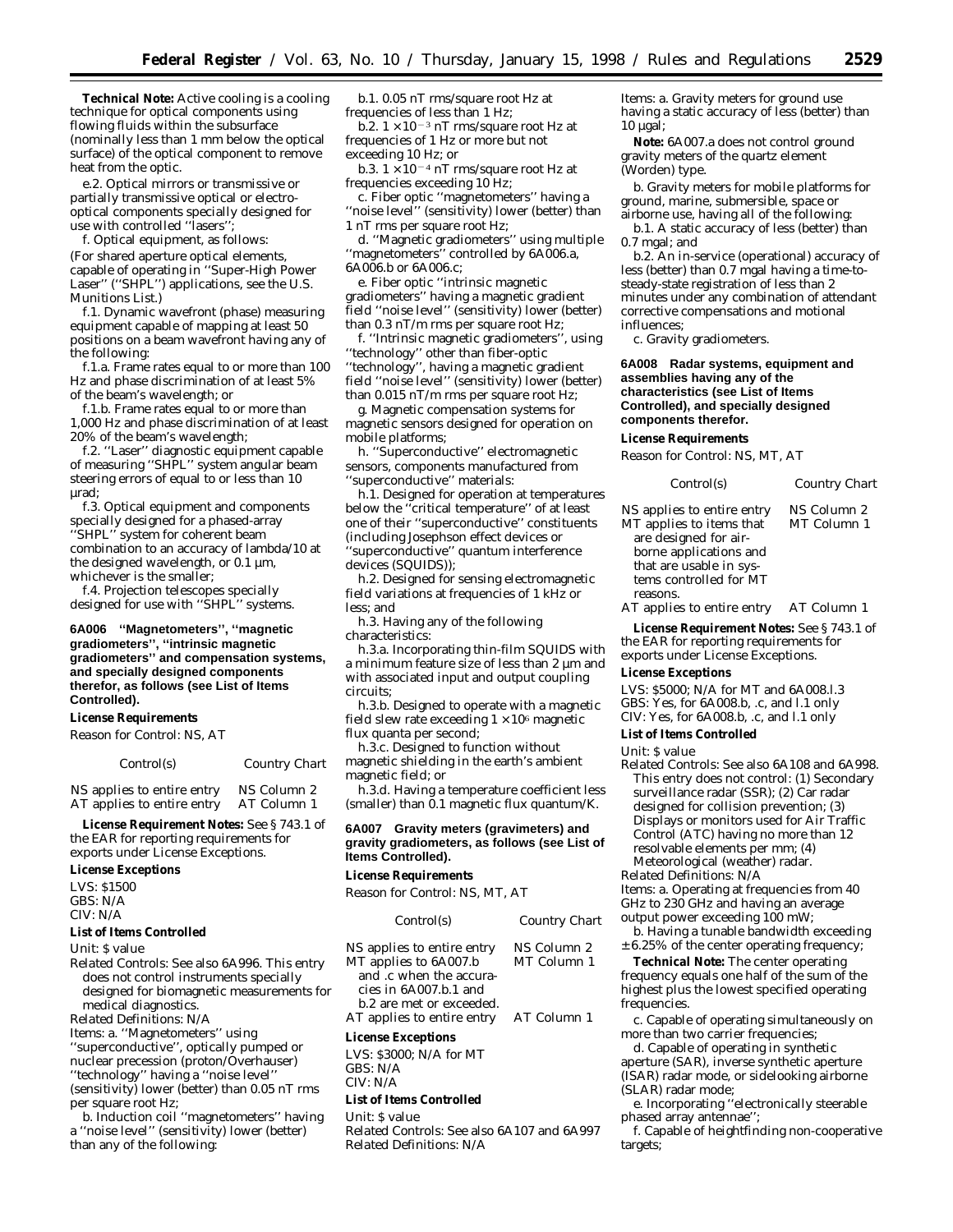**Note:** 6A008.f does not control precision approach radar (PAR) equipment conforming to ICAO standards.

g. Specially designed for airborne (balloon or airframe mounted) operation and having Doppler ''signal processing'' for the detection of moving targets;

h. Employing processing of radar signals using any of the following:

h.1. ''Radar spread spectrum'' techniques; or

h.2. ''Radar frequency agility'' techniques; i. Providing ground-based operation with a maximum ''instrumented range'' exceeding 185 km;

**Note:** 6A008.i does not control:

a. Fishing ground surveillance radar;

b. Ground radar equipment specially designed for enroute air traffic control, provided that all the following conditions are met:

1. It has a maximum ''instrumented range'' of 500 km or less;

2. It is configured so that radar target data can be transmitted only one way from the radar site to one or more civil ATC centers;

3. It contains no provisions for remote control of the radar scan rate from the enroute ATC center; and

4. It is to be permanently installed;

c. Weather balloon tracking radars.

j. Being ''laser'' radar or Light Detection and Ranging (LIDAR) equipment, having any of the following:

j.1. ''Space-qualified''; or

j.2. Employing coherent heterodyne or homodyne detection techniques and having an angular resolution of less (better) than 20 µr (microradians);

**Note:** 6A008.j does not control LIDAR equipment specially designed for surveying or for meteorological observation.

k. Having ''signal processing'' sub-systems using ''pulse compression'', with any of the following:

k.1. A ''pulse compression'' ratio exceeding 150; or

k.2. A pulse width of less than 200 ns; or l. Having data processing sub-systems with any of the following:

l.1. ''Automatic target tracking'' providing, at any antenna rotation, the predicted target position beyond the time of the next antenna beam passage;

**Note:** 6A008.l.1 does not control conflict alert capability in ATC systems, or marine or harbor radar.

l.2. Calculation of target velocity from primary radar having non-periodic (variable) scanning rates;

l.3. Processing for automatic pattern recognition (feature extraction) and comparison with target characteristic data bases (waveforms or imagery) to identify or classify targets; or

l.4. Superposition and correlation, or fusion, of target data from two or more ''geographically dispersed'' and

''interconnected radar sensors'' to enhance and discriminate targets.

**Note:** 6A008.l.4 does not control systems, equipment and assemblies used for marine traffic control.

**6A018 Magnetic, pressure, and acoustic underwater detection devices specially designed for military purposes and controls and components therefor.**

**License Requirements**

*Reason for Control:* NS, AT

| Control(s)                 | Country Chart |
|----------------------------|---------------|
| NS applies to entire entry | NS Column 1   |
| AT applies to entire entry | AT Column 1   |

#### **License Exceptions**

LVS: \$5000 GBS: N/A CIV: N/A

#### **List of Items Controlled**

*Unit:* Equipment in number; components in \$

value *Related Controls:* N/A *Related Definitions:* N/A *Items:* The list of items controlled is contained in the ECCN heading.

**6A102 Radiation hardened detectors, other than those controlled by 6A002, for use in protecting against nuclear effects (e.g. electromagnetic pulse (EMP), X-rays, combined blast and thermal effects) and usable for ''missiles'', designed or rated to withstand radiation levels that meet or exceed a total irradiation dose of 5 x 10**5 **rads (Si).**

# **License Requirements**

*Reason for Control:* MT, AT

| Control(s)                 | Country Chart |
|----------------------------|---------------|
| MT applies to entire entry | MT Column 1   |

| $\ldots$ applies to entrie entry $\ldots$ . $\ldots$ column $\ldots$ |             |
|----------------------------------------------------------------------|-------------|
| AT applies to entire entry                                           | AT Column 1 |

# **License Exceptions**

LVS: N/A GBS: N/A CIV: N/A

#### **List of Items Controlled**

*Unit:* Components in number

*Related Controls:* N/A

*Related Definitions:* In this entry, a detector is defined as a mechanical, electrical, optical or chemical device that automatically identifies and records, or registers a stimulus such as an environmental change in pressure or temperature, an electrical or electromagnetic signal or radiation from a radioactive material.

*Items:* The list of items controlled is contained in the ECCN heading.

**6A107 Gravity meters (gravimeters), gravity gradiometers, and specially designed components therefore, other than those controlled by 6A007.b and .c, designed or modified for airborne or marine use, having a static or operational accuracy** of  $7 \times 10^{-6}$  m/sec<sup>2</sup> (0.7 milligal) or better, **and a time to steady-state registration of two minutes or less.**

#### **License Requirements**

*Reason for Control:* MT, AT

*Control(s) Country Chart*

MT applies to entire entry MT Column 1

*Control(s) Country Chart*

AT applies to entire entry AT Column 1

# **License Exceptions**

LVS: N/A

GBS: N/A

#### CIV: N/A

#### **List of Items Controlled**

*Unit:* \$ value *Related Controls:* N/A *Related Definitions:* N/A *Items:* The list of items controlled is contained in the ECCN heading.

**6A108 Radar systems and tracking systems, other than those controlled by 6A008, as follows (see List of Items Controlled).**

#### **License Requirements**

*Reason for Control:* MT, AT

| Control(s)                 | Country Chart |
|----------------------------|---------------|
| MT applies to entire entry | MT Column 1   |
| AT applies to entire entry | AT Column 1   |

#### **License Exceptions**

LVS: N/A GBS: N/A

CIV: N/A

# **List of Items Controlled**

*Unit:* \$ value

*Related Controls:* (1) This entry does not control airborne civil weather radar conforming to international standards for civil weather radars provided that they do not incorporate any of the following: (a) Phased array antennas; (b) Frequency agility; (c) Spread spectrum; or (d) Signal processing specially designed for the tracking of vehicles. (2) Items in 6A108.a that are specially designed or modified for ''missiles'' or for items on the U.S. Munitions List are subject to the export licensing authority of the U.S. Department of State, Defense Trade Controls (see 22 CFR part 121). *Related Definitions:* Laser radar systems are defined as those that embody specialized transmission, scanning, receiving and signal processing techniques for utilization of lasers for echo ranging, direction finding and discrimination of targets by location, radial speed and body reflection characteristics. *Items:* a. Radar and laser radar systems designed or modified for use in ''missiles''; b. Precision tracking systems, usable for

''missiles'', as follows:

b.1. Tracking systems that use a code translator in conjunction with either surface or airborne references or navigation satellite systems to provide real-time measurements of in-flight position and velocity;

b.2. Range instrumentation radars including associated optical/infrared trackers with all of the following capabilities:

b.2.a. Angular resolution better than 3 milliradians (0.5 mils);

b.2.b. Range of 30 km or greater with a range resolution better than 10 m rms;

b.2.c. Velocity resolution better than 3 m/s.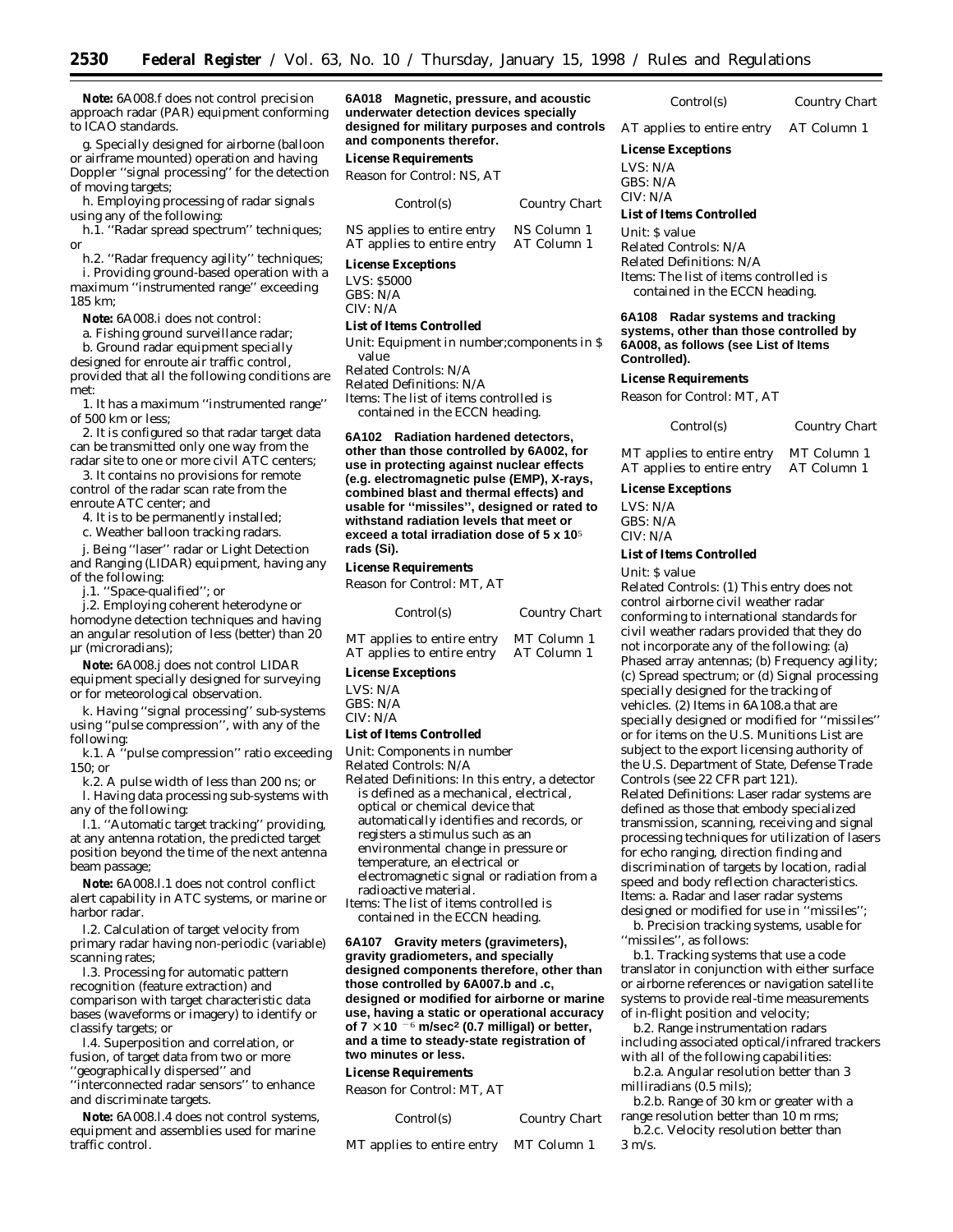**6A202 Photomultiplier tubes with a photocathode area of greater than 20 cm**2 **having an anode pulse rise time of less than 1 ns.**

#### **License Requirements**

*Reason for Control:* NP, AT

| Control(s) | Country Chart |
|------------|---------------|
|            |               |

NP applies to entire entry NP Column 1<br>AT applies to entire entry AT Column 1 AT applies to entire entry

# **License Exceptions**

LVS: N/A GBS: N/A CIV: N/A

#### **List of Items Controlled**

*Unit:* Number *Related Controls:* N/A *Related Definitions:* N/A *Items:* The list of items controlled is contained in the ECCN heading.

#### **6A203 Cameras and components, other than those controlled by 6A003, as follows (see List of Items Controlled).**

#### **License Requirements**

*Reason for Control:* NP, AT

| Control(s) | Country Chart |
|------------|---------------|
|            |               |

| NP applies to entire entry | NP Column 1 |
|----------------------------|-------------|
| AT applies to entire entry | AT Column 1 |

#### **License Exceptions**

LVS: N/A  $CRS: N/A$ CIV: N/A

#### **List of Items Controlled**

*Unit:* Equipment and components in number; parts and accessories in \$ value

*Related Controls:* N/A

*Related Definitions:* N/A

*Items:* a. Mechanical rotating mirror cameras, as follows, and specially designed components therefor:

a.1. Framing cameras with recording rates greater than 225,000 frames per second; or

a.2. Streak cameras with writing speeds greater than 0.5 mm per microsecond;

**Note:** Components of such cameras include their synchronizing electronic units and rotor assemblies consisting of turbines, mirrors and bearings.

b. Electronic streak and framing cameras and tubes, as follows:

b.1. Electronic streak cameras capable of 50 ns or less time resolution and streak tubes therefor;

b.2. Electronic (or electronically shuttered) framing cameras capable of 50 ns or less frame exposure time;

b.3. Framing tubes and solid-state imaging devices for use with cameras controlled by 6A203.b.2, as follows:

b.3.a. Proximity focused image intensifier tubes having the photocathode deposited on a transparent conductive coating to decrease photocathode sheet resistance;

b.3.b. Gate silicon intensifier target (SIT) videcon tubes, where a fast system allows gating the photoelectrons from the photocathode before they impinge on the SIT plate;

b.3.c. Kerr or pocket cell electro-optical shuttering; or

b.3.d. Other framing tubes and solid-state imaging devices having a fast-image gating time of less than 50 ns specially designed for cameras controlled by 6A203.b.2;

c. Radiation-hardened TV cameras, or lenses therefor, specially designed or rated as radiation hardened to withstand greater than  $50 \times 10^3$  grays (Silicon)  $(5 \times 10^6 \text{ rad (Silicon)})$ without operational degradation.

#### **6A205 ''Lasers'', other than those controlled 6A005, as follows (see List of Items Controlled).**

#### **License Requirements**

*Reason for Control:* NP, AT

| Control(s)                 | <b>Country Chart</b> |
|----------------------------|----------------------|
| NP applies to entire entry | NP Column 1          |
| AT applies to entire entry | AT Column 1          |

#### **License Exceptions**

LVS: N/A GBS: N/A CIV: N/A

# **List of Items Controlled**

*Unit:* Equipment in number; parts and accessories in \$ value

*Related Controls:* See also 0B001.g.5 and 0B001.h.6

*Related Definitions:* N/A

*Items:* a. Argon ion ''lasers'' with greater than 40 W average output power operating at wavelengths between 400 nm and 515 nm;

b. Tunable pulsed single-mode dye oscillators capable of an average power output of greater than 1 W, a repetition rate greater than 1 kHz, a pulse less than 100 ns, and a wavelength between 300 nm and 800 nm;

c. Tunable pulsed dye laser amplifiers and oscillators, with an average power output of greater than 30 W, a repetition rate greater than 1 kHz, a pulse width less than 100 ns, and a wavelength between 300 nm and 800 nm, except single mode oscillators;

d. Pulsed carbon dioxide ''lasers'' with a repetition rate greater than 250 Hz, an average power output of greater than 500 W, and a pulse of less than 200 ns operating at wavelengths between 9,000 nm and 11,000 nm;

e. Para-hydrogen Raman shifters designed to operate at 16 micrometer output wavelength and at a repetition rate greater than 250 Hz;

f. Pulse-excited, Q-switched Neodymiumdoped (other than glass) ''lasers'', having all of the following:

f.1. An output wavelength exceeding 1,000 nm but not exceeding 1,100 nm;

f.2. A pulse duration equal to or more than 1 ns; *and*

f.3. A multiple-transverse mode output having an average power exceeding 50 W.

#### **6A225 Velocity interferometers for measuring velocities in excess of 1 km/s during time intervals of less than 10 microsecond (VISARs, Doppler laser interferometers (DLIs), etc.).**

# **License Requirements**

*Reason for Control:* NP, AT

*Control(s) Country Chart*

NP applies to entire entry NP Column 1<br>AT applies to entire entry AT Column 1 AT applies to entire entry

# **License Exceptions**

LVS: N/A GBS: N/A CIV: N/A

# **List of Items Controlled**

*Unit:* Equipment in number; parts and accessories in \$ value *Related Controls:* N/A *Related Definitions:* N/A *Items:* The list of items controlled is contained in the ECCN heading.

#### **6A226 Pressure sensors, as follows (see List of Items Controlled).**

**License Requirements**

*Reason for Control:* NP, AT

| Control(s)                                               | Country Chart              |
|----------------------------------------------------------|----------------------------|
| NP applies to entire entry<br>AT applies to entire entry | NP Column 1<br>AT Column 1 |
|                                                          |                            |

#### **License Exceptions**

LVS: N/A GBS: N/A CIV: N/A

#### **List of Items Controlled**

*Unit:* Equipment in number; parts and accessories in \$ value *Related Controls:* N/A

*Related Definitions:* N/A

*Items:* a. Manganin gauges for pressures greater than 100 kilobars; *or*

b. Quartz pressure transducers for pressures greater than 100 kilobars.

**6A991 Marine or terrestrial acoustic equipment, n.e.s., capable of detecting or locating underwater objects or features or positioning surface vessels or underwater vehicles; and specially designed components, n.e.s.**

#### **License Requirements**

*Reason for Control:* AT

*Control(s) Country Chart*

AT applies to entire entry AT Column 2

**License Exceptions**

LVS: N/A GBS: N/A

CIV: N/A

#### **List of Items Controlled**

*Unit:* \$ value *Related Controls:* N/A *Related Definitions:* N/A *Items:* The list of items controlled is contained in the ECCN heading.

#### **6A992 Optical Sensors, not controlled by 6A002.**

#### **License Requirements**

*Reason for Control:* AT

*Control(s) Country Chart*

AT applies to entire entry AT Column 1 **License Exceptions**

LVS: N/A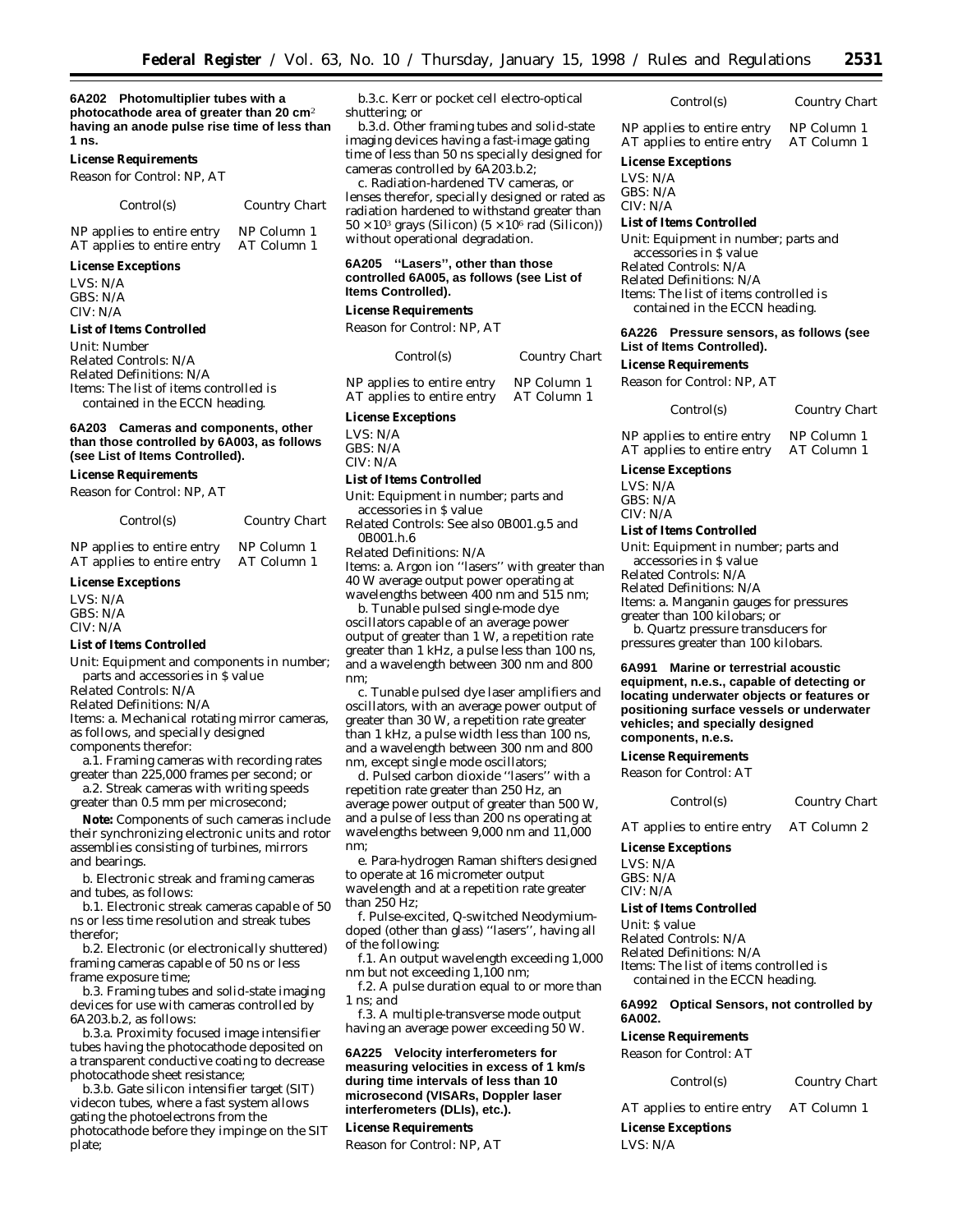GBS: N/A CIV: N/A

#### **List of Items Controlled**

*Unit:* Equipment in number; parts and accessories in \$ value

*Related Controls:* N/A

*Related Definitions:* N/A

*Items:* a. Image intensifier tubes and specially designed components therefor, as follows: a.1. Image intensifier tubes having all the

following:

a.1.a. A peak response in wavelength range exceeding 400 nm, but not exceeding 1,050 nm;

a.1.b. A microchannel plate for electron image amplification with a hole pitch (center-to-center spacing) of less than 25 micrometers; and

a.1.c. Having any of the following: a.1.c.1. An S–20, S–25 or multialkali photocathode; or

a.1.c.2. A GaAs or GaInAs photocathode; a.2. Specially designed microchannel

plates having both of the following characteristics:

a.2.a. 15,000 or more hollow tubes per plate; and

a.2.b. Hole pitch (center-to-center spacing) of less than 25 micrometers.

# **6A994 Optics, not controlled by 6A004.**

**License Requirements**

*Reason for Control:* AT

*Control(s) Country Chart*

AT applies to entire entry AT Column 1

#### **License Exceptions**

LVS: N/A GBS: N/A CIV: N/A

#### **List of Items Controlled**

*Unit:* Equipment in number; parts and accessories in \$ value

*Related Controls:* N/A

*Related Definitions:* N/A

*Items:* a. Optical filters:

a.1. For wavelengths longer than 250 nm,

comprised of multi-layer optical coatings and having either of the following:

a.1.a. Bandwidths equal to or less than 1 nm Full Width Half Intensity (FWHI) and peak transmission of 90% or more; or

a.1.b. Bandwidths equal to or less than 0.1 nm FWHI and peak transmission of 50% or more;

**Note:** 6A994 does not control optical filters with fixed air gaps or Lyot-type filters.

a.2. For wavelengths longer than 250 nm, and having all of the following:

a.2.a. Tunable over a spectral range of 500 nm or more;

a.2.b. Instantaneous optical bandpass of 1.25 nm or less;

a.2.c. Wavelength resettable within 0.1 ms to an accuracy of 1 nm or better within the tunable spectral range; and

a.2.d. A single peak transmission of 91% or more;

a.3. Optical opacity switches (filters) with a field of view of 30° or wider and a response time equal to or less than 1 ns;

b. ''Fluoride fiber'' cable, or optical fibers therefor, having an attenuation of less than 4 dB/km in the wavelength range exceeding 1,000 nm but not exceeding 3,000 nm.

**6A995 ''Lasers'', not controlled by 6A005 or 6A205. License Requirements**

*Reason for Control:* AT

*Control(s) Country Chart* AT applies to entire entry AT Column 1

# **License Exceptions**

LVS: N/A GBS: N/A CIV: N/A

#### **List of Items Controlled**

*Unit:* Equipment in number; parts and accessories in \$ value

*Related Controls:* N/A

*Related Definitions:* N/A

*Items: a. Carbon dioxide (CO<sub>2</sub>)* "lasers"

having any of the following:

a.1. A CW output power exceeding 10 kW; a.2. A pulsed output with a ''pulse

duration'' exceeding 10 microseconds; *and* a.2.a. An average output power exceeding  $10 \text{ kW} \cdot \text{or}$ 

a.2.b. A pulsed ''peak power'' exceeding 100 kW; or

a.3. A pulsed output with a ''pulse duration'' equal to or less than 10

microseconds; and

a.3.a. A pulse energy exceeding 5 J per pulse and ''peak power'' exceeding 2.5 kW; or

a.3.b. An average output power exceeding 2.5 kW;

b. Semiconductor lasers, as follows:

b.1. Individual, single-transverse mode semiconductor ''lasers'' having:

b.1.a. An average output power exceeding 100 mW; or

b.1.b. A wavelength exceeding 1,050 nm; b.2. Individual, multiple-transverse mode semiconductor ''lasers'', or arrays of individual semiconductor ''lasers'', having a wavelength exceeding 1,050 nm;

c. Solid state, non-''tunable'' ''lasers'', as follows:

c.1. Ruby ''lasers'' having an output energy exceeding 20 J per pulse;

c.2. Neodymium-doped (other than glass) ''lasers'', as follows, with an output wavelength exceeding 1,000 nm but not exceeding 1,100 nm:

c.2.a. Pulse-excited, ''Q-switched lasers'', with a pulse duration equal to or more than 1 ns, and a multiple-transverse mode output with any of the following:

c.2.a.1. A ''peak power'' exceeding 200 mW; or

c.2.a.2. An average output power exceeding 50 W;

c.2.b. Pulse-excited, non-''Q-switched lasers'', having a multiple-transverse mode output with an average power exceeding 500 W; or

c.2.c. Continuously excited ''lasers'' having a multiple-transverse mode output with an average or CW output power exceeding 500 W;

d. Free electron ''lasers''.

**6A996 ''Magnetometers'', n.e.s., having a ''noise level'' (sensitivity) lower (better) than 1.0 nT rms per square root Hz.**

#### **License Requirements**

*Reason for Control:* AT

*Control(s) Country Chart*

AT applies to entire entry AT Column 1

**License Exceptions** LVS: N/A

GBS: N/A CIV: N/A

#### **List of Items Controlled**

*Unit:* \$ value *Related Controls:* N/A *Related Definitions:* N/A *Items:* The list of items controlled is contained in the ECCN heading.

**6A997 Gravity meters (gravimeters) for ground use, n.e.s.**

#### **License Requirements**

*Reason for Control:* AT

#### *Control(s) Country Chart*

AT applies to entire entry AT Column 1

**License Exceptions**

LVS: N/A GBS: N/A CIV: N/A

# **List of Items Controlled**

*Unit:* \$ value

*Related Controls:* N/A

*Related Definitions:* N/A *Items:* a. Having a static accuracy of less

(better) than 100 microgal; or

b. Being of the quartz element (Worden) type.

#### **6A998 Airborne radar equipment, n.e.s., and specially designed components therefor.**

AT applies to entire entry AT Column 1

# **License Requirements**

*Reason for Control:* AT

**License Exceptions**

**List of Items Controlled**

**List of Items Controlled). License Requirements** *Reason for Control:* NS, AT

*Items:* The list of items controlled is contained in the ECCN heading. **B. Test, Inspection and Production**

**6B004 Optical equipment, as follows (see**

NS applies to entire entry NS Column 2

*Control(s) Country Chart*

LVS: N/A GBS: N/A CIV: N/A

*Unit:* \$ value *Related Controls:* N/A *Related Definitions:* N/A

**Equipment**

*Control(s) Country Chart*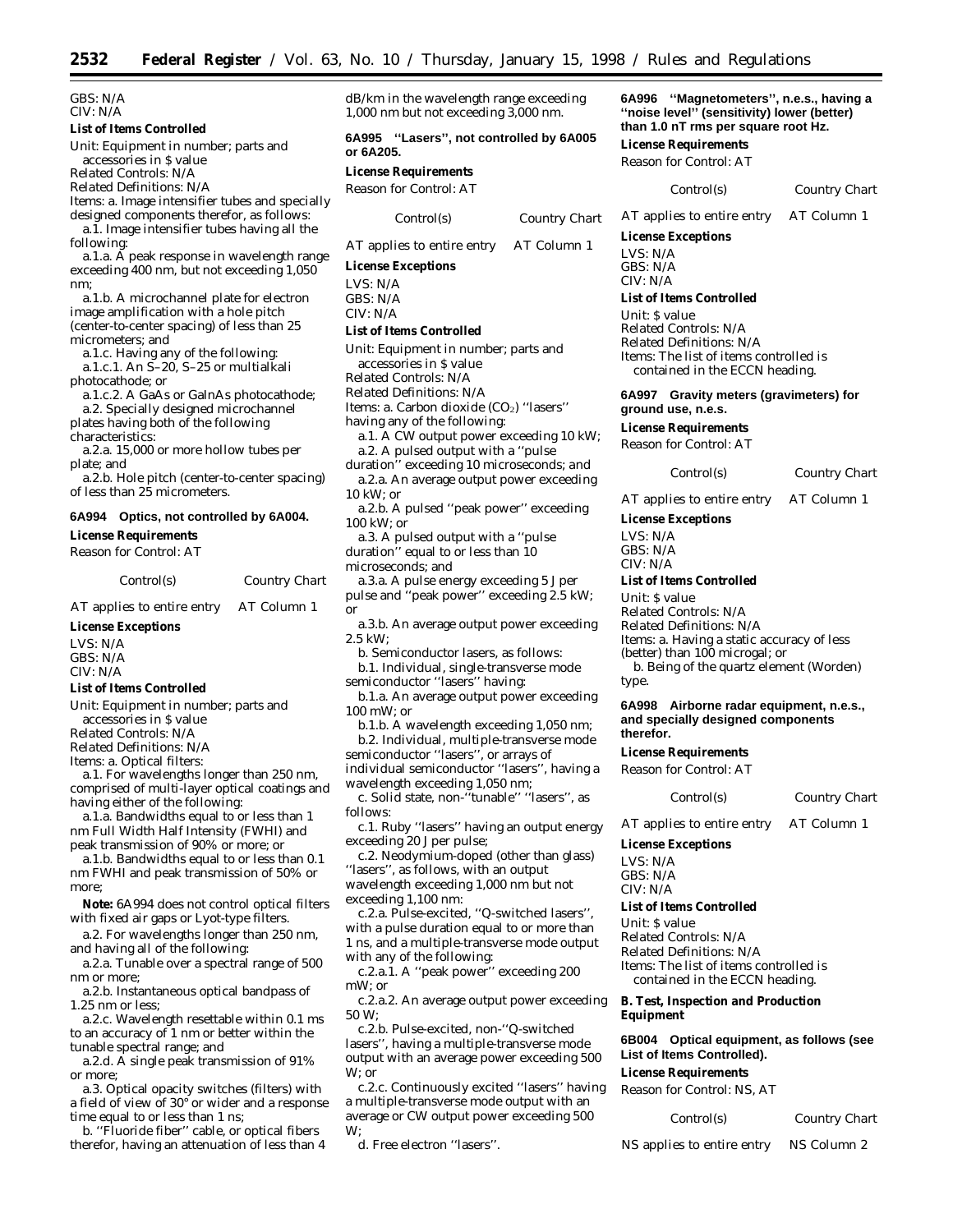| Control(s)                                                                                                                                                                                                                                                                                                                                                                                                                                                                                                                                                           | Country Chart | Reason for Control: MT, AT                                                                                                                   |                                                                                                                                                                                                                                                                                                                                                                                                                                                                                                                                                                                                                                                                            | 6C004 Optical materials, as follows (see<br>List of Items Controlled).                                                               |                            |
|----------------------------------------------------------------------------------------------------------------------------------------------------------------------------------------------------------------------------------------------------------------------------------------------------------------------------------------------------------------------------------------------------------------------------------------------------------------------------------------------------------------------------------------------------------------------|---------------|----------------------------------------------------------------------------------------------------------------------------------------------|----------------------------------------------------------------------------------------------------------------------------------------------------------------------------------------------------------------------------------------------------------------------------------------------------------------------------------------------------------------------------------------------------------------------------------------------------------------------------------------------------------------------------------------------------------------------------------------------------------------------------------------------------------------------------|--------------------------------------------------------------------------------------------------------------------------------------|----------------------------|
| AT applies to entire entry                                                                                                                                                                                                                                                                                                                                                                                                                                                                                                                                           | AT Column 1   | Control(s)                                                                                                                                   | Country Chart                                                                                                                                                                                                                                                                                                                                                                                                                                                                                                                                                                                                                                                              | <b>License Requirements</b>                                                                                                          |                            |
| <b>License Exceptions</b><br><b>LVS: \$5000</b>                                                                                                                                                                                                                                                                                                                                                                                                                                                                                                                      |               | MT applies to entire entry<br>AT applies to entire entry                                                                                     | MT Column 1<br>AT Column 1                                                                                                                                                                                                                                                                                                                                                                                                                                                                                                                                                                                                                                                 | Reason for Control: NS, AT                                                                                                           |                            |
| GBS: Yes for 6B004.b<br>CIV: Yes for 6B004.b                                                                                                                                                                                                                                                                                                                                                                                                                                                                                                                         |               | <b>License Exceptions</b>                                                                                                                    |                                                                                                                                                                                                                                                                                                                                                                                                                                                                                                                                                                                                                                                                            | Control(s)                                                                                                                           | Country Chart              |
| <b>List of Items Controlled</b><br>Unit: Number                                                                                                                                                                                                                                                                                                                                                                                                                                                                                                                      |               | LVS: N/A<br>GBS: N/A                                                                                                                         |                                                                                                                                                                                                                                                                                                                                                                                                                                                                                                                                                                                                                                                                            | NS applies to entire entry<br>AT applies to entire entry                                                                             | NS Column 2<br>AT Column 1 |
|                                                                                                                                                                                                                                                                                                                                                                                                                                                                                                                                                                      |               | CIV: N/A                                                                                                                                     |                                                                                                                                                                                                                                                                                                                                                                                                                                                                                                                                                                                                                                                                            | <b>License Exceptions</b>                                                                                                            |                            |
| Related Controls: This entry does not control<br>microscopes.<br><b>Related Definitions: N/A</b><br><i>Items: a. Equipment for measuring absolute</i><br>reflectance to an accuracy of $\pm 0.1\%$ of the<br>reflectance value:<br>b. Equipment other than optical surface<br>scattering measurement equipment, having<br>an unobscured aperture of more than 10 cm,<br>specially designed for the non-contact optical<br>measurement of a non-planar optical surface<br>figure (profile) to an "accuracy" of 2 nm or<br>less (better) against the required profile. |               | <b>List of Items Controlled</b><br>Unit: Number<br>Related Controls: N/A<br>Related Definitions: N/A<br>6B995<br><b>License Requirements</b> | LVS: \$1500<br>GBS: Yes for 6C004.a and .e<br>CIV: Yes for 6C004.a and .e<br><b>List of Items Controlled</b><br>Unit: S value<br><i>Items:</i> The list of items controlled is<br>Related Controls: See also 6C994<br>contained in the ECCN heading.<br>Related Definitions: N/A<br>Specially designed or modified<br><i>Items: a. Zinc selenide (ZnSe) and zinc</i><br>equipment, including tools, dies, fixtures or<br>sulphide (ZnS) "substrate blanks" produced<br>by the chemical vapor deposition process,<br>gauges, and other specially designed<br>having any of the following:<br>components and accessories therefor:<br>a.1. A volume greater than 100 cm3; or |                                                                                                                                      |                            |
| Equipment to produce, align and<br>6B007<br>calibrate land-based gravity meters with a<br>static accuracy of better than 0.1 mgal.                                                                                                                                                                                                                                                                                                                                                                                                                                   |               | Reason for Control: AT<br>Control(s)                                                                                                         | Country Chart                                                                                                                                                                                                                                                                                                                                                                                                                                                                                                                                                                                                                                                              | a.2. A diameter greater than 80 mm having<br>a thickness of 20 mm or more;<br>b. Boules of the following electro-optic<br>materials: |                            |
| <b>License Requirements</b>                                                                                                                                                                                                                                                                                                                                                                                                                                                                                                                                          |               |                                                                                                                                              |                                                                                                                                                                                                                                                                                                                                                                                                                                                                                                                                                                                                                                                                            | b.1. Potassium titanyl arsenate (KTA);                                                                                               |                            |
| Reason for Control: NS, AT                                                                                                                                                                                                                                                                                                                                                                                                                                                                                                                                           |               | AT applies to entire entry                                                                                                                   | AT Column 1                                                                                                                                                                                                                                                                                                                                                                                                                                                                                                                                                                                                                                                                | b.2. Silver gallium selenide (AgGaSe2);                                                                                              |                            |
| Control(s)                                                                                                                                                                                                                                                                                                                                                                                                                                                                                                                                                           | Country Chart | <b>License Exceptions</b><br>LVS: N/A                                                                                                        |                                                                                                                                                                                                                                                                                                                                                                                                                                                                                                                                                                                                                                                                            | b.3. Thallium arsenic selenide $(Tl_3AsSe_3)$ .<br>also known as TAS;<br>c Non-linear optical materials having all                   |                            |

NS applies to entire entry NS Column 2<br>AT applies to entire entry AT Column 1 AT applies to entire entry

#### **License Exceptions**

LVS: \$5000 GBS: N/A CIV: N/A

#### **List of Items Controlled**

*Unit:* Number *Related Controls:* N/A *Related Definitions:* N/A *Items:* The list of items controlled is contained in the ECCN heading.

#### **6B008 Pulse radar cross-section measurement systems having transmit pulse widths of 100 ns or less and specially designed components therefor.**

**License Requirements**

*Reason for Control:* NS, MT, AT

#### *Control(s) Country Chart*

| NS applies to entire entry | NS Column 2 |
|----------------------------|-------------|
| MT applies to entire entry | MT Column 1 |
| AT applies to entire entry | AT Column 1 |

# **License Exceptions**

LVS: N/A GBS: N/A CIV: N/A

# **List of Items Controlled**

*Unit:* Number *Related Controls:* See also 6B108 *Related Definitions:* N/A *Items:* The list of items controlled is contained in the ECCN heading.

**6B108 Systems, other than those controlled by 6B008, specially designed for radar cross section measurement usable for ''missiles'' and other subsystems.**

**License Requirements**

| $\sim$ $\sim$ $\sim$ $\sim$ $\sim$ $\sim$ $\sim$ | LVS: N/A |
|--------------------------------------------------|----------|
| NS Column 2                                      | GBS: N/A |

# CIV: N/A

# **List of Items Controlled**

*Unit:* Equipment in number; parts and accessories in \$ value

*Related Controls:* N/A

*Related Definitions:* N/A

*Items:* a. For the manufacture or inspection of:

- a.1. Free electron ''laser'' magnet wigglers;
- a.2. Free electron ''laser'' photo injectors;

b. For the adjustment, to required tolerances, of the longitudinal magnetic field of free electron ''lasers''.

#### **C. Materials**

#### **6C002 Optical sensor materials, as follows (see List of Items Controlled).**

#### **License Requirements**

*Reason for Control:* NS, AT

| Control(s)                 | Country Chart |
|----------------------------|---------------|
| NS applies to entire entry | NS Column 2   |
| AT applies to entire entry | AT Column 1   |

#### **License Exceptions**

LVS: \$3000 GBS: N/A CIV: N/A

# **List of Items Controlled**

*Unit:* Number *Related Controls:* See also 6C992

*Related Definitions:* N/A *Items:* a. Elemental tellurium (Te) of purity levels of 99.9995% or more;

b. Single crystals of cadmium telluride (CdTe), cadmium zinc telluride (CdZnTe) or mercury cadmium telluride (HgCdTe) of any purity level, including epitaxial wafers thereof.

c. Non-linear optical materials, having all of the following:

c.1. Third order susceptibility (chi 3) of 10–6 m<sup>2</sup>/V<sup>2</sup> or more; and

c.2. A response time of less than 1 ms; d. ''Substrate blanks'' of silicon carbide or beryllium beryllium (Be/Be) deposited materials exceeding 300 mm in diameter or major axis length;

e. Glass, including fused silica, phosphate glass, fluorophosphate glass, zirconium fluoride ( $ZrF_4$ ) and hafnium fluoride (HfF<sub>4</sub>), having all of the following:

e.1. A hydroxyl ion (OH-) concentration of less than 5 ppm;

e.2. Integrated metallic purity levels of less than 1 ppm; and

e.3. High homogeneity (index of refraction variance) less than  $5 \times 10^{-6}$ ;

f. Synthetically produced diamond material with an absorption of less than  $10 - 5$  cm  $-1$  for wavelengths exceeding 200 nm but not exceeding 14,000 nm.

#### **6C005 Synthetic crystalline ''laser'' host material in unfinished form, as follows (see List of Items Controlled).**

#### **License Requirements**

*Reason for Control:* NS, AT

*Control(s) Country Chart*

NS applies to entire entry NS Column 2 AT applies to entire entry AT Column 1

# **License Exceptions**

LVS: \$1500 GBS: N/A CIV: N/A

#### **List of Items Controlled**

*Unit:* Kilograms *Related Controls:* N/A *Related Definitions:* N/A *Items:* a. Titanium doped sapphire;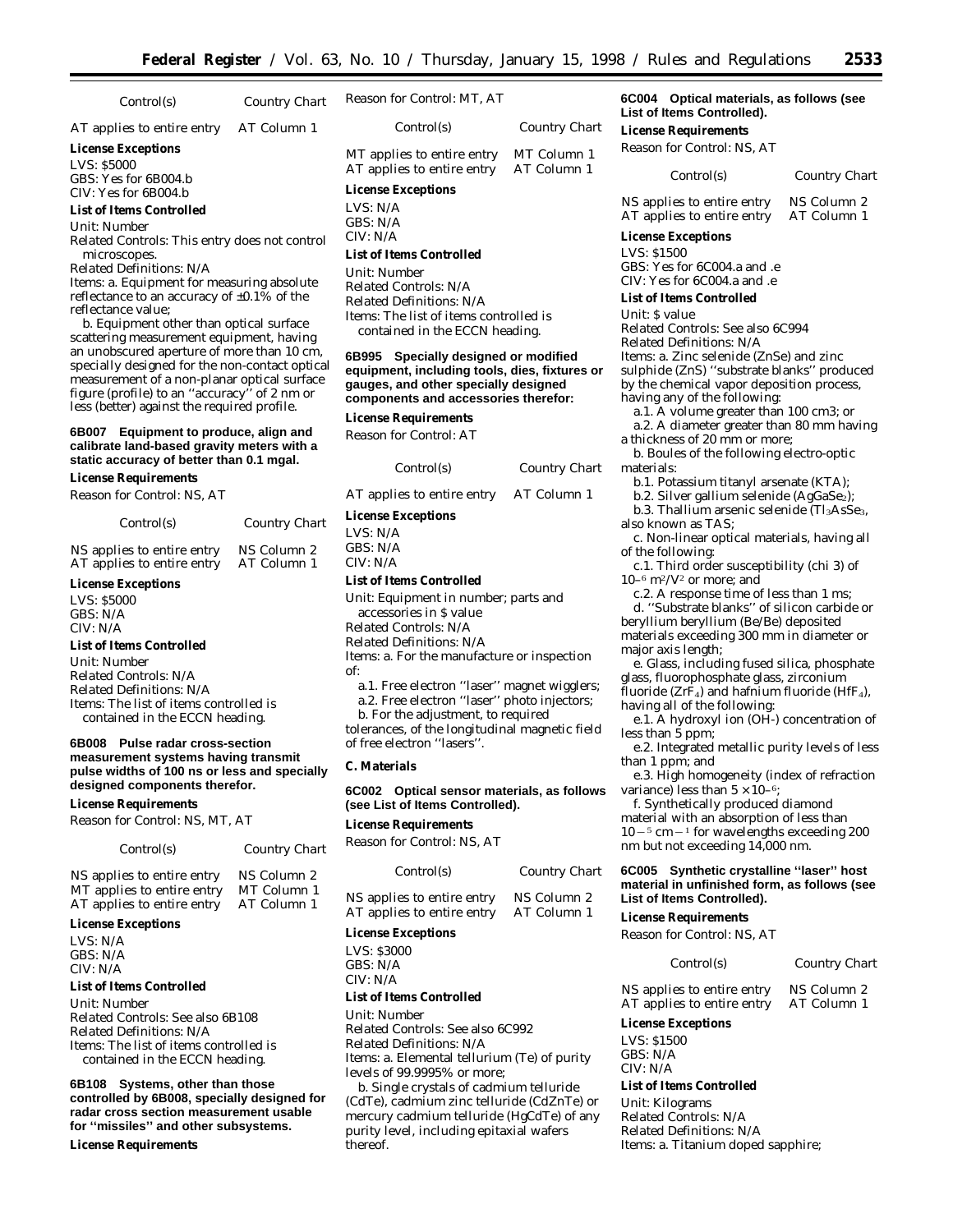| b. Alexandrite.                                                                                                                                                                                         |                      | Control(s)                                                                                                                                                                                                                                                                           | Country Chart |                      |
|---------------------------------------------------------------------------------------------------------------------------------------------------------------------------------------------------------|----------------------|--------------------------------------------------------------------------------------------------------------------------------------------------------------------------------------------------------------------------------------------------------------------------------------|---------------|----------------------|
| 6C992 Optical sensing fibers not<br>controlled by 6A002.d.3 which are modified<br>structurally to have a "beat length" of less<br>than 500 mm (high birefringence).                                     |                      | MT applies to "software"<br>for equipment con-<br>trolled by 6A008 or<br>6B008 for MT reasons.                                                                                                                                                                                       | MT Column 1   | L                    |
| <b>License Requirements</b>                                                                                                                                                                             |                      | NP applies to "software"                                                                                                                                                                                                                                                             | NP Column 1   | L<br>$\overline{k}$  |
| Reason for Control: AT                                                                                                                                                                                  |                      | for equipment con-<br>trolled by 6A005 for NP                                                                                                                                                                                                                                        |               | $\overline{R}$<br>It |
| Control(s)                                                                                                                                                                                              | Country Chart        | reasons.<br>AT applies to entire entry                                                                                                                                                                                                                                               | AT Column 1   | a                    |
| AT applies to entire entry                                                                                                                                                                              | AT Column 1          | <b>License Requirement Notes:</b> See §743.1 of                                                                                                                                                                                                                                      |               | p                    |
| <b>License Exceptions</b>                                                                                                                                                                               |                      | the EAR for reporting requirements for<br>exports under License Exceptions.                                                                                                                                                                                                          |               | $\Gamma$             |
| LVS: N/A<br>GBS: N/A<br>CIV: N/A                                                                                                                                                                        |                      | <b>License Exceptions</b><br>CIV: N/A                                                                                                                                                                                                                                                |               | p<br>$\Gamma$        |
| <b>List of Items Controlled</b>                                                                                                                                                                         |                      | TSR: Yes, except N/A for MT and for exports                                                                                                                                                                                                                                          |               | b                    |
| Unit: Equipment in number; parts and<br>accessories in \$ value<br>Related Controls: N/A<br>Related Definitions: N/A<br><i>Items:</i> The list of items controlled in<br>contained in the ECCN heading. |                      | or reexports to destinations outside of<br>Austria, Belgium, Canada, Denmark,<br>Finland, France, Germany, Greece, Ireland,<br>Italy, Luxembourg, the Netherlands,<br>Portugal, Spain, Sweden, or the United<br>Kingdom of "software" for items controlled<br>by 6A008.1.3 or 6B008. |               | b<br>p<br>r.         |
|                                                                                                                                                                                                         |                      | <b>List of Items Controlled</b>                                                                                                                                                                                                                                                      |               |                      |
| 6C994 Optical materials.<br><b>License Requirements</b><br>Reason for Control: AT                                                                                                                       |                      | Unit: S value<br>Related Controls: See also 6D991<br>Related Definitions: N/A<br><i>Items:</i> The list of items controlled is                                                                                                                                                       |               | n<br>S(<br>p         |
| Control(s)                                                                                                                                                                                              | <b>Country Chart</b> | contained in the ECCN heading.                                                                                                                                                                                                                                                       |               |                      |
| AT applies to entire entry                                                                                                                                                                              | AT Column 1          | 6D002 "Software" specially designed for<br>the "use" of equipment controlled by                                                                                                                                                                                                      |               | n<br>p               |
| <b>License Exceptions</b>                                                                                                                                                                               |                      | 6A002.b, 6A008 or 6B008.                                                                                                                                                                                                                                                             |               | d                    |
| LVS: N/A                                                                                                                                                                                                |                      | <b>License Requirements</b>                                                                                                                                                                                                                                                          |               | g                    |

*Reason for Control:* NS, MT, AT

| Control(s)                                             | Country Chart              |
|--------------------------------------------------------|----------------------------|
| NS applies to entire entry<br>MT applies to "software" | NS Column 1<br>MT Column 1 |
| for equipment con-                                     |                            |
| trolled by 6A008 or<br>6B008 for MT reasons.           |                            |
| AT applies to entire entry                             | AT Column 1                |

#### **License Exceptions**

CIV: N/A TSR: Yes, except N/A for MT

#### **List of Items Controlled**

*Unit:* \$ value

*Related Controls:* See also 6D102 and 6D992 *Related Definitions:* N/A *Items:* The list of items controlled is contained in the ECCN heading.

#### **6D003 Other ''software'', as follows (see List of Items Controlled).**

#### **License Requirements**

Reason for Control: NS, AT

| Control(s)                 | Country Chart |
|----------------------------|---------------|
| NS applies to entire entry | NS Column 1   |
| AT applies to entire entry | AT Column 1   |

**License Requirement Notes:** See § 743.1 of the EAR for reporting requirements for exports under License Exceptions.

#### **License Exceptions**

CIV: Yes for 6D003.h.1 TSR: Yes, except for exports or reexports to destinations outside of Austria, Belgium, Canada, Denmark, Finland, France,

Germany, Greece, Ireland, Italy, Luxembourg, the Netherlands, Portugal, Spain, Sweden, or the United Kingdom of ''software'' for items controlled by 6D003.a.

#### **List of Items Controlled**

#### *Unit*: \$ value

*Related Controls*: See also 6D103 and 6D993 *Related Definitions*: N/A

*Items: a. Acoustics ''software'', as follows:* a.1. ''Software'' specially designed for coustic beam forming for the "real time processing'' of acoustic data for passive eception using towed hydrophone arrays;

a.2. ''Source code'' for the ''real time processing'' of acoustic data for passive eception using towed hydrophone arrays;

a.3. ''Software'' specially designed for ottom or bay cable systems and having beamforming or ''source code'' for ''real time processing'' of acoustic data for passive eception;

- b. Optical sensors. None.
- c. Cameras. None.
- d. Optics. None.
- e. Lasers. None
- f. Magnetometers.

f.1. ''Software'' specially designed for magnetic compensation systems for magnetic ensors designed to operate on mobile platforms;

f.2. ''Software'' specially designed for magnetic anomaly detection on mobile platforms;

g. Gravimeters. ''Software'' specially lesigned to correct motional influences of gravity meters or gravity gradiometers;

h. Radar ''software'', as follows:

h.1. Air Traffic Control ''software'' application ''programs'' hosted on general purpose computers located at Air Traffic Control centers and capable of any of the following:

h.1.a. Processing and displaying more than 150 simultaneous ''system tracks''; or

h.1.b. Accepting radar target data from more than four primary radars;

h.2. ''Software'' for the design or

''production'' of radomes which:

h.2.a. Are specially designed to protect the ''electronically steerable phased array antennae'' controlled by 6A008.e.; and

h.2.b. Result in an antenna pattern having an ''average side lobe level'' more than 40 dB below the peak of the main beam level.

**Technical Note:** ''Average side lobe level'' in 6D003.h.2.b is measured over the entire array excluding the angular extent of the main beam and the first two side lobes on either side of the main beam.

# **6D102 ''Software'' specially designed for the ''use'' of goods controlled by 6A108. License Requirements**

# *Reason for Control*: MT, AT

*Control(s) Country Chart*

MT applies to entire entry MT Column 1<br>AT applies to entire entry AT Column 1 AT applies to entire entry

# **License Exceptions**

CIV: N/A TSR: N/A

**List of Items Controlled** *Unit*: \$ value

# for equipment controlled by 6A004, 6A005, 6A008 or 6B008.

# LVS: N/A GBS: N/A

#### **List of Items Controlled**

*Unit:* Equipment in number; parts and

a.1. Bulk fluoride compounds containing ingredients with a purity of 99.999% or better; or

**Note:** 6C994.a.1 controls fluorides of

a.2. Bulk fluoride glass made from

b. ''Optical fiber preforms'' made from bulk fluoride compounds containing ingredients with a purity of 99.999% or better, specially designed for the manufacture of ''fluoride fibers'' controlled by 6A994.b.

#### **D. Software**

# **6D001 ''Software'' specially designed for**

*Reason for Control:* NS, MT, NP, AT

*Control(s) Country Chart*

NS applies to ''software'' NS Column 1

 $CIV·N/A$ 

accessories in \$ value

*Related Controls:* N/A

*Related Definitions:* N/A

*Items:* a. Low optical absorption materials, as follows:

zirconium or aluminum and variants.

compounds controlled by 6C004.e.1;

# **the ''development'' or ''production'' of equipment controlled by 6A004, 6A005, 6A008 or 6B008.**

**License Requirements**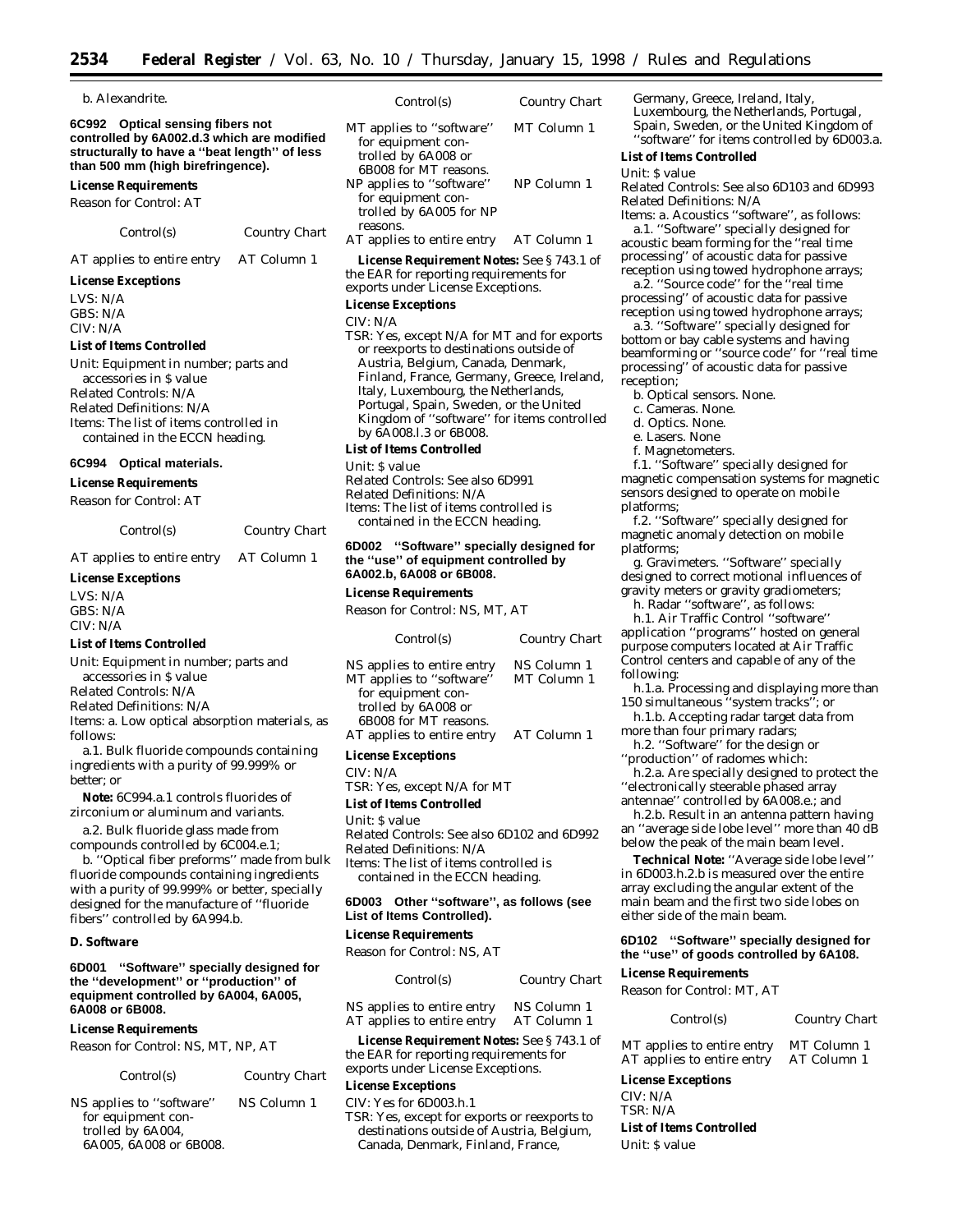*Related Controls*: N/A *Related Definitions*: N/A *Items*: The list of items controlled is contained in the ECCN heading

#### **6D103 ''Software'' that processes postflight, recorded data, obtained from the systems controlled by 6A108.b, enabling determination of vehicle position throughout its flight path.**

#### **License Requirements**

*Reason for Control*: MT, AT

| Control(s) |  |
|------------|--|
|------------|--|

MT applies to entire entry MT Column 1 AT applies to entire entry AT Column 1

 $Country$  *Chart* 

#### **License Exceptions**

CIV: N/A TSR: N/A

#### **List of Items Controlled**

*Unit*: \$ value

The list of items controlled is contained in the ECCN heading.

**6D104 ''Software'' specially designed for the ''use'' of equipment controlled by 6A002, 6A003, 6A007, 6A102, and 6B108, for MT reasons.**

#### **License Requirements**

*Reason for Control*: MT, AT

| Control(s)                 | <b>Country Chart</b> |
|----------------------------|----------------------|
| MT applies to entire entry | MT Column 1          |
| AT applies to entire entry | AT Column 1          |

# **License Exceptions**

CIV: N/A TSR: N/A

**List of Items Controlled** *Unit*: \$ value *Related Controls*: N/A *Related Definitions*: N/A

*Items*: The list of items controlled is contained in the ECCN heading.

**6D991 ''Software'' specially designed for the ''development'', ''production'', or ''use'' of equipment controlled by 6A991, 6A996, 6A997, or 6A998.**

# **License Requirements**

*Reason for Control*: AT

| Control(s)                                                                               | Country Chart |
|------------------------------------------------------------------------------------------|---------------|
| AT applies to entire entry,<br>except "software" for<br>equipment controlled by<br>6A991 | AT Column 1   |
| AT applies to "software"<br>for equipment con-<br>trolled by 6A991.                      | AT Column 2   |
| <b>License Exceptions</b>                                                                |               |
| CIV: N/A                                                                                 |               |
| TSR: N/A                                                                                 |               |
| List of Items Controlled                                                                 |               |

*Unit*: \$ value *Related Controls*: N/A *Related Definitions*: N/A *Items*: The list of items controlled is contained in the ECCN heading.

**6D992 ''Software'' specially designed for the ''development'' or ''production'' of equipment controlled by 6A992, 6A994, or 6A995.**

**License Requirements** *Reason for Control*: AT *Control(s) Country Chart* AT applies to entire entry AT Column 1 **License Exceptions** CIV: N/A TSR: N/A **List of Items Controlled** *Unit*: \$ value *Related Controls*: N/A *Related Definitions*: N/A *Items*: The list of items controlled is contained in the ECCN heading. **6D993 Other ''software'' not controlled by 6D003. License Requirements**

| Reason for Control: AT |  |
|------------------------|--|
|                        |  |

*Control(s) Country Chart* AT applies to entire entry AT Column 1 **License Exceptions** CIV: N/A TSR: N/A

#### **List of Items Controlled**

*Unit*: Equipment in number; parts and accessories in \$ value *Related Controls*: N/A *Related Definitions*: N/A *Items*: a. Air Traffic Control (ATC) ''software'' application ''programs'' hosted on general purpose computers located at Air Traffic Control centers, and capable of automatically handing over primary radar target data (if not correlated with secondary surveillance radar (SSR) data) from the host ATC center to another ATC center;

#### **E. Technology**

**6E001 ''Technology'' according to the General Technology Note for the ''development'' of equipment, materials or ''software'' controlled by 6A (except 6A018, 6A991, 6A992, 6A994, 6A995, 6A996, 6A997 or 6A998), 6B, (except 6B995) 6C (6C992 or 6C994) or 6D (except 6D991, 6D992, or 6D993).**

#### **License Requirements**

*Reason for Control: NS, MT, NP, RS, CC, AT, UN*

| Control(s)                                                                                                                               | Country Chart |
|------------------------------------------------------------------------------------------------------------------------------------------|---------------|
| NS applies to "tech-<br>nology" for items con-<br>trolled by 6A001 to<br>6A008, 6B004 to 6B008,<br>6C002 to 6C005, or<br>6D001 to 6D003. | NS Column 1   |

| Control(s)                                                                                                                                                                       | Country Chart         |
|----------------------------------------------------------------------------------------------------------------------------------------------------------------------------------|-----------------------|
| MT applies to "tech-<br>nology" for items con-<br>trolled by 6A002,<br>6A007, 6A008, 6A102,<br>6A107, 6A108, 6B008,<br>6B108, 6D001, 6D002,<br>6D102 or 6D103 for MT<br>reasons. | MT Column 1           |
| NP applies to "tech-<br>nology" for equipment<br>controlled by 6A003,<br>6A005, 6A202, 6A203,<br>6A205, 6A225 or 6A226<br>for NP reasons.                                        | NP Column 2           |
| RS applies to "tech-<br>nology" for equipment<br>controlled by 6A002 or<br>6A003 for RS reasons.                                                                                 | RS Column 1           |
| CC applies to "tech-<br>nology" for equipment<br>controlled by 6A002 for<br>CC reasons.                                                                                          | CC Column 1           |
| AT applies to entire entry<br>UN applies to "tech-<br>nology" for equipment<br>controlled by 6A002 or<br>6A003 for UN reasons.                                                   | AT Column 1<br>Rwanda |

**License Requirement Notes**: See § 743.1 of the EAR for reporting requirements for exports under License Exceptions.

#### **License Exceptions**

CIV: N/A

TSR: Yes, except N/A for MT and for exports or reexports to destinations outside of Austria, Belgium, Canada, Denmark, Finland, France, Germany, Greece, Ireland, Italy, Luxembourg, the Netherlands, Portugal, Spain, Sweden, or the United Kingdom of ''technology'' for the ''development'' of equipment or ''software'' in 6A001.a.2.a.1, 6A001.a.2.a.2, 6A001.a.2.a.7, 6A001.a.2.b, 6A001.a.2.c and 6A001.a.2.e when specially designed for real time application, 6A002.a.1.c, 6A008.l.3, 6B008, 6D003.a, or 6D001 when specially designed for the ''development'' or ''production'' of equipment controlled by 6A001.a.2.a.1, 6A001.a.2.a.2, 6A001.a.2.a.7, 6A001.a.2.b, 6A001.a.2.c, and 6A001.a.2.e as set forth above.

#### **List of Items Controlled**

# *Unit*: N/A

*Related Controls*: See also 6E101, 6E201, and 6E991

*Related Definitions*: N/A *Items*: The list of items controlled is contained in the ECCN heading.

**6E002 ''Technology'' according to the General Technology Note for the ''production'' of equipment or materials controlled by 6A (except 6A018, 6A991, 6A992, 6A994, 6A995, 6A996, 6A997 or 6A998), 6B, (except 6B995), or 6C (6C992 or 6C994).**

# **License Requirements**

*Reason for Control:* NS, MT, NP, RS, AT, CC, UN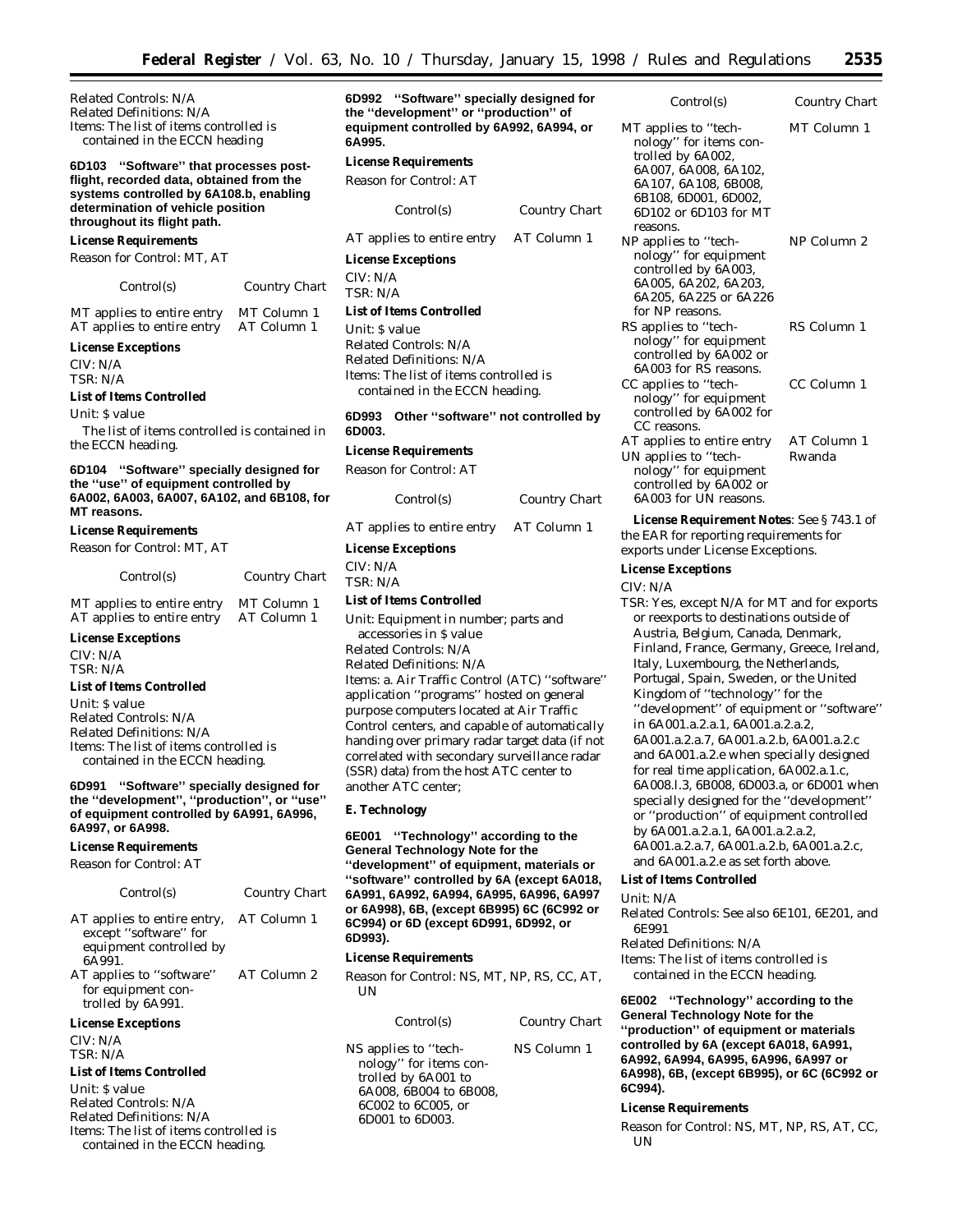| Control(s)                                                                                                                                             | Country Chart         |
|--------------------------------------------------------------------------------------------------------------------------------------------------------|-----------------------|
| NS applies to "tech-<br>nology" for equipment<br>controlled by 6A001 to<br>6A008, 6B004 to 6B008,<br>or 6C002 to 6C005.                                | NS Column 1           |
| MT applies to "tech-<br>nology" for equipment<br>controlled by 6A002,<br>6A007, 6A008, 6A102,<br>6A107, 6A108, 6B008,<br>or 6B108 for MT rea-<br>sons. | MT Column 1           |
| NP applies to "tech-<br>nology" for equipment<br>controlled by 6A003.<br>6A005, 6A202, 6A203,<br>6A205, 6A225 or 6A226<br>for NP reasons.              | NP Column 1           |
| RS applies to "tech-<br>nology" for equipment<br>controlled by 6A002 or<br>6A003 for RS reasons.                                                       | RS Column 1           |
| CC applies to "tech-<br>nology" for equipment<br>controlled by 6A002 for<br>CC reasons.                                                                | CC Column 1           |
| AT applies to entire entry<br>UN applies to "tech-<br>nology" for equipment<br>controlled by 6A002 or<br>6A003 for UN reasons.                         | AT Column 1<br>Rwanda |

**License Requirement Notes:** See § 743.1 of the EAR for reporting requirements for exports under License Exceptions.

#### **License Exceptions**

#### CIV: N/A

TSR: Yes, except N/A for MT and for exports or reexports to destinations outside of Austria, Belgium, Canada, Denmark, Finland, France, Germany, Greece, Ireland, Italy, Luxembourg, the Netherlands, Portugal, Spain, Sweden, or the United Kingdom of ''technology'' for the ''development'' of equipment in 6A001.a.2.a.1, 6A001.a.2.a.2, 6A001.a.2.a.7, 6A001.a.2.b, 6A001.a.2.c and 6A001.a.2.e when specially designed for real time application, 6A002.a.1.c, 6A008.l.3, or 6B008.

#### **List of Items Controlled**

*Unit:* N/A *Related Controls:* See also 6E992 *Related Definitions:* N/A *Items:* The list of items controlled is

contained in the ECCN heading. **6E003 Other ''technology'', as follows (see**

# **List of Items Controlled).**

**License Requirements**

*Reason for Control:* NS, AT

| Control(s)                                               | Country Chart              |
|----------------------------------------------------------|----------------------------|
| NS applies to entire entry<br>AT applies to entire entry | NS Column 1<br>AT Column 1 |
| <b>License Exceptions</b>                                |                            |

CIV: N/A TSR: Yes

#### **List of Items Controlled**

*Unit:* N/A *Related Controls:* See also 6E993 *Related Definitions:* N/A

*Items:* a. Acoustics. None. b. Optical sensors. None.

c. Cameras. None.

d. Optics, ''technology'', as follows:

d.1. Optical surface coating and treatment

''technology'' ''required'' to achieve uniformity of 99.5% or better for optical coatings 500 mm or more in diameter or major axis length and with a total loss (absorption and scatter) of less than  $5 \times 10^{-3}$ ;

N.B.: See also 2E003.f.

d.2. Optical fabrication ''technology'' using single point diamond turning techniques to produce surface finish accuracies of better than 10 nm rms on non-planar surfaces exceeding 0.5 m<sup>2</sup>;

e. Lasers. ''Technology'' ''required'' for the ''development'', ''production'' or ''use'' of specially designed diagnostic instruments or targets in test facilities for ''SHPL'' testing or testing or evaluation of materials irradiated by ''SHPL'' beams;

f. Magnetometers. ''Technology'' ''required'' for the ''development'' or ''production'' of fluxgate ''magnetometers'' or fluxgate ''magnetometer'' systems, having any of the following:

f.1. A ''noise level'' of less than 0.05 nT rms per square root Hz at frequencies of less than 1 Hz; or

f.2. A "noise level" of less than 1 x  $10-3$ nT rms per square root Hz at frequencies of 1 Hz or more.

**6E101 ''Technology'' according to the General Technology Note for the ''use'' of equipment or ''software'' controlled by 6A002, 6A007.b and .c, 6A008, 6A102, 6A107, 6A108, 6B108, 6D102 or 6D103.**

#### **License Requirements**

*Reason for Control:* MT, AT

*Control(s) Country Chart*

MT applies to entire entry MT Column 1<br>AT applies to entire entry AT Column 1 AT applies to entire entry

#### **License Exceptions**

CIV: N/A

TSR: N/A

### **List of Items Controlled**

*Unit:* N/A

*Related Controls:* N/A *Related Definitions:* (1) This entry only controls ''technology'' for equipment controlled by 6A008 when it is designed for airborne applications and is usable in ''missiles''. (2) This entry only controls ''technology'' for items in 6A002.a.1, a.3, and e that are specially designed or rated as electromagnetic (including ''laser'') and ionized-particle radiation resistant. (3) This entry only controls ''technology'' for items in 6A007.b and .c when the accuracies in

6A007.b.1 and b.2 are met or exceeded. *Items:* The list of items controlled is contained in the ECCN heading.

**6E102 ''Technology'' according to the General Technology Note for the ''use'' of ''software'' controlled by 6D001 and 6D002, for MT reasons.**

#### **License Requirements**

*Reason for Control:* MT, AT

| Control(s)                 | Country Chart |
|----------------------------|---------------|
| MT applies to entire entry | MT Column 1   |
| AT applies to entire entry | AT Column 1   |

#### **License Exceptions**

CIV: N/A TSR: N/A

#### **List of Items Controlled**

*Unit:* N/A *Related Controls:* N/A *Related Definitions:* N/A *Items:* The list of items controlled is contained in the ECCN heading.

**6E201 ''Technology'' according to the General Technology Note for the ''use'' of equipment controlled by 6A003.a.2, 6A003.a.3, 6A003.a.4, 6A005.a.1.c, 6A005.a.2.a, 6A005.c.1.b, 6A005.c.2.c.2, 6A005.c.2.d.2.b, 6A202, 6A203, 6A205, 6A225 or 6A226.**

#### **License Requirements**

*Reason for Control:* NP, AT

| Control(s) | Country Chart |
|------------|---------------|
|            |               |

| NP applies to entire entry | NP Column 1 |
|----------------------------|-------------|
| AT applies to entire entry | AT Column 1 |

**License Exceptions**

CIV: N/A TSR: N/A

#### **List of Items Controlled**

*Unit:* N/A

- *Related Controls:* N/A
- *Related Definitions:* This entry only controls ''technology'' for items in 6A005.a.2.a with an output power >40 W, 6A005.a.6 argon ''lasers'' only, 6A005.c.1.b with an output power >30 W, 6A005.c.2.c.2.a with an output power >40 W, 6A005.c.2.c.2.b with an output power >40 W, and
- 6A005.c.2.d.2.b with an output power >40 W.
- *Items:* The list of items controlled is contained in the ECCN heading.

#### **6E991 ''Technology'' for the ''development'', ''production'' or ''use'' equipment controlled by 6A991, 6A996, 6A997, or 6A998.**

#### **License Requirements**

*Reason for Control:* AT

| Control(s)                                                                                 | Country Chart |
|--------------------------------------------------------------------------------------------|---------------|
| AT applies to entire entry<br>except "technology" for<br>equipment controlled by<br>6A991. | AT Column 1   |
| AT applies to "tech-<br>nology" for equipment<br>controlled by 6A991.                      | AT Column 2   |
|                                                                                            |               |

# **License Exceptions**

CIV: N/A TSR: N/A

**List of Items Controlled**

*Unit:* N/A *Related Controls:* N/A *Related Definitions:* N/A *Items:* The list of items controlled is contained in the ECCN heading.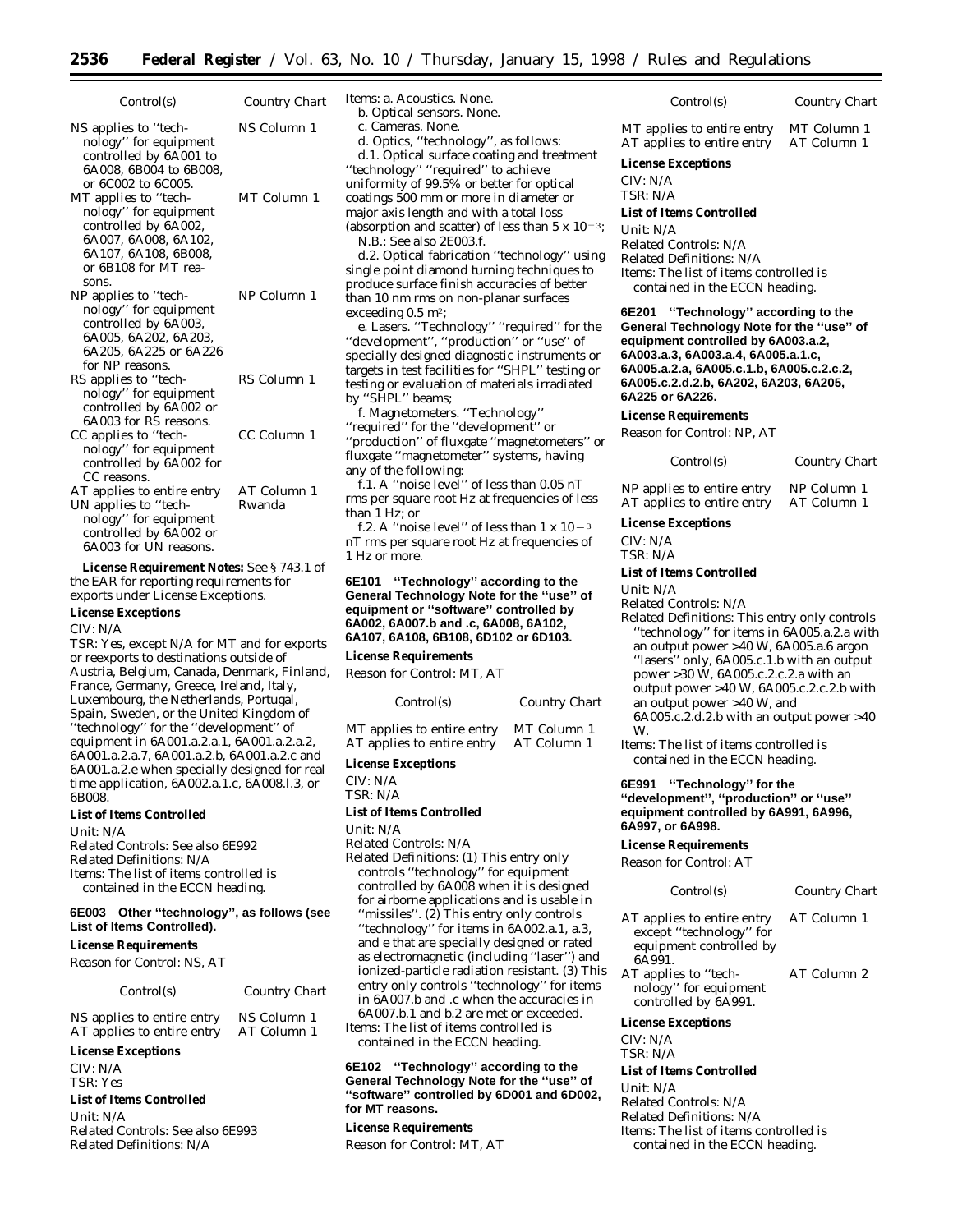*Control(s) Country Chart*

**6E992 ''Technology'' for the ''development'' or ''production'' of equipment, materials or ''software'' controlled by 6A992, 6A994, or 6A995, 6B995, 6C992, 6C994, or 6D993.**

**License Requirements**

*Reason for Control:* AT

*Control(s) Country Chart*

AT applies to entire entry AT Column 1

#### **License Exceptions**

CIV: N/A TSR: N/A

#### **List of Items Controlled**

*Unit:* \$ value *Related Controls:* N/A *Related Definitions:* N/A *Items:* The list of items controlled is contained in the ECCN heading.

#### **6E993 Other ''technology'', not controlled by 6E003.**

#### **License Requirements**

*Reason for Control:* AT

*Control(s) Country Chart*

AT applies to entire entry AT Column 1

#### **License Exceptions**

CIV: N/A TSR: N/A

#### **List of Items Controlled**

*Unit:* N/A

# *Related Controls:* N/A

*Related Definitions:* N/A

*Items:* a. Optical fabrication technologies for serially producing optical components at a rate exceeding 10 m2 of surface area per year on any single spindle and with:

a.1. An area exceeding 1 m2; and

a.2. A surface figure exceeding lambda/10 rms at the designed wavelength;

b. ''Technology'' for optical filters with a bandwidth equal to or less than 10 nm, a field of view (FOV) exceeding 40° and a resolution exceeding 0.75 line pairs per milliradian;

#### **EAR99 Items subject to the EAR that are not elsewhere specified in this CCL Category or in any other category in the CCL are designated by the number EAR99.**

*Category 7—Navigation and Avionics*

#### **A. Systems, Equipment and Components**

N.B.: For automatic pilots for underwater vehicles, see Category 8. For radar, see Category 6.

**Note to Category 7A:** For inertial navigation equipment for ships or submersibles see item 9.e on the Wassenaar Munitions List.

**7A001 Accelerometers designed for use in inertial navigation or guidance systems and having any of the following characteristics (see List of Items Controlled), and specially designed components therefor.**

#### **License Requirements**

*Reason for Control:* NS, MT, AT

| <b>License Exceptions</b>                                                              |                                           |
|----------------------------------------------------------------------------------------|-------------------------------------------|
| NS applies to entire entry<br>MT applies to entire entry<br>AT applies to entire entry | NS Column 1<br>MT Column 1<br>AT Column 1 |
|                                                                                        |                                           |

LVS: N/A GBS: N/A CIV: N/A

# **List of Items Controlled**

*Unit:* \$ value

*Related Controls:* See also 7A101 and 7A994. MT controls do not apply to accelerometers that are specially designed and developed as Measurement While Drilling (MWD) sensors for use in downhole well service applications.

*Related Definitions:* N/A

*Items:* a. A ''bias'' ''stability'' of less (better) than 130 micro g with respect to a fixed calibration value over a period of one year;

b. A ''scale factor'' ''stability'' of less (better) than 130 ppm with respect to a fixed calibration value over a period of one year; *or*

c. Specified to function at linear acceleration levels exceeding 100 g.

#### **7A002 Gyros having any of the following characteristics (see List of Items Controlled), and specially designed components therefor.**

#### **License Requirements**

*Reason for Control:* NS, MT, AT

| Control(s)                 | Country Chart |
|----------------------------|---------------|
| NS applies to entire entry | NS Column 1   |
| MT applies to entire entry | MT Column 1   |
| AT applies to entire entry | AT Column 1   |

#### **License Exceptions**

LVS: N/A  $CRS: N/A$ CIV: N/A

#### **List of Items Controlled**

*Unit:* \$ value

*Related Controls:* See also 7A102 and 7A994 *Related Definitions:* N/A

*Items:* a. A ''drift rate'' ''stability'', when measured in a 1 g environment over a period of three months and with respect to a fixed calibration value, of:

a.1. Less (better) than 0.1° per hour when specified to function at linear acceleration levels below 10 g; or

a.2. Less (better) than 0.5° per hour when specified to function at linear acceleration levels from 10 g to 100 g inclusive; or

b. Specified to function at linear

acceleration levels exceeding 100 g.

#### **7A003 Inertial navigation systems (gimballed or strapdown) and inertial equipment designed for ''aircraft'', land vehicle or ''spacecraft'' for attitude, guidance or control, having any of the following characteristics (see List of Items Controlled), and specially designed components therefor.**

#### **License Requirements**

*Reason for Control:* NS, MT, AT

#### NS applies to entire entry NS Column 1<br>MT applies to entire entry MT Column 1 MT applies to entire entry MT Column 1<br>AT applies to entire entry AT Column 1 AT applies to entire entry

#### **License Exceptions**

LVS: N/A GBS: N/A

CIV: N/A

#### **List of Items Controlled**

*Unit:* \$ value

*Related Controls:* See also 7A103 and 7A994. Inertial navigation systems and inertial equipment, and specially designed components therefor specifically designed, modified or configured for military use are subject to the export licensing authority of the U.S. Department of State, Office of Defense Trade Controls. (See 22 CFR part 121.)

*Control(s) Country Chart*

*Related Definitions:* N/A

*Items:* a. Navigation error (free inertial) subsequent to normal alignment of 0.8 nautical mile per hour (50% Circular Error Probable (CEP)) or less (better); or

b. Specified to function at linear acceleration levels exceeding 10 g.

**Note:** The parameters of 7A003.a are applicable with any of the following environmental conditions:

1. Input random vibration with an overall magnitude of 7.7 g rms in the first half hour and a total test duration of one and one half hour per axis in each of the three perpendicular axes, when the random vibration meets the following:

a. A constant power spectral density (PSD) value of 0.04 g<sup>2</sup>/Hz over a frequency interval of 15 to 1,000 Hz; and

b. The PSD attenuates with frequency from 0.04  $g^2$ /Hz to 0.01  $g^2$ /Hz over a frequency interval from 1,000 to 2,000 Hz; or

2. A roll and yaw rate of equal to or more than  $+2.62$  radian/s (150 deg/s); or

3. According to national standards equivalent to  $\check{1}$ . or 2. of this note.

**Note:** 7A003 does not control inertial navigation systems that are certified for use on ''civil aircraft'' by civil authorities of a ''participating state'' in Country Group A:1.

**7A004 Gyro-astro compasses, and other devices which derive position or orientation by means of automatically tracking celestial bodies or satellites, with an azimuth accuracy of equal to or less (better) than 5 seconds of arc.**

#### **License Requirements**

*Reason for Control:* NS, MT, AT

| Control(s) | Country Chart |
|------------|---------------|
|            |               |

| NS applies to entire entry | NS Column 1 |
|----------------------------|-------------|
| MT applies to entire entry | MT Column 1 |
| AT applies to entire entry | AT Column 1 |

#### **License Exceptions**

LVS: N/A GBS: N/A CIV: N/A

**List of Items Controlled** *Unit:* \$ value

*Related Controls:* See also 7A104 and 7A994 *Related Definitions:* N/A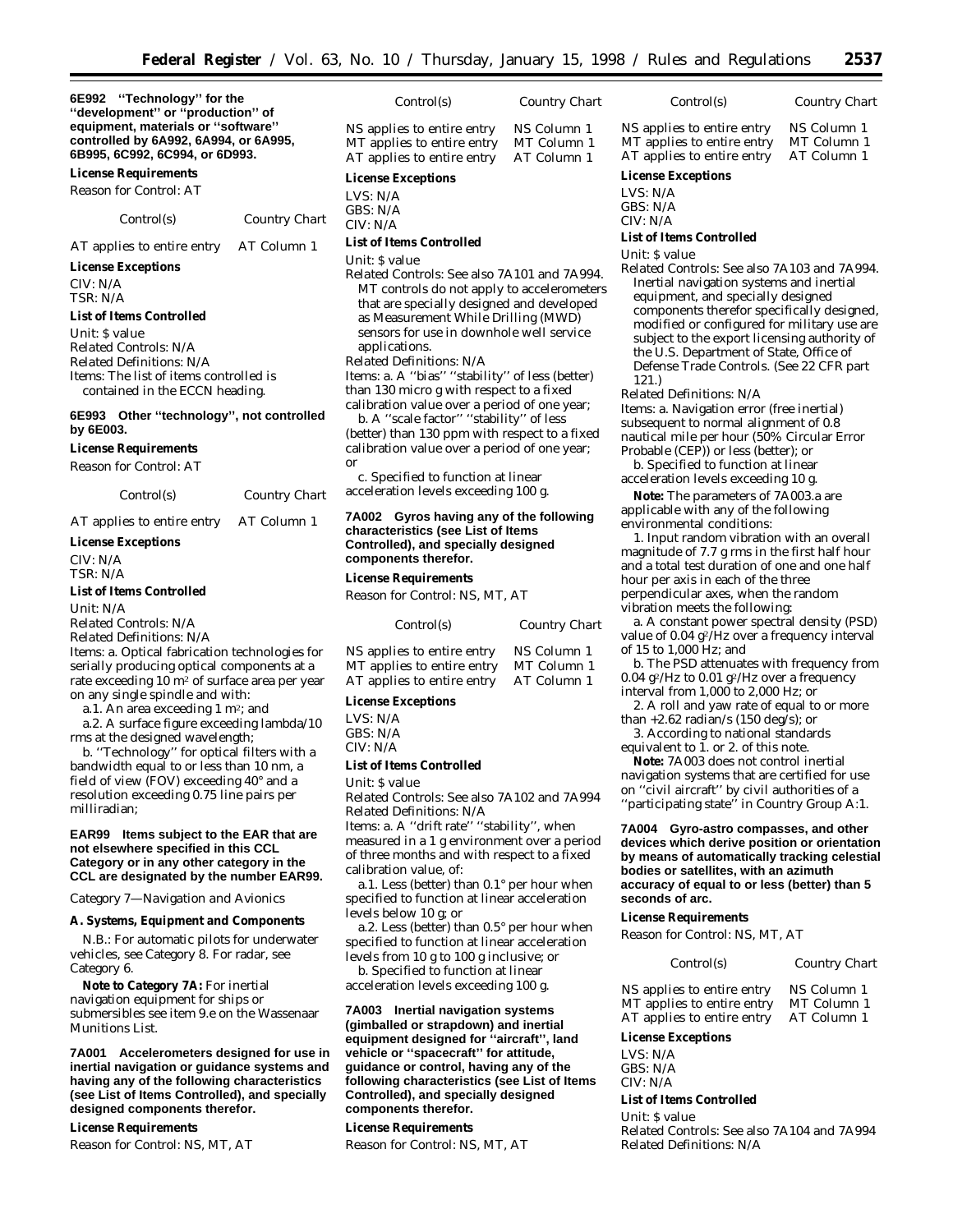*Items:* The list of items controlled is contained in the ECCN heading.

**7A005 Global navigation satellite systems (i.e. GPS or GLONASS) receiving equipment, and specially designed components therefor. (These items are subject to the export licensing authority of the U.S. Department of State, Office of Defense Trade Controls. See 22 CFR part 121.)**

**7A006 Airborne altimeters operating at frequencies other than 4.2 to 4.4 GHz inclusive, having any of the following characteristics (see List of Items Controlled).**

#### **License Requirements**

*Reason for Control:* NS, MT, AT

*Control(s) Country Chart*

S applies to entire entry ... NS Column 1<br>MT applies to entire entry MT Column 1 MT applies to entire entry AT applies to entire entry AT Column 1

# **License Exceptions**

LVS: N/A GBS: N/A CIV: N/A

### **List of Items Controlled**

*Unit:* \$ value

*Related Controls:* See also 7A106, 7A994 and Category 6 for controls on radar. *Related Definitions:* N/A *Items:* a. ''Power management''; or b. Using phase shift key modulation.

**7A007 Direction finding equipment operating at frequencies above 30 MHz and specially designed components therefor. (These items are subject to the export licensing authority of the U.S. Department of State, Office of Defense Trade Controls. See 22 CFR part 121.)**

**7A101 Accelerometers, other than those controlled by 7A001, with a threshold of 0.05 g or less, or a linearity error within 0.25% of full scale output, or both, which are designed for use in inertial navigation systems or in guidance systems of all types and specially designed components therefor.**

#### **License Requirements**

*Reason for Control:* MT, AT

*Control(s) Country Chart*

MT applies to entire entry MT Column 1<br>AT applies to entire entry AT Column 1 AT applies to entire entry

#### **License Exceptions**

LVS: N/A GBS: N/A CIV: N/A

#### **List of Items Controlled**

*Unit:* \$ value

*Related Controls:* This entry does not control accelerometers which are specially designed and developed as MWD (Measurement While Drilling) sensors for use in downhole well service operations. *Related Definitions:* N/A

*Items:* The list of items is included in the entry heading.

**7A102 All types of gyros, other than those controlled by 7A002, usable in ''missiles'', with a rated ''drift rate'' ''stability'' of less than 0.5**≥ **(1 sigma or rms) per hour in a 1 g environment and specially designed components therefor.**

#### **License Requirements**

*Reason for Control:* MT, AT

| Control(s)                 | Country Chart |
|----------------------------|---------------|
| MT applies to entire entry | MT Column 1   |
| AT applies to entire entry | AT Column 1   |

#### **License Exceptions**

LVS: N/A GBS: N/A

CIV: N/A

#### **List of Items Controlled**

*Unit:* \$ value

*Related Controls:* N/A *Related Definitions:* (1) Drift rate is defined as the time rate of output deviation from the desired output. It consists of random and systematic components and is expressed as an equivalent angular displacement per unit time with respect to inertial space. (2) Stability is defined as standard deviation (1 sigma) of the variation of a particular parameter from its calibrated value measured under stable temperature conditions. This can be expressed as a function of time. *Items:* The list of items controlled is contained in the ECCN heading.

#### **7A103 Instrumentation, navigation equipment and systems, other than those controlled by 7A003, and specially designed components therefor.**

#### **License Requirements**

*Reason for Control:* MT, AT

| Control(s)                 | Country Chart |
|----------------------------|---------------|
| MT applies to entire entry | MT Column 1   |
| AT applies to entire entry | AT Column 1   |

#### **License Exceptions**

LVS: N/A

#### GBS: N/A

#### CIV: N/A **List of Items Controlled**

*Unit:* \$ value

*Related Controls:* (1) Items described in 7A103.b are subject to the export licensing authority of the U.S. Department of State, Office of Defense Trade Controls (See 22 CFR part 121). (2) Inertial navigation systems and inertial equipment, and specially designed components therefor specifically designed, modified or configured for military use are subject to the export licensing authority of the U.S. Department of State, Office of Defense Trade Controls. (See 22 CFR part 121.) *Related Definitions:* N/A *Items:* a. Inertial or other equipment using accelerometers or gyros controlled by 7A001,

7A002, 7A101 or 7A102 and systems incorporating such equipment;

**Note:** 7A103.a does not control equipment containing accelerometers specially designed and developed as MWD (Measurement While Drilling) sensors for use in down-hole well services operations.

b. Integrated flight instrument systems, which include gyrostabilizers or automatic pilots, designed or modified for use in ''missiles''.

**7A104 Gyro-astro compasses and other devices, other than those controlled by 7A004, which derive position or orientation by means of automatically tracking celestial bodies or satellites and specially designed components therefor.**

#### **License Requirements**

*Reason for Control:* MT, AT

*Control(s) Country Chart*

MT applies to entire entry MT Column 1 AT applies to entire entry AT Column 1

#### **License Exceptions**

LVS: N/A GBS: N/A CIV: N/A

#### **List of Items Controlled**

*Unit:* \$ value

*Related Controls:* This entry controls specially designed components for gyroastro compasses and other devices controlled by 7A004

*Related Definitions:* N/A

*Items:* The list of items controlled is contained in the ECCN heading.

**7A105 Global Positioning Systems (GPS) or similar satellite receivers, other than those controlled by 7A005, and designed or modified for use in ''missiles''. (These items are subject to the export licensing authority of the U.S. Department of State, Office of Defense Trade Controls. See 22 CFR part 121.)**

**7A106 Altimeters, other than those controlled by 7A006, of radar or laser radar type, designed or modified for use in ''missiles''. (These items are subject to the export licensing authority of the U.S. Department of State, Office of Defense Trade Controls. See 22 CFR part 121.)**

**7A115 Passive sensors for determining bearing to specific electromagnetic source (direction finding equipment) or terrain characteristics, designed or modified for use in ''missiles''. (These items are subject to the export licensing authority of the U.S. Department of State, Office of Defense Trade Controls. See 22 CFR part 121.)**

**7A116 Flight control systems (hydraulic, mechanical, electro-optical, or electromechanical flight control systems (including fly-by-wire systems) and attitude control equipment) designed or modified for ''missiles''. (These items are subject to the export licensing authority of the U.S. Department of State, Office of Defense Trade Controls. See 22 CFR part 121.)**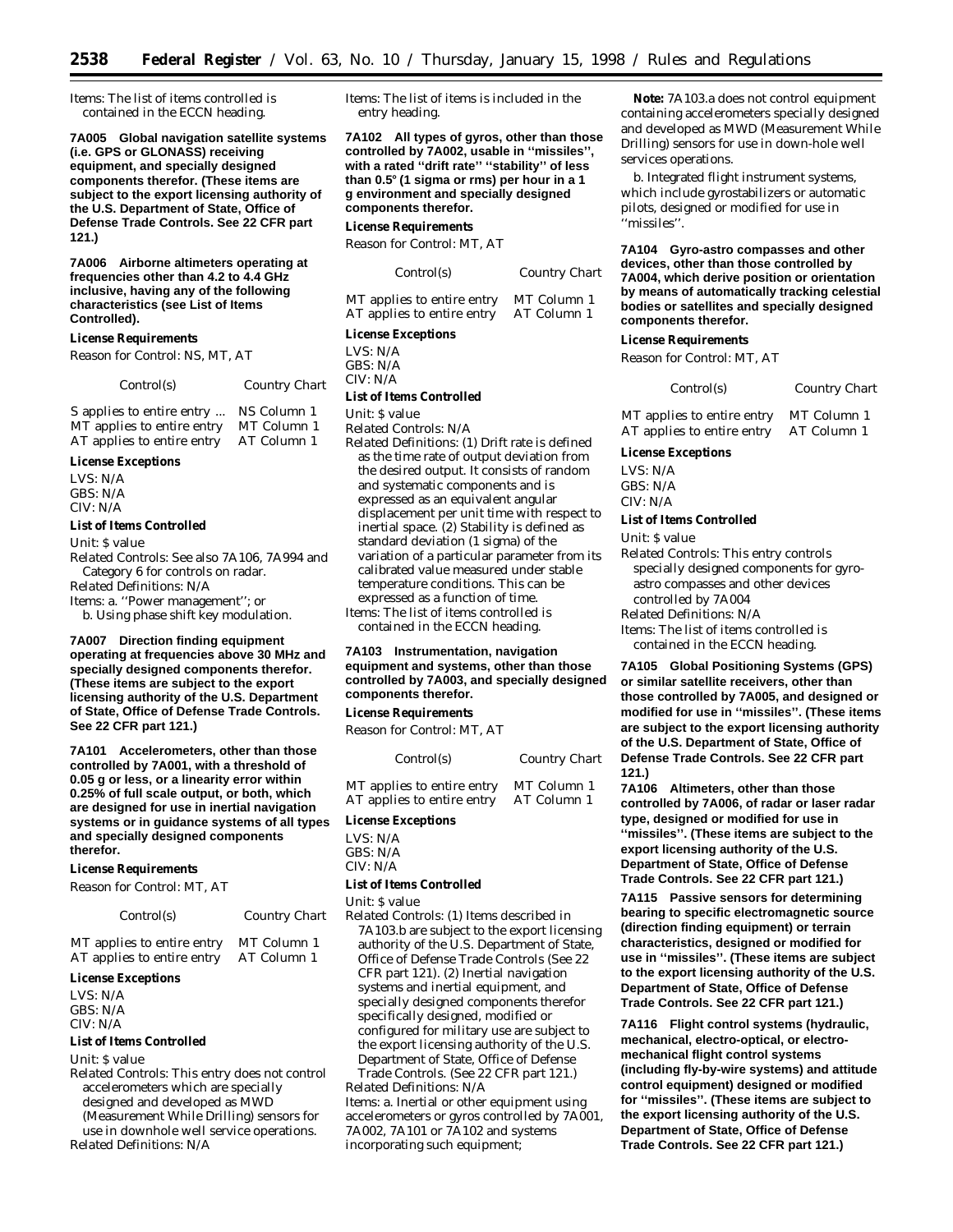**7A117 ''Guidance sets'' capable of achieving system accuracy of 3.33% or less of the range (e.g., a ''CEP'' of 10 km or less at a range of 300 km). (These items are subject to the export licensing authority of the U.S. Department of State, Office of Defense Trade Controls. See 22 CFR part 121.)**

**7A994 Other navigation direction finding equipment, airborne communication equipment, all aircraft inertial navigation systems not controlled under 7A003 or 7A103, and other avionic equipment, including parts and components, n.e.s.**

#### **License Requirements**

*Reason for Control:* AT

*Control(s) Country Chart*

AT applies to entire entry AT Column 1

#### **License Exceptions**

LVS: N/A GBS: N/A CIV: N/A

### **List of Items Controlled**

*Unit:* \$ value

*Related Controls:* (1) Global Positioning Satellite receivers having the following characteristics are subject to the export licensing authority of the U.S. Department of State, Office of Defense Trade Controls (22 CFR part 121): (a) Designed for encryption or decryption (e.g., Y-code) of GPS precise positioning service (PPS) signal; (b) Designed for producing navigation results above 60,000 feet altitude and at 1,000 knots velocity or greater; (c) Specifically designed or modified for use with a null-steering antenna or including a null-steering antenna designed to reduce or avoid jamming signals; or (d) Designed or modified for use with unmanned air vehicle systems capable of delivering at least a 500 kg payload to a range of at least 300 km. (GPS receivers designed or modified for use with military unmanned air vehicle systems with less capability are considered to be specially designed, modified or configured for military use are controlled by 22 CFR part 121. (2) This entry controls direction finding equipment that is not subject to the export licensing authority of the U.S. Department of State, Office of Defense Trade Controls (22 CFR part 121).

*Related Definitions:* N/A *Items:* The list of items controlled is contained in the ECCN heading.

#### **B. Test, Inspection and Production Equipment**

#### **7B001 Test, calibration or alignment equipment specially designed for equipment controlled by 7A (except 7A994).**

#### **License Requirements**

*Reason for Control:* NS, MT, AT

| Control(s)                 | <b>Country Chart</b> |
|----------------------------|----------------------|
| NS applies to entire entry | NS Column 1          |

| $\sim$ applies to eight charge | $110$ Cordinii 1 |
|--------------------------------|------------------|
| MT applies to entire entry     | MT Column 1      |
| AT applies to entire entry     | AT Column 1      |

#### **License Exceptions**

LVS: N/A

GBS: N/A

CIV: N/A

### **List of Items Controlled**

*Unit:* \$ value

- *Related Controls:* (1) See also 7B102 and 7B994. (2) This entry does not control test, calibration or alignment equipment for Maintenance level I.
- *Related Definition:* (1) Maintenance Level I: The failure of an inertial navigation unit is detected on the aircraft by indications from the Control and Display Unit (CDU) or by the status message from the corresponding sub-system. By following the manufacturer's manual, the cause of the failure may be localized at the level of the malfunctioning line replaceable unit (LRU). The operator then removes the LRU and replaces it with a spare. (2) Maintenance Level II: The defective LRU is sent to the maintenance workshop (the manufacturer's or that of the operator responsible for level II maintenance). At the maintenance workshop, the malfunctioning LRU is tested by various appropriate means to verify and localize the defective shop replaceable assembly (SRA) module responsible for the failure. This SRA is removed and replaced by an operative spare. The defective SRA (or possibly the complete LRU) is then shipped to the manufacturer. Maintenance Level II does not include the removal of controlled accelerometers or gyro sensors from the SRA.

*Items:* The list of items controlled is contained in the ECCN heading.

#### **7B002 Equipment, as follows (see List of Items Controlled), specially designed to characterize mirrors for ring ''laser'' gyros.**

**License Requirements**

*Reason for Control:* NS, MT, AT

| Control(s)                 | Country Chart |
|----------------------------|---------------|
| NS applies to entire entry | NS Column 1   |
| MT applies to entire entry | MT Column 1   |
| AT applies to entire entry | AT Column 1   |

#### **License Exceptions**

LVS: N/A GBS: N/A CIV: N/A

#### **List of Items Controlled**

*Unit:* \$ value

*Related Controls:* See also 7B102 and 7B994 *Related Definitions:* N/A *Items:* a. Scatterometers having a measurement accuracy of 10 ppm or less

(better); b. Profilometers having a measurement

accuracy of 0.5 nm (5 angstrom) or less (better).

#### **7B003 Equipment specially designed for the ''production'' of equipment controlled by 7A (except 7A994).**

#### **License Requirements**

*Reason for Control:* NS, MT, AT

| Control(s)                                               | Country Chart              |
|----------------------------------------------------------|----------------------------|
| NS applies to entire entry<br>MT applies to entire entry | NS Column 1<br>MT Column 1 |
| AT applies to entire entry                               | AT Column 1                |

# **License Exceptions**

LVS: N/A GBS: N/A

CIV: N/A

# **List of Items Controlled**

*Unit:* \$ value

*Related Controls:* (1) See also 7B103 and 7B994. 2.) This entry includes: inertial measurement unit tester (IMU module); IMU platform tester; IMU stable element handling fixture; IMU platform balance fixture; gyro tuning test stations; gyro dynamic balance stations; gyro run-in/ motor test stations; gyro evacuation and fill stations; centrifuge fixtures for gyro bearings; accelerometer axis align station; and accelerometer test station

*Related Definitions:* N/A

*Items:* The list of items controlled is contained in the ECCN heading

**7B102 Equipment, as follows (see List of Items Controlled), other than those controlled by 7B002, specially designed to characterize mirrors, for laser gyro equipment.**

# **License Requirements**

*Reason for Control:* MT, AT

| Control(s) | Country Chart |  |
|------------|---------------|--|
|            |               |  |

| MT applies to entire entry | M              |
|----------------------------|----------------|
| AT applies to entire entry | A <sup>1</sup> |

T Column 1 Column 1

**License Exceptions**

#### LVS: N/A GBS: N/A

CIV: N/A

#### **List of Items Controlled**

*Unit:* \$ value *Related Controls:* N/A *Related Definitions:* N/A *Items:* a. Scatterometers having a measurement accuracy of 10 ppm or less (better).

b. Reflectometers having a measurement accuracy of 50 ppm or less (better).

c. Prolifometers having a measurement accuracy of 0.5nm (5 angstrom) or less (better).

**7B103 Specially designed ''production facilities'' for equipment controlled by 7A117. (These items are subject to the export licensing authority of the U.S. Department of State, Office of Defense Trade Controls. See 22 CFR part 121.)**

**7B994 Other equipment for the test, inspection, or ''production'' of navigation and avionics equipment.**

# **License Requirements**

*Reason for Control:* AT

| Control(s) | Country Chart |
|------------|---------------|
|------------|---------------|

AT applies to entire entry AT Column 1

**License Exceptions**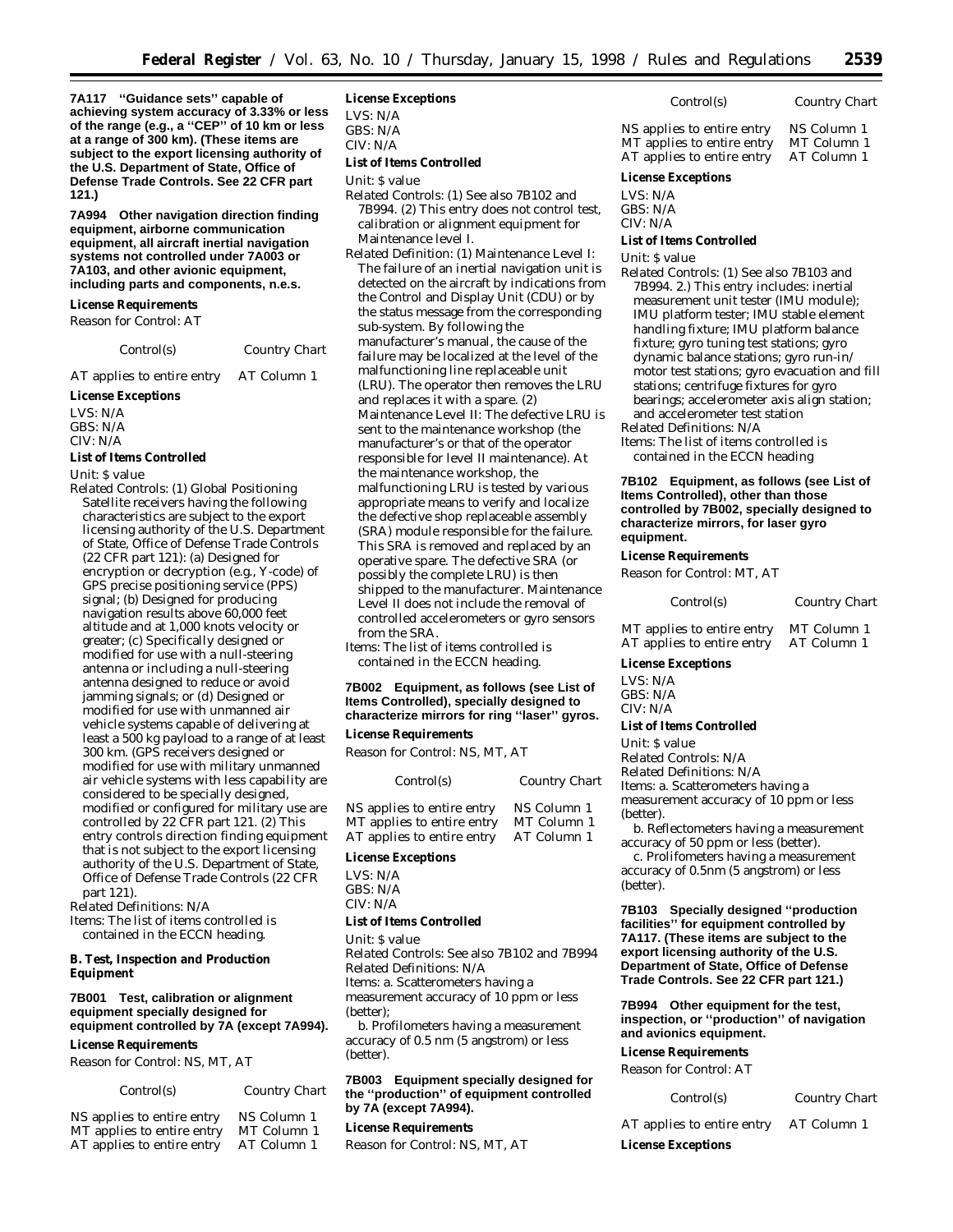LVS: N/A GBS: N/A CIV: N/A

#### **List of Items Controlled**

*Unit:* \$ value *Related Controls:* N/A *Related Definitions:* N/A *Items:* The list of items controlled is contained in the ECCN heading

#### **C. Materials [Reserved]**

#### **D. Software**

#### **7D001 ''Software'' specially designed or modified for the ''development'' or ''production'' of equipment controlled by 7A (except 7A994) or 7B (except 7B994).**

#### **License Requirements**

*Reason for Control:* NS, MT, RS, AT

| Control(s)                 | Country Chart |
|----------------------------|---------------|
| NS applies to "software"   | NS Column 1   |
| for equipment con-         |               |
| trolled by 7A001 to        |               |
| 7A004. 7A006. 7B001.       |               |
| 7B002 or 7B003.            |               |
| MT applies to entire entry | MT Column 1   |
| RS applies to "software"   |               |
| for inertial navigation    |               |
| systems inertial equip-    |               |
| ment, and specially de-    |               |
| signed components          |               |
| therefor, for "civil air-  |               |
| craft" DRS Column 1.       |               |
| AT applies to entire entry | AT Column 1   |

# **License Exceptions**

CIV: N/A

TSR: N/A

#### **List of Items Controlled**

- *Unit:* \$ value
- *Related Controls:* (1) See also 7D101 and 7D994. (2) The ''software'' related to 7A003.b, 7A005, 7A007, 7A103.b, 7A105, 7A106, 7A115, 7A116, 7A117, or 7B103 are subject to the export licensing authority of the U.S. Department of State, Office of Defense Trade Controls. (See 22 CFR part 121.) (3) ''Software'' for inertial navigation systems and inertial equipment, and specially designed components therefor, not for use on civil aircraft are subject to the export licensing authority of the U.S. Department of State, Office of Defense Trade Controls. (See 22 CFR part 121.) *Related Definitions:* N/A
- *Items:* The list of items controlled is

contained in the ECCN heading **7D002 ''Source code'' for the ''use'' of any**

**inertial navigation equipment or Attitude and Heading Reference Systems (AHRS) (except gimballed AHRS) including inertial equipment not controlled by 7A003 or 7A004.**

#### **License Requirements**

*Reason for Control:* NS, MT, AT

*Control(s) Country Chart*

| NS applies to entire entry | NS Column 1 |
|----------------------------|-------------|
| MT applies to entire entry | MT Column 1 |
| AT applies to entire entry | AT Column 1 |

#### **License Exceptions**

CIV: N/A TSR: N/A

#### **List of Items Controlled**

*Unit:* \$ value

- *Related Controls:* (1) See also 7D102 and 7D994. (2) This entry does not control 'source code'' for the "use" of gimballed AHRS
- *Related Definition:* AHRS generally differ from inertial navigation systems (INS) in that an AHRS provides attitude and heading information and normally does not provide the acceleration, velocity and position information associated with an INS
- *Items:* The list of items controlled is contained in the ECCN heading

### **7D003 Other ''software'', as follows (see List of Items Controlled).**

# **License Requirements**

*Reason for Control:* NS, MT, AT

| Control(s)                 | Country Chart |
|----------------------------|---------------|
| NS applies to entire entry | NS Column 1   |
| MT applies to entire entry | MT Column 1   |
| AT applies to entire entry | AT Column 1   |

#### **List of Items Controlled**

*Unit:* \$ value

*Related Controls:* See also 7D103 and 7D994 *Related Definitions:* N/A *Items:* a. ''Software'' specially designed or modified to improve the operational performance or reduce the navigational error of systems to the levels controlled by 7A003 or 7A004;

b. ''Source code'' for hybrid integrated systems that improves the operational performance or reduces the navigational error of systems to the level controlled by 7A003 by continuously combining inertial data with any of the following navigation data:

- b.1. Doppler radar velocity;
- b.2. Global navigation satellite systems (i.e., GPS or GLONASS) reference data; or

b.3. Terrain data from data bases; c. ''Source code'' for integrated avionics or mission systems that combine sensor data and employ ''expert systems'';

- d. ''Source code'' for the ''development'' of any of the following:
- d.1. Digital flight management systems for ''total control of flight'';
- d.2. Integrated propulsion and flight control systems;
- d.3. Fly-by-wire or fly-by-light control systems;
- d.4. Fault-tolerant or self-reconfiguring ''active flight control systems'';
- d.5. Airborne automatic direction finding equipment;
- d.6. Air data systems based on surface static data; or
- d.7. Raster-type head-up displays or three dimensional displays;

e. Computer-aided-design (CAD) ''software'' specially designed for the ''development'' of ''active flight control systems'', helicopter multi-axis fly-by-wire or fly-by-light controllers or helicopter ''circulation controlled anti-torque or circulation-controlled direction control systems'' whose ''technology'' is controlled by 7E004.b, 7E004.c.1 or 7E004.c.2.

**7D101 ''Software'' specially designed for the ''use'' of equipment controlled by 7A001 to 7A006, 7A101 to 7A106, 7A115, 7B001, 7B002, 7B003, 7B102 or 7B103.**

#### **License Requirements**

*Reason for Control:* MT, AT

| Control(s) | Country Chart |
|------------|---------------|
|            |               |

MT applies to entire entry MT Column 1<br>AT applies to entire entry AT Column 1 AT applies to entire entry

**License Exceptions**

CIV: N/A TSR: N/A

# **List of Items Controlled**

#### *Unit:* \$ value

*Related Controls:* (1) The ''software'' related to 7A003.b, 7A005, 7A103.b, 7A105, 7A106, 7A115, 7A116, 7A117, or 7B103 are subject to the export licensing authority of the U.S. Department of State, Office of Defense Trade Controls. (See 22 CFR part 121.) (2) ''Software'' for inertial navigation systems and inertial equipment, and specially designed components therefor, not designed for use on civil aircraft by civil aviation authorities of a country listed in Country Group A:1 is subject to the export licensing authority of the U.S. Department of State, Office of Defense Trade Controls. (See 22 CFR part 121.) *Related Definitions:* N/A

*Items:* The list of items controlled is

contained in the ECCN heading

# **7D102 Integration ''software'' for the equipment controlled by 7A003 or 7A103.**

# **License Requirements**

*Reason for Control:* MT, AT

|                                                          | $\epsilon$                 |
|----------------------------------------------------------|----------------------------|
| MT applies to entire entry<br>AT applies to entire entry | MT Column 1<br>AT Column 1 |

*Control(s) Country Chart*

**License Exceptions**

CIV: N/A

TSR: N/A

#### **List of Items Controlled**

*Unit:* \$ value

- *Related Controls:* The ''software'' related to 7A003.b or 7A103.b are subject to the export licensing authority of the U.S. Department of State, Office of Defense
- Trade Controls. (See 22 CFR part 121.)
- *Related Definitions:* N/A
- *Items:* The list of items controlled is contained in the ECCN heading

**7D103 ''Software'' specially designed for modelling or simulation of the ''guidance sets'' controlled by 7A117 or for their design integration with ''missiles''. (This entry is subject to the export licensing authority of the U.S. Department of State, Office of Defense Trade Controls. See 22 CFR part 121.)**

**7D994 ''Software'', n.e.s., for the ''development'', ''production'', or ''use'' of navigation, airborne communication and other avionics.**

#### **License Requirements**

*Reason for Control:* AT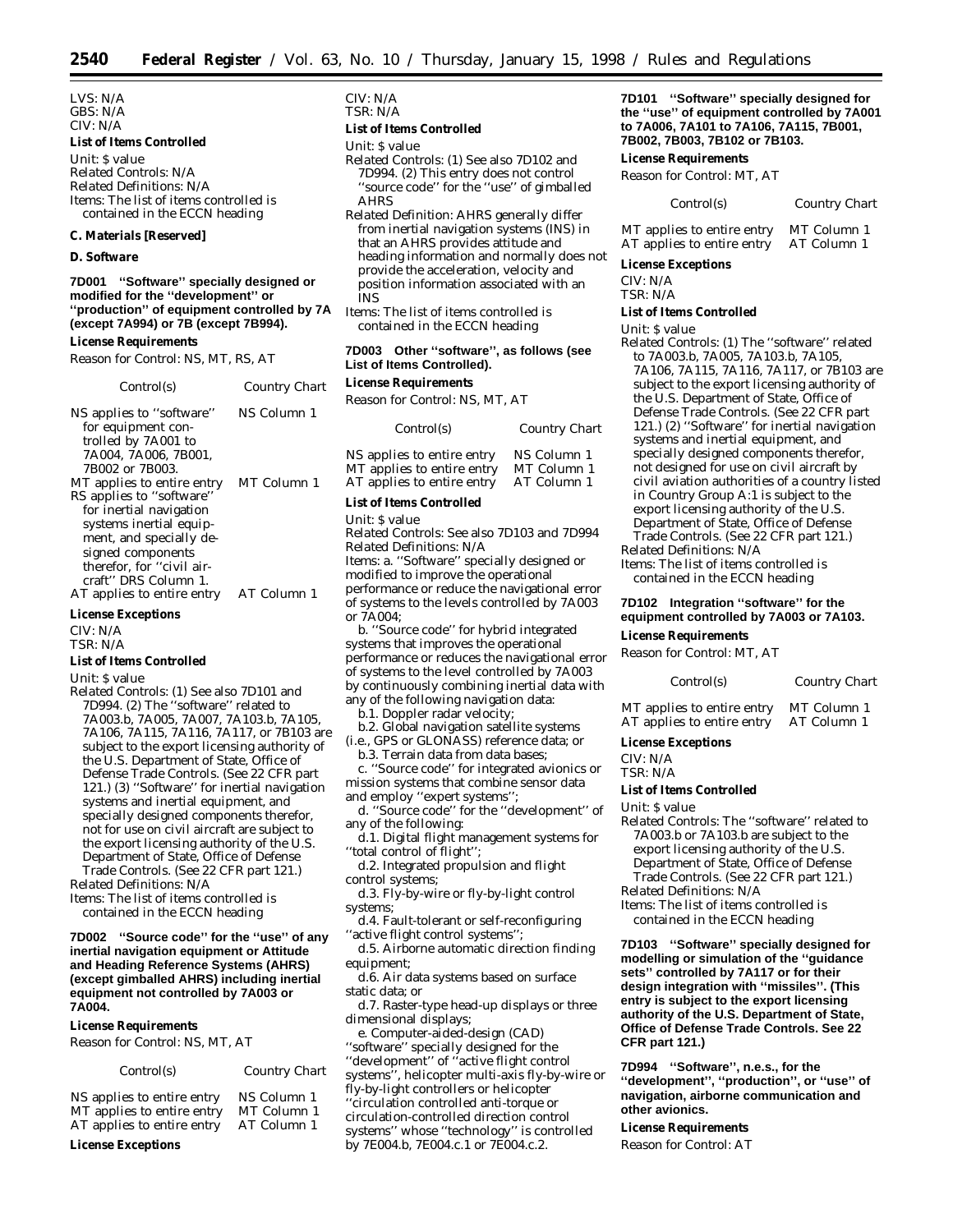| Control(s)                                                                                                                                                                                                  | Country Chart              | <i>Control(s)</i>                                                                                                                              |
|-------------------------------------------------------------------------------------------------------------------------------------------------------------------------------------------------------------|----------------------------|------------------------------------------------------------------------------------------------------------------------------------------------|
| AT applies to entire entry<br><b>License Exceptions</b><br>CIV: N/A<br>TSR: N/A<br><b>List of Items Controlled</b>                                                                                          | AT Column 1                | RS applies to "tech<br>nology" for inert<br>navigation syster<br>ertial equipment<br>specially designe<br>ponents therefor,<br>civil aircraft. |
| Unit: S value<br>Related Controls: N/A                                                                                                                                                                      |                            | AT applies to entir                                                                                                                            |
| Related Definitions: N/A<br><i>Items:</i> The list of items controlled is<br>contained in the ECCN heading.                                                                                                 |                            | <b>License Exceptions</b><br>CIV: N/A<br>TSR: N/A                                                                                              |
| E. Technology                                                                                                                                                                                               |                            | <b>List of Items Contro</b>                                                                                                                    |
| "Technology" according to the<br>7E001<br><b>General Technology Note for the</b><br>"development" of equipment or "software"<br>controlled by 7A (except 7A994), 7B (except<br>7B994) or 7D (except 7D994). |                            | Unit: N/A<br>Related Controls: (1<br>7E994. (2) The "t<br>7A003.b, 7A005,<br>7A106, 7A115, 7.<br>subject to the exp                            |
| <b>License Requirements</b>                                                                                                                                                                                 |                            | the U.S. Departm                                                                                                                               |
| Reason for Control: MT, NS, RS, AT                                                                                                                                                                          |                            | Defense Trade Co<br>121)                                                                                                                       |
| Control(s)                                                                                                                                                                                                  | Country Chart              | <b>Related Definitions</b><br>Items: The list of ite<br>contained in the                                                                       |
| NS applies to "tech-<br>nology" for items con-<br>trolled by 7A001 to<br>7A004, 7A006, 7B001 to<br>7B003, 7D001 to 7D003.                                                                                   | NS Column 1                | <b>7E003</b><br>"Technolo<br><b>General Technolog</b><br>refurbishing or ove<br>controlled by 7A00                                             |
| MT applies to entire entry<br>RS applies to "tech-<br>nology" for inertial                                                                                                                                  | MT Column 1<br>RS Column 1 | <b>License Requireme</b><br>Reason for Control.                                                                                                |
| navigation systems, in-<br>ertial equipment and<br>specially designed com-                                                                                                                                  |                            | <i>Control(s)</i>                                                                                                                              |
| ponents therefor, for<br>civil aircraft.<br>AT applies to entire entry AT Column 1                                                                                                                          |                            | NS applies to entir<br>MT applies to entir<br>AT applies to entir                                                                              |
| <b>License Exceptions</b>                                                                                                                                                                                   |                            | <b>License Exceptions</b>                                                                                                                      |
| CIV: N/A<br>TSR: N/A                                                                                                                                                                                        |                            | CIV: N/A<br>TSR: N/A                                                                                                                           |
| <b>List of Items Controlled</b>                                                                                                                                                                             |                            | <b>List of Items Control</b>                                                                                                                   |
| Unit: $N/A$<br>Related Controls: (1) See also 7E101 and<br>7E994. (2.) The "technology" related to<br>7A003.b, 7A005, 7A007, 7A103.b, 7A105,<br>7a106 7A115 7A116 7A117 or 7B103 are                        |                            | Unit: $N/A$<br><b>Related Controls: S</b><br>does not control:<br>"technology" dir<br>calibration, remo                                        |

- 7a106, 7A115, 7A116, 7A117, or 7B103 are subject to the export licensing authority of the U.S. Department of State, Office of Defense Trade Control (see 22 CFR part 121) *Related Controls:* N/A
- 
- *Related Definitions:* N/A *Items:* The list of items controlled is

# contained in the ECCN heading **7E002 ''Technology'' according to the General Technology Note for the**

# **''production'' of equipment controlled by 7A (except 7A994) or 7B (except 7B994).**

**License Requirements** *Reason for Control:* NS, MT, RS, AT

| Control(s)                                                                                                    | Country Chart | .<br>MТ<br>AT                  |
|---------------------------------------------------------------------------------------------------------------|---------------|--------------------------------|
| NS applies to "tech-<br>nology" for equipment<br>controlled by 7A001 to<br>7A004, 7A006 or 7B001<br>to 7B003. | NS Column 1   | Lic<br><b>CIM</b><br>TS<br>Lis |
| MT applies to entire entry                                                                                    | MT Column 1   | Un                             |

| Control(s)                                                                                                                                                             | Country Chart |
|------------------------------------------------------------------------------------------------------------------------------------------------------------------------|---------------|
| RS applies to "tech-<br>nology" for inertial<br>navigation systems, in-<br>ertial equipment and<br>specially designed com-<br>ponents therefor, for<br>civil aircraft. | RS Column 1   |
| AT applies to entire entry AT Column 1                                                                                                                                 |               |
| I iconeo Fycantione                                                                                                                                                    |               |

#### rolled

*Related Controls:* (1) See also 7E102 and technology" related to 7A003.b, 7A005, 7A007, 7A103.b, 7A105, A116, 7A117, or 7B103 are port licensing authority of nent of State, Office of ontrols (see 22 CFR part *Related Definitions:* N/A

tems controlled is ECCN heading

#### **7E003 ''Technology'' according to the General Technology Note for the repair, rerhaul of equipment controlled by 7A001 to 7A004.**

#### ents

*Reason for Control:* NS, MT, AT

| Control(s)                 | Country Chart |
|----------------------------|---------------|
| NS applies to entire entry | NS Column 1   |
| MT applies to entire entry | MT Column 1   |
| AT applies to entire entry | AT Column 1   |

### **List** of Items

*Related Controls:* See also 7E994. This entry maintenance rectly associated with oval or replacement of damaged or unserviceable LRUs and SRAs of a ''civil aircraft'' as described in Maintenance Level I or Maintenance Level II

*Related Definition:* Refer to the Related Definitions for 7B001

*Items:* The list of items controlled is contained in the ECCN heading

#### **7E004 Other ''technology'', as follows (see List of Items Controlled).**

#### **License Requirements**

*Reason for Control:* NS, MT, AT

| Control(s)                                                                             | Country Chart                             |  |
|----------------------------------------------------------------------------------------|-------------------------------------------|--|
| NS applies to entire entry<br>MT applies to entire entry<br>AT applies to entire entry | NS Column 1<br>MT Column 1<br>AT Column 1 |  |
| License Exceptions                                                                     |                                           |  |
| CIV: N/A                                                                               |                                           |  |
| TSR: N/A                                                                               |                                           |  |

#### **List of Items Controlled** *Unit:* N/A

*Related Controls:* See also 7E104 and 7E994 *Related Definitions:* N/A

*Items:* a. ''Technology'' for the

''development'' or ''production'' of: a.1. Airborne automatic direction finding equipment operating at frequencies

exceeding 5 MHz; a.2. Air data systems based on surface static data only, i.e., that dispense with conventional air data probes;

a.3. Raster-type head-up displays or three dimensional displays for ''aircraft'';

a.4. Inertial navigation systems or gyroastro compasses containing accelerometers or gyros controlled by 7A001 or 7A002; a.5. Electric actuators (i.e.,

electromechanical, electrohydrostatic and integrated actuator package) specially designed for ''primary flight control'';

a.6. ''Flight control optical sensor array'' specially designed for implementing ''active flight control systems'';

b. ''Development'' ''technology'', as follows, for ''active flight control systems'' (including fly-by-wire or fly-by-light):

b.1. Configuration design for interconnecting multiple microelectronic processing elements (on-board computers) to achieve ''real time processing'' for control law implementation;

b.2. Control law compensation for sensor location or dynamic airframe loads, i.e., compensation for sensor vibration environment or for variation of sensor location from the center of gravity;

b.3. Electronic management of data redundancy or systems redundancy for fault detection, fault tolerance, fault isolation or reconfiguration;

**Note:** 7E004.b.3. does not control ''technology'' for the design of physical redundancy.

b.4. Flight controls that permit inflight reconfiguration of force and moment controls for real time autonomous air vehicle control;

b.5. Integration of digital flight control, navigation and propulsion control data into a digital flight management system for ''total control of flight'';

**Note:** 7E004.b.5 does not control:

1. ''Development'' ''technology'' for integration of digital flight control, navigation and propulsion control data into a digital flight management system for ''flight path optimization'';

2. ''Development'' ''technology'' for "aircraft" flight instrument systems integrated solely for VOR, DME, ILS or MLS navigation or approaches.

b.6. Full authority digital flight control or multisensor mission management systems employing ''expert systems'';

N.B.: For ''technology'' for Full Authority Digital Engine Control (''FADEC''), see 9E003.a.9.

c. ''Technology'' for the ''development'' of helicopter systems, as follows:

c.1. Multi-axis fly-by-wire or fly-by-light controllers that combine the functions of at least two of the following into one controlling element:

c.1.a. Collective controls;

c.1.b. Cyclic controls;

c.1.c. Yaw controls;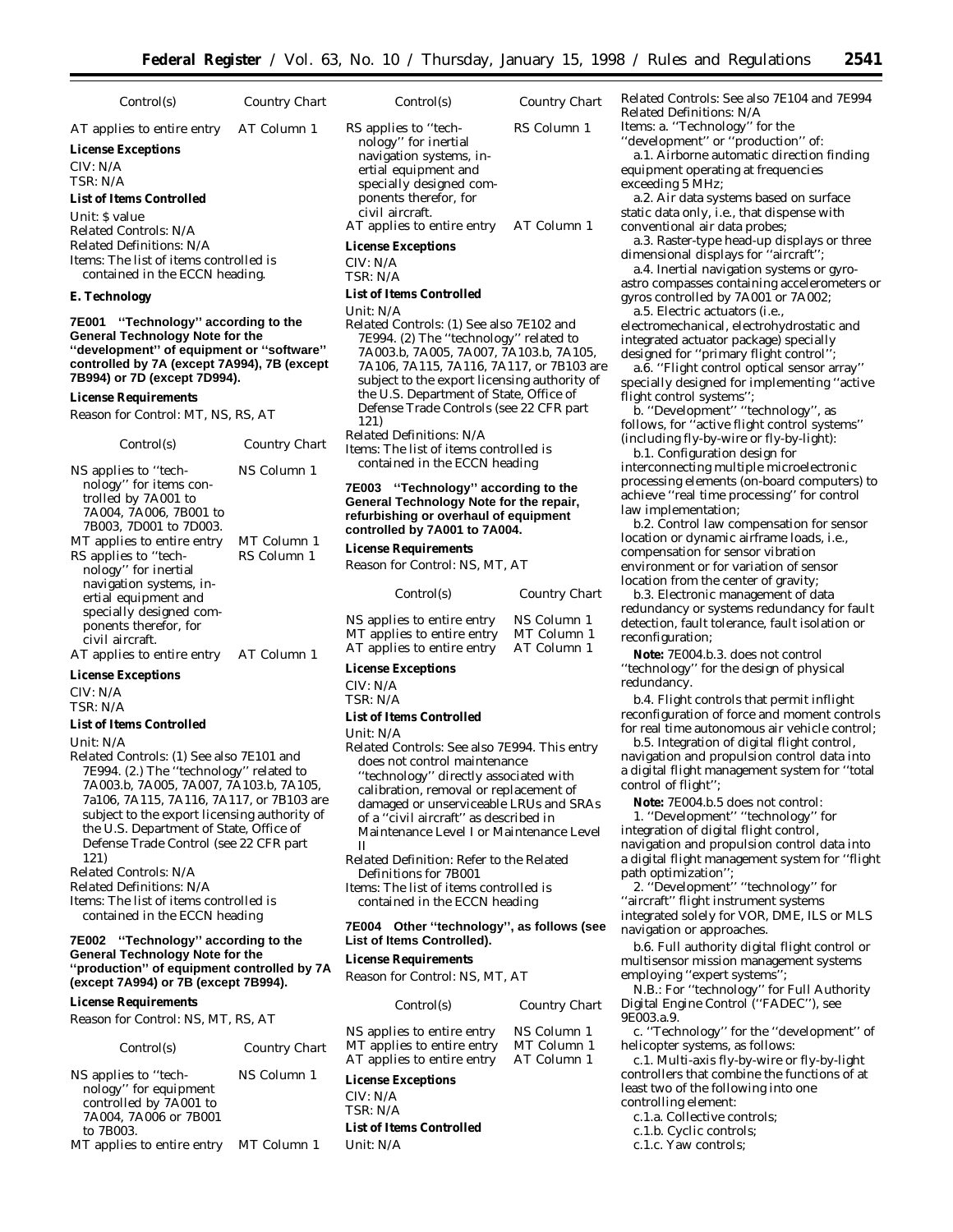c.2. ''Circulation-controlled anti-torque or circulation-controlled directional control systems'';

c.3. Rotor blades incorporating ''variable geometry airfoils'' for use in systems using individual blade control.

**7E101 ''Technology'', other than ''technology'' controlled by 7E003, according to the General Technology Note for the ''use'' of equipment controlled by 7A001 to 7A006, 7A101 to 7A106, 7A115 to 7A117, 7B001, 7B002, 7B003, 7B102, 7B103, 7D101 to 7D103.**

#### **License Requirements**

*Reason for Control:* MT, RS, AT

| Control(s)                                                                                                                                                                              | Country Chart              |
|-----------------------------------------------------------------------------------------------------------------------------------------------------------------------------------------|----------------------------|
| MT applies to entire entry<br>RS applies to "use" of in-<br>ertial navigation sys-<br>tems, inertial equipment<br>and specially designed<br>components therefor, for<br>civil aircraft. | MT Column 1<br>RS Column 1 |
| AT applies to entire entry                                                                                                                                                              | AT Column 1                |

### **License Exceptions**

CIV: N/A

TSR: N/A

# **List of Items Controlled**

*Unit:* N/A

*Related Controls:* 1.) The ''technology'' related to 7A003.b, 7A005, 7A103.b, 7A105, 7A016, 7A115, 7A116, 7A117, 7B103, or 7D103 are subject to the export licensing authority of the U.S. Department of State, Office of Defense Trade Controls. (See 22 CFR part 121.) 2.) ''Technology'' for inertial navigation systems and inertial equipment, and specially designed components therefor, not for use on civil aircraft are subject to the export licensing authority of the U.S. Department of State, Office of Defense Trade Controls. (See 22 CFR part 121.)

*Related Definitions:* N/A

*Items:* The list of items controlled is contained in the ECCN heading

#### **7E102 ''Technology'' for protection of avionics and electrical subsystems against electromagnetic pulse (EMP) and electromagnetic interference (EMI) hazards, from external sources, as follows (see List of Items Controlled).**

#### **License Requirements**

*Reason for Control:* MT, AT

| Control(s)                 | Country Chart |
|----------------------------|---------------|
| MT applies to entire entry | MT Column 1   |
| AT applies to entire entry | AT Column 1   |

#### **License Exceptions**

CIV: N/A TSR: N/A

#### **List of Items Controlled**

*Unit:* N/A *Related Controls:* N/A *Related Definitions:* N/A *Items:* a. Design ''technology'' for shielding systems;

b. Design ''technology'' for the configuration of hardened electrical circuits and subsystems;

c. Design ''technology'' for the determination of hardening criteria of .a and .b of this entry.

**7E104 ''Technology'' for the integration of the flight control, guidance, and propulsion data into a flight management system for optimization of rocket system trajectory. (This entry is subject to the export licensing authority of the U.S. Department of State, Office of Defense Trade Controls. See 22 CFR part 121.)**

**7E994 ''Technology'', n.e.s., for the ''development'', ''production'', or ''use'' of navigation, airborne communication, and other avionics equipment.**

#### **License Requirements**

*Reason for Control:* AT

| Control(s) | Country Chart |  |
|------------|---------------|--|
|------------|---------------|--|

AT applies to entire entry AT Column 1

**License Exceptions**

CIV: N/A TSR: N/A

# **List of Items Controlled**

*Unit:* N/A *Related Controls:* N/A *Related Definitions:* N/A *Items:* The list of items controlled is contained in the ECCN heading

#### **EAR99 Items subject to the EAR that are not elsewhere specified in this CCL Category or in any other category in the CCL are designated by the number EAR99.**

*Category 8—Marine*

#### **A. Systems, Equipment and Components**

**8A001 Submersible vehicles and surface vessels, as follows (see List of Items Controlled).**

#### **License Requirements**

*Reason for Control:* NS, AT

| Control(s)                 | Country Chart |
|----------------------------|---------------|
| NS applies to entire entry | NS Column 2   |
| AT applies to entire entry | AT Column 1   |

**License Requirement Notes:** See § 743.1 of the EAR for reporting requirements for exports under License Exceptions.

#### **License Exceptions**

LVS: \$5000; N/A for 8A001.b and .d GBS: N/A

CIV: N/A

# **List of Items Controlled**

*Unit:* Equipment in number; parts and accessories in \$ value

*Related Controls:* For the control status of equipment for submersible vehicles, see: Category 5, Part 2 ''Information Security'' for encrypted communication equipment; Category 6 for sensors; Categories 7 and 8 for navigation equipment; Category 8A for underwater equipment.

*Related Definitions:* N/A

*Items:* a. Manned, tethered submersible vehicles designed to operate at depths exceeding 1,000 m;

b. Manned, untethered submersible vehicles, having any of the following:

b.1. Designed to operate autonomously and having a lifting capacity of all the following:

b.1.a. 10% or more of their weight in air; *and*

b.1.b. 15 kN or more;

b.2. Designed to operate at depths exceeding 1,000 m; *or*

b.3. Having all of the following:

b.3.a. Designed to carry a crew of 4 or more;

b.3.b. Designed to operate autonomously for 10 hours or more;

b.3.c. Having a range of 25 nautical miles or more; *and*

b.3.d. Having a length of 21 m or less;

# **Technical Notes:**

1. For the purposes of 8A001.b, ''operate autonomously'' means fully submerged, without snorkel, all systems working and cruising at minimum speed at which the submersible can safely control its depth dynamically by using its depth planes only, with no need for a support vessel or support base on the surface, sea-bed or shore, and containing a propulsion system for submerged or surface use.

2. For the purposes of 8A001.b, ''range'' means half the maximum distance a submersible vehicle can cover.

c. Unmanned, tethered submersible vehicles designed to operate at depths exceeding 1,000 m, having any of the following:

c.1. Designed for self-propelled manoeuvre using propulsion motors or thrusters controlled by 8A002.a.2; or

c.2. Having a fiber optic data link;

d. Unmanned, untethered submersible vehicles, having any of the following:

d.1. Designed for deciding a course relative to any geographical reference without real-

time human assistance;

d.2. Having an acoustic data or command link; or

d.3. Having a fiber optic data or command link exceeding 1,000 m;

e. Ocean salvage systems with a lifting capacity exceeding 5 MN for salvaging objects from depths exceeding 250 m and having any of the following:

e.1. Dynamic positioning systems capable of position keeping within 20 m of a given point provided by the navigation system; or

e.2. Seafloor navigation and navigation integration systems for depths exceeding 1,000 m with positioning accuracies to within 10 m of a predetermined point;

f. Surface-effect vehicles (fully skirted variety) having all of the following characteristics:

f.1. A maximum design speed, fully loaded, exceeding 30 knots in a significant wave height of 1.25 m (Sea State 3) or more;

f.2. A cushion pressure exceeding 3,830 Pa; and

f.3. A light-ship-to-full-load displacement ratio of less than 0.70;

g. Surface-effect vehicles (rigid sidewalls) with a maximum design speed, fully loaded, exceeding 40 knots in a significant wave height of 3.25 m (Sea State 5) or more;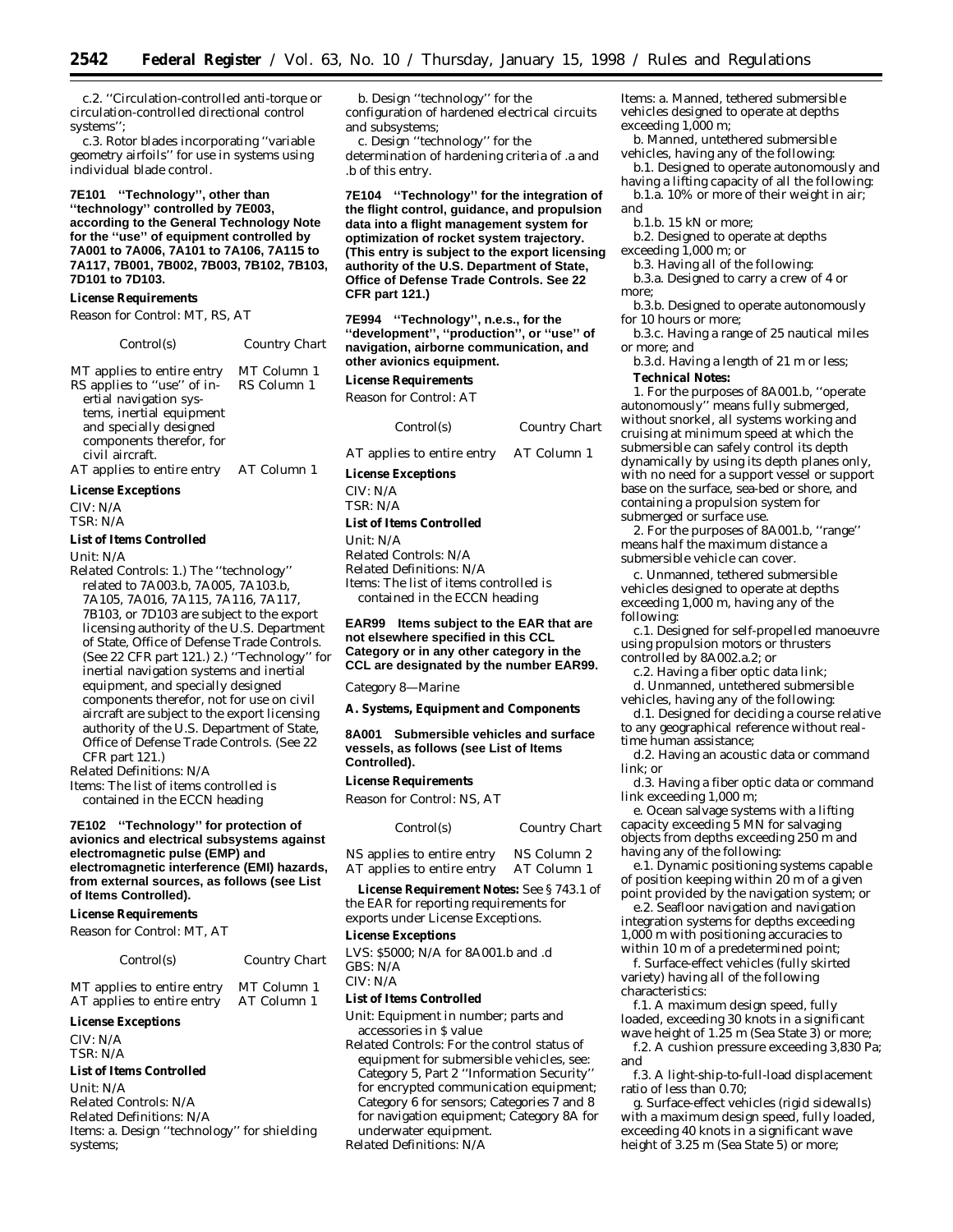h. Hydrofoil vessels with active systems for automatically controlling foil systems, with a maximum design speed, fully loaded, of 40 knots or more in a significant wave height of 3.25 m (Sea State 5) or more;

i. Small waterplane area vessels having any of the following:

i.1. A full load displacement exceeding 500 tons with a maximum design speed, fully loaded, exceeding 35 knots in a significant wave height of 3.25 m (Sea State 5) or more; or

i.2. A full load displacement exceeding 1,500 tons with a maximum design speed, fully loaded, exceeding 25 knots in a significant wave height of 4 m (Sea State 6) or more.

**Technical Note:** A small waterplane area vessel is defined by the following formula: waterplane area at an operational design draught less than  $2 \times$  (displaced volume at the operational design draught) 2/3.

# **8A002 Systems and equipment, as follows (see List of Items Controlled).**

**License Requirements**

*Reason for Control:* NS, AT

| Control(s) | <b>Country Chart</b> |  |
|------------|----------------------|--|
|            |                      |  |

NS applies to entire entry NS Column 2<br>AT applies to entire entry AT Column 1 AT applies to entire entry

**License Requirement Notes:** See § 743.1 of the EAR for reporting requirements for exports under License Exceptions.

#### **License Exceptions**

LVS: \$5000; N/A for 8A002.o.3.b

- GBS: Yes for 8A002.e.2 and manipulators for civil end-uses (e.g., underwater oil, gas or mining operations) controlled by 8A002.i.2 and having 5 degrees of freedom of movement
- CIV: Yes for 8A002.e.2 and manipulators for civil end-uses (e.g., underwater oil, gas or mining operations) controlled by 8A002.i.2 and having 5 degrees of freedom of movement

# **List of Items Controlled**

*Unit:* Equipment in number

*Related Controls:* See also 8A992 and for underwater communications systems, see Category 5, Part I—Telecommunications.

*Related Definitions:* N/A *Items:* a. Systems and equipment, specially designed or modified for submersible vehicles, designed to operate at depths exceeding 1,000 m, as follows:

a.1. Pressure housings or pressure hulls with a maximum inside chamber diameter exceeding 1.5 m;

a.2. Direct current propulsion motors or thrusters;

a.3. Umbilical cables, and connectors therefor, using optical fiber and having synthetic strength members;

b. Systems specially designed or modified for the automated control of the motion of equipment for submersible vehicles controlled by 8A001 using navigation data and having closed loop servo-controls:

b.1. Enabling a vehicle to move within 10 m of a predetermined point in the water column;

b.2. Maintaining the position of the vehicle within 10 m of a predetermined point in the water column; or

b.3. Maintaining the position of the vehicle within 10 m while following a cable on or under the seabed;

c. Fiber optic hull penetrators or

connectors;

d. Underwater vision systems, as follows: d.1. Television systems and television cameras, as follows:

d.1.a. Television systems (comprising camera, monitoring and signal transmission equipment) having a limiting resolution when measured in air of more than 800 lines and specially designed or modified for remote operation with a submersible vehicle;

d.1.b. Underwater television cameras having a limiting resolution when measured in air of more than 1,100 lines;

d.1.c. Low light level television cameras specially designed or modified for underwater use containing all of the following:

d.1.c.1. Image intensifier tubes controlled by 6A002.a.2.a; and

d.1.c.2. More than 150,000 ''active pixels'' per solid state area array;

**Technical Note:** Limiting resolution in television is a measure of horizontal resolution usually expressed in terms of the maximum number of lines per picture height discriminated on a test chart, using IEEE Standard 208/1960 or any equivalent standard.

d.2. Systems, specially designed or modified for remote operation with an underwater vehicle, employing techniques to minimize the effects of back scatter, including range-gated illuminators or ''laser'' systems;

e. Photographic still cameras specially designed or modified for underwater use below 150 m having a film format of 35 mm or larger, and having any of the following:

e.1. Annotation of the film with data provided by a source external to the camera; e.2. Automatic back focal distance correction; or

e.3. Automatic compensation control specially designed to permit an underwater camera housing to be usable at depths exceeding 1,000 m;

f. Electronic imaging systems, specially designed or modified for underwater use, capable of storing digitally more than 50 exposed images;

g. Light systems, as follows, specially designed or modified for underwater use:

g.1. Stroboscopic light systems capable of a light output energy of more than 300 J per flash and a flash rate of more than 5 flashes per second;

g.2. Argon arc light systems specially designed for use below 1,000 m;

h. ''Robots'' specially designed for underwater use, controlled by using a dedicated ''stored program controlled'' computer, having any of the following:

h.1. Systems that control the ''robot'' using information from sensors which measure force or torque applied to an external object, distance to an external object, or tactile sense between the ''robot'' and an external object; or

h.2. The ability to exert a force of 250 N or more or a torque of 250 Nm or more and using titanium based alloys or ''fibrous or filamentary" "composite" materials in their structural members;

i. Remotely controlled articulated manipulators specially designed or modified for use with submersible vehicles, having any of the following:

i.1. Systems which control the manipulator using the information from sensors which measure the torque or force applied to an external object, or tactile sense between the manipulator and an external object; or

i.2. Controlled by proportional masterslave techniques or by using a dedicated ''stored program controlled'' computer, and having 5 degrees of freedom of movement or more;

**Note:** Only functions having proportional control using positional feedback or by using a dedicated ''stored program controlled'' computer are counted when determining the number of degrees of freedom of movement.

j. Air independent power systems, specially designed for underwater use, as follows:

j.1. Brayton or Rankine cycle engine air independent power systems having any of the following:

j.1.a. Chemical scrubber or absorber systems specially designed to remove carbon dioxide, carbon monoxide and particulates from recirculated engine exhaust;

j.1.b. Systems specially designed to use a monoatomic gas;

j.1.c. Devices or enclosures specially designed for underwater noise reduction in frequencies below 10 kHz, or special mounting devices for shock mitigation; or

j.1.d. Systems specially designed: j.1.d.1. To pressurize the products of

reaction or for fuel reformation;

j.1.d.2. To store the products of the reaction; and

j.1.d.3. To discharge the products of the reaction against a pressure of 100 kPa or more;

j.2. Diesel cycle engine air independent systems, having all of the following:

j.2.a. Chemical scrubber or absorber systems specially designed to remove carbon dioxide, carbon monoxide and particulates from recirculated engine exhaust;

j.2.b. Systems specially designed to use a monoatomic gas;

j.2.c. Devices or enclosures specially designed for underwater noise reduction in frequencies below 10 kHz or special mounting devices for shock mitigation; and

j.2.d. Specially designed exhaust systems that do not exhaust continuously the products of combustion;

j.3. Fuel cell air independent power systems with an output exceeding 2 kW having any of the following:

j.3.a. Devices or enclosures specially designed for underwater noise reduction in frequencies below 10 kHz or special mounting devices for shock mitigation; or

j.3.b. Systems specially designed:

j.3.b.1. To pressurize the products of reaction or for fuel reformation;

j.3.b.2. To store the products of the reaction; and

j.3.b.3. To discharge the products of the reaction against a pressure of 100 kPa or more;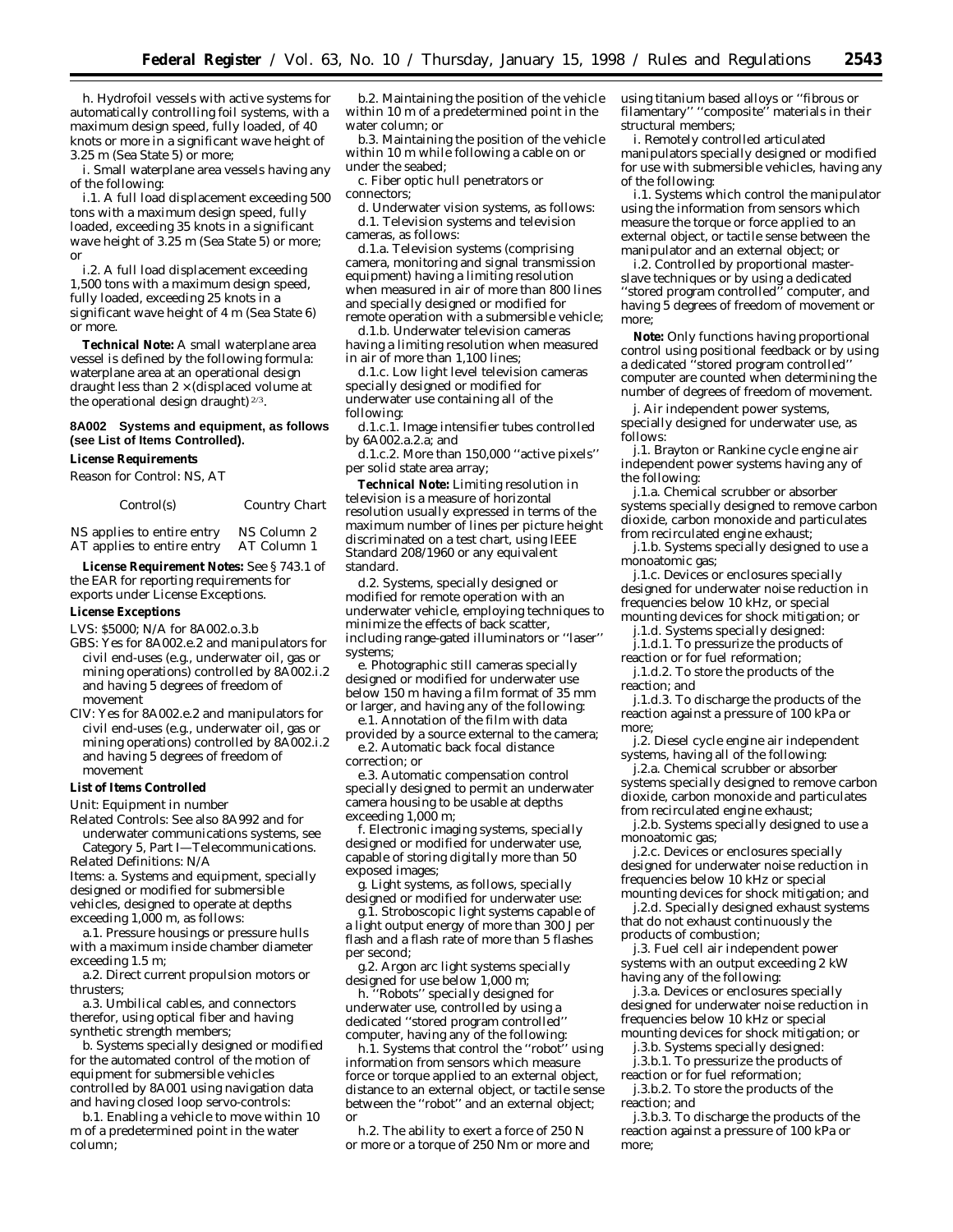j.4. Stirling cycle engine air independent power systems, having all of the following:

j.4.a. Devices or enclosures specially designed for underwater noise reduction in frequencies below 10 kHz or special mounting devices for shock mitigation; and

j.4.b. Specially designed exhaust systems which discharge the products of combustion against a pressure of 100 kPa or more;

k. Skirts, seals and fingers, having any of the following:

k.1. Designed for cushion pressures of 3,830 Pa or more, operating in a significant wave height of 1.25 m (Sea State 3) or more and specially designed for surface effect vehicles (fully skirted variety) controlled by 8A001.f; or

k.2. Designed for cushion pressures of 6,224 Pa or more, operating in a significant wave height of 3.25 m (Sea State 5) or more and specially designed for surface effect vehicles (rigid sidewalls) controlled by 8A001.g;

l. Lift fans rated at more than 400 kW specially designed for surface effect vehicles controlled by 8A001.f or 8A001.g;

m. Fully submerged subcavitating or supercavitating hydrofoils specially designed for vessels controlled by 8A001.h;

n. Active systems specially designed or modified to control automatically the seainduced motion of vehicles or vessels controlled by 8A001.f, 8A001.g, 8A001.h or 8A001.i;

o. Propellers, power transmission systems, power generation systems and noise reduction systems, as follows:

o.1. Water-screw propeller or power transmission systems, as follows, specially designed for surface effect vehicles (fully skirted or rigid sidewall variety), hydrofoils or small waterplane area vessels controlled by 8A001.f, 8A001.g, .8A001.h or 8A001.i:

o.1.a. Supercavitating, super-ventilated, partially-submerged or surface piercing propellers rated at more than 7.5 MW;

o.1.b. Contrarotating propeller systems rated at more than 15 MW;

o.1.c. Systems employing pre-swirl or postswirl techniques for smoothing the flow into a propeller;

o.1.d. Light-weight, high capacity (K factor exceeding 300) reduction gearing;

o.1.e. Power transmission shaft systems, incorporating ''composite'' material components, capable of transmitting more than 1 MW;

o.2. Water-screw propeller, power generation systems or transmission systems designed for use on vessels, as follows:

o.2.a. Controllable-pitch propellers and hub assemblies rated at more than 30 MW;

o.2.b. Internally liquid-cooled electric propulsion engines with a power output exceeding 2.5 MW;

o.2.c. ''Superconductive'' propulsion engines, or permanent magnet electric propulsion engines, with a power output exceeding 0.1 MW;

o.2.d. Power transmission shaft systems, incorporating ''composite'' material components, capable of transmitting more than 2 MW;

o.2.e. Ventilated or base-ventilated propeller systems rated at more than 2.5 MW;

o.3. Noise reduction systems designed for use on vessels of 1,000 tons displacement or more, as follows:

o.3.a. Systems that attenuate underwater noise at frequencies below 500 Hz and consist of compound acoustic mounts for the acoustic isolation of diesel engines, diesel generator sets, gas turbines, gas turbine generator sets, propulsion motors or propulsion reduction gears, specially designed for sound or vibration isolation, having an intermediate mass exceeding 30% of the equipment to be mounted;

o.3.b. Active noise reduction or cancellation systems, or magnetic bearings, specially designed for power transmission systems, and incorporating electronic control systems capable of actively reducing equipment vibration by the generation of anti-noise or anti-vibration signals directly to the source;

p. Pumpjet propulsion systems having a power output exceeding 2.5 MW using divergent nozzle and flow conditioning vane techniques to improve propulsive efficiency or reduce propulsion-generated underwaterradiated noise;

#### **8A018 Items on the International Munitions List.**

#### **License Requirements**

*Reason for Control:* NS, AT

| Control(s)                 | Country Chart |
|----------------------------|---------------|
| NS applies to entire entry | NS Column 1   |
| AT applies to entire entry | AT Column 1   |

### **License Exceptions**

LVS: \$5000 GBS: N/A CIV: N/A

#### **List of Items Controlled**

*Unit:* \$ value

*Related Controls:* N/A

*Related Definitions:* N/A

*Items:* a. Closed and semi-closed circuit (rebreathing) apparatus for diving and underwater swimming, and specially designed components for use in the conversion of open-circuit apparatus to military use;

b. Naval equipment, as follows: b.1. Diesel engines of 1,500 hp and over with rotary speed of 700 rpm or over specially designed for submarines;

b.2. Electric motors specially designed for submarines, i.e., over 1,000 hp, quick reversing type, liquid cooled, and totally enclosed;

b.3. Nonmagnetic diesel engines, 50 hp and over, specially designed for military purposes. (An engine shall be presumed to be specially designed for military purposes if it has nonmagnetic parts other than crankcase, block, head, pistons, covers, end plates, valve facings, gaskets, and fuel, lubrication and other supply lines, or its nonmagnetic content exceeds 75 percent of total weight.);

b.4. Marine boilers designed to have any of the following characteristics:

b.4.a. Heat release rate (at maximum rating) equal to or in excess of 190,000 BTU per hour per cubic foot of furnace volume; or

b.4.b. Ratio of steam generated in pounds per hour (at maximum rating) to the dry

weight of the boiler in pounds equal to or in excess of 0.83;

b.5. Submarine and torpedo nets; and

b.6. Components, parts, accessories, and attachments for the above.

**8A992 Underwater systems or equipment, not controlled by 8A002, and specially designed parts therefor.**

#### **License Requirements**

*Reason for Control:* AT

*Control(s) Country Chart*

AT applies to entire entry AT Column 1

**License Exceptions**

LVS: N/A GBS: N/A CIV: N/A

#### **List of Items Controlled**

*Unit:* \$ value *Related Controls:* N/A *Related Definitions:* N/A *Items:* a. Underwater vision systems, as follows:

a.1. Television systems (comprising camera, lights, monitoring and signal transmission equipment) having a limiting resolution when measured in air of more than 500 lines and specially designed or modified for remote operation with a submersible vehicle; or

a.2. Underwater television cameras having a limiting resolution when measured in air of more than 700 lines;

**Technical Note:** Limiting resolution in television is a measure of horizontal resolution usually expressed in terms of the maximum number of lines per picture height discriminated on a test chart, using IEEE Standard 208/1960 or any equivalent standard.

b. Photographic still cameras specially designed or modified for underwater use, having a film formate of 35 mm or larger, and having autofocussing or remote focussing specially designed for underwater use;

c. Stroboscopic light systems, specially designed or modified for underwater use, capable of a light output energy of more than 300 J per flash;

d. Other underwater camera equipment, n.e.s.;

e. Other submersible systems, n.e.s.;

f. Boats, n.e.s., including inflatable boats, and specially designed components therefor, n.e.s.;

g. Marine engines (both inboard and outboard) and submarine engines, n.e.s; and specially designed parts therefor, n.e.s.;

h. Other self-contained underwater breathing apparatus (scuba gear) and related equipment, n.e.s.;

i. Pressure regulators, air cylinders, hoses, valves and backpacks for the apparatus described in paragraph 8A002.q;

j. Life jackets, inflation cartridges, compasses, wetsuits, masks, fins, weight belts, and dive computers;

k. Underwater lights and propulsion equipment;

l. Air compressors and filtration systems specially designed for filling air cylinders.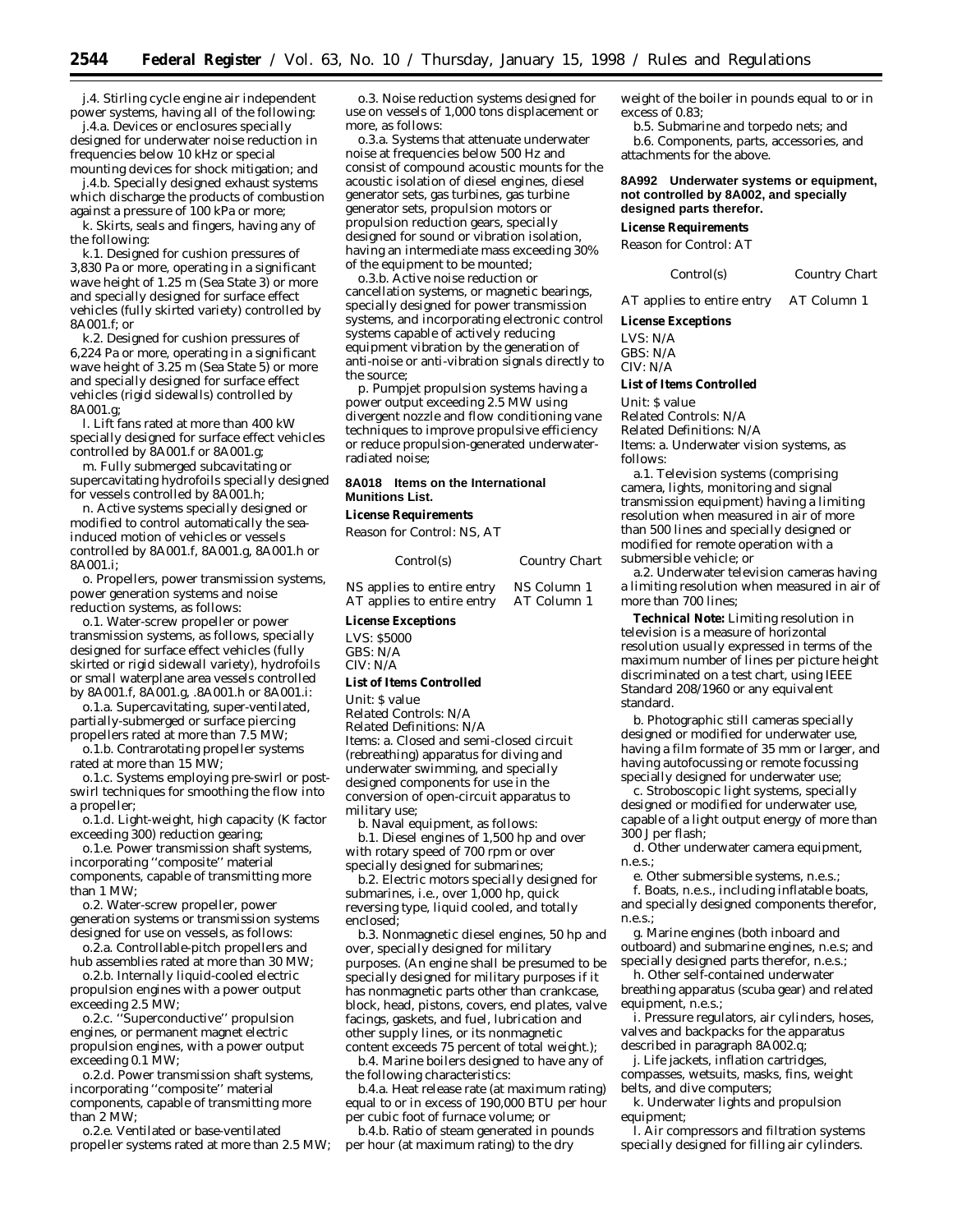#### **B. Test, Inspection and Production Equipment**

**8B001 Water tunnels, having a background noise of less than 100 dB (reference 1** µ**Pa, 1 Hz) in the frequency range from 0 to 500 Hz, designed for measuring acoustic fields generated by a hydro-flow around propulsion system models.**

#### **License Requirements**

*Reason for Control:* NS, AT

#### *Control(s) Country Chart*

NS applies to entire entry NS Column 2<br>AT applies to entire entry AT Column 1 AT applies to entire entry

#### **License Exceptions**

LVS: \$3000 GBS: N/A CIV: N/A

### **List of Items Controlled**

*Unit:* \$ value *Related Controls:* N/A *Related Definitions:* N/A *Items:* The list of items controlled is contained in the ECCN heading

#### **C. Materials**

**8C001 Syntactic foam designed for underwater use, having all of the following (see List of Items Controlled).**

#### **License Requirements**

*Reason for Control*: NS, AT

| Control(s)                 | Country Chart |
|----------------------------|---------------|
| NS applies to entire entry | NS Column 2   |
| AT applies to entire entry | AT Column 1   |

# AT applies to entire entry **License Exceptions**

LVS: N/A  $GRS: N/A$ CIV: N/A

#### **List of Items Controlled**

*Unit*: \$ value *Related Controls*: N/A *Related Definition*: Syntactic foam consists of hollow spheres of plastic or glass embedded in a resin matrix *Items*: a. Designed for marine depths exceeding 1,000 m; *and* b. A density less than 561 kg/m3.

#### **D. Software**

#### **8D001 ''Software'' specially designed or modified for the ''development'', ''production'' or ''use'' of equipment or materials controlled by 8A (except 8A018 or 8A992), 8B or 8C.**

#### **License Requirements**

*Reason for Control*: NS, AT

| Control(s) | Country Chart |
|------------|---------------|
|            |               |

NS applies to entire entry NS Column 1<br>AT applies to entire entry AT Column 1 AT applies to entire entry

**License Requirement Notes**: See § 743.1 of the EAR for reporting requirements for exports under License Exceptions.

**License Exceptions** CIV: N/A

TSR: Yes, except for exports or reexports to destinations outside of Austria, Belgium, Canada, Denmark, Finland, France, Germany, Greece, Ireland, Italy, Luxembourg, the Netherlands, Portugal, Spain, Sweden, or the United Kingdom of ''software'' specially designed for the "development" or "production" of equipment controlled by 8A001.b, 8A001.d, or 8A002.o.3.b

#### **List of Items Controlled**

*Unit*: \$ value *Related Controls*: N/A *Related Definitions*: N/A *Items*: The list of items controlled is contained in the ECCN heading

**8D002 Specific ''software'' specially designed or modified for the ''development'', ''production'', repair, overhaul or refurbishing (re-machining) of propellers specially designed for underwater noise reduction.**

#### **License Requirements**

*Reason for Control*: NS, AT

| Control(s)                 | Country Chart |
|----------------------------|---------------|
| NS applies to entire entry | NS Column 1   |
| AT applies to entire entry | AT Column 1   |

**License Requirement Notes**: See § 743.1 of the EAR for reporting requirements for exports under License Exceptions.

#### **License Exceptions**

CIV: N/A

TSR: Yes

#### **List of Items Controlled**

*Unit*: \$ value *Related Controls*: See also 8D992 *Related Definitions*: N/A *Items*: The list of items controlled is contained in the ECCN heading

**8D992 ''Software'' specially designed or modified for the ''development'', ''production'' or ''use'' of equipment controlled by 8A992.**

# **License Requirements**

*Reason for Control:* AT

| <i>Control(s)</i>          | <b>Country Chart</b> |
|----------------------------|----------------------|
| AT applies to entire entry | AT Column 1          |

**License Exceptions**

CIV: N/A TSR: N/A

#### **List of Items Controlled**

*Unit:* \$ value *Related Controls:* N/A *Related Definitions:* N/A *Items:* The list of items controlled is contained in the ECCN heading

#### **E. Technology**

**8E001 ''Technology'' according to the General Technology Note for the ''development'' or ''production'' of equipment or materials controlled by 8A (except 8A018 or 8A992), 8B or 8C.**

**License Requirements**

*Reason for Control:* NS, AT

*Control(s) Country Chart*

NS applies to entire entry NS Column 1<br>AT applies to entire entry AT Column 1 AT applies to entire entry

**License Requirement Notes:** See § 743.1 of the EAR for reporting requirements for exports under License Exceptions.

#### **License Exceptions**

#### CIV: N/A

TSR: Yes, except for exports or reexports to destinations outside of Austria, Belgium, Canada, Denmark, Finland, France, Germany, Greece, Ireland, Italy, Luxembourg, the Netherlands, Portugal, Spain, Sweden, or the United Kingdom of ''technology'' for items controlled by 8A001.b, 8A001.d, or 8A002.o.3.b TSR: Yes

#### **List of Items Controlled**

*Unit:* N/A *Related Controls:* N/A *Related Definitions:* N/A *Items:* The list of items controlled is contained in the ECCN heading

#### **8E002 Other ''technology'', as follows (see List of Items Controlled).**

#### **License Requirements**

*Reason for Control:* NS, AT

|  | Control(s) | Country Chart |
|--|------------|---------------|
|--|------------|---------------|

NS applies to entire entry NS Column 1<br>AT applies to entire entry AT Column 1 AT applies to entire entry

**License Requirement Notes:** See § 743.1 of the EAR for reporting requirements for exports under License Exceptions.

**License Exceptions** CIV: N/A

TSR: Yes

#### **List of Items Controlled**

*Unit:* N/A *Related Controls:* See also 8E992 *Related Definitions:* N/A *Items:* a. ''Technology'' for the ''development'', ''production'', repair, overhaul or refurbishing (re-machining) of propellers specially designed for underwater noise reduction;

b. ''Technology'' for the overhaul or refurbishing of equipment controlled by 8A001, 8A002.b, 8A002.j, 8A002.o or 8A002.p.

**8E992 ''Technology'' for the ''development'', ''production'' or ''use'' of equipment controlled by 8A992.**

**License Requirements** *Reason for Control:* AT

*Control(s) Country Chart*

AT applies to entire entry AT Column 1

**License Exceptions**

CIV: N/A TSR: N/A

**List of Items Controlled**

*Unit:* N/A *Related Controls:* N/A *Related Definitions:* N/A *Items:* The list of items controlled is contained in the ECCN heading'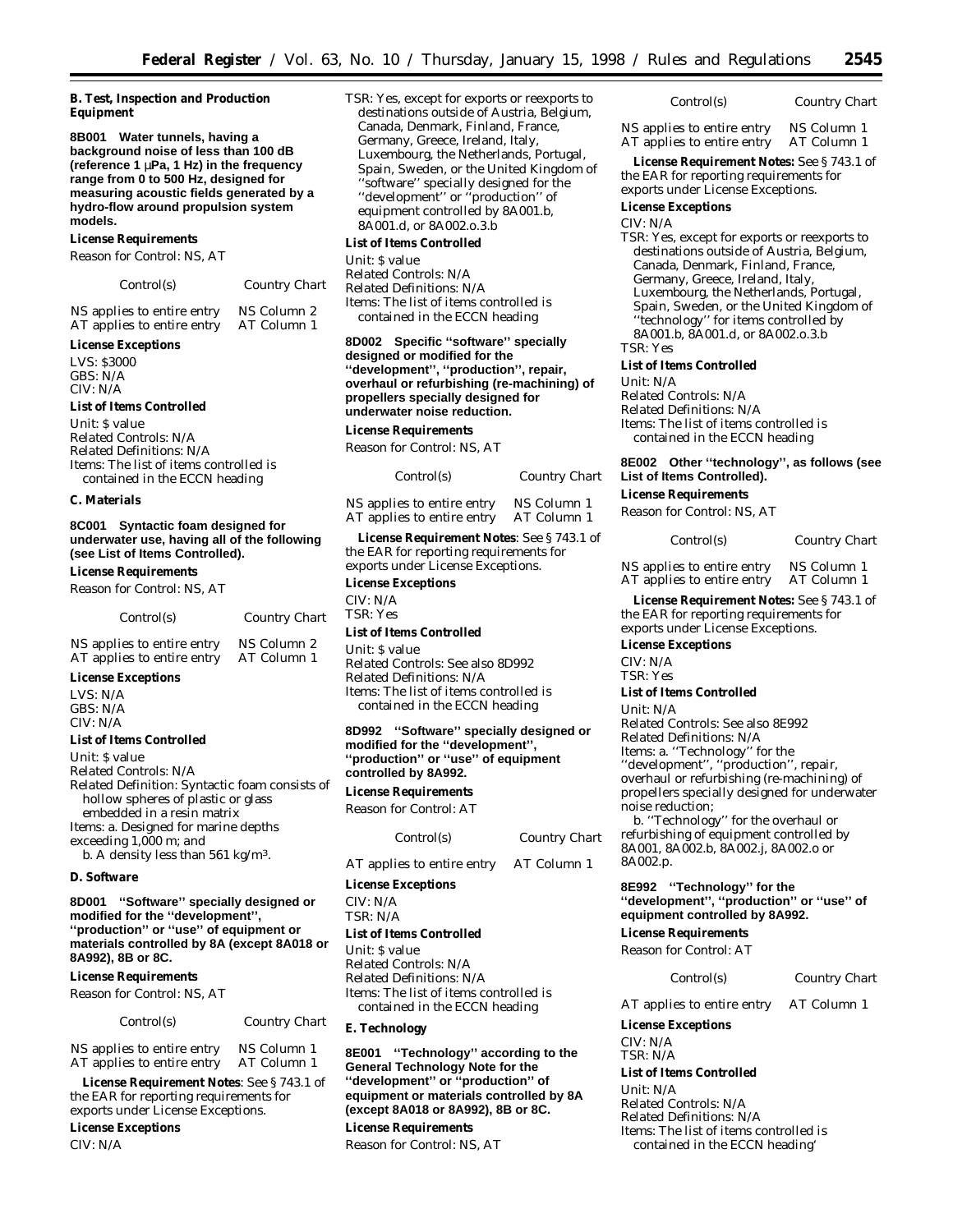**EAR99 Items subject to the EAR that are not elsewhere specified in this CCL Category or in any other category in the CCL are designated by the number EAR99.**

*Category 9—Propulsion Systems, Space Vehicles and Related Equipment*

#### **A. Systems, Equipment and Components**

(For propulsion systems designed or rated against neutron or transient ionizing radiation, see the U.S. Munitions List, 22 CFR part 121.)

#### **9A001 Aero gas turbine engines incorporating any of the ''technologies'' controlled by 9E003.a, as follows (see List of Items Controlled).**

#### **License Requirements**

*Reason for Control:* NS, MT, AT

 $Country$  *Chart* 

| NS applies to entire entry | NS Column 1 |
|----------------------------|-------------|
| MT applies to only to      | MT Column 1 |
| those engines that meet    |             |
| the characteristics listed |             |
| in 9A101.                  |             |
| AT applies to entire entry | AT Column 1 |

#### **License Exceptions**

LVS: N/A GBS: N/A CIV: N/A

#### **List of Items Controlled**

*Unit:* Equipment in number; parts and accessories in \$ value

*Related Controls:* See also 9A101 and 9A991 *Related Definitions:* N/A *Items:* a. Not certified for the specific ''civil

aircraft'' for which they are intended; **Note:** For the purpose of the ''civil aircraft''

certification process, a number of up to 16 civil certified engines, assemblies, or components including spares is considered appropriate.

b. Not certified for civil use by the aviation authorities in Country Group A:1;

c. Designed to cruise at speeds exceeding Mach 1.2 for more than thirty minutes.

**9A002 Marine gas turbine engines with an ISO standard continuous power rating of 24,245 kW or more and a specific fuel consumption not exceeding 0.219 kg/kWh in the power range from 35 to 100%, and specially designed assemblies and components therefor.**

#### **License Requirements**

*Reason for Control:* NS, AT

*Control(s) Country Chart*

NS applies to entire entry NS Column 2<br>AT applies to entire entry AT Column 1 AT applies to entire entry

#### **License Exceptions**

LVS: \$5000 GBS: N/A CIV: N/A

#### **List of Items Controlled**

*Unit:* Number

*Related Controls:* N/A

*Related Definition:* The term ''marine gas turbine engines'' includes those industrial, or aero-derivative, gas turbine engines

adapted for a ship's electric power generation or propulsion *Items:* The list of items controlled is contained in the ECCN heading

#### **9A003 Specially designed assemblies and components, incorporating any of the ''technologies'' controlled by 9E003.a, for gas turbine engine propulsion systems, as follows (see List of Items Controlled).**

#### **License Requirements**

*Reason for Control:* NS, AT

| <b>Country Chart</b> |  |
|----------------------|--|
|                      |  |

NS applies to entire entry NS Column 2<br>AT applies to entire entry AT Column 1 AT applies to entire entry

#### **License Exceptions**

LVS: \$5000 GBS: N/A CIV: N/A

#### **List of Items Controlled**

*Unit:* Number *Related Controls:* N/A *Related Definition:* N/A *Items:* a. Controlled by 9A001; b. Whose design or production origins are

either countries in Country Group D:1 or unknown to the manufacturer.

#### **9A004 Space launch vehicles and ''spacecraft''.**

# **License Requirements**

*Reason for Control:* NS, SI, AT

*Control(s) Country Chart*

NS applies to entire entry NS Column 1 SI applies to commercial communications satellites controlled by 9A004 that include the individual munitions list systems, components, or parts identified on the United States Munitions List (USML). 22 CFR part 121. See § 742.14 of the EAR for additional information.

AT applies to entire entry AT Column 1

#### **License Exceptions**

LVS: N/A

GBS: N/A CIV: N/A

#### **List of Items Controlled**

- *Unit:* Equipment in number; components, parts and accessories in \$ value
- *Related Controls:* (1) See also 9A104 (2) This entry describes space launch vehicles (not including their payloads) and other ''spacecraft''. (3) Commercial communications satellites are subject to Commerce licensing jurisdiction even if they include the individual munitions list systems, components, or parts identified on the United States Munitions List (USML). In all other cases, these systems, components, or parts remain on the USML, except that satellite fuel, ground support equipment, test equipment, payload adapter/interface hardware, replacement parts for the preceding items, and nonembedded, solid propellant orbit transfer orbit transfer engines (''kick motors'') are subject to Commerce licensing jurisdiction (and not controlled on the USML) when they are to be utilized for the specific

commercial communications satellite launch, provided the solid propellant ''kick motor'' being utilized is not specifically designed or modified for military use or capable of being restarted after achievement of mission orbit (such orbit transfer engines are always controlled on USML). Technical data (as defined in 120.10 of the International Traffic in Arms Regulations (ITAR)) and defense services (as defined in 120.9 of the ITAR) related to the systems, components, or parts on the USML are always controlled under the USML, even when the satellite itself is licensed by the Department of Commerce. (4) Military communications satellites or multi-mission satellites, including commercial communications satellites having additional non-communication mission(s) or payload(s) are under the jurisdiction of the Department of State. (5) Other ''spacecraft'' not subject to the export licensing authority of the U.S. Department of State, Office of Defense Trade Controls under 22 CFR part 121. This entry includes the international space station being developed, launched and operated under the supervision of the U.S. National Aeronautics and Space Administration. Exporters requesting a license from the Department of Commerce for spacecraft other than the international space station or a commercial communications satellite specified in 9A004 must provide a statement from the Department of State, Office of Defense Trade Controls, verifying that the item intended for export is under the licensing jurisdiction of the Department of Commerce. (6) All other spacecraft, including all other satellites not controlled under 9A004 and components, parts, accessories, attachments, associated equipment, and ground support equipment therefor are subject to the export licensing authority of the Department of State. (7) Items on the USML that are included in a commercial communications satellite to be exported under a Commerce license must be specifically listed on the Commerce license application. Such items when not included in a specific commercial communications satellite are under the jurisdiction of the Department of State. (8) Technical data provided to the launch provider (form, fit, function, mass, electrical, mechanical, dynamic/ environmental, telemetry, safety, facility, launch pad access, and launch parameters) for commercial communications satellites that describe the interfaces for mating of the satellite to the launch vehicle and parameters for launch (e.g. orbit, timing) of the satellite, are under Commerce jurisdiction. Other technical data and all defense services and technical assistance for satellite and/or launch vehicles, including compatibility, integration, or processing data are controlled and subject to licensing by the Department of State, in accordance with 22 CFR parts 120 through 130. Approval for such technical assistance will require a Technical Assistance Agreement (TAA) and may require U.S. Government oversight. (9) Once a satellite is launched, items remaining unlaunched are required to be returned immediately to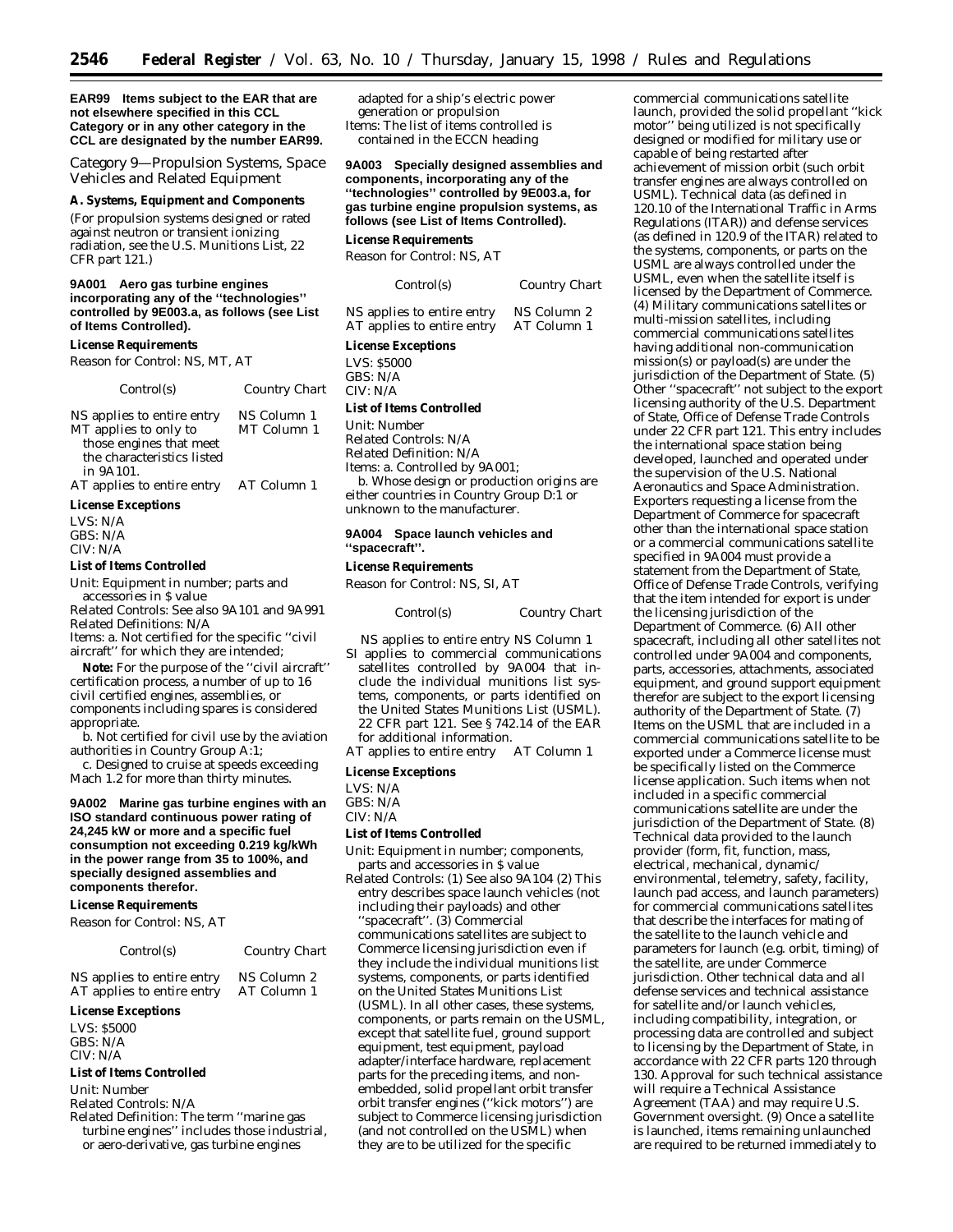the United States. If the satellite launch is canceled or unduly delayed, the satellite and all support equipment must be returned immediately to the United States. (10) Detailed design, development, production, or manufacturing data for all spacecraft, including satellites, regardless of which agency has jurisdiction over the export, and all systems components, parts, accessories, attachments, and associated equipment (including ground support equipment) specifically designed or modified for articles on the USML (including software source code and operating algorithms) are subject to licensing by the Department of State. This does not include that level of technical data (including marketing data) necessary and reasonable for a purchaser to have assurance that a U.S.-built item intended to operate in space has been designed, manufactured and tested in conformance with specified contract requirements (e.g., operational performance, reliability, lifetime, product quality, or delivery expectations) as well as data necessary for normal in-orbit satellite operations, to evaluate in-orbit anomalies, and to operate and maintain associated ground station equipment (except encryption hardware). (11) For the control status of products contained in ''spacecraft'' payloads, see the appropriate categories

- *Related Definitions:* Transferring registration or operational control to any foreign person of any commercial communications satellite controlled by this entry must be authorized on a license issued by the Bureau of Export Administration. This requirement applies whether the commercial communications satellite is physically located in the United States or abroad
- *Items:* The list of items controlled is contained in the ECCN heading

**9A005 Liquid rocket propulsion systems containing any of the systems or components controlled by 9A006. (These items are subject to the export licensing authority of the U.S. Department of State, Office of Defense Trade Controls. See 22 CFR part 121.)**

**9A006 Systems and components specially designed for liquid rocket propulsion systems. (These items are subject to the export licensing authority of the U.S. Department of State, Office of Defense Trade Controls. See 22 CFR part 121.)**

**9A007 Solid rocket propulsion systems. (These items are subject to the export licensing authority of the U.S. Department of State, Office of Defense Trade Controls. See 22 CFR part 121.)**

**9A008 Components specially designed for solid rocket propulsion systems. (These items are subject to the export licensing authority of the U.S. Department of State, Office of Defense Trade Controls. See 22 CFR part 121.)**

**9A009 Hybrid rocket propulsion systems. (These items are subject to the export**

**licensing authority of the U.S. Department of State, Office of Defense Trade Controls. See 22 CFR part 121.)**

**9A010 Specially designed components, systems and structures for launch vehicles, launch vehicle propulsion systems or ''spacecraft''. (These items are subject to the export licensing authority of the U.S. Department of State, Office of Defense Trade Controls. See 22 CFR part 121.)**

**9A011 Ramjet, scramjet or combined cycle engines and specially designed components therefor. (These items are subject to the export licensing authority of the U.S. Department of State, Office of Defense Trade Controls. See 22 CFR part 121.)**

**9A018 Equipment on the International Munitions List.**

#### **License Requirements**

*Reason for Control:* NS, RS, AT

| Control(s)                                                    | Country Chart              |
|---------------------------------------------------------------|----------------------------|
| NS applies to entire entry<br>RS applies to 9A018.a and<br>h. | NS Column 1<br>RS Column 2 |
| AT applies to entire entry                                    | AT Column 1                |

# **License Exceptions**

LVS: \$1500 GBS: N/A CIV: N/A

#### **List of Items Controlled**

*Unit:* Equipment in number; parts and accessories in \$ value

*Related Controls:* (a) Parachute systems designed for use in dropping military equipment, braking military aircraft, slowing spacecraft descent, or retarding weapons delivery; AND (b) Instrument flight trainers for combat simulation are subject to the export licensing authority of the U.S. Department of State, Office of Defense Trade Controls. (See 22 CFR part 121, Category VIII.)

*Related Definition:* This entry controls parachute systems designed for use in dropping personnel only.

*Items:* a. Military trainer aircraft bearing ''T'' designations:

a.1. Using reciprocating engines; or

a.2. Turbo prop engines with less than 600 horse power (h.p.);

a.3. T–37 model jet trainer aircraft; and

a.4. Specially designed component parts. b. Vehicles specially designed or modified for military purposes. (See § 770,

Interpretation 8)

c. Pressure refuelers, pressure refueling equipment, and equipment specially designed to facilitate operations in confined areas; and ground equipment, n.e.s, developed specially for military aircraft and helicopters, and specially designed parts and accessories, n.e.s.;

d. Pressurized breathing equipment specially designed for use in military aircraft and helicopters;

e. Military parachutes and complete canopies, harnesses, and platforms and

electronic release mechanisms therefor, except such types as are in normal sporting use;

f. Military instrument flight trainers, except for combat simulation; and components, parts, attachments and accessories specially designed for such equipment.

#### **9A018 Equipment on the International Munitions List.**

# **License Requirements**

*Reason for Control: NS, RS, AT*

| Control(s)                                                     | Country Chart              |
|----------------------------------------------------------------|----------------------------|
| NS applies to entire entry<br>RS applies to 9A018. a<br>and b. | NS Column 1<br>RS Column 2 |
| AT applies to entire entry                                     | AT Column 1                |

#### **License Exceptions**

LVS: \$1500 GBS: N/A CIV: N/A

#### **List of Items Controlled**

*Unit:* Equipment in number; parts and accessories in \$ value

*Related Controls:* (1) This entry controls parachute systems designed for use in dropping personnel only. (2) Parachute systems designed for use in dropping military equipment, braking military aircraft, slowing spacecraft descent, or retarding weapons delivery; AND Instrument flight trainers for combat simulation are subject to the export licensing authority of the U.S. Department of State, Office of Defense Trade Controls. (See 22 CFR part 121.)

*Related Definitions:* N/A

*Items:* a. Military trainer aircraft bearing ''T'' designations:

a.1. Using reciprocating engines; *or* a.2. Turbo prop engines with less than 600 horse power (h.p.);

a.3. T–37 model jet trainer aircraft; and

a.4. Specially designed component parts.

b. Ground vehicles and components therefor, specially designed or modified for military purposes. (See part 770 of the EAR, Interpretation 8)

c. Pressurized breathing equipment specially designed for use in military aircraft and helicopters;

d. Military parachutes;

e. Military instrument flight trainers, except for combat simulation; and components, parts, attachments and accessories specially designed for such equipment.

**9A101 Lightweight turbojet and turbofan engines (including turbocompound engines) usable in ''missiles'', other than those controlled by 9A001, as follows (see List of Items Controlled).**

# **License Requirements**

*Reason for Control:* MT, AT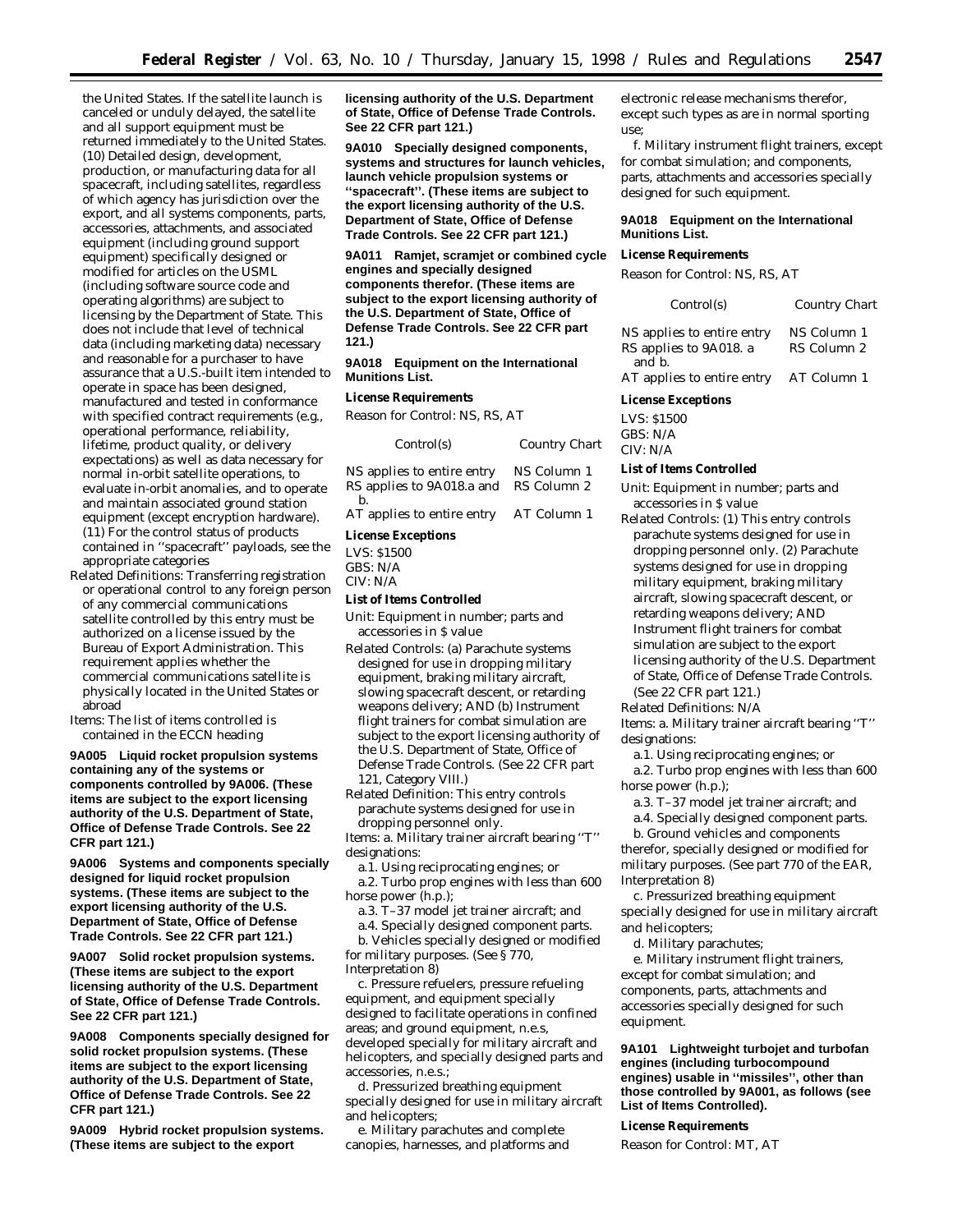*Control(s) Country Chart*

MT applies to entire entry MT Column 1<br>AT applies to entire entry AT Column 1 AT applies to entire entry

# **License Exceptions**

LVS: N/A GBS: N/A CIV: N/A

# **List of Items Controlled**

*Unit:* Equipment in number; parts and accessories in \$ value

*Related Controls:* (1) Items controlled in 9A101.b are subject to the export licensing authority of the U.S. Department of State, Office of Defense Trade Controls (see 22 CFR part 121). (2) Engines designed or modified for missiles (except engines for non-military unmanned air vehicles [UAVs] or remotely piloted vehicles [RPVs]), regardless of thrust or specific fuel consumption, are subject to the export licensing authority of the U.S. Department of State, Office of Defense Trade Controls. (See 22 CFR part 121.)

*Related Definitions:* N/A

*Items:* a. Engines having both of the following characteristics:

a.1. Maximum thrust value greater than 1000 N (achieved un-installed) excluding civil certified engines with a maximum thrust value greater than 8,890 N (achieved un-installed), and

a.2. Specific fuel consumption of 0.13 kg/ N/hr or less (at sea level static and standard conditions); or

b. Engines designed or modified for use in ''missiles''.

**9A104 Sounding rockets, capable of a range of at least 300 km. (These items are subject to the export licensing authority of the U.S. Department of State, Office of Defense Trade Controls. See 22 CFR part 121.)**

**9A105 Liquid propellant rocket engines. (These items are subject to the export licensing authority of the U.S. Department of State, Office of Defense Trade Controls. See 22 CFR part 121.)**

**9A106 Liquid rocket propulsion systems or components, other than those controlled by 9A006, usable in rockets with a range capability of 30 Km or greater, as follows (see List of Items Controlled).**

# **License Requirements**

*Reason for Control:* MT, AT

*Control(s) Country Chart*

MT applies to entire entry MT Column 1 AT applies to entire entry AT Column 1

#### **License Exceptions**

LVS: N/A GBS: N/A CIV: N/A

#### **List of Items Controlled**

*Unit:* Equipment and components in number; parts and accessories in \$ value

*Related Controls:* Items described in 9A106.a, .b, and .c are subject to the export licensing authority of the U.S. Department of State, Office of Defense Trade Controls (See 22 CFR part 121)

*Related Definitions:* N/A

*Items:* a. Ablative liners for thrust or

- combustion chambers;
- b. Rocket nozzles;

c. Thrust vector control sub-systems;

**Technical Note:** Examples of methods of achieving thrust vector control controlled by 9A106.c includes:

- 1. Flexible nozzle;
- 2. Fluid or secondary gas injection;
- 3. Movable engine or nozzle;

4. Deflection of exhaust gas steam (jet

vanes or probes); *or*

5. Thrust tabs.

d. Liquid and slurry propellant (including oxidizers) control systems, and specially designed components therefor, designed or modified to operate in vibration environments of more than 10 g rms between 20 Hz and 2000 Hz.

**Note:** The only servo valves and pumps controlled by 9A106.d, are the following:

a. Servo valves designed for flow rates of 24 liters per minute or greater, at an absolute pressure of 7 Mpa or greater, that have an actuator response time of less than 100 ms;

b. Pumps, for liquid propellants, with shaft speeds equal to or greater than 8,000 rpm or with discharge pressures equal to or greater than 7 Mpa.

**9A107 Solid propellant rocket engines, usable in rockets with a range capability of 300 Km or greater, other than those controlled by 9A007, having total impulse capacity of 0.841 Mns or greater. (These items are subject to the export licensing authority of the U.S. Department of State, Office of Defense Trade Controls. See 22 CFR part 121.)**

**9A108 Solid rocket propulsion components, other than those controlled by 9A008, usable in rockets with a range capability of 300 Km or greater. (These items are subject to the export licensing authority of the U.S. Department of State, Office of Defense Trade Controls. See 22 CFR part 121.)**

**9A109 Hybrid rocket motors, usable in rockets with a range capability of 300 Km or greater, other than those controlled by 9A009, and specially designed components therefor. (These items are subject to the export licensing authority of the U.S. Department of State, Office of Defense Trade Controls. See 22 CFR part 121.)**

**9A110 Composite structures, laminates and manufactures thereof, other than those controlled by entry 9A010, specially designed for use in ''missiles'' or the subsystems controlled by entries 9A005, 9A007, 9A105.a, 9A106 to 9A108, 9A116 or 9A119, and resin impregnated fiber prepregs and metal coated fiber preforms**

**therefor, made either with organic matrix or metal matrix utilizing fibrous or filamentary reinforcements having a specific tensile strength greater than 7.62**  $\times$  **10<sup>4</sup> m and a specific modulus greater than 3.18 x 106 m.**

#### **License Requirements**

*Reason for Control:* MT, AT

*Control(s) Country Chart*

MT applies to entire entry MT Column 1 AT applies to entire entry AT Column 1

#### **License Exceptions**

LVS: N/A GBS: N/A CIV: N/A

#### **List of Items Controlled**

*Unit:* Kilograms

*Related Controls:* (1) See also 1A002, 1C010, and 1C210. (2) The only resin impregnated fiber prepregs controlled by entry 9A110 are those using resins with a glass transition temperature  $(T_g)$ , after cure, exceeding 418 K (145° C) as determined by ASTM D4065 or equivalents. (3) ''Composite structures, laminates, and manufactures thereof, specially designed for use in missile systems are under the licensing authority of the Office of Defense Trade Controls, U.S. Department of State, except those specially designed for nonmilitary unmanned air vehicles controlled in 9A120

*Related Definitions:* N/A

*Items:* The list of items controlled is contained in the ECCN heading

**9A111 Pulse jet engines, usable in ''missiles'', and specially designed components therefor. (These items are subject to the export licensing authority of the U.S. Department of State, Office of Defense Trade Controls. See 22 CFR part 121.)**

**9A115 Launch support equipment, designed or modified for ''missiles''. (These items are subject to the export licensing authority of the U.S. Department of State, Office of Defense Trade Controls. See 22 CFR part 121.)**

**9A116 Reentry vehicles, usable in ''missiles'', and equipment designed or modified therefor. (These items are subject to the export licensing authority of the U.S. Department of State, Office of Defense Trade Controls. See 22 CFR part 121.)**

**9A117 Staging mechanisms, separation mechanisms, and interstages, usable in ''missiles''. (These items are subject to the export licensing authority of the U.S. Department of State, Office of Defense Trade Controls. See 22 CFR part 121.)**

**9A118 Devices to regulate combustion usable in engines which are usable in rockets with a range capability greater than 300 Km or**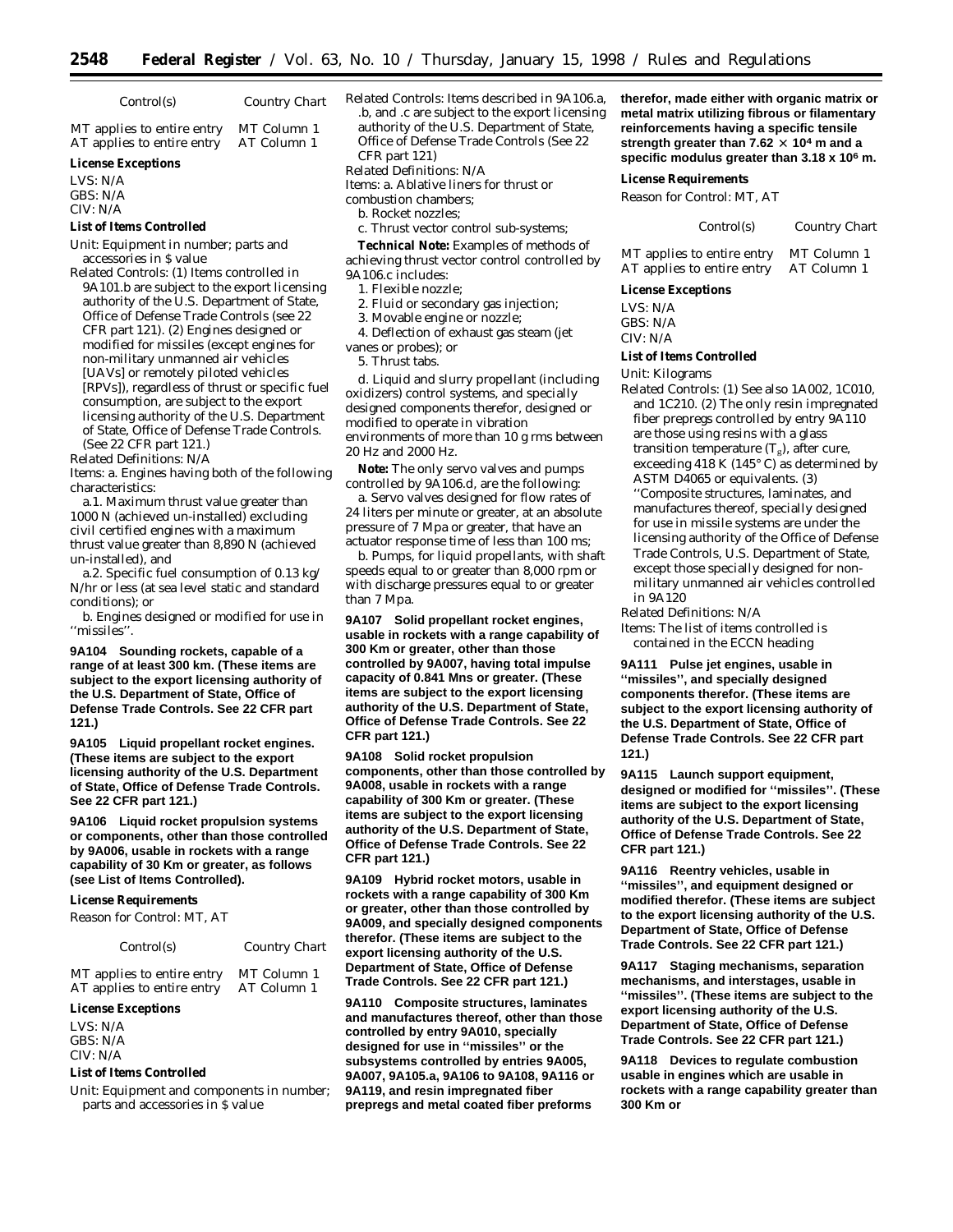**greater, controlled by 9A011 or 9A111. (These items are subject to the export licensing authority of the U.S. Department of State, Office of Defense Trade Controls. See 22 CFR part 121.)**

**9A119 Individual rocket stages, usable in rockets with a range capability greater than 300 Km or greater, other than those controlled by 9A005, 9A007, 9A009, 9A105, 9A107 and 9A109. (These items are subject to the export licensing authority of the U.S. Department of State, Office of Defense Trade Controls. See 22 CFR part 121.)**

**9A120 Non-military unmanned air vehicle systems (UAVs) and remotely piloted vehicles (RPVs) that are capable of a maximum range of at least 300 kilometers (km), regardless of payload.**

#### **License Requirements**

*Reason for Control:* MT, AT

| <i>Control(s)</i> | Country Chart |
|-------------------|---------------|
|-------------------|---------------|

MT applies to entire entry MT Column 1<br>AT applies to entire entry AT Column 1 AT applies to entire entry

#### **License Exceptions**

| LVS: N/A |  |
|----------|--|
| GBS: N/A |  |
| CIV: N/A |  |

#### **List of Items Controlled**

*Unit:* Equipment in number; parts and accessories in \$ value *Related Controls:* N/A *Related Definitions:* N/A *Items:* The list of items controlled is contained in the ECCN heading

#### **9A980 Nonmilitary mobile crime science laboratories; and parts and accessories, n.e.s.**

### **License Requirements**

*Reason for Control:* CC

*Control(s) Country Chart*

# CC applies to entire entry CC Column 1

**License Exceptions** *LVS:* N/A *GBS:* N/A *CIV:* N/A

#### **List of Items Controlled**

*Unit:* \$ value *Related Controls:* N/A *Related Definitions:* N/A *Items:* The list of items controlled is contained in the ECCN heading

# **9A990 Diesel engines, n.e.s., and tractors and specially designed parts therefor, n.e.s.**

**License Requirements**

*Reason for Control:* AT

|                                               | Control(s) | Country Chart |
|-----------------------------------------------|------------|---------------|
| AT applies to entire entry<br>except 9A990.a. |            | AT Column 1   |
| AT applies to 9A990.a                         |            | AT Column 2   |
| only.                                         |            |               |

**License Exceptions**

*LVS:* N/A *GBS:* N/A *CIV:* N/A **List of Items Controlled** *Unit:* \$ value *Related Controls:* N/A *Related Definitions:* N/A

*Items:* a. Diesel engines, n.e.s., for trucks, tractors, and automotive applications of continuous brake horsepower of 400 BHP (298 kW) or greater (performance based on SAE J1349 standard conditions of 100 Kpa and 25°)

b. Off highway wheel tractors of carriage capacity 9 mt (20,000 lbs) or more; and parts and accessories, n.e.s.

c. On-Highway tractors, with single or tandem rear axles rated for 9 mt per axel (20,000 lbs.) or greater and specially designed parts.

#### **9A991 ''Aircraft'', n.e.s., and gas turbine engines not controlled by 9A001 or 9A101 and parts and components, n.e.s.**

#### **License Requirements**

*Reason for Control:* AT, UN

| Control(s)                 | Country Chart |  |
|----------------------------|---------------|--|
| AT applies to entire entry | AT Column 1   |  |
| UN applies to 9A991.a      | Rwanda        |  |

#### **License Exceptions**

LVS: N/A GBS: N/A CIV: N/A

#### **List of Items Controlled**

*Unit:* Number

- *Related Controls:* N/A
- *Related Definitions:* N/A
- *Items:* a. Military aircraft, demilitarized (not
- specifically equipped or modified for
- military operation), as follows:
	- a.1. Cargo, ''C–45 through C–118''
- inclusive, and ''C–121,''
- a.2. Trainers, bearing a ''T'' designation and using piston engines,

a.3. Utility, bearing a ''U'' designation and using piston engines,

- a.4. Liaison, bearing an ''L'' designation, and
- a.5. Observation, bearing an ''O''

designation and using piston engines; b. Civil aircraft; *and*

**Note:** Specify make and model of aircraft and type of avionic equipment on aircraft.

c. Aero gas turbine engines, and specially designed parts therefor.

**Note:** 9A991.c does not control aero gas turbine engines that are destined for use in civil ''aircraft'' and that have been in use in bona fide civil ''aircraft'' for more than eight years.

d. Aircraft parts and components, n.e.s. e. Pressurized aircraft breathing

equipment, n.e.s.; and specially designed parts therefor, n.e.s.

**9A992 Complete canopies, harnesses, and platforms and electronic release mechanisms therefor, except such types as are in normal sporting use.**

**License Requirements**

*Reason for Control:* AT

*Control(s) Country Chart*

AT applies to entire entry AT Column 1

**License Exceptions** LVS: N/A GBS: N/A

CIV: N/A

#### **List of Items Controlled**

*Unit:* Number *Related Controls:* N/A *Related Definitions:* N/A *Items:* The List of Items Controlled is contained in the ECCN heading

**B. Test, Inspection and Production Equipment**

**9B001 Specially designed equipment, tooling and fixtures, as follows (see List of Items Controlled), for manufacturing or measuring gas turbine blades, vanes or tip shroud castings.**

#### **License Requirements**

*Reason for Control:* NS, MT, AT

*Control(s) Country Chart*

NS applies to entire entry NS Column 1 MT applies only to equipment for engines that meet the characteristics described in 9A001. MT Column 1

AT applies to entire entry AT Column 1

**License Requirement Notes:** See § 743.1 of the EAR for reporting requirements for exports under License Exceptions.

# **License Exceptions**

LVS: \$5000, except N/A for MT GBS: Yes, except N/A for MT

CIV: Yes, except N/A for MT **List of Items Controlled**

*Unit:* \$ value *Related Controls:* For specially designed production equipment of systems, subsystems and components controlled by 9A005 to 9A009, 9A011, 9A101, 9A105 to 9A109, 9A111, and 9A116 to 9A119 usable

in ''missiles'' see 9B115. See also 9B991

*Related Definitions:* N/A

*Items:* a. Directional solidification or single crystal casting equipment;

b. Ceramic cores or shells;

c. Ceramic core manufacturing equipment or tools;

d. Ceramic shell wax pattern preparation equipment.

**9B002 On-line (real time) control systems, instrumentation (including sensors) or automated data acquisition and processing equipment, specially designed for the ''development'' of gas turbine engines, assemblies or components incorporating ''technologies'' controlled by 9E003.a.**

#### **License Requirements**

*Reason for Control: NS, MT, AT*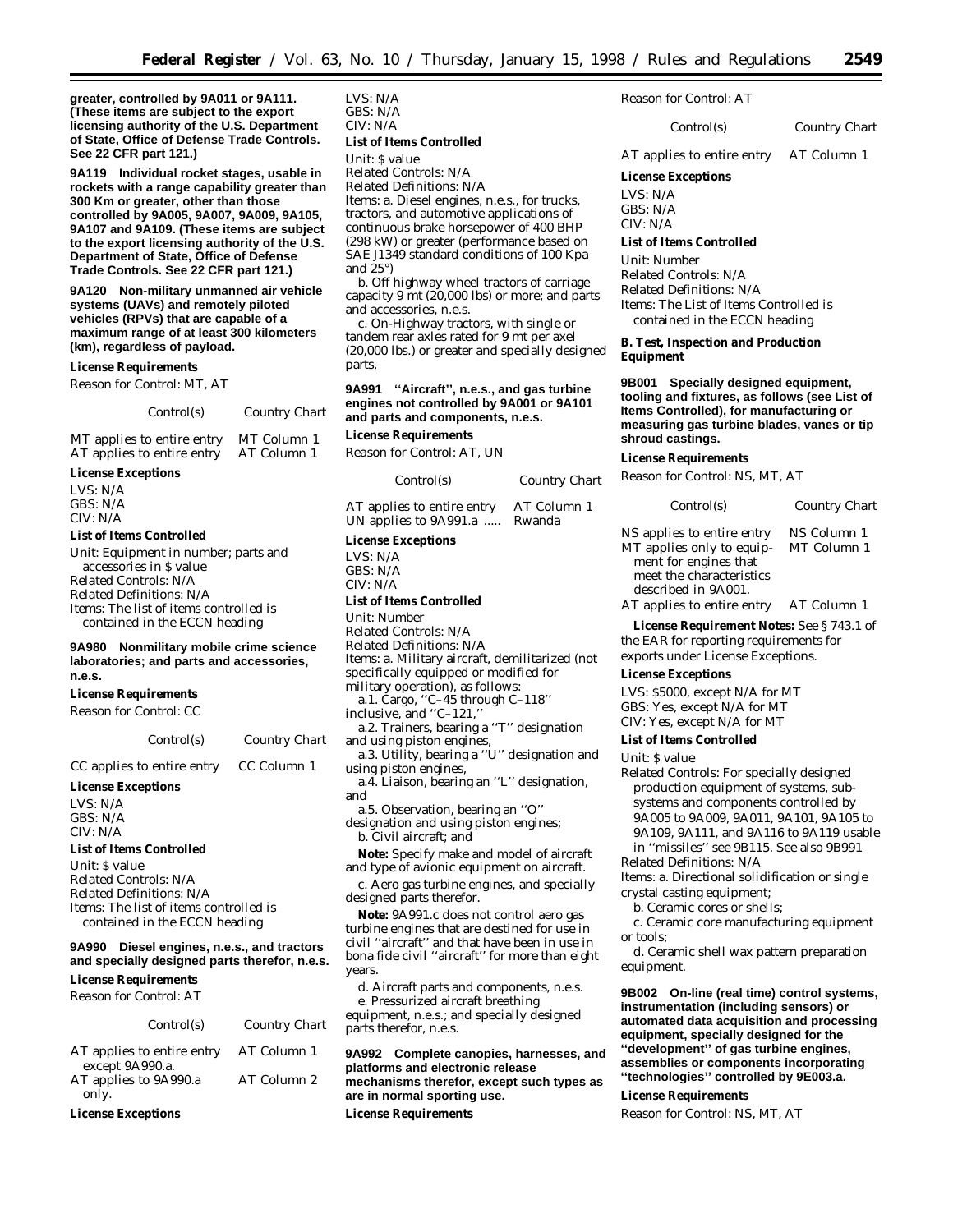| Control(s)                                                                                                                          | Country Chart              |
|-------------------------------------------------------------------------------------------------------------------------------------|----------------------------|
| NS applies to entire entry<br>MT applies only to equip-<br>ment for engines that<br>meet the characteristics<br>described in 9A001. | NS Column 1<br>MT Column 1 |

AT applies to entire entry AT Column 1 **License Exceptions**

LVS: \$3000, except N/A for MT GBS: Yes, except N/A for MT CIV: Yes, except N/A for MT

### **List of Items Controlled**

*Unit:* \$ value *Related Controls:* N/A *Related Definitions:* N/A *Items:* The list of items controlled is contained in the ECCN heading

**9B003 Equipment specially designed for the ''production'' or test of gas turbine brush seals designed to operate at tip speeds exceeding 335 m/s, and temperatures in excess of 773 K (500**≥**C), and specially designed components or accessories therefor.**

#### **License Requirements**

*Reason for Control:* NS, MT, AT

| Control(s)                 | Country Chart |
|----------------------------|---------------|
| NS applies to entire entry | NS Column 1   |
| MT applies only to equip-  | MT Column 1   |
| ment for engines that      |               |
| meet the characteristics   |               |
| described in 9A001.        |               |
| AT applies to entire entry | AT Column 1   |

#### **License Exceptions**

LVS: \$5000, except N/A for MT GBS: Yes, except N/A for MT CIV: Yes, except N/A for MT

# **List of Items Controlled**

*Unit:* \$ value *Related Controls:* See also 9B115 *Related Definitions:* N/A *Items:* The list of items controlled is contained in the ECCN heading

**9B004 Tools, dies or fixtures for the solid state joining of ''superalloy'', titanium or intermetallic airfoil-to-disk combinations described in 9E003.a.3 or 9E003.a.6 for gas turbines.**

#### **License Requirements**

*Reason for Control:* NS, MT, AT

#### *Control(s) Country Chart*

NS applies to entire entry NS Column 1 MT applies only to equipment for engines that meet the characteristics described in 9A001. MT Column 1 AT applies to entire entry AT Column 1

#### **License Exceptions**

LVS: \$3000, except N/A for MT GBS: Yes, except N/A for MT CIV: Yes, except N/A for MT

#### **List of Items Controlled**

*Unit:* Number *Related Controls:* N/A *Related Definitions:* N/A *Items:* The list of items controlled is contained in the ECCN heading

**9B005 On-line (real time) control systems, instrumentation (including sensors) or automated data acquisition and processing equipment, specially designed for use with any of the following wind tunnels or devices (see List of Items Controlled).**

#### **License Requirements**

*Reason for Control:* NS, MT, AT

| Control(s)                 | Country Chart |  |
|----------------------------|---------------|--|
| NS applies to entire entry | NS Column 1   |  |
| MT applies to entire entry | MT Column 1   |  |
| $\overline{a}$             |               |  |

AT applies to entire entry AT Column 1

#### **License Exceptions**

LVS: N/A GBS: N/A CIV: N/A

# **List of Items Controlled**

*Unit:* \$ value

*Related Controls:* See also 9B105 *Related Definitions:* N/A *Items:* a. Wind tunnels designed for speeds of Mach 1.2 or more, except those specially designed for educational purposes and having a test section size (measured laterally) of less than 250 mm;

**Technical Note:** Test section size in 9B005.a means the diameter of the circle, or the side of the square, or the longest side of the rectangle, at the largest test section location.

b. Devices for simulating flowenvironments at speeds exceeding Mach 5, including hot-shot tunnels, plasma arc tunnels, shock tubes, shock tunnels, gas tunnels and light gas guns; *or*

c. Wind tunnels or devices, other than twodimensional sections, capable of simulating Reynolds number flows exceeding 25×106.

**9B006 Acoustic vibration test equipment capable of producing sound pressure levels of 160 Db or more (referenced to 20 uPa) with a rated output of 4 kW or more at a test cell temperature exceeding 1,273 K (1,000** ≥**C), and specially designed quartz heaters therefor.**

#### **License Requirements**

*Reason for Control:* NS, AT

| Control(s)                 | Country Chart |  |
|----------------------------|---------------|--|
| NS applies to entire entry | NS Column 2   |  |
| AT applies to entire entry | AT Column 1   |  |

# **License Exceptions**

LVS: \$3000

GBS: Yes

#### CIV: Yes **List of Items Controlled**

# *Unit:* Number *Related Controls:* See also 9B106. Note that some items in 9B006 may also be controlled under 9B106 *Related Definitions:* N/A *Items:* The list of items controlled is contained in the ECCN heading

**9B007 Equipment specially designed for inspecting the integrity of rocket motors using non-destructive test (NDT) techniques other than planar X-ray or basic physical or chemical analysis.**

#### **License Requirements**

*Reason for Control:* NS, MT, AT

| Control(s) | <b>Country Chart</b> |
|------------|----------------------|
|            |                      |

NS applies to entire entry NS Column 1 MT applies to entire entry MT Column 1<br>AT applies to entire entry AT Column 1 AT applies to entire entry

# **License Exceptions**

 $I V S \cdot N/A$ GSB N/A CIV: N/A

#### **List of Items Controlled**

*Unit:* Number *Related Controls:* N/A *Related Definitions:* N/A *Items:* The list of items controlled is contained in the ECCN heading

#### **9B008 Transducers specially designed for the direct measurement of the wall skin friction of the test flow with a stagnation temperature exceeding 833 K (560** ≥**C).**

#### **License Requirements**

*Reason for Control:* NS, AT

# *Control(s) Country Chart*

NS applies to entire entry NS Column 2 AT applies to entire entry AT Column 1

#### **License Exceptions**

LVS: \$5000 GSB N/A CIV: N/A

#### **List of Items Controlled**

*Unit:* Number *Related Controls:* N/A *Related Definitions:* N/A *Items:* The list of items controlled is contained in the ECCN heading

**9B009 Tooling specially designed for producing turbine engine powder metallurgy rotor components capable of operating at stress levels of 60% of ultimate tensile strength (UTS) or more and metal temperatures of 873 K (600** ≥**C) or more.**

#### **License Requirements**

*Reason for Control:* NS, AT

#### *Control(s) Country Chart*

NS applies to entire entry NS Column 2<br>AT applies to entire entry AT Column 1 AT applies to entire entry

#### **License Exceptions**

LVS: \$5000 GBS: N/A CIV: N/A

# **List of Items Controlled**

*Unit:* Equipment in number; parts and accessories in \$ value *Related Controls:* N/A *Related Definitions:* N/A *Items:* The list of items controlled is contained in the ECCN heading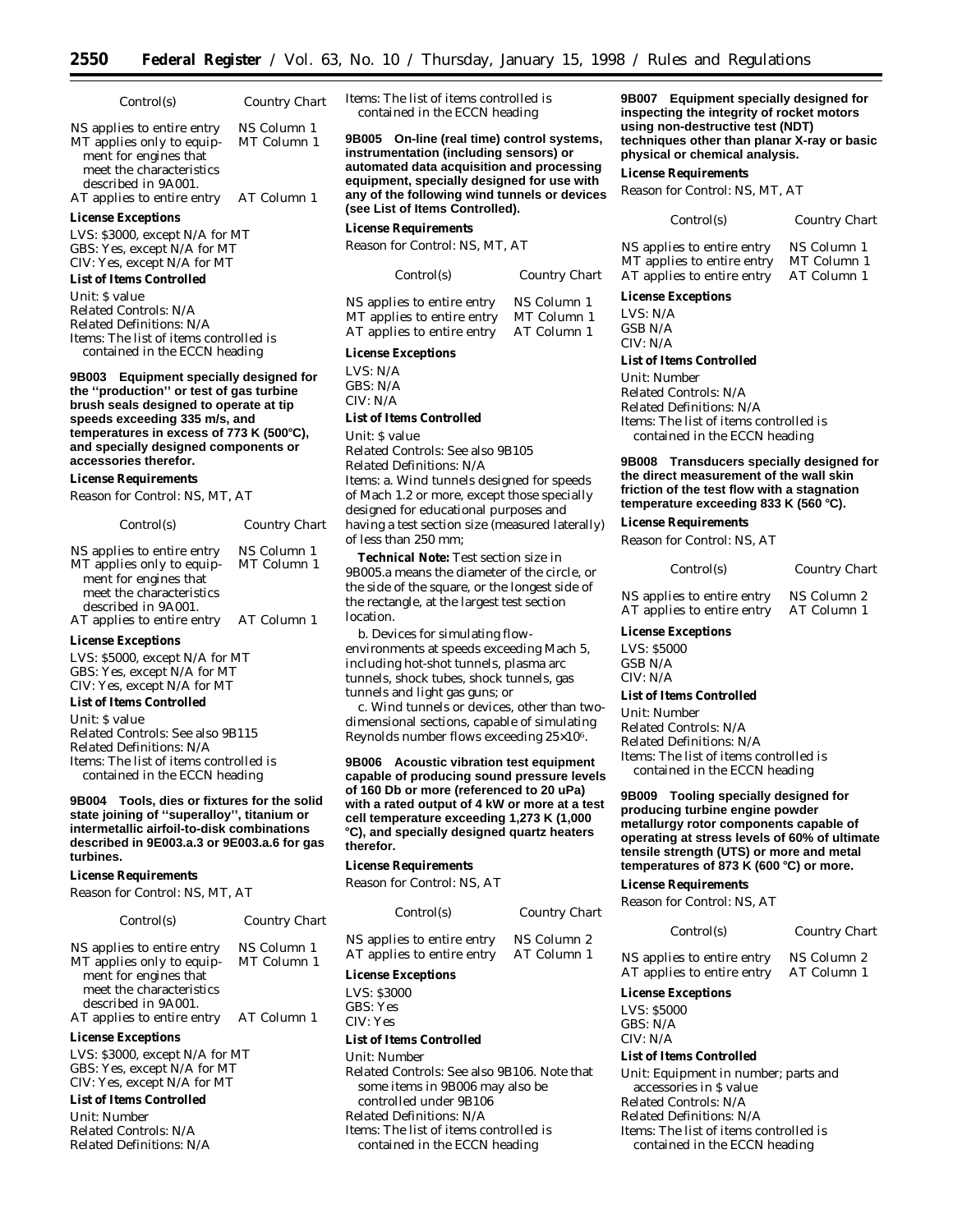**9B105 Wind tunnels for speeds of Mach 0.9 or more, usable for ''missiles'' and their subsystems.**

#### **License Requirements**

*Reason for Control:* MT, AT

#### *Control(s) Country Chart*

| MT applies to entire entry | MT Column 1 |
|----------------------------|-------------|
| AT applies to entire entry | AT Column 1 |

# **License Exceptions**

LVS: N/A GBS: N/A  $CIV·N/A$ 

# **List of Items Controlled**

*Unit:* \$ value *Related Controls:* See also 9B005 *Related Definitions:* N/A *Items:* The list of items controlled is contained in the ECCN heading

#### **9B106 Environmental chambers and anechoic chambers, as follows (see List of Items Controlled).**

#### **License Requirements**

*Reason for Control:* MT, AT

*Control(s) Country Chart*

MT applies to entire entry MT Column 1 AT applies to entire entry AT Column 1

#### **License Exceptions**

LVS: N/A GBS: N/A CIV: N/A

#### **List of Items Controlled**

*Unit:* \$ value

*Related Controls:* N/A

*Related Definitions:* N/A

*Items:* a. Environmental chambers capable of simulating the following flight conditions:

a.1. Altitudes of 15,000 m *or* greater; or

a.2. Temperature of at least 223 K ( $-50^{\circ}$ C) to 398 K  $(+ 125^{\circ}$  C) and vibration environments of 10 g rms or greater between 20 Hz and 2,000 Hz and imparting forces of 5 Kn or greater.

b. Anechoic chambers capable of simulating the following flight conditions:

b.1. Altitudes of 15,000 m or greater; *or* b.2. Temperature of at least 223 K  $(50^{\circ} C)$ to 398 K  $(+125^{\circ}$  C) and acoustic environments at an overall sound pressure level of 140 Db or greater (referenced to 20 microPa) or with a rated power output of 4 kW or greater.

**9B115 Specially designed ''production equipment'' for the systems, sub-systems and components controlled by 9A005 to 9A009, 9A011, 9A101, 9A105 to 9A109, 9A111, 9A116 to 9A119. (These items are subject to the export licensing authority of the U.S. Department of State, Office of Defense Trade Controls. See 22 CFR part 121.)**

**9B116 Specially designed ''production facilities'' for the systems, sub-systems, and components controlled by 9A004 to 9A009, 9A011, 9A101, 9A104 to 9A109, 9A111, 9A116 to 9A119. (These items are** **subject to the export licensing authority of the U.S. Department of State, Office of Defense Trade Controls. See 22 CFR part 121.)**

**9B117 Test benches and test stands for solid or liquid propellant rockets or rocket motors, having either of the following characteristics (see List of Items Controlled).**

#### **License Requirements**

*Reason for Control:* MT, AT

| Control(s) | <b>Country Chart</b> |  |
|------------|----------------------|--|
|------------|----------------------|--|

MT applies to entire entry MT Column 1<br>AT applies to entire entry AT Column 1 AT applies to entire entry

#### **License Exceptions**

LVS: N/A GBS: N/A CIV: N/A

#### **List of Items Controlled**

*Unit:* \$ value *Related Controls:* See also 9B990 *Related Definitions:* N/A *Items:* a. The capacity to handle more than 90 Kn of thrust; *or* b. Capable of simultaneously measuring the three axial thrust components.

#### **9B990 Vibration test equipment and specially designed parts and components, n.e.s.**

**License Requirements**

*Reason for Control:* AT

*Control(s) Country Chart*

AT applies to entire entry AT Column 1

#### **License Exceptions**

LVS: N/A GBS: N/A CIV: N/A

# **List of Items Controlled**

*Unit:* \$ value *Related Controls:* N/A *Related Definitions:* N/A *Items:* The list of items controlled is contained in the ECCN heading

#### **9B991 Specially designed equipment, tooling or fixtures, not controlled by 9B001, as described in the List of Items Controlled, for manufacturing or measuring gas turbine blades, vanes or tip shroud castings.**

#### **License Requirements**

*Reason for Control:* AT

| Control(s)                             | Country Chart | 15<br>ju     |
|----------------------------------------|---------------|--------------|
| AT applies to entire entry AT Column 1 |               | Rel<br>Iten  |
| <b>License Exceptions</b>              |               | $\mathbf{C}$ |
| LVS: N/A<br>GBS: N/A<br>CIV: N/A       |               | 9D0<br>"pr   |
| <b>List of Items Controlled</b>        |               | (ex<br>(ex   |
| <i>Unit:</i> \$ value                  |               |              |

*Related Controls:* N/A *Related Definitions:* N/A

 $\mathsf{G}$ 

*Items:* a. Automated equipment using nonmechanical methods for measuring airfoil wall thickness;

b. Tooling, fixtures or measuring equipment for the ''laser'', water jet or ECM/ EDM hole drilling processes controlled by 9E003.c;

c. Ceramic core leaching equipment; d. Ceramic shell burn out or firing equipment.

#### **C. Materials [Reserved]**

#### **D. Software**

**9D001 ''Software'' required for the ''development'' of equipment or ''technology'' controlled by 9A (except 9A018, 9A990 or 9A991), 9B (except 9B990 or 9B991) or 9E003.**

#### **License Requirements**

*Reason for Control:* NS, MT, AT

| NS applies to "software" | NS Column 1 |
|--------------------------|-------------|
| for items controlled by  |             |
| 9A001 to 9A003, 9B001    |             |
| to 9B009, 9E003.         |             |
| MT applies to "software" | MT Column 1 |
| for equipment con-       |             |
| trolled by 9A001,        |             |
| 9A101, 9A106, 9A110,     |             |
| 9A120, 9B001, 9B002,     |             |
| 9B003, 9B004, 9B005,     |             |
| 9B007, 9B105, 9B106,     |             |
| 9B116, and 9B117 for     |             |
| MT reasons.              |             |
|                          |             |

*Control(s) Country Chart*

AT applies to entire entry AT Column 1

**License Requirement Notes:** See § 743.1 of the EAR for reporting requirements for exports under License Exceptions.

#### **License Exceptions**

CIV: N/A

# TSR: N/A

### **List of Items Controlled**

*Unit:* \$ value

*Related Controls:* (1) See also 9D101. (2) ''Software'' ''required'' for the ''development'' of items controlled by 9A004 is subject to the export licensing authority of the U.S. Department of State, Office of Defense Trade Controls. (See 22 CFR part 121.) (3) ''Software'' ''required'' for the ''development'' of equipment or ''technology'' subject to the export licensing authority of the U.S. Department of State, Office of Defense Trade Controls is also subject to the same licensing jurisdiction. (See 22 CFR part 121.)

*Related Definitions:* N/A ns: The list of items controlled is contained in the ECCN heading

**9D002 ''Software'' required for the** oduction" of equipment controlled by 9A **(except 9A018, 9A990 or 9A991) or 9B (except 9B990 or 9B991).**

# **License Requirements**

*Reason for Control:* NS, MT, AT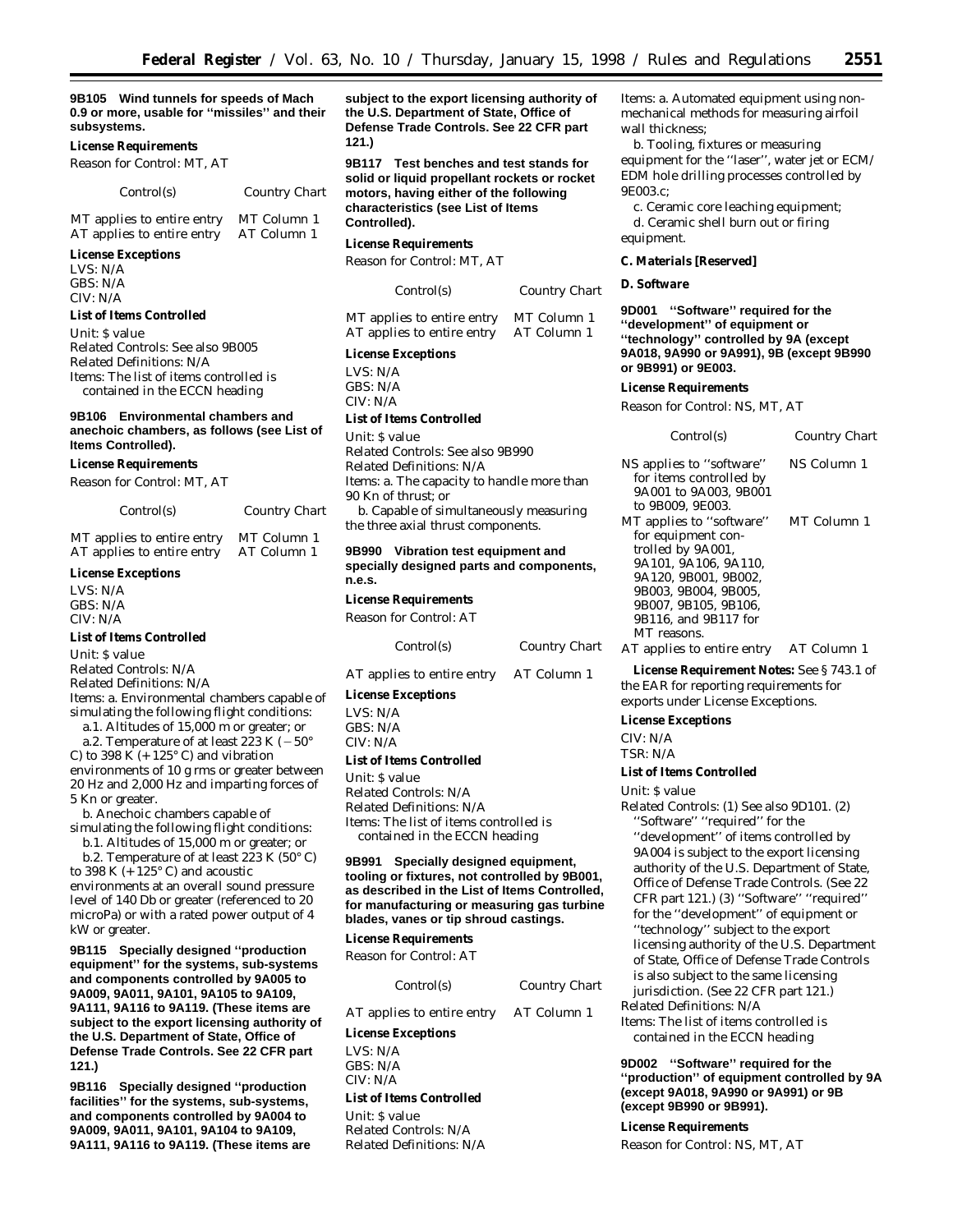| Control(s)                                                                                                                                                                                                | Country Chart |
|-----------------------------------------------------------------------------------------------------------------------------------------------------------------------------------------------------------|---------------|
| NS applies to "software"<br>for equipment con-<br>trolled by 9A001 to<br>9A003 or 9B001 to<br>9B009.                                                                                                      | NS Column 1   |
| MT applies to "software"<br>for equipment con-<br>trolled by 9A001,<br>9A101. 9A106. 9A110.<br>9A120, 9B001, 9B002.<br>9B003. 9B004. 9B005.<br>9B007 9B105, 9B106,<br>9B116, and 9B117 for<br>MT reasons. | MT Column 1   |
| AT applies to entire entry                                                                                                                                                                                | AT Column 1   |

**License Requirement Notes:** See § 743.1 of the EAR for reporting requirements for exports under License Exceptions.

**License Exceptions**

CIV: N/A TSR: N/A

#### **List of Items Controlled**

*Unit:* \$ value

*Related Controls:* (1) ''Software'' ''required'' for the ''production'' of items controlled by 9A004 is subject to the export licensing authority of the U.S. Department of State, Office of Defense Trade Controls. (See 22 CFR part 121.) (2) ''Software'' ''required'' for the ''production'' of equipment or ''technology'' subject to the export licensing authority of the U.S. Department of State, Office of Defense Trade Controls is also subject to the same licensing jurisdiction. (See 22 CFR part 121.) *Related Definitions:* N/A

*Items:* The list of items controlled is contained in the ECCN heading

**9D003 ''Software'' required for the ''use'' of full authority digital electronic engine controls (FADEC) for propulsion systems controlled by 9A (except 9A018, 9A990 or 9A991) or equipment controlled by 9B (except 9B990 or 9B991), as follows (see List of Items Controlled).**

#### **License Requirements**

*Reason for Control:* NS, MT, AT

| Control(s)                                                                                                                    | Country Chart |
|-------------------------------------------------------------------------------------------------------------------------------|---------------|
| NS applies to "software"<br>for "use" of FADEC for<br>equipment controlled by<br>9A001 to 9A003.                              | NS Column 1   |
| MT applies to "software"<br>required for the "use"<br>of FADEC for gas tur-<br>bine engines controlled<br>by 9A101, 9A106, or | MT Column 1   |
| 9A110.<br>AT applies to entire entry                                                                                          | AT Column 1   |

#### **License Exceptions**

CIV: Yes, except N/A for MT TSR: Yes, except N/A for MT

# **List of Items Controlled**

*Unit:* \$ value

*Related Controls:* (1) See also 9D103. (2) ''Software'' ''required'' for the ''use'' of items controlled by 9A004 is subject to the export licensing authority of the U.S.

Department of State, Office of Defense Trade Controls. (See 22 CFR part 121.) (3) ''Software'' ''required'' for the ''use'' of equipment or ''technology'' subject to the export licensing authority of the U.S. Department of State, Office of Defense Trade Controls is also subject to the same licensing jurisdiction. (See 22 CFR part 121.)

#### *Related Definitions:* N/A

*Items:* a. ''Software'' in digital electronic controls for propulsion systems, aerospace test facilities or air breathing aero-engine test facilities;

b. Fault-tolerant ''software'' used in ''FADEC'' systems for propulsion systems and associated test facilities.

# **9D004 Other ''software'', as follows (see List of Items Controlled).**

#### **License Requirements**

*Reason for Control:* NS, MT, AT

| Control(s)                 | Country Chart |
|----------------------------|---------------|
| NS applies to entire entry | NS Column 1   |
| MT applies to entire entry | MT Column 1   |
| AT applies to entire entry | AT Column 1   |

# **License Exceptions**

CIV: N/A TSR: N/A

#### **List of Items Controlled**

*Unit:* \$ value

*Related Controls:* N/A

*Related Definitions:* N/A

*Items:* a. 2D or 3D viscous ''software''

validated with wind tunnel or flight test data required for detailed engine flow modelling;

b. ''Software'' for testing aero gas turbine engines, assemblies or components, specially designed to collect, reduce and analyze data in real time, and capable of feedback control, including the dynamic adjustment of test articles or test conditions, as the test is in progress;

c. ''Software'' specially designed to control directional solidification or single crystal casting;

d. ''Software'' in ''source code'', ''object code'' or machine code required for the ''use'' of active compensating systems for rotor blade tip clearance control.

**Note:** 9D004.d does not control ''software'' embedded in uncontrolled equipment or required for maintenance activities associated with the calibration or repair or updates to the active compensating clearance control system.

#### **9D018 ''Software'' for the ''use'' of equipment controlled by 9A018.**

#### **License Requirements**

*Reason for Control:* NS, RS, AT

| Control(s)                                                          | Country Chart |
|---------------------------------------------------------------------|---------------|
| NS applies to entire entry<br>RS applies to 9A018.a and RS Column 2 | NS Column 1   |
| $h$ .<br>AT applies to entire entry                                 | AT Column 1   |
| <b>License Exceptions</b>                                           |               |

# CIV: N/A

TSR: Yes for Australia, Japan, New Zealand, and NATO only

#### **List of Items Controlled**

*Unit:* \$ value *Related Controls:* N/A *Related Definitions:* N/A *Items:* The list of items controlled is contained in the ECCN heading

#### **9D101 ''Software'' specially designed for the ''use'' of goods controlled by 9B105, 9B106, 9B116 or 9B117.**

#### **License Requirements**

*Reason for Control:* MT, AT

*Control(s) Country Chart*

| MT applies to entire entry | MT Column 1 |
|----------------------------|-------------|
| AT applies to entire entry | AT Column 1 |

# **License Exceptions**

CIV: N/A TSR: N/A

#### **List of Items Controlled**

*Unit:* \$ value *Related Controls:* N/A *Related Definitions:* N/A *Items:* The list of items controlled is contained in the ECCN heading

#### **9D102 ''Software'' specially designed for the ''use'' of items controlled by 9A101, 9A106, 9A110, and 9A120.**

#### **License Requirements**

*Reason for Control:* MT, AT

#### *Control(s) Country Chart*

MT applies to entire entry MT Column 1<br>AT applies to entire entry AT Column 1 AT applies to entire entry

# **License Exceptions**

CIV: N/A TSR: N/A

#### **List of Items Controlled**

*Unit:* \$ value

*Related Controls:* ''Software'' for items controlled by 9A115 are subject to the export licensing authority of the U.S. Department of State, Office of Defense Trade Controls (see 22 CFR part 121)

*Related Definitions:* N/A

*Items:* The list of items controlled is contained in the ECCN heading

**9D103 ''Software'' specially designed for modelling, simulation or design integration of ''missiles'', or the subsystems controlled by 9A005, 9A007, 9A105.a, 9A106, 9A108, 9A116 or 9A119. (This entry is subject to the export licensing authority of the U.S. Department of State, Office of Defense Trade Controls. See 22 CFR part 121.)**

**9D990 ''Software'', n.e.s., for the ''development'' or ''production'' of equipment controlled by 9A990 or 9B990.**

#### **License Requirements**

*Reason for Control:* AT

| <i>Control(s)</i> | Country Chart |
|-------------------|---------------|
|-------------------|---------------|

AT applies to ''software'' for equipment under 9A990 except 9A990.a.

AT Column 1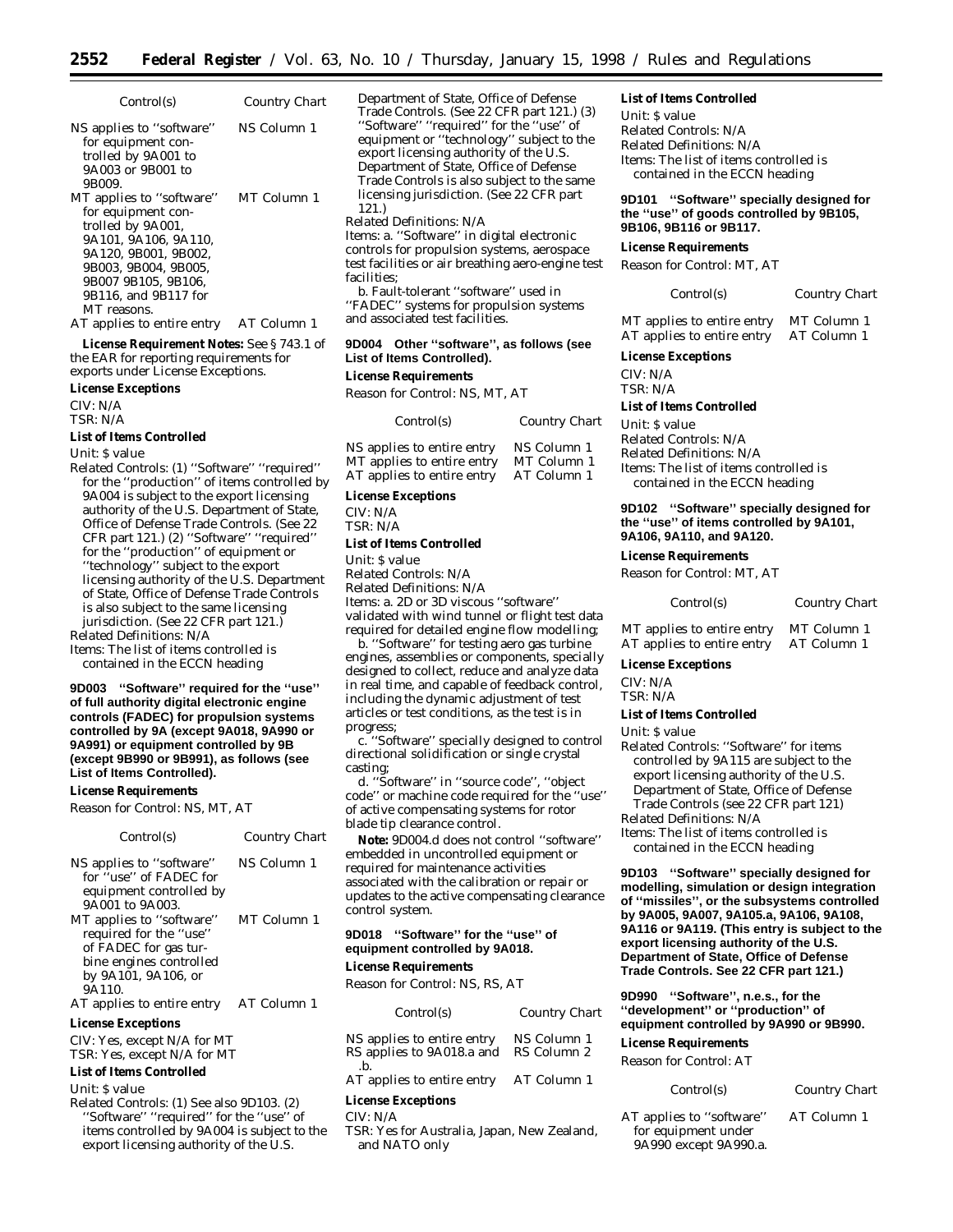*Control(s) Country Chart*

AT applies to ''software'' for equipment under 9A990.a only. AT Column 2

#### **License Exceptions**

CIV: N/A TSR: N/A

#### **List of Items Controlled**

*Unit:* \$ value *Related Controls:* N/A *Related Definitions:* N/A *Items:* The list of items controlled is contained in the ECCN heading

**9D991 ''Software'', for the ''development'' or ''production'' of equipment controlled by 9A991 or 9B991.**

#### **License Requirements**

*Reason for Control:* AT

| Control(s)                 | Country Chart |
|----------------------------|---------------|
| AT applies to entire entry | AT Column 1   |

**License Exceptions**

CIV: N/A

TSR: N/A

#### **List of Items Controlled**

*Unit:* \$ value *Related Controls:* N/A *Related Definitions:* N/A *Items:* The list of items controlled is contained in the ECCN heading

#### **E. Technology**

**Note:** ''Development'' or ''production'' ''technology'' controlled by 9E001 to 9E003 for gas turbine engines remains controlled when used as "use" "technology" for repair, rebuild and overhaul. Excluded from control are: technical data, drawings or documentation for maintenance activities directly associated with calibration, removal or replacement of damaged or unserviceable line replaceable units, including replacement of whole engines or engine modules.

#### **9E001 ''Technology'' according to the General Technology Note for the ''development'' of equipment or ''software'' controlled by 9A001.c, 9A004 to 9A011, 9B (except 9B990 or 9B991), or 9D (except 9D990 or 9D991).**

#### **License Requirements**

*Reason for Control:* NS, MT, AT

| Control(s)                                                                                                                                                                                  | Country Chart |
|---------------------------------------------------------------------------------------------------------------------------------------------------------------------------------------------|---------------|
| NS applies to "tech-<br>nology" for items con-<br>trolled by 9A001.c,<br>9B001 to 9B009, 9D001<br>to 9D004.                                                                                 | NS Column 1   |
| MT applies to "tech-<br>nology" for items con-<br>trolled by 9B001,<br>9B002. 9B003. 9B004<br>9B005. 9B007. 9B105.<br>9B106, 9B116, 9B117,<br>9D001. 9D002. 9D003.<br>and 9D004 for MT rea- | MT Column 1   |
| sons.<br>AT applies to entire entry                                                                                                                                                         | AT Column 1   |

**License Requirement Notes:** See § 743.1 of the EAR for reporting requirements for exports under License Exceptions.

#### **License Exceptions**

 $CIV·N/A$ 

TSR: N/A

# **List of Items Controlled**

*Unit:* N/A

*Related Controls:* (1) See also 9E101 and 1E002.f (for controls on ''technology'' for the repair of controlled structures, laminates or materials). (2) The ''technology'' required for the ''development'' of equipment controlled by 9A004 is subject to the export licensing authority of the U.S. Department of State, Office of Defense Trade Controls. (See 22 CFR part 121.) (3) ''Technology'', required for the ''development'' of equipment or ''software'' subject to the export licensing authority of the U.S. Department of State, Office of Defense Trade Controls, is also subject to the same licensing jurisdiction. (See 22 CFR part 121)

*Related Definitions:* ''Development'' or "production" "technology" controlled by 9E for gas turbine engines remains controlled when used as ''use'' ''technology'' for repair, rebuild and overhaul. Excluded from control are: technology, drawings or documentation for maintenance activities directly associated with calibration, removal or replacement of damaged or unserviceable line replaceable units, including replacement of whole engines or engine modules *Items:* The list of items controlled is

contained in the ECCN heading

#### **9E002 ''Technology'' according to the General Technology Note for the ''production'' of equipment controlled by 9A001.c, 9A004 to 9A011 or 9B (except 9B990 or 9B991).**

#### **License Requirements**

*Reason for Control:* NS, MT, AT

| Control(s)                                                                                                                                                                                                                      | Country Chart                             |
|---------------------------------------------------------------------------------------------------------------------------------------------------------------------------------------------------------------------------------|-------------------------------------------|
| NS applies to entire entry<br>MT applies to "tech-<br>nology" for equipment<br>controlled by 9B001,<br>9B002. 9B003. 9B004.<br>9B005, 9B007, 9B105,<br>9B106, 9B116, and<br>9B117 for MT reasons.<br>AT applies to entire entry | NS Column 1<br>MT Column 1<br>AT Column 1 |
|                                                                                                                                                                                                                                 |                                           |

**License Requirement Notes:** See § 743.1 of the EAR for reporting requirements for exports under License Exceptions.

# **License Exceptions**

CIV: N/A TSR: N/A

#### **List of Items Controlled**

*Unit:* N/A

*Related Controls:* (1) See also 9E102. (2) The ''technology'' required for the ''development'' of equipment controlled by 9A004 is subject to the export licensing authority of the U.S. Department of State, Office of Defense Trade Controls. (See 22 CFR part 121.) (3) ''Technology'', required for the ''development'' of equipment or

''software'' subject to the export licensing authority of the U.S. Department of State, Office of Defense Trade Controls, is also subject to the same licensing jurisdiction. (See 22 CFR part 121) *Related Definitions:* N/A *Items:* The list of items controlled is contained in the ECCN heading

#### **9E003 Other ''technology'', as follows (see List of Items Controlled).**

#### **License Requirements**

*Reason for Control:* NS, SI, AT

*Control(s) Country Chart*

NS applies to entire entry NS Column 1

SI applies to 9E003.a.1 through a.12 and f. See § 742.14 of the EAR for additional information.

AT applies to entire entry AT Column 1

**License Requirement Notes:** See § 743.1 of the EAR for reporting requirements for exports under License Exceptions

### **License Exceptions**

CIV: N/A

# TSR: N/A

# **List of Items Controlled**

*Unit:* N/A

*Related Controls:* (1) Hot section ''technology'' specifically designed, modified, or equipped for military uses or purposes, or developed principally with U.S. Department of Defense funding, is subject to the licensing authority of the U.S. Department of State. (2) ''Technology'' is subject to the EAR when actually applied to a commercial aircraft engine program. Exporters may seek to establish commercial application either on a caseby-case basis through submission of documentation demonstrating application to a commercial program in requesting an export license from the Department Commerce in respect to a specific export, or in the case of use for broad categories of aircraft, engines, or components, a commodity jurisdiction determination from the Department of State.

*Related Definitions:* N/A

*Items:* a. ''Technology'' ''required'' for the ''development'', ''production'', or overhaul of the following commercial aircraft engines, components or systems:

a.1. Gas turbine blades, vanes or tip shrouds made from directionally solidified (DS) or single crystal (SC) alloys having (in the 001 Miller Index Direction) a stressrupture life exceeding 400 hours at 1,273 K  $(1,000\degree C)$  at a stress of 200 MPa, based on the average property values;

a.2. Multiple domed combustors operating at average burner outlet temperatures exceeding 1,643 K (1,370 $\degree$  C) or combustors incorporating thermally decoupled combustion liners, non-metallic liners or non-metallic shells;

a.3. Components manufactured from organic ''composite'' materials designed to operate above 588 K (315° C), or from metal ''matrix'' ''composite'', ceramic ''matrix'', intermetallic or intermetallic reinforced materials controlled by 1A002 or 1C007;

a.4. Uncooled turbine blades, vanes, tipshrouds or other components designed to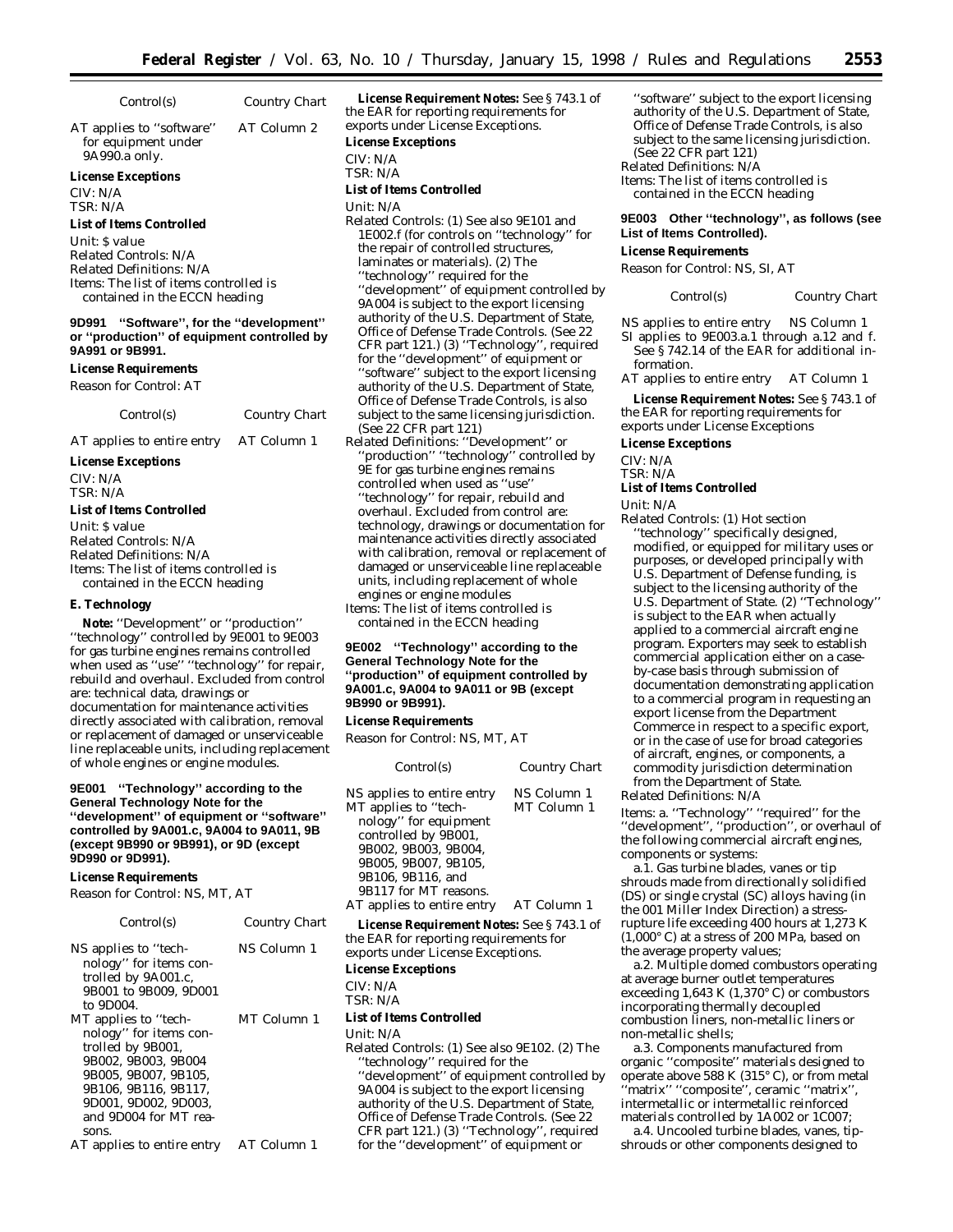operate at gas path temperatures of 1,323 K  $(1,050^{\circ} \text{ C})$  or more;

a.5. Cooled turbine blades, vanes or tipshrouds, other than those described in 9E003.a.1, exposed to gas path temperatures of 1,643 K (1,370°C) or more;

a.6. Airfoil-to-disk blade combinations using solid state joining;

a.7. Gas turbine engine components using ''diffusion bonding'' ''technology'' controlled by 2E003.b;

a.8. Damage tolerant gas turbine engine rotating components using powder metallurgy materials controlled by 1C002.b;

a.9. Full authority digital electronic engine control (FADEC) for gas turbine and combined cycle engines and their related diagnostic components, sensors and specially designed components;

a.10. Adjustable flow path geometry and associated control systems for:

a.10.a. Gas generator turbines;

a.10.b. Fan or power turbines;

a.10.c. Propelling nozzles;

**Notes:** 1. Adjustable flow path geometry and associated control systems do not include inlet guide vanes, variable pitch fans, variable stators or bleed valves for compressors.

2. 9E003.a.10 does not control

''development'' or ''production''

''technology'' for adjustable flow path geometry for reverse thrust.

a.11. Rotor blade tip clearance control systems employing active compensating casing ''technology'' limited to a design and development data base; or

a.12 Gas bearing for gas turbine engine rotor assemblies;

a.13. Wide chord hollow fan blades without part-span support;

b. ''Technology'' ''required'' for the ''development'' or ''production'' of any of the following:

b.1. Wind tunnel aero-models equipped with non-intrusive sensors capable of transmitting data from the sensors to the data acquisition system; or

b.2. ''Composite'' propeller blades or propfans capable of absorbing more than 2,000 kW at flight speeds exceeding Mach 0.55;

c. ''Technology'' ''required'' for the ''development'' or ''production'' of gas turbine engine components using ''laser'', water jet, ECM or EDM hole drilling processes to produce holes having any of the following sets of characteristics:

c.1. All of the following:

c.1.a. Depths more than four times their diameter;

c.1.b. Diameters less than 0.76 mm; and c.1.c. Incidence angles equal to or less than 25°; or

c.2. All of the following:

c.2.a. Depths more than five times their diameter;

c.2.b. Diameters less than 0.4 mm; and

c.2.c. Incidence angles of more than 25°;

**Technical Note:** For the purposes of 9E003.c, incidence angle is measured from a plane tangential to the airfoil surface at the point where the hole axis enters the airfoil surface.

d. ''Technology'' ''required'' for the ''development'' or ''production'' of helicopter power transfer systems or tilt rotor or tilt wing ''aircraft'' power transfer systems:

d.1. Capable of loss-of-lubrication operation for 30 minutes or more; or

d.2. Having an input power-to-weight ratio equal to or more than 8.87 kW/kg;

e.1. ''Technology'' for the ''development'' or ''production'' of reciprocating diesel

engine ground vehicle propulsion systems having all of the following:

e.1.a. A box volume of  $1.2 \text{ m}^3$  or less;

- e.1.b. An overall power output of more than 750 kW based on 80/1269/EEC, ISO
- 2534 or national equivalents; and

e.1.c. A power density of more than 700 kW/m3 of box volume;

**Technical Note:** Box volume: the product of three perpendicular dimensions measured in the following way:

Length: The length of the crankshaft from front flange to flywheel face;

Width: The widest of the following:

a. The outside dimension from valve cover to valve cover;

b. The dimensions of the outside edges of the cylinder heads; or

c. The diameter of the flywheel housing; Height: The largest of the following: a. The dimension of the crankshaft center-

line to the top plane of the valve cover (or cylinder head) plus twice the stroke; or

b. The diameter of the flywheel housing. e.2. ''Technology'' ''required'' for the

''production'' of specially designed components, as follows, for high output diesel engines:

e.2.a. ''Technology'' ''required'' for the ''production'' of engine systems having all of the following components employing ceramics materials controlled by 1C007:

e.2.a.1. Cylinder liners;

e.2.a.2. Pistons;

e.2.a.3. Cylinder heads; and

e.2.a.4. One or more other components (including exhaust ports, turbochargers, valve guides, valve assemblies or insulated fuel injectors);

e.2.b. ''Technology'' ''required'' for the ''production'' of turbocharger systems, with single-stage compressors having all of the following:

e.2.b.1. Operating at pressure ratios of 4:1 or higher;

e.2.b.2. A mass flow in the range from 30 to 130 kg per minute; and

e.2.b.3. Variable flow area capability within the compressor or turbine sections;

e.2.c. ''Technology'' ''required'' for the ''production'' of fuel injection systems with a specially designed multifuel (e.g., diesel or jet fuel) capability covering a viscosity range from diesel fuel  $(2.5 \text{ cSt at } 310.8 \text{ K } (37.8 \text{ °C}))$ down to gasoline fuel (0.5 cSt at 310.8 K (37.8°C)), having both of the following:

e.2.c.1. Injection amount in excess of 230 mm3 per injection per cylinder; and

e.2.c.2. Specially designed electronic control features for switching governor characteristics automatically depending on fuel property to provide the same torque characteristics by using the appropriate sensors;

e.3. ''Technology'' ''required'' for the ''development'' or ''production'' of high output diesel engines for solid, gas phase or liquid film (or combinations thereof) cylinder

wall lubrication, permitting operation to temperatures exceeding 723 K (450°C), measured on the cylinder wall at the top limit of travel of the top ring of the piston.

f. ''Technology'' not otherwise controlled in 9E003.a.1 through a.12 and currently used in the ''development'', ''production'', or overhaul of hot section parts and components of civil derivatives of military engines controlled on the U.S. Munitions List.

### **9E018 ''Technology'' for the ''development'', ''production'', or ''use'' of equipment controlled by 9A018.**

#### **License Requirements**

*Reason for Control:* NS, RS, AT

| Control(s)                 | Country Chart |
|----------------------------|---------------|
| NS applies to entire entry | NS Column 1   |
| RS applies to 9A018.a and  | RS Column 2   |

.b. AT applies to entire entry AT Column 1

**License Exceptions**

CIV: N/A

TSR: Yes for Australia, Japan, New Zealand, and NATO only

#### **List of Items Controlled**

*Unit:* N/A *Related Controls:* N/A *Related Definitions:* N/A *Items:* The list of items controlled is contained in the ECCN heading

**9E101 ''Technology'' according to the General Technology Note for the ''development'' or ''production'' of goods controlled by 9A101, 9A104 to 9A111 or 9A115 to 9A120.**

#### **License Requirements**

*Reason for Control:* MT, AT

*Control(s) Country Chart*

MT applies to entire entry MT Column 1 AT applies to entire entry AT Column 1

#### **License Exceptions**

CIV: N/A TSR: N/A

#### **List of Items Controlled**

*Unit:* N/A

*Related Controls:* ''Technology'' controlled by 9E101 for items in 9A101.b, 9A104, 9A105, to 9A109, 9A110 that are specially designed for use in missile systems and subsystems, 9A111, 9A115, and 9A116 to 9A120 are subject to the export licensing authority of the U.S. Department of State, Office of Defense Trade Controls (see 22 CFR part 121)

*Related Definitions:* N/A

*Items:* The list of items controlled is contained in the ECCN heading

**9E102 ''Technology'' according to the General Technology Note for the ''use'' of goods controlled by 9A004 to 9A011, 9A101, 9A104 to 9A111, 9A115 to 9A120, 9B105, 9B106, 9B115, 9B116, 9B117, 9D101 or 9D103.**

#### **License Requirements**

*Reason for Control:* MT, AT